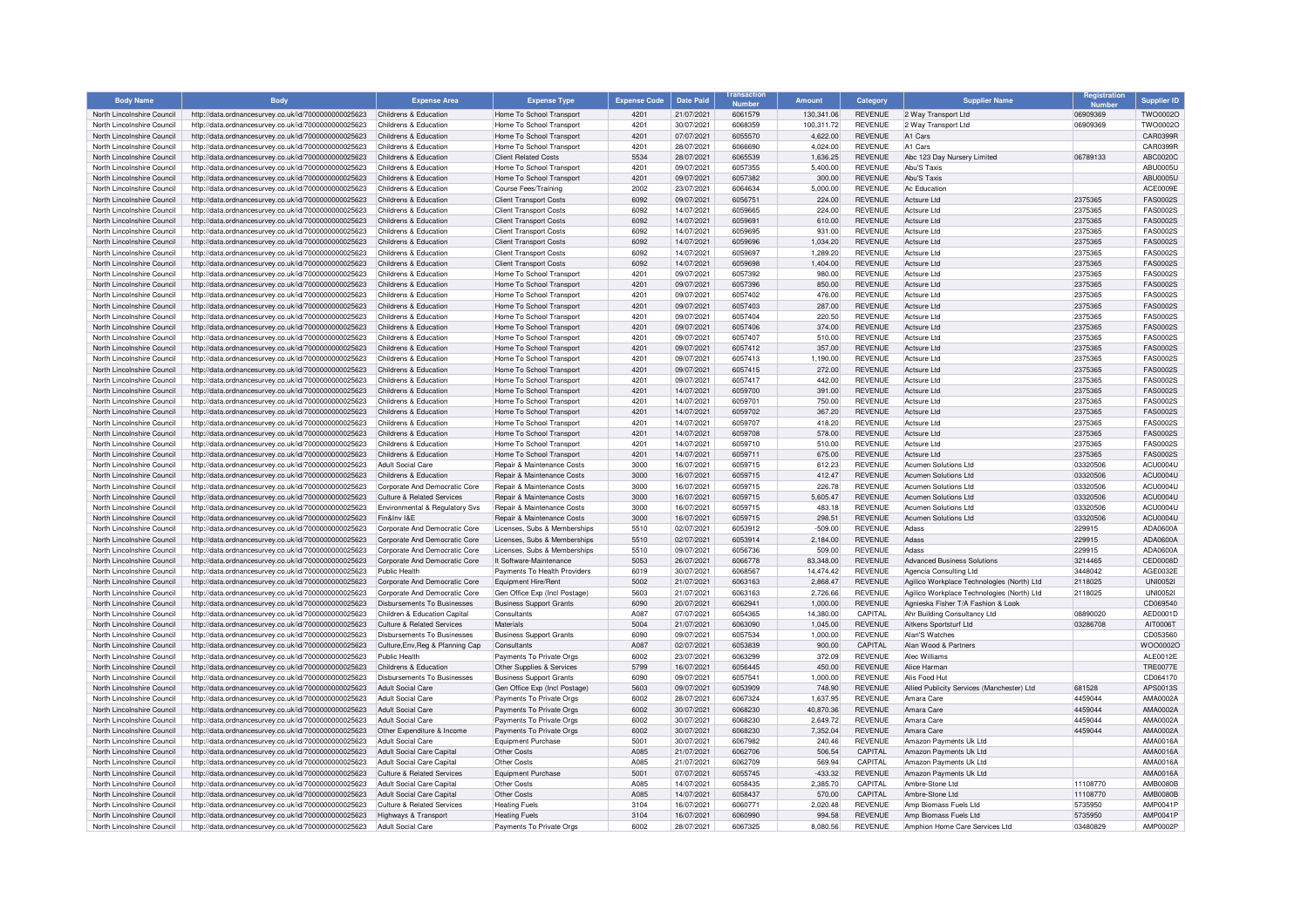| North Lincolnshire Council |                                                                                                              |                                           |                                                       |      |            |         |            |                                  |                                     |          |                                    |
|----------------------------|--------------------------------------------------------------------------------------------------------------|-------------------------------------------|-------------------------------------------------------|------|------------|---------|------------|----------------------------------|-------------------------------------|----------|------------------------------------|
|                            | http://data.ordnancesurvey.co.uk/id/7000000000025623                                                         | Adult Social Care                         | Payments To Private Orgs                              | 6002 | 30/07/2021 | 6068233 | $-153.18$  | <b>REVENUE</b>                   | Amphion Home Care Services Ltd      | 03480829 | AMP0002F                           |
| North Lincolnshire Council | http://data.ordnancesurvey.co.uk/id/7000000000025623                                                         | <b>Adult Social Care</b>                  | Payments To Private Oras                              | 6002 | 30/07/2021 | 6068233 | 5.747.00   | <b>REVENUE</b>                   | Amphion Home Care Services Ltd      | 03480829 | <b>AMP0002P</b>                    |
| North Lincolnshire Council | http://data.ordnancesurvey.co.uk/id/7000000000025623                                                         | <b>Adult Social Care</b>                  | Payments To Private Orgs                              | 6002 | 30/07/2021 | 6068234 | 118,162.41 | <b>REVENUE</b>                   | Amphion Home Care Services Ltd      | 03480829 | AMP0002P                           |
| North Lincolnshire Council | http://data.ordnancesurvey.co.uk/id/7000000000025623                                                         | <b>Adult Social Care</b>                  | Payments To Private Orgs                              | 6002 | 30/07/2021 | 6068234 | 1,117.08   | <b>REVENUE</b>                   | Amphion Home Care Services Ltd      | 03480829 | AMP0002F                           |
|                            |                                                                                                              |                                           |                                                       |      |            |         |            |                                  |                                     |          |                                    |
| North Lincolnshire Council | http://data.ordnancesurvey.co.uk/id/7000000000025623                                                         | Other Expenditure & Income                | Payments To Private Orgs                              | 6002 | 30/07/2021 | 6068233 | 131.36     | <b>REVENUE</b>                   | Amphion Home Care Services Ltd      | 03480829 | <b>AMP0002F</b>                    |
| North Lincolnshire Council | http://data.ordnancesurvey.co.uk/id/7000000000025623                                                         | Other Expenditure & Income                | Payments To Private Orgs                              | 6002 | 30/07/2021 | 6068234 | 21.988.50  | <b>REVENUE</b>                   | Amphion Home Care Services Ltd      | 03480829 | AMP0002F                           |
| North Lincolnshire Council | http://data.ordnancesurvey.co.uk/id/7000000000025623                                                         | Childrens & Education                     | Home To School Transport                              | 4201 | 07/07/2021 | 6055365 | 18.596.00  | <b>REVENUE</b>                   | Amvale Medical Transport Ltd        | 05876931 | AMV0003V                           |
| North Lincolnshire Council | http://data.ordnancesurvey.co.uk/id/7000000000025623                                                         | Childrens & Education                     | Home To School Transport                              | 4201 | 09/07/2021 | 6057345 | 21.582.00  | <b>REVENUE</b>                   | Amvale Medical Transport Ltd        | 05876931 | AMV0003V                           |
|                            |                                                                                                              | Childrens & Education                     |                                                       | 5799 |            | 6055315 |            | <b>REVENUE</b>                   |                                     |          |                                    |
| North Lincolnshire Council | http://data.ordnancesurvey.co.uk/id/7000000000025623                                                         |                                           | Other Supplies & Services                             |      | 07/07/2021 |         | 2,278.84   |                                  | Amvale Medical Transport Ltd        | 05876931 | AMV0003V                           |
| North Lincolnshire Council | http://data.ordnancesurvey.co.uk/id/7000000000025623                                                         | <b>Disbursements To Businesses</b>        | <b>Business Support Grants</b>                        | 6090 | 09/07/2021 | 6057544 | 1,000.00   | <b>REVENUE</b>                   | Anaabiasbakeaway                    |          | CD069420                           |
| North Lincolnshire Council | http://data.ordnancesurvey.co.uk/id/7000000000025623                                                         | Adult Social Care                         | Licences                                              | 4002 | 14/07/2021 | 6055715 | 3.000.00   | <b>REVENUE</b>                   | Anchor                              |          | ANC0041C                           |
| North Lincolnshire Council | http://data.ordnancesurvey.co.uk/id/7000000000025623                                                         | Adult Social Care                         | Payments To Health Providers                          | 6019 | 28/07/2021 | 606706  | 1.010.73   | <b>REVENUE</b>                   | Ancora Medical Practice             |          | <b>KEN0064N</b>                    |
| North Lincolnshire Council | http://data.ordnancesurvey.co.uk/id/7000000000025623                                                         | <b>Adult Social Care</b>                  | Payments To Health Providers                          | 6019 | 28/07/2021 | 6067189 | 408.71     | <b>REVENUE</b>                   | Ancora Medical Practice             |          | <b>KEN0064N</b>                    |
|                            |                                                                                                              |                                           |                                                       |      |            |         |            |                                  |                                     |          |                                    |
| North Lincolnshire Council | http://data.ordnancesurvey.co.uk/id/7000000000025623                                                         | <b>Adult Social Care</b>                  | Payments To Health Providers                          | 6019 | 28/07/2021 | 6067192 | $-685.35$  | <b>REVENUE</b>                   | Ancora Medical Practice             |          | <b>KEN0064N</b>                    |
| North Lincolnshire Council | http://data.ordnancesurvey.co.uk/id/7000000000025623                                                         | Public Health                             | Payments To Health Providers                          | 6019 | 28/07/2021 | 606706  | 20.00      | <b>REVENUE</b>                   | Ancora Medical Practice             |          | <b>KEN0064N</b>                    |
| North Lincolnshire Council | http://data.ordnancesurvey.co.uk/id/7000000000025623                                                         | Public Health                             | Payments To Health Providers                          | 6019 | 28/07/2021 | 6067192 | $-120.00$  | <b>REVENUE</b>                   | <b>Ancora Medical Practice</b>      |          | KEN0064N                           |
| North Lincolnshire Council | http://data.ordnancesurvey.co.uk/id/7000000000025623                                                         | Childrens & Education                     | <b>Client Related Costs</b>                           | 5534 | 23/07/2021 | 6064882 | 355.16     | <b>REVENUE</b>                   | Anglian Water Services Ltd          |          | ANG0073G                           |
|                            |                                                                                                              |                                           |                                                       |      |            |         |            |                                  |                                     |          |                                    |
| North Lincolnshire Council | http://data.ordnancesurvey.co.uk/id/7000000000025623                                                         | <b>Planning Services</b>                  | Equipment Maint.& Repair                              | 5003 | 28/07/2021 | 6065645 | 655.00     | <b>REVENUE</b>                   | Ankef I to                          | 5379286  | ANK0001K                           |
| North Lincolnshire Council | http://data.ordnancesurvey.co.uk/id/7000000000025623                                                         | Childrens & Education                     | Payments To Private Orgs                              | 6002 | 30/07/2021 | 6068518 | 4,000.00   | <b>REVENUE</b>                   | Anshika Badam                       |          | PAW0011W                           |
| North Lincolnshire Council | http://data.ordnancesurvey.co.uk/id/7000000000025623                                                         | Childrens & Education                     | Payments To Private Orgs                              | 6002 | 23/07/2021 | 6064784 | 294.00     | <b>REVENUE</b>                   | Apple Tree Day Nursery Ltd          |          | APP0007P                           |
| North Lincolnshire Council | http://data.ordnancesurvey.co.uk/id/7000000000025623                                                         | Central Services To Public                | Other Supplies & Services                             | 5799 | 21/07/2021 | 6059332 | 4,500.00   | <b>REVENUE</b>                   | Arcus Global Ltd                    | ARC0132  | ARC0132C                           |
|                            |                                                                                                              |                                           |                                                       |      |            |         |            |                                  |                                     |          |                                    |
| North Lincolnshire Council | http://data.ordnancesurvey.co.uk/id/7000000000025623                                                         | Fin&Inv I&E                               | It Software-Maintenance                               | 5053 | 21/07/2021 | 6059332 | 17.100.00  | <b>REVENUE</b>                   | Arcus Global Ltd                    | ARC0132  | ARC0132C                           |
| North Lincolnshire Council | http://data.ordnancesurvey.co.uk/id/7000000000025623                                                         | <b>Planning Services</b>                  | It Software-Maintenance                               | 5053 | 21/07/2021 | 6059332 | 23,400.00  | <b>REVENUE</b>                   | Arcus Global Ltd                    | ARC0132  | ARC0132C                           |
| North Lincolnshire Council | http://data.ordnancesurvey.co.uk/id/7000000000025623                                                         | Childrens & Education                     | Home To School Transport                              | 4201 | 09/07/2021 | 6057366 | 7,116.00   | <b>REVENUE</b>                   | Aria Cars                           |          | ARI0002                            |
| North Lincolnshire Council | http://data.ordnancesurvey.co.uk/id/7000000000025623                                                         | Childrens & Education                     | Home To School Transport                              | 4201 | 23/07/2021 | 6065203 | 4,348.00   | <b>REVENUE</b>                   | Aria Cars                           |          | ARI0002                            |
|                            |                                                                                                              |                                           |                                                       |      |            |         |            |                                  |                                     |          |                                    |
| North Lincolnshire Council | http://data.ordnancesurvey.co.uk/id/7000000000025623                                                         | Childrens & Education                     | Other Professional Fees                               | 5829 | 21/07/2021 | 6062764 | 350.00     | <b>REVENUE</b>                   | Ark                                 |          | ARK0011K                           |
| North Lincolnshire Council | http://data.ordnancesurvey.co.uk/id/7000000000025623                                                         | <b>Housing Services</b>                   | Other Supplies & Services                             | 5799 | 07/07/2021 | 6055763 | 1.866.90   | <b>REVENUE</b>                   | Arties Mil                          |          | ART00281                           |
| North Lincolnshire Council | http://data.ordnancesurvey.co.uk/id/7000000000025623                                                         | <b>Housing Services</b>                   | Other Supplies & Services                             | 5799 | 09/07/2021 | 6057431 | 1,790.70   | <b>REVENUE</b>                   | <b>Arties Mil</b>                   |          | ART00281                           |
| North Lincolnshire Council | http://data.ordnancesurvey.co.uk/id/7000000000025623                                                         | <b>Housing Services</b>                   | Other Supplies & Services                             | 5799 | 21/07/2021 | 6062732 | 1,600.20   | <b>REVENUE</b>                   | <b>Arties Mil</b>                   |          | ART00281                           |
|                            |                                                                                                              |                                           |                                                       |      |            |         |            |                                  |                                     |          |                                    |
| North Lincolnshire Council | http://data.ordnancesurvey.co.uk/id/7000000000025623                                                         | <b>Housing Services</b>                   | Other Supplies & Services                             | 5799 | 21/07/2021 | 6063085 | 1,600.20   | <b>REVENUE</b>                   | <b>Arties Mill</b>                  |          | ART0028T                           |
| North Lincolnshire Council | http://data.ordnancesurvey.co.uk/id/7000000000025623                                                         | Highways & Transport                      | Equipment Maint.& Repair                              | 5003 | 09/07/2021 | 6057004 | 640.00     | <b>REVENUE</b>                   | Arven Chemicals I td                | 1606370  | ARV0006V                           |
| North Lincolnshire Council | http://data.ordnancesurvey.co.uk/id/7000000000025623                                                         | Childrens & Education                     | Home To School Transport                              | 4201 | 09/07/2021 | 6057434 | 35,434.00  | <b>REVENUE</b>                   | Ashby Cars Ltd                      |          | BOO0001C                           |
| North Lincolnshire Council | http://data.ordnancesurvey.co.uk/id/7000000000025623                                                         | Childrens & Education                     | Home To School Transport                              | 4201 | 30/07/2021 | 6068352 | 30.888.00  | <b>REVENUE</b>                   | Ashby Cars Ltd                      |          | BOQ0001C                           |
|                            |                                                                                                              |                                           |                                                       |      |            |         |            |                                  |                                     |          |                                    |
| North Lincolnshire Council | http://data.ordnancesurvey.co.uk/id/7000000000025623                                                         | <b>Culture &amp; Related Services</b>     | Repair & Maintenance Costs                            | 3000 | 16/07/2021 | 6060777 | 335.40     | <b>REVENUE</b>                   | Ashby Community Association         |          | ASH0114H                           |
| North Lincolnshire Council | http://data.ordnancesurvey.co.uk/id/7000000000025623                                                         | <b>Adult Social Care</b>                  | Payments To Health Providers                          | 6019 | 28/07/2021 | 6067187 | 158.43     | <b>REVENUE</b>                   | Ashby Turn Primary Care Partners    |          | <b>ASH0208H</b>                    |
| North Lincolnshire Council | http://data.ordnancesurvey.co.uk/id/7000000000025623                                                         | Public Health                             | Payments To Health Providers                          | 6019 | 28/07/2021 | 6067187 | 120.00     | <b>REVENUE</b>                   | Ashby Turn Primary Care Partners    |          | <b>ASH0208H</b>                    |
| North Lincolnshire Council | http://data.ordnancesurvey.co.uk/id/7000000000025623                                                         | Childrens & Education                     | Home To School Transport                              | 4201 | 07/07/2021 | 6055366 | 22,905.00  | <b>REVENUE</b>                   | <b>Ash Taxis</b>                    |          | ASH0070H                           |
|                            |                                                                                                              |                                           | Other Professional Fees                               | 5829 |            | 6053874 |            | <b>REVENUE</b>                   |                                     |          |                                    |
| North Lincolnshire Council | http://data.ordnancesurvey.co.uk/id/7000000000025623                                                         | Environmental & Regulatory Svs            |                                                       |      | 02/07/2021 |         | 310.70     |                                  | Asigns (Scunthorpe) Ltd             | 04649792 | ASI0002                            |
|                            |                                                                                                              |                                           |                                                       |      |            |         |            |                                  |                                     |          |                                    |
| North Lincolnshire Council | http://data.ordnancesurvey.co.uk/id/7000000000025623                                                         | Environmental & Regulatory Svs            | Other Professional Fees                               | 5829 | 02/07/2021 | 6053885 | 419.00     | <b>REVENUE</b>                   | Asigns (Scunthorpe) Ltd             | 04649792 | ASI0002                            |
| North Lincolnshire Council |                                                                                                              |                                           | Other Professional Fees                               | 5829 | 02/07/2021 | 6053886 |            | <b>REVENUE</b>                   |                                     |          |                                    |
|                            | http://data.ordnancesurvey.co.uk/id/7000000000025623                                                         | Environmental & Regulatory Svs            |                                                       |      |            |         | 876.75     |                                  | Asigns (Scunthorpe) Ltc             | 04649792 | ASI0002I                           |
| North Lincolnshire Council | http://data.ordnancesurvey.co.uk/id/7000000000025623                                                         | <b>Environmental &amp; Regulatory Svs</b> | Other Professional Fees                               | 5829 | 02/07/2021 | 6053892 | 324.95     | <b>REVENUE</b>                   | Asigns (Scunthorpe) Ltd             | 04649792 | ASI0002                            |
| North Lincolnshire Council | http://data.ordnancesurvey.co.uk/id/7000000000025623                                                         | Culture & Related Services                | Books (Libraries+Schools Only)                        | 5005 | 30/07/2021 | 6063048 | 289.11     | <b>REVENUE</b>                   | Askews & Holts Library Services Ltd |          | <b>ASK0005K</b>                    |
| North Lincolnshire Council | http://data.ordnancesurvey.co.uk/id/7000000000025623                                                         | Corporate And Democratic Core             | It Software-Maintenance                               | 5053 | 14/07/2021 | 6059406 | 30,000.00  | <b>REVENUE</b>                   | Astun Technology Ltd                | 5410695  | AST0040T                           |
|                            |                                                                                                              |                                           |                                                       |      |            | 6067327 |            | <b>REVENUE</b>                   |                                     | 05057212 |                                    |
| North Lincolnshire Council | http://data.ordnancesurvey.co.uk/id/7000000000025623                                                         | <b>Adult Social Care</b>                  | Payments To Private Orgs                              | 6002 | 28/07/2021 |         | 2,402.33   |                                  | A.T.C.S. Ltd                        |          | ATC0006C                           |
| North Lincolnshire Council | http://data.ordnancesurvey.co.uk/id/7000000000025623                                                         | <b>Adult Social Care</b>                  | Payments To Private Orgs                              | 6002 | 30/07/2021 | 6068236 | 41.001.87  | <b>REVENUE</b>                   | A.T.C.S. Ltd                        | 05057212 | ATC0006C                           |
| North Lincolnshire Council | http://data.ordnancesurvey.co.uk/id/7000000000025623                                                         | <b>Adult Social Care</b>                  | Payments To Private Orgs                              | 6002 | 30/07/2021 | 6068236 | 13,415.28  | <b>REVENUE</b>                   | A.T.C.S. I to                       | 05057212 | ATC0006C                           |
| North Lincolnshire Council | http://data.ordnancesurvey.co.uk/id/7000000000025623                                                         | <b>Adult Social Care</b>                  | Payments To Private Orgs                              | 6002 | 30/07/2021 | 6068237 | 5.669.07   | <b>REVENUE</b>                   | A.T.C.S. Ltd                        | 05057212 | ATC0006C                           |
|                            |                                                                                                              |                                           |                                                       |      | 30/07/2021 | 6068236 |            |                                  |                                     |          |                                    |
| North Lincolnshire Council | http://data.ordnancesurvey.co.uk/id/7000000000025623                                                         | Other Expenditure & Income                | Payments To Private Orgs                              | 6002 |            |         | 10,433.92  | <b>REVENUE</b>                   | A.T.C.S. Ltd                        | 05057212 | ATC0006C                           |
| North Lincolnshire Council | http://data.ordnancesurvey.co.uk/id/7000000000025623                                                         | Adult Social Care Capital                 | It Equipment                                          | A098 | 30/07/2021 | 6066763 | 3,286.89   | CAPITAL                          | Atomwide I td                       | 3876023  | ACS0022S                           |
| North Lincolnshire Council | http://data.ordnancesurvey.co.uk/id/7000000000025623                                                         | Childrens & Education                     | Other Supplies & Services                             | 5799 | 09/07/2021 | 6056449 | 1,132.14   | <b>REVENUE</b>                   | Authors Aloud Uk                    |          | AUT0009T                           |
| North Lincolnshire Council | http://data.ordnancesurvey.co.uk/id/7000000000025623                                                         | Adult Social Care                         | Payments To Private Orgs                              | 6002 | 30/07/2021 | 6068238 | 6,500.00   | <b>REVENUE</b>                   | Autism Plus Accounts                |          | AUT0004T                           |
| North Lincolnshire Council | http://data.ordnancesurvey.co.uk/id/7000000000025623                                                         | Culture & Related Services                | Equipment Maint.& Repair                              | 5003 | 28/07/2021 | 6061021 | 350.00     | <b>REVENUE</b>                   | Away Services Group Ltd             | 10812637 | <b>RI A04204</b>                   |
| North Lincolnshire Council |                                                                                                              | Childrens & Education                     | Home To School Transport                              | 4201 |            | 6055600 |            | <b>REVENUE</b>                   | <b>Axholme Taxis</b>                |          |                                    |
|                            | http://data.ordnancesurvey.co.uk/id/7000000000025623                                                         |                                           |                                                       |      | 07/07/2021 |         | 900.00     |                                  |                                     |          | GLE0073E                           |
| North Lincolnshire Council | http://data.ordnancesurvey.co.uk/id/7000000000025623                                                         | Childrens & Education                     | Home To School Transport                              | 4201 | 07/07/2021 | 6055604 | 550.80     | <b>REVENUE</b>                   | Ayholme Tayis                       |          | GLE0073E                           |
| North Lincolnshire Council | http://data.ordnancesurvey.co.uk/id/7000000000025623                                                         | Childrens & Education                     | Home To School Transport                              | 4201 | 07/07/2021 | 6055606 | 720.00     | <b>REVENUE</b>                   | <b>Axholme Taxis</b>                |          | GLE0073E                           |
| North Lincolnshire Council | http://data.ordnancesurvey.co.uk/id/7000000000025623                                                         | Environmental & Regulatory Svs            | Other Vehicle Costs                                   | 4005 | 28/07/2021 | 6066895 | 221.58     | <b>REVENUE</b>                   | B A Bush & Sons Ltd                 |          | BUS02835                           |
| North Lincolnshire Council | http://data.ordnancesurvey.co.uk/id/7000000000025623                                                         | Environmental & Regulatory Svs            | Other Vehicle Costs                                   | 4005 | 28/07/2021 | 6066912 | 221.58     | <b>REVENUE</b>                   | B A Bush & Sons Ltd                 |          | <b>BUS0283S</b>                    |
|                            |                                                                                                              |                                           |                                                       |      |            |         |            |                                  |                                     |          |                                    |
| North Lincolnshire Council | http://data.ordnancesurvey.co.uk/id/7000000000025623                                                         | Highways & Transport                      | Other Vehicle Costs                                   | 4005 | 28/07/2021 | 6066900 | 232.00     | <b>REVENUE</b>                   | <b>B A Bush &amp; Sons Ltd</b>      |          | <b>BUS0283S</b>                    |
| North Lincolnshire Council | http://data.ordnancesurvey.co.uk/id/7000000000025623                                                         | Highways & Transport                      | Other Vehicle Costs                                   | 4005 | 28/07/2021 | 6066909 | 232.00     | <b>REVENUE</b>                   | B A Bush & Sons Ltd                 |          | <b>BUS0283S</b>                    |
| North Lincolnshire Council | http://data.ordnancesurvey.co.uk/id/7000000000025623                                                         | Childrens & Education                     | <b>Client Related Costs</b>                           | 5534 | 04/08/2021 | 6067031 | 262.50     | <b>REVENUE</b>                   | <b>Balfour Carpets Ltd</b>          |          | <b>BAL0202L</b>                    |
| North Lincolnshire Council | http://data.ordnancesurvey.co.uk/id/7000000000025623                                                         | <b>Planning Services</b>                  | Other Supplies & Services                             | 5799 | 02/07/2021 | 6053686 | 575.13     | <b>REVENUE</b>                   | <b>Bardney Hall Ltd</b>             | 11978360 | <b>BAR0937R</b>                    |
|                            |                                                                                                              |                                           |                                                       |      |            |         |            |                                  |                                     |          |                                    |
| North Lincolnshire Council | http://data.ordnancesurvey.co.uk/id/7000000000025623                                                         | <b>Planning Services</b>                  | Other Supplies & Services                             | 5799 | 02/07/2021 | 6053687 | 575.13     | <b>REVENUE</b>                   | Bardney Hall I to                   | 11978360 | <b>BAR0937R</b>                    |
| North Lincolnshire Council | http://data.ordnancesurvey.co.uk/id/7000000000025623                                                         | <b>Planning Services</b>                  | Other Supplies & Services                             | 5799 | 02/07/2021 | 6053689 | 575.13     | <b>REVENUE</b>                   | <b>Bardney Hall Ltd</b>             | 11978360 | <b>BAR0937R</b>                    |
| North Lincolnshire Council | http://data.ordnancesurvey.co.uk/id/7000000000025623                                                         | <b>Culture &amp; Related Services</b>     | Repair & Maintenance Costs                            | 3000 | 16/07/2021 | 6060817 | 1,245.00   | <b>REVENUE</b>                   | <b>Barrier Security</b>             |          | <b>BAR0421R</b>                    |
| North Lincolnshire Council | http://data.ordnancesurvey.co.uk/id/7000000000025623                                                         | <b>Planning Services</b>                  | Payments To Private Orgs                              | 6002 | 02/07/2021 | 6053823 | 18.615.00  | <b>REVENUE</b>                   | <b>Barrier Security</b>             |          | <b>BAR0421R</b>                    |
|                            |                                                                                                              |                                           |                                                       | 6001 |            | 6064786 |            |                                  |                                     |          |                                    |
| North Lincolnshire Council | http://data.ordnancesurvey.co.uk/id/7000000000025623                                                         | Childrens & Education                     | Payments To Voluntary Orgs                            |      | 23/07/2021 |         | 795.48     | <b>REVENUE</b>                   | <b>Barrow Preschool Playgroup</b>   |          | <b>BAR0072R</b>                    |
| North Lincolnshire Council | http://data.ordnancesurvey.co.uk/id/7000000000025623                                                         | Childrens & Education                     | <b>Client Transport Costs</b>                         | 6092 | 14/07/2021 | 6059714 | 12.317.60  | <b>REVENUE</b>                   | <b>Barton Tt Taxis Ltd</b>          | 07405760 | <b>BAR0888R</b>                    |
| North Lincolnshire Council | http://data.ordnancesurvey.co.uk/id/7000000000025623                                                         | Childrens & Education                     | Home To School Transport                              | 4201 | 07/07/2021 | 6055595 | 850.00     | <b>REVENUE</b>                   | <b>Barton Tt Taxis Ltd</b>          | 07405760 | <b>BAR0888R</b>                    |
| North Lincolnshire Council | http://data.ordnancesurvey.co.uk/id/7000000000025623                                                         | Childrens & Education                     | Home To School Transport                              | 4201 | 07/07/2021 | 6055596 | 1,170.00   | <b>REVENUE</b>                   | Barton Tt Taxis Ltd                 | 07405760 | <b>BAR0888R</b>                    |
| North Lincolnshire Council |                                                                                                              | Childrens & Education                     |                                                       | 4201 | 09/07/2021 | 6057455 | 950.00     |                                  | Barton Tt Taxis Ltd                 | 07405760 |                                    |
| North Lincolnshire Council | http://data.ordnancesurvey.co.uk/id/7000000000025623<br>http://data.ordnancesurvey.co.uk/id/7000000000025623 | Culture & Related Services                | Home To School Transport<br><b>Equipment Purchase</b> | 5001 | 14/07/2021 | 6058416 | 4,245.30   | <b>REVENUE</b><br><b>REVENUE</b> | <b>Bb-Interpretive Products Ltd</b> | 07455794 | <b>BAR0888R</b><br><b>BLA0262A</b> |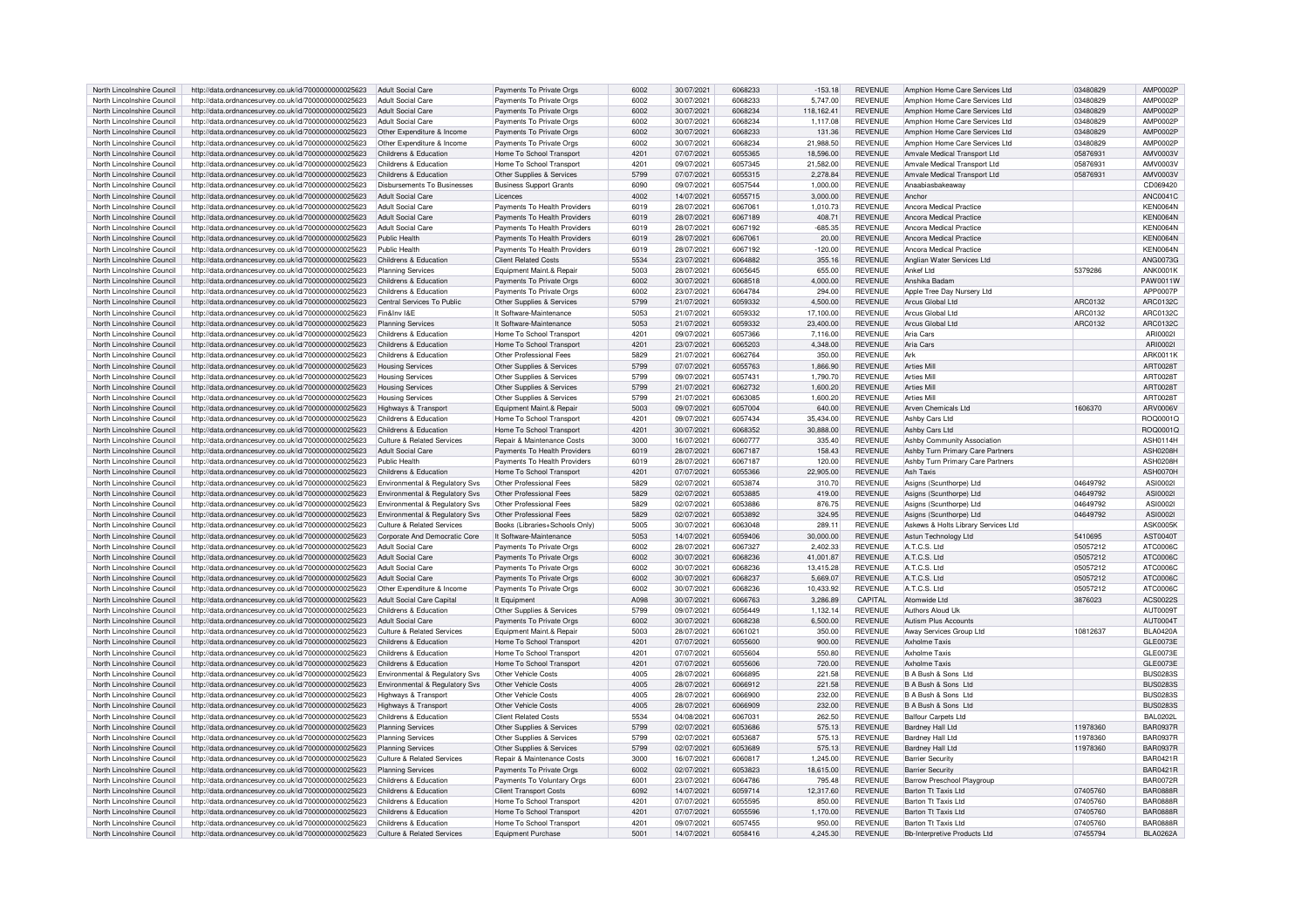| North Lincolnshire Council | http://data.ordnancesurvey.co.uk/id/7000000000025623 | Environmental & Regulatory Svs            | <b>Course Fees/Training</b>    | 2002 | 16/07/2021 | 6060193 | 2,700.00    | <b>REVENUE</b> | <b>Bdg Training Consultancy</b>  | 10475761 | BDG00016        |
|----------------------------|------------------------------------------------------|-------------------------------------------|--------------------------------|------|------------|---------|-------------|----------------|----------------------------------|----------|-----------------|
| North Lincolnshire Council | http://data.ordnancesurvey.co.uk/id/7000000000025623 | <b>Culture &amp; Related Services</b>     | Exhibitions/Events             | 5709 | 14/07/2021 | 6058421 | 762.00      | <b>REVENUE</b> | Bee3d I td                       |          | <b>LIG0007G</b> |
| North Lincolnshire Council | http://data.ordnancesurvey.co.uk/id/7000000000025623 | Childrens & Education                     | Other Professional Fees        | 5829 | 07/07/2021 | 6055357 | 2,172.35    | <b>REVENUE</b> | Rellatrix                        |          | <b>BEL0300L</b> |
| North Lincolnshire Council | http://data.ordnancesurvey.co.uk/id/7000000000025623 | Environmental & Regulatory Svs            | Payments To Private Orgs       | 6002 | 23/07/2021 | 6065017 | 70,218.35   | <b>REVENUE</b> | Biowise I td                     | 04305295 | BIO0014C        |
|                            |                                                      |                                           |                                |      |            |         |             |                |                                  |          |                 |
| North Lincolnshire Council | http://data.ordnancesurvey.co.uk/id/7000000000025623 | Childrens & Education                     | Home To School Transport       | 4201 | 14/07/2021 | 6059703 | 390.00      | <b>REVENUE</b> | <b>Black &amp; White Coaches</b> |          | <b>BLA0209A</b> |
| North Lincolnshire Council | http://data.ordnancesurvey.co.uk/id/7000000000025623 | Childrens & Education                     | Home To School Transport       | 4201 | 30/07/2021 | 606836  | 3.040.00    | REVENUE        | <b>Black &amp; White Coaches</b> |          | BL A0209/       |
| North Lincolnshire Council | http://data.ordnancesurvey.co.uk/id/7000000000025623 | Childrens & Education                     | Home To School Transport       | 4201 | 30/07/2021 | 6068367 | 4.180.00    | <b>REVENUE</b> | <b>Black &amp; White Coaches</b> |          | <b>BLA0209A</b> |
| North Lincolnshire Council | http://data.ordnancesurvey.co.uk/id/7000000000025623 | Childrens & Education                     | Home To School Transport       | 4201 | 30/07/2021 | 6068362 | 2.831.00    | <b>REVENUE</b> | <b>Black &amp; White Coaches</b> |          | <b>BLA0209A</b> |
| North Lincolnshire Council |                                                      | Childrens & Education                     |                                | 4201 | 30/07/2021 | 6068369 | 2.923.91    |                | <b>Black &amp; White Coaches</b> |          |                 |
|                            | http://data.ordnancesurvey.co.uk/id/7000000000025623 |                                           | Home To School Transport       |      |            |         |             | <b>REVENUE</b> |                                  |          | <b>BLA0209A</b> |
| North Lincolnshire Council | http://data.ordnancesurvey.co.uk/id/7000000000025623 | Childrens & Education                     | Home To School Transport       | 4201 | 30/07/2021 | 6068370 | 2,850.00    | <b>REVENUE</b> | <b>Black &amp; White Coaches</b> |          | <b>BLA0209A</b> |
| North Lincolnshire Council | http://data.ordnancesurvey.co.uk/id/7000000000025623 | Childrens & Education                     | Home To School Transport       | 4201 | 30/07/2021 | 606837  | 3.705.00    | <b>REVENUE</b> | <b>Black &amp; White Coaches</b> |          | <b>BLA0209A</b> |
| North Lincolnshire Council | http://data.ordnancesurvey.co.uk/id/7000000000025623 | Childrens & Education                     | Home To School Transport       | 4201 | 30/07/2021 | 6068372 | 3.960.00    | <b>REVENUE</b> | <b>Black &amp; White Coaches</b> |          | <b>BLA0209A</b> |
| North Lincolnshire Council | http://data.ordnancesurvey.co.uk/id/7000000000025623 | Childrens & Education                     | Home To School Transport       | 4201 | 30/07/2021 | 6068373 | 2.700.00    | <b>REVENUE</b> | <b>Black &amp; White Coaches</b> |          | <b>BLA0209A</b> |
|                            |                                                      |                                           |                                |      |            | 6068374 |             |                | <b>Black &amp; White Coaches</b> |          |                 |
| North Lincolnshire Council | http://data.ordnancesurvey.co.uk/id/7000000000025623 | Childrens & Education                     | Home To School Transport       | 4201 | 30/07/2021 |         | 2,770.02    | <b>REVENUE</b> |                                  |          | <b>BLA0209A</b> |
| North Lincolnshire Council | http://data.ordnancesurvey.co.uk/id/7000000000025623 | Childrens & Education                     | Home To School Transport       | 4201 | 30/07/2021 | 6068375 | 2,682.00    | <b>REVENUE</b> | <b>Black &amp; White Coaches</b> |          | <b>BLA0209A</b> |
| North Lincolnshire Council | http://data.ordnancesurvey.co.uk/id/7000000000025623 | Childrens & Education                     | Home To School Transport       | 4201 | 30/07/2021 | 6068376 | 3,510.00    | REVENUE        | <b>Black &amp; White Coaches</b> |          | <b>BLA0209A</b> |
| North Lincolnshire Council | http://data.ordnancesurvey.co.uk/id/7000000000025623 | Childrens & Education                     | Home To School Transport       | 4201 | 30/07/2021 | 6068377 | 2.880.00    | REVENUE        | <b>Black &amp; White Coaches</b> |          | <b>BLA0209A</b> |
| North Lincolnshire Council | http://data.ordnancesurvey.co.uk/id/7000000000025623 | Culture & Related Services                | Books (Libraries+Schools Only) | 5005 | 07/07/2021 | 6054353 | 1,495.96    | <b>REVENUE</b> | <b>Bolinda Lik Ltd</b>           | 05086231 | <b>BOL0130L</b> |
|                            |                                                      |                                           |                                | 5005 |            | 6054477 |             | REVENUE        | Bolinda Uk I td                  | 05086231 |                 |
| North Lincolnshire Council | http://data.ordnancesurvey.co.uk/id/7000000000025623 | Culture & Related Services                | Books (Libraries+Schools Only) |      | 07/07/2021 |         | $-1,500.00$ |                |                                  |          | <b>BOL0130L</b> |
| North Lincolnshire Council | http://data.ordnancesurvey.co.uk/id/7000000000025623 | Culture & Related Services                | Books (Libraries+Schools Only) | 5005 | 09/07/2021 | 6054387 | 3,000.00    | <b>REVENUE</b> | Bolinda Uk Ltd                   | 05086231 | <b>BOL0130L</b> |
| North Lincolnshire Council | http://data.ordnancesurvey.co.uk/id/7000000000025623 | <b>Culture &amp; Related Services</b>     | Books (Libraries+Schools Only) | 5005 | 16/07/2021 | 6056728 | 600.00      | REVENUE        | Bolinda Uk I to                  | 05086231 | <b>BOL0130L</b> |
| North Lincolnshire Council | http://data.ordnancesurvey.co.uk/id/7000000000025623 | <b>Culture &amp; Related Services</b>     | Books (Libraries+Schools Only) | 5005 | 16/07/2021 | 6056729 | 1.000.00    | <b>REVENUE</b> | Bolinda Uk Ltd                   | 05086231 | <b>BOL0130L</b> |
| North Lincolnshire Council | http://data.ordnancesurvey.co.uk/id/7000000000025623 | Childrens & Education                     | Payments To Voluntary Orgs     | 6001 | 23/07/2021 | 6064787 | 909.00      | REVENUE        | Bonby Pre-School                 |          | <b>BON0005M</b> |
|                            |                                                      |                                           |                                |      |            |         |             |                |                                  |          |                 |
| North Lincolnshire Council | http://data.ordnancesurvey.co.uk/id/7000000000025623 | <b>Culture &amp; Related Services</b>     | Exhibitions/Events             | 5709 | 28/07/2021 | 6065764 | 1,372.50    | REVENUE        | <b>Bon Giov</b>                  |          | BON0024M        |
| North Lincolnshire Council | http://data.ordnancesurvey.co.uk/id/7000000000025623 | <b>Culture &amp; Related Services</b>     | Repair & Maintenance Costs     | 3000 | 07/07/2021 | 6054483 | 610.00      | REVENUE        | Boon Edam Limited                | 01877418 | BOO0035C        |
| North Lincolnshire Council | http://data.ordnancesurvey.co.uk/id/7000000000025623 | Childrens & Education                     | Payments To Private Orgs       | 6002 | 28/07/2021 | 6066767 | 468.29      | REVENUE        | <b>Bottesford Bunnies Ltd</b>    |          | BOT02261        |
| North Lincolnshire Council | http://data.ordnancesurvey.co.uk/id/7000000000025623 | <b>Disbursements To Businesses</b>        | <b>Business Support Grants</b> | 6090 | 09/07/2021 | 6057537 | 1.000.00    | <b>REVENUE</b> | Brad'S                           |          | CD056460        |
|                            |                                                      |                                           |                                | 6002 |            | 6067054 |             | <b>REVENUE</b> |                                  |          | <b>BRA0499A</b> |
| North Lincolnshire Council | http://data.ordnancesurvey.co.uk/id/7000000000025623 | <b>Culture &amp; Related Services</b>     | Payments To Private Orgs       |      | 28/07/2021 |         | 2,565.66    |                | <b>Braithwaites Haulage</b>      |          |                 |
| North Lincolnshire Council | http://data.ordnancesurvey.co.uk/id/7000000000025623 | <b>Environmental &amp; Regulatory Svs</b> | Repair & Maintenance Costs     | 3000 | 16/07/2021 | 6060780 | 230.25      | <b>REVENUE</b> | Brendeck I td                    | 01606185 | <b>BRE0027E</b> |
| North Lincolnshire Council | http://data.ordnancesurvey.co.uk/id/7000000000025623 | <b>Culture &amp; Related Services</b>     | Stock Purchases & Adjustments  | 5030 | 07/07/2021 | 6054575 | 430.00      | REVENUE        | <b>Brigg Live Arts</b>           |          | <b>BRI00061</b> |
| North Lincolnshire Council | http://data.ordnancesurvey.co.uk/id/7000000000025623 | Culture, Env, Reg & Planning Cap          | Building/Construction          | A082 | 16/07/2021 | 6060338 | 148.588.95  | CAPITAI        | Britcon (Scunthorpe) Ltd         | 02463833 | <b>BRI00321</b> |
| North Lincolnshire Council | http://data.ordnancesurvey.co.uk/id/7000000000025623 | Childrens & Education                     | Repair & Maintenance Costs     | 3000 | 16/07/2021 | 6059725 | 82.57       | <b>REVENUE</b> | Brook & Mayo Ltd                 | 4625674  | <b>BRO0686C</b> |
|                            |                                                      |                                           |                                | 3000 | 16/07/2021 | 6059725 | 1.888.27    | <b>REVENUE</b> |                                  | 4625674  | <b>BRO0686C</b> |
| North Lincolnshire Council | http://data.ordnancesurvey.co.uk/id/7000000000025623 | Culture & Related Services                | Repair & Maintenance Costs     |      |            |         |             |                | Brook & Mayo Ltd                 |          |                 |
| North Lincolnshire Council | http://data.ordnancesurvey.co.uk/id/7000000000025623 | <b>Culture &amp; Related Services</b>     | Repair & Maintenance Costs     | 3000 | 23/07/2021 | 606471  | 7,940.35    | REVENUE        | Brook & Mayo Ltd                 | 4625674  | <b>BRO0686C</b> |
| North Lincolnshire Council | http://data.ordnancesurvey.co.uk/id/7000000000025623 | Environmental & Regulatory Svs            | Repair & Maintenance Costs     | 3000 | 16/07/2021 | 6059725 | 147.91      | REVENUE        | Brook & Mayo Ltd                 | 4625674  | <b>BRO0686C</b> |
| North Lincolnshire Council | http://data.ordnancesurvey.co.uk/id/7000000000025623 | N Lincs Gf Balance Sheet                  | Insurance-Combined Liability   | L493 | 30/07/2021 | 6068302 | $\Omega$    | CAPITAL        | Browne Jacobson Lip              |          | <b>BRO0050C</b> |
| North Lincolnshire Council | http://data.ordnancesurvey.co.uk/id/7000000000025623 | <b>Adult Social Care</b>                  | Telephone Rent/Calls           | 5403 | 07/07/2021 | 6055720 | 248.43      | <b>REVENUE</b> | <b>Bt Payment Services Ltd</b>   | 1800000  | BRI02101        |
| North Lincolnshire Council |                                                      |                                           |                                | 6011 | 30/07/2021 | 6067768 | 1,890.00    | <b>REVENUE</b> |                                  |          | <b>BUC0027C</b> |
|                            | http://data.ordnancesurvey.co.uk/id/7000000000025623 | Highways & Transport                      | Passenger Transport            |      |            |         |             |                | <b>Buckinghamshire Council</b>   |          |                 |
| North Lincolnshire Council | http://data.ordnancesurvey.co.uk/id/7000000000025623 | <b>Culture &amp; Related Services</b>     | Equipment Maint.& Repair       | 5003 | 27/08/2021 | 6068532 | 240.00      | <b>REVENUE</b> | <b>Burdens Group Ltd</b>         | 01661040 | <b>BUR0253F</b> |
| North Lincolnshire Council | http://data.ordnancesurvey.co.uk/id/7000000000025623 | Culture & Related Services                | Vehicle Repairs                | 4004 | 14/07/2021 | 6059393 | 261.38      | <b>REVENUE</b> | <b>Burdens Group Ltd</b>         | 01661040 | <b>BUR0253F</b> |
| North Lincolnshire Council | http://data.ordnancesurvey.co.uk/id/7000000000025623 | Childrens & Education                     | Payments To Private Orgs       | 6002 | 23/07/2021 | 6064788 | 378.00      | REVENUE        | <b>Busi Bodies Day Nursery</b>   |          | <b>BUS00159</b> |
| North Lincolnshire Council | http://data.ordnancesurvey.co.uk/id/7000000000025623 | Corporate And Democratic Core             | It Software-Purchase           | 5051 | 16/07/2021 | 6060567 | 13.430.00   | <b>REVENUE</b> | Cadline I td                     | 2486719  | <b>CAD0197D</b> |
| North Lincolnshire Council |                                                      | Disbursements To Businesses               |                                | 6090 | 19/07/2021 | 6062939 | 1,000.00    | <b>REVENUE</b> | California Collection Limited    |          | CD069520        |
|                            | http://data.ordnancesurvey.co.uk/id/7000000000025623 |                                           | <b>Business Support Grants</b> |      |            |         |             |                |                                  |          |                 |
| North Lincolnshire Council | http://data.ordnancesurvey.co.uk/id/7000000000025623 | <b>Adult Social Care</b>                  | Payments To Health Providers   | 6019 | 28/07/2021 | 6067183 | 831.45      | REVENUE        | Cambridge Avenue Medical Centre  |          | <b>CAM0007N</b> |
| North Lincolnshire Council | http://data.ordnancesurvey.co.uk/id/7000000000025623 | Corporate And Democratic Core             | Recruitment Costs And Dbs      | 2004 | 14/07/2021 | 6059655 | 554.50      | <b>REVENUE</b> | Cantium Business Solutions Ltd   | 11242115 | CAN0085N        |
| North Lincolnshire Council | http://data.ordnancesurvey.co.uk/id/7000000000025623 | Corporate And Democratic Core             | Gen Office Exp (Incl Postage)  | 5603 | 14/07/2021 | 6059392 | 7.982.00    | REVENUE        | Capita Business Services Ltd     | 2299747  | CAP0021E        |
| North Lincolnshire Council | http://data.ordnancesurvev.co.uk/id/7000000000025623 | Corporate And Democratic Core             | Gen Office Exp (Incl Postage)  | 5603 | 14/07/2021 | 6059396 | 7.378.59    | <b>REVENUE</b> | Capita Business Services Ltd     | 2299747  | CAP0021F        |
|                            |                                                      |                                           |                                | 5829 |            |         |             | <b>REVENUE</b> |                                  |          | CAP0021F        |
| North Lincolnshire Council | http://data.ordnancesurvey.co.uk/id/7000000000025623 | Corporate And Democratic Core             | Other Professional Fees        |      | 09/07/2021 | 6057312 | 560.00      |                | Capita Business Services Ltd     | 2299747  |                 |
| North Lincolnshire Council | http://data.ordnancesurvey.co.uk/id/7000000000025623 | <b>Planning Services</b>                  | Pay - Agency                   | 0131 | 14/07/2021 | 6058402 | 25,302.00   | <b>REVENUE</b> | Capita Business Services Ltd     | 2299747  | CAP0021F        |
| North Lincolnshire Council | http://data.ordnancesurvey.co.uk/id/7000000000025623 | <b>Planning Services</b>                  | Pay - Agency                   | 0131 | 30/07/2021 | 6067776 | 19,038.00   | <b>REVENUE</b> | Capita Business Services Ltd     | 2299747  | CAP0021P        |
| North Lincolnshire Council | http://data.ordnancesurvey.co.uk/id/7000000000025623 | <b>Planning Services</b>                  | Consultancy                    | 5830 | 28/07/2021 | 606724  | 2,138.15    | REVENUE        | Capita Symonds Ltd               | 02018542 | SYM0008M        |
| North Lincolnshire Council | http://data.ordnancesurvey.co.uk/id/7000000000025623 | <b>Planning Services</b>                  | Consultancy                    | 5830 | 30/07/2021 | 606834  | 1,742.00    | <b>REVENUE</b> | Capita Symonds Ltd               | 02018542 | SYM0008M        |
| North Lincolnshire Council |                                                      |                                           | Consultancy                    | 5830 | 30/07/2021 | 6068342 | 641.00      | <b>REVENUE</b> | Capita Symonds Ltd               | 02018542 | SYM0008M        |
|                            | http://data.ordnancesurvey.co.uk/id/7000000000025623 | <b>Planning Services</b>                  |                                |      |            |         |             |                |                                  |          |                 |
| North Lincolnshire Council | http://data.ordnancesurvey.co.uk/id/7000000000025623 | Childrens & Education                     | Home To School Transport       | 4201 | 23/07/2021 | 6064649 | 390.80      | <b>REVENUE</b> | C A Pone                         |          | POP0130F        |
| North Lincolnshire Council | http://data.ordnancesurvey.co.uk/id/7000000000025623 | <b>Adult Social Care</b>                  | Payments To Private Orgs       | 6002 | 28/07/2021 | 6067328 | 3,057.51    | <b>REVENUE</b> | Care Plus Care Ltd               |          | CAR0337F        |
| North Lincolnshire Council | http://data.ordnancesurvey.co.uk/id/7000000000025623 | <b>Adult Social Care</b>                  | Payments To Private Orgs       | 6002 | 30/07/2021 | 6068240 | 1,877.40    | REVENUE        | Care Plus Care I td              |          | CAR0337F        |
| North Lincolnshire Council | http://data.ordnancesurvey.co.uk/id/7000000000025623 | <b>Adult Social Care</b>                  | Payments To Private Orgs       | 6002 | 30/07/2021 | 6068241 | 592.00      | REVENUE        | Care Plus Care Ltd               |          | <b>CAR0337F</b> |
| North Lincolnshire Council | http://data.ordnancesurvey.co.uk/id/7000000000025623 | Adult Social Care                         | Payments To Private Orgs       | 6002 | 28/07/2021 | 6067329 | 1,965.54    | <b>REVENUE</b> | Care Plus Care (Uk) Ltd (Isle)   |          | CAR0542F        |
|                            |                                                      |                                           |                                |      |            |         |             |                |                                  |          |                 |
| North Lincolnshire Council | http://data.ordnancesurvey.co.uk/id/7000000000025623 | <b>Adult Social Care</b>                  | Payments To Private Orgs       | 6002 | 30/07/2021 | 6068242 | 1,787.10    | REVENUE        | Care Plus Care (Uk) Ltd (Isle)   |          | CAR0542F        |
| North Lincolnshire Council | http://data.ordnancesurvey.co.uk/id/7000000000025623 | <b>Adult Social Care</b>                  | Payments To Private Orgs       | 6002 | 30/07/2021 | 6068243 | 3,182.48    | <b>REVENUE</b> | Care Plus Care (Uk) Ltd (Isle)   |          | CAR0542F        |
| North Lincolnshire Council | http://data.ordnancesurvey.co.uk/id/7000000000025623 | <b>Adult Social Care</b>                  | Payments To Private Orgs       | 6002 | 28/07/2021 | 6068259 | 532.00      | REVENUE        | Carers' Support Centre           |          | <b>ISF0003F</b> |
| North Lincolnshire Council | http://data.ordnancesurvey.co.uk/id/7000000000025623 | Adult Social Care                         | Payments To Private Orgs       | 6002 | 30/07/2021 | 6068239 | 570.00      | <b>REVENUE</b> | Carers' Support Centre           |          | CAR0131F        |
| North Lincolnshire Council | http://data.ordnancesurvey.co.uk/id/7000000000025623 | Childrens & Education                     | Payments To Private Orgs       | 6002 | 02/07/2021 | 6053947 | 4,166.75    | <b>REVENUE</b> | Castles Education I In           | OC415116 | CAS0042S        |
|                            |                                                      |                                           |                                |      |            |         |             |                |                                  |          |                 |
| North Lincolnshire Council | http://data.ordnancesurvey.co.uk/id/7000000000025623 | Childrens & Education                     | Payments To Private Orgs       | 6002 | 30/07/2021 | 6068604 | 1,847.34    | <b>REVENUE</b> | <b>Castles Education LIp</b>     | OC415116 | CAS0042S        |
| North Lincolnshire Council | http://data.ordnancesurvey.co.uk/id/7000000000025623 | Childrens & Education                     | Payments To Private Orgs       | 6002 | 30/07/2021 | 6068605 | 6.978.84    | <b>REVENUE</b> | Castles Education Lin            | OC415116 | CAS0042S        |
| North Lincolnshire Council | http://data.ordnancesurvey.co.uk/id/7000000000025623 | Childrens & Education                     | Payments To Private Orgs       | 6002 | 30/07/2021 | 6068606 | 9,578.80    | REVENUE        | <b>Castles Education Llp</b>     | OC415116 | CAS0042S        |
| North Lincolnshire Council | http://data.ordnancesurvey.co.uk/id/7000000000025623 | <b>Adult Social Care</b>                  | Water (Meter/Rate) & Sewerage  | 3221 | 14/07/2021 | 6059237 | 369.81      | REVENUE        | Castle Water Ltd                 | SC475583 | CAS0200S        |
| North Lincolnshire Council | http://data.ordnancesurvey.co.uk/id/7000000000025623 | <b>Adult Social Care</b>                  | Water (Meter/Rate) & Sewerage  | 3221 | 23/07/2021 | 6064748 | 184559      | <b>REVENUE</b> | Castle Water Ltd                 | SC475583 | CAS0200S        |
|                            |                                                      |                                           |                                |      |            |         |             |                |                                  |          |                 |
|                            |                                                      |                                           |                                |      |            |         |             |                |                                  |          |                 |
| North Lincolnshire Council | http://data.ordnancesurvey.co.uk/id/7000000000025623 | Childrens & Education                     | Water (Meter/Rate) & Sewerage  | 3221 | 07/07/2021 | 605437  | 336.57      | REVENUE        | Castle Water Ltd                 | SC475583 | CAS02005        |
| North Lincolnshire Council | http://data.ordnancesurvey.co.uk/id/7000000000025623 | Childrens & Education                     | Water (Meter/Rate) & Sewerage  | 3221 | 14/07/2021 | 6059168 | 735.71      | <b>REVENUE</b> | Castle Water I td                | SC475583 | CAS0200S        |
| North Lincolnshire Council | http://data.ordnancesurvey.co.uk/id/7000000000025623 | Childrens & Education                     | Water (Meter/Rate) & Sewerage  | 3221 | 14/07/2021 | 605917  | 816.60      | <b>REVENUE</b> | Castle Water I td                | SC475583 | CAS0200S        |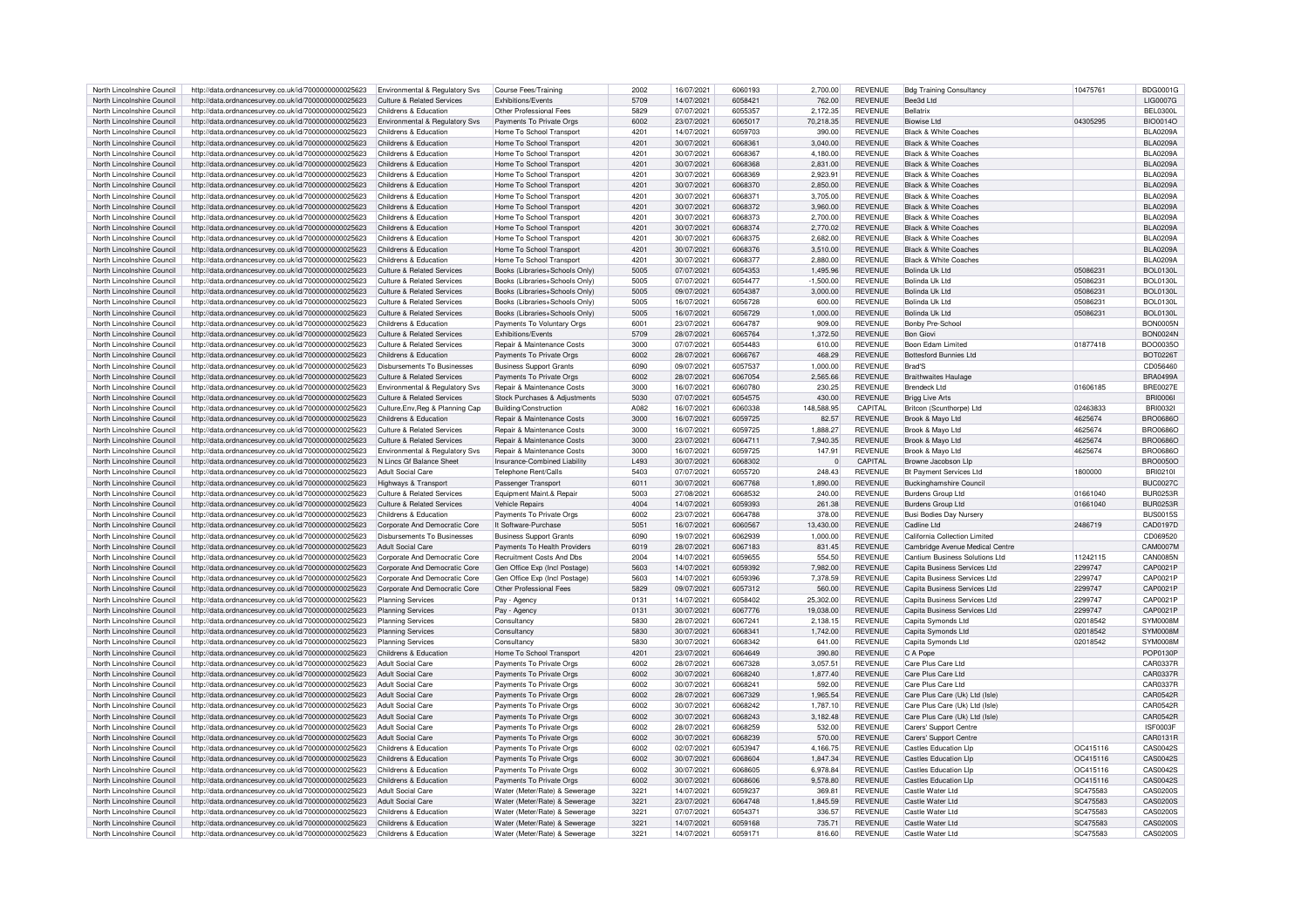| North Lincolnshire Council | http://data.ordnancesurvey.co.uk/id/7000000000025623 | Childrens & Education                     | Water (Meter/Rate) & Sewerage | 3221 | 14/07/2021 | 6059285 | 272.96      | <b>REVENUE</b> | Castle Water Ltd  | SC475583 | CAS0200S        |
|----------------------------|------------------------------------------------------|-------------------------------------------|-------------------------------|------|------------|---------|-------------|----------------|-------------------|----------|-----------------|
| North Lincolnshire Council | http://data.ordnancesurvey.co.uk/id/7000000000025623 | Childrens & Education                     | Water (Meter/Rate) & Sewerage | 3221 | 14/07/2021 | 6059347 | 474.94      | <b>REVENUE</b> | Castle Water I to | SC475583 | CAS0200S        |
|                            |                                                      |                                           |                               |      |            |         |             |                |                   |          |                 |
| North Lincolnshire Council | http://data.ordnancesurvey.co.uk/id/7000000000025623 | Childrens & Education                     | Water (Meter/Rate) & Sewerage | 3221 | 23/07/2021 | 6065186 | 806.61      | <b>REVENUE</b> | Castle Water Ltd  | SC475583 | CAS0200S        |
| North Lincolnshire Council | http://data.ordnancesurvey.co.uk/id/7000000000025623 | Childrens & Education                     | Water (Meter/Rate) & Sewerage | 3221 | 28/07/2021 | 6065529 | 1,105.20    | <b>REVENUE</b> | Castle Water Ltd  | SC475583 | CAS0200S        |
| North Lincolnshire Council | http://data.ordnancesurvey.co.uk/id/7000000000025623 | Corporate And Democratic Core             | Water (Meter/Rate) & Sewerage | 3221 | 28/07/2021 | 6065583 | 378.02      | <b>REVENUE</b> | Castle Water Ltd  | SC475583 | CAS0200S        |
| North Lincolnshire Council | http://data.ordnancesurvey.co.uk/id/7000000000025623 | Corporate And Democratic Core             | Water (Meter/Rate) & Sewerage | 3221 | 28/07/2021 | 6065585 | 882.17      | <b>REVENUE</b> | Castle Water Ltd  | SC475583 | CAS0200S        |
| North Lincolnshire Council | http://data.ordnancesurvey.co.uk/id/7000000000025623 | <b>Culture &amp; Related Services</b>     | Water (Meter/Rate) & Sewerage | 3221 | 07/07/2021 | 6054342 | 587.98      | <b>REVENUE</b> | Castle Water Ltd  | SC475583 | CAS0200S        |
|                            |                                                      |                                           |                               |      |            |         |             |                |                   |          |                 |
| North Lincolnshire Council | http://data.ordnancesurvey.co.uk/id/7000000000025623 | Culture & Related Services                | Water (Meter/Rate) & Sewerage | 3221 | 07/07/2021 | 6054366 | 1.763.93    | <b>REVENUE</b> | Castle Water Ltd  | SC475583 | CAS0200S        |
| North Lincolnshire Council | http://data.ordnancesurvey.co.uk/id/7000000000025623 | Culture & Related Services                | Water (Meter/Rate) & Sewerage | 3221 | 07/07/2021 | 6054374 | 782.22      | <b>REVENUE</b> | Castle Water Ltd  | SC475583 | CAS0200S        |
| North Lincolnshire Council | http://data.ordnancesurvey.co.uk/id/7000000000025623 | <b>Culture &amp; Related Services</b>     | Water (Meter/Rate) & Sewerage | 3221 | 07/07/2021 | 6054375 | 356.52      | <b>REVENUE</b> | Castle Water Ltd  | SC475583 | CAS0200S        |
|                            |                                                      | Culture & Related Services                |                               | 3221 |            | 6054377 | 252.74      | <b>REVENUE</b> | Castle Water Ltd  |          | CAS0200S        |
| North Lincolnshire Council | http://data.ordnancesurvey.co.uk/id/7000000000025623 |                                           | Water (Meter/Rate) & Sewerage |      | 07/07/2021 |         |             |                |                   | SC475583 |                 |
| North Lincolnshire Council | http://data.ordnancesurvey.co.uk/id/7000000000025623 | Culture & Related Services                | Water (Meter/Rate) & Sewerage | 3221 | 14/07/2021 | 6059135 | 600.80      | <b>REVENUE</b> | Castle Water Ltd  | SC475583 | CAS0200S        |
| North Lincolnshire Council | http://data.ordnancesurvey.co.uk/id/7000000000025623 | Culture & Related Services                | Water (Meter/Rate) & Sewerage | 3221 | 14/07/2021 | 6059153 | 868.80      | <b>REVENUE</b> | Castle Water Ltd  | SC475583 | CAS0200S        |
| North Lincolnshire Council | http://data.ordnancesurvey.co.uk/id/7000000000025623 | Culture & Related Services                | Water (Meter/Rate) & Sewerage | 3221 | 14/07/2021 | 6059159 | 388.55      | <b>REVENUE</b> | Castle Water Ltd  | SC475583 | CAS0200S        |
| North Lincolnshire Council | http://data.ordnancesurvey.co.uk/id/7000000000025623 | Culture & Related Services                | Water (Meter/Rate) & Sewerage | 3221 | 14/07/2021 | 6059160 | 702.56      | <b>REVENUE</b> | Castle Water Ltd  | SC475583 | CAS0200S        |
|                            |                                                      |                                           |                               |      |            |         |             |                |                   |          |                 |
| North Lincolnshire Council | http://data.ordnancesurvey.co.uk/id/7000000000025623 | Culture & Related Services                | Water (Meter/Rate) & Sewerage | 3221 | 14/07/2021 | 6059165 | 530.36      | <b>REVENUE</b> | Castle Water Ltd  | SC475583 | CAS0200S        |
| North Lincolnshire Council | http://data.ordnancesurvey.co.uk/id/7000000000025623 | <b>Culture &amp; Related Services</b>     | Water (Meter/Rate) & Sewerage | 3221 | 14/07/2021 | 6059253 | 418.88      | <b>REVENUE</b> | Castle Water Ltd  | SC475583 | CAS0200S        |
| North Lincolnshire Council | http://data.ordnancesurvey.co.uk/id/7000000000025623 | Culture & Related Services                | Water (Meter/Rate) & Sewerage | 3221 | 14/07/2021 | 6059254 | 675.60      | <b>REVENUE</b> | Castle Water Ltd  | SC475583 | CAS0200S        |
| North Lincolnshire Council | http://data.ordnancesurvey.co.uk/id/7000000000025623 | Culture & Related Services                | Water (Meter/Rate) & Sewerage | 3221 | 14/07/2021 | 605928  | 136.45      | <b>REVENUE</b> | Castle Water Ltd  | SC475583 | <b>CAS0200S</b> |
|                            |                                                      |                                           |                               |      |            |         |             |                |                   |          |                 |
| North Lincolnshire Council | http://data.ordnancesurvey.co.uk/id/7000000000025623 | <b>Culture &amp; Related Services</b>     | Water (Meter/Rate) & Sewerage | 3221 | 14/07/2021 | 6059302 | 842.18      | <b>REVENUE</b> | Castle Water Ltd  | SC475583 | CAS0200S        |
| North Lincolnshire Council | http://data.ordnancesurvey.co.uk/id/7000000000025623 | Culture & Related Services                | Water (Meter/Rate) & Sewerage | 3221 | 14/07/2021 | 605931  | 657.58      | <b>REVENUE</b> | Castle Water I to | SC475583 | CAS0200S        |
| North Lincolnshire Council | http://data.ordnancesurvey.co.uk/id/7000000000025623 | Culture & Related Services                | Water (Meter/Rate) & Sewerage | 3221 | 14/07/2021 | 6059314 | 1,694.08    | REVENUE        | Castle Water I to | SC475583 | CAS0200S        |
| North Lincolnshire Council | http://data.ordnancesurvey.co.uk/id/7000000000025623 | Culture & Related Services                | Water (Meter/Rate) & Sewerage | 3221 | 14/07/2021 | 6059354 | 1.779.02    | <b>REVENUE</b> | Castle Water Ltd  | SC475583 | CAS0200S        |
|                            |                                                      |                                           |                               |      |            |         |             |                |                   |          |                 |
| North Lincolnshire Council | http://data.ordnancesurvey.co.uk/id/7000000000025623 | <b>Culture &amp; Related Services</b>     | Water (Meter/Rate) & Sewerage | 3221 | 23/07/2021 | 6064755 | 1,114.61    | <b>REVENUE</b> | Castle Water Ltd  | SC475583 | CAS0200S        |
| North Lincolnshire Council | http://data.ordnancesurvey.co.uk/id/7000000000025623 | <b>Culture &amp; Related Services</b>     | Water (Meter/Rate) & Sewerage | 3221 | 28/07/2021 | 6065562 | 379.71      | <b>REVENUE</b> | Castle Water I td | SC475583 | CAS0200S        |
| North Lincolnshire Council | http://data.ordnancesurvey.co.uk/id/7000000000025623 | <b>Culture &amp; Related Services</b>     | Water (Meter/Rate) & Sewerage | 3221 | 28/07/2021 | 6065643 | 296.90      | <b>REVENUE</b> | Castle Water Ltd  | SC475583 | CAS0200S        |
| North Lincolnshire Council | http://data.ordnancesurvey.co.uk/id/7000000000025623 | Culture & Related Services                | Water (Meter/Rate) & Sewerage | 3221 | 28/07/2021 | 6065652 | 1,610.05    | REVENUE        | Castle Water Ltd  | SC475583 | CAS02005        |
| North Lincolnshire Council |                                                      | Culture & Related Services                |                               | 3221 | 28/07/2021 | 6065653 |             | <b>REVENUE</b> | Castle Water Ltd  |          | CAS0200S        |
|                            | http://data.ordnancesurvey.co.uk/id/7000000000025623 |                                           | Water (Meter/Rate) & Sewerage |      |            |         | 489.74      |                |                   | SC475583 |                 |
| North Lincolnshire Council | http://data.ordnancesurvey.co.uk/id/7000000000025623 | <b>Culture &amp; Related Services</b>     | Water (Meter/Rate) & Sewerage | 3221 | 28/07/2021 | 6065658 | 851.16      | <b>REVENUE</b> | Castle Water Ltd  | SC475583 | CAS0200S        |
| North Lincolnshire Council | http://data.ordnancesurvey.co.uk/id/7000000000025623 | <b>Culture &amp; Related Services</b>     | Water (Meter/Rate) & Sewerage | 3221 | 28/07/2021 | 6065660 | 3,004.34    | <b>REVENUE</b> | Castle Water Ltd  | SC475583 | CAS0200S        |
| North Lincolnshire Council | http://data.ordnancesurvey.co.uk/id/7000000000025623 | Environmental & Regulatory Svs            | Water (Meter/Rate) & Sewerage | 3221 | 07/07/2021 | 6054382 | 322.75      | <b>REVENUE</b> | Castle Water Ltd  | SC475583 | CAS0200S        |
| North Lincolnshire Council | http://data.ordnancesurvey.co.uk/id/7000000000025623 | Environmental & Regulatory Sys            | Water (Meter/Rate) & Sewerage | 3221 | 14/07/2021 | 6059164 | 365.27      | <b>REVENUE</b> | Castle Water Ltd  | SC475583 | CAS0200S        |
|                            |                                                      |                                           |                               |      |            |         |             |                |                   |          |                 |
| North Lincolnshire Council | http://data.ordnancesurvey.co.uk/id/7000000000025623 | <b>Environmental &amp; Regulatory Svs</b> | Water (Meter/Rate) & Sewerage | 3221 | 14/07/2021 | 6059365 | 1,239.40    | <b>REVENUE</b> | Castle Water Ltd  | SC475583 | CAS0200S        |
| North Lincolnshire Council | http://data.ordnancesurvey.co.uk/id/7000000000025623 | Environmental & Regulatory Svs            | Water (Meter/Rate) & Sewerage | 3221 | 23/07/2021 | 6064732 | 11,298.99   | <b>REVENUE</b> | Castle Water Ltd  | SC475583 | CAS0200S        |
| North Lincolnshire Council | http://data.ordnancesurvey.co.uk/id/7000000000025623 | Environmental & Regulatory Svs            | Water (Meter/Rate) & Sewerage | 3221 | 23/07/2021 | 6064735 | 5,310.19    | <b>REVENUE</b> | Castle Water Ltd  | SC475583 | CAS0200S        |
| North Lincolnshire Council | http://data.ordnancesurvey.co.uk/id/7000000000025623 | Environmental & Regulatory Svs            | Water (Meter/Rate) & Sewerage | 3221 | 23/07/2021 | 6064736 | 1,174.74    | <b>REVENUE</b> | Castle Water I to | SC475583 | CAS0200S        |
|                            |                                                      |                                           |                               |      |            |         |             |                |                   |          |                 |
| North Lincolnshire Council | http://data.ordnancesurvey.co.uk/id/7000000000025623 | <b>Environmental &amp; Requiatory Sys</b> | Water (Meter/Rate) & Sewerage | 3221 | 23/07/2021 | 6064743 | 406.59      | <b>REVENUE</b> | Castle Water Ltd  | SC475583 | CAS0200S        |
| North Lincolnshire Council | http://data.ordnancesurvey.co.uk/id/7000000000025623 | Environmental & Regulatory Svs            | Water (Meter/Rate) & Sewerage | 3221 | 23/07/2021 | 6064744 | 395.58      | <b>REVENUE</b> | Castle Water I to | SC475583 | CAS0200S        |
| North Lincolnshire Council | http://data.ordnancesurvey.co.uk/id/7000000000025623 | Environmental & Regulatory Svs            | Water (Meter/Rate) & Sewerage | 3221 | 23/07/2021 | 6064747 | 1,553.67    | <b>REVENUE</b> | Castle Water I to | SC475583 | <b>CAS0200S</b> |
| North Lincolnshire Council | http://data.ordnancesurvey.co.uk/id/7000000000025623 | Fin&Inv I&E                               | Water (Meter/Rate) & Sewerage | 3221 | 07/07/2021 | 6054383 | 712.30      | <b>REVENUE</b> | Castle Water Ltd  | SC475583 | CAS0200S        |
|                            |                                                      |                                           |                               |      |            |         |             |                |                   |          |                 |
| North Lincolnshire Council | http://data.ordnancesurvey.co.uk/id/7000000000025623 | Fin&Inv I&F                               | Water (Meter/Rate) & Sewerage | 3221 | 07/07/2021 | 6054383 | 1,513.64    | REVENUE        | Castle Water I to | SC475583 | CAS02005        |
| North Lincolnshire Council | http://data.ordnancesurvey.co.uk/id/7000000000025623 | Fin&Inv I&F                               | Water (Meter/Rate) & Sewerage | 3221 | 14/07/2021 | 6059286 | 366.29      | REVENUE        | Castle Water Ltd  | SC475583 | CAS0200S        |
| North Lincolnshire Council | http://data.ordnancesurvey.co.uk/id/7000000000025623 | Fin&Inv I&F                               | Water (Meter/Rate) & Sewerage | 3221 | 14/07/2021 | 6059286 | 172.37      | <b>REVENUE</b> | Castle Water Ltd  | SC475583 | CAS0200S        |
| North Lincolnshire Council | http://data.ordnancesurvey.co.uk/id/7000000000025623 | Fin&Inv I&F                               | Water (Meter/Rate) & Sewerage | 3221 | 28/07/2021 | 606524  | 374.53      | <b>REVENUE</b> | Castle Water Ltd  | SC475583 | CAS0200S        |
|                            |                                                      |                                           |                               |      |            |         |             |                |                   |          |                 |
| North Lincolnshire Council | http://data.ordnancesurvey.co.uk/id/7000000000025623 | Fin&Inv I&E                               | Water (Meter/Rate) & Sewerage | 3221 | 28/07/2021 | 6065242 | $\mathbf 0$ | <b>REVENUE</b> | Castle Water Ltd  | SC475583 | CAS0200S        |
| North Lincolnshire Council | http://data.ordnancesurvey.co.uk/id/7000000000025623 | Highways & Transport                      | Water (Meter/Rate) & Sewerage | 3221 | 07/07/2021 | 6054386 | 254.63      | <b>REVENUE</b> | Castle Water I to | SC475583 | CAS0200S        |
| North Lincolnshire Council | http://data.ordnancesurvey.co.uk/id/7000000000025623 | Highways & Transport                      | Water (Meter/Rate) & Sewerage | 3221 | 14/07/2021 | 6059157 | 267.77      | <b>REVENUE</b> | Castle Water Ltd  | SC475583 | CAS0200S        |
| North Lincolnshire Council | http://data.ordnancesurvey.co.uk/id/7000000000025623 | Highways & Transport                      | Water (Meter/Rate) & Sewerage | 3221 | 14/07/2021 | 605924  | 1.135.42    | <b>REVENUE</b> | Castle Water Ltd  | SC475583 | CAS0200S        |
|                            |                                                      |                                           |                               |      |            |         |             |                |                   |          |                 |
| North Lincolnshire Council | http://data.ordnancesurvey.co.uk/id/7000000000025623 | Highways & Transport                      | Water (Meter/Rate) & Sewerage | 3221 | 14/07/2021 | 605935  | 3,198.46    | <b>REVENUE</b> | Castle Water Ltd  | SC475583 | CAS0200S        |
| North Lincolnshire Council | http://data.ordnancesurvey.co.uk/id/7000000000025623 | Highways & Transport                      | Water (Meter/Rate) & Sewerage | 3221 | 14/07/2021 | 6059353 | 820.25      | <b>REVENUE</b> | Castle Water Ltd  | SC475583 | CAS0200S        |
| North Lincolnshire Council | http://data.ordnancesurvey.co.uk/id/7000000000025623 | <b>Highways &amp; Transport</b>           | Water (Meter/Rate) & Sewerage | 3221 | 23/07/2021 | 606474  | 280.08      | <b>REVENUE</b> | Castle Water Ltd  | SC475583 | CAS0200S        |
| North Lincolnshire Council | http://data.ordnancesurvey.co.uk/id/7000000000025623 | Highways & Transport                      | Water (Meter/Rate) & Sewerage | 3221 | 23/07/2021 | 6064750 | 919.73      | <b>REVENUE</b> | Castle Water Ltd  | SC475583 | CAS0200S        |
| North Lincolnshire Council | http://data.ordnancesurvey.co.uk/id/7000000000025623 | <b>Highways &amp; Transport</b>           | Water (Meter/Rate) & Sewerage | 3221 | 23/07/2021 | 6064753 | 1.800.78    | <b>REVENUE</b> | Castle Water Ltd  | SC475583 | CAS0200S        |
|                            |                                                      |                                           |                               |      |            |         |             |                |                   |          |                 |
| North Lincolnshire Council | http://data.ordnancesurvey.co.uk/id/7000000000025623 | <b>Highways &amp; Transport</b>           | Water (Meter/Rate) & Sewerage | 3221 | 28/07/2021 | 6065532 | 309.43      | <b>REVENUE</b> | Castle Water Ltd  | SC475583 | CAS0200S        |
| North Lincolnshire Council | http://data.ordnancesurvey.co.uk/id/7000000000025623 | Highways & Transport                      | Water (Meter/Rate) & Sewerage | 3221 | 28/07/2021 | 6065547 | 396.55      | <b>REVENUE</b> | Castle Water Ltd  | SC475583 | CAS0200S        |
| North Lincolnshire Council | http://data.ordnancesurvey.co.uk/id/7000000000025623 | Highways & Transport                      | Water (Meter/Rate) & Sewerage | 3221 | 28/07/2021 | 6065552 | 1,193.11    | <b>REVENUE</b> | Castle Water Ltd  | SC475583 | CAS0200S        |
| North Lincolnshire Council | http://data.ordnancesurvey.co.uk/id/7000000000025623 | Highways & Transport                      | Water (Meter/Rate) & Sewerage | 3221 | 28/07/2021 | 6065554 | 1.181.08    | <b>REVENUE</b> | Castle Water Ltd  | SC475583 | CAS0200S        |
| North Lincolnshire Council | http://data.ordnancesurvey.co.uk/id/7000000000025623 | Highways & Transpor                       | Water (Meter/Rate) & Sewerage | 3221 | 28/07/2021 | 6065588 | 689.45      | <b>REVENUE</b> | Castle Water Ltd  | SC475583 | CAS0200S        |
|                            |                                                      |                                           |                               |      |            |         |             |                |                   |          |                 |
| North Lincolnshire Council | http://data.ordnancesurvey.co.uk/id/7000000000025623 | Highways & Transport                      | Water (Meter/Rate) & Sewerage | 3221 | 28/07/2021 | 6065662 | 450.87      | <b>REVENUE</b> | Castle Water Ltd  | SC475583 | CAS0200S        |
| North Lincolnshire Council | http://data.ordnancesurvey.co.uk/id/7000000000025623 | Non Distributed Costs                     | Water (Meter/Rate) & Sewerage | 3221 | 14/07/2021 | 6059179 | 2,096.63    | <b>REVENUE</b> | Castle Water Ltd  | SC475583 | CAS0200S        |
| North Lincolnshire Council | http://data.ordnancesurvey.co.uk/id/7000000000025623 | Non Distributed Costs                     | Water (Meter/Rate) & Sewerage | 3221 | 14/07/2021 | 6059180 | 465.25      | REVENUE        | Castle Water Ltd  | SC475583 | CAS0200S        |
| North Lincolnshire Council | http://data.ordnancesurvey.co.uk/id/7000000000025623 | Non Distributed Costs                     | Water (Meter/Rate) & Sewerage | 3221 | 14/07/2021 | 6059181 | 554.50      | <b>REVENUE</b> | Castle Water Ltd  | SC475583 | CAS0200S        |
|                            |                                                      |                                           |                               |      |            | 6059256 |             | <b>REVENUE</b> |                   |          |                 |
| North Lincolnshire Council | http://data.ordnancesurvey.co.uk/id/7000000000025623 | Non Distributed Costs                     | Water (Meter/Rate) & Sewerage | 3221 | 14/07/2021 |         | 266.47      |                | Castle Water Ltd  | SC475583 | CAS0200S        |
| North Lincolnshire Council | http://data.ordnancesurvey.co.uk/id/7000000000025623 | Non Distributed Costs                     | Water (Meter/Rate) & Sewerage | 3221 | 23/07/2021 | 6064745 | 686.75      | <b>REVENUE</b> | Castle Water Ltd  | SC475583 | CAS0200S        |
| North Lincolnshire Council | http://data.ordnancesurvey.co.uk/id/7000000000025623 | Non Distributed Costs                     | Water (Meter/Rate) & Sewerage | 3221 | 23/07/2021 | 6064765 | 736.29      | <b>REVENUE</b> | Castle Water Ltd  | SC475583 | CAS0200S        |
| North Lincolnshire Council | http://data.ordnancesurvey.co.uk/id/7000000000025623 | Non Distributed Costs                     | Water (Meter/Rate) & Sewerage | 3221 | 28/07/2021 | 6065239 | 1,858.71    | <b>REVENUE</b> | Castle Water Ltd  | SC475583 | CAS0200S        |
| North Lincolnshire Council | http://data.ordnancesurvey.co.uk/id/7000000000025623 | Non Distributed Costs                     | Water (Meter/Rate) & Sewerage | 3221 | 28/07/2021 | 6065240 | 1.599.99    | <b>REVENUE</b> | Castle Water Ltd  | SC475583 | CAS0200S        |
|                            |                                                      |                                           |                               |      |            |         |             |                |                   |          |                 |
| North Lincolnshire Council | http://data.ordnancesurvey.co.uk/id/7000000000025623 | Non Distributed Costs                     | Water (Meter/Rate) & Sewerage | 3221 | 28/07/2021 | 6065243 | 624.33      | <b>REVENUE</b> | Castle Water Ltd  | SC475583 | CAS0200S        |
| North Lincolnshire Council | http://data.ordnancesurvey.co.uk/id/7000000000025623 | Non Distributed Costs                     | Water (Meter/Rate) & Sewerage | 3221 | 28/07/2021 | 6065534 | 799.96      | <b>REVENUE</b> | Castle Water Ltd  | SC475583 | CAS0200S        |
| North Lincolnshire Council | http://data.ordnancesurvey.co.uk/id/7000000000025623 | Non Distributed Costs                     | Water (Meter/Rate) & Sewerage | 3221 | 28/07/2021 | 6065559 | 1.365.58    | <b>REVENUE</b> | Castle Water Ltd  | SC475583 | CAS0200S        |
| North Lincolnshire Council | http://data.ordnancesurvey.co.uk/id/7000000000025623 | <b>Planning Services</b>                  | Water (Meter/Rate) & Sewerage | 3221 | 14/07/2021 | 605936  | 639.84      | <b>REVENUE</b> | Castle Water Ltd  | SC475583 | CAS0200S        |
|                            |                                                      |                                           |                               |      |            |         |             |                |                   |          |                 |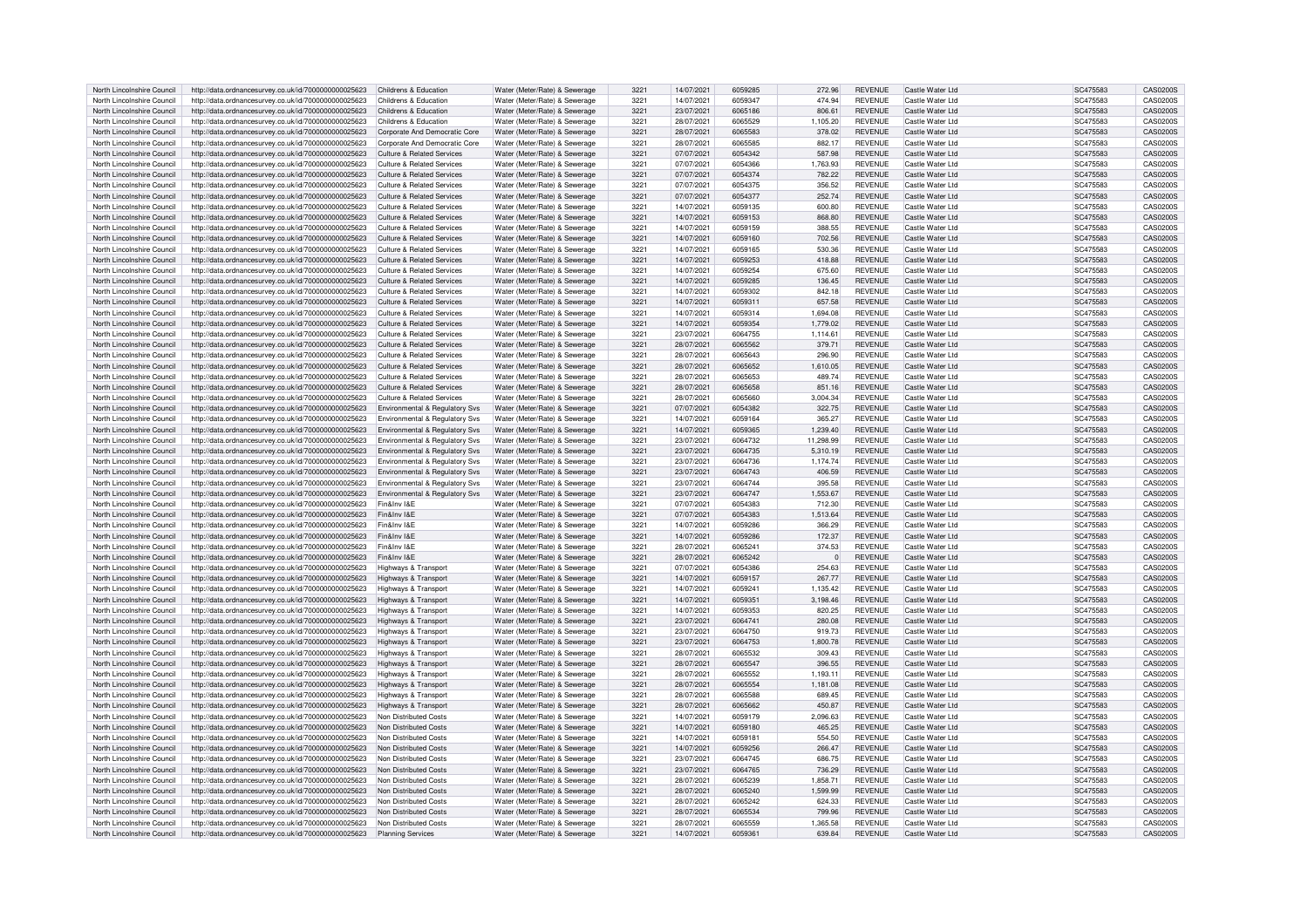| North Lincolnshire Council | http://data.ordnancesurvey.co.uk/id/7000000000025623 | Adult Social Care                     | <b>Client Related Costs</b>        | 5534          | 07/07/2021 | 6055336 | 3.00        | <b>REVENUE</b> | Cat Csh Card Imprest                      |          | <b>NOR0754F</b> |
|----------------------------|------------------------------------------------------|---------------------------------------|------------------------------------|---------------|------------|---------|-------------|----------------|-------------------------------------------|----------|-----------------|
| North Lincolnshire Council |                                                      | Adult Social Care                     |                                    | 2002          | 07/07/2021 | 6055336 | 360.00      | <b>REVENUE</b> |                                           |          | <b>NOR0754R</b> |
|                            | http://data.ordnancesurvey.co.uk/id/7000000000025623 |                                       | Course Fees/Training               |               |            |         |             |                | Cat Csh Card Imprest                      |          |                 |
| North Lincolnshire Council | http://data.ordnancesurvey.co.uk/id/7000000000025623 | <b>Adult Social Care</b>              | Payments To Private Orgs           | 6002          | 07/07/2021 | 6055336 | 16.57       | REVENUE        | Cat Csh Card Imprest                      |          | NOR0754F        |
| North Lincolnshire Council | http://data.ordnancesurvey.co.uk/id/7000000000025623 | Childrens & Education                 | <b>Client Related Costs</b>        | 5534          | 07/07/2021 | 6055336 | 1.309.82    | <b>REVENUE</b> | Cat Csh Card Imprest                      |          | <b>NOR0754F</b> |
| North Lincolnshire Council | http://data.ordnancesurvey.co.uk/id/7000000000025623 | Childrens & Education                 | <b>Exhibitions/Events</b>          | 5709          | 07/07/2021 | 6055336 | 99.00       | REVENUE        | Cat Csh Card Imprest                      |          | NOR0754F        |
| North Lincolnshire Council | http://data.ordnancesurvey.co.uk/id/7000000000025623 | Childrens & Education                 | Home To School Transport           | 4201          | 07/07/2021 | 6055336 | 978.00      | <b>REVENUE</b> | Cat Csh Card Imprest                      |          | <b>NOR0754F</b> |
|                            |                                                      |                                       |                                    |               |            |         |             |                |                                           |          |                 |
| North Lincolnshire Council | http://data.ordnancesurvey.co.uk/id/7000000000025623 | Childrens & Education                 | It Software-Purchase               | 5051          | 07/07/2021 | 6055336 | 99.99       | REVENUE        | Cat Csh Card Imprest                      |          | NOR0754F        |
| North Lincolnshire Council | http://data.ordnancesurvey.co.uk/id/7000000000025623 | Childrens & Education                 | Other Supplies & Services          | 5799          | 07/07/2021 | 6055336 | 140.00      | <b>REVENUE</b> | Cat Csh Card Imprest                      |          | NOR0754F        |
| North Lincolnshire Council | http://data.ordnancesurvey.co.uk/id/7000000000025623 | Corporate And Democratic Core         | Gen Office Exp (Incl Postage)      | 5603          | 07/07/2021 | 6055336 | $\mathbf 0$ | REVENUE        | Cat Csh Card Imprest                      |          | NOR0754F        |
| North Lincolnshire Council | http://data.ordnancesurvey.co.uk/id/7000000000025623 | Corporate And Democratic Core         | It Hardware - Purchase             | 5050          | 07/07/2021 | 6055336 | 16.45       | <b>REVENUE</b> | Cat Csh Card Imprest                      |          | NOR0754F        |
| North Lincolnshire Council | http://data.ordnancesurvey.co.uk/id/7000000000025623 | Corporate And Democratic Core         | It Software-Maintenance            | 5053          | 07/07/2021 | 6055336 | 1,500.79    | REVENUE        | Cat Csh Card Imprest                      |          | NOR0754F        |
|                            |                                                      |                                       |                                    |               |            |         |             |                |                                           |          |                 |
| North Lincolnshire Council | http://data.ordnancesurvey.co.uk/id/7000000000025623 | Corporate And Democratic Core         | It Software-Purchase               | 5051          | 07/07/2021 | 6055336 | 89.26       | <b>REVENUE</b> | Cat Csh Card Imprest                      |          | NOR0754F        |
| North Lincolnshire Council | http://data.ordnancesurvey.co.uk/id/7000000000025623 | Corporate And Democratic Core         | Materials                          | 5004          | 07/07/2021 | 6055336 | 47.08       | REVENUE        | Cat Csh Card Imprest                      |          | NOR0754F        |
| North Lincolnshire Council | http://data.ordnancesurvey.co.uk/id/7000000000025623 | Corporate And Democratic Core         | Other Supplies & Services          | 5799          | 07/07/2021 | 6055336 | 98.18       | <b>REVENUE</b> | Cat Csh Card Imprest                      |          | NOR0754F        |
| North Lincolnshire Council | http://data.ordnancesurvey.co.uk/id/7000000000025623 | <b>Planning Services</b>              | Other Supplies & Services          | 5799          | 07/07/2021 | 6055336 | 33.00       | <b>REVENUE</b> | Cat Csh Card Imprest                      |          | <b>NOR0754F</b> |
| North Lincolnshire Council | http://data.ordnancesurvey.co.uk/id/7000000000025623 | Public Health                         | <b>Advertising &amp; Publicity</b> | 5610          | 07/07/2021 | 6055336 | 26.00       | <b>REVENUE</b> | Cat Csh Card Imprest                      |          | <b>NOR0754F</b> |
| North Lincolnshire Council |                                                      |                                       |                                    | 5603          | 04/08/2021 | 6066676 |             | REVENUE        |                                           | 3441824  | CCM0050N        |
|                            | http://data.ordnancesurvey.co.uk/id/7000000000025623 | Corporate And Democratic Core         | Gen Office Exp (Incl Postage)      |               |            |         | 1,121.43    |                | Ccm Supplies (Nottingham) Ltd             |          |                 |
| North Lincolnshire Council | http://data.ordnancesurvey.co.uk/id/7000000000025623 | Corporate And Democratic Core         | It Software-Maintenance            | 5053          | 02/07/2021 | 6053518 | 8.352.01    | REVENUE        | <b>Cdw Limited</b>                        | 02465350 | CDW0003W        |
| North Lincolnshire Council | http://data.ordnancesurvey.co.uk/id/7000000000025623 | Corporate And Democratic Core         | It Software-Maintenance            | 5053          | 02/07/2021 | 6053521 | 8,824.34    | REVENUE        | <b>Cdw Limited</b>                        | 02465350 | CDW0003W        |
| North Lincolnshire Council | http://data.ordnancesurvey.co.uk/id/7000000000025623 | <b>Culture &amp; Related Services</b> | <b>Exhibitions/Events</b>          | 5709          | 30/07/2021 | 6068557 | 651.00      | REVENUE        | Ce Global Group Ltd                       |          | CD055140        |
| North Lincolnshire Council | http://data.ordnancesurvey.co.uk/id/7000000000025623 | <b>Culture &amp; Related Services</b> | Other Professional Fees            | 5829          | 30/07/2021 | 6068557 | 721.00      | REVENUE        | Ce Global Group Ltd                       |          | CD055140        |
| North Lincolnshire Council |                                                      | Adult Social Care                     | Payments To Health Providers       | 6019          | 28/07/2021 | 6067185 | 608.24      | REVENUE        |                                           |          | <b>DIC0005C</b> |
|                            | http://data.ordnancesurvey.co.uk/id/7000000000025623 |                                       |                                    |               |            |         |             |                | <b>Central Surger</b>                     |          |                 |
| North Lincolnshire Council | http://data.ordnancesurvey.co.uk/id/7000000000025623 | <b>Culture &amp; Related Services</b> | Fuel                               | 400           | 16/07/2021 | 6051090 | 1,122.61    | REVENUE        | Certas Energy                             | 04168225 | <b>CAR0127F</b> |
| North Lincolnshire Council | http://data.ordnancesurvey.co.uk/id/7000000000025623 | <b>Culture &amp; Related Services</b> | Fuel                               | 4001          | 28/07/2021 | 6061034 | 1,299.89    | REVENUE        | Certas Energ                              | 04168225 | <b>CAR0127F</b> |
| North Lincolnshire Council | http://data.ordnancesurvey.co.uk/id/7000000000025623 | Environmental & Regulatory Svs        | Fuel                               | $400^{\circ}$ | 28/07/2021 | 6064950 | 1,537.38    | REVENUE        | Certas Energy                             | 04168225 | CAR0127F        |
| North Lincolnshire Council | http://data.ordnancesurvey.co.uk/id/7000000000025623 | Highways & Transport                  | Fuel                               | 4001          | 09/07/2021 | 6057005 | 34.722.51   | <b>REVENUE</b> | Certas Energy                             | 04168225 | <b>CAR0127F</b> |
| North Lincolnshire Council | http://data.ordnancesurvey.co.uk/id/7000000000025623 | Highways & Transport                  | Fuel                               | $400^{\circ}$ | 21/07/2021 | 6063177 | 35,444.96   | REVENUE        | Certas Energy                             | 04168225 | <b>CAR0127F</b> |
|                            |                                                      |                                       |                                    |               |            |         |             |                |                                           |          |                 |
| North Lincolnshire Council | http://data.ordnancesurvey.co.uk/id/7000000000025623 | Highways & Transport                  | Fuel                               | $400^{\circ}$ | 28/07/2021 | 6063178 | 35,976.50   | <b>REVENUE</b> | Certas Energy                             | 04168225 | <b>CAR0127F</b> |
| North Lincolnshire Council | http://data.ordnancesurvey.co.uk/id/7000000000025623 | Childrens & Education                 | Materials                          | 5004          | 14/07/2021 | 6056222 | 359.00      | REVENUE        | Changing Lives                            | 10624046 | CHA0547A        |
| North Lincolnshire Council | http://data.ordnancesurvey.co.uk/id/7000000000025623 | Other Expenditure & Income            | <b>Client Related Costs</b>        | 5534          | 21/07/2021 | 6062917 | 2,430.00    | REVENUE        | <b>Changing Lives</b>                     | 10624046 | CHA0547A        |
| North Lincolnshire Council | http://data.ordnancesurvey.co.uk/id/7000000000025623 | <b>Highways &amp; Transport</b>       | Stock Purchases & Adjustments      | 5030          | 16/07/2021 | 6042877 | 418.10      | REVENUE        | <b>Charles Endirect Ltd</b>               | 01855059 | CHA0183A        |
| North Lincolnshire Council | http://data.ordnancesurvey.co.uk/id/7000000000025623 | <b>Adult Social Care</b>              | Payments To Private Orgs           | 6002          | 28/07/2021 | 6067330 | 2,729.92    | REVENUE        | Chestnut Homecare Ltd                     | 06793399 | <b>CHE0222E</b> |
|                            |                                                      |                                       |                                    |               |            |         |             |                |                                           |          |                 |
| North Lincolnshire Council | http://data.ordnancesurvey.co.uk/id/7000000000025623 | <b>Adult Social Care</b>              | Payments To Private Orgs           | 6002          | 30/07/2021 | 6068244 | 20,587.99   | REVENUE        | Chestnut Homecare Ltd                     | 06793399 | CHE0222E        |
| North Lincolnshire Council | http://data.ordnancesurvey.co.uk/id/7000000000025623 | <b>Adult Social Care</b>              | Payments To Private Orgs           | 6002          | 30/07/2021 | 6068245 | 1,363.00    | REVENUE        | Chestnut Homecare Ltd                     | 06793399 | CHE0222E        |
| North Lincolnshire Council | http://data.ordnancesurvey.co.uk/id/7000000000025623 | Childrens & Education                 | Payments To Private Orgs           | 6002          | 02/07/2021 | 6053942 | 262.50      | <b>REVENUE</b> | Child Autism Uk                           | 03300043 | CHI0111         |
| North Lincolnshire Council | http://data.ordnancesurvey.co.uk/id/7000000000025623 | Childrens & Education                 | Payments To Private Orgs           | 6002          | 07/07/2021 | 6055723 | 525.00      | <b>REVENUE</b> | Child Autism Uk                           | 03300043 | CHI0111         |
| North Lincolnshire Council | http://data.ordnancesurvey.co.uk/id/7000000000025623 | Childrens & Education                 | It Software-Maintenance            | 5053          | 21/07/2021 | 6062899 | 360.00      | <b>REVENUE</b> | Chipside Ltd                              | 0404946  | CHI0134         |
|                            |                                                      |                                       |                                    |               |            |         |             |                |                                           |          |                 |
| North Lincolnshire Council | http://data.ordnancesurvey.co.uk/id/7000000000025623 | Highways & Transport                  | Other Professional Fees            | 5829          | 14/07/2021 | 6055803 | 246.47      | REVENUE        | <b>Chipside Ltd</b>                       | 0404946  | CHI0134         |
| North Lincolnshire Council | http://data.ordnancesurvey.co.uk/id/7000000000025623 | Childrens & Education                 | Other Professional Fees            | 5829          | 07/07/2021 | 6055360 | 857.75      | REVENUE        | Christopher Barton                        |          | <b>BAR0895F</b> |
| North Lincolnshire Council | http://data.ordnancesurvey.co.uk/id/7000000000025623 | Childrens & Education                 | Other Professional Fees            | 5829          | 30/07/2021 | 6067013 | 483.00      | REVENUE        | Christopher Barton                        |          | <b>BAR0895F</b> |
| North Lincolnshire Council | http://data.ordnancesurvey.co.uk/id/7000000000025623 | Childrens & Education                 | Payments To Private Orgs           | 6002          | 07/07/2021 | 6055784 | 5.142.90    | REVENUE        | Chrysalis Consortiun                      |          | CHR0024F        |
| North Lincolnshire Council | http://data.ordnancesurvey.co.uk/id/7000000000025623 | Central Services To Public            | Repair & Maintenance Costs         | 3000          | 07/07/2021 | 6054485 | $\Omega$    | REVENUE        | Chubb Fire Limited                        | 524469   | CHU0021U        |
|                            |                                                      |                                       |                                    | 3000          |            | 6054490 |             | REVENUE        | Chubb Fire Limited                        | 524469   |                 |
| North Lincolnshire Council | http://data.ordnancesurvey.co.uk/id/7000000000025623 | Central Services To Public            | Repair & Maintenance Costs         |               | 07/07/2021 |         | $\Omega$    |                |                                           |          | CHU0021L        |
| North Lincolnshire Council | http://data.ordnancesurvey.co.uk/id/7000000000025623 | Central Services To Public            | Repair & Maintenance Costs         | 3000          | 07/07/2021 | 6054495 | $\mathbf 0$ | REVENUE        | Chubb Fire Limited                        | 524469   | CHU0021L        |
| North Lincolnshire Council | http://data.ordnancesurvey.co.uk/id/7000000000025623 | Culture & Related Services            | Repair & Maintenance Costs         | 3000          | 07/07/2021 | 6054490 | 237.58      | REVENUE        | Chubb Fire Limited                        | 524469   | CHU0021L        |
| North Lincolnshire Council | http://data.ordnancesurvey.co.uk/id/7000000000025623 | <b>Culture &amp; Related Services</b> | Repair & Maintenance Costs         | 3000          | 07/07/2021 | 6054495 | 225.57      | <b>REVENUE</b> | Chubb Fire Limited                        | 524469   | CHU0021L        |
| North Lincolnshire Council | http://data.ordnancesurvey.co.uk/id/7000000000025623 | Highways & Transport                  | Repair & Maintenance Costs         | 3000          | 07/07/2021 | 6054485 | 326.56      | REVENUE        | Chubb Fire Limited                        | 524469   | CHU0021L        |
|                            |                                                      |                                       |                                    |               |            |         |             |                |                                           |          |                 |
| North Lincolnshire Council | http://data.ordnancesurvey.co.uk/id/7000000000025623 | <b>Culture &amp; Related Services</b> | Other Premises Costs               | 3390          | 16/07/2021 | 6060734 | 402.62      | REVENUE        | Citron Hygiene Ltd                        | 3056469  | CAN0001N        |
| North Lincolnshire Council | http://data.ordnancesurvey.co.uk/id/7000000000025623 | <b>Housing Services</b>               | Other Supplies & Services          | 5799          | 21/07/2021 | 6062958 | 525.00      | REVENUE        | <b>Clamart Ltd</b>                        |          | <b>CLA0599A</b> |
| North Lincolnshire Council | http://data.ordnancesurvey.co.uk/id/7000000000025623 | <b>Housing Services</b>               | Other Supplies & Services          | 5799          | 21/07/2021 | 6062959 | 497.12      | <b>REVENUE</b> | Clamart I to                              |          | <b>CLA0599A</b> |
| North Lincolnshire Council | http://data.ordnancesurvey.co.uk/id/7000000000025623 | <b>Housing Services</b>               | Other Supplies & Services          | 5799          | 21/07/2021 | 6062963 | 525.00      | REVENUE        | <b>Clamart Ltd</b>                        |          | <b>CLA0599A</b> |
| North Lincolnshire Council | http://data.ordnancesurvey.co.uk/id/7000000000025623 | <b>Housing Services</b>               | Other Supplies & Services          | 5799          | 28/07/2021 | 6062962 | 1,404.00    | REVENUE        | Clamart I to                              |          | <b>CLA0599A</b> |
|                            |                                                      |                                       |                                    |               |            |         |             |                |                                           |          |                 |
| North Lincolnshire Council | http://data.ordnancesurvey.co.uk/id/7000000000025623 | <b>Disbursements To Businesses</b>    | <b>Business Support Grants</b>     | 6090          | 09/07/2021 | 6057535 | 1.000.00    | REVENUE        | Claranova                                 |          | CD055250        |
| North Lincolnshire Council | http://data.ordnancesurvey.co.uk/id/7000000000025623 | Highways & Transport                  | Other Supplies & Services          | 5799          | 21/07/2021 | 6051114 | 1,374.00    | REVENUE        | Clearway Environmental Services Ltd       | 01609587 | <b>CLE0018E</b> |
| North Lincolnshire Council | http://data.ordnancesurvey.co.uk/id/7000000000025623 | Highways & Transport                  | Other Supplies & Services          | 5799          | 23/07/2021 | 6051111 | 750.00      | REVENUE        | Clearway Environmental Services Ltd       | 01609587 | CLE0018E        |
| North Lincolnshire Council | http://data.ordnancesurvey.co.uk/id/7000000000025623 | <b>Planning Services</b>              | Repair & Maintenance Costs         | 3000          | 09/07/2021 | 6055856 | 1,307.00    | REVENUE        | Clearway Environmental Services Ltd       | 01609587 | <b>CLE0018E</b> |
| North Lincolnshire Council | http://data.ordnancesurvey.co.uk/id/7000000000025623 | Childrens & Education                 | Other Supplies & Services          | 5799          | 16/07/2021 | 6060757 | 1,425.00    | REVENUE        | Click Cms I to                            | 12785486 | CI 101741       |
| North Lincolnshire Council |                                                      | Childrens & Education                 |                                    | 5799          | 21/07/2021 | 6061284 | 1,900.00    | <b>REVENUE</b> | Click Cms I to                            | 12785486 | CLI0174         |
|                            | http://data.ordnancesurvey.co.uk/id/7000000000025623 |                                       | Other Supplies & Services          |               |            |         |             |                |                                           |          |                 |
| North Lincolnshire Council | http://data.ordnancesurvey.co.uk/id/7000000000025623 | Adult Social Care                     | <b>Client Transport Costs</b>      | 6092          | 14/07/2021 | 6059416 | 914.10      | REVENUE        | Click Travel Limited                      | 03770815 | CI 100151       |
| North Lincolnshire Council | http://data.ordnancesurvey.co.uk/id/7000000000025623 | Childrens & Education                 | <b>Client Transport Costs</b>      | 6092          | 14/07/2021 | 6059416 | 160.80      | <b>REVENUE</b> | <b>Click Travel Limited</b>               | 03770815 | <b>CLI0015I</b> |
| North Lincolnshire Council | http://data.ordnancesurvev.co.uk/id/7000000000025623 | Corporate And Democratic Core         | Rail & Other Fares                 | 4121          | 14/07/2021 | 6059416 | 17.90       | REVENUE        | <b>Click Travel Limited</b>               | 03770815 | CLI0015I        |
| North Lincolnshire Council | http://data.ordnancesurvey.co.uk/id/7000000000025623 | Culture & Related Services            | <b>Exhibitions/Events</b>          | 5709          | 14/07/2021 | 6059416 | 85.72       | <b>REVENUE</b> | Click Travel Limited                      | 03770815 | <b>CLI0015I</b> |
| North Lincolnshire Council | http://data.ordnancesurvey.co.uk/id/7000000000025623 | <b>Planning Services</b>              | Car And Travel Allowances          | 4306          | 14/07/2021 | 6059416 | 27.10       | REVENUE        | Click Travel Limited                      | 03770815 | CLI0015I        |
|                            |                                                      |                                       |                                    |               |            |         |             |                |                                           |          |                 |
| North Lincolnshire Council | http://data.ordnancesurvey.co.uk/id/7000000000025623 | <b>Adult Social Care</b>              | Payments To Private Orgs           | 6002          | 09/07/2021 | 6056947 | 14,861.37   | <b>REVENUE</b> | Cloverleaf Advocacy 2000 Ltd              | 3790911  | CLO0101C        |
| North Lincolnshire Council | http://data.ordnancesurvey.co.uk/id/7000000000025623 | <b>Adult Social Care</b>              | Payments To Private Orgs           | 6002          | 21/07/2021 | 606290  | 446.25      | REVENUE        | Cloverleaf Advocacy 2000 Ltd              | 3790911  | CLO0101C        |
| North Lincolnshire Council | http://data.ordnancesurvey.co.uk/id/7000000000025623 | <b>Adult Social Care</b>              | Payments To Private Orgs           | 6002          | 21/07/2021 | 6062905 | 272.85      | <b>REVENUE</b> | Cloverleaf Advocacy 2000 Ltd              | 3790911  | CLO0101C        |
| North Lincolnshire Council | http://data.ordnancesurvey.co.uk/id/7000000000025623 | <b>Adult Social Care</b>              | Payments To Private Orgs           | 6002          | 23/07/2021 | 6064652 | 276.25      | <b>REVENUE</b> | Cloverleaf Advocacy 2000 Ltd              | 3790911  | CLO0101C        |
| North Lincolnshire Council | http://data.ordnancesurvey.co.uk/id/7000000000025623 | Adult Social Care                     | Payments To Private Orgs           | 6002          | 23/07/2021 | 6064653 | 279.65      | <b>REVENUE</b> | Cloverleaf Advocacy 2000 Ltd              | 3790911  | CLO0101C        |
|                            |                                                      |                                       |                                    | 6002          |            |         |             |                |                                           |          |                 |
| North Lincolnshire Council | http://data.ordnancesurvey.co.uk/id/7000000000025623 | <b>Adult Social Care</b>              | Payments To Private Orgs           |               | 23/07/2021 | 6064681 | 400.35      | REVENUE        | Cloverleaf Advocacy 2000 Ltd              | 3790911  | CLO0101C        |
| North Lincolnshire Council | http://data.ordnancesurvey.co.uk/id/7000000000025623 | Adult Social Care                     | Payments To Private Orgs           | 6002          | 28/07/2021 | 6065537 | 323.75      | <b>REVENUE</b> | Cloverleaf Advocacy 2000 Ltd              | 3790911  | CLO0101O        |
| North Lincolnshire Council | http://data.ordnancesurvey.co.uk/id/7000000000025623 | Highways & Transport                  | Materials                          | 5004          | 28/07/2021 | 6066920 | 713.96      | REVENUE        | <b>Clugston Distribution Services Ltd</b> | 5517733  | <b>CLU0013U</b> |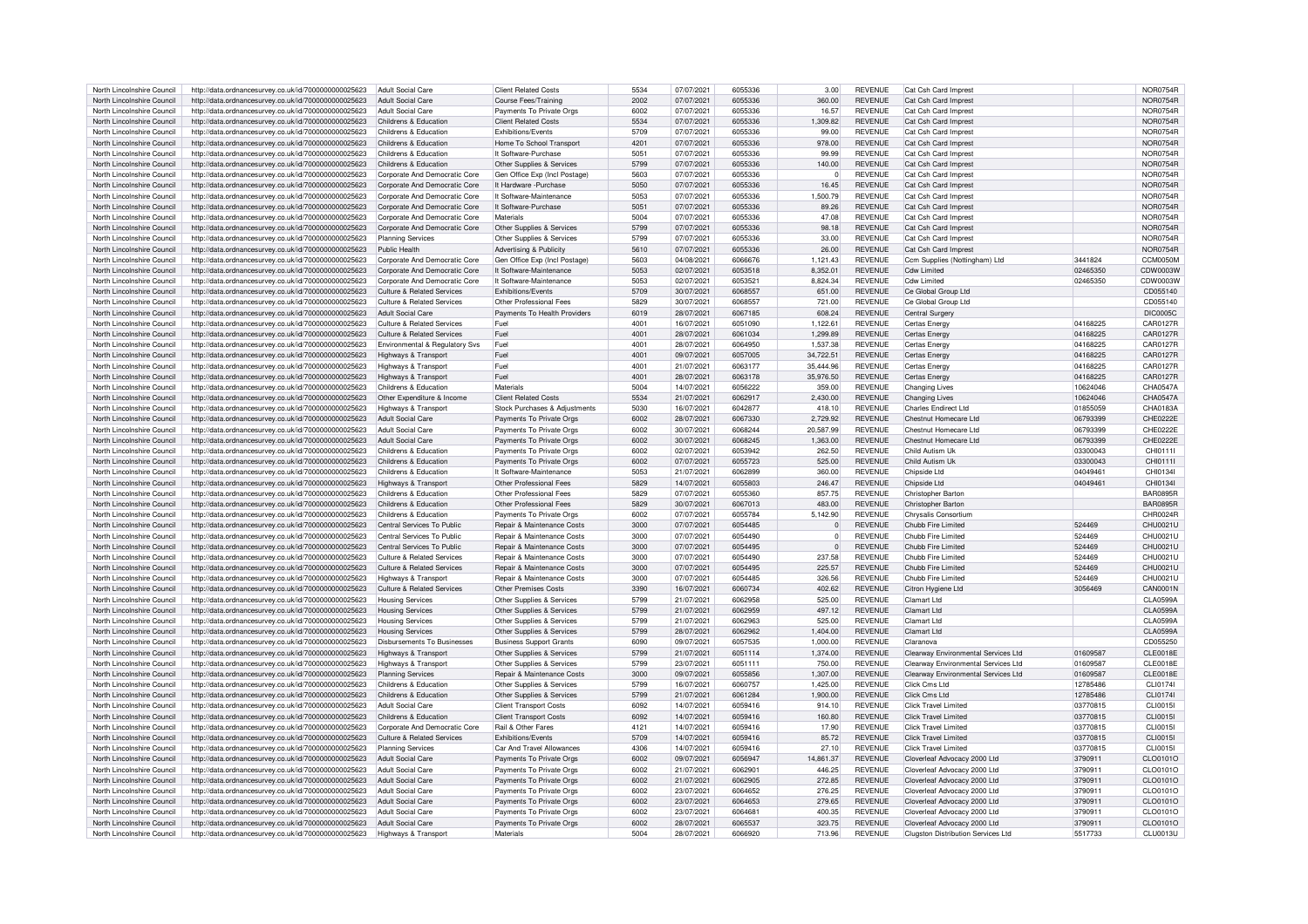| North Lincolnshire Council | http://data.ordnancesurvey.co.uk/id/7000000000025623 | Culture & Related Services            | Exhibitions/Events        | 5709             | 30/07/2021 | 6068560 | 800.00    | <b>REVENUE</b> | C M Davis                          |          | DAV0184V        |
|----------------------------|------------------------------------------------------|---------------------------------------|---------------------------|------------------|------------|---------|-----------|----------------|------------------------------------|----------|-----------------|
| North Lincolnshire Council | http://data.ordnancesurvey.co.uk/id/7000000000025623 | Environmental & Regulatory Svs        | Vehicle Hire              | 4101             | 21/07/2021 | 6063179 | 3,680.00  | <b>REVENUE</b> | Cms Hire Ltd                       | 04633375 | COO0073O        |
|                            |                                                      |                                       |                           |                  |            |         |           |                |                                    |          |                 |
| North Lincolnshire Council | http://data.ordnancesurvey.co.uk/id/7000000000025623 | <b>Adult Social Care</b>              | Pay - Agency              | 0131             | 07/07/2021 | 6054537 | 2,202.45  | <b>REVENUE</b> | Comensura Ltd                      | 04085767 | COM0313M        |
| North Lincolnshire Council | http://data.ordnancesurvey.co.uk/id/7000000000025623 | Adult Social Care                     | Pay - Agency              | 0131             | 07/07/2021 | 6054537 | 34.073.54 | <b>REVENUE</b> | Comensura Ltd                      | 04085767 | COM0313M        |
| North Lincolnshire Council | http://data.ordnancesurvey.co.uk/id/7000000000025623 | Adult Social Care                     | Pay - Agency              | 0131             | 14/07/2021 | 6059650 | 5.064.83  | <b>REVENUE</b> | Comensura Ltd                      | 04085767 | COM0313M        |
| North Lincolnshire Council | http://data.ordnancesurvey.co.uk/id/7000000000025623 | <b>Adult Social Care</b>              | Pay - Agency              | 0131             | 14/07/2021 | 6059650 | 20.850.97 | <b>REVENUE</b> | Comensura Ltd                      | 04085767 | COM0313M        |
| North Lincolnshire Council | http://data.ordnancesurvey.co.uk/id/7000000000025623 | <b>Adult Social Care</b>              | Pay - Agency              | 013 <sup>1</sup> | 16/07/2021 | 606112  | 26.137.37 | <b>REVENUE</b> | Comensura Ltd                      | 04085767 | COM0313M        |
|                            |                                                      |                                       |                           |                  |            |         |           |                |                                    |          |                 |
| North Lincolnshire Council | http://data.ordnancesurvey.co.uk/id/7000000000025623 | <b>Adult Social Care</b>              | Pay - Agency              | 0131             | 16/07/2021 | 606112  | 5,198.40  | <b>REVENUE</b> | Comensura Ltd                      | 04085767 | COM0313M        |
| North Lincolnshire Council | http://data.ordnancesurvey.co.uk/id/7000000000025623 | <b>Adult Social Care</b>              | Pay - Agency              | 0131             | 23/07/2021 | 6064875 | 17.347.77 | <b>REVENUE</b> | Comensura Ltd                      | 04085767 | COM0313M        |
| North Lincolnshire Council | http://data.ordnancesurvey.co.uk/id/7000000000025623 | Adult Social Care                     | Pay - Agency              | 0131             | 23/07/2021 | 606487  | 4,013.87  | <b>REVENUE</b> | Comensura Ltd                      | 04085767 | COM0313M        |
| North Lincolnshire Council | http://data.ordnancesurvey.co.uk/id/7000000000025623 | Childrens & Education                 | Pay - Agency              | 0131             | 07/07/2021 | 6054537 | 1,367.53  | <b>REVENUE</b> | Comensura Ltd                      | 04085767 | COM0313M        |
|                            |                                                      | Childrens & Education                 |                           | 0131             |            | 6054537 |           | <b>REVENUE</b> | Comensura Ltd                      |          | COM0313M        |
| North Lincolnshire Council | http://data.ordnancesurvey.co.uk/id/7000000000025623 |                                       | Pay - Agency              |                  | 07/07/2021 |         | 1,260.08  |                |                                    | 04085767 |                 |
| North Lincolnshire Council | http://data.ordnancesurvey.co.uk/id/7000000000025623 | Childrens & Education                 | Pay - Agency              | 0131             | 14/07/2021 | 6059650 | 1,397.68  | <b>REVENUE</b> | Comensura Ltd                      | 04085767 | COM0313M        |
| North Lincolnshire Council | http://data.ordnancesurvey.co.uk/id/7000000000025623 | Childrens & Education                 | Pay - Agency              | 0131             | 14/07/2021 | 6059650 | 332.54    | <b>REVENUE</b> | Comensura Ltd                      | 04085767 | COM0313M        |
| North Lincolnshire Council | http://data.ordnancesurvey.co.uk/id/7000000000025623 | Childrens & Education                 | Pay - Agency              | 0131             | 16/07/2021 | 6061121 | 1,401.32  | <b>REVENUE</b> | Comensura Ltd                      | 04085767 | COM0313M        |
| North Lincolnshire Council | http://data.ordnancesurvey.co.uk/id/7000000000025623 | Childrens & Education                 | Pay - Agency              | 0131             | 16/07/2021 | 6061121 | 1,351.33  | <b>REVENUE</b> | Comensura Ltd                      | 04085767 | COM0313M        |
|                            |                                                      |                                       |                           |                  |            |         |           |                |                                    |          |                 |
| North Lincolnshire Council | http://data.ordnancesurvey.co.uk/id/7000000000025623 | Childrens & Education                 | Pay - Agency              | 0131             | 23/07/2021 | 6064875 | 1,430.98  | <b>REVENUE</b> | Comensura Ltd                      | 04085767 | COM0313M        |
| North Lincolnshire Council | http://data.ordnancesurvey.co.uk/id/7000000000025623 | Childrens & Education                 | Pay - Agency              | 0131             | 23/07/2021 | 6064875 | 488.40    | <b>REVENUE</b> | Comensura Ltd                      | 04085767 | COM0313M        |
| North Lincolnshire Council | http://data.ordnancesurvey.co.uk/id/7000000000025623 | Corporate And Democratic Core         | Pay - Agency              | 0131             | 07/07/2021 | 6054537 | 6.666.01  | <b>REVENUE</b> | Comensura Ltd                      | 04085767 | COM0313M        |
| North Lincolnshire Council | http://data.ordnancesurvey.co.uk/id/7000000000025623 | Corporate And Democratic Core         | Pay - Agency              | 0131             | 14/07/2021 | 6059650 | 5.835.16  | <b>REVENUE</b> | Comensura Ltd                      | 04085767 | COM0313M        |
|                            |                                                      |                                       |                           |                  |            |         |           |                |                                    |          |                 |
| North Lincolnshire Council | http://data.ordnancesurvey.co.uk/id/7000000000025623 | Corporate And Democratic Core         | Pay - Agency              | 0131             | 16/07/2021 | 606112  | 3,071.15  | <b>REVENUE</b> | Comensura Ltd                      | 04085767 | COM0313M        |
| North Lincolnshire Council | http://data.ordnancesurvey.co.uk/id/7000000000025623 | Corporate And Democratic Core         | Pay - Agency              | 0131             | 23/07/2021 | 606487  | 5,888.81  | <b>REVENUE</b> | Comensura Ltd                      | 04085767 | COM0313M        |
| North Lincolnshire Council | http://data.ordnancesurvey.co.uk/id/7000000000025623 | <b>Culture &amp; Related Services</b> | Pay - Agency              | 0131             | 16/07/2021 | 6061121 | 187.34    | <b>REVENUE</b> | Comensura Ltd                      | 04085767 | COM0313M        |
| North Lincolnshire Council | http://data.ordnancesurvey.co.uk/id/7000000000025623 | Environmental & Regulatory Sys        | Pay - Agency              | 0131             | 07/07/2021 | 6054537 | 2,532.09  | <b>REVENUE</b> | Comensura Ltd                      | 04085767 | COM0313M        |
| North Lincolnshire Council | http://data.ordnancesurvey.co.uk/id/7000000000025623 | Environmental & Regulatory Svs        | Pay<br>- Agenc            | 0131             | 07/07/2021 | 6054537 | 4,432.68  | <b>REVENUE</b> | Comensura Ltd                      | 04085767 | COM0313M        |
|                            |                                                      |                                       |                           |                  |            |         |           |                |                                    |          |                 |
| North Lincolnshire Council | http://data.ordnancesurvey.co.uk/id/7000000000025623 | Environmental & Regulatory Svs        | Pav - Agency              | 0131             | 14/07/2021 | 6059650 | 5,385.37  | <b>REVENUE</b> | Comensura Ltd                      | 04085767 | COM0313M        |
| North Lincolnshire Council | http://data.ordnancesurvey.co.uk/id/7000000000025623 | Environmental & Regulatory Svs        | Pay - Agency              | 0131             | 14/07/2021 | 6059650 | 2,576.40  | <b>REVENUE</b> | Comensura Ltd                      | 04085767 | COM0313M        |
| North Lincolnshire Council | http://data.ordnancesurvey.co.uk/id/7000000000025623 | Environmental & Regulatory Svs        | Pay - Agency              | 0131             | 16/07/2021 | 606112  | 5,785.45  | <b>REVENUE</b> | Comensura Ltd                      | 04085767 | COM0313M        |
| North Lincolnshire Council | http://data.ordnancesurvey.co.uk/id/7000000000025623 | Environmental & Regulatory Svs        | Pay - Agency              | 0131             | 16/07/2021 | 606112  | 2.020.65  | <b>REVENUE</b> | Comensura Ltd                      | 04085767 | COM0313N        |
|                            |                                                      |                                       |                           |                  |            | 606487  |           | <b>REVENUE</b> | Comensura Ltd                      |          | COM0313M        |
| North Lincolnshire Council | http://data.ordnancesurvey.co.uk/id/7000000000025623 | Environmental & Regulatory Svs        | Pay - Agency              | 0131             | 23/07/2021 |         | 3,236.00  |                |                                    | 04085767 |                 |
| North Lincolnshire Council | http://data.ordnancesurvey.co.uk/id/7000000000025623 | Environmental & Regulatory Svs        | Pay - Agency              | 0131             | 23/07/2021 | 6064875 | 7,079.40  | <b>REVENUE</b> | Comensura Ltd                      | 04085767 | COM0313M        |
| North Lincolnshire Council | http://data.ordnancesurvey.co.uk/id/7000000000025623 | Public Health                         | Pay - Agency              | 0131             | 14/07/2021 | 6059650 | 2.540.53  | <b>REVENUE</b> | Comensura Ltd                      | 04085767 | COM0313M        |
| North Lincolnshire Council | http://data.ordnancesurvey.co.uk/id/7000000000025623 | Public Health                         | Pay - Agency              | 0131             | 23/07/2021 | 6064875 | 1,506.64  | <b>REVENUE</b> | Comensura Ltd                      | 04085767 | COM0313M        |
| North Lincolnshire Council | http://data.ordnancesurvey.co.uk/id/7000000000025623 | Childrens & Education                 | Payments To Private Orgs  | 6002             | 23/07/2021 | 6065042 | 465.00    | <b>REVENUE</b> | <b>Community Accord</b>            |          | COM0298M        |
|                            |                                                      |                                       |                           |                  |            |         |           |                |                                    |          |                 |
| North Lincolnshire Council | http://data.ordnancesurvey.co.uk/id/7000000000025623 | Childrens & Education                 | <b>Equipment Purchase</b> | 5001             | 02/07/2021 | 605368  | 1,155.70  | <b>REVENUE</b> | Complete Office Solutions (Uk) Ltd | 3045607  | AQU0001L        |
| North Lincolnshire Council | http://data.ordnancesurvey.co.uk/id/7000000000025623 | Childrens & Education                 | Payments To Private Orgs  | 6002             | 23/07/2021 | 6064789 | 1,274.56  | <b>REVENUE</b> | Coneygarth Farm Day Nursery        |          | CON0013N        |
| North Lincolnshire Council | http://data.ordnancesurvey.co.uk/id/7000000000025623 | Environmental & Regulatory Sys        | Other Supplies & Services | 5799             | 04/08/2021 | 6068202 | 11,000.00 | <b>REVENUE</b> | Confirm Solutions Limited          | 12838751 | CON0399N        |
| North Lincolnshire Council | http://data.ordnancesurvey.co.uk/id/7000000000025623 | Childrens & Education                 | Foujoment Purchase        | 5001             | 09/07/2021 | 6055699 | 902.95    | <b>REVENUE</b> | Connevans Limited                  | 707484   | CON0120N        |
| North Lincolnshire Council | http://data.ordnancesurvey.co.uk/id/7000000000025623 | Corporate And Democratic Core         | It Software-Purchase      | 5051             | 07/07/2021 | 6054358 | 4,497.00  | <b>REVENUE</b> | Constructionline                   | 2299747  | CON0134N        |
|                            |                                                      |                                       |                           |                  |            |         |           |                |                                    |          |                 |
| North Lincolnshire Council | http://data.ordnancesurvey.co.uk/id/7000000000025623 | Other Expenditure & Income            | Payments To Private Orgs  | 6002             | 28/07/2021 | 6065620 | 3,595.00  | <b>REVENUE</b> | Coop Funeralcare                   |          | COO0210C        |
| North Lincolnshire Council | http://data.ordnancesurvey.co.uk/id/7000000000025623 | Childrens & Education                 | Payments To Private Orgs  | 6002             | 14/07/2021 | 6055722 | 4,166.67  | <b>REVENUE</b> | Coppice School                     |          | COP0037F        |
| North Lincolnshire Council | http://data.ordnancesurvey.co.uk/id/7000000000025623 | <b>Culture &amp; Related Services</b> | <b>Foujoment Purchase</b> | 5001             | 21/07/2021 | 6060995 | 15.045.00 | <b>REVENUE</b> | Corden Company Ltd                 | 1001319  | COR0060F        |
| North Lincolnshire Council | http://data.ordnancesurvey.co.uk/id/7000000000025623 | <b>Adult Social Care</b>              | Gas                       | 3101             | 28/07/2021 | 6062857 | 575.59    | <b>REVENUE</b> | Corona Energy Retail 4 Ltd         | 2798334  | COR0300E        |
|                            |                                                      |                                       |                           |                  |            | 6062866 |           |                |                                    |          |                 |
| North Lincolnshire Council | http://data.ordnancesurvey.co.uk/id/7000000000025623 | <b>Adult Social Care</b>              | Gas                       | 3101             | 28/07/2021 |         | 984.21    | <b>REVENUE</b> | Corona Energy Retail 4 Ltd         | 2798334  | COR0300F        |
| North Lincolnshire Council | http://data.ordnancesurvey.co.uk/id/7000000000025623 | <b>Adult Social Care</b>              | Gas                       | 3101             | 28/07/2021 | 606288  | 451.12    | <b>REVENUE</b> | Corona Energy Retail 4 Ltd         | 2798334  | <b>COR0300F</b> |
| North Lincolnshire Council | http://data.ordnancesurvey.co.uk/id/7000000000025623 | Childrens & Education                 | Gas                       | 3101             | 21/07/2021 | 6062877 | 396.20    | <b>REVENUE</b> | Corona Energy Retail 4 Ltd         | 2798334  | <b>COR0300F</b> |
| North Lincolnshire Council | http://data.ordnancesurvey.co.uk/id/7000000000025623 | Childrens & Education                 | Gas                       | 3101             | 28/07/2021 | 6062796 | 461.51    | <b>REVENUE</b> | Corona Energy Retail 4 Ltd         | 2798334  | <b>COR0300F</b> |
| North Lincolnshire Council | http://data.ordnancesurvey.co.uk/id/7000000000025623 | Childrens & Education                 | Gas                       | 3101             | 28/07/2021 | 6062807 | 233.53    | <b>REVENUE</b> | Corona Energy Retail 4 Ltd         | 2798334  | COR0300F        |
|                            |                                                      |                                       |                           |                  |            |         |           |                |                                    |          |                 |
| North Lincolnshire Council | http://data.ordnancesurvey.co.uk/id/7000000000025623 | Childrens & Education                 | Gas                       | 3101             | 28/07/2021 | 6062870 | 302.00    | <b>REVENUE</b> | Corona Energy Retail 4 Ltd         | 2798334  | <b>COR0300F</b> |
| North Lincolnshire Council | http://data.ordnancesurvey.co.uk/id/7000000000025623 | Childrens & Education                 | Gas                       | 3101             | 28/07/2021 | 6062883 | 282.61    | <b>REVENUE</b> | Corona Energy Retail 4 Ltd         | 2798334  | COR0300F        |
| North Lincolnshire Council | http://data.ordnancesurvey.co.uk/id/7000000000025623 | Childrens & Education                 | Gas                       | 3101             | 28/07/2021 | 6062891 | 247.65    | <b>REVENUE</b> | Corona Energy Retail 4 Ltd         | 2798334  | <b>COR0300F</b> |
| North Lincolnshire Council | http://data.ordnancesurvey.co.uk/id/7000000000025623 | Corporate And Democratic Core         | Gas                       | 3101             | 28/07/2021 | 6062802 | 435.13    | <b>REVENUE</b> | Corona Energy Retail 4 Ltd         | 2798334  | COR0300R        |
| North Lincolnshire Council | http://data.ordnancesurvey.co.uk/id/7000000000025623 | Corporate And Democratic Core         | Gas                       | 3101             | 28/07/2021 | 6062840 | 1,773.66  | <b>REVENUE</b> | Corona Energy Retail 4 Ltd         | 2798334  | <b>COR0300F</b> |
|                            |                                                      |                                       |                           |                  |            |         |           |                |                                    |          |                 |
| North Lincolnshire Council | http://data.ordnancesurvey.co.uk/id/7000000000025623 | Corporate And Democratic Core         | Gas                       | 3101             | 28/07/2021 | 606286  | 492.27    | <b>REVENUE</b> | Corona Energy Retail 4 Ltd         | 2798334  | COR0300F        |
| North Lincolnshire Council | http://data.ordnancesurvey.co.uk/id/7000000000025623 | Corporate And Democratic Core         | Gas                       | 3101             | 28/07/2021 | 6062885 | 280.40    | <b>REVENUE</b> | Corona Energy Retail 4 Ltd         | 2798334  | <b>COR0300F</b> |
| North Lincolnshire Council |                                                      |                                       |                           |                  | 28/07/2021 | 6062800 |           | <b>REVENUE</b> | Corona Energy Retail 4 Ltd         | 2798334  | <b>COR0300F</b> |
| North Lincolnshire Council | http://data.ordnancesurvey.co.uk/id/7000000000025623 | <b>Culture &amp; Related Services</b> | Gas                       | 3101             |            |         | 332.04    |                |                                    |          |                 |
| North Lincolnshire Council |                                                      | Culture & Related Services            | Gas                       |                  |            | 6062814 |           | <b>REVENUE</b> |                                    |          | COR0300E        |
|                            | http://data.ordnancesurvey.co.uk/id/7000000000025623 |                                       |                           | 3101             | 28/07/2021 |         | 1,264.11  |                | Corona Energy Retail 4 Ltd         | 2798334  |                 |
|                            | http://data.ordnancesurvey.co.uk/id/7000000000025623 | <b>Culture &amp; Related Services</b> | Gas                       | 3101             | 28/07/2021 | 6062822 | 242.46    | <b>REVENUE</b> | Corona Energy Retail 4 Ltd         | 2798334  | COR0300F        |
| North Lincolnshire Council | http://data.ordnancesurvey.co.uk/id/7000000000025623 | <b>Culture &amp; Related Services</b> | Gas                       | 3101             | 28/07/2021 | 6062831 | 1,403.16  | <b>REVENUE</b> | Corona Energy Retail 4 Ltd         | 2798334  | COR0300F        |
| North Lincolnshire Council | http://data.ordnancesurvey.co.uk/id/7000000000025623 | <b>Culture &amp; Related Services</b> | Gas                       | 3101             | 28/07/2021 | 6062834 | 1.063.75  | <b>REVENUE</b> | Corona Energy Retail 4 Ltd         | 2798334  | COR0300F        |
| North Lincolnshire Council | http://data.ordnancesurvey.co.uk/id/7000000000025623 | Culture & Related Services            | Gas                       | 3101             | 28/07/2021 | 6062837 | 1.230.20  | <b>REVENUE</b> | Corona Energy Retail 4 Ltd         | 2798334  | COR0300F        |
|                            |                                                      |                                       |                           |                  |            |         |           |                |                                    |          |                 |
| North Lincolnshire Council | http://data.ordnancesurvey.co.uk/id/7000000000025623 | Culture & Related Services            | Gas                       | 3101             | 28/07/2021 | 6062872 | 643.33    | <b>REVENUE</b> | Corona Energy Retail 4 Ltd         | 2798334  | COR0300F        |
| North Lincolnshire Council | http://data.ordnancesurvey.co.uk/id/7000000000025623 | Culture & Related Services            | Gas                       | 3101             | 28/07/2021 | 6062873 | 423.82    | <b>REVENUE</b> | Corona Energy Retail 4 Ltd         | 2798334  | COR0300F        |
| North Lincolnshire Council | http://data.ordnancesurvey.co.uk/id/7000000000025623 | Culture & Related Services            | Gas                       | 3101             | 28/07/2021 | 6062882 | 308.59    | <b>REVENUE</b> | Corona Energy Retail 4 Ltd         | 2798334  | COR0300F        |
| North Lincolnshire Council | http://data.ordnancesurvey.co.uk/id/7000000000025623 | <b>Culture &amp; Related Services</b> | Gas                       | 3101             | 28/07/2021 | 6062886 | 2,127.23  | <b>REVENUE</b> | Corona Energy Retail 4 Ltd         | 2798334  | <b>COR0300F</b> |
| North Lincolnshire Council | http://data.ordnancesurvey.co.uk/id/7000000000025623 | Culture & Related Services            | Gas                       | 3101             | 28/07/2021 | 6065600 | 240.59    | <b>REVENUE</b> |                                    | 2798334  | <b>COR0300F</b> |
|                            |                                                      |                                       |                           |                  |            | 6062878 |           |                | Corona Energy Retail 4 Ltd         |          | COR0300E        |
| North Lincolnshire Council | http://data.ordnancesurvey.co.uk/id/7000000000025623 | Environmental & Regulatory Svs        | Gas                       | 3101             | 28/07/2021 |         | 391.99    | <b>REVENUE</b> | Corona Energy Retail 4 Ltd         | 2798334  |                 |
| North Lincolnshire Council | http://data.ordnancesurvey.co.uk/id/7000000000025623 | Environmental & Regulatory Svs        | Gas                       | 3101             | 28/07/2021 | 6062887 | 235.17    | <b>REVENUE</b> | Corona Energy Retail 4 Ltd         | 2798334  | COR0300F        |
| North Lincolnshire Council | http://data.ordnancesurvey.co.uk/id/7000000000025623 | Environmental & Regulatory Svs        | Gas                       | 3101             | 28/07/2021 | 6062889 | 1,897.24  | <b>REVENUE</b> | Corona Energy Retail 4 Ltd         | 2798334  | <b>COR0300F</b> |
| North Lincolnshire Council | http://data.ordnancesurvey.co.uk/id/7000000000025623 | Fin&Inv I&F                           | Gas                       | 3101             | 28/07/2021 | 6062813 | 162.42    | <b>REVENUE</b> | Corona Energy Retail 4 Ltd         | 2798334  | COR0300R        |
| North Lincolnshire Council | http://data.ordnancesurvey.co.uk/id/7000000000025623 | Fin&Inv I&F                           | Gas                       | 3101             | 28/07/2021 | 6062813 | 76.44     | <b>REVENUE</b> | Corona Energy Retail 4 Ltd         | 2798334  | COR0300R        |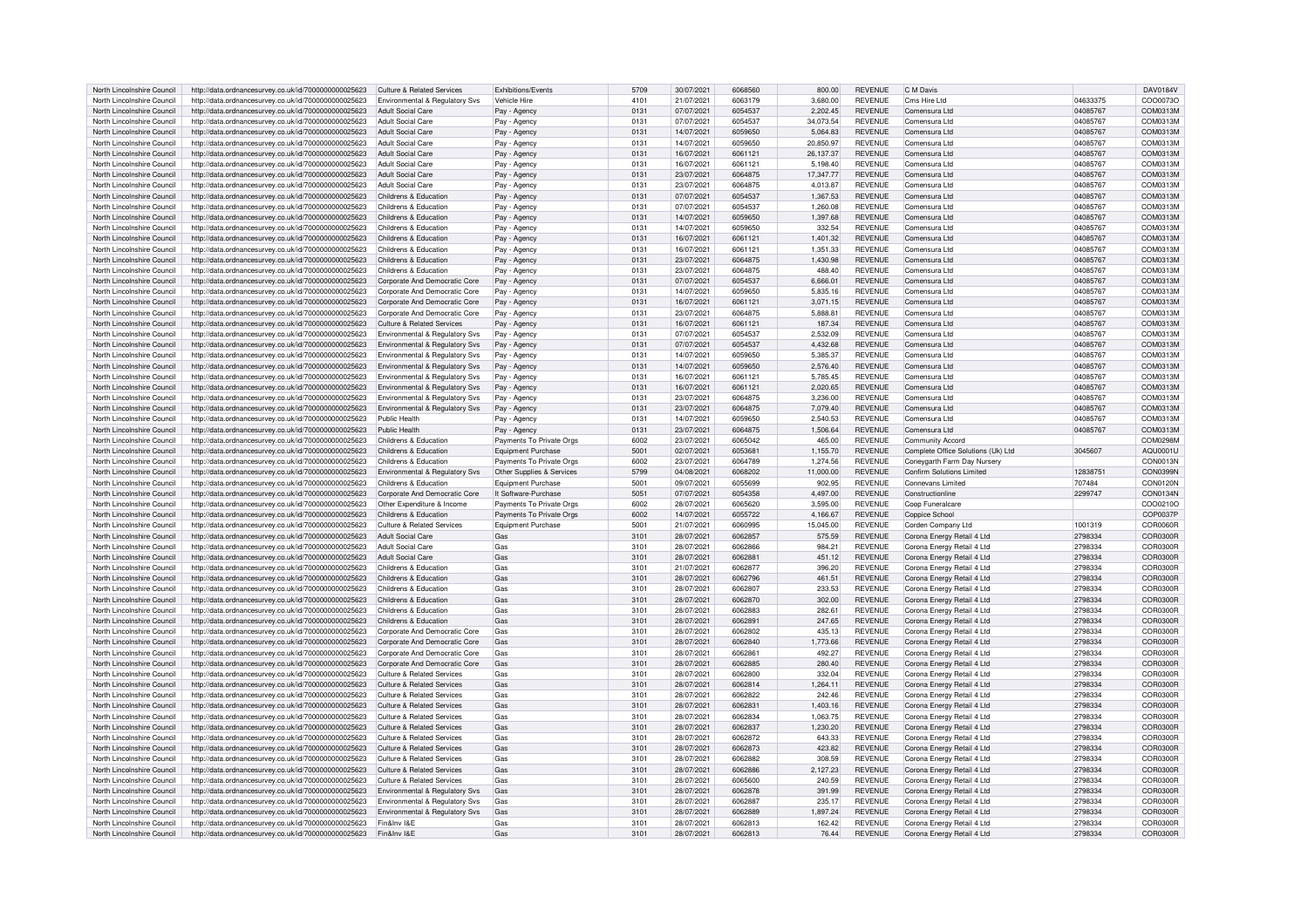| North Lincolnshire Council | http://data.ordnancesurvey.co.uk/id/7000000000025623 | Fin&Inv I&F                           | Gas                                   | 3101 | 28/07/2021 | 6062835        | 417.56     | <b>REVENUE</b> | Corona Energy Retail 4 Ltd                | 2798334  | COR0300R        |
|----------------------------|------------------------------------------------------|---------------------------------------|---------------------------------------|------|------------|----------------|------------|----------------|-------------------------------------------|----------|-----------------|
|                            |                                                      |                                       |                                       |      |            |                |            |                |                                           |          |                 |
| North Lincolnshire Council | http://data.ordnancesurvey.co.uk/id/7000000000025623 | Fin&Inv I&E                           | Gas                                   | 3101 | 28/07/2021 | <b>6062888</b> | 301.39     | <b>REVENUE</b> | Corona Energy Retail 4 Ltd                | 2798334  | COR0300R        |
| North Lincolnshire Council | http://data.ordnancesurvey.co.uk/id/7000000000025623 | Highways & Transport                  | Gas                                   | 3101 | 28/07/2021 | 6062869        | 415.81     | <b>REVENUE</b> | Corona Energy Retail 4 Ltd                | 2798334  | COR0300R        |
|                            |                                                      |                                       |                                       |      |            |                |            |                |                                           |          |                 |
| North Lincolnshire Council | http://data.ordnancesurvey.co.uk/id/7000000000025623 | Non Distributed Costs                 | Gas                                   | 3101 | 28/07/2021 | 6062868        | 276.08     | <b>REVENUE</b> | Corona Energy Retail 4 Ltd                | 2798334  | COR0300R        |
| North Lincolnshire Council | http://data.ordnancesurvey.co.uk/id/7000000000025623 | Non Distributed Costs                 | Gas                                   | 3101 | 28/07/2021 | 6062874        | 550.70     | <b>REVENUE</b> | Corona Energy Retail 4 Ltd                | 2798334  | COR0300R        |
| North Lincolnshire Council | http://data.ordnancesurvey.co.uk/id/7000000000025623 | Children & Education Capita           | Building/Construction                 | A082 | 14/07/2021 | 6059554        | 5.748.00   | CAPITAL        | County Turf Ltd                           |          | <b>COU0170U</b> |
|                            |                                                      |                                       |                                       |      |            |                |            |                |                                           |          |                 |
| North Lincolnshire Council | http://data.ordnancesurvey.co.uk/id/7000000000025623 | Culture & Related Services            | Foujnment Maint & Renair              | 5003 | 21/07/2021 | 6062252        | 530.00     | <b>REVENUE</b> | Covergold Ltd                             | 02765148 | COV0011V        |
| North Lincolnshire Council | http://data.ordnancesurvey.co.uk/id/7000000000025623 | Culture & Related Services            | <b>Exhibitions/Events</b>             | 5709 | 14/07/2021 | 6055386        | 1.275.00   | <b>REVENUE</b> | Crafts Council                            |          | CRA0275A        |
|                            |                                                      |                                       |                                       |      |            |                |            |                |                                           |          |                 |
| North Lincolnshire Council | http://data.ordnancesurvey.co.uk/id/7000000000025623 | Adult Social Care                     | Payments To Private Orgs              | 6002 | 28/07/2021 | 6067332        | 4.094.88   | REVENUE        | Creative Suppor                           |          | CRE0144E        |
| North Lincolnshire Council | http://data.ordnancesurvey.co.uk/id/7000000000025623 | Adult Social Care                     | Payments To Private Orgs              | 6002 | 30/07/2021 | 6068249        | 1,024.08   | <b>REVENUE</b> | Creative Support                          |          | CRE0144E        |
|                            |                                                      | Adult Social Care                     |                                       |      |            | 6068249        |            |                |                                           |          |                 |
| North Lincolnshire Council | http://data.ordnancesurvey.co.uk/id/7000000000025623 |                                       | Payments To Private Orgs              | 6002 | 30/07/2021 |                | $-134.48$  | <b>REVENUE</b> | <b>Creative Support</b>                   |          | CRE0144E        |
| North Lincolnshire Council | http://data.ordnancesurvey.co.uk/id/7000000000025623 | Adult Social Care                     | Payments To Private Orgs              | 6002 | 30/07/2021 | 6068250        | 7.089.83   | <b>REVENUE</b> | <b>Creative Support</b>                   |          | CRE0144E        |
| North Lincolnshire Council | http://data.ordnancesurvey.co.uk/id/7000000000025623 | Adult Social Care                     | Payments To Private Orgs              | 6002 | 30/07/2021 | 6068250        | 122.006.90 | <b>REVENUE</b> | <b>Creative Support</b>                   |          | CRE0144E        |
|                            |                                                      |                                       |                                       |      |            |                |            |                |                                           |          |                 |
| North Lincolnshire Council | http://data.ordnancesurvey.co.uk/id/7000000000025623 | Other Expenditure & Income            | Payments To Private Orgs              | 6002 | 30/07/2021 | 6068249        | $-111.82$  | <b>REVENUE</b> | <b>Creative Support</b>                   |          | CRE0144E        |
| North Lincolnshire Council | http://data.ordnancesurvey.co.uk/id/7000000000025623 | Other Expenditure & Income            | Payments To Private Orgs              | 6002 | 30/07/2021 | 6068250        | 37,872.71  | REVENUE        | <b>Creative Support</b>                   |          | CRE0144E        |
|                            |                                                      |                                       |                                       |      |            |                |            |                |                                           |          |                 |
| North Lincolnshire Council | http://data.ordnancesurvey.co.uk/id/7000000000025623 | Childrens & Education                 | Payments To Private Orgs              | 6002 | 30/07/2021 | 6065694        | 960.00     | <b>REVENUE</b> | Creative Therapy                          |          | CRE0136E        |
| North Lincolnshire Council | http://data.ordnancesurvey.co.uk/id/7000000000025623 | Childrens & Education                 | Payments To Private Orgs              | 6002 | 04/08/2021 | 6064881        | 960.00     | <b>REVENUE</b> | Creative Therapy                          |          | CRE0136E        |
| North Lincolnshire Council | http://data.ordnancesurvey.co.uk/id/7000000000025623 | Childrens & Education                 | Home To School Transport              | 4201 | 23/07/2021 | 6064781        | 1.980.00   | <b>REVENUE</b> | Crosby Cabz                               |          | CRO0242O        |
|                            |                                                      |                                       |                                       |      |            |                |            |                |                                           |          |                 |
| North Lincolnshire Council | http://data.ordnancesurvey.co.uk/id/7000000000025623 | Childrens & Education                 | Home To School Transport              | 4201 | 28/07/2021 | 6065574        | 840.00     | <b>REVENUE</b> | Crosby Cabz                               |          | CRO0242O        |
| North Lincolnshire Council | http://data.ordnancesurvey.co.uk/id/7000000000025623 | Childrens & Education                 | Home To School Transport              | 4201 | 28/07/2021 | 6065576        | 1,080.00   | <b>REVENUE</b> | Crosby Cabz                               |          | CRO0242C        |
|                            |                                                      |                                       |                                       |      |            |                |            |                |                                           |          |                 |
| North Lincolnshire Council | http://data.ordnancesurvey.co.uk/id/7000000000025623 | Childrens & Education                 | Home To School Transport              | 4201 | 28/07/2021 | 6065579        | 450.00     | REVENUE        | Crosby Cabz                               |          | CRO0242C        |
| North Lincolnshire Council | http://data.ordnancesurvey.co.uk/id/7000000000025623 | Childrens & Education                 | Home To School Transport              | 4201 | 28/07/2021 | 6065580        | 480.00     | <b>REVENUE</b> | Crosby Cabz                               |          | CRO0242O        |
|                            |                                                      |                                       |                                       |      |            |                |            |                |                                           |          |                 |
| North Lincolnshire Council | http://data.ordnancesurvey.co.uk/id/7000000000025623 | Childrens & Education                 | Home To School Transport              | 4201 | 28/07/2021 | 6065582        | 810.00     | <b>REVENUE</b> | Crosby Cabz                               |          | CRO0242O        |
| North Lincolnshire Council | http://data.ordnancesurvey.co.uk/id/7000000000025623 | Childrens & Education                 | Home To School Transport              | 4201 | 28/07/2021 | 6065584        | 1,800.00   | <b>REVENUE</b> | Crosby Cabz                               |          | CRO0242C        |
| North Lincolnshire Council | http://data.ordnancesurvey.co.uk/id/7000000000025623 | Childrens & Education                 | Home To School Transport              | 4201 | 28/07/2021 | 6065586        | 1,020.00   | <b>REVENUE</b> | Crosby Cabz                               |          | CRO0242C        |
|                            |                                                      |                                       |                                       |      |            |                |            |                |                                           |          |                 |
| North Lincolnshire Council | http://data.ordnancesurvey.co.uk/id/7000000000025623 | Childrens & Education                 | Home To School Transport              | 4201 | 28/07/2021 | 6065589        | 1.560.00   | <b>REVENUE</b> | Crosby Cabz                               |          | CRO02420        |
| North Lincolnshire Council | http://data.ordnancesurvey.co.uk/id/7000000000025623 | Childrens & Education                 | Home To School Transport              | 4201 | 28/07/2021 | 606559         | 300.00     | <b>REVENUE</b> | Crosby Cabz                               |          | CRO0242O        |
|                            |                                                      |                                       |                                       |      |            |                |            |                |                                           |          |                 |
| North Lincolnshire Council | http://data.ordnancesurvey.co.uk/id/7000000000025623 | Childrens & Education                 | Home To School Transport              | 4201 | 28/07/2021 | 6065595        | 810.00     | <b>REVENUE</b> | Crosby Cabz                               |          | CRO0242O        |
| North Lincolnshire Council | http://data.ordnancesurvey.co.uk/id/7000000000025623 | Childrens & Education                 | Home To School Transport              | 4201 | 28/07/2021 | 6065599        | 828.00     | <b>REVENUE</b> | Crosby Cabz                               |          | CRO0242O        |
|                            |                                                      |                                       |                                       |      |            |                |            |                |                                           |          |                 |
| North Lincolnshire Council | http://data.ordnancesurvey.co.uk/id/7000000000025623 | Childrens & Education                 | Home To School Transport              | 4201 | 28/07/2021 | 6065601        | 630.00     | <b>REVENUE</b> | Crosby Cabz                               |          | CRO0242O        |
| North Lincolnshire Council | http://data.ordnancesurvey.co.uk/id/7000000000025623 | Childrens & Education                 | Home To School Transport              | 4201 | 28/07/2021 | 6065602        | 1.800.00   | <b>REVENUE</b> | Crosby Cabz                               |          | CRO0242O        |
| North Lincolnshire Council | http://data.ordnancesurvey.co.uk/id/7000000000025623 | Childrens & Education                 | Home To School Transport              | 4201 | 26/08/2021 | 6065597        | 900.00     | <b>REVENUE</b> | Crosby Cabz                               |          | CRO0242O        |
|                            |                                                      |                                       |                                       |      |            |                |            |                |                                           |          |                 |
| North Lincolnshire Council | http://data.ordnancesurvey.co.uk/id/7000000000025623 | <b>Planning Services</b>              | It Hardware - Purchase                | 5050 | 14/07/2021 | 6059680        | 499.00     | <b>REVENUE</b> | Crosby Community Association              |          | CRO0022O        |
| North Lincolnshire Council | http://data.ordnancesurvey.co.uk/id/7000000000025623 | Public Health                         | Rents                                 | 3201 | 28/07/2021 | 6065691        | 4,200.00   | <b>REVENUE</b> | Crosby Together                           |          | CRO0159O        |
|                            |                                                      |                                       |                                       |      |            |                |            |                |                                           |          |                 |
| North Lincolnshire Council | http://data.ordnancesurvey.co.uk/id/7000000000025623 | Environmental & Regulatory Svs        | Materials                             | 5004 | 09/07/2021 | 6057008        | 3,368.33   | REVENUE        | Crossroads Truck & Bus Ltd                | 00573068 | CRO0283O        |
| North Lincolnshire Council | http://data.ordnancesurvey.co.uk/id/7000000000025623 | <b>Planning Services</b>              | Payments To Voluntary Orgs            | 6001 | 09/07/2021 | 6056722        | 1,000.00   | <b>REVENUE</b> | Crowle & Ealand Regeneration Group        |          | CRO0001O        |
|                            |                                                      |                                       |                                       |      |            |                |            |                |                                           |          |                 |
| North Lincolnshire Council | http://data.ordnancesurvey.co.uk/id/7000000000025623 | <b>Adult Social Care</b>              | Other Supplies & Services             | 5799 | 21/07/2021 | 6059529        | 824.00     | <b>REVENUE</b> | Crystal Carwash                           |          | CRY0033Y        |
| North Lincolnshire Council | http://data.ordnancesurvey.co.uk/id/7000000000025623 | Highways & Transport                  | Equipment Maint.& Repair              | 5003 | 14/07/2021 | 6057010        | 28,215.00  | <b>REVENUE</b> | Ctrack Ltd                                | 04643588 | CTR0001R        |
| North Lincolnshire Council |                                                      |                                       | Other Vehicle Costs                   | 4005 | 09/07/2021 | 6057009        | 229.50     | <b>REVENUE</b> | Ctrack Ltd                                | 04643588 | CTR0001R        |
|                            | http://data.ordnancesurvey.co.uk/id/7000000000025623 | Highways & Transpor                   |                                       |      |            |                |            |                |                                           |          |                 |
| North Lincolnshire Council | http://data.ordnancesurvey.co.uk/id/7000000000025623 | Childrens & Education                 | Payments To Private Orgs              | 6002 | 28/07/2021 | 6066707        | 2,640.00   | <b>REVENUE</b> | Cygnet (Nw) Ltd                           | 4059699  | CYG0006G        |
| North Lincolnshire Council | http://data.ordnancesurvey.co.uk/id/7000000000025623 | N Lincs Gf Balance Sheet              | Insurance-Combined Liabilit           | 1493 | 23/07/2021 | 6064771        | $\Omega$   | CAPITAL        | Dac Beachcroft Claims Ltd                 |          | <b>DAC0004C</b> |
|                            |                                                      |                                       |                                       |      |            |                |            |                |                                           |          |                 |
| North Lincolnshire Council | http://data.ordnancesurvey.co.uk/id/7000000000025623 | Childrens & Education                 | Telephone Rent/Calls                  | 5403 | 21/07/2021 | 6062909        | 584.84     | <b>REVENUE</b> | Daisy Communications Ltd                  | 4145329  | DAI00091        |
|                            |                                                      | Corporate And Democratic Core         | Telephone Rent/Calls                  | 5403 | 21/07/2021 | 6062909        | 16.394.85  | <b>REVENUE</b> | Daisy Communications Ltd                  | 4145329  | DAI00091        |
|                            |                                                      |                                       |                                       |      |            |                |            |                |                                           |          |                 |
| North Lincolnshire Council | http://data.ordnancesurvey.co.uk/id/7000000000025623 |                                       |                                       |      |            |                |            |                | Danuk Innovative Gifts Limited            |          |                 |
| North Lincolnshire Council | http://data.ordnancesurvey.co.uk/id/7000000000025623 | <b>Adult Social Care</b>              | Gen Office Exp (Incl Postage)         | 5603 | 14/07/2021 | 6055717        | 480.00     | <b>REVENUE</b> |                                           |          | <b>DAN0019N</b> |
|                            |                                                      |                                       |                                       |      |            |                |            |                |                                           |          |                 |
| North Lincolnshire Council | http://data.ordnancesurvey.co.uk/id/7000000000025623 | <b>Culture &amp; Related Services</b> | Other Supplies & Services             | 5799 | 14/07/2021 | 6055511        | 2,496.00   | <b>REVENUE</b> | Darren Benson Crop Spraying               |          | <b>BEN0169N</b> |
| North Lincolnshire Council | http://data.ordnancesurvey.co.uk/id/7000000000025623 | Environmental & Regulatory Svs        | Foujoment Maint & Repai               | 5003 | 09/07/2021 | 6055937        | 1.556.00   | <b>REVENUE</b> | Davies & Co (Environmental) Ltd           |          | DAV0235V        |
| North Lincolnshire Council | http://data.ordnancesurvey.co.uk/id/7000000000025623 | Environmental & Regulatory Svs        | <b>Equipment Purchase</b>             | 5001 | 16/07/2021 | 6061000        | 313.50     | <b>REVENUE</b> | Dawson Rentals Sweepers                   |          | DAW0036W        |
|                            |                                                      |                                       |                                       |      |            |                |            |                |                                           |          |                 |
| North Lincolnshire Council | http://data.ordnancesurvey.co.uk/id/7000000000025623 | Environmental & Regulatory Sys        | Other Vehicle Costs                   | 4005 | 09/07/2021 | 6057013        | 2.992.00   | <b>REVENUE</b> | <b>Dawson Rentals Sweepers</b>            |          | DAW0036W        |
| North Lincolnshire Council | http://data.ordnancesurvey.co.uk/id/7000000000025623 | Highways & Transport                  | Vehicle Hire                          | 4101 | 09/07/2021 | 605701         | 2,550.00   | <b>REVENUE</b> | Dawson Rentals Sweepers                   |          | DAW0036W        |
|                            |                                                      |                                       |                                       |      |            |                |            |                |                                           |          |                 |
| North Lincolnshire Council | http://data.ordnancesurvey.co.uk/id/7000000000025623 | Highways & Transport                  | Vehicle Hire                          | 4101 | 09/07/2021 | 6057012        | 2,992.00   | <b>REVENUE</b> | Dawson Rentals Sweepers                   |          | DAW0036W        |
| North Lincolnshire Council | http://data.ordnancesurvey.co.uk/id/7000000000025623 | <b>Planning Services</b>              | Payments To Private Orgs              | 6002 | 02/07/2021 | 6053820        | 42,749.70  | <b>REVENUE</b> | Dearnleys Ltd                             | 1224188  | <b>DEA0070A</b> |
| North Lincolnshire Council | http://data.ordnancesurvey.co.uk/id/7000000000025623 | Culture & Related Services            | Other Professional Fees               | 5829 | 16/07/2021 | 6059397        | 1.256.74   | <b>REVENUE</b> | Debit Finance Collections Plc             | 3422873  | <b>DEB0189B</b> |
|                            |                                                      |                                       |                                       |      |            |                |            |                |                                           |          |                 |
| North Lincolnshire Council | http://data.ordnancesurvey.co.uk/id/7000000000025623 | Environmental & Regulatory Svs        | Other Professional Fees               | 5829 | 16/07/2021 | 6059397        | 43.29      | <b>REVENUE</b> | Debit Finance Collections Plc             | 3422873  | <b>DEB0189B</b> |
| North Lincolnshire Council | http://data.ordnancesurvey.co.uk/id/7000000000025623 | Culture, Env, Reg & Planning Cap      | Building/Construction                 | A082 | 02/07/2021 | 6053832        | 2.286.00   | CAPITAL        | Delta Security Systems Ltd                | 06373017 | DEL0004L        |
|                            |                                                      |                                       |                                       |      |            | 6060819        |            |                |                                           |          |                 |
| North Lincolnshire Council | http://data.ordnancesurvey.co.uk/id/7000000000025623 | Highways & Transport                  | <b>Repair &amp; Maintenance Costs</b> | 3000 | 16/07/2021 |                | 600.00     | <b>REVENUE</b> | Delta Security Systems Ltd                | 06373017 | DFI 0004L       |
| North Lincolnshire Council | http://data.ordnancesurvey.co.uk/id/7000000000025623 | Childrens & Education                 | Payments To Private Orgs              | 6002 | 21/07/2021 | 6062914        | 1,300.00   | <b>REVENUE</b> | Demeter House (England) Ltd               | 5774107  | <b>DEM0021M</b> |
|                            |                                                      |                                       |                                       | 6002 |            | 6064791        |            |                |                                           |          |                 |
| North Lincolnshire Council | http://data.ordnancesurvey.co.uk/id/7000000000025623 | Childrens & Education                 | Payments To Private Orgs              |      | 23/07/2021 |                | 399.00     | <b>REVENUE</b> | Demeter House (England) Ltd               | 5774107  | DEM0021M        |
| North Lincolnshire Council | http://data.ordnancesurvey.co.uk/id/7000000000025623 | Childrens & Education                 | Payments To Private Orgs              | 6002 | 23/07/2021 | 6065045        | 11,520.00  | <b>REVENUE</b> | Demeter House (England) Ltd               | 5774107  | <b>DEM0021M</b> |
| North Lincolnshire Council |                                                      | Disbursements To Businesses           | <b>Business Support Grants</b>        | 6090 | 09/07/2021 | 6057538        | 1.000.00   | <b>REVENUE</b> | Denim Discounts                           |          | CD056660        |
|                            | http://data.ordnancesurvey.co.uk/id/7000000000025623 |                                       |                                       |      |            |                |            |                |                                           |          |                 |
| North Lincolnshire Council | http://data.ordnancesurvey.co.uk/id/7000000000025623 | Highways & Transport                  | Materials                             | 5004 | 28/07/2021 | 6066923        | 806.73     | <b>REVENUE</b> | Direct Commercial Veh.Serv.Ltd            | 2267244  | DIR0001R        |
| North Lincolnshire Council | http://data.ordnancesurvey.co.uk/id/7000000000025623 | <b>Highways &amp; Transport</b>       | Materials                             | 5004 | 28/07/2021 | 6066924        | 923.57     | <b>REVENUE</b> | Direct Commercial Veh.Serv.Ltd            | 2267244  | DIR0001R        |
|                            |                                                      |                                       |                                       |      |            |                |            |                |                                           |          |                 |
| North Lincolnshire Council | http://data.ordnancesurvey.co.uk/id/7000000000025623 | Highways & Transport                  | Materials                             | 5004 | 28/07/2021 | 6066925        | 747.78     | <b>REVENUE</b> | Direct Commercial Veh.Serv.Ltd            | 2267244  | DIR0001R        |
| North Lincolnshire Council | http://data.ordnancesurvey.co.uk/id/7000000000025623 | Culture & Related Services            | Equipment Maint.& Repair              | 5003 | 28/07/2021 | 6065244        | 320.50     | <b>REVENUE</b> | Direct Parts Supply Ltd                   | 07135327 | <b>DIR0026R</b> |
| North Lincolnshire Council |                                                      | Fin&Inv I&F                           | Grounds Maintenance                   | 3010 | 23/07/2021 | 6059475        |            |                |                                           | 4539626  | DJM0002M        |
|                            | http://data.ordnancesurvey.co.uk/id/7000000000025623 |                                       |                                       |      |            |                | 375.00     | <b>REVENUE</b> | Djm Consultancy                           |          |                 |
| North Lincolnshire Council | http://data.ordnancesurvey.co.uk/id/7000000000025623 | Childrens & Education                 | Home To School Transport              | 4201 | 02/07/2021 | 6053953        | 7,863.90   | <b>REVENUE</b> | D J Taxis Scunthorpe                      |          | DJT0001T        |
| North Lincolnshire Council | http://data.ordnancesurvey.co.uk/id/7000000000025623 | Childrens & Education                 | Home To School Transport              | 4201 | 07/07/2021 | 6053730        | 2,710.00   | <b>REVENUE</b> | <b>Dn Colleges Group</b>                  |          | NOR0947R        |
|                            |                                                      |                                       |                                       |      |            |                |            |                |                                           |          |                 |
| North Lincolnshire Council | http://data.ordnancesurvey.co.uk/id/7000000000025623 | Disbursements To Businesses           | <b>Business Support Grants</b>        | 6090 | 20/07/2021 | 6062944        | 1,000.00   | <b>REVENUE</b> | Doghnut Dreams                            |          | CD069570        |
| North Lincolnshire Council | http://data.ordnancesurvey.co.uk/id/7000000000025623 | <b>Adult Social Care</b>              | Payments To Health Providers          | 6019 | 02/07/2021 | 6053796        | 589.00     | <b>REVENUE</b> | Doncaster & Bassetlaw Hospitals Nhs Trust |          | <b>DON0232N</b> |
|                            |                                                      |                                       |                                       |      |            |                |            |                |                                           |          |                 |
| North Lincolnshire Council | http://data.ordnancesurvey.co.uk/id/7000000000025623 | Corporate And Democratic Core         | Gen Office Exp (Incl Postage)         | 5603 | 28/07/2021 | 6066651        | 270.74     | <b>REVENUE</b> | Doncaster Metropolitan B C                |          | <b>DON0001N</b> |
| North Lincolnshire Council | http://data.ordnancesurvey.co.uk/id/7000000000025623 | Corporate And Democratic Core         | Gen Office Exp (Incl Postage)         | 5603 | 28/07/2021 | 6066673        | 252.04     | <b>REVENUE</b> | Doncaster Metropolitan B C                |          | <b>DON0001N</b> |
| North Lincolnshire Council | http://data.ordnancesurvey.co.uk/id/7000000000025623 | Corporate And Democratic Core         | Gen Office Exp (Incl Postage)         | 5603 | 28/07/2021 | 6066674        | 587.25     | <b>REVENUE</b> | Doncaster Metropolitan B C                |          | DON0001N        |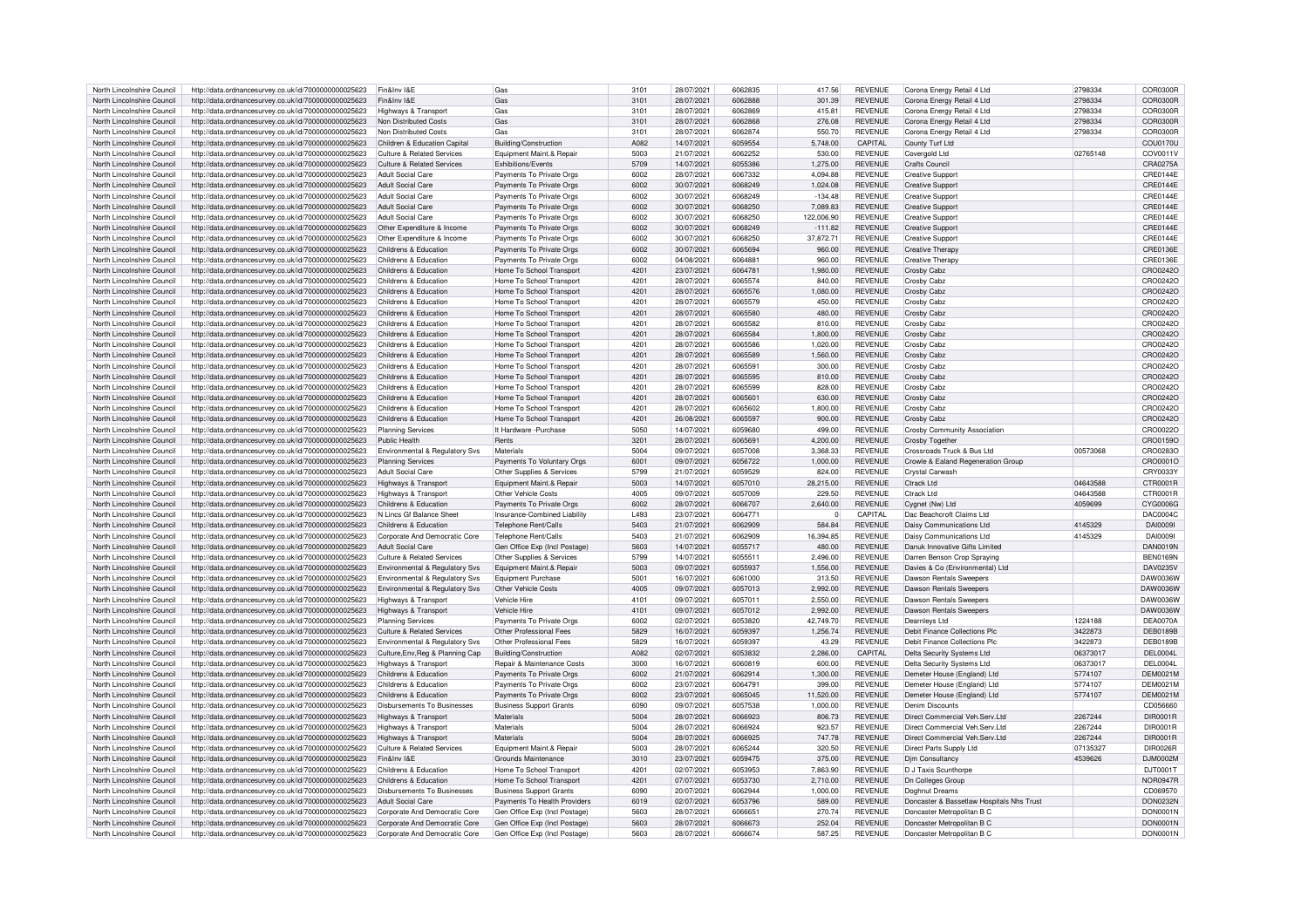| North Lincolnshire Council | http://data.ordnancesurvey.co.uk/id/7000000000025623 | Corporate And Democratic Core             | Gen Office Exp (Incl Postage)   | 5603 | 28/07/2021 | 6067047 | 1,139.14  | <b>REVENUE</b> | Doncaster Metropolitan B C              |          | DON0001N        |
|----------------------------|------------------------------------------------------|-------------------------------------------|---------------------------------|------|------------|---------|-----------|----------------|-----------------------------------------|----------|-----------------|
| North Lincolnshire Council | http://data.ordnancesurvey.co.uk/id/7000000000025623 | Childrens & Education                     | <b>Client Related Costs</b>     | 5534 | 14/07/2021 | 6059487 | 600.00    | <b>REVENUE</b> | Do-Re-Mi Nursery                        |          | <b>WIN0044N</b> |
| North Lincolnshire Council | http://data.ordnancesurvey.co.uk/id/7000000000025623 | Childrens & Education                     | Payments To Private Orgs        | 6002 | 08/07/2021 | 6056755 | 5,437.90  | <b>REVENUE</b> | Do-Re-Mi Nursery                        |          | <b>WIN0044N</b> |
| North Lincolnshire Council | http://data.ordnancesurvey.co.uk/id/7000000000025623 | Childrens & Education                     | Payments To Private Orgs        | 6002 | 30/07/2021 | 6068308 | 4,914.66  | <b>REVENUE</b> | Do-Re-Mi Nursen                         |          | <b>WIN0044N</b> |
|                            |                                                      |                                           |                                 |      |            |         |           |                |                                         |          |                 |
| North Lincolnshire Council | http://data.ordnancesurvey.co.uk/id/7000000000025623 | Childrens & Education                     | Payments To Private Orgs        | 6002 | 14/07/2021 | 6055785 | 19,740.00 | <b>REVENUE</b> | Dove Adolescent Care                    |          | DOV0001V        |
| North Lincolnshire Council | http://data.ordnancesurvey.co.uk/id/7000000000025623 | <b>Adult Social Care</b>                  | Payments To Health Providers    | 6019 | 28/07/2021 | 6067188 | 237.94    | <b>REVENUE</b> | Dr A Whitaker & Partners                |          | WHI0114         |
| North Lincolnshire Council | http://data.ordnancesurvey.co.uk/id/7000000000025623 | Public Health                             | Payments To Health Providers    | 6019 | 28/07/2021 | 6067188 | 220.00    | <b>REVENUE</b> | Dr A Whitaker & Partners                |          | <b>WHI0114I</b> |
|                            | http://data.ordnancesurvey.co.uk/id/7000000000025623 |                                           | Vehicle Repairs                 | 4004 | 30/07/2021 | 6066926 | 940.00    | <b>REVENUE</b> | Draytons Auto Centre                    |          | DRA0300A        |
| North Lincolnshire Council |                                                      | Highways & Transport                      |                                 |      |            |         |           |                |                                         |          |                 |
| North Lincolnshire Council | http://data.ordnancesurvey.co.uk/id/7000000000025623 | Adult Social Care                         | Other Professional Fees         | 5829 | 14/07/2021 | 6054542 | 1,080.00  | <b>REVENUE</b> | Dr Chandrashekar Bao                    |          | RAO0032C        |
| North Lincolnshire Council | http://data.ordnancesurvey.co.uk/id/7000000000025623 | Adult Social Care                         | Other Professional Fees         | 5829 | 16/07/2021 | 6057300 | 1,080.00  | <b>REVENUE</b> | Dr Chandrashekar Rao                    |          | RAO0032C        |
| North Lincolnshire Council | http://data.ordnancesurvey.co.uk/id/7000000000025623 | Adult Social Care                         | Other Professional Fees         | 5829 | 28/07/2021 | 6060692 | 900.00    | <b>REVENUE</b> | Dr Chandrashekar Rao                    |          | RAO0032C        |
|                            |                                                      |                                           |                                 |      |            |         |           |                |                                         |          |                 |
| North Lincolnshire Council | http://data.ordnancesurvey.co.uk/id/7000000000025623 | Adult Social Care                         | Other Professional Fees         | 5829 | 04/08/2021 | 6067785 | 1.080.00  | <b>REVENUE</b> | Dr Chandrashekar Rao                    |          | RAO0032C        |
| North Lincolnshire Council | http://data.ordnancesurvey.co.uk/id/7000000000025623 | Adult Social Care                         | Other Professional Fees         | 5829 | 27/08/2021 | 6069049 | 1.080.00  | <b>REVENUE</b> | Dr Chandrashekar Rao                    |          | RAO0032C        |
| North Lincolnshire Council | http://data.ordnancesurvey.co.uk/id/7000000000025623 | Adult Social Care                         | Other Professional Fees         | 5829 | 30/07/2021 | 6065047 | 368.80    | <b>REVENUE</b> | Dr Graham Haves                         |          | HAY0027\        |
|                            |                                                      |                                           |                                 |      |            |         |           |                |                                         |          |                 |
| North Lincolnshire Council | http://data.ordnancesurvey.co.uk/id/7000000000025623 | Adult Social Care Capital                 | Other Costs                     | A085 | 14/07/2021 | 605843  | 528.24    | CAPITAL        | Drive Devilbiss Healthcare Limited      | 4301005  | <b>DRI0008</b>  |
| North Lincolnshire Council | http://data.ordnancesurvey.co.uk/id/7000000000025623 | <b>Adult Social Care Capital</b>          | Other Costs                     | A085 | 14/07/2021 | 6058432 | 1,784.55  | CAPITAL        | Drive Devilbiss Healthcare Limited      | 4301005  | <b>DRI0008</b>  |
| North Lincolnshire Council | http://data.ordnancesurvey.co.uk/id/7000000000025623 | Adult Social Care Capital                 | Other Costs                     | A085 | 16/07/2021 | 6058433 | 985.20    | CAPITAL        | Drive Devilbiss Healthcare Limited      | 4301005  | <b>DRI0008</b>  |
| North Lincolnshire Council |                                                      | Adult Social Care Capital                 | Other Costs                     | A085 | 21/07/2021 | 6058434 | 457.80    | CAPITAL        | Drive Devilhiss Healthcare Limited      | 4301005  | <b>DRI0008</b>  |
|                            | http://data.ordnancesurvey.co.uk/id/7000000000025623 |                                           |                                 |      |            |         |           |                |                                         |          |                 |
| North Lincolnshire Council | http://data.ordnancesurvey.co.uk/id/7000000000025623 | Highways & Transport                      | Other Supplies & Services       | 5799 | 14/07/2021 | 6057015 | 2,305.05  | <b>REVENUE</b> | Drivercheck                             | SC29238  | <b>DRI0078I</b> |
| North Lincolnshire Council | http://data.ordnancesurvey.co.uk/id/7000000000025623 | Adult Social Care                         | Other Professional Fees         | 5829 | 28/07/2021 | 6065046 | 571.80    | <b>REVENUE</b> | Dr Madhu Gulati                         |          | <b>MAD0013D</b> |
| North Lincolnshire Council | http://data.ordnancesurvey.co.uk/id/7000000000025623 | <b>Adult Social Care</b>                  | Payments To Health Providers    | 6019 | 28/07/2021 | 6067184 | 1,340.60  | <b>REVENUE</b> | Dr M J Dwyer & Partners                 |          | DWY0001\        |
|                            |                                                      |                                           |                                 |      |            |         |           |                |                                         |          |                 |
| North Lincolnshire Council | http://data.ordnancesurvey.co.uk/id/7000000000025623 | <b>Environmental &amp; Requlatory Sys</b> | Other Professional Fees         | 5829 | 14/07/2021 | 6057349 | 420.00    | <b>REVENUE</b> | Dr Sanieev Jalihal                      |          | <b>JAL0004L</b> |
| North Lincolnshire Council | http://data.ordnancesurvey.co.uk/id/7000000000025623 | Environmental & Regulatory Svs            | Other Professional Fees         | 5829 | 09/07/2021 | 6057346 | 1,170.00  | <b>REVENUE</b> | Dr T Mahmood Anwa                       |          | MAH0003H        |
| North Lincolnshire Council | http://data.ordnancesurvey.co.uk/id/7000000000025623 | Corporate And Democratic Core             | Other Supplies & Services       | 5799 | 14/07/2021 | 6059456 | 1,617.00  | <b>REVENUE</b> | Dun & Bradstreet Ltd                    | 00160043 | <b>DUN0013N</b> |
|                            |                                                      |                                           |                                 |      |            |         |           |                |                                         |          |                 |
| North Lincolnshire Council | http://data.ordnancesurvey.co.uk/id/7000000000025623 | <b>Highways &amp; Transport</b>           | Equipment Maint.& Repair        | 5003 | 07/07/2021 | 6039196 | 1,957.99  | <b>REVENUE</b> | Dynnig Uk Ltd                           |          | DYN0017N        |
| North Lincolnshire Council | http://data.ordnancesurvey.co.uk/id/7000000000025623 | Highways & Transport                      | Equipment Maint.& Repai         | 5003 | 09/07/2021 | 6042867 | 4,304.43  | <b>REVENUE</b> | Dynnig Uk Ltd                           |          | DYN0017N        |
| North Lincolnshire Council | http://data.ordnancesurvey.co.uk/id/7000000000025623 | <b>Culture &amp; Related Services</b>     | Equipment Purchase              | 5001 | 14/07/2021 | 6059398 | 557.00    | <b>REVENUE</b> | Eagle Promotions Ltd                    | 2696710  | EAG0001G        |
|                            |                                                      | Culture & Related Services                |                                 | 5799 | 28/07/2021 | 6057315 |           | <b>REVENUE</b> | F A Littlewood                          |          | <b>LIT0008T</b> |
| North Lincolnshire Council | http://data.ordnancesurvey.co.uk/id/7000000000025623 |                                           | Other Supplies & Services       |      |            |         | 10,000.00 |                |                                         |          |                 |
| North Lincolnshire Council | http://data.ordnancesurvey.co.uk/id/7000000000025623 | <b>Planning Services</b>                  | Other Professional Fees         | 5829 | 14/07/2021 | 6058359 | 2,572.83  | <b>REVENUE</b> | Easters & Son Commercial Services Ltd   |          | <b>EAS0590S</b> |
| North Lincolnshire Council | http://data.ordnancesurvey.co.uk/id/7000000000025623 | Planning Services                         | Other Professional Fees         | 5829 | 14/07/2021 | 6058360 | 259.00    | <b>REVENUE</b> | Easters & Son Commercial Services Ltd   |          | <b>EAS0590S</b> |
| North Lincolnshire Council | http://data.ordnancesurvey.co.uk/id/7000000000025623 | <b>Planning Services</b>                  | Other Professional Fees         | 5829 | 14/07/2021 | 605836  | 1,583.33  | <b>REVENUE</b> | Easters & Son Commercial Services Ltd   |          | <b>EAS0590S</b> |
|                            |                                                      |                                           |                                 |      |            |         |           |                |                                         |          |                 |
| North Lincolnshire Council | http://data.ordnancesurvey.co.uk/id/7000000000025623 | Childrens & Education                     | Payments To Private Orgs        | 6002 | 23/07/2021 | 6064792 | 453.60    | <b>REVENUE</b> | Fastoft Little Legs                     |          | EAS0282S        |
| North Lincolnshire Council | http://data.ordnancesurvey.co.uk/id/7000000000025623 | Environmental & Regulatory Svs            | Payments To Joint Units         | 6004 | 14/07/2021 | 6059551 | 18,330.00 | <b>REVENUE</b> | East Riding Of Yorkshire Council        |          | <b>EAS0126S</b> |
| North Lincolnshire Council | http://data.ordnancesurvey.co.uk/id/7000000000025623 | Highways & Transport                      | <b>Concessionary Fares</b>      | 6010 | 30/07/2021 | 6067770 | 4.000.00  | <b>REVENUE</b> | East Yorkshire Motor Services Ltd       | 216628   | EAS0120S        |
|                            |                                                      |                                           |                                 |      |            |         |           |                |                                         |          |                 |
| North Lincolnshire Council | http://data.ordnancesurvey.co.uk/id/7000000000025623 | <b>Culture &amp; Related Services</b>     | Provisions                      | 5201 | 14/07/2021 | 6059408 | 483.31    | <b>REVENUE</b> | Eden Farm Hulleys Ltd                   | 820872   | <b>EDE0050E</b> |
| North Lincolnshire Council | http://data.ordnancesurvey.co.uk/id/7000000000025623 | <b>Culture &amp; Related Services</b>     | Provisions                      | 5201 | 14/07/2021 | 6059409 | 609.26    | <b>REVENUE</b> | Eden Farm Hulleys Ltd                   | 820872   | <b>EDE0050E</b> |
| North Lincolnshire Council | http://data.ordnancesurvey.co.uk/id/7000000000025623 | Corporate And Democratic Core             | Foujnment Maint & Renair        | 5003 | 28/07/2021 | 6063003 | 1.500.00  | <b>REVENUE</b> | Education And I.T. Limited              | 05784075 | <b>EDU0078U</b> |
| North Lincolnshire Council | http://data.ordnancesurvey.co.uk/id/7000000000025623 | Corporate And Democratic Core             | Foujnment Maint & Renair        | 5003 | 28/07/2021 | 6063004 | 1.500.00  | <b>REVENUE</b> | Education And I T. Limited              | 05784075 | <b>EDU0078U</b> |
|                            |                                                      |                                           |                                 |      |            |         |           |                |                                         |          |                 |
| North Lincolnshire Council | http://data.ordnancesurvey.co.uk/id/7000000000025623 | Corporate And Democratic Core             | Equipment Maint.& Repair        | 5003 | 28/07/2021 | 6063005 | 1,500.00  | <b>REVENUE</b> | Education And I.T. Limited              | 05784075 | <b>EDU0078U</b> |
| North Lincolnshire Council | http://data.ordnancesurvey.co.uk/id/7000000000025623 | Planning Services                         | Other Supplies & Services       | 5799 | 22/07/2021 | 6061022 | 1,080.00  | <b>REVENUE</b> | <b>Education With A Cio</b>             | 11381036 | EDU0091U        |
| North Lincolnshire Council | http://data.ordnancesurvey.co.uk/id/7000000000025623 | <b>Planning Services</b>                  | Other Supplies & Services       | 5799 | 22/07/2021 | 6061031 | 1,080.00  | <b>REVENUE</b> | <b>Education With A Cic</b>             | 11381036 | EDU0091U        |
|                            |                                                      |                                           |                                 |      |            |         |           |                |                                         |          |                 |
| North Lincolnshire Council | http://data.ordnancesurvey.co.uk/id/7000000000025623 | <b>Planning Services</b>                  | Other Supplies & Services       | 5799 | 22/07/2021 | 6064954 | 1,200.00  | <b>REVENUE</b> | Education With A Cio                    | 11381036 | EDU0091U        |
| North Lincolnshire Council | http://data.ordnancesurvey.co.uk/id/7000000000025623 | <b>Planning Services</b>                  | Other Supplies & Services       | 5799 | 22/07/2021 | 6064955 | 1,200.00  | <b>REVENUE</b> | <b>Education With A Cic</b>             | 11381036 | EDU0091U        |
| North Lincolnshire Council | http://data.ordnancesurvey.co.uk/id/7000000000025623 | Corporate And Democratic Core             | Course Fees/Trainin             | 2002 | 07/07/2021 | 6055302 | 2,315.00  | <b>REVENUE</b> | <b>Edulaw Training</b>                  |          | <b>EDU0198U</b> |
|                            |                                                      |                                           |                                 |      |            |         |           |                |                                         |          |                 |
| North Lincolnshire Council | http://data.ordnancesurvey.co.uk/id/7000000000025623 | Corporate And Democratic Core             | Course Fees/Training            | 2002 | 07/07/2021 | 6055303 | 2.055.00  | <b>REVENUE</b> | <b>Fdulaw Training</b>                  |          | <b>FDU0198L</b> |
| North Lincolnshire Council | http://data.ordnancesurvey.co.uk/id/7000000000025623 | <b>Disbursements To Businesses</b>        | <b>Business Support Grants</b>  | 6090 | 20/07/2021 | 6062938 | 1,000.00  | <b>REVENUE</b> | Efc Scunthorpe Ltd                      |          | CD069510        |
| North Lincolnshire Council | http://data.ordnancesurvey.co.uk/id/7000000000025623 | Environmental & Regulatory Sys            | Stock Purchases & Adiustments   | 5030 | 21/07/2021 | 6059522 | 1.382.32  | <b>REVENUE</b> | Egbert H Taylor & Co Ltd                | 718441   | <b>TAY0016Y</b> |
| North Lincolnshire Council | http://data.ordnancesurvey.co.uk/id/7000000000025623 | Public Health                             | <b>Equipment Purchase</b>       | 5001 | 02/07/2021 | 6053777 | 212.00    | <b>REVENUE</b> | E H Advertising Ltd                     |          | <b>EHA0003A</b> |
|                            |                                                      |                                           |                                 |      |            |         |           |                |                                         |          |                 |
| North Lincolnshire Council | http://data.ordnancesurvey.co.uk/id/7000000000025623 | Adult Social Care                         | Clothing, Uniforms & Laundry    | 5301 | 16/07/2021 | 6060537 | 776.40    | <b>REVENUE</b> | Flis                                    | 228604   | FL10037         |
| North Lincolnshire Council | http://data.ordnancesurvey.co.uk/id/7000000000025623 | Adult Social Care                         | Clothing, Uniforms & Laundry    | 5301 | 23/07/2021 | 6065090 | 859.20    | <b>REVENUE</b> | Elis                                    | 228604   | ELI0037I        |
| North Lincolnshire Council | http://data.ordnancesurvey.co.uk/id/7000000000025623 | Adult Social Care                         | Payments To Private Orgs        | 6002 | 28/07/2021 | 6068260 | 2,447.20  | <b>REVENUE</b> | <b>Elite Care Solutions Ltd</b>         | 07128156 | ISF0009F        |
|                            |                                                      | Adult Social Care                         |                                 | 6002 |            | 6068260 |           | <b>REVENUE</b> |                                         |          | ISF0009F        |
| North Lincolnshire Council | http://data.ordnancesurvey.co.uk/id/7000000000025623 |                                           | Payments To Private Orgs        |      | 28/07/2021 |         | 134.40    |                | Elite Care Solutions Ltd                | 07128156 |                 |
| North Lincolnshire Council | http://data.ordnancesurvey.co.uk/id/7000000000025623 | Childrens & Education                     | <b>Client Related Costs</b>     | 5534 | 21/07/2021 | 6061594 | 304.17    | <b>REVENUE</b> | Ellgia Ltd                              | 860123   | <b>BEL0020L</b> |
| North Lincolnshire Council | http://data.ordnancesurvey.co.uk/id/7000000000025623 | Childrens & Education                     | Skips/Sanitary Collections, Etc | 3321 | 07/07/2021 | 6055263 | 300.00    | <b>REVENUE</b> | Ellgia Ltd                              | 860123   | BFI 0020L       |
| North Lincolnshire Council | http://data.ordnancesurvey.co.uk/id/7000000000025623 | Environmental & Regulatory Svs            | Payments To Private Orgs        | 6002 | 07/07/2021 | 6054455 | 536.40    | <b>REVENUE</b> | Ellgia Scunthorpe                       | 860123   | <b>BEL0170L</b> |
|                            |                                                      |                                           |                                 |      |            |         |           |                |                                         |          |                 |
| North Lincolnshire Council | http://data.ordnancesurvey.co.uk/id/7000000000025623 | Environmental & Regulatory Svs            | Payments To Private Orgs        | 6002 | 07/07/2021 | 6054467 | $-329.75$ | <b>REVENUE</b> | Ellgia Scunthorpe                       | 860123   | <b>BEL0170L</b> |
| North Lincolnshire Council | http://data.ordnancesurvey.co.uk/id/7000000000025623 | Environmental & Regulatory Svs            | Payments To Private Orgs        | 6002 | 09/07/2021 | 6056915 | 17,286.18 | <b>REVENUE</b> | Ellgia Scunthorpe                       | 860123   | <b>BEL0170L</b> |
| North Lincolnshire Council | http://data.ordnancesurvey.co.uk/id/7000000000025623 | Environmental & Regulatory Svs            | Payments To Private Orgs        | 6002 | 09/07/2021 | 6057323 | 30,810.24 | <b>REVENUE</b> | Ellgia Scunthorpe                       | 860123   | <b>BEL0170L</b> |
|                            |                                                      |                                           |                                 |      |            |         |           |                |                                         |          |                 |
| North Lincolnshire Council | http://data.ordnancesurvey.co.uk/id/7000000000025623 | Environmental & Regulatory Svs            | Payments To Private Orgs        | 6002 | 14/07/2021 | 6059536 | 2,898.26  | <b>REVENUE</b> | Ellgia Scunthorpe                       | 860123   | <b>BEL0170L</b> |
| North Lincolnshire Council | http://data.ordnancesurvey.co.uk/id/7000000000025623 | Central Services To Public                | Rents                           | 3201 | 28/07/2021 | 6065674 | 9,636.67  | <b>REVENUE</b> | Elliott Group Ltd                       | 147207   | <b>ELL0001L</b> |
| North Lincolnshire Council | http://data.ordnancesurvey.co.uk/id/7000000000025623 | <b>Culture &amp; Related Services</b>     | Other Supplies & Services       | 5799 | 09/07/2021 | 6042850 | 1,592.80  | <b>REVENUE</b> | Elliott Group Ltd                       | 147207   | ELL0001L        |
| North Lincolnshire Council | http://data.ordnancesurvey.co.uk/id/7000000000025623 | Adult Social Care                         | Payments To Private Orgs        | 6002 | 28/07/2021 | 6067334 | 5.951.23  | <b>REVENUE</b> | Emerald Care Services (North Lincs) Ltd | 08136830 | <b>EME0032E</b> |
|                            |                                                      |                                           |                                 |      |            |         |           |                |                                         |          |                 |
| North Lincolnshire Council | http://data.ordnancesurvey.co.uk/id/7000000000025623 | Adult Social Care                         | Payments To Private Orgs        | 6002 | 30/07/2021 | 6068254 | 394.08    | <b>REVENUE</b> | Emerald Care Services (North Lincs) Ltd | 08136830 | EME0032E        |
| North Lincolnshire Council | http://data.ordnancesurvey.co.uk/id/7000000000025623 | Adult Social Care                         | Payments To Private Orgs        | 6002 | 30/07/2021 | 606825  | 21.504.13 | <b>REVENUE</b> | Emerald Care Services (North Lincs) Ltd | 08136830 | <b>EME0032E</b> |
| North Lincolnshire Council | http://data.ordnancesurvey.co.uk/id/7000000000025623 | <b>Adult Social Care</b>                  | Payments To Private Orgs        | 6002 | 30/07/2021 | 6068255 | 6.932.25  | <b>REVENUE</b> | Emerald Care Services (North Lincs) Ltd | 08136830 | <b>EME0032E</b> |
|                            |                                                      | Adult Social Care                         |                                 | 6002 |            | 6068530 |           | <b>REVENUE</b> |                                         |          | <b>EME0032E</b> |
| North Lincolnshire Council | http://data.ordnancesurvey.co.uk/id/7000000000025623 |                                           | Payments To Private Orgs        |      | 30/07/2021 |         | 190.00    |                | Emerald Care Services (North Lincs) Ltd | 08136830 |                 |
| North Lincolnshire Council | http://data.ordnancesurvey.co.uk/id/7000000000025623 | Adult Social Care                         | Payments To Private Orgs        | 6002 | 30/07/2021 | 6068531 | 456.00    | <b>REVENUE</b> | Emerald Care Services (North Lincs) Ltd | 08136830 | <b>EME0032E</b> |
| North Lincolnshire Council | http://data.ordnancesurvey.co.uk/id/7000000000025623 | Childrens & Education                     | Payments To Private Orgs        | 6002 | 30/07/2021 | 6068530 | 418.00    | <b>REVENUE</b> | Emerald Care Services (North Lincs) Ltd | 08136830 | <b>EME0032E</b> |
| North Lincolnshire Council | http://data.ordnancesurvey.co.uk/id/7000000000025623 | Other Expenditure & Income                | Payments To Private Orgs        | 6002 | 30/07/2021 | 6068254 | 1,543.48  | <b>REVENUE</b> | Emerald Care Services (North Lincs) Ltd | 08136830 | <b>EME0032E</b> |
|                            |                                                      |                                           |                                 |      |            |         |           |                |                                         |          |                 |
| North Lincolnshire Council | http://data.ordnancesurvey.co.uk/id/7000000000025623 | Public Health                             | Provisions                      | 5201 | 23/07/2021 | 6064739 | 350.25    | <b>REVENUE</b> | <b>Emergency Finthree</b>               |          | <b>NOR2002R</b> |
|                            | http://data.ordnancesurvey.co.uk/id/7000000000025623 | Planning Services                         | Other Supplies & Services       | 5799 | 07/07/2021 | 6053727 | 400.00    | <b>REVENUE</b> | <b>Enforcement Specialists Ltd</b>      | 10063904 | <b>ENF0130F</b> |
| North Lincolnshire Council |                                                      |                                           |                                 |      |            |         |           |                |                                         |          |                 |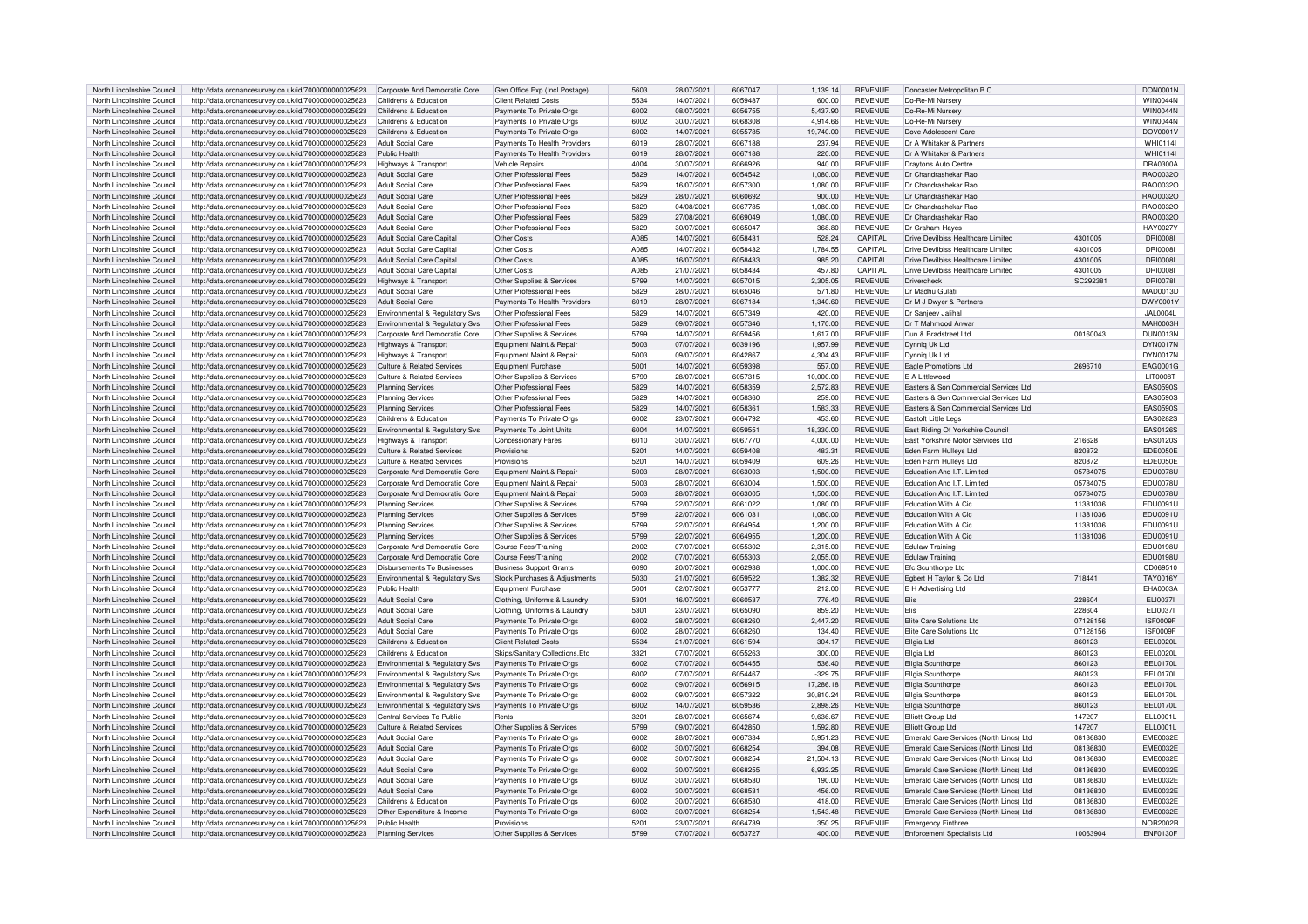| North Lincolnshire Council | http://data.ordnancesurvey.co.uk/id/7000000000025623 | Childrens & Education                     | Home To School Transport       | 4201 | 07/07/2021 | 6053735 | 1.260.00    | <b>REVENUE</b> | Engineering Utc Northern Lincolnshire |          | <b>ENG0084G</b> |
|----------------------------|------------------------------------------------------|-------------------------------------------|--------------------------------|------|------------|---------|-------------|----------------|---------------------------------------|----------|-----------------|
| North Lincolnshire Council | http://data.ordnancesurvey.co.uk/id/7000000000025623 | Childrens & Education                     |                                | 6002 | 02/07/2021 | 6053938 | 3.250.00    | <b>REVENUE</b> |                                       |          | <b>ENG0084G</b> |
|                            |                                                      |                                           | Payments To Private Orgs       |      |            |         |             |                | Engineering Utc Northern Lincolnshire |          |                 |
| North Lincolnshire Council | http://data.ordnancesurvey.co.uk/id/7000000000025623 | Highways & Transport                      | <b>Equipment Purchase</b>      | 5001 | 09/07/2021 | 6057017 | 252.23      | <b>REVENUE</b> | Engineering & Welding Supplies Ltd    | 00815796 | <b>ENG0001G</b> |
| North Lincolnshire Council | http://data.ordnancesurvey.co.uk/id/7000000000025623 | Disbursements To Businesses               | <b>Business Support Grants</b> | 6090 | 20/07/2021 | 6062935 | 1.000.00    | <b>REVENUE</b> | <b>Fnrich Tuition</b>                 |          | CD069480        |
| North Lincolnshire Council | http://data.ordnancesurvey.co.uk/id/7000000000025623 | Environmental & Regulatory Svs            | Licences                       | 4002 | 02/06/2021 | 6068622 | $-1,109.00$ | <b>REVENUE</b> | <b>Environment Agency</b>             |          | <b>ENV0056V</b> |
| North Lincolnshire Council | http://data.ordnancesurvey.co.uk/id/7000000000025623 | Environmental & Regulatory Sys            | Licences                       | 4002 | 02/06/2021 | 6068623 | $-1.109.00$ | <b>REVENUE</b> | <b>Environment Agency</b>             |          | <b>ENV0056V</b> |
|                            |                                                      |                                           |                                |      |            |         |             |                |                                       |          |                 |
| North Lincolnshire Council | http://data.ordnancesurvey.co.uk/id/7000000000025623 | Environmental & Regulatory Svs            | Licences                       | 4002 | 02/06/2021 | 6068624 | $-1,109.00$ | <b>REVENUE</b> | <b>Environment Agency</b>             |          | <b>ENV0056V</b> |
| North Lincolnshire Council | http://data.ordnancesurvey.co.uk/id/7000000000025623 | Environmental & Regulatory Svs            | I icences                      | 4002 | 02/06/2021 | 6068625 | $-1,109.00$ | <b>REVENUE</b> | <b>Environment Agency</b>             |          | <b>ENV0056V</b> |
| North Lincolnshire Council | http://data.ordnancesurvey.co.uk/id/7000000000025623 | Environmental & Regulatory Svs            | Licences                       | 4002 | 02/06/2021 | 6068626 | $-1,109.00$ | <b>REVENUE</b> | <b>Environment Agency</b>             |          | <b>ENV0056V</b> |
| North Lincolnshire Council | http://data.ordnancesurvey.co.uk/id/7000000000025623 | Environmental & Regulatory Svs            | Licences                       | 4002 | 02/06/2021 | 6068627 | $-1,109.00$ | <b>REVENUE</b> | <b>Environment Agency</b>             |          | <b>ENV0056V</b> |
|                            |                                                      |                                           |                                | 4002 | 02/06/2021 | 6068628 |             | <b>REVENUE</b> |                                       |          | <b>ENV0056V</b> |
| North Lincolnshire Council | http://data.ordnancesurvey.co.uk/id/7000000000025623 | Environmental & Regulatory Svs            | Licences                       |      |            |         | $-1,219.90$ |                | <b>Environment Agency</b>             |          |                 |
| North Lincolnshire Council | http://data.ordnancesurvey.co.uk/id/7000000000025623 | <b>Environmental &amp; Regulatory Svs</b> | Licences                       | 4002 | 02/06/2021 | 6068629 | $-1.219.90$ | <b>REVENUE</b> | <b>Environment Agency</b>             |          | <b>ENV0056V</b> |
| North Lincolnshire Council | http://data.ordnancesurvey.co.uk/id/7000000000025623 | Environmental & Regulatory Svs            | I icences                      | 4002 | 23/07/2021 | 6064888 | 1,053.55    | <b>REVENUE</b> | <b>Environment Agency</b>             |          | <b>FNV0056V</b> |
| North Lincolnshire Council | http://data.ordnancesurvey.co.uk/id/7000000000025623 | <b>Environmental &amp; Regulatory Svs</b> | Licences                       | 4002 | 23/07/2021 | 6064934 | 1,053.55    | <b>REVENUE</b> | <b>Environment Agency</b>             |          | <b>ENV0056V</b> |
| North Lincolnshire Council | http://data.ordnancesurvey.co.uk/id/7000000000025623 | Environmental & Regulatory Svs            | Licences                       | 4002 | 23/07/2021 | 606493  | 1.053.55    | <b>REVENUE</b> | Environment Agency                    |          | <b>FNV0056V</b> |
|                            |                                                      |                                           |                                |      |            |         |             |                |                                       |          |                 |
| North Lincolnshire Council | http://data.ordnancesurvey.co.uk/id/7000000000025623 | <b>Environmental &amp; Regulatory Svs</b> | Licences                       | 4002 | 23/07/2021 | 6064940 | 1,053.55    | <b>REVENUE</b> | <b>Environment Agency</b>             |          | <b>ENV0056V</b> |
| North Lincolnshire Council | http://data.ordnancesurvey.co.uk/id/7000000000025623 | <b>Environmental &amp; Requiatory Sys</b> | Licences                       | 4002 | 23/07/2021 | 6064943 | 1.053.55    | <b>REVENUE</b> | <b>Environment Agency</b>             |          | ENV0056V        |
| North Lincolnshire Council | http://data.ordnancesurvey.co.uk/id/7000000000025623 | Environmental & Regulatory Svs            | Licences                       | 4002 | 23/07/2021 | 6064943 | 1,053.55    | <b>REVENUE</b> | Environment Agency                    |          | <b>ENV0056V</b> |
| North Lincolnshire Council | http://data.ordnancesurvey.co.uk/id/7000000000025623 | Environmental & Regulatory Svs            | Licences                       | 4002 | 23/07/2021 | 6064944 | 1,053.55    | <b>REVENUE</b> | <b>Environment Agency</b>             |          | <b>ENV0056V</b> |
|                            |                                                      |                                           | Licences                       | 4002 |            | 6064945 |             |                |                                       |          |                 |
| North Lincolnshire Council | http://data.ordnancesurvey.co.uk/id/7000000000025623 | <b>Environmental &amp; Regulatory Svs</b> |                                |      | 23/07/2021 |         | 1,053.55    | <b>REVENUE</b> | <b>Environment Agency</b>             |          | <b>ENV0056V</b> |
| North Lincolnshire Council | http://data.ordnancesurvey.co.uk/id/7000000000025623 | Environmental & Regulatory Svs            | Equipment Maint.& Repair       | 5003 | 02/07/2021 | 6053950 | 3.177.25    | <b>REVENUE</b> | Enviro Technology Services Plc        |          | <b>ENV0009V</b> |
| North Lincolnshire Council | http://data.ordnancesurvey.co.uk/id/7000000000025623 | Environmental & Regulatory Svs            | Payments To Private Orgs       | 6002 | 07/07/2021 | 6054456 | 212.20      | <b>REVENUE</b> | Envirotvre Uk Ltd                     | 04521597 | <b>ENV0014V</b> |
| North Lincolnshire Council | http://data.ordnancesurvey.co.uk/id/7000000000025623 | Environmental & Regulatory Sys            | Payments To Private Orgs       | 6002 | 07/07/2021 | 6054458 | 437.80      | <b>REVENUE</b> | Envirotvre Uk Ltd                     | 04521597 | <b>ENV0014V</b> |
| North Lincolnshire Council | http://data.ordnancesurvey.co.uk/id/7000000000025623 | <b>Disbursements To Businesses</b>        | <b>Business Support Grants</b> | 6090 | 20/07/2021 | 6062940 | 1,000.00    | <b>REVENUE</b> | Epworth Cookery School                |          | CD069530        |
|                            |                                                      |                                           |                                |      |            |         |             |                |                                       |          |                 |
| North Lincolnshire Council | http://data.ordnancesurvey.co.uk/id/7000000000025623 | Childrens & Education                     | Home To School Transport       | 4201 | 07/07/2021 | 6055624 | 1.038.60    | <b>REVENUE</b> | Foworth Taxis I to                    | 8601067  | EPW0003V        |
| North Lincolnshire Council | http://data.ordnancesurvey.co.uk/id/7000000000025623 | Childrens & Education                     | Home To School Transport       | 4201 | 07/07/2021 | 6055625 | 1.314.00    | <b>REVENUE</b> | Epworth Taxis Ltd                     | 8601067  | EPW0003W        |
| North Lincolnshire Council | http://data.ordnancesurvey.co.uk/id/7000000000025623 | Childrens & Education                     | Home To School Transport       | 4201 | 07/07/2021 | 6055626 | 1.516.50    | <b>REVENUE</b> | Foworth Taxis I td                    | 8601067  | EPW0003W        |
| North Lincolnshire Council | http://data.ordnancesurvey.co.uk/id/7000000000025623 | Childrens & Education                     | Home To School Transport       | 4201 | 07/07/2021 | 6055627 | 660.00      | <b>REVENUE</b> | Epworth Taxis Ltd                     | 8601067  | EPW0003W        |
|                            |                                                      |                                           |                                |      |            |         |             |                |                                       |          |                 |
| North Lincolnshire Council | http://data.ordnancesurvey.co.uk/id/7000000000025623 | Childrens & Education                     | Home To School Transport       | 4201 | 07/07/2021 | 6055630 | 1,050.00    | <b>REVENUE</b> | Epworth Taxis Ltd                     | 8601067  | EPW0003W        |
| North Lincolnshire Council | http://data.ordnancesurvey.co.uk/id/7000000000025623 | Childrens & Education                     | Home To School Transport       | 4201 | 28/07/2021 | 6066725 | 842.50      | <b>REVENUE</b> | Foworth Taxis I td                    | 8601067  | EPW0003W        |
| North Lincolnshire Council | http://data.ordnancesurvey.co.uk/id/7000000000025623 | Childrens & Education                     | Home To School Transport       | 4201 | 28/07/2021 | 6066728 | 923.20      | <b>REVENUE</b> | Epworth Taxis Ltd                     | 8601067  | EPW0003W        |
| North Lincolnshire Council | http://data.ordnancesurvey.co.uk/id/7000000000025623 | Childrens & Education                     | Home To School Transport       | 4201 | 28/07/2021 | 6066729 | 440.00      | <b>REVENUE</b> | Foworth Taxis I td                    | 8601067  | EPW0003W        |
|                            |                                                      |                                           |                                |      |            |         |             |                |                                       |          |                 |
| North Lincolnshire Council | http://data.ordnancesurvey.co.uk/id/7000000000025623 | Childrens & Education                     | Home To School Transport       | 4201 | 28/07/2021 | 6066730 | 1,168.00    | <b>REVENUE</b> | Epworth Taxis Ltd                     | 8601067  | EPW0003W        |
| North Lincolnshire Council | http://data.ordnancesurvey.co.uk/id/7000000000025623 | Childrens & Education                     | Payments To Voluntary Orgs     | 6001 | 23/07/2021 | 6064793 | 264.60      | <b>REVENUE</b> | Epworth Thurlow Pre-School            |          | EPW0018W        |
| North Lincolnshire Council | http://data.ordnancesurvey.co.uk/id/7000000000025623 | Culture, Env, Reg & Planning Cap          | Building/Construction          | A082 | 09/07/2021 | 6057457 | 459.79      | CAPITAL        | <b>Esh Construction Ltd</b>           | 2529939  | <b>ESH0002H</b> |
| North Lincolnshire Council | http://data.ordnancesurvey.co.uk/id/7000000000025623 | Highways & Transport                      | Other Supplies & Services      | 5799 | 21/07/2021 | 6062985 | 1.245.42    | <b>REVENUE</b> | Fuclid Limited                        | 2248713  | <b>EUC0003C</b> |
| North Lincolnshire Council | http://data.ordnancesurvey.co.uk/id/7000000000025623 | Highways & Transport                      | Other Supplies & Services      | 5799 | 30/07/2021 | 6067774 | 726.75      | <b>REVENUE</b> | <b>Fuclid Limited</b>                 | 2248713  | EUC0003C        |
|                            |                                                      |                                           |                                |      |            |         |             |                |                                       |          |                 |
| North Lincolnshire Council | http://data.ordnancesurvey.co.uk/id/7000000000025623 | Environmental & Regulatory Svs            | Other Vehicle Costs            | 4005 | 09/07/2021 | 6057018 | 3,250.00    | <b>REVENUE</b> | Euromunicipal Ltd                     | 06999176 | <b>EUR0127R</b> |
| North Lincolnshire Council | http://data.ordnancesurvey.co.uk/id/7000000000025623 | Environmental & Regulatory Svs            | It Software-Maintenance        | 5053 | 12/07/2021 | 6058819 | 1,467.00    | <b>REVENUE</b> | Exegesis Sdm Ltd                      |          | EXE0011E        |
| North Lincolnshire Council | http://data.ordnancesurvey.co.uk/id/7000000000025623 | Childrens & Education                     | Home To School Transport       | 4201 | 07/07/2021 | 6055593 | 9,511.00    | REVENUE        | Fab Cab                               |          | <b>RAH0120H</b> |
| North Lincolnshire Council | http://data.ordnancesurvey.co.uk/id/7000000000025623 | Childrens & Education                     | <b>Client Related Costs</b>    | 5534 | 28/07/2021 | 6065549 | 855.00      | <b>REVENUE</b> | Factorydirectfurniture                |          | CD053590        |
| North Lincolnshire Council | http://data.ordnancesurvey.co.uk/id/7000000000025623 | Childrens & Education                     | <b>Client Related Costs</b>    | 5534 | 02/07/2021 | 6053748 | 280.00      | <b>REVENUE</b> | Factory Direct Furniture Co           |          | FAC0004C        |
|                            |                                                      |                                           |                                |      |            |         |             |                |                                       |          |                 |
| North Lincolnshire Council | http://data.ordnancesurvey.co.uk/id/7000000000025623 | Childrens & Education                     | <b>Client Related Costs</b>    | 5534 | 09/07/2021 | 6056460 | 280.00      | <b>REVENUE</b> | Factory Direct Furniture Co           |          | <b>FAC0004C</b> |
| North Lincolnshire Council | http://data.ordnancesurvey.co.uk/id/7000000000025623 | Childrens & Education                     | <b>Client Related Costs</b>    | 5534 | 21/07/2021 | 6062910 | 895.00      | <b>REVENUE</b> | Factory Direct Furniture Co           |          | FAC0004C        |
| North Lincolnshire Council | http://data.ordnancesurvey.co.uk/id/7000000000025623 | Environmental & Regulatory Svs            | Materials                      | 5004 | 28/07/2021 | 6066927 | 497.31      | <b>REVENUE</b> | Faun Zoeller (Uk) Ltd                 | 751804   | <b>FAU0006U</b> |
| North Lincolnshire Council | http://data.ordnancesurvey.co.uk/id/7000000000025623 | Childrens & Education                     | Licenses, Subs & Memberships   | 5510 | 28/07/2021 | 6067012 | 900.00      | <b>REVENUE</b> | Fellowship Of Inspection Nominees     | 10850428 | <b>FEL0006L</b> |
|                            |                                                      |                                           |                                |      |            |         |             |                |                                       |          |                 |
| North Lincolnshire Council | http://data.ordnancesurvey.co.uk/id/7000000000025623 | Childrens & Education                     | Payments To Private Orgs       | 6002 | 02/07/2021 | 6053924 | 252.00      | <b>REVENUE</b> | First Class Tailored Solutions Ltd    | 07819183 | FIR0124R        |
| North Lincolnshire Council | http://data.ordnancesurvey.co.uk/id/7000000000025623 | Childrens & Education                     | Payments To Private Orgs       | 6002 | 02/07/2021 | 6053929 | 352.00      | <b>REVENUE</b> | First Class Tailored Solutions Ltd    | 07819183 | FIR0124R        |
| North Lincolnshire Council | http://data.ordnancesurvey.co.uk/id/7000000000025623 | Childrens & Education                     | Payments To Private Orgs       | 6002 | 02/07/2021 | 6053949 | 384.00      | <b>REVENUE</b> | First Class Tailored Solutions Ltd    | 07819183 | FIR0124R        |
| North Lincolnshire Council | http://data.ordnancesurvey.co.uk/id/7000000000025623 | Childrens & Education                     | Payments To Private Orgs       | 6002 | 09/07/2021 | 6056752 | 252.00      | <b>REVENUE</b> | First Class Tailored Solutions Ltd    | 07819183 | FIR0124R        |
| North Lincolnshire Council | http://data.ordnancesurvey.co.uk/id/7000000000025623 | Childrens & Education                     | Payments To Private Orgs       | 6002 | 09/07/2021 | 6056942 | 384.00      | <b>REVENUE</b> | First Class Tailored Solutions Ltd    | 07819183 | FIR0124R        |
|                            |                                                      |                                           |                                |      |            |         |             |                |                                       |          |                 |
| North Lincolnshire Council | http://data.ordnancesurvey.co.uk/id/7000000000025623 | Childrens & Education                     | Payments To Private Orgs       | 6002 | 14/07/2021 | 6058046 | 352.00      | <b>REVENUE</b> | First Class Tailored Solutions Ltd    | 07819183 | FIR0124R        |
| North Lincolnshire Council | http://data.ordnancesurvey.co.uk/id/7000000000025623 | Childrens & Education                     | Payments To Private Orgs       | 6002 | 21/07/2021 | 6063088 | 252.00      | <b>REVENUE</b> | First Class Tailored Solutions Ltd    | 07819183 | FIR0124R        |
| North Lincolnshire Council | http://data.ordnancesurvey.co.uk/id/7000000000025623 | Childrens & Education                     | Payments To Private Orgs       | 6002 | 21/07/2021 | 6063092 | 394.90      | <b>REVENUE</b> | First Class Tailored Solutions Ltd    | 07819183 | FIR0124R        |
| North Lincolnshire Council | http://data.ordnancesurvey.co.uk/id/7000000000025623 | Childrens & Education                     | Payments To Private Orgs       | 6002 | 21/07/2021 | 606309  | 352.00      | <b>REVENUE</b> | First Class Tailored Solutions Ltd    | 07819183 | FIR0124R        |
| North Lincolnshire Council | http://data.ordnancesurvey.co.uk/id/7000000000025623 | Childrens & Education                     | Payments To Private Orgs       | 6002 | 21/07/2021 | 6063098 | 384.00      | <b>REVENUE</b> | First Class Tailored Solutions Ltd    | 07819183 | FIR0124R        |
|                            |                                                      |                                           |                                |      |            |         |             |                |                                       |          |                 |
| North Lincolnshire Council | http://data.ordnancesurvey.co.uk/id/7000000000025623 | Childrens & Education                     | Payments To Private Orgs       | 6002 | 23/07/2021 | 6064617 | 252.00      | <b>REVENUE</b> | First Class Tailored Solutions Ltd    | 07819183 | FIR0124R        |
| North Lincolnshire Council | http://data.ordnancesurvey.co.uk/id/7000000000025623 | Childrens & Education                     | Payments To Private Orgs       | 6002 | 23/07/2021 | 6064636 | 352.00      | <b>REVENUE</b> | First Class Tailored Solutions Ltd    | 07819183 | FIR0124R        |
| North Lincolnshire Council | http://data.ordnancesurvey.co.uk/id/7000000000025623 | Childrens & Education                     | Payments To Private Orgs       | 6002 | 23/07/2021 | 6064637 | 384.00      | <b>REVENUE</b> | First Class Tailored Solutions Ltd    | 07819183 | FIR0124R        |
| North Lincolnshire Council | http://data.ordnancesurvey.co.uk/id/7000000000025623 | Childrens & Education                     | Payments To Private Orgs       | 6002 | 28/07/2021 | 6067218 | 364.00      | <b>REVENUE</b> | First Class Tailored Solutions Ltd    | 07819183 | FIR0124R        |
| North Lincolnshire Council | http://data.ordnancesurvey.co.uk/id/7000000000025623 | Childrens & Education                     | Payments To Private Oras       | 6002 | 28/07/2021 | 6067219 | 252.00      | <b>REVENUE</b> | First Class Tailored Solutions Ltd    | 07819183 | FIR0124R        |
|                            |                                                      |                                           |                                |      |            |         |             |                |                                       |          |                 |
| North Lincolnshire Council | http://data.ordnancesurvey.co.uk/id/7000000000025623 | Childrens & Education                     | Payments To Private Orgs       | 6002 | 28/07/2021 | 6067220 | 352.00      | <b>REVENUE</b> | First Class Tailored Solutions Ltd    | 07819183 | FIR0124R        |
| North Lincolnshire Council | http://data.ordnancesurvey.co.uk/id/7000000000025623 | Highways & Transport                      | Passenger Transport            | 6011 | 14/07/2021 | 6059348 | 3.144.00    | <b>REVENUE</b> | First South Yorkshire I to            | 2332529  | FIR0041R        |
| North Lincolnshire Council | http://data.ordnancesurvey.co.uk/id/7000000000025623 | Childrens & Education                     | Payments To Private Orgs       | 6002 | 28/07/2021 | 6065748 | 32,256.00   | <b>REVENUE</b> | First Step Sports Ltd                 | 06866257 | FIR0143R        |
| North Lincolnshire Council | http://data.ordnancesurvey.co.uk/id/7000000000025623 | <b>Highways &amp; Transport</b>           | Other Supplies & Services      | 5799 | 28/07/2021 | 606032  | 3.827.00    | <b>REVENUE</b> | First Step Sports Ltd                 | 06866257 | FIR0143R        |
| North Lincolnshire Council | http://data.ordnancesurvey.co.uk/id/7000000000025623 | Childrens & Education                     | Payments To Private Orgs       | 6002 | 21/07/2021 | 6062976 | 1,815.20    | REVENUE        | Five Rivers Child Care Ltd            | 04236028 | <b>FIV0006V</b> |
|                            |                                                      |                                           |                                |      |            |         |             |                |                                       |          |                 |
| North Lincolnshire Council | http://data.ordnancesurvey.co.uk/id/7000000000025623 | Childrens & Education                     | Payments To Private Orgs       | 6002 | 21/07/2021 | 6062978 | 3.516.95    | <b>REVENUE</b> | Five Rivers Child Care Ltd            | 04236028 | <b>FIV0006V</b> |
| North Lincolnshire Council | http://data.ordnancesurvey.co.uk/id/7000000000025623 | Highways & Transport                      | Equipment Hire/Rent            | 5002 | 28/07/2021 | 6066928 | 368.25      | <b>REVENUE</b> | Fleetclean I td                       | 01381865 | FI F0007F       |
| North Lincolnshire Council | http://data.ordnancesurvey.co.uk/id/7000000000025623 | Childrens & Education                     | Materials                      | 5004 | 16/07/2021 | 6060424 | 410.45      | <b>REVENUE</b> | <b>Fleet Factors Ltd</b>              | 01231325 | <b>FLE0026E</b> |
| North Lincolnshire Council | http://data.ordnancesurvey.co.uk/id/7000000000025623 | Childrens & Education                     | Materials                      | 5004 | 16/07/2021 | 6060433 | 427.46      | <b>REVENUE</b> | Fleet Factors Ltd                     | 01231325 | <b>FLE0026E</b> |
| North Lincolnshire Council | http://data.ordnancesurvey.co.uk/id/7000000000025623 | Childrens & Education                     | Materials                      | 5004 | 16/07/2021 | 6060439 | 412.83      | <b>REVENUE</b> | Fleet Factors Ltd                     | 01231325 | FI F0026F       |
|                            |                                                      |                                           |                                |      |            |         |             |                |                                       |          |                 |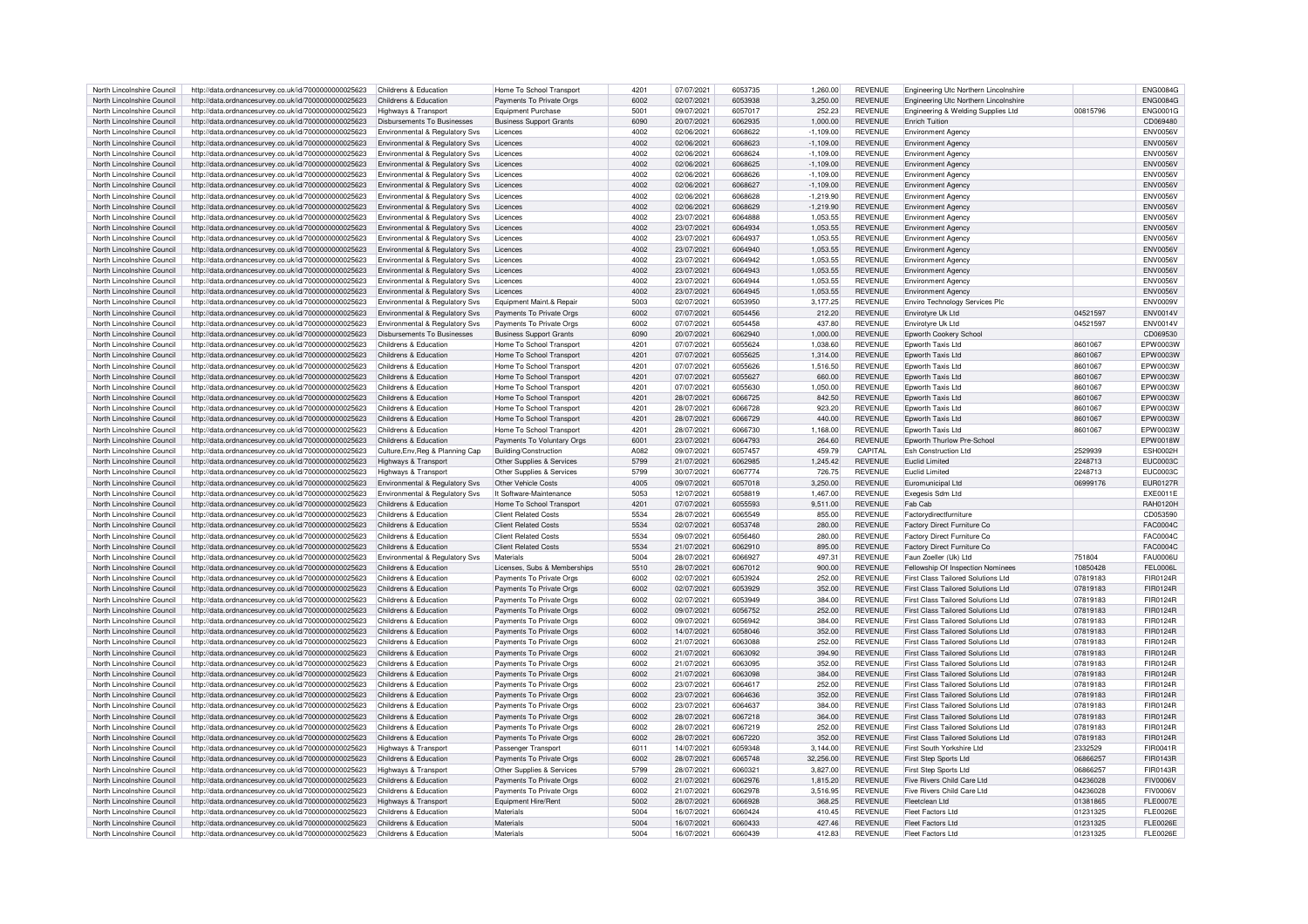| North Lincolnshire Council | http://data.ordnancesurvey.co.uk/id/7000000000025623                                                         | Childrens & Education                 | Materials                     | 5004 | 21/07/2021 | 6060470 | 1,181.46       | <b>REVENUE</b> | <b>Fleet Factors Ltd</b>              | 01231325 | <b>FLE0026E</b> |
|----------------------------|--------------------------------------------------------------------------------------------------------------|---------------------------------------|-------------------------------|------|------------|---------|----------------|----------------|---------------------------------------|----------|-----------------|
| North Lincolnshire Council | http://data.ordnancesurvey.co.uk/id/7000000000025623                                                         | Childrens & Education                 | Materials                     | 5004 | 21/07/2021 | 6060471 | 486.15         | <b>REVENUE</b> | <b>Fleet Factors Ltd</b>              | 01231325 | <b>FLE0026E</b> |
|                            |                                                                                                              |                                       |                               |      |            |         |                |                |                                       |          |                 |
| North Lincolnshire Council | http://data.ordnancesurvey.co.uk/id/7000000000025623                                                         | Childrens & Education                 | Materials                     | 5004 | 23/07/2021 | 6060481 | 410.86         | <b>REVENUE</b> | <b>Fleet Factors Ltd</b>              | 01231325 | <b>FLE0026E</b> |
| North Lincolnshire Council | http://data.ordnancesurvey.co.uk/id/7000000000025623                                                         | Childrens & Education                 | Materials                     | 5004 | 23/07/2021 | 6060482 | 276.67         | <b>REVENUE</b> | Fleet Factors Ltd                     | 01231325 | FI F0026F       |
| North Lincolnshire Council | http://data.ordnancesurvey.co.uk/id/7000000000025623                                                         | <b>Culture &amp; Related Services</b> | Materials                     | 5004 | 16/07/2021 | 606038  | 769.23         | <b>REVENUE</b> | <b>Fleet Factors Ltd</b>              | 01231325 | <b>FLE0026E</b> |
| North Lincolnshire Council | http://data.ordnancesurvey.co.uk/id/7000000000025623                                                         | Culture & Related Services            | Materials                     | 5004 | 16/07/2021 | 6060385 | 325.00         | <b>REVENUE</b> | Fleet Factors Ltd                     | 01231325 | FI F0026F       |
| North Lincolnshire Council | http://data.ordnancesurvey.co.uk/id/7000000000025623                                                         | <b>Culture &amp; Related Services</b> | Materials                     | 5004 | 16/07/2021 | 6060436 | 245.75         | <b>REVENUE</b> | Fleet Factors Ltd                     | 01231325 | FL E0026E       |
|                            |                                                                                                              |                                       |                               |      |            |         |                |                |                                       |          |                 |
| North Lincolnshire Council | http://data.ordnancesurvey.co.uk/id/7000000000025623                                                         | Culture & Related Services            | Materials                     | 5004 | 16/07/2021 | 6060440 | 546.07         | <b>REVENUE</b> | <b>Fleet Factors Ltd</b>              | 01231325 | <b>FLE0026E</b> |
| North Lincolnshire Council | http://data.ordnancesurvey.co.uk/id/7000000000025623                                                         | Environmental & Regulatory Svs        | Materials                     | 5004 | 16/07/2021 | 6060367 | 286.99         | REVENUE        | Fleet Factors Ltd                     | 01231325 | <b>FLE0026E</b> |
| North Lincolnshire Council | http://data.ordnancesurvey.co.uk/id/7000000000025623                                                         | Environmental & Regulatory Svs        | Materials                     | 5004 | 16/07/2021 | 6060370 | 231.44         | <b>REVENUE</b> | <b>Fleet Factors Ltd</b>              | 01231325 | <b>FLE0026E</b> |
| North Lincolnshire Council | http://data.ordnancesurvey.co.uk/id/7000000000025623                                                         | Environmental & Regulatory Sys        | Materials                     | 5004 | 16/07/2021 | 6060371 | 407.84         | <b>REVENUE</b> | Fleet Factors Ltd                     | 01231325 | <b>FLE0026E</b> |
|                            |                                                                                                              |                                       |                               |      |            |         |                |                |                                       |          |                 |
| North Lincolnshire Council | http://data.ordnancesurvey.co.uk/id/7000000000025623                                                         | Environmental & Regulatory Svs        | Materials                     | 5004 | 16/07/2021 | 6060374 | 507.26         | <b>REVENUE</b> | Fleet Factors Ltd                     | 01231325 | <b>FLE0026E</b> |
| North Lincolnshire Council | http://data.ordnancesurvey.co.uk/id/7000000000025623                                                         | Environmental & Regulatory Svs        | Materials                     | 5004 | 16/07/2021 | 6060376 | 285.16         | <b>REVENUE</b> | <b>Fleet Factors Ltd</b>              | 01231325 | <b>FLE0026E</b> |
| North Lincolnshire Council | http://data.ordnancesurvey.co.uk/id/7000000000025623                                                         | Environmental & Regulatory Svs        | Materials                     | 5004 | 16/07/2021 | 6060398 | 588.59         | <b>REVENUE</b> | Fleet Factors Ltd                     | 01231325 | <b>FLE0026E</b> |
| North Lincolnshire Council | http://data.ordnancesurvey.co.uk/id/7000000000025623                                                         | Environmental & Regulatory Svs        | Materials                     | 5004 | 16/07/2021 | 6060407 | 377.76         | <b>REVENUE</b> | <b>Fleet Factors Ltd</b>              | 01231325 | <b>FLE0026E</b> |
| North Lincolnshire Council | http://data.ordnancesurvey.co.uk/id/7000000000025623                                                         | Environmental & Regulatory Sys        | Materials                     | 5004 | 16/07/2021 | 6060408 | 3.825.03       | <b>REVENUE</b> | <b>Fleet Factors Ltd</b>              | 01231325 | <b>FLE0026E</b> |
|                            |                                                                                                              |                                       |                               |      |            |         |                |                |                                       |          |                 |
| North Lincolnshire Council | http://data.ordnancesurvey.co.uk/id/7000000000025623                                                         | Environmental & Regulatory Svs        | Materials                     | 5004 | 16/07/2021 | 6060409 | 1,970.61       | <b>REVENUE</b> | Fleet Factors Ltd                     | 01231325 | <b>FLE0026E</b> |
| North Lincolnshire Council | http://data.ordnancesurvey.co.uk/id/7000000000025623                                                         | Environmental & Regulatory Svs        | Materials                     | 5004 | 16/07/2021 | 6060419 | 216.80         | <b>REVENUE</b> | Fleet Factors Ltd                     | 01231325 | <b>FLE0026E</b> |
| North Lincolnshire Council | http://data.ordnancesurvey.co.uk/id/7000000000025623                                                         | Environmental & Regulatory Svs        | Materials                     | 5004 | 16/07/2021 | 6060421 | 576.92         | <b>REVENUE</b> | <b>Fleet Factors Ltd</b>              | 01231325 | <b>FLE0026E</b> |
| North Lincolnshire Council | http://data.ordnancesurvey.co.uk/id/7000000000025623                                                         | Environmental & Regulatory Svs        | Materials                     | 5004 | 16/07/2021 | 6060426 | 2,132.82       | <b>REVENUE</b> | Fleet Factors Ltd                     | 01231325 | <b>FLE0026E</b> |
|                            |                                                                                                              |                                       |                               |      |            |         |                |                |                                       |          |                 |
| North Lincolnshire Council | http://data.ordnancesurvey.co.uk/id/7000000000025623                                                         | Environmental & Regulatory Svs        | Materials                     | 5004 | 16/07/2021 | 6060432 | 725.00         | <b>REVENUE</b> | <b>Fleet Factors Ltd</b>              | 01231325 | <b>FLE0026E</b> |
| North Lincolnshire Council | http://data.ordnancesurvey.co.uk/id/7000000000025623                                                         | Environmental & Regulatory Svs        | Materials                     | 5004 | 16/07/2021 | 6060434 | 410.08         | <b>REVENUE</b> | Fleet Factors Ltd                     | 01231325 | <b>FLE0026E</b> |
| North Lincolnshire Council | http://data.ordnancesurvey.co.uk/id/7000000000025623                                                         | Environmental & Regulatory Svs        | Materials                     | 5004 | 21/07/2021 | 6060461 | 1,460.92       | <b>REVENUE</b> | Fleet Factors Ltd                     | 01231325 | <b>FLE0026E</b> |
| North Lincolnshire Council | http://data.ordnancesurvey.co.uk/id/7000000000025623                                                         | Environmental & Regulatory Svs        | Materials                     | 5004 | 23/07/2021 | 6060472 | 392.78         | <b>REVENUE</b> | <b>Fleet Factors Ltd</b>              | 01231325 | <b>FLE0026E</b> |
|                            |                                                                                                              |                                       |                               |      |            |         |                |                |                                       |          |                 |
| North Lincolnshire Council | http://data.ordnancesurvey.co.uk/id/7000000000025623                                                         | Environmental & Regulatory Svs        | Materials                     | 5004 | 23/07/2021 | 6060484 | 895.00         | <b>REVENUE</b> | Fleet Factors Ltd                     | 01231325 | FI F0026F       |
| North Lincolnshire Council | http://data.ordnancesurvey.co.uk/id/7000000000025623                                                         | Environmental & Regulatory Svs        | Other Vehicle Costs           | 4005 | 16/07/2021 | 6060344 | 330.00         | <b>REVENUE</b> | Fleet Factors Ltd                     | 01231325 | FI F0026F       |
| North Lincolnshire Council | http://data.ordnancesurvey.co.uk/id/7000000000025623                                                         | Fin&Inv I&F                           | Materials                     | 5004 | 23/07/2021 | 6060478 | 222.53         | <b>REVENUE</b> | Fleet Factors Ltd                     | 01231325 | <b>FLE0026E</b> |
| North Lincolnshire Council | http://data.ordnancesurvey.co.uk/id/7000000000025623                                                         | Highways & Transport                  | Equipment Purchase            | 5001 | 16/07/2021 | 6060400 | 315.38         | <b>REVENUE</b> | <b>Fleet Factors Ltd</b>              | 01231325 | <b>FLE0026E</b> |
|                            |                                                                                                              |                                       |                               |      |            |         |                |                |                                       |          |                 |
| North Lincolnshire Council | http://data.ordnancesurvey.co.uk/id/7000000000025623                                                         | Highways & Transport                  | Fuel                          | 4001 | 16/07/2021 | 6060343 | 580.00         | <b>REVENUE</b> | <b>Fleet Factors Ltd</b>              | 01231325 | <b>FLE0026E</b> |
| North Lincolnshire Council | http://data.ordnancesurvey.co.uk/id/7000000000025623                                                         | Highways & Transport                  | Fuel                          | 4001 | 16/07/2021 | 6060353 | 580.00         | <b>REVENUE</b> | Fleet Factors Ltd                     | 01231325 | <b>FLE0026E</b> |
| North Lincolnshire Council | http://data.ordnancesurvey.co.uk/id/7000000000025623                                                         | Highways & Transport                  | Fuel                          | 4001 | 16/07/2021 | 6060395 | 870.00         | <b>REVENUE</b> | <b>Fleet Factors Ltd</b>              | 01231325 | <b>FLE0026E</b> |
| North Lincolnshire Council | http://data.ordnancesurvey.co.uk/id/7000000000025623                                                         | <b>Highways &amp; Transport</b>       | Materials                     | 5004 | 16/07/2021 | 6060373 | 246.81         | <b>REVENUE</b> | Fleet Factors Ltd                     | 01231325 | <b>FLE0026E</b> |
|                            |                                                                                                              |                                       | Materials                     |      |            |         |                |                |                                       |          |                 |
| North Lincolnshire Council | http://data.ordnancesurvey.co.uk/id/7000000000025623                                                         | Highways & Transport                  |                               | 5004 | 16/07/2021 | 6060402 | 446.92         | <b>REVENUE</b> | <b>Fleet Factors Ltd</b>              | 01231325 | <b>FLE0026E</b> |
| North Lincolnshire Council | http://data.ordnancesurvey.co.uk/id/7000000000025623                                                         | Highways & Transport                  | Materials                     | 5004 | 16/07/2021 | 6060403 | 1,032.00       | <b>REVENUE</b> | <b>Fleet Factors Ltd</b>              | 01231325 | <b>FLE0026E</b> |
| North Lincolnshire Council | http://data.ordnancesurvey.co.uk/id/7000000000025623                                                         | Highways & Transport                  | Materials                     | 5004 | 16/07/2021 | 6060427 | 737.21         | <b>REVENUE</b> | <b>Fleet Factors Ltd</b>              | 01231325 | <b>FLE0026E</b> |
| North Lincolnshire Council | http://data.ordnancesurvey.co.uk/id/7000000000025623                                                         | Highways & Transport                  | Materials                     | 5004 | 23/07/2021 | 6060486 | 276.86         | <b>REVENUE</b> | <b>Fleet Factors Ltd</b>              | 01231325 | <b>FLE0026E</b> |
| North Lincolnshire Council | http://data.ordnancesurvey.co.uk/id/7000000000025623                                                         | Highways & Transport                  | Materials                     | 5004 | 23/07/2021 | 6060487 | 605.81         | <b>REVENUE</b> | Fleet Factors Ltd                     | 01231325 | <b>FLE0026E</b> |
|                            |                                                                                                              |                                       |                               |      |            |         |                |                |                                       |          |                 |
| North Lincolnshire Council | http://data.ordnancesurvey.co.uk/id/7000000000025623                                                         | Highways & Transport                  | Other Vehicle Costs           | 4005 | 16/07/2021 | 6060399 | 827.58         | <b>REVENUE</b> | Fleet Factors Ltd                     | 01231325 | <b>FLE0026E</b> |
| North Lincolnshire Council | http://data.ordnancesurvey.co.uk/id/7000000000025623                                                         | <b>Highways &amp; Transport</b>       | Other Vehicle Costs           | 4005 | 23/07/2021 | 6060473 | 1,351.63       | <b>REVENUE</b> | <b>Fleet Factors Ltd</b>              | 01231325 | <b>FLE0026E</b> |
| North Lincolnshire Council | http://data.ordnancesurvey.co.uk/id/7000000000025623                                                         | Highways & Transport                  | Stock Purchases & Adjustments | 5030 | 16/07/2021 | 6060345 | 289.39         | <b>REVENUE</b> | Fleet Factors Ltd                     | 01231325 | <b>FLE0026E</b> |
| North Lincolnshire Council | http://data.ordnancesurvey.co.uk/id/7000000000025623                                                         | Culture & Related Services            | Other Supplies & Services     | 5799 | 07/07/2021 | 6055400 | 1,800.00       | <b>REVENUE</b> | <b>Folklings</b>                      |          | FOL0013L        |
| North Lincolnshire Council |                                                                                                              | N Lines Gf Balance Sheet              |                               | 1493 |            | 6059461 | $\Omega$       | <b>CAPITAL</b> | <b>Enrhes Solicitors</b>              |          |                 |
|                            | http://data.ordnancesurvey.co.uk/id/7000000000025623                                                         |                                       | Insurance-Combined Liability  |      | 14/07/2021 |         |                |                |                                       |          | <b>FOR0452R</b> |
| North Lincolnshire Council | http://data.ordnancesurvey.co.uk/id/7000000000025623                                                         | N Lincs Gf Balance Sheet              | Insurance-Combined Liability  | L493 | 23/07/2021 | 6064772 | $\overline{0}$ | CAPITAL        | <b>Forbes Solicitors</b>              |          | <b>FOR0452R</b> |
| North Lincolnshire Council | http://data.ordnancesurvey.co.uk/id/7000000000025623                                                         | Culture & Related Services            | <b>Exhibitions/Events</b>     | 5709 | 26/08/2021 | 6068555 | 775.00         | <b>REVENUE</b> | Forefront Training Ltd                | 7200153  | FOR0084R        |
| North Lincolnshire Council | http://data.ordnancesurvey.co.uk/id/7000000000025623                                                         | Childrens & Education                 | <b>Legal Fees</b>             | 5823 | 09/07/2021 | 6057423 | 214.45         | <b>REVENUE</b> | <b>Forensic Testing Services</b>      |          | <b>FOR0070R</b> |
| North Lincolnshire Council | http://data.ordnancesurvey.co.uk/id/7000000000025623                                                         | <b>Adult Social Care</b>              | Payments To Private Orgs      | 6002 | 21/07/2021 | 6061591 | 341.00         | <b>REVENUE</b> | Foresight Clinical Services Ltd       | 06354163 | FOR0132R        |
|                            |                                                                                                              |                                       |                               |      |            |         |                |                |                                       |          |                 |
| North Lincolnshire Council | http://data.ordnancesurvey.co.uk/id/7000000000025623                                                         | Childrens & Education                 | <b>Legal Fees</b>             | 5823 | 09/07/2021 | 6057418 | 432.00         | <b>REVENUE</b> | Foresight Clinical Services Ltd       | 06354163 | FOR0132R        |
| North Lincolnshire Council | http://data.ordnancesurvey.co.uk/id/7000000000025623                                                         | Adult Social Care                     | Payments To Private Orgs      | 6002 | 09/07/2021 | 6057321 | 369.00         | <b>REVENUE</b> | Foresight Ne Lincs Ltd                | 1095120  | FOR0192R        |
| North Lincolnshire Council | http://data.ordnancesurvey.co.uk/id/7000000000025623                                                         | Adult Social Care                     | Payments To Private Orgs      | 6002 | 09/07/2021 | 6057323 | 370.00         | <b>REVENUE</b> | Foresight Ne Lincs Ltd                | 1095120  | FOR0192R        |
| North Lincolnshire Council | http://data.ordnancesurvey.co.uk/id/7000000000025623                                                         | Adult Social Care                     | Payments To Private Orgs      | 6002 | 09/07/2021 | 6057399 | 369.00         | <b>REVENUE</b> | Foresight Ne Lincs Ltd                | 1095120  | FOR0192R        |
| North Lincolnshire Council | http://data.ordnancesurvey.co.uk/id/7000000000025623                                                         | Adult Social Care                     |                               | 6002 | 21/07/2021 | 6061592 | 341.00         | <b>REVENUE</b> | Foresight Ne Lincs Ltd                | 1095120  | FOR0192R        |
|                            |                                                                                                              |                                       | Payments To Private Orgs      |      |            |         |                |                |                                       |          |                 |
| North Lincolnshire Council | http://data.ordnancesurvey.co.uk/id/7000000000025623                                                         | <b>Adult Social Care</b>              | Payments To Private Orgs      | 6002 | 21/07/2021 | 6061593 | 703.00         | <b>REVENUE</b> | Foresight Ne Lincs Ltd                | 1095120  | FOR0192R        |
| North Lincolnshire Council | http://data.ordnancesurvey.co.uk/id/7000000000025623                                                         | Environmental & Regulatory Svs        | Vehicle Hire                  | 4101 | 28/07/2021 | 6066929 | 261.05         | <b>REVENUE</b> | Forktruck Solutions Ltd               | 4032332  | FOR0059R        |
| North Lincolnshire Council | http://data.ordnancesurvey.co.uk/id/7000000000025623                                                         | Childrens & Education                 | <b>Client Related Costs</b>   | 5534 | 21/07/2021 | 6062715 | 1.105.00       | <b>REVENUE</b> | Fortis Therapy & Training Ltd         | 8148553  | <b>MEN0061N</b> |
| North Lincolnshire Council | http://data.ordnancesurvey.co.uk/id/7000000000025623                                                         | Other Expenditure & Income            | <b>Client Related Costs</b>   | 5534 | 21/07/2021 | 6062717 | 400.00         | <b>REVENUE</b> | Fortis Therapy & Training Ltd         | 8148553  | <b>MEN0061N</b> |
|                            |                                                                                                              |                                       |                               |      |            |         |                |                |                                       |          |                 |
| North Lincolnshire Council | http://data.ordnancesurvey.co.uk/id/7000000000025623                                                         | Childrens & Education                 | Payments To Private Orgs      | 6002 | 07/07/2021 | 6055786 | 6,650.10       | <b>REVENUE</b> | Foster Care Associates Limited        | 08273494 | FOS0030S        |
| North Lincolnshire Council | http://data.ordnancesurvey.co.uk/id/7000000000025623                                                         | Childrens & Education                 | Payments To Private Orgs      | 6002 | 07/07/2021 | 6055790 | 3,192.60       | <b>REVENUE</b> | <b>Foster Care Associates Limited</b> | 08273494 | FOS0030S        |
| North Lincolnshire Council | http://data.ordnancesurvey.co.uk/id/7000000000025623                                                         | Childrens & Education                 | Payments To Private Orgs      | 6002 | 07/07/2021 | 6055787 | 3,676.18       | <b>REVENUE</b> | Fostering People Ltd                  |          | FOS0214S        |
| North Lincolnshire Council | http://data.ordnancesurvey.co.uk/id/7000000000025623                                                         | Childrens & Education                 | Payments To Private Orgs      | 6002 | 07/07/2021 | 6055788 | 2,730.67       | <b>REVENUE</b> | <b>Fostering People Ltd</b>           |          | FOS0214S        |
| North Lincolnshire Council | http://data.ordnancesurvey.co.uk/id/7000000000025623                                                         | Environmental & Regulatory Svs        | Materials                     | 5004 | 28/07/2021 | 6066933 | 244.60         | <b>REVENUE</b> | Fox Auto Flectrical Ltd               | 7903391  | FOX0061X        |
|                            |                                                                                                              |                                       |                               |      |            |         |                |                |                                       |          |                 |
| North Lincolnshire Council | http://data.ordnancesurvey.co.uk/id/7000000000025623                                                         | <b>Housing Services</b>               | Other Supplies & Services     | 5799 | 07/07/2021 | 6055335 | 10,874.75      | <b>REVENUE</b> | Framework Housing Association         |          | <b>FRA0017A</b> |
| North Lincolnshire Council | http://data.ordnancesurvey.co.uk/id/7000000000025623                                                         | <b>Housing Services</b>               | Other Supplies & Services     | 5799 | 07/07/2021 | 605534  | 2,056.83       | <b>REVENUE</b> | Framework Housing Association         |          | <b>FRA0017A</b> |
| North Lincolnshire Council | http://data.ordnancesurvey.co.uk/id/7000000000025623                                                         | <b>Public Health</b>                  | Payments To Private Orgs      | 6002 | 02/07/2021 | 6053744 | 21,400.00      | <b>REVENUE</b> | Framework Housing Association         |          | <b>FRA0017A</b> |
| North Lincolnshire Council | http://data.ordnancesurvey.co.uk/id/7000000000025623                                                         | Corporate And Democratic Core         | Legal Fees                    | 5823 | 21/07/2021 | 6062920 | 1,060.00       | <b>REVENUE</b> | <b>Francesca Steels</b>               |          | STE0399E        |
|                            |                                                                                                              |                                       |                               |      |            |         |                |                |                                       |          |                 |
| North Lincolnshire Council | http://data.ordnancesurvey.co.uk/id/7000000000025623                                                         | <b>Adult Social Care</b>              | <b>Legal Fees</b>             | 5823 | 16/07/2021 | 6059275 | 1.910.00       | <b>REVENUE</b> | <b>Freeths Lip</b>                    |          | FRE0215E        |
| North Lincolnshire Council | http://data.ordnancesurvey.co.uk/id/7000000000025623                                                         | Adult Social Care                     | <b>Legal Fees</b>             | 5823 | 30/07/2021 | 6068324 | 1.815.00       | <b>REVENUE</b> | Freeths I In                          |          | <b>FRE0215E</b> |
| North Lincolnshire Council | http://data.ordnancesurvey.co.uk/id/7000000000025623                                                         | Adult Social Care                     | Legal Fees                    | 5823 | 30/07/2021 | 6068325 | 1,655.00       | <b>REVENUE</b> | Freeths I In                          |          | <b>FRE0215E</b> |
| North Lincolnshire Council | http://data.ordnancesurvey.co.uk/id/7000000000025623                                                         | Adult Social Care                     | <b>Legal Fees</b>             | 5823 | 30/07/2021 | 6068326 | 1,575.00       | <b>REVENUE</b> | Freeths Lin                           |          | <b>FRE0215E</b> |
| North Lincolnshire Council | http://data.ordnancesurvey.co.uk/id/7000000000025623                                                         | Adult Social Care                     | <b>Legal Fees</b>             | 5823 | 30/07/2021 | 6068344 | 1,245.00       | <b>REVENUE</b> | Freeths I In                          |          | FRF0215F        |
|                            |                                                                                                              |                                       |                               | 6001 |            | 6064698 | 446.47         |                | Friendz & Co.                         |          |                 |
| North Lincolnshire Council | http://data.ordnancesurvey.co.uk/id/7000000000025623<br>http://data.ordnancesurvey.co.uk/id/7000000000025623 | <b>Planning Services</b>              | Payments To Voluntary Orgs    |      | 23/07/2021 |         |                | <b>REVENUE</b> |                                       |          | <b>FRI00991</b> |
| North Lincolnshire Council |                                                                                                              | Adult Social Care                     | Course Fees/Training          | 2002 | 23/07/2021 | 6065064 | 400.00         | <b>REVENUE</b> | Frontline First Aid Training          |          | FRO0163O        |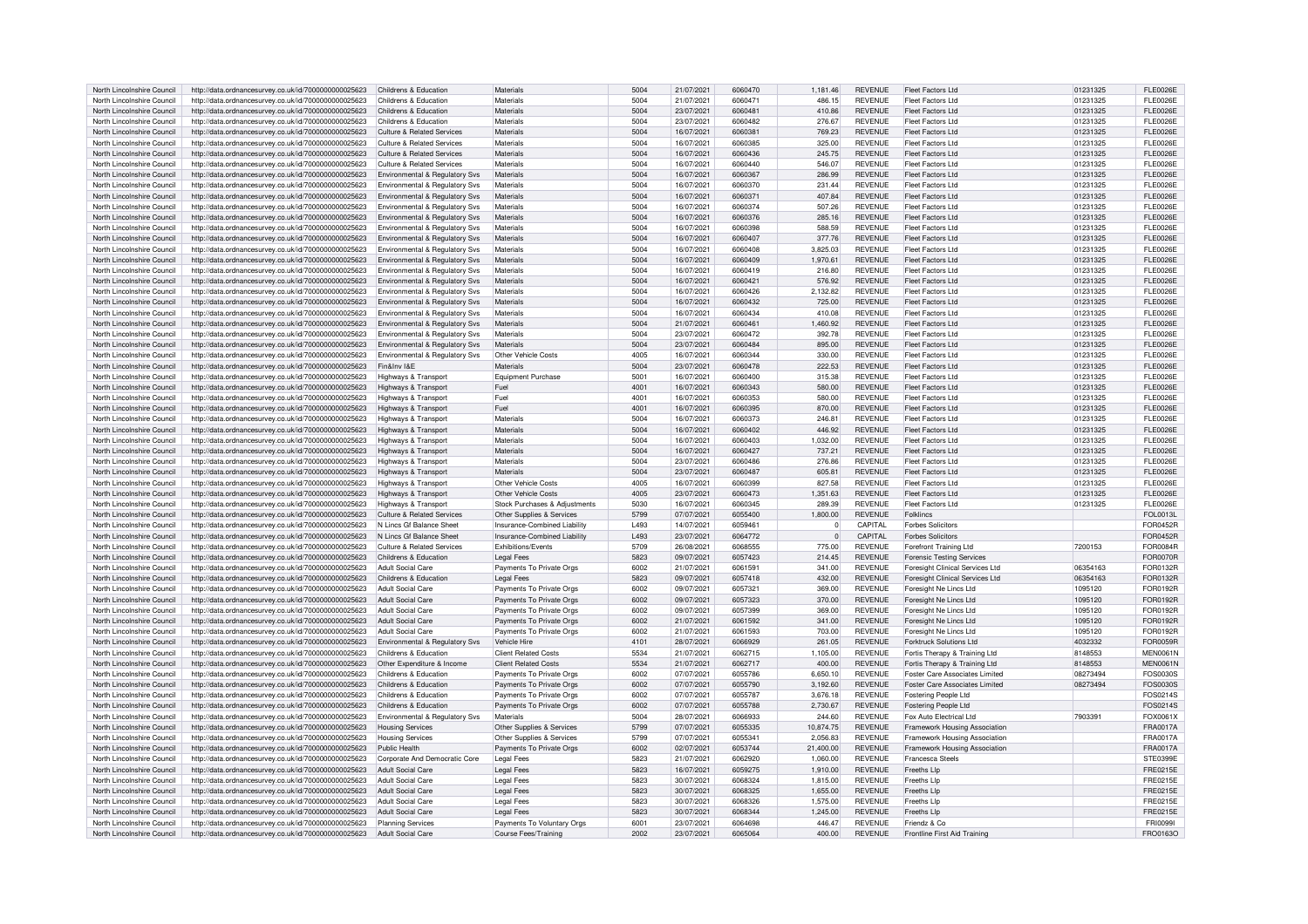| North Lincolnshire Council | http://data.ordnancesurvey.co.uk/id/7000000000025623 | Fin&Inv I&F                                | Repair & Maintenance Costs            | 3000 | 30/07/2021 | 6068208        | 696.98    | <b>REVENUE</b> | F W S Consultants Ltd                       | 3944252  | <b>EWS00019</b>  |
|----------------------------|------------------------------------------------------|--------------------------------------------|---------------------------------------|------|------------|----------------|-----------|----------------|---------------------------------------------|----------|------------------|
| North Lincolnshire Council | http://data.ordnancesurvey.co.uk/id/7000000000025623 | <b>Environmental &amp; Requiatory Sys.</b> | Materials                             | 5004 | 04/08/2021 | 6066937        | 250.00    | <b>REVENUE</b> | Gallows Wood Service Station Ltd            |          | GAL0001L         |
| North Lincolnshire Council | http://data.ordnancesurvey.co.uk/id/7000000000025623 | <b>Highways &amp; Transport</b>            | Consultancy                           | 5830 | 28/07/2021 | <b>BERBANA</b> | 735.75    | <b>REVENUE</b> | Gas Safe Consultants Ltd                    | 03724165 | GAS0004S         |
|                            |                                                      |                                            |                                       |      |            |                |           |                |                                             |          |                  |
| North Lincolnshire Council | http://data.ordnancesurvey.co.uk/id/7000000000025623 | Childrens & Education                      | Licenses, Subs & Memberships          | 5510 | 16/07/2021 | 6060754        | 750.00    | <b>REVENUE</b> | <b>Gateway Qualifications Limited</b>       |          | GAT00717         |
| North Lincolnshire Council | http://data.ordnancesurvey.co.uk/id/7000000000025623 | Childrens & Education                      | Payments To Private Orgs              | 6002 | 23/07/2021 | 6065053        | 605.83    | <b>REVENUE</b> | Gemma Bond                                  |          | <b>BON0088M</b>  |
| North Lincolnshire Council | http://data.ordnancesurvey.co.uk/id/7000000000025623 | Public Health                              | Materials                             | 5004 | 14/07/2021 | 6058059        | 476.28    | <b>REVENUE</b> | G Empson & Sons Limited                     | 1434924  | <b>EMP0019F</b>  |
|                            |                                                      |                                            |                                       |      |            |                |           |                |                                             |          |                  |
| North Lincolnshire Council | http://data.ordnancesurvey.co.uk/id/7000000000025623 | Environmental & Regulatory Svs             | Other Supplies & Services             | 5799 | 23/07/2021 | 6063007        | 2.250.00  | <b>REVENUE</b> | Getmanning Plc                              | 3663783  | GET0037T         |
| North Lincolnshire Council | http://data.ordnancesurvey.co.uk/id/7000000000025623 | Disbursements To Businesses                | <b>Business Support Grants</b>        | 6090 | 16/07/2021 | 6061117        | 4.000.00  | <b>REVENUE</b> | Gibala & Son Ltd                            |          | CD069200         |
| North Lincolnshire Council | http://data.ordnancesurvey.co.uk/id/7000000000025623 | Corporate And Democratic Core              | Fees & Charges Income                 | 9002 | 07/07/2021 | 6055182        | $-40.41$  | <b>REVENUE</b> | <b>GMB</b>                                  |          | GMB0003E         |
|                            |                                                      |                                            |                                       |      |            |                |           |                |                                             |          |                  |
| North Lincolnshire Council | http://data.ordnancesurvey.co.uk/id/7000000000025623 | Childrens & Education                      | Payments To Private Orgs              | 6002 | 09/07/2021 | 6053880        | 1,350.00  | <b>REVENUE</b> | Good Apple Independent School               |          | GOO0110C         |
| North Lincolnshire Council | http://data.ordnancesurvey.co.uk/id/7000000000025623 | Childrens & Education                      | Payments To Private Oras              | 6002 | 04/08/2021 | 6068548        | 1.620.00  | <b>REVENUE</b> | Good Apple Independent School               |          | GOO01100         |
| North Lincolnshire Council | http://data.ordnancesurvey.co.uk/id/7000000000025623 | Childrens & Education                      | Payments To Private Orgs              | 6002 | 04/08/2021 | 6068550        | 900.00    | <b>REVENUE</b> | Good Apple Independent School               |          | GOO0110C         |
|                            |                                                      |                                            |                                       |      |            |                |           |                |                                             |          |                  |
| North Lincolnshire Council | http://data.ordnancesurvey.co.uk/id/7000000000025623 | Adult Social Care                          | Payments To Private Orgs              | sons | 30/07/2021 | 6068538        | 76.30     | <b>REVENUE</b> | Goodwin Healthcare Services Ltd             | 8461130  | <b>CLA0170A</b>  |
| North Lincolnshire Council | http://data.ordnancesurvey.co.uk/id/7000000000025623 | Childrens & Education                      | Payments To Private Orgs              | 6002 | 30/07/2021 | 6068538        | 190.58    | <b>REVENUE</b> | Goodwin Healthcare Services Ltd             | 8461130  | CLA0170A         |
| North Lincolnshire Council | http://data.ordnancesurvey.co.uk/id/7000000000025623 | Childrens & Education                      | Payments To Private Orgs              | 6002 | 21/07/2021 | 6062725        | 590.00    | <b>REVENUE</b> | <b>Govnet Communications</b>                | 3307092  | GOV0015\         |
|                            |                                                      |                                            |                                       |      |            |                |           |                |                                             |          |                  |
| North Lincolnshire Council | http://data.ordnancesurvey.co.uk/id/7000000000025623 | Childrens & Education                      | Payments To Private Orgs              | 6002 | 09/07/2021 | 6056997        | 1,069.20  | <b>REVENUE</b> | Goxhill Pre-School                          |          | GOX0012>         |
| North Lincolnshire Council | http://data.ordnancesurvey.co.uk/id/7000000000025623 | Environmental & Regulatory Sys             | Equipment Purchase                    | 5001 | 16/07/2021 | 6060826        | 285.00    | <b>REVENUE</b> | Grade 3 Limited                             | 4693854  | GRA0389A         |
| North Lincolnshire Council | http://data.ordnancesurvey.co.uk/id/7000000000025623 | Environmental & Regulatory Svs             | Repair & Maintenance Costs            | 3000 | 16/07/2021 | 6060823        | 220.00    | <b>REVENUE</b> | Grade 3 Limited                             | 4693854  | GRA0389A         |
|                            |                                                      |                                            |                                       |      |            |                |           |                |                                             |          |                  |
| North Lincolnshire Council | http://data.ordnancesurvey.co.uk/id/7000000000025623 | Environmental & Regulatory Sys             | <b>Repair &amp; Maintenance Costs</b> | 3000 | 16/07/2021 | 6060824        | 325.00    | <b>REVENUE</b> | Grade 3 Limited                             | 4693854  | GRA0389A         |
| North Lincolnshire Council | http://data.ordnancesurvey.co.uk/id/7000000000025623 | Environmental & Regulatory Svs             | Other Professional Fees               | 5829 | 09/07/2021 | 6057353        | 442.00    | <b>REVENUE</b> | Granart Ltd                                 | 2633289  | GRA0288A         |
| North Lincolnshire Council | http://data.ordnancesurvey.co.uk/id/7000000000025623 | Environmental & Regulatory Svs             | Other Professional Fees               | 5829 | 09/07/2021 | 6057363        | 510.00    | REVENUE        | Granart Ltd                                 | 2633289  | GRA0288/         |
|                            |                                                      |                                            |                                       |      |            |                |           |                |                                             |          |                  |
| North Lincolnshire Council | http://data.ordnancesurvey.co.uk/id/7000000000025623 | Environmental & Regulatory Sys             | Other Professional Fees               | 5829 | 09/07/2021 | 6057367        | 670.00    | <b>REVENUE</b> | <b>Granart Ltd</b>                          | 2633289  | GRA0288A         |
| North Lincolnshire Council | http://data.ordnancesurvey.co.uk/id/7000000000025623 | <b>Planning Services</b>                   | Repair & Maintenance Costs            | 3000 | 28/07/2021 | 6065708        | 820.00    | <b>REVENUE</b> | Grantham Refrigeration And Air Conditioning |          | GRA0601A         |
| North Lincolnshire Council | http://data.ordnancesurvey.co.uk/id/7000000000025623 | <b>Adult Social Care</b>                   | Payments To Private Orgs              | 6002 | 28/07/2021 | 6068264        | 1,864.68  | <b>REVENUE</b> | Gray Healthcare Ltd                         | 06382591 | <b>ISF0032F</b>  |
|                            |                                                      |                                            |                                       |      |            |                |           |                |                                             |          |                  |
| North Lincolnshire Council | http://data.ordnancesurvey.co.uk/id/7000000000025623 | <b>Culture &amp; Related Services</b>      | Materials                             | 5004 | 14/07/2021 | 6053425        | 1,687.50  | <b>REVENUE</b> | Green-Tec Ltd                               |          | GRE0252E         |
| North Lincolnshire Council | http://data.ordnancesurvey.co.uk/id/7000000000025623 | Environmental & Regulatory Svs             | Equipment Purchase                    | 5001 | 23/07/2021 | 6065005        | 660.00    | <b>REVENUE</b> | G T Cleaning Machines Ltd                   | 04194750 | GTC0001C         |
| North Lincolnshire Council | http://data.ordnancesurvey.co.uk/id/7000000000025623 | Fin&Inv I&F                                | Equipment Purchase                    | 5001 | 16/07/2021 | 6060218        | 878.00    | <b>REVENUE</b> | G T Cleaning Machines Ltd                   | 04194750 | GTC0001C         |
|                            |                                                      |                                            |                                       |      |            |                |           |                |                                             |          |                  |
| North Lincolnshire Council | http://data.ordnancesurvey.co.uk/id/7000000000025623 | Fin&Inv I&E                                | Equipment Purchase                    | 5001 | 23/07/2021 | 6065006        | 660.00    | <b>REVENUE</b> | G T Cleaning Machines Ltd                   | 04194750 | GTC0001C         |
| North Lincolnshire Council | http://data.ordnancesurvey.co.uk/id/7000000000025623 | <b>Adult Social Care</b>                   | Payments To Private Orgs              | 6002 | 28/07/2021 | 6067323        | 7.916.77  | <b>REVENUE</b> | Hales Group Ltd                             | 04738023 | ABB0054F         |
|                            |                                                      |                                            |                                       |      |            |                |           |                |                                             |          |                  |
| North Lincolnshire Council | http://data.ordnancesurvey.co.uk/id/7000000000025623 | Adult Social Care                          | Payments To Private Orgs              | 6002 | 30/07/2021 | 6068228        | 83,967.47 | <b>REVENUE</b> | <b>Hales Group Ltd</b>                      | 04738023 | ABB0054B         |
| North Lincolnshire Council | http://data.ordnancesurvey.co.uk/id/7000000000025623 | <b>Adult Social Care</b>                   | Payments To Private Orgs              | 6002 | 30/07/2021 | 6068228        | 2.396.75  | REVENUE        | <b>Hales Group Ltd</b>                      | 04738023 | ABB0054B         |
| North Lincolnshire Council | http://data.ordnancesurvey.co.uk/id/7000000000025623 | Adult Social Care                          | Payments To Private Orgs              | 6002 | 30/07/2021 | 6068229        | 448.22    | <b>REVENUE</b> | <b>Hales Group Ltd</b>                      | 04738023 | ABB0054B         |
|                            |                                                      |                                            |                                       |      |            | 6068228        |           |                |                                             |          |                  |
| North Lincolnshire Council | http://data.ordnancesurvey.co.uk/id/7000000000025623 | Other Expenditure & Income                 | Payments To Private Orgs              | 6002 | 30/07/2021 |                | 8.964.42  | <b>REVENUE</b> | <b>Hales Group Ltd</b>                      | 04738023 | ABB0054B         |
| North Lincolnshire Council | http://data.ordnancesurvey.co.uk/id/7000000000025623 | Disbursements To Businesses                | <b>Business Support Grants</b>        | 6090 | 20/07/2021 | 6062945        | 1.000.00  | <b>REVENUE</b> | <b>Halina Foods</b>                         |          | CD069580         |
| North Lincolnshire Council | http://data.ordnancesurvey.co.uk/id/7000000000025623 | Childrens & Education                      | Payments To Private Orgs              | 6002 | 23/07/2021 | 6064797        | 957.60    | <b>REVENUE</b> | Happy Stars Day Nursery                     |          | <b>HAP0006F</b>  |
|                            |                                                      |                                            |                                       | 5051 |            |                |           |                |                                             |          |                  |
| North Lincolnshire Council | http://data.ordnancesurvey.co.uk/id/7000000000025623 | <b>Adult Social Care</b>                   | It Software-Purchase                  |      | 07/07/2021 | 6055472        | 1,455.00  | <b>REVENUE</b> | Has Technology Limited                      | 5780269  | <b>HAS0051S</b>  |
| North Lincolnshire Council | http://data.ordnancesurvey.co.uk/id/7000000000025623 | <b>Adult Social Care</b>                   | It Software-Purchase                  | 5051 | 07/07/2021 | 6055510        | 1.455.00  | <b>REVENUE</b> | <b>Has Technology Limited</b>               | 5780269  | <b>HAS0051S</b>  |
| North Lincolnshire Council | http://data.ordnancesurvey.co.uk/id/7000000000025623 | <b>Adult Social Care</b>                   | It Software-Purchase                  | 5051 | 09/07/2021 | 6057679        | 1.455.00  | <b>REVENUE</b> | <b>Has Technology Limited</b>               | 5780269  | <b>HAS0051S</b>  |
|                            |                                                      |                                            |                                       |      |            |                |           |                |                                             |          |                  |
| North Lincolnshire Council | http://data.ordnancesurvey.co.uk/id/7000000000025623 | <b>Adult Social Care</b>                   | It Software-Purchase                  | 5051 | 14/07/2021 | 6057339        | 1,455.00  | <b>REVENUE</b> | Has Technology Limited                      | 5780269  | HAS0051S         |
| North Lincolnshire Council | http://data.ordnancesurvey.co.uk/id/7000000000025623 | Highways & Transport                       | Other Supplies & Services             | 5799 | 07/07/2021 | 6040774        | 1,716.00  | <b>REVENUE</b> | Hatton Traffic Management Limited           | 1272806  | <b>HAT0008T</b>  |
| North Lincolnshire Council | http://data.ordnancesurvey.co.uk/id/7000000000025623 | Highways & Transport                       | Other Supplies & Services             | 5799 | 16/07/2021 | 6045343        | 2,497.50  | REVENUE        | Hatton Traffic Management Limited           | 1272806  | <b>HAT0008T</b>  |
|                            |                                                      |                                            |                                       |      |            |                |           |                |                                             |          |                  |
| North Lincolnshire Council | http://data.ordnancesurvey.co.uk/id/7000000000025623 | Highways & Transport                       | Other Supplies & Services             | 5799 | 28/07/2021 | 6051110        | 834.00    | <b>REVENUE</b> | Hatton Traffic Management Limited           | 1272806  | <b>HAT0008T</b>  |
| North Lincolnshire Council | http://data.ordnancesurvey.co.uk/id/7000000000025623 | Highways & Transport                       | Other Supplies & Services             | 5799 | 30/07/2021 | 6058395        | 1,622.00  | <b>REVENUE</b> | Hatton Traffic Management Limited           | 1272806  | HAT00087         |
| North Lincolnshire Council | http://data.ordnancesurvey.co.uk/id/7000000000025623 | <b>Culture &amp; Related Services</b>      | Rents                                 | 3201 | 14/07/2021 | 6059582        | 700.00    | <b>REVENUE</b> | Haxey Memorial Hall                         |          | MFM0004M         |
|                            |                                                      |                                            |                                       |      |            |                |           |                |                                             |          |                  |
| North Lincolnshire Council | http://data.ordnancesurvey.co.uk/id/7000000000025623 | Culture & Related Services                 | Rents                                 | 3201 | 14/07/2021 | 6059583        | 700.00    | <b>REVENUE</b> | Haxey Memorial Hal                          |          | MEM0004N         |
| North Lincolnshire Council | http://data.ordnancesurvey.co.uk/id/7000000000025623 | Childrens & Education                      | Payments To Voluntary Orgs            | 6001 | 23/07/2021 | 6064798        | 489.44    | <b>REVENUE</b> | Haxey Pre-School Cio                        |          | HAX0008)         |
| North Lincolnshire Council | http://data.ordnancesurvey.co.uk/id/7000000000025623 | Childrens & Education                      | Payments To Private Oras              | 6002 | 30/07/2021 | 6068546        | 1.800.00  | <b>REVENUE</b> | <b>Haxev Study Centre</b>                   |          | <b>HAX0006X</b>  |
|                            |                                                      |                                            |                                       |      |            |                |           |                |                                             |          |                  |
| North Lincolnshire Council | http://data.ordnancesurvey.co.uk/id/7000000000025623 | Environmental & Regulatory Svs             | Materials                             | 5004 | 09/07/2021 | 6057020        | 325.00    | <b>REVENUE</b> | Heil Farid European Company Limited         | SC053003 | <b>FAR0008R</b>  |
| North Lincolnshire Council | http://data.ordnancesurvey.co.uk/id/7000000000025623 | Culture & Related Services                 | Payments To Private Orgs              | 6002 | 21/07/2021 | 6063146        | 6,006.00  | <b>REVENUE</b> | Heritage Lincolnshire                       | 2554738  | <b>HER0165F</b>  |
| North Lincolnshire Council | http://data.ordnancesurvey.co.uk/id/7000000000025623 | Childrens & Education                      | <b>Client Related Costs</b>           | 5534 | 28/07/2021 | 6067211        | 282.00    | <b>REVENUE</b> | He Words Ltd                                | 03464388 | <b>HEW0030W</b>  |
| North Lincolnshire Council |                                                      | Childrens & Education                      |                                       | 5799 | 28/07/2021 | 6067214        | 219.31    | <b>REVENUE</b> | He Words I td                               |          |                  |
|                            | http://data.ordnancesurvey.co.uk/id/7000000000025623 |                                            | Other Supplies & Services             |      |            |                |           |                |                                             | 03464388 | <b>HEW0030W</b>  |
| North Lincolnshire Council | http://data.ordnancesurvey.co.uk/id/7000000000025623 | Adult Social Care                          | Course Fees/Training                  | 2002 | 14/07/2021 | 6055765        | 1,955.00  | <b>REVENUE</b> | <b>H&amp;H Agency Ltd</b>                   | 7511770  | <b>HHA0001A</b>  |
| North Lincolnshire Council | http://data.ordnancesurvey.co.uk/id/7000000000025623 | Childrens & Education                      | Payments To Private Orgs              | 6002 | 28/07/2021 | 6065749        | 4,720.00  | <b>REVENUE</b> | <b>H&amp;H</b> Equestrian                   | 12272162 | HHE0002E         |
|                            |                                                      |                                            |                                       |      |            |                |           |                |                                             |          |                  |
| North Lincolnshire Council | http://data.ordnancesurvey.co.uk/id/7000000000025623 | <b>Planning Services</b>                   | Other Supplies & Services             | 5799 | 02/07/2021 | 6053692        | 492.00    | <b>REVENUE</b> | <b>H&amp;H Equestrian</b>                   | 12272162 | HHF0002F         |
| North Lincolnshire Council | http://data.ordnancesurvey.co.uk/id/7000000000025623 | <b>Planning Services</b>                   | Other Supplies & Services             | 5799 | 02/07/2021 | 6053920        | 636.32    | <b>REVENUE</b> | <b>H&amp;H Equestrian</b>                   | 12272162 | HHE0002E         |
| North Lincolnshire Council | http://data.ordnancesurvey.co.uk/id/7000000000025623 | <b>Planning Services</b>                   | Other Supplies & Services             | 5799 | 14/07/2021 | 6058053        | 492.00    | <b>REVENUE</b> | <b>H&amp;H Fouestrian</b>                   | 12272162 | HHF0002F         |
| North Lincolnshire Council |                                                      | <b>Planning Services</b>                   |                                       | 5799 | 28/07/2021 | 6065683        | 813.15    | <b>REVENUE</b> | <b>H&amp;H Fouestrian</b>                   |          | HHE0002E         |
|                            | http://data.ordnancesurvey.co.uk/id/7000000000025623 |                                            | Other Supplies & Services             |      |            |                |           |                |                                             | 12272162 |                  |
| North Lincolnshire Council | http://data.ordnancesurvey.co.uk/id/7000000000025623 | Childrens & Education                      | Payments To Private Orgs              | 6002 | 07/07/2021 | 605572         | 1.250.00  | <b>REVENUE</b> | <b>Hihaldstow Acader</b>                    |          | <b>HIB0065B</b>  |
| North Lincolnshire Council | http://data.ordnancesurvey.co.uk/id/7000000000025623 | <b>Adult Social Care</b>                   | Payments To Private Orgs              | 6002 | 28/07/2021 | 606826         | 1,382.56  | <b>REVENUE</b> | Hica Ltd                                    |          | ISF0010F         |
| North Lincolnshire Council | http://data.ordnancesurvey.co.uk/id/7000000000025623 | Children & Education Capital               | Building/Construction                 | A082 | 07/07/2021 | 6054348        | 358.05    | CAPITAL        | Hill Builders (Humberside) Ltd              | 1876857  | <b>HIL0003I</b>  |
|                            |                                                      |                                            |                                       |      |            |                |           |                |                                             |          |                  |
| North Lincolnshire Council | http://data.ordnancesurvey.co.uk/id/7000000000025623 | Childrens & Education                      | Equipment Maint.& Repair              | 5003 | 16/07/2021 | 6059509        | 113.56    | REVENUE        | Hill Builders (Humberside) Ltd              | 1876857  | HIL 0003L        |
| North Lincolnshire Council | http://data.ordnancesurvey.co.uk/id/7000000000025623 | Childrens & Education                      | <b>Benair &amp; Maintenance Costs</b> | 3000 | 16/07/2021 | 6059509        | 455.89    | <b>REVENUE</b> | Hill Builders (Humberside) I td.            | 1876857  | <b>HIL0003L</b>  |
| North Lincolnshire Council | http://data.ordnancesurvey.co.uk/id/7000000000025623 | Culture & Related Services                 |                                       | 5003 | 16/07/2021 | 6060829        | 330.99    | <b>REVENUE</b> | Hill Builders (Humberside) I td             | 1876857  | <b>HIL0003I</b>  |
|                            |                                                      |                                            | Equipment Maint.& Repair              |      |            |                |           |                |                                             |          |                  |
| North Lincolnshire Council | http://data.ordnancesurvey.co.uk/id/7000000000025623 | Culture & Related Services                 | Equipment Purchase                    | 5001 | 07/07/2021 | 6052652        | 912.81    | <b>REVENUE</b> | Hill Builders (Humberside) Ltd              | 1876857  | HII 0003I        |
| North Lincolnshire Council | http://data.ordnancesurvey.co.uk/id/7000000000025623 | Culture & Related Services                 | Equipment Purchase                    | 5001 | 07/07/2021 | 6054344        | 418.20    | <b>REVENUE</b> | Hill Builders (Humberside) Ltd              | 187685   | <b>HIL0003I</b>  |
|                            |                                                      |                                            |                                       | 5001 | 07/07/2021 | 6054345        |           | <b>REVENUE</b> |                                             |          | <b>HII 0003I</b> |
| North Lincolnshire Council | http://data.ordnancesurvey.co.uk/id/7000000000025623 | <b>Culture &amp; Related Services</b>      | <b>Equipment Purchase</b>             |      |            |                | 418.20    |                | Hill Builders (Humberside) Ltd              | 1876857  |                  |
| North Lincolnshire Council | http://data.ordnancesurvey.co.uk/id/7000000000025623 | <b>Culture &amp; Related Services</b>      | Equipment Purchase                    | 5001 | 07/07/2021 | 6054347        | 418.20    | <b>REVENUE</b> | Hill Builders (Humberside) Ltd              | 1876857  | <b>HIL0003I</b>  |
| North Lincolnshire Council | http://data.ordnancesurvey.co.uk/id/7000000000025623 | Culture & Related Services                 | Equipment Purchase                    | 5001 | 07/07/2021 | 6054350        | 418.20    | <b>REVENUE</b> | Hill Builders (Humberside) Ltd              | 1876857  | <b>HIL0003I</b>  |
|                            |                                                      |                                            |                                       | 3000 | 16/07/2021 | 6059509        |           | <b>REVENUE</b> |                                             |          | <b>HII 0003I</b> |
| North Lincolnshire Council | http://data.ordnancesurvey.co.uk/id/7000000000025623 | Culture & Related Services                 | Repair & Maintenance Costs            |      |            |                | 9,676.40  |                | Hill Builders (Humberside) Ltd              | 1876857  |                  |
| North Lincolnshire Council | http://data.ordnancesurvey.co.uk/id/7000000000025623 | Environmental & Regulatory Svs             | Equipment Maint.& Repair              | 5003 | 16/07/2021 | 6060827        | 1.830.98  | <b>REVENUE</b> | Hill Builders (Humberside) Ltd              | 1876857  | <b>HIL0003L</b>  |
| North Lincolnshire Council | http://data.ordnancesurvey.co.uk/id/7000000000025623 | Environmental & Regulatory Svs             | <b>Benair &amp; Maintenance Costs</b> | 3000 | 16/07/2021 | 6059509        | 1.748.10  | <b>REVENUE</b> | Hill Builders (Humberside) Ltd              | 1876857  | <b>HII 0003L</b> |
|                            |                                                      |                                            |                                       |      |            |                |           |                |                                             |          |                  |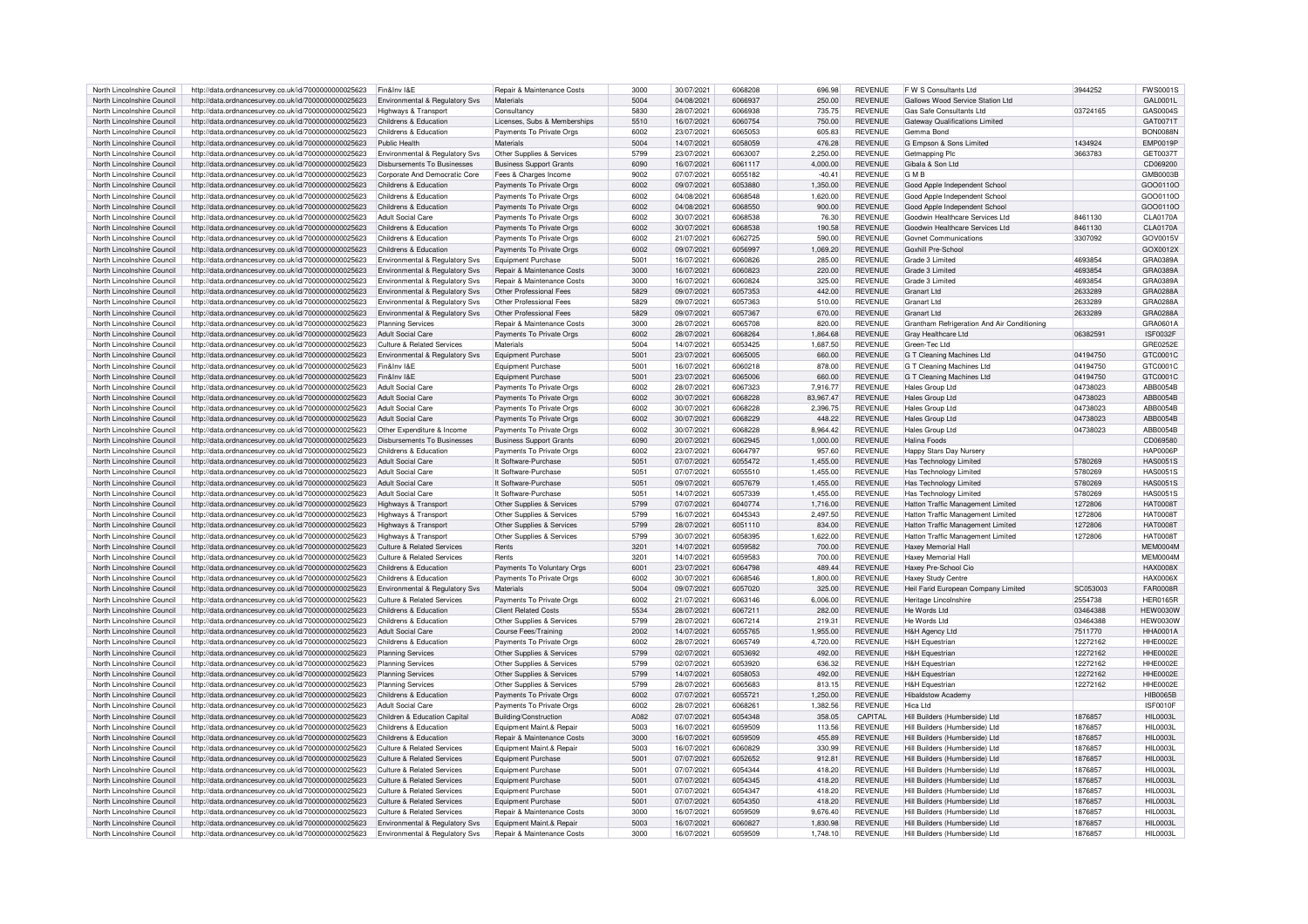| North Lincolnshire Council                               | http://data.ordnancesurvey.co.uk/id/7000000000025623                                                         | Non Distributed Costs                                   | Repair & Maintenance Costs            | 3000         | 16/07/2021               | 6060828            | 510.15                | <b>REVENUE</b>                   | Hill Builders (Humberside) Ltd                    | 1876857            | <b>HIL0003L</b>             |
|----------------------------------------------------------|--------------------------------------------------------------------------------------------------------------|---------------------------------------------------------|---------------------------------------|--------------|--------------------------|--------------------|-----------------------|----------------------------------|---------------------------------------------------|--------------------|-----------------------------|
| North Lincolnshire Council                               | http://data.ordnancesurvey.co.uk/id/7000000000025623                                                         | Non Distributed Costs                                   | Repair & Maintenance Cost:            | 3000         | 16/07/2021               | 6060830            | 847.15                | <b>REVENUE</b>                   | Hill Builders (Humberside) I to                   | 187685             | <b>HIL0003L</b>             |
|                                                          |                                                                                                              |                                                         |                                       |              |                          |                    |                       |                                  |                                                   |                    |                             |
| North Lincolnshire Council                               | http://data.ordnancesurvey.co.uk/id/7000000000025623                                                         | <b>Planning Services</b>                                | Other Supplies & Services             | 5799         | 09/07/2021               | 6056354            | 570.50                | <b>REVENUE</b>                   | Hill Builders (Humberside) Ltd                    | 1876857            | <b>HIL0003L</b>             |
| North Lincolnshire Council                               | http://data.ordnancesurvey.co.uk/id/7000000000025623                                                         | Public Health                                           | Materials                             | 5004         | 23/07/2021               | 6064956            | 287.82                | <b>REVENUE</b>                   | Hill Builders (Humberside) I td                   | 1876857            | <b>HIL0003L</b>             |
| North Lincolnshire Council                               | http://data.ordnancesurvey.co.uk/id/7000000000025623                                                         | Environmental & Regulatory Svs                          | Other Professional Fees               | 5829         | 16/07/2021               | 6059654            | 375.05                | <b>REVENUE</b>                   | Hilton Studio                                     |                    | <b>HIL0023L</b>             |
| North Lincolnshire Council                               | http://data.ordnancesurvey.co.uk/id/7000000000025623                                                         | Central Services To Public                              | Other Professional Fees               | 5829         | 23/07/2021               | 6064729            | 17,731.10             | <b>REVENUE</b>                   | HMRC                                              |                    | <b>HMR0004F</b>             |
| North Lincolnshire Council                               | http://data.ordnancesurvey.co.uk/id/7000000000025623                                                         | Culture, Env, Reg & Planning Cap                        | Acquisition Of Asset                  | <b>A080</b>  | 08/07/2021               | 6056756            | 19,699.96             | <b>CAPITAL</b>                   | Hmrc - Stamp Duty & Land Tax                      |                    | <b>HMR0008F</b>             |
|                                                          |                                                                                                              |                                                         |                                       |              |                          |                    |                       |                                  |                                                   |                    |                             |
| North Lincolnshire Council                               | http://data.ordnancesurvey.co.uk/id/7000000000025623                                                         | Other Expenditure & Income                              | Other Income - Miscellaneous          | 9299         | 14/07/2021               | 6059340            | 32.148.01             | <b>REVENUE</b>                   | Hm Revenue & Customs Only                         |                    | <b>HMR0002F</b>             |
| North Lincolnshire Council                               | http://data.ordnancesurvey.co.uk/id/7000000000025623                                                         | Culture, Env, Reg & Planning Cap                        | Building/Construction                 | A082         | 16/07/2021               | 6060587            | 43.524.48             | CAPITAL                          | Hobson & Porter Ltd                               |                    | <b>HOB0001B</b>             |
| North Lincolnshire Council                               | http://data.ordnancesurvey.co.uk/id/7000000000025623                                                         | <b>Housing Services</b>                                 | Other Supplies & Services             | 5799         | 14/07/2021               | 605953             | 212.86                | <b>REVENUE</b>                   | Holdall Self Storage Ltd                          | 9689822            | <b>SCU0218U</b>             |
| North Lincolnshire Council                               | http://data.ordnancesurvey.co.uk/id/7000000000025623                                                         | Adult Social Care                                       | Foujnment Maint & Renair              | 5003         | 16/07/2021               | 6060186            | 45.31                 | <b>REVENUE</b>                   | <b>Holls Electrical Ltd</b>                       | 1421429            | <b>HOL0021L</b>             |
|                                                          |                                                                                                              |                                                         |                                       |              |                          |                    |                       |                                  |                                                   |                    |                             |
| North Lincolnshire Council                               | http://data.ordnancesurvey.co.uk/id/7000000000025623                                                         | <b>Adult Social Care</b>                                | Repair & Maintenance Costs            | 3000         | 16/07/2021               | 6060186            | 82.49                 | <b>REVENUE</b>                   | Holls Flectrical I td                             | 1421429            | HOI 0021L                   |
| North Lincolnshire Council                               | http://data.ordnancesurvey.co.uk/id/7000000000025623                                                         | Childrens & Education                                   | Repair & Maintenance Costs            | 3000         | 16/07/2021               | 6060186            | 112.25                | <b>REVENUE</b>                   | <b>Holls Electrical Ltd</b>                       | 1421429            | <b>HOL0021L</b>             |
| North Lincolnshire Council                               | http://data.ordnancesurvey.co.uk/id/7000000000025623                                                         | Culture & Related Services                              | Repair & Maintenance Costs            | 3000         | 16/07/2021               | 6060186            | 676.30                | <b>REVENUE</b>                   | Holls Electrical Ltd                              | 1421429            | <b>HOL0021L</b>             |
| North Lincolnshire Council                               | http://data.ordnancesurvey.co.uk/id/7000000000025623                                                         | Environmental & Regulatory Svs                          | Equipment Maint.& Repair              | 5003         | 16/07/2021               | 6060186            | 58.63                 | <b>REVENUE</b>                   | Holls Flectrical I td                             | 1421429            | <b>HOL0021L</b>             |
| North Lincolnshire Council                               | http://data.ordnancesurvey.co.uk/id/7000000000025623                                                         | Environmental & Regulatory Svs                          | Repair & Maintenance Costs            | 3000         | 16/07/2021               | 6060186            | 50.64                 | <b>REVENUE</b>                   | <b>Holls Electrical Ltd</b>                       | 1421429            | <b>HOL0021L</b>             |
|                                                          |                                                                                                              |                                                         |                                       |              |                          |                    |                       |                                  |                                                   |                    |                             |
| North Lincolnshire Council                               | http://data.ordnancesurvey.co.uk/id/7000000000025623                                                         | Highways & Transport                                    | Repair & Maintenance Costs            | 3000         | 16/07/2021               | 6060186            | 233.80                | <b>REVENUE</b>                   | Holls Flectrical I td                             | 1421429            | <b>HOL0021L</b>             |
| North Lincolnshire Council                               | http://data.ordnancesurvey.co.uk/id/7000000000025623                                                         | Childrens & Education                                   | Payments To Private Orgs              | 6002         | 02/07/2021               | 6053948            | 61.605.08             | <b>REVENUE</b>                   | Hollybank                                         |                    | HOL0116L                    |
| North Lincolnshire Council                               | http://data.ordnancesurvey.co.uk/id/7000000000025623                                                         | <b>Housing Services</b>                                 | Other Supplies & Services             | 5799         | 21/07/2021               | 6062734            | 1,243.50              | <b>REVENUE</b>                   | Homegroup Ltd                                     |                    | <b>HOM0097M</b>             |
| North Lincolnshire Council                               | http://data.ordnancesurvey.co.uk/id/7000000000025623                                                         | <b>Housing Services</b>                                 | <b>Course Fees/Training</b>           | 2002         | 23/07/2021               | 6062735            | 850.00                | REVENUE                          | Homeless Link                                     |                    | <b>HOM0055M</b>             |
|                                                          |                                                                                                              |                                                         |                                       |              |                          |                    |                       |                                  |                                                   |                    |                             |
| North Lincolnshire Council                               | http://data.ordnancesurvey.co.uk/id/7000000000025623                                                         | Disbursements To Businesser                             | <b>Business Support Grants</b>        | 6090         | 28/07/2021               | 6068323            | 2,667.00              | <b>REVENUE</b>                   | Honey Bee Interiors I td                          |                    | CD042620                    |
| North Lincolnshire Council                               | http://data.ordnancesurvey.co.uk/id/7000000000025623                                                         | Culture & Related Services                              | Provisions                            | 5201         | 07/07/2021               | 6055736            | 253.45                | REVENUE                          | Honwells I imited                                 | 01404481           | <b>HOP0104P</b>             |
| North Lincolnshire Council                               | http://data.ordnancesurvey.co.uk/id/7000000000025623                                                         | Culture & Related Services                              | Provisions                            | 5201         | 28/07/2021               | 6065175            | 266.37                | <b>REVENUE</b>                   | <b>Hopwells Limited</b>                           | 01404481           | <b>HOP0104P</b>             |
| North Lincolnshire Council                               | http://data.ordnancesurvey.co.uk/id/7000000000025623                                                         | Fin&Inv I&F                                             | Provisions                            | 5201         | 09/07/2021               | 6057141            | 258.05                | <b>REVENUE</b>                   | <b>Hoowells Limited</b>                           | 01404481           | <b>HOP0104P</b>             |
| North Lincolnshire Council                               | http://data.ordnancesurvey.co.uk/id/7000000000025623                                                         | Fin&Inv I&F                                             | Provisions                            | 5201         | 09/07/2021               | 6057142            | 461.36                | <b>REVENUE</b>                   | <b>Hopwells Limited</b>                           | 01404481           | <b>HOP0104P</b>             |
|                                                          |                                                                                                              |                                                         |                                       |              |                          |                    |                       |                                  |                                                   |                    |                             |
| North Lincolnshire Council                               | http://data.ordnancesurvey.co.uk/id/7000000000025623                                                         | Fin&Inv I&E                                             | Provisions                            | 5201         | 09/07/2021               | 6057144            | 402.64                | <b>REVENUE</b>                   | <b>Hoowells Limited</b>                           | 01404481           | <b>HOP0104P</b>             |
| North Lincolnshire Council                               | http://data.ordnancesurvey.co.uk/id/7000000000025623                                                         | Fin&Inv I&F                                             | Provisions                            | 5201         | 14/07/2021               | 6058176            | 315.05                | <b>REVENUE</b>                   | Honwells I imited                                 | 01404481           | <b>HOP0104F</b>             |
| North Lincolnshire Council                               | http://data.ordnancesurvey.co.uk/id/7000000000025623                                                         | Fin&Inv I&F                                             | Provisions                            | 5201         | 16/07/2021               | 6060229            | 334.20                | <b>REVENUE</b>                   | Honwells Limited                                  | 01404481           | <b>HOP0104P</b>             |
| North Lincolnshire Council                               | http://data.ordnancesurvey.co.uk/id/7000000000025623                                                         | Fin&Inv I&F                                             | Provisions                            | 5201         | 16/07/2021               | 6060230            | 385.06                | <b>REVENUE</b>                   | Honwells I imited                                 | 01404481           | <b>HOP0104P</b>             |
|                                                          |                                                                                                              |                                                         |                                       |              |                          |                    |                       |                                  |                                                   |                    |                             |
| North Lincolnshire Council                               | http://data.ordnancesurvey.co.uk/id/7000000000025623                                                         | Fin&Inv I&F                                             | Provisions                            | 5201         | 16/07/2021               | 6060232            | 469.49                | <b>REVENUE</b>                   | Honwells I imited                                 | 01404481           | <b>HOP0104P</b>             |
| North Lincolnshire Council                               | http://data.ordnancesurvey.co.uk/id/7000000000025623                                                         | Fin&Inv I&E                                             | Provisions                            | 5201         | 16/07/2021               | 6060234            | 284.04                | <b>REVENUE</b>                   | <b>Hopwells Limited</b>                           | 01404481           | HOP0104P                    |
| North Lincolnshire Council                               | http://data.ordnancesurvey.co.uk/id/7000000000025623                                                         | Fin&Inv I&F                                             | Provisions                            | 5201         | 16/07/2021               | 6060238            | 307.72                | <b>REVENUE</b>                   | Honwells I imited                                 | 01404481           | <b>HOP0104P</b>             |
| North Lincolnshire Council                               | http://data.ordnancesurvey.co.uk/id/7000000000025623                                                         | Fin&Inv I&F                                             | Provisions                            | 5201         | 21/07/2021               | 6063306            | 261.12                | <b>REVENUE</b>                   | <b>Hopwells Limited</b>                           | 01404481           | <b>HOP0104P</b>             |
| North Lincolnshire Council                               | http://data.ordnancesurvey.co.uk/id/7000000000025623                                                         | Fin&Inv I&F                                             | Provisions                            | 5201         | 21/07/2021               | 6063317            | 254.84                | <b>REVENUE</b>                   | Honwells I imited                                 | 01404481           | <b>HOP0104P</b>             |
|                                                          |                                                                                                              |                                                         |                                       |              |                          |                    |                       |                                  |                                                   |                    |                             |
| North Lincolnshire Council                               | http://data.ordnancesurvey.co.uk/id/7000000000025623                                                         | Fin&Inv I&F                                             | Provisions                            | 5201         | 21/07/2021               | 6063338            | 301.22                | <b>REVENUE</b>                   | <b>Hopwells Limited</b>                           | 01404481           | <b>HOP0104P</b>             |
| North Lincolnshire Council                               | http://data.ordnancesurvey.co.uk/id/7000000000025623                                                         | Fin&Inv I&F                                             | Provisions                            | 5201         | 28/07/2021               | 6067074            | 257.51                | <b>REVENUE</b>                   | Honwells I imited                                 | 01404481           | <b>HOP0104F</b>             |
| North Lincolnshire Council                               | http://data.ordnancesurvey.co.uk/id/7000000000025623                                                         | Fin&Inv I&E                                             | Provisions                            | 5201         | 28/07/2021               | 6067085            | 368.17                | <b>REVENUE</b>                   | <b>Hopwells Limited</b>                           | 01404481           | <b>HOP0104P</b>             |
| North Lincolnshire Council                               | http://data.ordnancesurvey.co.uk/id/7000000000025623                                                         | Fin&Inv I&E                                             | Provisions                            | 5201         | 30/07/2021               | 6068407            | 450.53                | <b>REVENUE</b>                   | Honwells I imited                                 | 01404481           | <b>HOP0104P</b>             |
|                                                          |                                                                                                              |                                                         |                                       |              |                          | 6055590            |                       |                                  |                                                   |                    |                             |
| North Lincolnshire Council                               | http://data.ordnancesurvey.co.uk/id/7000000000025623                                                         | Childrens & Education                                   | Home To School Transport              | 4201         | 07/07/2021               |                    | 14,040.00             | <b>REVENUE</b>                   | Hornsby Travel Services Ltd                       | 01490232           | <b>HOR0122R</b>             |
| North Lincolnshire Council                               | http://data.ordnancesurvey.co.uk/id/7000000000025623                                                         | Highways & Transpor                                     | Concessionary Fares                   | 6010         | 30/07/2021               | 6067769            | 33,167.00             | <b>REVENUE</b>                   | Hornsby Travel Services Ltd                       | 01490232           | <b>HOR0122R</b>             |
| North Lincolnshire Council                               | http://data.ordnancesurvey.co.uk/id/7000000000025623                                                         | Highways & Transport                                    | Passenger Transport                   | 6011         | 09/07/2021               | 605593             | 15,289.63             | <b>REVENUE</b>                   | Hornsby Travel Services Ltd                       | 01490232           | <b>HOR0122F</b>             |
| North Lincolnshire Council                               | http://data.ordnancesurvey.co.uk/id/7000000000025623                                                         | <b>Planning Services</b>                                | Other Supplies & Services             | 5799         | 07/07/2021               | 6055307            | 3,220.00              | REVENUE                          | Hornsby Travel Services Ltd                       | 01490232           | <b>HOR0122R</b>             |
| North Lincolnshire Council                               | http://data.ordnancesurvey.co.uk/id/7000000000025623                                                         | <b>Planning Services</b>                                |                                       | 5799         | 09/07/2021               | 6055898            | 3,080.00              | <b>REVENUE</b>                   | Hornsby Travel Services Ltd                       | 01490232           | <b>HOR0122R</b>             |
|                                                          |                                                                                                              |                                                         | Other Supplies & Services             |              |                          |                    |                       |                                  |                                                   |                    |                             |
| North Lincolnshire Council                               | http://data.ordnancesurvey.co.uk/id/7000000000025623                                                         | <b>Planning Services</b>                                | Other Supplies & Services             | 5799         | 09/07/2021               | 6056715            | 2,800.00              | <b>REVENUE</b>                   | Hornsby Travel Services Ltd                       | 01490232           | HOR0122R                    |
| North Lincolnshire Council                               | http://data.ordnancesurvey.co.uk/id/7000000000025623                                                         | <b>Planning Services</b>                                | Other Supplies & Services             | 5799         | 09/07/2021               | 6057584            | 3,080.00              | <b>REVENUE</b>                   | Hornsby Travel Services Ltd                       | 01490232           | <b>HOR0122R</b>             |
| North Lincolnshire Council                               | http://data.ordnancesurvey.co.uk/id/7000000000025623                                                         | <b>Planning Services</b>                                | Other Supplies & Services             | 5799         | 09/07/2021               | 605760             | 3.080.00              | <b>REVENUE</b>                   | Hornsby Travel Services Ltd                       | 01490232           | <b>HOR0122F</b>             |
| North Lincolnshire Council                               | http://data.ordnancesurvey.co.uk/id/7000000000025623                                                         | <b>Planning Services</b>                                | Other Supplies & Services             | 5799         | 09/07/2021               | 6057609            | 3,080.00              | <b>REVENUE</b>                   | Hornsby Travel Services Ltd                       | 01490232           | <b>HOR0122R</b>             |
|                                                          |                                                                                                              |                                                         |                                       | 5799         | 09/07/2021               | 6057635            |                       |                                  |                                                   |                    | <b>HOR0122B</b>             |
| North Lincolnshire Council                               | http://data.ordnancesurvey.co.uk/id/7000000000025623                                                         | <b>Planning Services</b>                                | Other Supplies & Services             |              |                          |                    | 2.940.00              | <b>REVENUE</b>                   | Hornsby Travel Services Ltd                       | 01490232           |                             |
| North Lincolnshire Council                               | http://data.ordnancesurvey.co.uk/id/7000000000025623                                                         | <b>Planning Services</b>                                | Other Supplies & Services             | 5799         | 09/07/2021               | 6057644            | 2,800.00              | <b>REVENUE</b>                   | Hornsby Travel Services Ltd                       | 01490232           | <b>HOR0122R</b>             |
| North Lincolnshire Council                               | http://data.ordnancesurvey.co.uk/id/7000000000025623                                                         | Housing Services                                        | Other Supplies & Services             | 5799         | 14/07/2021               | 6059545            | 771.43                | REVENUE                          | Hotel One Ltd (T/A Nightel)                       |                    | <b>HOT0057T</b>             |
| North Lincolnshire Council                               | http://data.ordnancesurvey.co.uk/id/7000000000025623                                                         | Culture & Related Services                              | Stock Purchases & Adjustments         | 5030         | 02/07/2021               | 6053558            | 565.70                | <b>REVENUE</b>                   | <b>House Of Marbles</b>                           | 1063371            | HOU0009U                    |
| North Lincolnshire Council                               | http://data.ordnancesurvey.co.uk/id/7000000000025623                                                         | Disbursements To Businesses                             | <b>Business Support Grants</b>        | 6090         | 20/07/2021               | 6062943            | 1.000.00              | <b>REVENUE</b>                   | <b>House Of Stoves</b>                            |                    | CD069560                    |
|                                                          |                                                                                                              |                                                         |                                       |              |                          |                    |                       |                                  |                                                   |                    |                             |
| North Lincolnshire Council                               | http://data.ordnancesurvey.co.uk/id/7000000000025623                                                         | Adult Social Care                                       | Payments To Private Orgs              | 6002         | 28/07/2021               | 6068262            | $-7.921.28$           | <b>REVENUE</b>                   | Housing & Support Solutions Ltd                   | 04383479           | <b>ISF0014F</b>             |
| North Lincolnshire Council                               | http://data.ordnancesurvey.co.uk/id/7000000000025623                                                         | Adult Social Care                                       | Payments To Private Orgs              | 6002         | 28/07/2021               | 6068263            | 22,928.64             | REVENUE                          | Housing & Support Solutions Ltd                   | 04383479           | <b>ISF0014F</b>             |
| North Lincolnshire Council                               | http://data.ordnancesurvey.co.uk/id/7000000000025623                                                         | <b>Adult Social Care</b>                                | Payments To Private Orgs              | 6002         | 30/07/2021               | 6068258            | 9,152.04              | <b>REVENUE</b>                   | Housing & Support Solutions Ltd                   | 04383479           | <b>HOU0264U</b>             |
| North Lincolnshire Council                               | http://data.ordnancesurvey.co.uk/id/7000000000025623                                                         | Adult Social Care                                       | Payments To Private Orgs              | 6002         | 30/07/2021               | 6068258            | 26.577.04             | <b>REVENUE</b>                   | Housing & Support Solutions Ltd                   | 04383479           | <b>HOU0264L</b>             |
| North Lincolnshire Council                               |                                                                                                              | Childrens & Education                                   | Rents                                 | 3201         | 14/07/2021               | 6059580            | 1.235.01              | <b>REVENUE</b>                   | H S Gosal                                         |                    | GOS0017S                    |
|                                                          | http://data.ordnancesurvey.co.uk/id/7000000000025623                                                         |                                                         |                                       |              |                          |                    |                       |                                  |                                                   |                    |                             |
| North Lincolnshire Council                               | http://data.ordnancesurvey.co.uk/id/7000000000025623                                                         | Public Health                                           | Materials                             | 5004         | 30/08/2021               | 6063000            | 1.240.93              | <b>REVENUE</b>                   | Humber Merchants Ltd                              | 1045179            | HUM0003M                    |
| North Lincolnshire Council                               | http://data.ordnancesurvey.co.uk/id/7000000000025623                                                         | Culture & Related Services                              | Equipment Hire/Rent                   | 5002         | 09/07/2021               | 6039976            | 570.00                | <b>REVENUE</b>                   | Humberside Aid Plant Hire Ltd                     | 1207398            | <b>HUM0020M</b>             |
| North Lincolnshire Council                               | http://data.ordnancesurvey.co.uk/id/7000000000025623                                                         | Fin&Inv I&F                                             | Rents                                 | 3201         | 09/07/2021               | 6055769            | 1,001.13              | <b>REVENUE</b>                   | Humberside International Airport                  |                    | HUM0039M                    |
| North Lincolnshire Council                               | http://data.ordnancesurvey.co.uk/id/7000000000025623                                                         | Fin&Inv I&F                                             | Rents                                 | 3201         | 21/07/2021               | 6063083            | 260.42                | <b>REVENUE</b>                   | Humberside International Airport                  |                    | <b>HUM0039M</b>             |
|                                                          |                                                                                                              |                                                         |                                       |              |                          |                    |                       |                                  |                                                   |                    |                             |
| North Lincolnshire Council                               | http://data.ordnancesurvey.co.uk/id/7000000000025623                                                         | Public Health                                           | Payments To Private Orgs              | 6002         | 02/07/2021               | 6053768            | 47,800.00             | <b>REVENUE</b>                   | Humber & Wolds Rural Community Council            | 4606085            | <b>HUM0335M</b>             |
| North Lincolnshire Council                               | http://data.ordnancesurvey.co.uk/id/7000000000025623                                                         | Other Expenditure & Income                              | Payments To Private Orgs              | 6002         | 21/07/2021               | 6063137            | 1,200.00              | <b>REVENUE</b>                   | <b>Hunters</b>                                    |                    | <b>HUN0127N</b>             |
| North Lincolnshire Council                               | http://data.ordnancesurvey.co.uk/id/7000000000025623                                                         | Disbursements To Businesses                             | <b>Business Support Grants</b>        | 6090         | 09/07/2021               | 6057548            | 1,401.00              | <b>REVENUE</b>                   | <b>Hunters Lodge Fisheries</b>                    |                    | CD069460                    |
| North Lincolnshire Council                               | http://data.ordnancesurvey.co.uk/id/7000000000025623                                                         | Disbursements To Businesses                             | <b>Business Support Grants</b>        | 6090         | 09/07/2021               | 6057549            | 1.469.00              | <b>REVENUE</b>                   | <b>Hunters Lodge Fisheries</b>                    |                    | CD069460                    |
| North Lincolnshire Council                               | http://data.ordnancesurvey.co.uk/id/7000000000025623                                                         | Fin&Inv I&F                                             | Grounds Maintenance                   | 3010         | 16/07/2021               | 6059780            | 862.00                | <b>REVENUE</b>                   | Hydrainer Pump Hire Ltd                           | 1522204            | <b>HYD0065D</b>             |
|                                                          |                                                                                                              |                                                         |                                       |              |                          |                    |                       |                                  |                                                   |                    |                             |
| North Lincolnshire Council                               | http://data.ordnancesurvey.co.uk/id/7000000000025623                                                         | Childrens & Education                                   | Legal Fees                            | 5823         | 21/07/2021               | 6061588            | 1.097.60              | <b>REVENUE</b>                   | Ian Simmons Ophthalmics Ltd                       |                    | <b>IAN0037N</b>             |
| North Lincolnshire Council                               | http://data.ordnancesurvey.co.uk/id/7000000000025623                                                         | Corporate And Democratic Core                           | It Hardware-Maintenance               | 5052         | 21/07/2021               | 6062784            | 6.680.00              | <b>REVENUE</b>                   | Icc Managed Services Ltd                          | 07144137           | ICC0002C                    |
| North Lincolnshire Council                               |                                                                                                              |                                                         |                                       |              |                          | 6064800            | 985.32                | <b>REVENUE</b>                   | I Learn Education Crowle                          |                    | <b>ILE0012E</b>             |
|                                                          |                                                                                                              |                                                         |                                       | 6002         |                          |                    |                       |                                  |                                                   |                    |                             |
|                                                          | http://data.ordnancesurvey.co.uk/id/7000000000025623                                                         | Childrens & Education                                   | Payments To Private Orgs              |              | 23/07/2021               |                    |                       |                                  |                                                   |                    |                             |
| North Lincolnshire Council<br>North Lincolnshire Council | http://data.ordnancesurvey.co.uk/id/7000000000025623<br>http://data.ordnancesurvey.co.uk/id/7000000000025623 | Childrens & Education<br>Environmental & Regulatory Svs | Payments To Private Orgs<br>Materials | 6002<br>5004 | 23/07/2021<br>09/07/2021 | 6064783<br>6057032 | 1.952.16<br>12.985.55 | <b>REVENUE</b><br><b>REVENUE</b> | I Learn Education Ltd<br>Imperial Commercials Ltd | 08785045<br>653665 | ABC0063C<br><b>LEX0001X</b> |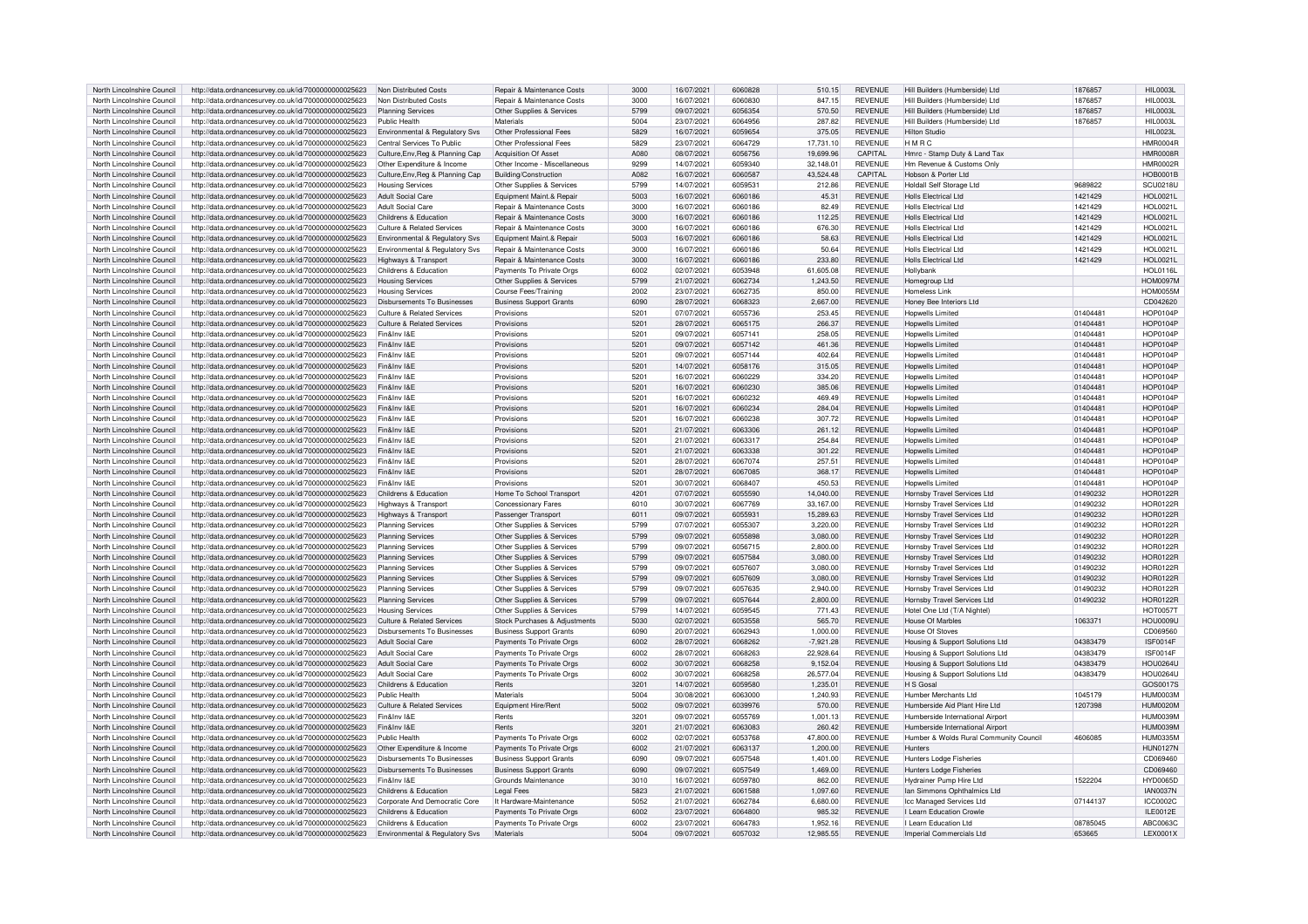| North Lincolnshire Council                               | http://data.ordnancesurvey.co.uk/id/7000000000025623                                                         | Childrens & Education                          | Course Fees/Training                                 | 2002          | 07/07/2021               | 6055778            | 1,650.00         | REVENUE                   | Independent Thinking Ltd                 |                      | <b>IND0071D</b>                    |
|----------------------------------------------------------|--------------------------------------------------------------------------------------------------------------|------------------------------------------------|------------------------------------------------------|---------------|--------------------------|--------------------|------------------|---------------------------|------------------------------------------|----------------------|------------------------------------|
|                                                          |                                                                                                              |                                                |                                                      | 5829          |                          | 6055802            |                  |                           |                                          |                      |                                    |
| North Lincolnshire Council                               | http://data.ordnancesurvey.co.uk/id/7000000000025623                                                         | Central Services To Public                     | Other Professional Fees                              |               | 07/07/2021               |                    | 325.00           | <b>REVENUE</b>            | Inform Cpi Ltd                           | 0559955              | <b>INF0017F</b>                    |
| North Lincolnshire Council                               | http://data.ordnancesurvey.co.uk/id/7000000000025623                                                         | <b>Adult Social Care</b>                       | <b>Equipment Purchase</b>                            | 5001          | 07/07/2021               | 6054329            | 911.24           | REVENUE                   | Initial Washroom Solutions               | 293397               | <b>INI0050</b>                     |
| North Lincolnshire Council                               | http://data.ordnancesurvey.co.uk/id/7000000000025623                                                         | <b>Adult Social Care</b>                       | Course Fees/Training                                 | 2002          | 14/07/2021               | 6059463            | 1,750.00         | <b>REVENUE</b>            | Institute Of Family Therapy              |                      | <b>INS0351S</b>                    |
| North Lincolnshire Council                               | http://data.ordnancesurvey.co.uk/id/7000000000025623                                                         | Highways & Transport                           | Other Supplies & Services                            | 5799          | 23/07/2021               | 6057559            | 1.995.00         | REVENUE                   | Institute Of Highway Engineers           |                      | IHE0037E                           |
| North Lincolnshire Council                               | http://data.ordnancesurvey.co.uk/id/7000000000025623                                                         | Culture, Env, Reg & Planning Cap               | Building/Construction                                | A082          | 16/07/2021               | 6060566            | 137,678.40       | CAPITAL                   | Integrated Utility Services Ltd          | 2964844              | <b>INT0088T</b>                    |
|                                                          |                                                                                                              |                                                |                                                      |               |                          |                    |                  |                           |                                          |                      |                                    |
| North Lincolnshire Council                               | http://data.ordnancesurvey.co.uk/id/7000000000025623                                                         | Other Expenditure & Income                     | <b>Client Related Costs</b>                          | 5534          | 21/07/2021               | 6062714            | 330.00           | REVENUE                   | <b>Integrate Families</b>                | OC425723             | <b>INT0330T</b>                    |
| North Lincolnshire Council                               | http://data.ordnancesurvey.co.uk/id/7000000000025623                                                         | Childrens & Education                          | Home To School Transport                             | $420^{\circ}$ | 09/07/2021               | 6057433            | 7.306.02         | <b>REVENUE</b>            | Isle Coaches                             |                      | COA0039A                           |
| North Lincolnshire Council                               | http://data.ordnancesurvey.co.uk/id/7000000000025623                                                         | Highways & Transport                           | Concessionary Fares                                  | 6010          | 30/07/2021               | 606777             | 5,000.00         | REVENUE                   | Isle Coaches                             |                      | COA0039A                           |
| North Lincolnshire Council                               | http://data.ordnancesurvey.co.uk/id/7000000000025623                                                         | Highways & Transport                           | Passenger Transport                                  | 6011          | 09/07/2021               | 6055929            | 2.714.80         | <b>REVENUE</b>            | Isle Coaches                             |                      | COA0039A                           |
|                                                          |                                                                                                              |                                                |                                                      |               |                          |                    |                  |                           |                                          |                      |                                    |
| North Lincolnshire Council                               | http://data.ordnancesurvey.co.uk/id/7000000000025623                                                         | Childrens & Education                          | Payments To Private Orgs                             | 6002          | 16/07/2021               | 605393             | 150,000.00       | REVENUE                   | <b>Isle Education Trust</b>              | 07814150             | <b>ISL0029L</b>                    |
| North Lincolnshire Council                               | http://data.ordnancesurvey.co.uk/id/7000000000025623                                                         | Childrens & Education                          | Payments To Private Orgs                             | 6002          | 16/07/2021               | 605840             | 3,524.00         | <b>REVENUE</b>            | <b>Isle Education Trust</b>              | 07814150             | <b>ISL0029L</b>                    |
| North Lincolnshire Council                               | http://data.ordnancesurvey.co.uk/id/7000000000025623                                                         | Childrens & Education                          | Payments To Private Orgs                             | 6002          | 04/08/2021               | 6066638            | 2,466.80         | REVENUE                   | <b>Isle Education Trust</b>              | 07814150             | <b>ISL0029L</b>                    |
| North Lincolnshire Council                               | http://data.ordnancesurvey.co.uk/id/7000000000025623                                                         | Culture & Related Services                     | Equipment Maint.& Repair                             | 5003          | 14/07/2021               | 6059399            | 993.92           | REVENUE                   | Isle Education Trust Enterprises Limited | 07814150             | ISI 01011                          |
| North Lincolnshire Council                               | http://data.ordnancesurvey.co.uk/id/7000000000025623                                                         | <b>Culture &amp; Related Services</b>          | <b>Other Premises Costs</b>                          | 3390          | 02/07/2021               | 6053535            | 400.00           | REVENUE                   | Ivan Lawrence                            |                      | <b>LAW0015W</b>                    |
|                                                          |                                                                                                              |                                                |                                                      |               |                          |                    |                  |                           |                                          |                      |                                    |
| North Lincolnshire Council                               | http://data.ordnancesurvey.co.uk/id/7000000000025623                                                         | Highways & Transport                           | Clothing, Uniforms & Laundry                         | 5301          | 28/07/2021               | <b>SPAR03</b>      | 453.00           | <b>REVENUE</b>            | Jacksons Workwear Rental Ltd             | 193856               | <b>JAC0171C</b>                    |
| North Lincolnshire Council                               | http://data.ordnancesurvey.co.uk/id/7000000000025623                                                         | Corporate And Democratic Core                  | Other Professional Fees                              | 5829          | 14/07/2021               | 6059435            | $\Omega$         | REVENUE                   | Jacobs                                   |                      | JAC0011C                           |
| North Lincolnshire Council                               | http://data.ordnancesurvey.co.uk/id/7000000000025623                                                         | Corporate And Democratic Core                  | Other Professional Fees                              | 5829          | 14/07/2021               | 6059437            |                  | REVENUE                   | Jacobs                                   |                      | JAC0011C                           |
| North Lincolnshire Council                               | http://data.ordnancesurvey.co.uk/id/7000000000025623                                                         | Corporate And Democratic Core                  | Other Professional Fees                              | 5829          | 28/07/2021               | 6067228            |                  | REVENUE                   | Jacobs                                   |                      | JAC0011C                           |
|                                                          |                                                                                                              |                                                |                                                      |               |                          |                    |                  |                           |                                          |                      |                                    |
| North Lincolnshire Council                               | http://data.ordnancesurvey.co.uk/id/7000000000025623                                                         | Corporate And Democratic Core                  | Other Professional Fees                              | 5829          | 28/07/2021               | 6067230            | $\Omega$         | <b>REVENUE</b>            | Jacobs                                   |                      | JAC0011C                           |
| North Lincolnshire Council                               | http://data.ordnancesurvey.co.uk/id/7000000000025623                                                         | Highways & Transport                           | Passenger Transport                                  | 6011          | 23/07/2021               | 605935             | 16,916.00        | REVENUE                   | Jacobs Uk Limited                        |                      | <b>JAC0337C</b>                    |
| North Lincolnshire Council                               | http://data.ordnancesurvey.co.uk/id/7000000000025623                                                         | <b>Disbursements To Businesses</b>             | <b>Business Support Grants</b>                       | 6090          | 20/07/2021               | 6062942            | 1,000.00         | <b>REVENUE</b>            | Jaroio'S Desserts & Shakes               |                      | CD069550                           |
| North Lincolnshire Council                               | http://data.ordnancesurvey.co.uk/id/7000000000025623                                                         | Fin&Inv I&F                                    | Repair & Maintenance Costs                           | 3000          | 23/07/2021               | 6063082            | 1,200.00         | REVENUE                   | J E Vickers & Sons                       |                      | <b>VIC0036C</b>                    |
|                                                          |                                                                                                              |                                                |                                                      |               |                          |                    |                  |                           |                                          |                      |                                    |
| North Lincolnshire Council                               | http://data.ordnancesurvey.co.uk/id/7000000000025623                                                         | Disbursements To Businesses                    | <b>Business Support Grants</b>                       | 6090          | 09/07/2021               | 6057540            | 1,000.00         | REVENUE                   | Jim Bale Pet Stal                        |                      | CD057130                           |
| North Lincolnshire Council                               | http://data.ordnancesurvey.co.uk/id/7000000000025623                                                         | <b>Adult Social Care</b>                       | Clothing, Uniforms & Laundry                         | 5301          | 09/07/2021               | 6055494            | 389.04           | REVENUE                   | Jla Total Care Ltd                       | 02951461             | <b>LAU0014U</b>                    |
| North Lincolnshire Council                               | http://data.ordnancesurvey.co.uk/id/7000000000025623                                                         | Environmental & Regulatory Svs                 | Other Vehicle Costs                                  | 4005          | 09/07/2021               | 6057028            | 534.00           | <b>REVENUE</b>            | Jmc Recycling Systems Ltd                | 04455599             | JMC005C                            |
| North Lincolnshire Council                               | http://data.ordnancesurvey.co.uk/id/7000000000025623                                                         | <b>Adult Social Care</b>                       | Payments To Private Orgs                             | 6002          | 28/07/2021               | 6068265            | 24,687.80        | REVENUE                   | Jme Care Ltd                             | 07516089             | <b>ISF0035F</b>                    |
|                                                          |                                                                                                              |                                                |                                                      |               |                          |                    |                  |                           |                                          |                      |                                    |
| North Lincolnshire Council                               | http://data.ordnancesurvey.co.uk/id/7000000000025623                                                         | Corporate And Democratic Core                  | Gen Office Exp (Incl Postage                         | 5603          | 28/07/2021               | 6066664            | 367.50           | REVENUE                   | John Espin Signs Ltd                     | 05305298             | <b>ESP0003F</b>                    |
| North Lincolnshire Council                               | http://data.ordnancesurvey.co.uk/id/7000000000025623                                                         | Childrens & Education                          | Consultancy                                          | 5830          | 16/07/2021               | 6055950            | 400.00           | REVENUE                   | John Fitzgerald                          |                      | FIT0130T                           |
| North Lincolnshire Council                               | http://data.ordnancesurvey.co.uk/id/7000000000025623                                                         | Childrens & Education                          | Home To School Transport                             | 4201          | 02/07/2021               | 6053733            | 16,835.00        | REVENUE                   | John Leggott College                     |                      | JOH0003H                           |
| North Lincolnshire Council                               | http://data.ordnancesurvey.co.uk/id/7000000000025623                                                         | <b>Planning Services</b>                       | Other Supplies & Services                            | 5799          | 23/07/2021               | 6064883            | 1.200.00         | REVENUE                   | John Leggott College                     |                      | JOH0003H                           |
|                                                          |                                                                                                              |                                                |                                                      |               |                          |                    |                  |                           |                                          |                      |                                    |
| North Lincolnshire Council                               | http://data.ordnancesurvey.co.uk/id/7000000000025623                                                         | Childrens & Education                          | <b>Client Related Costs</b>                          | 5534          | 09/07/2021               | 6055846            | 533.33           | REVENUE                   | Johns Electrical Ltd                     | 03464388             | JOH0126H                           |
| North Lincolnshire Council                               | http://data.ordnancesurvey.co.uk/id/7000000000025623                                                         | Childrens & Education                          | <b>Client Related Costs</b>                          | 5534          | 21/07/2021               | 606291             | 741.67           | REVENUE                   | Johns Flectrical Ltd.                    | 03464388             | <b>JOH0126H</b>                    |
| North Lincolnshire Council                               | http://data.ordnancesurvey.co.uk/id/7000000000025623                                                         | Childrens & Education                          | <b>Client Related Costs</b>                          | 5534          | 30/07/2021               | 6068318            | 541.67           | <b>REVENUE</b>            | Johns Electrical Ltd                     | 03464388             | JOH0126H                           |
| North Lincolnshire Council                               | http://data.ordnancesurvey.co.uk/id/7000000000025623                                                         | Childrens & Education                          | Home To School Transport                             | $420^{\circ}$ | 14/07/2021               | 605557             | 3,420.00         | REVENUE                   | Johnson Coaches                          |                      | <b>JOH0153H</b>                    |
|                                                          |                                                                                                              | Childrens & Education                          |                                                      |               |                          |                    |                  |                           |                                          |                      |                                    |
| North Lincolnshire Council                               | http://data.ordnancesurvey.co.uk/id/7000000000025623                                                         |                                                | Home To School Transport                             | 4201          | 14/07/2021               | 6055580            | 3,798.00         | REVENUE                   | Johnson Coaches                          |                      | <b>JOH0153H</b>                    |
| North Lincolnshire Council                               | http://data.ordnancesurvey.co.uk/id/7000000000025623                                                         | Childrens & Education                          | Home To School Transpor                              | $420^{\circ}$ | 30/07/2021               | 6065204            | 2.280.00         | REVENUE                   | Johnson Coaches                          |                      | <b>JOH0153H</b>                    |
| North Lincolnshire Council                               | http://data.ordnancesurvey.co.uk/id/7000000000025623                                                         | Childrens & Education                          | Home To School Transport                             | $420^{\circ}$ | 30/07/2021               | 6065205            | 2,532.00         | <b>REVENUE</b>            | Johnson Coaches                          |                      | JOH0153H                           |
| North Lincolnshire Council                               | http://data.ordnancesurvey.co.uk/id/7000000000025623                                                         | Environmental & Regulatory Svs                 | Materials                                            | 5004          | 09/07/2021               | 6057029            | 2,660.53         | REVENUE                   | Johnston Sweepers Ltd                    | 199841               | <b>JOH0004H</b>                    |
| North Lincolnshire Council                               | http://data.ordnancesurvey.co.uk/id/7000000000025623                                                         | <b>Culture &amp; Related Services</b>          | Other Supplies & Services                            | 5799          | 07/07/2021               | 6055478            | 625.00           | <b>REVENUE</b>            | Josie Deno                               |                      | <b>JOS0003S</b>                    |
|                                                          |                                                                                                              |                                                |                                                      |               |                          |                    |                  |                           |                                          |                      |                                    |
| North Lincolnshire Council                               | http://data.ordnancesurvey.co.uk/id/7000000000025623                                                         | Culture & Related Services                     | Foujoment Purchase                                   | 5001          | 21/07/2021               | 6059400            | 62.47            | REVENUE                   | J P I ennard I td                        | 00750393             | <b>LEN0001N</b>                    |
| North Lincolnshire Council                               | http://data.ordnancesurvey.co.uk/id/7000000000025623                                                         | Culture & Related Services                     | <b>Equipment Purchase</b>                            | 5001          | 28/07/2021               | 606309             | 296.94           | <b>REVENUE</b>            | J P I ennard I to                        | 00750393             | <b>LEN0001N</b>                    |
| North Lincolnshire Council                               | http://data.ordnancesurvey.co.uk/id/7000000000025623                                                         | <b>Culture &amp; Related Services</b>          | Materials                                            | 5004          | 21/07/2021               | 6059400            | 442.70           | <b>REVENUE</b>            | J P Lennard Ltd                          | 00750393             | <b>LEN0001N</b>                    |
| North Lincolnshire Council                               | http://data.ordnancesurvey.co.uk/id/7000000000025623                                                         | Childrens & Education                          | Payments To Private Orgs                             | 6002          | 02/07/2021               | 6053877            | 1,061.55         | REVENUE                   | <b>Just Teachers</b>                     | 05355195             | <b>JUS0099S</b>                    |
|                                                          |                                                                                                              |                                                |                                                      |               |                          |                    |                  |                           |                                          |                      |                                    |
| North Lincolnshire Council                               | http://data.ordnancesurvey.co.uk/id/7000000000025623                                                         | Childrens & Education                          | Payments To Private Orgs                             | 6002          | 07/07/2021               | 6053875            | 1,061.55         | REVENUE                   | <b>Just Teachers</b>                     | 05355195             | <b>JUS0099S</b>                    |
| North Lincolnshire Council                               | http://data.ordnancesurvey.co.uk/id/7000000000025623                                                         | Childrens & Education                          | Payments To Private Orgs                             | 6002          | 14/07/2021               | 6055847            | 1.061.55         | <b>REVENUE</b>            | Just Teachers                            | 05355195             | <b>JUS0099S</b>                    |
| North Lincolnshire Council                               | http://data.ordnancesurvey.co.uk/id/7000000000025623                                                         | Childrens & Education                          | Payments To Private Orgs                             | 6002          | 30/07/2021               | 6068608            | 1,061.55         | REVENUE                   | Just Teachers                            | 05355195             | <b>JUS0099S</b>                    |
| North Lincolnshire Council                               | http://data.ordnancesurvey.co.uk/id/7000000000025623                                                         | Childrens & Education                          | Payments To Private Orgs                             | 6002          | 30/07/2021               | 6068609            | 849.24           | REVENUE                   | <b>Just Teachers</b>                     | 05355195             | <b>JUS0099S</b>                    |
|                                                          |                                                                                                              |                                                |                                                      |               |                          |                    |                  |                           |                                          |                      |                                    |
| North Lincolnshire Council                               | http://data.ordnancesurvey.co.uk/id/7000000000025623                                                         | Childrens & Education                          | Payments To Private Orgs                             | 6002          | 04/08/2021               | 6068607            | 1.061.55         | REVENUE                   | <b>Just Teachers</b>                     | 05355195             | <b>JUS0099S</b>                    |
| North Lincolnshire Council                               | http://data.ordnancesurvey.co.uk/id/7000000000025623                                                         | Highways & Transport                           | Other Supplies & Services                            | 5799          | 28/07/2021               | 6062980            | 1,875.00         | REVENUE                   | Kainos Software                          |                      | KAI0021                            |
| North Lincolnshire Council                               | http://data.ordnancesurvey.co.uk/id/7000000000025623                                                         | Childrens & Education                          | Other Professional Fees                              | 5829          | 07/07/2021               | 6055355            | 474.99           | REVENUE                   | Karen Beer                               |                      | BEE0016E                           |
| North Lincolnshire Council                               | http://data.ordnancesurvey.co.uk/id/7000000000025623                                                         | Childrens & Education                          | Other Professional Fees                              | 5829          | 30/07/2021               | 6067025            | 474.99           | REVENUE                   | Karen Beer                               |                      | BEE0016E                           |
| North Lincolnshire Council                               |                                                                                                              | Childrens & Education                          |                                                      | 6092          |                          | 6062933            |                  | <b>REVENUE</b>            | Kaths Kabs                               | 1967063              | KAT00017                           |
|                                                          | http://data.ordnancesurvey.co.uk/id/7000000000025623                                                         |                                                | <b>Client Transport Costs</b>                        |               | 21/07/2021               |                    | 1,053.00         |                           |                                          |                      |                                    |
| North Lincolnshire Council                               | http://data.ordnancesurvey.co.uk/id/7000000000025623                                                         | <b>Culture &amp; Related Services</b>          | Other Supplies & Services                            | 5799          | 09/07/2021               | 6055602            | 400.00           | REVENUE                   | Katie M Fitness Ltd                      | 11613999             | <b>KAT0032T</b>                    |
| North Lincolnshire Council                               | http://data.ordnancesurvey.co.uk/id/7000000000025623                                                         | <b>Planning Services</b>                       | Other Supplies & Services                            | 5799          | 02/07/202                | 605369             | 625.96           | <b>REVENUE</b>            | K B Dale I to                            | 02644741             | KBD0037E                           |
| North Lincolnshire Council                               | http://data.ordnancesurvey.co.uk/id/7000000000025623                                                         | Corporate And Democratic Core                  | Clothing, Uniforms & Laundry                         | 5301          | 16/07/2021               | 6060982            | 376.00           | REVENUE                   | Kdg Work Wear Ltd                        | 4630104              | KDG0001G                           |
| North Lincolnshire Council                               | http://data.ordnancesurvey.co.uk/id/7000000000025623                                                         | Corporate And Democratic Core                  | Clothing, Uniforms & Laundry                         | 5301          | 23/07/2021               | 303918             | 218.00           | REVENUE                   | Kda Work Wear Ltd                        | 4630104              | <b>KDG0001G</b>                    |
|                                                          |                                                                                                              |                                                |                                                      |               |                          |                    |                  |                           |                                          |                      |                                    |
| North Lincolnshire Council                               | http://data.ordnancesurvey.co.uk/id/7000000000025623                                                         | Corporate And Democratic Core                  | <b>Equipment Purchase</b>                            | 5001          | 07/07/2021               | 6054415            | 1,078.80         | REVENUE                   | Kdg Work Wear Ltd                        | 4630104              | <b>KDG0001G</b>                    |
| North Lincolnshire Council                               | http://data.ordnancesurvey.co.uk/id/7000000000025623                                                         | <b>Culture &amp; Related Services</b>          | Other Supplies & Services                            | 5799          | 30/07/2021               | 6068554            | 320.00           | REVENUE                   | Keith Bloor Security Services            |                      | <b>BLO0020C</b>                    |
| North Lincolnshire Council                               | http://data.ordnancesurvey.co.uk/id/7000000000025623                                                         | <b>Highways &amp; Transport</b>                | <b>Equipment Purchase</b>                            | 500           | 30/07/2021               | 6066999            | 1.008.10         | REVENUE                   | Keltic Clothing Co Uk Ltd                | 5055453              | <b>KEL0082L</b>                    |
| North Lincolnshire Council                               | http://data.ordnancesurvev.co.uk/id/7000000000025623                                                         | <b>Disbursements To Businesses</b>             | <b>Business Support Grants</b>                       | 6090          | 28/07/2021               | 6068322            | 2.667.00         | REVENUE                   | Kennedi                                  |                      | CD043260                           |
|                                                          |                                                                                                              |                                                |                                                      | 5030          |                          | 6053557            |                  |                           |                                          | SC466323             | <b>KEY0021Y</b>                    |
| North Lincolnshire Council                               | http://data.ordnancesurvey.co.uk/id/7000000000025623                                                         | <b>Culture &amp; Related Services</b>          | Stock Purchases & Adjustments                        |               | 02/07/2021               |                    | 504.96           | REVENUE                   | <b>Kevcraft Ltd</b>                      |                      |                                    |
| North Lincolnshire Council                               | http://data.ordnancesurvey.co.uk/id/7000000000025623                                                         | <b>Highways &amp; Transport</b>                | Stock Purchases & Adjustments                        | 5030          | 16/07/2021               | 6053502            | 215.70           | REVENUE                   | <b>Kevline Builders Merchants</b>        | 42425                | <b>KEY0035Y</b>                    |
| North Lincolnshire Council                               | http://data.ordnancesurvey.co.uk/id/7000000000025623                                                         | Highways & Transport                           | Stock Purchases & Adjustments                        | 5030          | 16/07/2021               | 6053522            | 268.08           | <b>REVENUE</b>            | <b>Kevline Builders Merchants</b>        | 42425                | <b>KEY0035Y</b>                    |
| North Lincolnshire Council                               | http://data.ordnancesurvey.co.uk/id/7000000000025623                                                         | <b>Highways &amp; Transport</b>                | Stock Purchases & Adjustments                        | 5030          | 16/07/2021               | 6053532            | 277.20           | REVENUE                   | <b>Keyline Builders Merchants</b>        | 42425                | KFY0035)                           |
| North Lincolnshire Council                               | http://data.ordnancesurvey.co.uk/id/7000000000025623                                                         | Childrens & Education                          | Payments To Private Orgs                             | 6002          | 02/07/2021               | 6053940            | 3,702.56         | <b>REVENUE</b>            | Keys Build-A Future                      |                      | <b>KEY0111Y</b>                    |
|                                                          |                                                                                                              |                                                |                                                      |               |                          |                    |                  |                           |                                          |                      |                                    |
| North Lincolnshire Council                               | http://data.ordnancesurvey.co.uk/id/7000000000025623                                                         | Childrens & Education                          | Payments To Private Orgs                             | 6002          | 14/07/2021               | 6055845            | 3.507.69         | REVENUE                   | Keys Build-A Future                      |                      | <b>KEY0111Y</b>                    |
| North Lincolnshire Council                               | http://data.ordnancesurvey.co.uk/id/7000000000025623                                                         | Childrens & Education                          | Payments To Private Orgs                             | 6002          | 07/07/2021               | 6055840            | 511.00           | REVENUE                   | Keys Pce Ltd                             | 10660100             | <b>KEY0164Y</b>                    |
| North Lincolnshire Council                               |                                                                                                              |                                                |                                                      |               |                          |                    |                  |                           |                                          |                      |                                    |
|                                                          | http://data.ordnancesurvey.co.uk/id/7000000000025623                                                         | Childrens & Education                          | Payments To Private Orgs                             | 6002          | 07/07/2021               | 6055841            | 7,320.00         | REVENUE                   | Keys Pce Ltd                             | 10660100             | <b>KEY0164Y</b>                    |
|                                                          |                                                                                                              |                                                |                                                      |               |                          |                    |                  |                           |                                          |                      |                                    |
| North Lincolnshire Council<br>North Lincolnshire Council | http://data.ordnancesurvey.co.uk/id/7000000000025623<br>http://data.ordnancesurvey.co.uk/id/7000000000025623 | Childrens & Education<br>Childrens & Education | Payments To Private Orgs<br>Payments To Private Orgs | 6002<br>6002  | 21/07/2021<br>21/07/2021 | 6062915<br>6063168 | 560.00<br>826.50 | <b>REVENUE</b><br>REVENUE | Keys Pce Ltd<br>Keys Pce Ltd             | 10660100<br>10660100 | <b>KEY0164Y</b><br><b>KEY0164Y</b> |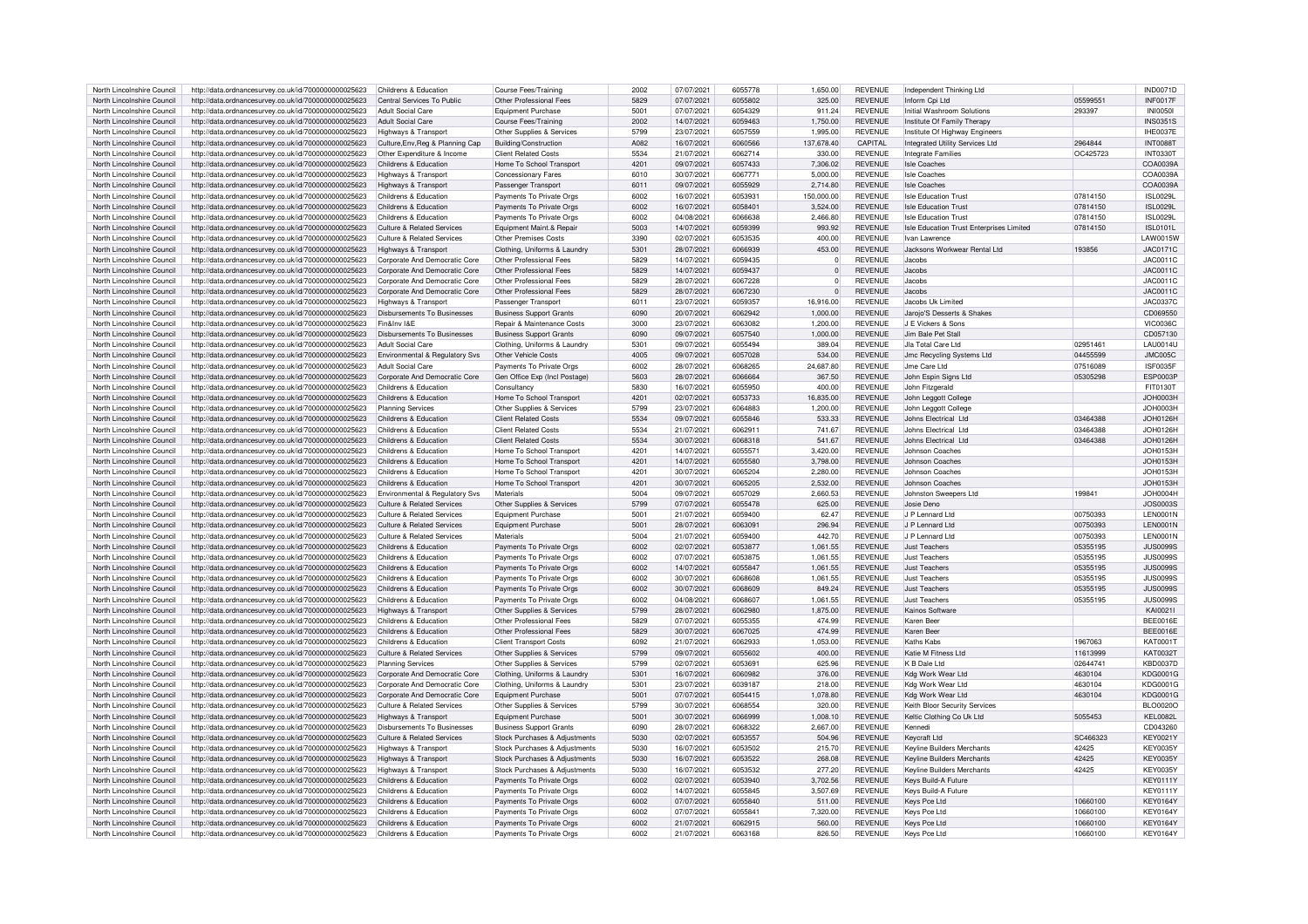| North Lincolnshire Council | http://data.ordnancesurvey.co.uk/id/7000000000025623                                                         | Culture, Env, Reg & Planning Cap                       | <b>External Fees</b>                  | A <sub>083</sub> | 14/07/2021 | 6059699 | 1.250.00  | CAPITAL                          | Kings Chambers                             |          | KIN0321N                           |
|----------------------------|--------------------------------------------------------------------------------------------------------------|--------------------------------------------------------|---------------------------------------|------------------|------------|---------|-----------|----------------------------------|--------------------------------------------|----------|------------------------------------|
| North Lincolnshire Council | http://data.ordnancesurvey.co.uk/id/7000000000025623                                                         | Environmental & Regulatory Svs                         | Other Supplies & Services             | 5799             | 16/07/2021 | 6059118 | 2,750.00  | <b>REVENUE</b>                   | Kings Chambers                             |          | KIN0321N                           |
| North Lincolnshire Council |                                                                                                              |                                                        |                                       | 5799             | 28/07/2021 | 6067055 | 750.00    | <b>REVENUE</b>                   |                                            |          | <b>KIN0246N</b>                    |
|                            | http://data.ordnancesurvey.co.uk/id/7000000000025623                                                         | Environmental & Regulatory Svs                         | Other Supplies & Services             |                  |            |         |           |                                  | King'S Chambers                            |          |                                    |
| North Lincolnshire Council | http://data.ordnancesurvey.co.uk/id/7000000000025623                                                         | Environmental & Regulatory Svs                         | Other Premises Costs                  | 3390             | 07/07/2021 | 6054506 | 1,644.16  | <b>REVENUE</b>                   | Kingspan Water & Energy Ltd                | NI017631 | <b>KIN0061N</b>                    |
| North Lincolnshire Council | http://data.ordnancesurvey.co.uk/id/7000000000025623                                                         | <b>Adult Social Care</b>                               | Payments To Health Providers          | 6019             | 28/07/2021 | 6067064 | 1.318.92  | <b>REVENUE</b>                   | Kirton Lindsey Surgery                     |          | <b>KIR0068R</b>                    |
| North Lincolnshire Council | http://data.ordnancesurvey.co.uk/id/7000000000025623                                                         | Public Health                                          | Payments To Private Orgs              | 6002             | 14/07/2021 | 6059480 | 25,000.00 | <b>REVENUE</b>                   | Kirton Lindsey Town Council                |          | <b>KIR0003R</b>                    |
| North Lincolnshire Council | http://data.ordnancesurvey.co.uk/id/7000000000025623                                                         | <b>Adult Social Care</b>                               | Course Fees/Training                  | 2002             | 07/07/2021 | 6055363 | 250.00    | <b>REVENUE</b>                   | Kirwin Maclean Associates                  | 5976423  | KIR0061R                           |
| North Lincolnshire Council | http://data.ordnancesurvey.co.uk/id/7000000000025623                                                         | Childrens & Education                                  | <b>Course Fees/Training</b>           | 2002             | 07/07/2021 | 6055363 | 250.00    | <b>REVENUE</b>                   | Kirwin Maclean Associates                  | 5976423  | KIR0061R                           |
| North Lincolnshire Council | http://data.ordnancesurvey.co.uk/id/7000000000025623                                                         | Childrens & Education                                  | Payments To Private Orgs              | 6002             | 07/07/2021 | 6055233 | 1,529.00  | <b>REVENUE</b>                   | Knightsbridge Furniture Productions Ltd    |          | <b>FUR0099R</b>                    |
| North Lincolnshire Council | http://data.ordnancesurvey.co.uk/id/7000000000025623                                                         | Highways & Transport                                   | Other Supplies & Services             | 5799             | 23/07/2021 | 6053517 | 446.50    | REVENUE                          | K W Wilson & Sons Ltd                      | 6237791  | <b>WIL0178L</b>                    |
| North Lincolnshire Council | http://data.ordnancesurvey.co.uk/id/7000000000025623                                                         | Fin&Inv I&F                                            | Consultancy                           | 5830             | 14/07/2021 | 6056355 | 241.40    | <b>REVENUE</b>                   | I abc                                      | 5531889  | LAB0042B                           |
|                            |                                                                                                              |                                                        |                                       |                  |            |         |           |                                  |                                            |          |                                    |
| North Lincolnshire Council | http://data.ordnancesurvey.co.uk/id/7000000000025623                                                         | Highways & Transport                                   | <b>Equipment Purchase</b>             | 5001             | 23/07/2021 | 6055456 | 1,644.87  | <b>REVENUE</b>                   | Landmark Trading (Stamford) Ltd            | 5797704  | <b>LAN0176N</b>                    |
| North Lincolnshire Council | http://data.ordnancesurvey.co.uk/id/7000000000025623                                                         | <b>Culture &amp; Related Services</b>                  | <b>Equipment Purchase</b>             | 5001             | 30/07/2021 | 6060191 | 574.75    | <b>REVENUE</b>                   | Landscape Supply Compan                    |          | LAN0070N                           |
| North Lincolnshire Council | http://data.ordnancesurvey.co.uk/id/7000000000025623                                                         | Culture & Related Services                             | Materials                             | 5004             | 30/07/2021 | 606019  | 304.03    | <b>REVENUE</b>                   | Landscape Supply Company                   |          | <b>LAN0070N</b>                    |
| North Lincolnshire Council | http://data.ordnancesurvey.co.uk/id/7000000000025623                                                         | Environmental & Regulatory Svs                         | Course Fees/Training                  | 2002             | 09/07/2021 | 6056959 | 445.00    | REVENUE                          | Larac                                      |          | <b>LAR0005R</b>                    |
| North Lincolnshire Council | http://data.ordnancesurvey.co.uk/id/7000000000025623                                                         | Disbursements To Businesses                            | <b>Business Support Grants</b>        | GOOO             | 20/07/2021 | 6062936 | 1.000.00  | <b>REVENUE</b>                   | Laura Meda T/A Laura Meda Photography      |          | CD069490                           |
| North Lincolnshire Council | http://data.ordnancesurvey.co.uk/id/7000000000025623                                                         | Childrens & Education                                  | Payments To Private Orgs              | 6002             | 09/07/2021 | 6056977 | 319.20    | <b>REVENUE</b>                   | Laurens Little Learners                    |          | <b>LAU0005U</b>                    |
| North Lincolnshire Council | http://data.ordnancesurvey.co.uk/id/7000000000025623                                                         | Culture & Related Services                             | Other Supplies & Services             | 5799             | 07/07/2021 | 6055498 | 1,833.33  | <b>REVENUE</b>                   | I d Golf I td                              | 10458739 | LDG0120G                           |
| North Lincolnshire Council | http://data.ordnancesurvey.co.uk/id/7000000000025623                                                         | Childrens & Education                                  | Payments To Private Orgs              | 6002             | 16/07/2021 | 6061109 | 430.20    | <b>REVENUE</b>                   | Leanne Webster                             |          | <b>WEB0058B</b>                    |
|                            |                                                                                                              |                                                        |                                       |                  |            |         |           |                                  |                                            |          |                                    |
| North Lincolnshire Council | http://data.ordnancesurvey.co.uk/id/7000000000025623                                                         | Childrens & Education                                  | Payments To Private Orgs              | 6002             | 23/07/2021 | 6064801 | 566.16    | <b>REVENUE</b>                   | Leap Ahead Childcare (Nlincs) Ltd          |          | <b>LEA0299A</b>                    |
| North Lincolnshire Council | http://data.ordnancesurvey.co.uk/id/7000000000025623                                                         | Corporate And Democratic Core                          | Licenses, Subs & Memberships          | 5510             | 30/07/2021 | 6067767 | 6.500.00  | <b>REVENUE</b>                   | Leeds City Council                         |          | <b>LEE0122E</b>                    |
| North Lincolnshire Council | http://data.ordnancesurvey.co.uk/id/7000000000025623                                                         | Corporate And Democratic Core                          | <b>Repair &amp; Maintenance Costs</b> | 3000             | 16/07/2021 | 6060788 | 2,500.77  | <b>REVENUE</b>                   | Lewis Removals Ltd                         | 05115077 | <b>LEW0003W</b>                    |
| North Lincolnshire Council | http://data.ordnancesurvey.co.uk/id/7000000000025623                                                         | Culture, Env, Reg & Planning Cap                       | <b>Building/Construction</b>          | A082             | 16/07/2021 | 6060788 | 466.78    | CAPITAL                          | Lewis Removals Ltd                         | 05115077 | <b>LEW0003W</b>                    |
| North Lincolnshire Council | http://data.ordnancesurvey.co.uk/id/7000000000025623                                                         | Culture, Env, Reg & Planning Cap                       | Other Costs                           | A085             | 23/07/2021 | 6064984 | 210.00    | CAPITAL                          | Lewis Removals Ltd                         | 05115077 | <b>LEW0003W</b>                    |
| North Lincolnshire Council | http://data.ordnancesurvey.co.uk/id/7000000000025623                                                         | <b>Culture &amp; Related Services</b>                  | Equipment Maint.& Repair              | 5003             | 16/07/2021 | 6060788 | 283.50    | REVENUE                          | Lewis Removals Ltd                         | 05115077 | <b>LEW0003W</b>                    |
| North Lincolnshire Council | http://data.ordnancesurvey.co.uk/id/7000000000025623                                                         | <b>Environmental &amp; Requlatory Sys</b>              | Equipment Maint.& Repair              | 5003             | 16/07/2021 | 6060788 | 63.00     | <b>REVENUE</b>                   | Lewis Removals Ltd                         | 05115077 | <b>LEW0003W</b>                    |
|                            |                                                                                                              |                                                        |                                       | 5003             | 16/07/2021 | 6060788 | 94.50     | <b>REVENUE</b>                   | Lewis Removals Ltd                         |          |                                    |
| North Lincolnshire Council | http://data.ordnancesurvey.co.uk/id/7000000000025623                                                         | Public Health                                          | Equipment Maint.& Repair              |                  |            |         |           |                                  |                                            | 05115077 | <b>LEW0003W</b>                    |
| North Lincolnshire Council | http://data.ordnancesurvey.co.uk/id/7000000000025623                                                         | Childrens & Education                                  | Other Professional Fees               | 5829             | 30/07/2021 | 6067015 | 2,000.00  | <b>REVENUE</b>                   | Liam Fletcher                              |          | FL F0167F                          |
| North Lincolnshire Council | http://data.ordnancesurvey.co.uk/id/7000000000025623                                                         | Childrens & Education                                  | Other Professional Fees               | 5829             | 30/07/2021 | 6067016 | 1.632.00  | <b>REVENUE</b>                   | Liam Fletcher                              |          | <b>FLE0167E</b>                    |
| North Lincolnshire Council | http://data.ordnancesurvey.co.uk/id/7000000000025623                                                         | Childrens & Education                                  | Payments To Other La'S                | 6003             | 28/07/2021 | 606670  | 1,250.00  | <b>REVENUE</b>                   | <b>Lincolnshire County Council</b>         |          | <b>I IN0003N</b>                   |
| North Lincolnshire Council | http://data.ordnancesurvey.co.uk/id/7000000000025623                                                         | Childrens & Education                                  | Payments To Other La'S                | 6003             | 28/07/2021 | 6066703 | 3,266.67  | <b>REVENUE</b>                   | <b>Lincolnshire County Council</b>         |          | <b>LIN0003N</b>                    |
| North Lincolnshire Council | http://data.ordnancesurvey.co.uk/id/7000000000025623                                                         | Childrens & Education                                  | Course Fees/Training                  | 2002             | 07/07/2021 | 6055495 | 460.00    | <b>REVENUE</b>                   | Lincs First Aid Ltd                        | 10069755 | CAR0110R                           |
| North Lincolnshire Council |                                                                                                              | <b>Culture &amp; Related Services</b>                  |                                       | 2002             | 07/07/2021 | 6055292 | 395.00    | <b>REVENUE</b>                   | <b>Lincs First Aid Ltd</b>                 | 10069755 | CAR0110R                           |
|                            | http://data.ordnancesurvey.co.uk/id/7000000000025623                                                         |                                                        | <b>Course Fees/Training</b>           |                  |            |         |           |                                  |                                            |          |                                    |
| North Lincolnshire Council | http://data.ordnancesurvey.co.uk/id/7000000000025623                                                         | <b>Culture &amp; Related Services</b>                  | Course Fees/Training                  | 2002             | 07/07/2021 | 6055293 | 340.00    | <b>REVENUE</b>                   | Lincs First Aid Ltd                        | 10069755 | CAR0110R                           |
| North Lincolnshire Council | http://data.ordnancesurvey.co.uk/id/7000000000025623                                                         | Highways & Transport                                   | Course Fees/Training                  | 2002             | 07/07/2021 | 6045347 | 1,390.20  | <b>REVENUE</b>                   | Lincs Hire And Sales Ltd                   |          | <b>I IN1020N</b>                   |
| North Lincolnshire Council | http://data.ordnancesurvey.co.uk/id/7000000000025623                                                         | Childrens & Education                                  | Payments To Private Orgs              | 6002             | 07/07/2021 | 6055838 | 4.599.00  | <b>REVENUE</b>                   | Linkage Community Trust Ltd                | 01240377 | <b>LIN0343N</b>                    |
| North Lincolnshire Council | http://data.ordnancesurvey.co.uk/id/7000000000025623                                                         | Childrens & Education                                  | Payments To Private Orgs              | 6002             | 28/07/2021 | 6066700 | 3,924.82  | <b>REVENUE</b>                   | Linkage Community Trust Ltd                | 01240377 | <b>I IN0343N</b>                   |
| North Lincolnshire Council | http://data.ordnancesurvey.co.uk/id/7000000000025623                                                         | Childrens & Education                                  | Home To School Transport              | 4201             | 14/07/2021 | 6059663 | 1,350.00  | <b>REVENUE</b>                   | <b>Links Taxis</b>                         |          | <b>LIN0324N</b>                    |
| North Lincolnshire Council | http://data.ordnancesurvey.co.uk/id/7000000000025623                                                         | Childrens & Education                                  | Gas                                   | 3101             | 07/07/2021 | 6054507 | 96.70     | <b>REVENUE</b>                   | Little Goslings Day Nursery                |          | LIT0082T                           |
| North Lincolnshire Council | http://data.ordnancesurvey.co.uk/id/7000000000025623                                                         | Childrens & Education                                  | Water (Meter/Rate) & Sewerage         | 3221             | 07/07/2021 | 6054507 | 155.47    | REVENUE                          | Little Goslings Day Nursery                |          | LIT0082T                           |
| North Lincolnshire Council | http://data.ordnancesurvey.co.uk/id/7000000000025623                                                         | Childrens & Education                                  | <b>Client Related Costs</b>           | 5534             | 09/07/2021 | 6057326 | 720.00    | <b>REVENUE</b>                   | Little Owls Pre-School                     |          | LIT0041T                           |
|                            |                                                                                                              |                                                        |                                       |                  |            |         |           |                                  |                                            |          |                                    |
| North Lincolnshire Council | http://data.ordnancesurvey.co.uk/id/7000000000025623                                                         | Childrens & Education                                  | Payments To Private Orgs              | 6002             | 09/07/2021 | 6056926 | 668.25    | <b>REVENUE</b>                   | Little Owls Pre-School                     |          | LIT0041T                           |
| North Lincolnshire Council | http://data.ordnancesurvey.co.uk/id/7000000000025623                                                         | Childrens & Education                                  | Payments To Private Orgs              | 6002             | 23/07/2021 | 6064805 | 1.108.80  | <b>REVENUE</b>                   | Little Owls Pre-School                     |          | LIT0041T                           |
| North Lincolnshire Council | http://data.ordnancesurvey.co.uk/id/7000000000025623                                                         | Childrens & Education                                  | Payments To Private Orgs              | 6002             | 23/07/2021 | 6064806 | 975.06    | <b>REVENUE</b>                   | Little Owls Pre-School                     |          | LIT0041T                           |
| North Lincolnshire Council | http://data.ordnancesurvey.co.uk/id/7000000000025623                                                         | Childrens & Education                                  | Payments To Voluntary Orgs            | 6001             | 23/07/2021 | 6064803 | 1.420.50  | <b>REVENUE</b>                   | Little Bascals Pre-Schoo                   |          | LIT0011T                           |
| North Lincolnshire Council | http://data.ordnancesurvey.co.uk/id/7000000000025623                                                         | Childrens & Education                                  | Payments To Private Orgs              | 6002             | 09/07/2021 | 6056932 | 1,069.20  | REVENUE                          | <b>Little Tots Nursery</b>                 |          | LIT0010T                           |
| North Lincolnshire Council | http://data.ordnancesurvey.co.uk/id/7000000000025623                                                         | Childrens & Education                                  | Payments To Private Orgs              | 6002             | 14/07/2021 | 6058372 | 1.762.50  | <b>REVENUE</b>                   | Liz Baghurs                                |          | <b>BAG0008G</b>                    |
| North Lincolnshire Council | http://data.ordnancesurvey.co.uk/id/7000000000025623                                                         | Corporate And Democratic Core                          | Course Fees/Training                  | 2002             | 09/07/2021 | 6056936 | 215.00    | <b>REVENUE</b>                   |                                            | 5127694  | LGG0003G                           |
|                            |                                                                                                              |                                                        |                                       |                  |            |         |           |                                  | Llg Legal Training                         |          |                                    |
| North Lincolnshire Council | http://data.ordnancesurvey.co.uk/id/7000000000025623                                                         | Corporate And Democratic Core                          | <b>Course Fees/Training</b>           | 2002             | 09/10/2021 | 6065715 | 300.00    | <b>REVENUE</b>                   | Llg Legal Training                         | 5127694  | LGG0003G                           |
| North Lincolnshire Council | http://data.ordnancesurvey.co.uk/id/7000000000025623                                                         | Corporate And Democratic Core                          | Licenses, Subs & Memberships          | 5510             | 14/07/2021 | 6059476 | 33,126.61 | <b>REVENUE</b>                   | <b>Local Government Association</b>        |          | LOC0083C                           |
| North Lincolnshire Council | http://data.ordnancesurvey.co.uk/id/7000000000025623                                                         | Childrens & Education                                  | <b>Client Related Costs</b>           | 5534             | 09/07/2021 | 6057333 | 3,106.15  | <b>REVENUE</b>                   | Longhurst Group                            |          | <b>LON0252N</b>                    |
| North Lincolnshire Council | http://data.ordnancesurvey.co.uk/id/7000000000025623                                                         | Childrens & Education                                  | <b>Client Related Costs</b>           | 5534             | 09/07/2021 | 6057335 | 7,735.10  | <b>REVENUE</b>                   | Longhurst Group                            |          | LON0252N                           |
| North Lincolnshire Council | http://data.ordnancesurvey.co.uk/id/7000000000025623                                                         | Childrens & Education                                  | <b>Client Related Costs</b>           | 5534             | 09/07/2021 | 6057336 | 1.181.26  | <b>REVENUE</b>                   | Longhurst Group                            |          | <b>LON0252N</b>                    |
| North Lincolnshire Council | http://data.ordnancesurvey.co.uk/id/7000000000025623                                                         | <b>Culture &amp; Related Services</b>                  | Exhibitions/Events                    | 5709             | 23/07/2021 | 6065065 | 526.24    | <b>REVENUE</b>                   | Luke Jerram Ltd                            |          | <b>JER0130R</b>                    |
| North Lincolnshire Council | http://data.ordnancesurvey.co.uk/id/7000000000025623                                                         | <b>Adult Social Care</b>                               | <b>Equipment Purchase</b>             | 5001             | 07/07/2021 | 6055500 | 1,290.65  | <b>REVENUE</b>                   | Lyreco Uk Ltd                              | 442696   | LYR0001R                           |
| North Lincolnshire Council |                                                                                                              | <b>Adult Social Care</b>                               | Gen Office Exp (Incl Postage)         | 5603             | 14/07/2021 | 6057444 | 362.00    | <b>REVENUE</b>                   | Lyreco Uk Ltd                              | 442696   | LYR0001R                           |
|                            |                                                                                                              |                                                        |                                       |                  |            |         |           |                                  |                                            |          |                                    |
| North Lincolnshire Council | http://data.ordnancesurvey.co.uk/id/7000000000025623                                                         |                                                        |                                       |                  |            |         |           |                                  |                                            |          |                                    |
| North Lincolnshire Council | http://data.ordnancesurvey.co.uk/id/7000000000025623                                                         | Central Services To Public                             | Gen Office Exp (Incl Postage)         | 5603             | 14/07/2021 | 6058394 | 307.26    | <b>REVENUE</b>                   | Lyreco Uk Ltd                              | 442696   | <b>LYR0001R</b>                    |
|                            | http://data.ordnancesurvey.co.uk/id/7000000000025623                                                         | Childrens & Education                                  | Gen Office Exp (Incl Postage)         | 5603             | 28/07/2021 | 6055747 | 256.03    | <b>REVENUE</b>                   | Lyreco Uk Ltd                              | 442696   | LYR0001R                           |
| North Lincolnshire Council | http://data.ordnancesurvey.co.uk/id/7000000000025623                                                         | Childrens & Education                                  | Payments To Private Orgs              | 6002             | 07/07/2021 | 6055738 | 295.49    | <b>REVENUE</b>                   | Lyreco Uk Ltd                              | 442696   | LYR0001R                           |
| North Lincolnshire Council | http://data.ordnancesurvey.co.uk/id/7000000000025623                                                         | Corporate And Democratic Core                          | Gen Office Exp (Incl Postage)         | 5603             | 14/07/2021 | 6057452 | 255.52    | <b>REVENUE</b>                   | Lyreco Uk Ltd                              | 442696   | I YR0001R                          |
| North Lincolnshire Council | http://data.ordnancesurvey.co.uk/id/7000000000025623                                                         | Environmental & Regulatory Svs                         | <b>Equipment Purchase</b>             | 5001             | 28/07/2021 | 6062264 | 317.00    | REVENUE                          | Lyreco Uk Ltd                              | 442696   | <b>LYR0001R</b>                    |
| North Lincolnshire Council |                                                                                                              | <b>Housing Services</b>                                |                                       |                  |            |         |           |                                  |                                            |          |                                    |
|                            | http://data.ordnancesurvey.co.uk/id/7000000000025623                                                         |                                                        | Other Supplies & Services             | 5799             | 21/07/2021 | 6063080 | 425.00    | REVENUE                          | Made2move Removals                         |          | MAD0038D                           |
| North Lincolnshire Council | http://data.ordnancesurvey.co.uk/id/7000000000025623                                                         | Environmental & Regulatory Svs                         | Course Fees/Training                  | 2002             | 14/07/2021 | 6059465 | 225.00    | <b>REVENUE</b>                   | Mallard Consultancy Ltd                    | 03486991 | <b>MAL0002L</b>                    |
| North Lincolnshire Council | http://data.ordnancesurvey.co.uk/id/7000000000025623                                                         | Disbursements To Businesses                            | <b>Business Support Grants</b>        | 6090             | 09/07/2021 | 6057546 | 1.000.00  | <b>REVENUE</b>                   | Mamaroxsamâ ¿¿S African And Afro-Caribbean |          | CD069440                           |
| North Lincolnshire Council | http://data.ordnancesurvey.co.uk/id/7000000000025623                                                         | Childrens & Education                                  | Legal Fees                            | 5823             | 21/07/2021 | 606158  | 432.00    | <b>REVENUE</b>                   | Manchester Paediatrician Ltd               | 09985906 | <b>MAN0399N</b>                    |
| North Lincolnshire Council | http://data.ordnancesurvey.co.uk/id/7000000000025623                                                         | Culture & Related Services                             | Foujoment Purchase                    | 5001             | 30/07/2021 | 606829  | 832.88    | <b>REVENUE</b>                   | Mansfield Sand Company Ltd                 |          | <b>MAN0116N</b>                    |
| North Lincolnshire Council | http://data.ordnancesurvey.co.uk/id/7000000000025623                                                         | <b>Culture &amp; Related Services</b>                  | Payments To Private Orgs              | 6002             | 02/07/2021 | 6053738 | 419.40    | <b>REVENUE</b>                   | Mark Griffiths                             |          | GRI0219I                           |
| North Lincolnshire Council | http://data.ordnancesurvey.co.uk/id/7000000000025623                                                         | <b>Culture &amp; Related Services</b>                  | Payments To Private Orgs              | coos             | 21/07/2021 | 6063278 | 419.40    | <b>REVENUE</b>                   | Mark Griffiths                             |          | GRI0219I                           |
| North Lincolnshire Council |                                                                                                              | Culture & Related Services                             | Payments To Private Orgs              | 6002             | 25/08/2021 | 6067053 | 419.40    | <b>REVENUE</b>                   | <b>Mark Griffiths</b>                      |          | GRI0219I                           |
| North Lincolnshire Council | http://data.ordnancesurvey.co.uk/id/7000000000025623                                                         |                                                        | Other Professional Fees               | 5829             | 14/09/2021 | 6059280 | $\Omega$  |                                  |                                            | 2512508  |                                    |
| North Lincolnshire Council | http://data.ordnancesurvey.co.uk/id/7000000000025623<br>http://data.ordnancesurvey.co.uk/id/7000000000025623 | Corporate And Democratic Core<br>Childrens & Education | Other Professional Fees               | 5829             | 30/07/2021 | 6067255 | 3,400.00  | <b>REVENUE</b><br><b>REVENUE</b> | Marston Group Limited<br>Martin Clarridge  |          | <b>MAR0108R</b><br><b>CLA0690A</b> |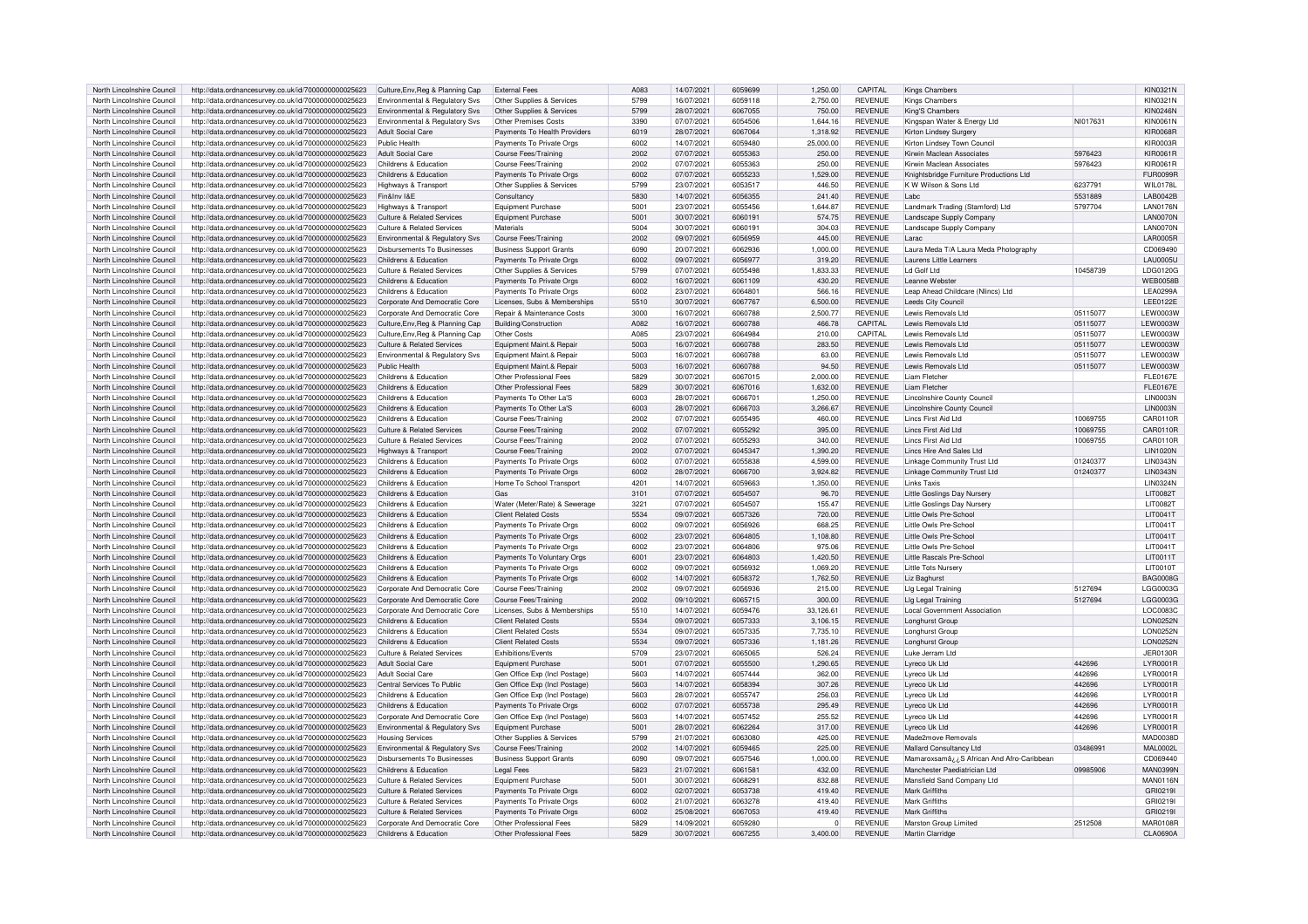| North Lincolnshire Council | http://data.ordnancesurvey.co.uk/id/7000000000025623 | Environmental & Regulatory Svs        | Materials                      | 5004 | 09/07/2021 | 6057104 | 9,013.19  | REVENUE        | Martin Williams (Hull) Ltd            | 4756870  | WII 07771       |
|----------------------------|------------------------------------------------------|---------------------------------------|--------------------------------|------|------------|---------|-----------|----------------|---------------------------------------|----------|-----------------|
| North Lincolnshire Council | http://data.ordnancesurvey.co.uk/id/7000000000025623 | Culture.Env.Reg & Planning Cap        | Building/Construction          | A082 | 16/07/2021 | 6060589 | 3.482.30  | CAPITAL        | <b>Mason Clark Associates</b>         | 02537113 | <b>MAS0158S</b> |
| North Lincolnshire Council | http://data.ordnancesurvey.co.uk/id/7000000000025623 | Culture & Related Services            | Repair & Maintenance Costs     | 3000 | 16/07/2021 | 6060565 | 1,206.00  | <b>REVENUE</b> | Mason Clark Associates                | 02537113 | <b>MAS0158S</b> |
| North Lincolnshire Council | http://data.ordnancesurvey.co.uk/id/7000000000025623 | Highways & Transport                  | Consultancy                    | 5830 | 23/07/2021 | 6051086 | 11,335.17 | <b>REVENUE</b> | Mason Clark Associates                | 02537113 | <b>MAS0158S</b> |
| North Lincolnshire Council | http://data.ordnancesurvey.co.uk/id/7000000000025623 | <b>Planning Services</b>              | Other Professional Fees        | 5829 | 23/07/2021 | 6065085 | 7,438.00  | <b>REVENUE</b> | <b>Mason Clark Associates</b>         | 02537113 | <b>MAS0158S</b> |
| North Lincolnshire Council | http://data.ordnancesurvey.co.uk/id/7000000000025623 | Culture & Related Services            | Provisions                     | 5201 | 07/07/2021 | 6055729 | 518.03    | <b>REVENUE</b> | Matthew Clark Wholesale Ltd           |          | MAT0125T        |
|                            |                                                      |                                       |                                |      |            |         |           |                |                                       |          |                 |
| North Lincolnshire Council | http://data.ordnancesurvey.co.uk/id/7000000000025623 | <b>Culture &amp; Related Services</b> | Provisions                     | 5201 | 14/07/2021 | 6059412 | 518.33    | <b>REVENUE</b> | Matthew Clark Wholesale Ltd           |          | MAT0125T        |
| North Lincolnshire Council | http://data.ordnancesurvey.co.uk/id/7000000000025623 | <b>Culture &amp; Related Services</b> | Provisions                     | 5201 | 23/07/2021 | 6064703 | 503.49    | <b>REVENUE</b> | Matthew Clark Wholesale I to          |          | MAT0125T        |
| North Lincolnshire Council | http://data.ordnancesurvey.co.uk/id/7000000000025623 | Culture & Related Services            | Provisions                     | 5201 | 04/08/2021 | 6068595 | 751.57    | <b>REVENUE</b> | Matthew Clark Wholesale Ltd           |          | MAT0125T        |
| North Lincolnshire Council | http://data.ordnancesurvey.co.uk/id/7000000000025623 | <b>Adult Social Care</b>              | Repair & Maintenance Costs     | 3000 | 14/07/2021 | 6059585 | 3,030.00  | <b>REVENUE</b> | Md Holmes Decorating Services         |          | MDH0003H        |
| North Lincolnshire Council | http://data.ordnancesurvey.co.uk/id/7000000000025623 | Corporate And Democratic Core         | Equipment Purchase             | 5001 | 16/07/2021 | 6060796 | 462.00    | REVENUE        | Md Signs Limited                      | 07734254 | <b>MDS0003S</b> |
| North Lincolnshire Council | http://data.ordnancesurvey.co.uk/id/7000000000025623 | Corporate And Democratic Core         | Gen Office Exp (Incl Postage)  | 5603 | 21/07/2021 | 6062990 | 247.50    | <b>REVENUE</b> | Md Sians Limited                      | 07734254 | MDS0003S        |
| North Lincolnshire Council | http://data.ordnancesurvey.co.uk/id/7000000000025623 | Corporate And Democratic Core         | Gen Office Exp (Incl Postage)  | 5603 | 28/07/2021 | 6066666 | 621.70    | <b>REVENUE</b> | Md Signs Limited                      | 07734254 | MDS0003S        |
|                            |                                                      |                                       |                                |      |            |         |           |                |                                       |          |                 |
| North Lincolnshire Council | http://data.ordnancesurvey.co.uk/id/7000000000025623 | Corporate And Democratic Core         | Other Supplies & Services      | 5799 | 30/07/2021 | 606831  | 462.00    | <b>REVENUE</b> | Md Signs Limited                      | 07734254 | MDS0003S        |
| North Lincolnshire Council | http://data.ordnancesurvey.co.uk/id/7000000000025623 | Corporate And Democratic Core         | Other Supplies & Services      | 5799 | 30/07/2021 | 6068312 | 909.00    | <b>REVENUE</b> | Md Signs Limited                      | 07734254 | <b>MDS0003S</b> |
| North Lincolnshire Council | http://data.ordnancesurvey.co.uk/id/7000000000025623 | Corporate And Democratic Core         | Other Supplies & Services      | 5799 | 30/07/2021 | 6068313 | 360.00    | REVENUE        | Md Signs Limited                      | 07734254 | MDS00035        |
| North Lincolnshire Council | http://data.ordnancesurvey.co.uk/id/7000000000025623 | Culture & Related Services            | Equipment Purchase             | 5001 | 28/07/2021 | 6067196 | 294.30    | <b>REVENUE</b> | Md Sians Limited                      | 07734254 | MDS0003S        |
| North Lincolnshire Council | http://data.ordnancesurvey.co.uk/id/7000000000025623 | <b>Culture &amp; Related Services</b> | Equipment Purchase             | 5001 | 30/07/2021 | 6068381 | 1,258.50  | <b>REVENUE</b> | Md Signs Limited                      | 07734254 | MDS0003S        |
| North Lincolnshire Council | http://data.ordnancesurvey.co.uk/id/7000000000025623 | Public Health                         | Other Supplies & Services      | 5799 | 28/07/2021 | 6067034 | 700.00    | <b>REVENUE</b> | Md Signs Limited                      | 07734254 | <b>MDS0003S</b> |
| North Lincolnshire Council | http://data.ordnancesurvey.co.uk/id/7000000000025623 | Childrens & Education                 | Payments To Private Orgs       | 6002 | 07/07/2021 | 6055710 | 2,250.00  | <b>REVENUE</b> | Meeting New Horizons                  | 7605054  | MNH0001H        |
|                            |                                                      |                                       |                                |      |            |         |           |                |                                       |          |                 |
| North Lincolnshire Council | http://data.ordnancesurvey.co.uk/id/7000000000025623 | <b>Planning Services</b>              | Payments To Voluntary Orgs     | 6001 | 14/07/2021 | 6054540 | 28,910.00 | REVENUE        | Meeting New Horizons Cic              |          | MEE0006E        |
| North Lincolnshire Council | http://data.ordnancesurvey.co.uk/id/7000000000025623 | Childrens & Education                 | Payments To Private Orgs       | 6002 | 21/07/2021 | 6062916 | 924.00    | <b>REVENUE</b> | Melior Community Academy              | 07386086 | <b>MEL0023L</b> |
| North Lincolnshire Council | http://data.ordnancesurvey.co.uk/id/7000000000025623 | Childrens & Education                 | Payments To Private Orgs       | 6002 | 23/07/2021 | 6064808 | 478.80    | <b>REVENUE</b> | Mels Totstop Day Nursery              |          | MEL0044L        |
| North Lincolnshire Council | http://data.ordnancesurvey.co.uk/id/7000000000025623 | <b>Adult Social Care</b>              | Payments To Private Orgs       | 6002 | 30/07/2021 | 6068269 | 4,087.00  | <b>REVENUE</b> | Mencar                                |          | <b>MEN0244N</b> |
| North Lincolnshire Council | http://data.ordnancesurvey.co.uk/id/7000000000025623 | <b>Culture &amp; Related Services</b> | Course Fees/Training           | 2002 | 09/07/2021 | 6057303 | 2,470.00  | <b>REVENUE</b> | Mermaids Uk                           |          | MER0137R        |
| North Lincolnshire Council | http://data.ordnancesurvey.co.uk/id/7000000000025623 | Disbursements To Businesses           | <b>Business Support Grants</b> | 6090 | 20/07/2021 | 6062937 | 1.000.00  | <b>REVENUE</b> | Messingham Sands Fishery Limited      |          | CD069500        |
|                            |                                                      |                                       |                                | 5001 |            | 6059532 |           | REVENUE        |                                       |          |                 |
| North Lincolnshire Council | http://data.ordnancesurvey.co.uk/id/7000000000025623 | Highways & Transport                  | Equipment Purchase             |      | 21/07/2021 |         | 353.88    |                | Metric Group Ltd                      | 2560839  | <b>MET0006T</b> |
| North Lincolnshire Council | http://data.ordnancesurvey.co.uk/id/7000000000025623 | <b>Adult Social Care</b>              | Payments To Private Orgs       | 6002 | 07/07/2021 | 605524  | 982.80    | <b>REVENUE</b> | Mewa I In                             |          | <b>MEW0020V</b> |
| North Lincolnshire Council | http://data.ordnancesurvey.co.uk/id/7000000000025623 | <b>Support Servs Capital</b>          | <b>External Fees</b>           | A083 | 09/07/2021 | 6053714 | 1.594.26  | CAPITAI        | Mhr International Uk Limited          | 01852206 | MHR0001F        |
| North Lincolnshire Council | http://data.ordnancesurvey.co.uk/id/7000000000025623 | Support Servs Capital                 | <b>External Fees</b>           | A083 | 09/07/2021 | 6053718 | 3,150.00  | CAPITAL        | Mhr International Uk Limited          | 01852206 | <b>MHR0001R</b> |
| North Lincolnshire Council | http://data.ordnancesurvey.co.uk/id/7000000000025623 | Support Servs Capital                 | <b>External Fees</b>           | A083 | 09/07/2021 | 6053720 | 540.00    | CAPITAL        | Mhr International Uk Limited          | 01852206 | <b>MHR0001R</b> |
| North Lincolnshire Council | http://data.ordnancesurvey.co.uk/id/7000000000025623 | <b>Adult Social Care</b>              | Other Supplies & Services      | 5799 | 14/07/2021 | 6059372 | 360.00    | <b>REVENUE</b> | Mini First Aid Lincolnshire North     |          | <b>MIN0016N</b> |
| North Lincolnshire Council | http://data.ordnancesurvey.co.uk/id/7000000000025623 | Adult Social Care                     | Vehicle Hire                   | 4101 | 09/07/2021 | 6057035 | 4,080.00  | <b>REVENUE</b> | M L Protective Coatings Ltd           | 01773189 | <b>MLP0002P</b> |
|                            |                                                      |                                       |                                |      |            |         |           |                |                                       |          |                 |
| North Lincolnshire Council | http://data.ordnancesurvey.co.uk/id/7000000000025623 | Highways & Transport                  | Materials                      | 5004 | 14/07/2021 | 6057037 | 240.00    | <b>REVENUE</b> | M L Protective Coatings Ltd           | 01773189 | <b>MLP0002P</b> |
| North Lincolnshire Council | http://data.ordnancesurvey.co.uk/id/7000000000025623 | Adult Social Care                     | Other Premises Costs           | 3390 | 09/07/2021 | 6056968 | 290.56    | <b>REVENUE</b> | Motion Picture Licensing Company      | 8087372  | <b>MOT0012T</b> |
| North Lincolnshire Council | http://data.ordnancesurvey.co.uk/id/7000000000025623 | Childrens & Education                 | Other Premises Costs           | 3390 | 09/07/2021 | 6056968 | 871.68    | REVENUE        | Motion Picture Licensing Company      | 8087372  | MOT0012T        |
| North Lincolnshire Council | http://data.ordnancesurvey.co.uk/id/7000000000025623 | Fin&Inv I&F                           | Other Premises Costs           | 3390 | 09/07/2021 | 6056962 | 290.56    | <b>REVENUE</b> | Motion Picture Licensing Company      | 8087372  | <b>MOT0012T</b> |
| North Lincolnshire Council | http://data.ordnancesurvey.co.uk/id/7000000000025623 | Non Distributed Costs                 | Other Premises Costs           | 3390 | 09/07/2021 | 6056968 | 290.56    | <b>REVENUE</b> | Motion Picture Licensing Company      | 8087372  | <b>MOT0012T</b> |
| North Lincolnshire Council | http://data.ordnancesurvey.co.uk/id/7000000000025623 | Environmental & Regulatory Svs        | Materials                      | 5004 | 09/07/2021 | 6057038 | 265.53    | <b>REVENUE</b> | Motus Commercials                     | 00653665 | <b>MOT0070T</b> |
|                            |                                                      |                                       |                                |      |            |         |           |                | Mr B Clark                            |          |                 |
| North Lincolnshire Council | http://data.ordnancesurvey.co.uk/id/7000000000025623 | Highways & Transport                  | Other Supplies & Services      | 5799 | 02/07/2021 | 6030881 | 393.75    | <b>REVENUE</b> |                                       |          | <b>CLA0030A</b> |
| North Lincolnshire Council | http://data.ordnancesurvey.co.uk/id/7000000000025623 | Highways & Transport                  | Other Supplies & Services      | 5799 | 21/07/2021 | 604287  | 647.50    | <b>REVENUE</b> | Mr B Clark                            |          | <b>CLA0030A</b> |
| North Lincolnshire Council | http://data.ordnancesurvey.co.uk/id/7000000000025623 | Highways & Transport                  | Other Supplies & Services      | 5799 | 23/07/2021 | 6053533 | 647.50    | REVENUE        | Mr B Clark                            |          | <b>CLA0030A</b> |
| North Lincolnshire Council | http://data.ordnancesurvey.co.uk/id/7000000000025623 | Highways & Transport                  | Other Supplies & Services      | 5799 | 28/07/2021 | 6055468 | 262.50    | <b>REVENUE</b> | Mr B Clark                            |          | <b>CLA0030A</b> |
| North Lincolnshire Council | http://data.ordnancesurvey.co.uk/id/7000000000025623 | Highways & Transport                  | Other Supplies & Services      | 5799 | 28/07/2021 | 6062256 | 647.50    | <b>REVENUE</b> | Mr R Clark                            |          | <b>CLA0030A</b> |
| North Lincolnshire Council | http://data.ordnancesurvey.co.uk/id/7000000000025623 | Highways & Transport                  | Other Supplies & Services      | 5799 | 28/07/2021 | 6062257 | 516.25    | <b>REVENUE</b> | Mr B Clark                            |          | <b>CLA0030A</b> |
| North Lincolnshire Council | http://data.ordnancesurvey.co.uk/id/7000000000025623 | Highways & Transport                  | Other Supplies & Services      | 5799 | 30/07/2021 | 6035406 | 516.25    | <b>REVENUE</b> | Mr B Clark                            |          | <b>CLA0030A</b> |
|                            |                                                      |                                       |                                | 5799 | 30/07/2021 | 6045002 |           | <b>REVENUE</b> | Mr B Clark                            |          |                 |
| North Lincolnshire Council | http://data.ordnancesurvey.co.uk/id/7000000000025623 | Highways & Transport                  | Other Supplies & Services      |      |            |         | 405.00    |                |                                       |          | <b>CLA0030A</b> |
| North Lincolnshire Council | http://data.ordnancesurvey.co.uk/id/7000000000025623 | <b>Culture &amp; Related Services</b> | Exhibitions/Events             | 5709 | 30/07/2021 | 6068559 | 250.00    | <b>REVENUE</b> | Mr Ian Bayte                          |          | <b>BAX0017X</b> |
| North Lincolnshire Council | http://data.ordnancesurvey.co.uk/id/7000000000025623 | <b>Planning Services</b>              | <b>Client Related Costs</b>    | 5534 | 14/07/2021 | 6055377 | 320.00    | <b>REVENUE</b> | Mrs A Hood                            |          | <b>HOO0005C</b> |
| North Lincolnshire Council | http://data.ordnancesurvey.co.uk/id/7000000000025623 | Corporate And Democratic Core         | <b>Legal Fees</b>              | 5823 | 07/07/2021 | 6055322 | 682.50    | <b>REVENUE</b> | Mrs Debi Miller                       |          | MII 0278I       |
| North Lincolnshire Council | http://data.ordnancesurvey.co.uk/id/7000000000025623 | Childrens & Education                 | Payments To Private Orgs       | 6002 | 21/07/2021 | 6063159 | 6,600.00  | <b>REVENUE</b> | Murray Psychology Limited             | 12362099 | <b>MUR0199F</b> |
| North Lincolnshire Council | http://data.ordnancesurvey.co.uk/id/7000000000025623 | Adult Social Care                     | Clothing, Uniforms & Laundry   | 5301 | 21/07/2021 | 6063107 | 420.42    | <b>REVENUE</b> | Mwuk Ltd T/A Alexandra                | 0454264  | <b>ALE0001E</b> |
| North Lincolnshire Council | http://data.ordnancesurvey.co.uk/id/7000000000025623 | Adult Social Care                     | Clothing, Uniforms & Laundry   | 5301 | 23/07/2021 | 6065094 | 502.92    | <b>REVENUE</b> | Mwuk Ltd T/A Alexandra                | 0454264  | <b>ALE0001E</b> |
| North Lincolnshire Council |                                                      |                                       |                                | 5301 |            | 6065096 | 243.84    | <b>REVENUE</b> | Mwuk Ltd T/A Alexandra                |          | <b>ALE0001E</b> |
|                            | http://data.ordnancesurvey.co.uk/id/7000000000025623 | <b>Adult Social Care</b>              | Clothing, Uniforms & Laundry   |      | 23/07/2021 |         |           |                |                                       | 0454264  |                 |
| North Lincolnshire Council | http://data.ordnancesurvey.co.uk/id/7000000000025623 | <b>Adult Social Care</b>              | Clothing, Uniforms & Laundry   | 5301 | 23/07/2021 | 6065097 | 472.44    | <b>REVENUE</b> | Mwuk Ltd T/A Alexandra                | 0454264  | ALE0001E        |
| North Lincolnshire Council | http://data.ordnancesurvey.co.uk/id/7000000000025623 | <b>Adult Social Care</b>              | Clothing, Uniforms & Laundry   | 5301 | 23/07/2021 | 6065098 | 370.31    | <b>REVENUE</b> | Mwuk Ltd T/A Alexandra                | 0454264  | ALE0001E        |
| North Lincolnshire Council | http://data.ordnancesurvey.co.uk/id/7000000000025623 | <b>Adult Social Care</b>              | <b>Equipment Purchase</b>      | 5001 | 30/07/2021 | 6067790 | 439.72    | <b>REVENUE</b> | Mwuk Ltd T/A Alexandra                | 0454264  | ALE0001E        |
| North Lincolnshire Council | http://data.ordnancesurvey.co.uk/id/7000000000025623 | Childrens & Education                 | Payments To Private Orgs       | 6002 | 14/07/2021 | 6055865 | 4.823.33  | <b>REVENUE</b> | National Fostering Agency Ltd         | 03127814 | <b>NAT0100T</b> |
| North Lincolnshire Council | http://data.ordnancesurvey.co.uk/id/7000000000025623 | Childrens & Education                 | Payments To Private Orgs       | coos | 14/07/2021 | 6055870 | 3.160.50  | <b>REVENUE</b> | National Fostering Agency Ltd         | 03127814 | <b>NAT0100T</b> |
| North Lincolnshire Council | http://data.ordnancesurvey.co.uk/id/7000000000025623 | Childrens & Education                 | <b>Examination Fees</b>        | 5730 | 16/07/2021 | 6060751 | 689.00    | <b>REVENUE</b> | Ncfe                                  | 2896700  | NCF0002F        |
| North Lincolnshire Council |                                                      | Corporate And Democratic Core         |                                | 5823 | 07/07/2021 | 6053746 | 900.00    | <b>REVENUE</b> | Neelam Mal                            |          | <b>MAL0099L</b> |
|                            | http://data.ordnancesurvey.co.uk/id/7000000000025623 |                                       | <b>Legal Fees</b>              |      |            |         |           |                |                                       |          |                 |
| North Lincolnshire Council | http://data.ordnancesurvey.co.uk/id/7000000000025623 | Corporate And Democratic Core         | <b>Legal Fees</b>              | 5823 | 21/07/2021 | 6062918 | 463.33    | <b>REVENUE</b> | Neelam Mal                            |          | <b>MAL0099L</b> |
| North Lincolnshire Council | http://data.ordnancesurvev.co.uk/id/7000000000025623 | Corporate And Democratic Core         | It Software-Purchase           | 5051 | 16/07/2021 | 6055559 | 1.400.00  | <b>REVENUE</b> | Networx Recruitment                   | 4278636  | <b>NET0054T</b> |
| North Lincolnshire Council | http://data.ordnancesurvey.co.uk/id/7000000000025623 | Other Expenditure & Income            | Payments To Private Orgs       | 6002 | 30/07/2021 | 6068271 | 18,809.28 | <b>REVENUE</b> | New Concept Care & Nursing Ltd        | 3892391  | <b>NEW0146W</b> |
| North Lincolnshire Council | http://data.ordnancesurvey.co.uk/id/7000000000025623 | <b>Culture &amp; Related Services</b> | Repair & Maintenance Costs     | 3000 | 07/07/2021 | 6055345 | 299.41    | REVENUE        | New County Glazing Ltd                | 04402867 | <b>NEW0032W</b> |
| North Lincolnshire Council | http://data.ordnancesurvey.co.uk/id/7000000000025623 | <b>Culture &amp; Related Services</b> | Repair & Maintenance Costs     | 3000 | 16/07/2021 | 6060835 | 484.20    | <b>REVENUE</b> | New County Glazing Ltd                | 04402867 | <b>NEW0032W</b> |
| North Lincolnshire Council | http://data.ordnancesurvey.co.uk/id/7000000000025623 | Disbursements To Businesses           | <b>Business Support Grants</b> | 6090 | 02/07/2021 | 6053959 | 1,000.00  | <b>REVENUE</b> | Newdowns Boarding Kennels And Cattery |          | CD068310        |
| North Lincolnshire Council | http://data.ordnancesurvey.co.uk/id/7000000000025623 | <b>Adult Social Care</b>              | Equipment Maint.& Repair       | 5003 | 28/07/2021 | 6063715 | 495.00    | <b>REVENUE</b> | Newgate (Newark) I td                 | 1870156  | <b>NEW0216W</b> |
|                            |                                                      |                                       |                                |      |            |         |           |                |                                       |          |                 |
| North Lincolnshire Council | http://data.ordnancesurvey.co.uk/id/7000000000025623 | Corporate And Democratic Core         | Other Professional Fees        | 5829 | 14/07/2021 | 6059438 | $\Omega$  | <b>REVENUE</b> | Newlyn Plc                            | 3770985  | <b>NEW0120W</b> |
| North Lincolnshire Council | http://data.ordnancesurvey.co.uk/id/7000000000025623 | Adult Social Care                     | Cleaning Costs/ Materials      | 3301 | 07/07/2021 | 6055504 | 274.82    | <b>REVENUE</b> | Nexon Group                           | 8560885  | GRE0002E        |
| North Lincolnshire Council | http://data.ordnancesurvey.co.uk/id/7000000000025623 | Adult Social Care                     | Cleaning Costs/ Materials      | 3301 | 16/07/2021 | 6060509 | 346.92    | <b>REVENUE</b> | Nexon Group                           | 8560885  | GRE0002E        |
|                            |                                                      |                                       |                                |      |            |         |           |                |                                       |          |                 |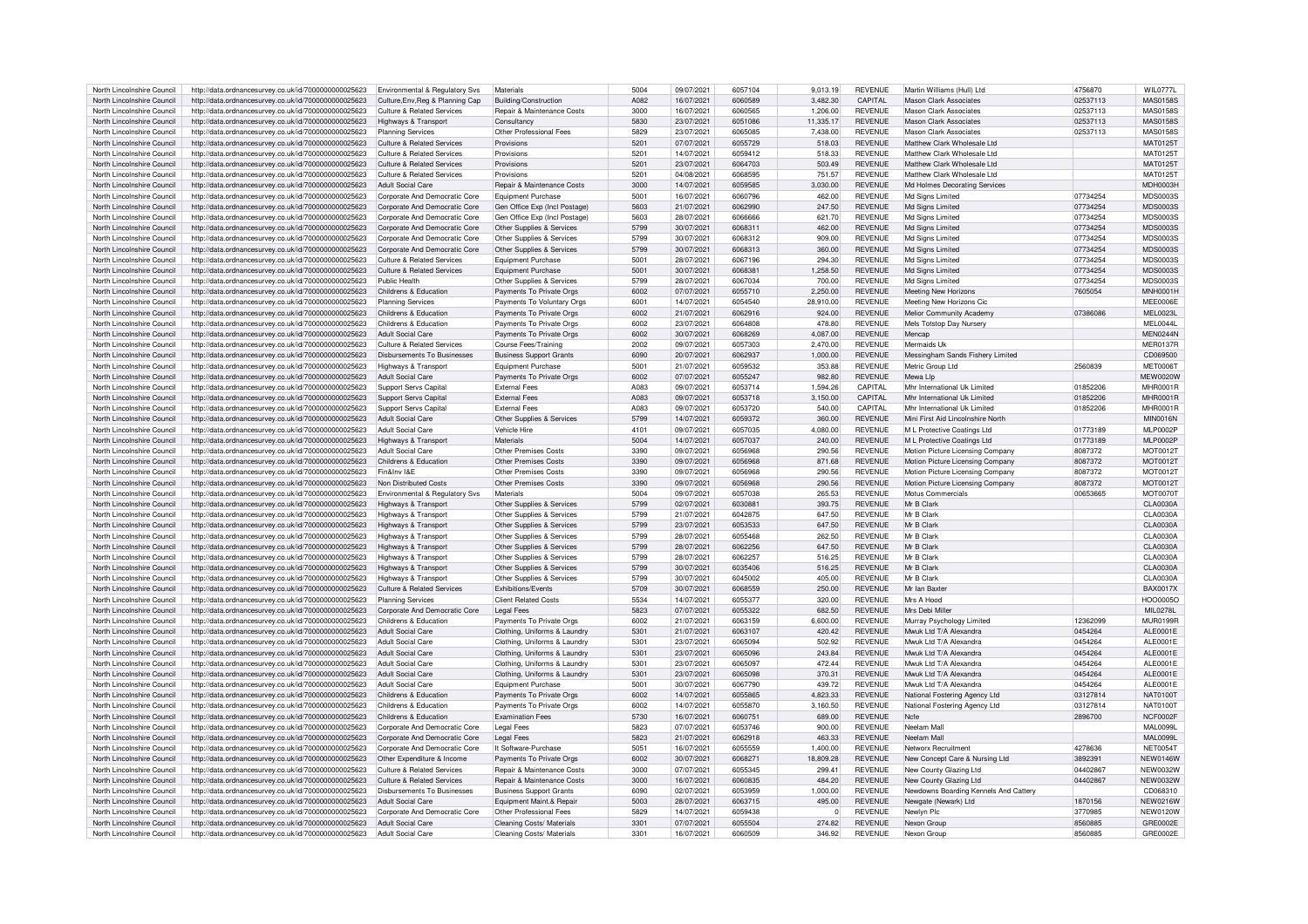| North Lincolnshire Council | http://data.ordnancesurvey.co.uk/id/7000000000025623 | Adult Social Care              | Cleaning Costs/ Materials     | 3301 | 30/07/2021 | 6068180 | 392.00      | <b>REVENUE</b> | Nexon Group                                   | 8560885  | GRE0002E        |
|----------------------------|------------------------------------------------------|--------------------------------|-------------------------------|------|------------|---------|-------------|----------------|-----------------------------------------------|----------|-----------------|
|                            |                                                      |                                |                               |      |            |         |             |                |                                               |          |                 |
| North Lincolnshire Council | http://data.ordnancesurvey.co.uk/id/7000000000025623 | Adult Social Care              | Rents                         | 3201 | 16/07/2021 | 6060797 | 8.025.04    | <b>REVENUE</b> | Nhs Property Services Ltd                     |          | <b>NHS0021S</b> |
| North Lincolnshire Council | http://data.ordnancesurvey.co.uk/id/7000000000025623 | <b>Adult Social Care</b>       | Rents                         | 3201 | 16/07/2021 | 6060798 | 6,810.00    | <b>REVENUE</b> | Nhs Property Services Ltd                     |          | <b>NHS0021S</b> |
| North Lincolnshire Council | http://data.ordnancesurvey.co.uk/id/7000000000025623 | <b>Adult Social Care</b>       | Rents                         | 3201 | 16/07/2021 | 6060799 | 8,211.62    | <b>REVENUE</b> | Nhs Property Services Ltd                     |          | <b>NHS0021S</b> |
| North Lincolnshire Council | http://data.ordnancesurvey.co.uk/id/7000000000025623 | <b>Adult Social Care</b>       | Rents                         | 3201 | 16/07/2021 | 6060801 | 11,008.69   | <b>REVENUE</b> | Nhs Property Services Ltd                     |          | <b>NHS0021S</b> |
|                            |                                                      |                                |                               |      |            |         |             |                |                                               |          |                 |
| North Lincolnshire Council | http://data.ordnancesurvey.co.uk/id/7000000000025623 | Adult Social Care              | Other Supplies & Services     | 5799 | 14/07/2021 | 6059376 | 228.30      | <b>REVENUE</b> | Nhs Supply Chain                              |          | NHS00065        |
| North Lincolnshire Council | http://data.ordnancesurvey.co.uk/id/7000000000025623 | <b>Planning Services</b>       | Exhibitions/Events            | 5709 | 14/07/2021 | 6055918 | 750.00      | <b>REVENUE</b> | Nicky Pattinson Ltd                           |          | <b>NIC0107C</b> |
| North Lincolnshire Council | http://data.ordnancesurvey.co.uk/id/7000000000025623 | Corporate And Democratic Core  | Course Fees/Training          | 2002 | 07/07/2021 | 6053739 | 1,125.00    | <b>REVENUE</b> | Niki Whitaker                                 |          | <b>WHI06991</b> |
|                            |                                                      |                                |                               |      |            |         |             |                |                                               |          |                 |
| North Lincolnshire Council | http://data.ordnancesurvey.co.uk/id/7000000000025623 | Childrens & Education          | Payments To Private Orgs      | 6002 | 28/07/2021 | 6066709 | 29,526.50   | <b>REVENUE</b> | Nisai Virtual Academy                         |          | <b>NIS0036S</b> |
| North Lincolnshire Council | http://data.ordnancesurvey.co.uk/id/7000000000025623 | Childrens & Education          | Payments To Private Orgs      | 6002 | 28/07/2021 | 6066712 | 33,500.00   | <b>REVENUE</b> | Nisai Virtual Academy                         |          | <b>NIS0036S</b> |
| North Lincolnshire Council | http://data.ordnancesurvey.co.uk/id/7000000000025623 | Culture & Related Services     | Equipment Purchase            | 5001 | 21/07/2021 | 6053568 | $-2.944.99$ | <b>REVENUE</b> | Nichets                                       | 01693112 | <b>NIS0001S</b> |
| North Lincolnshire Council |                                                      | Childrens & Education          | <b>Client Related Costs</b>   | 5534 |            | 6059515 |             |                |                                               |          |                 |
|                            | http://data.ordnancesurvey.co.uk/id/7000000000025623 |                                |                               |      | 14/07/2021 |         | 800.00      | <b>REVENUE</b> | NIc-Case Management & Cic Imprest             |          | NOR0235F        |
| North Lincolnshire Council | http://data.ordnancesurvey.co.uk/id/7000000000025623 | Adult Social Care              | <b>Client Transport Costs</b> | 6092 | 14/07/2021 | 6059516 | 92.00       | <b>REVENUE</b> | NIc-Children And Community Resilience Imprest |          | <b>NOR2007E</b> |
| North Lincolnshire Council | http://data.ordnancesurvey.co.uk/id/7000000000025623 | Adult Social Care              | <b>Client Transport Costs</b> | 6092 | 28/07/2021 | 6067226 | 114.00      | <b>REVENUE</b> | Nlc-Children And Community Resilience Imprest |          | <b>NOR2007F</b> |
| North Lincolnshire Council | http://data.ordnancesurvey.co.uk/id/7000000000025623 | <b>Adult Social Care</b>       | Materials                     | 5004 | 02/07/2021 | 6053899 | 103.00      | <b>REVENUE</b> | NIc-Children And Community Resilience Imprest |          | <b>NOR2007F</b> |
|                            |                                                      |                                |                               |      |            |         |             |                |                                               |          |                 |
| North Lincolnshire Council | http://data.ordnancesurvey.co.uk/id/7000000000025623 | <b>Adult Social Care</b>       | Materials                     | 5004 | 28/07/2021 | 6067226 | 23.88       | <b>REVENUE</b> | Nic-Children And Community Resilience Imprest |          | <b>NOR2007F</b> |
| North Lincolnshire Council | http://data.ordnancesurvey.co.uk/id/7000000000025623 | Childrens & Education          | <b>Bank Charges</b>           | 5821 | 14/07/2021 | 6059516 | 29.73       | <b>REVENUE</b> | NIc-Children And Community Resilience Imprest |          | <b>NOR2007F</b> |
| North Lincolnshire Council | http://data.ordnancesurvey.co.uk/id/7000000000025623 | Childrens & Education          | <b>Client Related Costs</b>   | 5534 | 02/07/2021 | 6053899 | 2.100.71    | <b>REVENUE</b> | NIc-Children And Community Resilience Imprest |          | <b>NOR2007F</b> |
|                            |                                                      |                                |                               | 5534 |            |         |             |                |                                               |          |                 |
| North Lincolnshire Council | http://data.ordnancesurvey.co.uk/id/7000000000025623 | Childrens & Education          | <b>Client Related Costs</b>   |      | 14/07/2021 | 6059516 | 1.713.74    | <b>REVENUE</b> | Nlc-Children And Community Resilience Imprest |          | <b>NOR2007F</b> |
| North Lincolnshire Council | http://data.ordnancesurvey.co.uk/id/7000000000025623 | Childrens & Education          | <b>Client Related Costs</b>   | 5534 | 28/07/2021 | 6067226 | 2,791.30    | <b>REVENUE</b> | NIc-Children And Community Resilience Imprest |          | NOR2007E        |
| North Lincolnshire Council | http://data.ordnancesurvey.co.uk/id/7000000000025623 | Childrens & Education          | <b>Client Transport Costs</b> | 6092 | 02/07/2021 | 6053899 | 20.60       | <b>REVENUE</b> | NIc-Children And Community Resilience Imprest |          | <b>NOR2007F</b> |
| North Lincolnshire Council | http://data.ordnancesurvey.co.uk/id/7000000000025623 | Childrens & Education          | <b>Client Transport Costs</b> | 6092 | 14/07/2021 | 6059516 | 27.00       | <b>REVENUE</b> | NIc-Children And Community Resilience Imprest |          | <b>NOR2007F</b> |
|                            |                                                      |                                |                               |      |            |         |             |                |                                               |          |                 |
| North Lincolnshire Council | http://data.ordnancesurvey.co.uk/id/7000000000025623 | Childrens & Education          | <b>Client Transport Costs</b> | 6092 | 28/07/2021 | 6067226 | 132.75      | <b>REVENUE</b> | Nic-Children And Community Resilience Imprest |          | <b>NOR2007F</b> |
| North Lincolnshire Council | http://data.ordnancesurvey.co.uk/id/7000000000025623 | <b>Adult Social Care</b>       | Payments To Private Orgs      | 6002 | 09/07/2021 | 6055936 | 370.00      | <b>REVENUE</b> | NI Group Limited                              |          | <b>NLG0003G</b> |
| North Lincolnshire Council | http://data.ordnancesurvey.co.uk/id/7000000000025623 | <b>Adult Social Care</b>       | Payments To Private Orgs      | 6002 | 09/07/2021 | 6055939 | 370.00      | <b>REVENUE</b> | NI Group Limited                              |          | NJ G0003G       |
|                            |                                                      |                                |                               |      |            |         |             |                |                                               |          |                 |
| North Lincolnshire Council | http://data.ordnancesurvey.co.uk/id/7000000000025623 | <b>Adult Social Care</b>       | Payments To Private Orgs      | 6002 | 09/07/2021 | 6055940 | 276.75      | <b>REVENUE</b> | NI Group Limited                              |          | <b>NLG0003G</b> |
| North Lincolnshire Council | http://data.ordnancesurvey.co.uk/id/7000000000025623 | <b>Adult Social Care</b>       | Payments To Private Orgs      | 6002 | 09/07/2021 | 6055941 | 553.50      | <b>REVENUE</b> | NI Group Limited                              |          | <b>NLG0003G</b> |
| North Lincolnshire Council | http://data.ordnancesurvey.co.uk/id/7000000000025623 | Adult Social Care              | Payments To Private Orgs      | 6002 | 14/07/2021 | 6055938 | 370.00      | <b>REVENUE</b> | NI Group Limited                              |          | <b>NLG0003G</b> |
|                            |                                                      |                                |                               |      |            |         |             |                |                                               |          |                 |
| North Lincolnshire Council | http://data.ordnancesurvey.co.uk/id/7000000000025623 | Adult Social Care              | Payments To Private Orgs      | 6002 | 30/07/2021 | 6068272 | 13,775.50   | <b>REVENUE</b> | NI Group Limited                              |          | <b>NLG0003G</b> |
| North Lincolnshire Council | http://data.ordnancesurvey.co.uk/id/7000000000025623 | Adult Social Care              | Payments To Private Orgs      | 6002 | 30/07/2021 | 6068549 | 950.00      | <b>REVENUE</b> | NI Group Limited                              |          | <b>NLG0003G</b> |
| North Lincolnshire Council | http://data.ordnancesurvey.co.uk/id/7000000000025623 | Adult Social Care              | Payments To Private Orgs      | 6002 | 30/07/2021 | 6068551 | 276.75      | <b>REVENUE</b> | NI Group Limited                              |          | <b>NLG0003G</b> |
| North Lincolnshire Council |                                                      | Adult Social Care              |                               | 6002 | 30/07/2021 | 6068553 | 740.00      | <b>REVENUE</b> |                                               |          | <b>NLG0003G</b> |
|                            | http://data.ordnancesurvey.co.uk/id/7000000000025623 |                                | Payments To Private Orgs      |      |            |         |             |                | NI Group Limited                              |          |                 |
| North Lincolnshire Council | http://data.ordnancesurvey.co.uk/id/7000000000025623 | Adult Social Care              | Payments To Private Orgs      | 6002 | 30/07/2021 | 6068579 | 276.75      | <b>REVENUE</b> | NI Group Limited                              |          | <b>NLG0003G</b> |
| North Lincolnshire Council | http://data.ordnancesurvey.co.uk/id/7000000000025623 | Adult Social Care              | Payments To Private Orgs      | 6002 | 04/08/2021 | 6068547 | 276.75      | <b>REVENUE</b> | NI Group Limited                              |          | <b>NLG0003G</b> |
| North Lincolnshire Council | http://data.ordnancesurvey.co.uk/id/7000000000025623 | Adult Social Care              | Other Professional Fees       | 5829 | 14/07/2021 | 6059496 | 43,191.99   | <b>REVENUE</b> | N Lincs & Goole Hosps Nhs Ft                  |          | NOR0424F        |
|                            |                                                      |                                |                               |      |            |         |             |                |                                               |          |                 |
| North Lincolnshire Council | http://data.ordnancesurvey.co.uk/id/7000000000025623 | Childrens & Education          | Payments To Health Providers  | 6019 | 02/07/2021 | 6053520 | 3.279.00    | <b>REVENUE</b> | N Lincs & Goole Hosps Nhs Ft                  |          | NOR0424F        |
| North Lincolnshire Council | http://data.ordnancesurvey.co.uk/id/7000000000025623 | Childrens & Education          | Payments To Private Orgs      | 6002 | 02/07/2021 | 6053878 | 12.356.33   | <b>REVENUE</b> | N Lincs & Goole Hosps Nhs Ft                  |          | <b>NOR0424F</b> |
| North Lincolnshire Council | http://data.ordnancesurvey.co.uk/id/7000000000025623 | Childrens & Education          | Payments To Private Orgs      | 6002 | 14/07/2021 | 6058374 | 3,437.50    | <b>REVENUE</b> | N Lincs & Goole Hosps Nhs Ff                  |          | <b>NOR0424F</b> |
|                            |                                                      |                                |                               |      |            |         |             |                |                                               |          |                 |
| North Lincolnshire Council | http://data.ordnancesurvey.co.uk/id/7000000000025623 | Childrens & Education          | Payments To Private Orgs      | 6002 | 14/07/2021 | 6058376 | 4,583.33    | <b>REVENUE</b> | N Lincs & Goole Hosps Nhs Ff                  |          | NOR0424F        |
| North Lincolnshire Council | http://data.ordnancesurvey.co.uk/id/7000000000025623 | Childrens & Education          | Payments To Private Orgs      | 6002 | 14/07/2021 | 6058378 | 12,356.33   | REVENUE        | N Lincs & Goole Hosps Nhs Ft                  |          | NOR0424F        |
| North Lincolnshire Council | http://data.ordnancesurvey.co.uk/id/7000000000025623 | Public Health                  | Payments To Health Providers  | 6019 | 30/07/2021 | 6068552 | 5.002.00    | <b>REVENUE</b> | N Lincs & Goole Hosps Nhs Ft                  |          | <b>NOR0424F</b> |
|                            |                                                      |                                |                               |      |            | 6055781 |             |                |                                               |          |                 |
| North Lincolnshire Council | http://data.ordnancesurvey.co.uk/id/7000000000025623 | <b>Housing Services</b>        | Other Supplies & Services     | 5799 | 07/07/2021 |         | 5,972.00    | <b>REVENUE</b> | Normanby Hotel                                |          | <b>NOR0478F</b> |
| North Lincolnshire Council | http://data.ordnancesurvey.co.uk/id/7000000000025623 | <b>Housing Services</b>        | Other Supplies & Services     | 5799 | 14/07/2021 | 6059362 | 5,320.00    | <b>REVENUE</b> | Normanby Hotel                                |          | <b>NOR0478F</b> |
| North Lincolnshire Council | http://data.ordnancesurvey.co.uk/id/7000000000025623 | Housing Services               | Other Supplies & Services     | 5799 | 14/07/2021 | 6059464 | 5.320.00    | <b>REVENUE</b> | Normanby Hotel                                |          | <b>NOR0478F</b> |
| North Lincolnshire Council | http://data.ordnancesurvey.co.uk/id/7000000000025623 | <b>Housing Services</b>        | Other Supplies & Services     | 5799 | 14/07/2021 | 6059542 | 574.00      | REVENUE        | Normanby Hotel                                |          | <b>NOR0478F</b> |
|                            |                                                      |                                |                               |      |            |         |             |                |                                               |          |                 |
| North Lincolnshire Council | http://data.ordnancesurvey.co.uk/id/7000000000025623 | <b>Housing Services</b>        | Other Supplies & Services     | 5799 | 21/07/2021 | 6062756 | 6.130.00    | <b>REVENUE</b> | Normanby Hotel                                |          | <b>NOR0478F</b> |
| North Lincolnshire Council | http://data.ordnancesurvey.co.uk/id/7000000000025623 | Childrens & Education          | Payments To Other La'S        | 6003 | 23/07/2021 | 6063896 | 417.00      | <b>REVENUE</b> | North East Lincolnshire Council               |          | <b>NOR0269F</b> |
| North Lincolnshire Council | http://data.ordnancesurvey.co.uk/id/7000000000025623 | Highways & Transport           | Other Vehicle Costs           | 4005 | 09/07/2021 | 6057039 | 1,778.40    | <b>REVENUE</b> | North East Lincolnshire Counci                |          | <b>NOR0269F</b> |
|                            |                                                      |                                |                               |      |            |         |             |                |                                               |          |                 |
| North Lincolnshire Council | http://data.ordnancesurvey.co.uk/id/7000000000025623 | Environmental & Regulatory Svs | Equipment Purchase            | 5001 | 23/07/2021 | 6053528 | 1,602.33    | <b>REVENUE</b> | Northern Municipal Spares Ltd                 | 06940592 | <b>NOR0013F</b> |
| North Lincolnshire Council | http://data.ordnancesurvey.co.uk/id/7000000000025623 | <b>Planning Services</b>       | Other Supplies & Services     | 5799 | 16/07/2021 | 6061078 | 350.00      | <b>REVENUE</b> | Northern Powergrid (Yorkshire) Plc            |          | YED0004D        |
| North Lincolnshire Council | http://data.ordnancesurvey.co.uk/id/7000000000025623 | Highways & Transport           | <b>Concessionary Fares</b>    | 6010 | 16/07/2021 | 6056754 | 406.57      | <b>REVENUE</b> | Northern Trains Limited                       | 03076444 | <b>NOR0761F</b> |
| North Lincolnshire Council | http://data.ordnancesurvey.co.uk/id/7000000000025623 | <b>Adult Social Care</b>       | Payments To Health Providers  | 6019 | 02/07/2021 | 6053793 | 9,335.36    | <b>REVENUE</b> | North Lincolnshire Ccg                        |          | <b>NOR0071R</b> |
|                            |                                                      |                                |                               |      |            |         |             |                |                                               |          |                 |
| North Lincolnshire Council | http://data.ordnancesurvey.co.uk/id/7000000000025623 | <b>Adult Social Care</b>       | Payments To Private Orgs      | 6002 | 21/07/2021 | 6062954 | 9,367.76    | <b>REVENUE</b> | North Lincolnshire Ccg                        |          | <b>NOR0071F</b> |
| North Lincolnshire Council | http://data.ordnancesurvey.co.uk/id/7000000000025623 | Adult Social Care              | Payments To Private Orgs      | 6002 | 21/07/2021 | 6063018 | 672.08      | <b>REVENUE</b> | North Lincolnshire Ccg                        |          | <b>NOR0071F</b> |
| North Lincolnshire Council | http://data.ordnancesurvey.co.uk/id/7000000000025623 | <b>Adult Social Care</b>       | Licences                      | 4002 | 16/07/2021 | 6060992 | 167.50      | <b>REVENUE</b> | North Lincolnshire Council                    |          | <b>NOR0802F</b> |
| North Lincolnshire Council | http://data.ordnancesurvey.co.uk/id/7000000000025623 | Childrens & Education          | <b>Client Related Costs</b>   | 5534 | 09/07/2021 | 6057463 | 2,000.00    | <b>REVENUE</b> | North Lincolnshire Council                    |          | <b>NOR0380F</b> |
|                            |                                                      |                                |                               |      |            |         |             |                |                                               |          |                 |
| North Lincolnshire Council | http://data.ordnancesurvey.co.uk/id/7000000000025623 | Childrens & Education          | Equipment Purchase            | 5001 | 09/07/2021 | 6057463 | 1,500.00    | <b>REVENUE</b> | North Lincolnshire Counci                     |          | <b>NOR0380F</b> |
| North Lincolnshire Council | http://data.ordnancesurvey.co.uk/id/7000000000025623 | Childrens & Education          | I icences                     | 4002 | 07/07/2021 | 6055693 | 235.00      | <b>REVENUE</b> | North Lincolnshire Counci                     |          | <b>NOR0802R</b> |
| North Lincolnshire Council | http://data.ordnancesurvey.co.uk/id/7000000000025623 | Childrens & Education          | Licences                      | 4002 | 07/07/2021 | 6055693 | 555.00      | <b>REVENUE</b> | North Lincolnshire Council                    |          | <b>NOR0802F</b> |
|                            |                                                      |                                |                               |      |            |         |             |                |                                               |          |                 |
| North Lincolnshire Council | http://data.ordnancesurvey.co.uk/id/7000000000025623 | Childrens & Education          | Licences                      | 4002 | 16/07/2021 | 6060992 | 445.00      | <b>REVENUE</b> | North Lincolnshire Counci                     |          | <b>NOR0802F</b> |
| North Lincolnshire Council | http://data.ordnancesurvey.co.uk/id/7000000000025623 | Childrens & Education          | Licences                      | 4002 | 16/07/2021 | 6060992 | 832.50      | <b>REVENUE</b> | North Lincolnshire Council                    |          | <b>NOR0802F</b> |
| North Lincolnshire Council | http://data.ordnancesurvey.co.uk/id/7000000000025623 | Culture & Related Services     | Licences                      | 4002 | 07/07/2021 | 6055693 | 1,110.00    | <b>REVENUE</b> | North Lincolnshire Counci                     |          | <b>NOR0802F</b> |
|                            |                                                      |                                |                               |      |            | 6060992 |             |                |                                               |          |                 |
| North Lincolnshire Council | http://data.ordnancesurvey.co.uk/id/7000000000025623 | Culture & Related Services     | Licences                      | 4002 | 16/07/2021 |         | 555.00      | <b>REVENUE</b> | North Lincolnshire Council                    |          | <b>NOR0802F</b> |
| North Lincolnshire Council | http://data.ordnancesurvey.co.uk/id/7000000000025623 | Environmental & Regulatory Svs | Licences                      | 4002 | 07/07/2021 | 6055693 | 375.00      | <b>REVENUE</b> | North Lincolnshire Council                    |          | <b>NOR0802F</b> |
| North Lincolnshire Council | http://data.ordnancesurvey.co.uk/id/7000000000025623 | Environmental & Regulatory Sys | Licences                      | 4002 | 07/07/2021 | 6055693 | 1.502.50    | <b>REVENUE</b> | North Lincolnshire Council                    |          | <b>NOR0802F</b> |
| North Lincolnshire Council | http://data.ordnancesurvey.co.uk/id/7000000000025623 | Environmental & Regulatory Svs | Licences                      | 4002 | 16/07/2021 | 6060992 | 335.00      | <b>REVENUE</b> | North Lincolnshire Counci                     |          | <b>NOR0802F</b> |
|                            |                                                      |                                |                               |      |            |         |             |                |                                               |          |                 |
| North Lincolnshire Council | http://data.ordnancesurvey.co.uk/id/7000000000025623 | Environmental & Regulatory Svs | Licences                      | 4002 | 16/07/2021 | 6060992 | 980.00      | <b>REVENUE</b> | North Lincolnshire Counci                     |          | <b>NOR0802F</b> |
| North Lincolnshire Council | http://data.ordnancesurvey.co.uk/id/7000000000025623 | Environmental & Regulatory Svs | <b>Other Vehicle Costs</b>    | 4005 | 07/07/2021 | 6055693 | 139.05      | <b>REVENUE</b> | North Lincolnshire Counci                     |          | <b>NOR0802F</b> |
| North Lincolnshire Council | http://data.ordnancesurvey.co.uk/id/7000000000025623 | Highways & Transport           | <b>Bank Charges</b>           | 5821 | 07/07/2021 | 6055693 | 115.00      | REVENUE        | North Lincolnshire Council                    |          | <b>NOR0802F</b> |
|                            |                                                      |                                |                               | 5821 |            | 6060992 |             | <b>REVENUE</b> |                                               |          |                 |
| North Lincolnshire Council | http://data.ordnancesurvey.co.uk/id/7000000000025623 | Highways & Transport           | <b>Bank Charges</b>           |      | 16/07/2021 |         | 711.00      |                | North Lincolnshire Council                    |          | <b>NOR0802R</b> |
| North Lincolnshire Council | http://data.ordnancesurvey.co.uk/id/7000000000025623 | Highways & Transport           | Licences                      | 4002 | 07/07/2021 | 6055693 | 510.00      | <b>REVENUE</b> | North Lincolnshire Council                    |          | <b>NOR0802R</b> |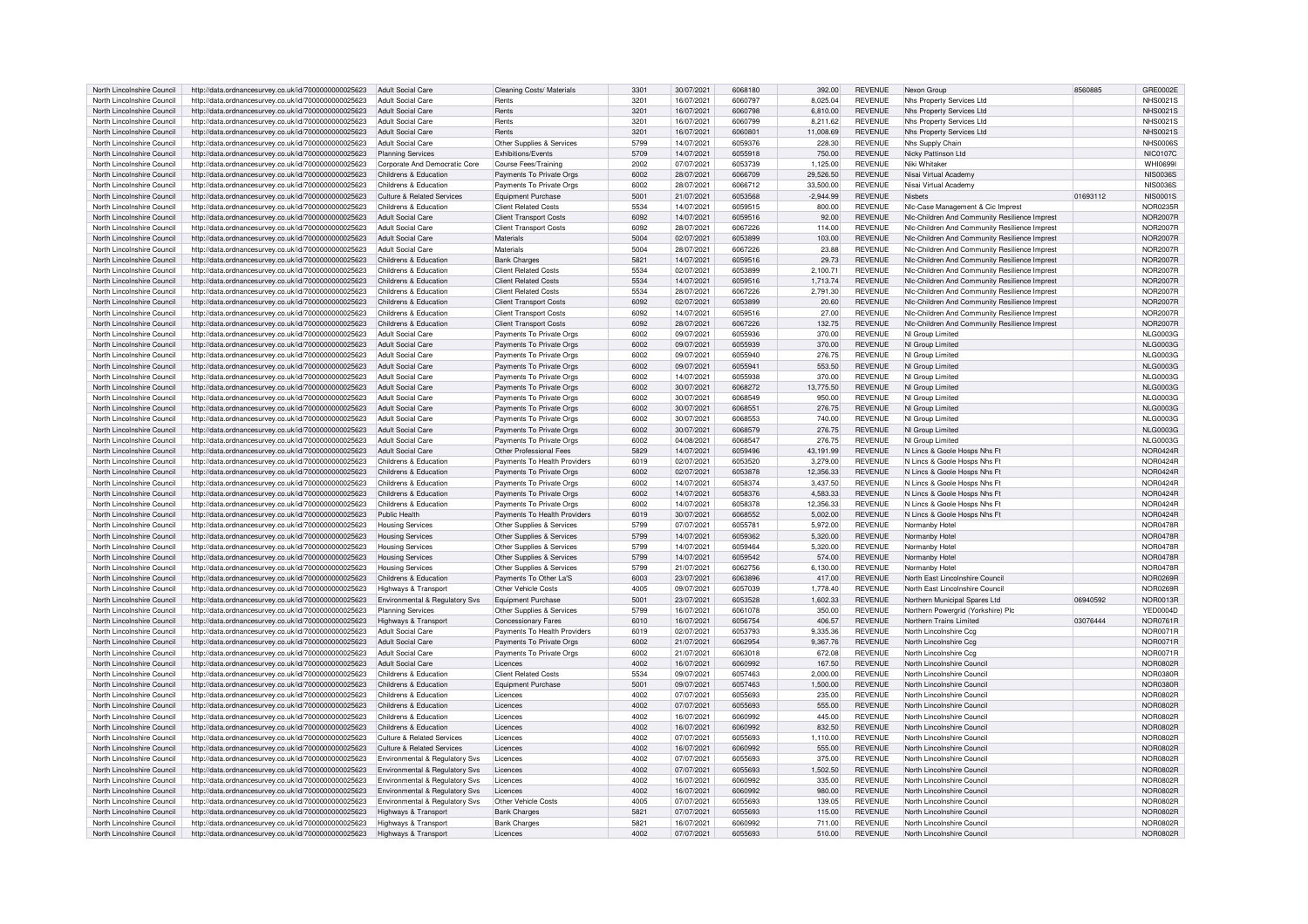| North Lincolnshire Council | http://data.ordnancesurvey.co.uk/id/7000000000025623 | Highways & Transport                      | Licences                      | 4002 | 07/07/2021 | 6055693 | 277.50    | <b>REVENUE</b> | North Lincolnshire Council              |          | <b>NOR0802F</b> |
|----------------------------|------------------------------------------------------|-------------------------------------------|-------------------------------|------|------------|---------|-----------|----------------|-----------------------------------------|----------|-----------------|
| North Lincolnshire Council | http://data.ordnancesurvey.co.uk/id/7000000000025623 | Highways & Transport                      | Licences                      | 4002 | 16/07/2021 | 6060992 | 167.50    | <b>REVENUE</b> | North Lincolnshire Counci               |          | NOR0802F        |
|                            |                                                      |                                           |                               |      |            |         |           |                |                                         |          |                 |
| North Lincolnshire Council | http://data.ordnancesurvey.co.uk/id/7000000000025623 | Corporate And Democratic Core             | Equipment Purchase            | 5001 | 14/07/2021 | 6059724 | 41.32     | <b>REVENUE</b> | North Lincs Council-N.Hall Country Park |          | <b>NOR0283R</b> |
| North Lincolnshire Council | http://data.ordnancesurvey.co.uk/id/7000000000025623 | Culture & Related Services                | <b>Bank Charges</b>           | 5821 | 14/07/2021 | 6059724 | 1.25      | <b>REVENUE</b> | North Lincs Council-N.Hall Country Park |          | NOR0283F        |
| North Lincolnshire Council | http://data.ordnancesurvey.co.uk/id/7000000000025623 | <b>Culture &amp; Related Services</b>     | <b>Equipment Purchase</b>     | 5001 | 14/07/2021 | 6059724 | 488.92    | <b>REVENUE</b> | North Lincs Council-N.Hall Country Park |          | NOR0283F        |
| North Lincolnshire Council | http://data.ordnancesurvey.co.uk/id/7000000000025623 | <b>Culture &amp; Related Services</b>     | Gen Office Exp (Incl Postage) | 5603 | 14/07/2021 | 6059724 | 48.00     | <b>REVENUE</b> | North Lincs Council-N.Hall Country Park |          | <b>NOR0283F</b> |
|                            |                                                      |                                           |                               |      |            | 6059724 |           |                |                                         |          |                 |
| North Lincolnshire Council | http://data.ordnancesurvey.co.uk/id/7000000000025623 | <b>Culture &amp; Related Services</b>     | Licenses, Subs & Memberships  | 5510 | 14/07/2021 |         | 80.00     | <b>REVENUE</b> | North Lincs Council-N.Hall Country Park |          | NOR0283F        |
| North Lincolnshire Council | http://data.ordnancesurvey.co.uk/id/7000000000025623 | Culture & Related Services                | Provisions                    | 5201 | 14/07/2021 | 6059724 | 592.17    | <b>REVENUE</b> | North Lincs Council-N.Hall Country Park |          | <b>NOR0283F</b> |
| North Lincolnshire Council | http://data.ordnancesurvey.co.uk/id/7000000000025623 | Corporate And Democratic Core             | Repair & Maintenance Costs    | 3000 | 07/07/2021 | 6054522 | $\Omega$  | <b>REVENUE</b> | North Point Llk Ltd                     | 4575195  | <b>NOR0683F</b> |
| North Lincolnshire Council | http://data.ordnancesurvey.co.uk/id/7000000000025623 | Childrens & Education                     | Materials                     | 5004 | 09/07/2021 | 6057042 | 371.45    | <b>REVENUE</b> | Northside Truck Centre                  |          | NOR0643F        |
| North Lincolnshire Council |                                                      |                                           | Materials                     | 5004 | 09/07/2021 | 6057043 | 838.87    | REVENUE        | Northside Truck Centre                  |          |                 |
|                            | http://data.ordnancesurvey.co.uk/id/7000000000025623 | Environmental & Regulatory Svs            |                               |      |            |         |           |                |                                         |          | <b>NOR0643F</b> |
| North Lincolnshire Council | http://data.ordnancesurvey.co.uk/id/7000000000025623 | Environmental & Regulatory Svs            | Materials                     | 5004 | 16/07/2021 | 6061002 | 270.90    | <b>REVENUE</b> | Northside Truck Centre                  |          | <b>NOR0643F</b> |
| North Lincolnshire Council | http://data.ordnancesurvey.co.uk/id/7000000000025623 | Highways & Transport                      | Materials                     | 5004 | 09/07/2021 | 6057040 | 514.06    | <b>REVENUE</b> | Northside Truck Centre                  |          | NOR0643F        |
| North Lincolnshire Council | http://data.ordnancesurvey.co.uk/id/7000000000025623 | Highways & Transport                      | Materials                     | 5004 | 09/07/2021 | 6057044 | 832.16    | <b>REVENUE</b> | Northside Truck Centre                  |          | <b>NOR0643F</b> |
| North Lincolnshire Council | http://data.ordnancesurvey.co.uk/id/7000000000025623 | Highways & Transport                      | Materials                     | 5004 | 16/07/2021 | 606100  | 4,079.91  | <b>REVENUE</b> | Northside Truck Centre                  |          | <b>NOR0643F</b> |
|                            |                                                      |                                           |                               |      |            |         |           |                |                                         |          |                 |
| North Lincolnshire Council | http://data.ordnancesurvey.co.uk/id/7000000000025623 | <b>Adult Social Care</b>                  | Flectricit                    | 3102 | 28/07/2021 | 6065866 | 579.01    | <b>REVENUE</b> | Nnower I imited                         | 03653277 | NPO0007C        |
| North Lincolnshire Council | http://data.ordnancesurvey.co.uk/id/7000000000025623 | <b>Adult Social Care</b>                  | Electricity                   | 3102 | 28/07/2021 | 6065956 | 1,330.63  | <b>REVENUE</b> | Npower Limited                          | 03653277 | NPO0007O        |
| North Lincolnshire Council | http://data.ordnancesurvey.co.uk/id/7000000000025623 | Childrens & Education                     | Flectricit                    | 3102 | 28/07/2021 | 6065806 | 249.39    | <b>REVENUE</b> | Nnower I imited                         | 03653277 | <b>NPO0007C</b> |
| North Lincolnshire Council | http://data.ordnancesurvey.co.uk/id/7000000000025623 | Childrens & Education                     | Electricit                    | 3102 | 28/07/2021 | 6065876 | 421.05    | <b>REVENUE</b> | Nnower Limiter                          | 03653277 | <b>NPO0007C</b> |
|                            |                                                      |                                           |                               |      |            |         |           |                |                                         |          |                 |
| North Lincolnshire Council | http://data.ordnancesurvey.co.uk/id/7000000000025623 | Childrens & Education                     | Electricit                    | 3102 | 28/07/2021 | 6065932 | 263.73    | <b>REVENUE</b> | Noower Limited                          | 03653277 | <b>NPO0007C</b> |
| North Lincolnshire Council | http://data.ordnancesurvey.co.uk/id/7000000000025623 | Childrens & Education                     | Flectricit                    | 3102 | 28/07/2021 | 6065934 | 286.83    | RFVFNUF        | Nnower I imited                         | 03653277 | NPO0007C        |
| North Lincolnshire Council | http://data.ordnancesurvey.co.uk/id/7000000000025623 | Childrens & Education                     | Electricity                   | 3102 | 28/07/2021 | 6065968 | 270.69    | REVENUE        | Noower Limited                          | 03653277 | <b>NPO0007C</b> |
| North Lincolnshire Council | http://data.ordnancesurvey.co.uk/id/7000000000025623 | Corporate And Democratic Core             | Flectricity                   | 3102 | 28/07/2021 | 6065929 | 976.10    | <b>REVENUE</b> | Nnower Limited                          | 03653277 | <b>NPO0007C</b> |
| North Lincolnshire Council |                                                      | Corporate And Democratic Core             | Electricit                    | 3102 | 28/07/2021 | 6065965 | 8,309.00  | <b>REVENUE</b> | Noower Limited                          | 03653277 | <b>NPO0007C</b> |
|                            | http://data.ordnancesurvey.co.uk/id/7000000000025623 |                                           |                               |      |            |         |           |                |                                         |          |                 |
| North Lincolnshire Council | http://data.ordnancesurvey.co.uk/id/7000000000025623 | Corporate And Democratic Core             | Electricit                    | 3102 | 28/07/2021 | 6065966 | 3,058.99  | <b>REVENUE</b> | Noower Limited                          | 03653277 | <b>NPO0007C</b> |
| North Lincolnshire Council | http://data.ordnancesurvey.co.uk/id/7000000000025623 | <b>Culture &amp; Related Services</b>     | Electricit                    | 3102 | 28/07/2021 | 6065818 | 3,913.87  | <b>REVENUE</b> | Noower Limited                          | 03653277 | <b>NPO0007C</b> |
| North Lincolnshire Council | http://data.ordnancesurvey.co.uk/id/7000000000025623 | Culture & Related Services                | Electricity                   | 3102 | 28/07/2021 | 6065862 | 942.95    | <b>REVENUE</b> | Nnower Limited                          | 03653277 | <b>NPO0007C</b> |
| North Lincolnshire Council | http://data.ordnancesurvey.co.uk/id/7000000000025623 | Culture & Related Services                | Flectricit                    | 3102 | 28/07/2021 | 6065917 | 1,416.27  | <b>REVENUE</b> | Noower Limited                          | 03653277 | <b>NPO0007C</b> |
|                            |                                                      |                                           |                               |      |            |         |           |                |                                         |          |                 |
| North Lincolnshire Council | http://data.ordnancesurvey.co.uk/id/7000000000025623 | Culture & Related Services                | Electricity                   | 3102 | 28/07/2021 | 606595  | 350.90    | <b>REVENUE</b> | Noower Limited                          | 03653277 | NPO0007C        |
| North Lincolnshire Council | http://data.ordnancesurvey.co.uk/id/7000000000025623 | <b>Culture &amp; Related Services</b>     | Electricity                   | 3102 | 28/07/2021 | 6065958 | 10,817.54 | <b>REVENUE</b> | Noower Limited                          | 03653277 | NPO0007C        |
| North Lincolnshire Council | http://data.ordnancesurvey.co.uk/id/7000000000025623 | Culture & Related Services                | Electricit                    | 3102 | 28/07/2021 | 6065960 | 3.076.16  | <b>REVENUE</b> | Noower Limited                          | 03653277 | <b>NPO0007C</b> |
| North Lincolnshire Council | http://data.ordnancesurvey.co.uk/id/7000000000025623 | Culture & Related Services                | Flectricity                   | 3102 | 28/07/2021 | 6065961 | 999.91    | <b>REVENUE</b> | Nnower Limited                          | 03653277 | NPO0007O        |
|                            |                                                      |                                           |                               |      |            | 6065962 |           |                |                                         |          |                 |
| North Lincolnshire Council | http://data.ordnancesurvey.co.uk/id/7000000000025623 | Culture & Related Services                | Electricity                   | 3102 | 28/07/2021 |         | 4,196.20  | <b>REVENUE</b> | Noower Limited                          | 03653277 | NPO0007O        |
| North Lincolnshire Council | http://data.ordnancesurvey.co.uk/id/7000000000025623 | Culture & Related Services                | Electricity                   | 3102 | 28/07/2021 | 6065963 | 5.296.60  | <b>REVENUE</b> | Noower Limited                          | 03653277 | NPO0007C        |
| North Lincolnshire Council | http://data.ordnancesurvey.co.uk/id/7000000000025623 | Culture & Related Services                | Electricity                   | 3102 | 28/07/2021 | 6065964 | 301.45    | <b>REVENUE</b> | Noower Limited                          | 03653277 | <b>NPO0007C</b> |
| North Lincolnshire Council | http://data.ordnancesurvey.co.uk/id/7000000000025623 | <b>Culture &amp; Related Services</b>     | Electricity                   | 3102 | 28/07/2021 | 6065966 | 3,059.01  | <b>REVENUE</b> | Noower Limited                          | 03653277 | <b>NPO0007C</b> |
| North Lincolnshire Council | http://data.ordnancesurvey.co.uk/id/7000000000025623 | Culture & Related Services                | Flectricit                    | 3102 | 28/07/2021 | 6065967 | 2.286.58  | <b>REVENUE</b> | Nnower Limited                          | 03653277 | <b>NPO0007C</b> |
|                            |                                                      |                                           |                               |      |            |         |           |                |                                         |          |                 |
| North Lincolnshire Council | http://data.ordnancesurvey.co.uk/id/7000000000025623 | Culture & Related Services                | Electricity                   | 3102 | 28/07/2021 | 6065983 | 468.20    | <b>REVENUE</b> | Nnower Limited                          | 03653277 | NPO0007C        |
| North Lincolnshire Council | http://data.ordnancesurvey.co.uk/id/7000000000025623 | Culture & Related Services                | Electricit                    | 3102 | 28/07/2021 | 6065994 | 691.54    | <b>REVENUE</b> | Nnower Limited                          | 03653277 | <b>NPO0007C</b> |
| North Lincolnshire Council | http://data.ordnancesurvey.co.uk/id/7000000000025623 | Culture & Related Services                | Electricit                    | 3102 | 28/07/2021 | 6066016 | 480.42    | <b>REVENUE</b> | Noower Limited                          | 03653277 | <b>NPO0007C</b> |
| North Lincolnshire Council | http://data.ordnancesurvey.co.uk/id/7000000000025623 | Culture & Related Services                | <b>Flectricit</b>             | 3102 | 28/07/2021 | 6066034 | 662.13    | REVENUE        | Nnower I imited                         | 03653277 | NPO0007C        |
|                            |                                                      |                                           |                               |      |            |         |           |                |                                         |          |                 |
| North Lincolnshire Council | http://data.ordnancesurvey.co.uk/id/7000000000025623 | <b>Environmental &amp; Regulatory Sys</b> | Flectricity                   | 3102 | 28/07/2021 | 6065940 | 995.25    | <b>REVENUE</b> | Nnower Limited                          | 03653277 | <b>NPO0007C</b> |
| North Lincolnshire Council | http://data.ordnancesurvey.co.uk/id/7000000000025623 | Environmental & Regulatory Svs            | Flectricity                   | 3102 | 28/07/2021 | 6065955 | 1,462.21  | <b>REVENUE</b> | Nnower Limited                          | 03653277 | NPO0007C        |
| North Lincolnshire Council | http://data.ordnancesurvey.co.uk/id/7000000000025623 | Environmental & Regulatory Svs            | Flectricit                    | 3102 | 28/07/2021 | 6065964 | 1,205.78  | <b>REVENUE</b> | Nnower Limited                          | 03653277 | <b>NPO0007C</b> |
| North Lincolnshire Council | http://data.ordnancesurvey.co.uk/id/7000000000025623 | Environmental & Regulatory Svs            | Electricit                    | 3102 | 28/07/2021 | 6066008 | 707.43    | <b>REVENUE</b> | Noower Limited                          | 03653277 | <b>NPO0007C</b> |
|                            |                                                      |                                           |                               |      |            |         |           |                |                                         |          |                 |
| North Lincolnshire Council | http://data.ordnancesurvey.co.uk/id/7000000000025623 | Fin&Inv I&F                               | Flectricit                    | 3102 | 28/07/2021 | 6065809 | 334.23    | <b>REVENUE</b> | Nnower I imited                         | 03653277 | NPO0007C        |
| North Lincolnshire Council | http://data.ordnancesurvey.co.uk/id/7000000000025623 | Fin&Inv I&F                               | Electricit                    | 3102 | 28/07/2021 | 6065829 | 1,416.03  | <b>REVENUE</b> | Noower Limited                          | 03653277 | <b>NPO0007C</b> |
| North Lincolnshire Council | http://data.ordnancesurvey.co.uk/id/7000000000025623 | Fin&Inv I&E                               | Electricit                    | 3102 | 28/07/2021 | 6065909 | 492.32    | <b>REVENUE</b> | Nnower I imited                         | 03653277 | <b>NPO0007C</b> |
| North Lincolnshire Council | http://data.ordnancesurvey.co.uk/id/7000000000025623 | Fin&Inv I&F                               | Electricity                   | 3102 | 28/07/2021 | 6065913 | 194.55    | <b>REVENUE</b> | Nnower Limited                          | 03653277 | NPO0007C        |
| North Lincolnshire Council | http://data.ordnancesurvey.co.uk/id/7000000000025623 | Fin&Inv I&E                               | Electricit                    | 3102 | 28/07/2021 | 6065913 | 91.55     | <b>REVENUE</b> | Noower Limited                          | 03653277 | <b>NPO0007C</b> |
|                            |                                                      |                                           |                               |      |            |         |           |                |                                         |          |                 |
| North Lincolnshire Council | http://data.ordnancesurvey.co.uk/id/7000000000025623 | Fin&Inv I&F                               | Flectricit                    | 3102 | 28/07/2021 | 606591  | 573.50    | REVENUE        | Nnower Limited                          | 03653277 | NPO0007C        |
| North Lincolnshire Council | http://data.ordnancesurvey.co.uk/id/7000000000025623 | Fin&Inv I&F                               | Flectricity                   | 3102 | 28/07/2021 | 6065942 | 296.55    | <b>REVENUE</b> | Noower Limited                          | 03653277 | NPO0007C        |
| North Lincolnshire Council | http://data.ordnancesurvey.co.uk/id/7000000000025623 | Fin&Inv I&F                               | Electricity                   | 3102 | 28/07/2021 | 6065950 | 266.51    | <b>REVENUE</b> | Nnower Limited                          | 03653277 | NPO0007C        |
| North Lincolnshire Council | http://data.ordnancesurvey.co.uk/id/7000000000025623 | Fin&Inv I&E                               | Electricity                   | 3102 | 28/07/2021 | 6065953 | 848.59    | <b>REVENUE</b> | Noower Limited                          | 03653277 | <b>NPO0007C</b> |
| North Lincolnshire Council | http://data.ordnancesurvey.co.uk/id/7000000000025623 | Fin&Inv I&E                               | Electricit                    | 3102 | 28/07/2021 | 6065954 | $-315.48$ | <b>REVENUE</b> | Noower Limited                          | 03653277 | <b>NPO0007C</b> |
|                            |                                                      |                                           |                               |      |            |         |           |                |                                         |          |                 |
| North Lincolnshire Council | http://data.ordnancesurvey.co.uk/id/7000000000025623 | Fin&Inv I&F                               | Flectricit                    | 3102 | 28/07/2021 | 6065959 | 1,730.27  | <b>REVENUE</b> | Nnower Limited                          | 03653277 | NPO0007C        |
| North Lincolnshire Council | http://data.ordnancesurvey.co.uk/id/7000000000025623 | Highways & Transport                      | Flectricit                    | 3102 | 28/07/2021 | 6065840 | 1.624.63  | <b>REVENUE</b> | Nnower Limited                          | 03653277 | NPO0007C        |
| North Lincolnshire Council | http://data.ordnancesurvey.co.uk/id/7000000000025623 | Highways & Transpor                       | Electricit                    | 3102 | 28/07/2021 | 6065861 | 247.06    | <b>REVENUE</b> | Nnower Limited                          | 03653277 | <b>NPO0007C</b> |
| North Lincolnshire Council | http://data.ordnancesurvey.co.uk/id/7000000000025623 | Highways & Transport                      | Electricit                    | 3102 | 28/07/2021 | 6065873 | 1,085.46  | <b>REVENUE</b> | Noower Limited                          | 03653277 | <b>NPO0007C</b> |
|                            |                                                      |                                           |                               |      |            |         |           |                |                                         |          |                 |
| North Lincolnshire Council | http://data.ordnancesurvey.co.uk/id/7000000000025623 | Highways & Transpor                       | Electricit                    | 3102 | 28/07/2021 | 6065957 | 2,626.20  | <b>REVENUE</b> | Noower Limited                          | 03653277 | <b>NPO0007C</b> |
| North Lincolnshire Council | http://data.ordnancesurvey.co.uk/id/7000000000025623 | Highways & Transport                      | Electricit                    | 3102 | 28/07/2021 | 6066002 | 670.49    | <b>REVENUE</b> | Noower Limited                          | 03653277 | <b>NPO0007C</b> |
| North Lincolnshire Council | http://data.ordnancesurvey.co.uk/id/7000000000025623 | Highways & Transport                      | Flectricity                   | 3102 | 28/07/2021 | 6066003 | 321.31    | <b>REVENUE</b> | Nnower Limited                          | 03653277 | <b>NPO0007C</b> |
| North Lincolnshire Council | http://data.ordnancesurvey.co.uk/id/7000000000025623 | Highways & Transport                      | Electricit                    | 3102 | 28/07/2021 | 6066004 | 379.64    | <b>REVENUE</b> | Nnower Limited                          | 03653277 | <b>NPO0007C</b> |
| North Lincolnshire Council |                                                      |                                           | Electricit                    | 3102 | 28/07/2021 | 6066006 | 1.115.60  | <b>REVENUE</b> | Noower Limited                          | 03653277 | <b>NPO0007C</b> |
|                            | http://data.ordnancesurvey.co.uk/id/7000000000025623 | Highways & Transport                      |                               |      |            |         |           |                |                                         |          |                 |
| North Lincolnshire Council | http://data.ordnancesurvey.co.uk/id/7000000000025623 | <b>Highways &amp; Transport</b>           | Flectricit                    | 3102 | 28/07/2021 | 6066022 | 211.61    | <b>REVENUE</b> | Nnower I imited                         | 03653277 | NPO0007C        |
| North Lincolnshire Council | http://data.ordnancesurvey.co.uk/id/7000000000025623 | Non Distributed Costs                     | Electricity                   | 3102 | 28/07/2021 | 6065875 | 406.56    | <b>REVENUE</b> | Noower Limited                          | 03653277 | <b>NPO0007C</b> |
| North Lincolnshire Council | http://data.ordnancesurvey.co.uk/id/7000000000025623 | Non Distributed Costs                     | Flectricity                   | 3102 | 28/07/2021 | 6065879 | 395.02    | <b>REVENUE</b> | Nnower I imited                         | 03653277 | <b>NPO0007C</b> |
| North Lincolnshire Council | http://data.ordnancesurvey.co.uk/id/7000000000025623 | Non Distributed Costs                     | Electricity                   | 3102 | 28/07/2021 | 6065884 | 307.65    | <b>REVENUE</b> | Noower Limited                          | 03653277 | <b>NPO0007C</b> |
|                            |                                                      |                                           |                               |      |            | 6065967 |           |                |                                         |          |                 |
| North Lincolnshire Council | http://data.ordnancesurvey.co.uk/id/7000000000025623 | Non Distributed Costs                     | Electricit                    | 3102 | 28/07/2021 |         | 1,126.23  | <b>REVENUE</b> | Noower Limited                          | 03653277 | <b>NPO0007C</b> |
| North Lincolnshire Council | http://data.ordnancesurvey.co.uk/id/7000000000025623 | Planning Services                         | Flectricity                   | 3102 | 28/07/2021 | 6065807 | 7.555.30  | <b>REVENUE</b> | Nnower I imited                         | 03653277 | NPO0007O        |
| North Lincolnshire Council | http://data.ordnancesurvey.co.uk/id/7000000000025623 | <b>Planning Services</b>                  | Electricity                   | 3102 | 28/07/2021 | 6066027 | 3.451.37  | <b>REVENUE</b> | Npower Limited                          | 03653277 | NPO0007O        |
|                            |                                                      |                                           |                               |      |            |         |           |                |                                         |          |                 |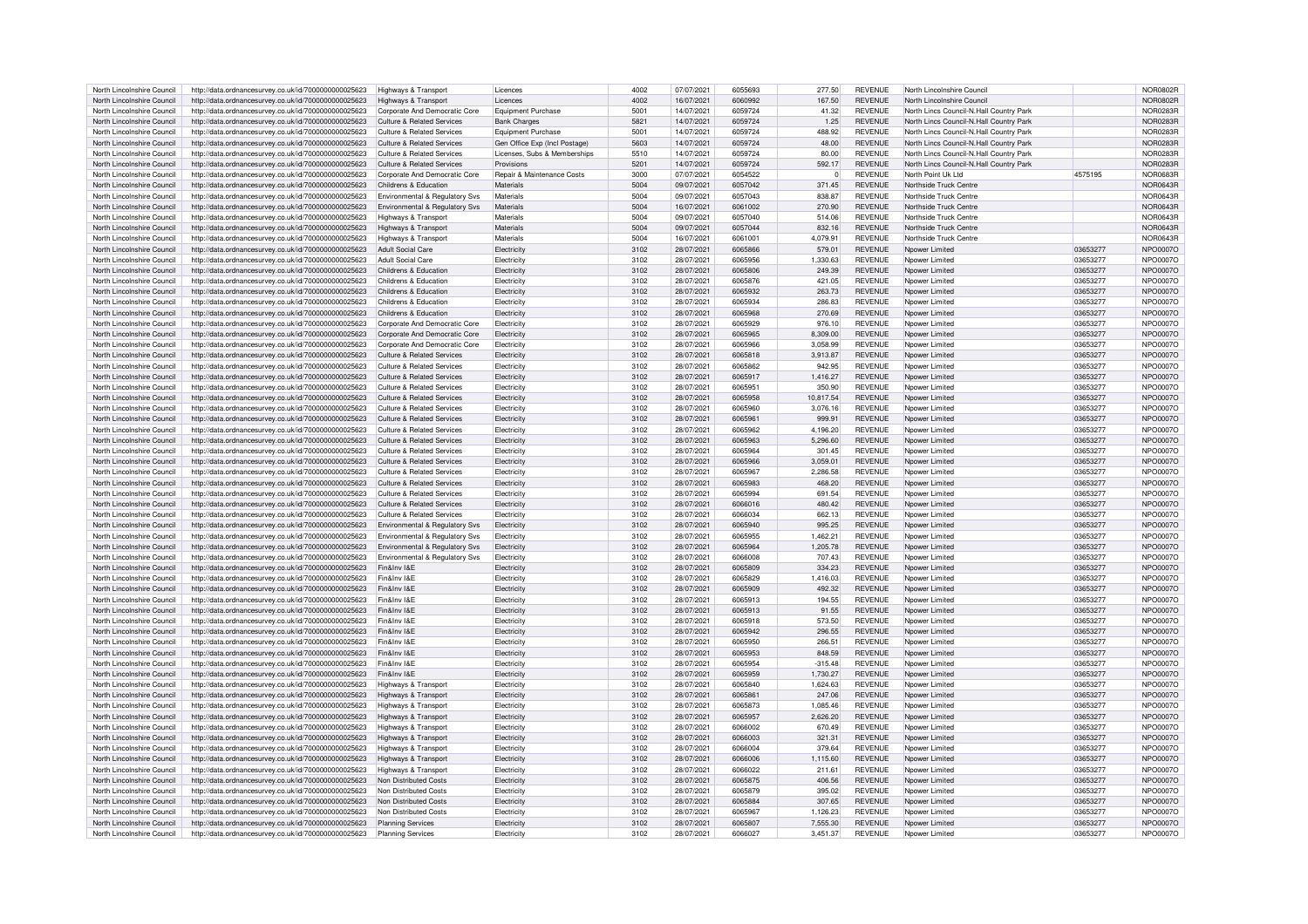| North Lincolnshire Council                               | http://data.ordnancesurvey.co.uk/id/7000000000025623 | Adult Social Care Capita              | Other Costs                    | A085 | 14/07/2021 | 6058429 | 300.00     | CAPITAL        | Nrs Healthcare                              | 1948041  | <b>NOT0059T</b> |
|----------------------------------------------------------|------------------------------------------------------|---------------------------------------|--------------------------------|------|------------|---------|------------|----------------|---------------------------------------------|----------|-----------------|
| North Lincolnshire Council                               | http://data.ordnancesurvey.co.uk/id/7000000000025623 | Adult Social Care Capital             | Other Costs                    | A085 | 14/07/2021 | 6058439 | 353.70     | CAPITAL        | Nrs Healthcare                              | 1948041  | <b>NOT0059T</b> |
|                                                          |                                                      |                                       |                                |      |            |         |            |                |                                             |          |                 |
| North Lincolnshire Council                               | http://data.ordnancesurvey.co.uk/id/7000000000025623 | <b>Adult Social Care</b>              | Payments To Private Orgs       | 6002 | 28/07/2021 | 6067336 | 1,528.76   | <b>REVENUE</b> | Oakhills Residential Homes I td             | 05295728 | <b>OAK0300K</b> |
| North Lincolnshire Council                               | http://data.ordnancesurvey.co.uk/id/7000000000025623 | Childrens & Education                 | Payments To Private Orgs       | 6002 | 14/07/2021 | 6058370 | 833.33     | <b>REVENUE</b> | Oasis Academy Immingham                     |          | OAS0001S        |
| North Lincolnshire Council                               | http://data.ordnancesurvey.co.uk/id/7000000000025623 | Childrens & Education                 | Payments To Private Orgs       | 6002 | 23/07/2021 | 6062912 | 300.00     | <b>REVENUE</b> | Oasis Academy Immingham                     |          | OAS0001S        |
| North Lincolnshire Council                               | http://data.ordnancesurvey.co.uk/id/7000000000025623 | Childrens & Education                 | <b>Catering Contract</b>       | 5204 | 30/07/2021 | 606820  | 1.221.30   | <b>REVENUE</b> | Oasis Community Learning Henderson Avenue   | 05398529 | OAS00325        |
| North Lincolnshire Council                               | http://data.ordnancesurvey.co.uk/id/7000000000025623 | Corporate And Democratic Core         | <b>Legal Fees</b>              | 5823 | 16/07/2021 | 6058060 | 4.550.00   | <b>REVENUE</b> | Olivia Bennyworth                           |          | <b>BEN0299N</b> |
|                                                          |                                                      |                                       |                                |      |            |         |            |                |                                             |          |                 |
| North Lincolnshire Council                               | http://data.ordnancesurvey.co.uk/id/7000000000025623 | Corporate And Democratic Core         | <b>Legal Fees</b>              | 5823 | 21/07/2021 | 6062922 | 550.00     | <b>REVENUE</b> | Olivia Bennyworth                           |          | <b>BEN0299N</b> |
| North Lincolnshire Council                               | http://data.ordnancesurvey.co.uk/id/7000000000025623 | Childrens & Education                 | It Software-Maintenance        | 5053 | 14/07/2021 | 6059404 | 4,500.00   | <b>REVENUE</b> | Olm Systems Ltd                             | 2615716  | <b>OLM0001M</b> |
| North Lincolnshire Council                               | http://data.ordnancesurvey.co.uk/id/7000000000025623 | Childrens & Education                 | Payments To Private Orgs       | 6002 | 02/07/2021 | 6053937 | 12,058.21  | <b>REVENUE</b> | Olm Systems Ltd                             | 2615716  | <b>OLM0001M</b> |
| North Lincolnshire Council                               | http://data.ordnancesurvey.co.uk/id/7000000000025623 | Childrens & Education                 | <b>Client Transport Costs</b>  | 6092 | 09/07/2021 | 6056726 | 16.612.00  | <b>REVENUE</b> | One 2 One Taxis                             |          | <b>ONE0035E</b> |
| North Lincolnshire Council                               | http://data.ordnancesurvey.co.uk/id/7000000000025623 | Childrens & Education                 | Home To School Transport       | 4201 | 09/07/2021 | 6057421 | 6.946.00   | <b>REVENUE</b> | One 2 One Taxis                             |          | ONE0035E        |
|                                                          |                                                      |                                       |                                |      |            |         |            |                |                                             |          |                 |
| North Lincolnshire Council                               | http://data.ordnancesurvey.co.uk/id/7000000000025623 | Childrens & Education                 | Other Supplies & Services      | 5799 | 04/08/2021 | 6066328 | 331.37     | <b>REVENUE</b> | Ongo                                        | 11077107 | ONG0300G        |
| North Lincolnshire Council                               | http://data.ordnancesurvey.co.uk/id/7000000000025623 | <b>Housing Services</b>               | Other Supplies & Services      | 5799 | 09/07/2021 | 6056900 | 864.16     | <b>REVENUE</b> | Ongo                                        |          | <b>HOM0100N</b> |
| North Lincolnshire Council                               | http://data.ordnancesurvey.co.uk/id/7000000000025623 | <b>Housing Services</b>               | Other Supplies & Services      | 5799 | 04/08/2021 | 6066328 | 385.38     | <b>REVENUE</b> | Ongo                                        | 11077107 | <b>ONG0300G</b> |
| North Lincolnshire Council                               | http://data.ordnancesurvey.co.uk/id/7000000000025623 | <b>Adult Social Care</b>              | Other Supplies & Services      | 5799 | 07/07/2021 | 6055712 | 392.00     | <b>REVENUE</b> | Ongo Recruitment Ltd                        | 4750128  | CRO0323C        |
| North Lincolnshire Council                               | http://data.ordnancesurvey.co.uk/id/7000000000025623 | <b>Adult Social Care</b>              | Payments To Private Orgs       | 6002 | 02/07/2021 | 6053775 | 1.323.24   | <b>REVENUE</b> | Ongo Recruitment Ltd                        | 4750128  | CRO0323C        |
| North Lincolnshire Council                               |                                                      | <b>Adult Social Care</b>              |                                | 6002 |            | 6065688 | 1.118.02   | <b>REVENUE</b> |                                             |          | CRO0323C        |
|                                                          | http://data.ordnancesurvey.co.uk/id/7000000000025623 |                                       | Payments To Private Orgs       |      | 28/07/2021 |         |            |                | Ongo Recruitment Ltd                        | 4750128  |                 |
| North Lincolnshire Council                               | http://data.ordnancesurvey.co.uk/id/7000000000025623 | <b>Adult Social Care</b>              | Payments To Private Orgs       | 6002 | 28/07/2021 | 6068266 | 570.24     | <b>REVENUE</b> | Ongo Recruitment Ltd                        |          | <b>ISF0039F</b> |
| North Lincolnshire Council                               | http://data.ordnancesurvey.co.uk/id/7000000000025623 | <b>Adult Social Care</b>              | Payments To Private Orgs       | 6002 | 30/07/2021 | 6068529 | 261.00     | REVENUE        | Ongo Recruitment Ltd                        | 4750128  | CRO0323C        |
| North Lincolnshire Council                               | http://data.ordnancesurvey.co.uk/id/7000000000025623 | Childrens & Education                 | <b>Client Related Costs</b>    | 5534 | 02/07/2021 | 6053915 | $-230.66$  | <b>REVENUE</b> | Ongo Recruitment Ltd                        | 4750128  | CRO0323C        |
| North Lincolnshire Council                               | http://data.ordnancesurvey.co.uk/id/7000000000025623 | Childrens & Education                 | Payments To Private Orgs       | 6002 | 09/07/2021 | 6056946 | 6.245.08   | <b>REVENUE</b> | Ongo Recruitment Ltd                        | 4750128  | CRO0323C        |
| North Lincolnshire Council                               | http://data.ordnancesurvey.co.uk/id/7000000000025623 | Environmental & Regulatory Svs        | Equipment Purchase             | 5001 | 23/07/2021 | 6064961 | 1,095.00   | <b>REVENUE</b> | Ongrade Ltd                                 | 7042584  | ONG0130G        |
|                                                          |                                                      |                                       |                                |      |            |         |            |                |                                             |          |                 |
| North Lincolnshire Council                               | http://data.ordnancesurvey.co.uk/id/7000000000025623 | <b>Adult Social Care</b>              | Payments To Private Orgs       | 6002 | 30/07/2021 | 6068280 | 1,887.20   | <b>REVENUE</b> | Options Autism (2) Ltd                      | 4228353  | YOU0005L        |
| North Lincolnshire Council                               | http://data.ordnancesurvey.co.uk/id/7000000000025623 | Childrens & Education                 | Payments To Private Orgs       | 6002 | 07/07/2021 | 6055789 | 22.285.71  | <b>REVENUE</b> | Oracle Care Limited                         | 5618803  | ORA0060A        |
| North Lincolnshire Council                               | http://data.ordnancesurvey.co.uk/id/7000000000025623 | Culture & Related Services            | Stock Purchases & Adjustments  | 5030 | 14/07/2021 | 6059620 | 349.68     | <b>REVENUE</b> | Otterdene Ltd                               | 10559417 | OTT0026T        |
| North Lincolnshire Council                               | http://data.ordnancesurvey.co.uk/id/7000000000025623 | Corporate And Democratic Core         | Payments To Private Orgs       | 6002 | 16/07/2021 | 6061076 | 1.045.10   | <b>REVENUE</b> | Oughtred & Harrison Ltd                     | 0166445  | OUG0032G        |
| North Lincolnshire Council                               |                                                      | Corporate And Democratic Core         |                                | 6002 | 16/07/2021 | 6061077 | 927.78     | <b>REVENUE</b> |                                             |          | OUG0032G        |
|                                                          | http://data.ordnancesurvey.co.uk/id/7000000000025623 |                                       | Payments To Private Orgs       |      |            |         |            |                | Oughtred & Harrison Ltd                     | 0166445  |                 |
| North Lincolnshire Council                               | http://data.ordnancesurvey.co.uk/id/7000000000025623 | <b>Disbursements To Businesses</b>    | <b>Business Support Grants</b> | 6090 | 09/07/2021 | 6057531 | 1,000.00   | <b>REVENUE</b> | Outerwear                                   |          | CD045660        |
| North Lincolnshire Council                               | http://data.ordnancesurvey.co.uk/id/7000000000025623 | Childrens & Education                 | Payments To Private Orgs       | 6002 | 30/07/2021 | 6064590 | 630.00     | <b>REVENUE</b> | Outwood Academy Carlton                     |          | <b>OUT0137T</b> |
| North Lincolnshire Council                               | http://data.ordnancesurvey.co.uk/id/7000000000025623 | Childrens & Education                 | Payments To Private Orgs       | 6002 | 23/07/2021 | 6064951 | 400.00     | <b>REVENUE</b> | Outwood Academy Foxhills                    |          | FTC0002C        |
| North Lincolnshire Council                               | http://data.ordnancesurvey.co.uk/id/7000000000025623 | Childrens & Education                 | Payments To Private Orgs       | 6002 | 28/07/2021 | 6066704 | 16,116.56  | <b>REVENUE</b> | Outwood Grange Academies Trust              | 06995649 | OUT0023T        |
| North Lincolnshire Council                               |                                                      | Childrens & Education                 |                                | 6002 | 23/07/2021 | 6064949 | 1.820.00   | <b>REVENUE</b> |                                             |          | OUT0141T        |
|                                                          | http://data.ordnancesurvey.co.uk/id/7000000000025623 |                                       | Payments To Private Orgs       |      |            |         |            |                | Outwood Primary Academies                   |          |                 |
| North Lincolnshire Council                               | http://data.ordnancesurvey.co.uk/id/7000000000025623 | <b>Planning Services</b>              | Consultancy                    | 5830 | 21/07/2021 | 6063158 | 115,200.00 | <b>REVENUE</b> | Ove Arup & Partnerships International       |          | OVE0031E        |
| North Lincolnshire Council                               | http://data.ordnancesurvey.co.uk/id/7000000000025623 | <b>Adult Social Care</b>              | Other Professional Fees        | 5829 | 09/07/2021 | 6054541 | 736.40     | <b>REVENUE</b> | Paragon Medical I td                        |          | <b>HOP0053F</b> |
| North Lincolnshire Council                               | http://data.ordnancesurvey.co.uk/id/7000000000025623 | Adult Social Care                     | Other Professional Fees        | 5829 | 16/07/2021 | 6060688 | 928.00     | <b>REVENUE</b> | Paragon Medical Ltd                         |          | <b>HOP0053F</b> |
| North Lincolnshire Council                               | http://data.ordnancesurvey.co.uk/id/7000000000025623 | Adult Social Care                     | Other Professional Fees        | 5829 | 28/07/2021 | 606069  | 742.00     | <b>REVENUE</b> | Paragon Medical Ltd                         |          | <b>HOP0053F</b> |
| North Lincolnshire Council                               | http://data.ordnancesurvey.co.uk/id/7000000000025623 | <b>Adult Social Care</b>              | Other Professional Fees        | 5829 | 26/08/2021 | 6069048 | 1,267.20   | <b>REVENUE</b> | Paragon Medical Ltd                         |          | <b>HOP0053F</b> |
|                                                          |                                                      |                                       |                                |      |            |         |            |                |                                             |          |                 |
| North Lincolnshire Council                               | http://data.ordnancesurvey.co.uk/id/7000000000025623 | <b>Adult Social Care</b>              | Payments To Private Orgs       | 6002 | 07/07/2021 | 6055252 | 360.00     | <b>REVENUE</b> | Paragon Medical Ltd                         |          | <b>HOP0053F</b> |
| North Lincolnshire Council                               | http://data.ordnancesurvey.co.uk/id/7000000000025623 | Fin&Inv I&F                           | Equipment Purchase             | 5001 | 30/07/2021 | 606841  | 410.16     | REVENUE        | Parent Pay Ltd                              | 04513692 | PAR0103F        |
| North Lincolnshire Council                               | http://data.ordnancesurvey.co.uk/id/7000000000025623 | Adult Social Care                     | <b>Legal Fees</b>              | 5823 | 30/07/2021 | 6068205 | 350.00     | <b>REVENUE</b> | Parklane Plowden Chambers                   | 51726    | <b>PAR0599F</b> |
| North Lincolnshire Council                               | http://data.ordnancesurvey.co.uk/id/7000000000025623 | Highways & Transport                  | Other Professional Fees        | 5829 | 14/07/2021 | 6059306 | 111484     | <b>REVENUE</b> | Park Now Limited                            | 3151938  | COB0031E        |
| North Lincolnshire Council                               | http://data.ordnancesurvey.co.uk/id/7000000000025623 | Environmental & Regulatory Sys        | <b>Exhibitions/Events</b>      | 5709 | 14/07/2021 | 6059313 | 407.50     | <b>REVENUE</b> | Park Retail I td                            | 402152   | PAR0333R        |
|                                                          |                                                      |                                       |                                |      |            |         |            |                |                                             |          |                 |
| North Lincolnshire Council                               | http://data.ordnancesurvey.co.uk/id/7000000000025623 | Childrens & Education                 | Home To School Transport       | 4201 | 23/07/2021 | 6065200 | 735.00     | <b>REVENUE</b> | Pat Frankish Psychology & Psychotherapy Ltd | 6711712  | <b>FRA0130A</b> |
| North Lincolnshire Council                               | http://data.ordnancesurvey.co.uk/id/7000000000025623 | Childrens & Education                 | Home To School Transport       | 4201 | 28/07/2021 | 6066738 | 630.00     | REVENUE        | Pat Frankish Psychology & Psychotherapy Ltd | 6711712  | FRA0130A        |
| North Lincolnshire Council                               | http://data.ordnancesurvev.co.uk/id/7000000000025623 | <b>Culture &amp; Related Services</b> | Exhibitions/Events             | 5709 | 09/07/2021 | 6053780 | 5.000.00   | <b>REVENUE</b> | Paul Barkworth                              |          | <b>BAR0999R</b> |
| North Lincolnshire Council                               | http://data.ordnancesurvey.co.uk/id/7000000000025623 | Children & Education Capital          | Building/Construction          | A082 | 16/07/2021 | 6060588 | 67,857.97  | CAPITAL        | Phs Construction Ltd                        | 2266573  | <b>PBS0100S</b> |
| North Lincolnshire Council                               | http://data.ordnancesurvey.co.uk/id/7000000000025623 | Highways & Transport Capital          | Other Costs                    | A085 | 07/07/2021 | 605547  | 71,624.30  | CAPITAL        | Pbs Construction Ltd                        | 2266573  | <b>PBS0100S</b> |
|                                                          |                                                      |                                       |                                |      |            |         |            |                |                                             |          |                 |
| North Lincolnshire Council                               | http://data.ordnancesurvey.co.uk/id/7000000000025623 | Highways & Transport Capital          | Other Costs                    | A085 | 09/07/2021 | 6055758 | 52,181.20  | CAPITAL        | <b>Pbs Construction Ltd</b>                 | 2266573  | <b>PBS0100S</b> |
| North Lincolnshire Council                               | http://data.ordnancesurvey.co.uk/id/7000000000025623 | Environmental & Regulatory Svs        | Other Supplies & Services      | 5799 | 21/07/2021 | 605933  | 13,000.00  | REVENUE        | Pcc For Humberside                          |          | <b>PCC0030C</b> |
| North Lincolnshire Council                               | http://data.ordnancesurvey.co.uk/id/7000000000025623 | Environmental & Regulatory Sys        | Other Supplies & Services      | 5799 | 23/07/2021 | 6062726 | 6.142.00   | <b>REVENUE</b> | Pcc For Humberside                          |          | <b>PCC0030C</b> |
| North Lincolnshire Council                               | http://data.ordnancesurvey.co.uk/id/7000000000025623 | <b>Adult Social Care</b>              | Fees & Charges Income          | 9002 | 21/07/2021 | 6062618 | $-122.56$  | <b>REVENUE</b> | <b>REDACTED</b>                             |          | <b>REDACTED</b> |
| North Lincolnshire Council                               | http://data.ordnancesurvey.co.uk/id/7000000000025623 | Corporate And Democratic Core         | Recruitment Costs And Dbs      | 2004 | 14/07/2021 | 6054538 | 5,436.79   | <b>REVENUE</b> | People Asset Management Ltd                 | 5199107  | PEO0120C        |
| North Lincolnshire Council                               |                                                      | <b>Adult Social Care</b>              | Cleaning Costs/ Materials      | 3301 | 07/07/2021 | 6054352 | 794.46     | <b>REVENUE</b> | Peter Hogarth & Sons Ltd                    | 1143352  | HOG0001G        |
|                                                          | http://data.ordnancesurvey.co.uk/id/7000000000025623 |                                       |                                |      |            |         |            |                |                                             |          |                 |
| North Lincolnshire Council                               | http://data.ordnancesurvey.co.uk/id/7000000000025623 | <b>Adult Social Care</b>              | Cleaning Costs/ Materials      | 3301 | 16/07/2021 | 6060557 | 523.68     | REVENUE        | Peter Hogarth & Sons Ltd                    | 1143352  | HOG0001G        |
| North Lincolnshire Council                               | http://data.ordnancesurvey.co.uk/id/7000000000025623 | Childrens & Education                 | Cleaning Costs/ Materials      | 3301 | 16/07/2021 | 6060556 | 328.42     | <b>REVENUE</b> | Peter Hogarth & Sons Ltd                    | 1143352  | HOG0001G        |
| North Lincolnshire Council                               | http://data.ordnancesurvey.co.uk/id/7000000000025623 | Corporate And Democratic Core         | <b>Equipment Purchase</b>      | 5001 | 16/07/2021 | 6060689 | 3.386.88   | <b>REVENUE</b> | Peter Hogarth & Sons Ltd                    | 1143352  | HOG0001G        |
| North Lincolnshire Council                               | http://data.ordnancesurvey.co.uk/id/7000000000025623 | Culture & Related Services            | Cleaning Costs/ Materials      | 3301 | 07/07/2021 | 605436  | 274.49     | <b>REVENUE</b> | Peter Hogarth & Sons Ltd                    | 1143352  | <b>HOG0001G</b> |
| North Lincolnshire Council                               | http://data.ordnancesurvey.co.uk/id/7000000000025623 | <b>Culture &amp; Related Services</b> | Cleaning Costs/ Materials      | 3301 | 07/07/2021 | 6054364 | 296.75     | <b>REVENUE</b> | Peter Hogarth & Sons Ltd                    | 1143352  | HOG0001G        |
|                                                          |                                                      |                                       |                                |      |            |         |            |                |                                             |          |                 |
| North Lincolnshire Council                               | http://data.ordnancesurvey.co.uk/id/7000000000025623 | Culture & Related Services            | Cleaning Costs/ Materials      | 3301 | 07/07/2021 | 6054369 | 341.05     | REVENUE        | Peter Hogarth & Sons Ltd                    | 1143352  | <b>HOG00010</b> |
| North Lincolnshire Council                               | http://data.ordnancesurvey.co.uk/id/7000000000025623 | Culture & Related Services            | Cleaning Costs/ Materials      | 3301 | 07/07/2021 | 6055418 | 356.88     | <b>REVENUE</b> | Peter Hogarth & Sons Ltd                    | 1143352  | <b>HOG0001G</b> |
| North Lincolnshire Council                               | http://data.ordnancesurvey.co.uk/id/7000000000025623 | Culture & Related Services            | Cleaning Costs/ Materials      | 3301 | 16/07/2021 | 6060547 | 413.62     | <b>REVENUE</b> | Peter Hogarth & Sons Ltd                    | 1143352  | HOG0001G        |
| North Lincolnshire Council                               | http://data.ordnancesurvey.co.uk/id/7000000000025623 | <b>Culture &amp; Related Services</b> | Cleaning Costs/ Materials      | 3301 | 16/07/2021 | 606055  | 248.57     | <b>REVENUE</b> | Peter Hogarth & Sons Ltd                    | 1143352  | HOG00010        |
| North Lincolnshire Council                               | http://data.ordnancesurvey.co.uk/id/7000000000025623 | <b>Culture &amp; Related Services</b> | Cleaning Costs/ Materials      | 3301 | 16/07/2021 | 6060555 | 208.85     | <b>REVENUE</b> | Peter Hogarth & Sons Ltd                    | 1143352  | HOG0001G        |
|                                                          |                                                      |                                       |                                | 3301 |            | 6060695 |            |                |                                             |          |                 |
| North Lincolnshire Council                               | http://data.ordnancesurvey.co.uk/id/7000000000025623 | <b>Culture &amp; Related Services</b> | Cleaning Costs/ Materials      |      | 16/07/2021 |         | 444.12     | <b>REVENUE</b> | Peter Hogarth & Sons Ltd                    | 1143352  | <b>HOG0001G</b> |
| North Lincolnshire Council                               | http://data.ordnancesurvey.co.uk/id/7000000000025623 | Environmental & Regulatory Svs        | Cleaning Costs/ Materials      | 3301 | 16/07/2021 | 6060546 | 267.74     | <b>REVENUE</b> | Peter Hogarth & Sons Ltd                    | 1143352  | HOG0001G        |
| North Lincolnshire Council                               | http://data.ordnancesurvey.co.uk/id/7000000000025623 | Fin&Inv I&F                           | Cleaning Costs/ Materials      | 3301 | 16/07/2021 | 6060219 | 2.386.16   | <b>REVENUE</b> | Peter Hogarth & Sons Ltd                    | 1143352  | HOG0001G        |
| North Lincolnshire Council                               | http://data.ordnancesurvey.co.uk/id/7000000000025623 | Fin&Inv I&E                           | Cleaning Costs/ Materials      | 3301 | 16/07/2021 | 6060220 | 2.797.04   | <b>REVENUE</b> | Peter Hogarth & Sons Ltd                    | 1143352  | <b>HOG0001G</b> |
| North Lincolnshire Council                               | http://data.ordnancesurvey.co.uk/id/7000000000025623 | Fin&Inv I&F                           | Cleaning Costs/ Materials      | 3301 | 16/07/2021 | 6060221 | 425.28     | REVENUE        | Peter Hogarth & Sons Ltd                    | 1143352  | HOG0001G        |
|                                                          |                                                      | Childrens & Education                 |                                | 5002 |            | 6055793 | 640.00     | <b>REVENUE</b> | Peter Oak                                   |          |                 |
| North Lincolnshire Council<br>North Lincolnshire Council | http://data.ordnancesurvey.co.uk/id/7000000000025623 |                                       | Payments To Private Orgs       |      | 07/07/2021 |         |            |                |                                             |          | OAK0124K        |
|                                                          | http://data.ordnancesurvey.co.uk/id/7000000000025623 | Planning Services                     | Other Supplies & Services      | 5799 | 02/07/2021 | 6053712 | 314.88     | <b>REVENUE</b> | P H And S Barrett Ltd                       |          | <b>BAR0106R</b> |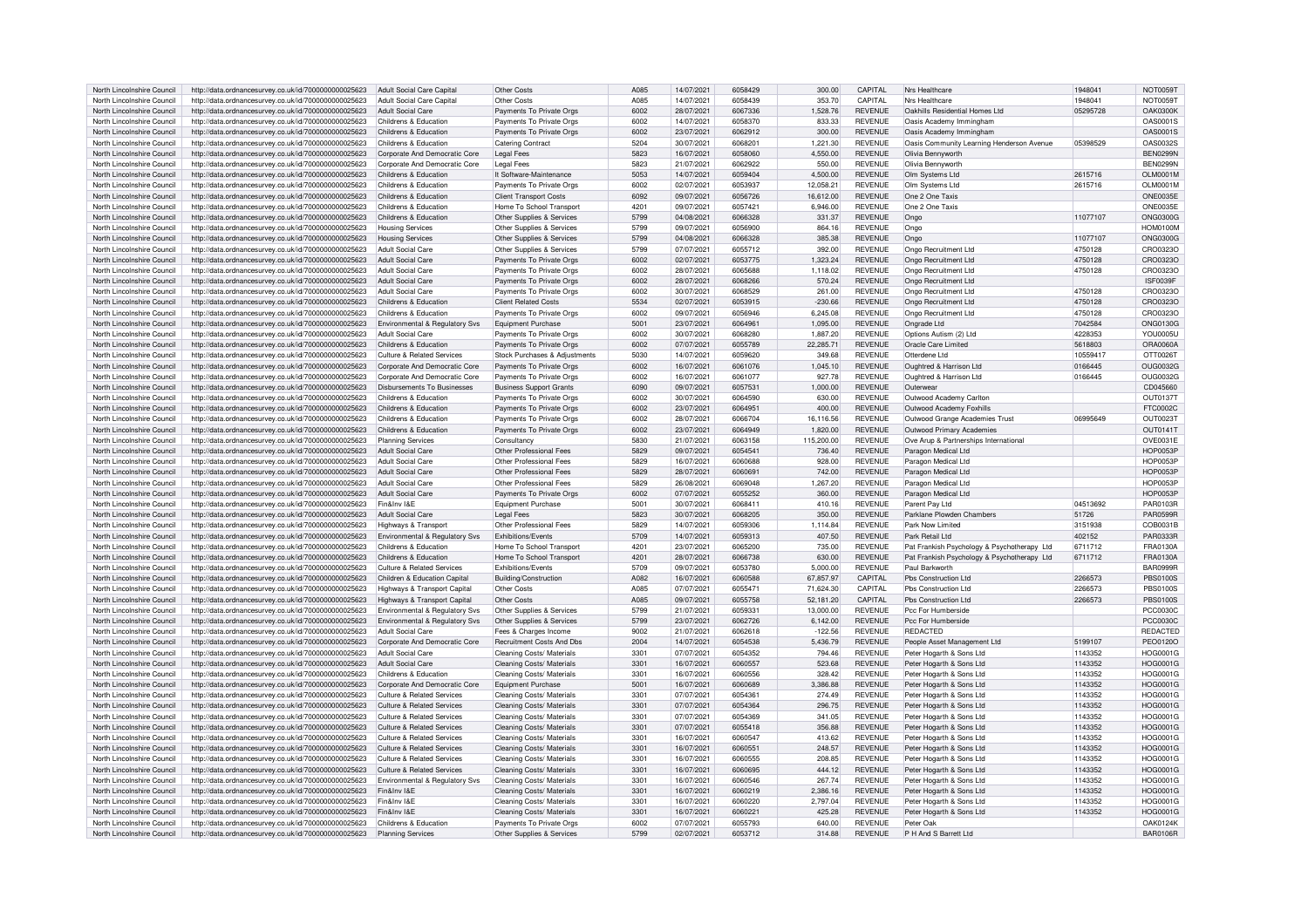| North Lincolnshire Council | http://data.ordnancesurvey.co.uk/id/7000000000025623 | Corporate And Democratic Core         | Gen Office Exp (Incl Postage)            | 5603            | 07/07/2021 | 6055801 | 285.00    | <b>REVENUE</b> | Phase Creative Communications           |           | PHA00304        |
|----------------------------|------------------------------------------------------|---------------------------------------|------------------------------------------|-----------------|------------|---------|-----------|----------------|-----------------------------------------|-----------|-----------------|
| North Lincolnshire Council | http://data.ordnancesurvey.co.uk/id/7000000000025623 | Fin&Inv I&F                           | Repair & Maintenance Costs               | 3000            | 28/07/2021 | 6067205 | 1,073.00  | <b>REVENUE</b> | Phil Jarratt                            |           | <b>JAR0097R</b> |
| North Lincolnshire Council |                                                      | Corporate And Democratic Core         | It Software-Purchase                     | 5051            | 04/08/2021 | 6066669 | 317.89    | <b>REVENUE</b> | Phoenix Software Ltd                    | 2548628   | SOF0026F        |
|                            | http://data.ordnancesurvey.co.uk/id/7000000000025623 |                                       |                                          |                 |            |         |           |                |                                         |           |                 |
| North Lincolnshire Council | http://data.ordnancesurvey.co.uk/id/7000000000025623 | <b>Adult Social Care</b>              | Repair & Maintenance Costs               | 3000            | 07/07/2021 | 6054550 | 7.24      | <b>REVENUE</b> | Pickerings Europe Ltd                   | 3217853   | <b>PIC0003C</b> |
| North Lincolnshire Council | http://data.ordnancesurvey.co.uk/id/7000000000025623 | Central Services To Public            | Repair & Maintenance Costs               | 3000            | 07/07/2021 | 6054550 | $\Omega$  | <b>REVENUE</b> | Pickerings Europe Ltd                   | 3217853   | <b>PIC0003C</b> |
| North Lincolnshire Council | http://data.ordnancesurvey.co.uk/id/7000000000025623 | Childrens & Education                 | Repair & Maintenance Costs               | 3000            | 07/07/2021 | 6054550 | 28.96     | <b>REVENUE</b> | Pickerings Europe Ltd                   | 3217853   | <b>PIC0003C</b> |
| North Lincolnshire Council | http://data.ordnancesurvey.co.uk/id/7000000000025623 | Corporate And Democratic Core         | Repair & Maintenance Costs               | 3000            | 07/07/2021 | 6054550 | 165.69    | <b>REVENUE</b> | Pickerings Europe Ltd                   | 3217853   | <b>PIC0003C</b> |
| North Lincolnshire Council | http://data.ordnancesurvey.co.uk/id/7000000000025623 | <b>Culture &amp; Related Services</b> | Repair & Maintenance Costs               | 3000            | 07/07/2021 | 6054550 | 297.21    | <b>REVENUE</b> | Pickerings Europe Ltd                   | 3217853   | <b>PIC0003C</b> |
| North Lincolnshire Council | http://data.ordnancesurvey.co.uk/id/7000000000025623 | Highways & Transport                  | Repair & Maintenance Costs               | 3000            | 07/07/2021 | 6054550 | 92.32     | <b>REVENUE</b> | Pickerings Europe Ltd                   | 3217853   | PIC0003C        |
| North Lincolnshire Council | http://data.ordnancesurvey.co.uk/id/7000000000025623 | Non Distributed Costs                 | Repair & Maintenance Costs               | 3000            | 07/07/2021 | 6054550 | 6.88      | <b>REVENUE</b> | Pickerings Europe Ltd                   | 3217853   | <b>PIC0003C</b> |
|                            |                                                      |                                       |                                          | 3000            | 07/07/2021 | 6054550 |           | <b>REVENUE</b> |                                         |           | <b>PIC0003C</b> |
| North Lincolnshire Council | http://data.ordnancesurvey.co.uk/id/7000000000025623 | <b>Planning Services</b>              | Repair & Maintenance Costs               |                 |            |         | 63.38     |                | Pickerings Europe Ltd                   | 3217853   |                 |
| North Lincolnshire Council | http://data.ordnancesurvey.co.uk/id/7000000000025623 | Culture & Related Services            | <b>Equipment Purchase</b>                | 5001            | 16/07/2021 | 6059411 | 2,026.30  | <b>REVENUE</b> | Pinseeker (Uk) Ltd                      | 05266207  | <b>PIN0022N</b> |
| North Lincolnshire Council | http://data.ordnancesurvey.co.uk/id/7000000000025623 | <b>Culture &amp; Related Services</b> | <b>Equipment Purchase</b>                | 5001            | 21/07/2021 | 6059405 | 249.30    | <b>REVENUE</b> | Pinseeker (Uk) Ltd                      | 05266207  | PIN0022N        |
| North Lincolnshire Council | http://data.ordnancesurvey.co.uk/id/7000000000025623 | Culture & Related Services            | Equipment Maint.& Repair                 | 5003            | 02/07/2021 | 6053567 | 770.00    | <b>REVENUE</b> | Pk Cleaning & Security Ltd              |           | <b>PKC0001C</b> |
| North Lincolnshire Council | http://data.ordnancesurvey.co.uk/id/7000000000025623 | Childrens & Education                 | Home To School Transport                 | 4201            | 07/07/2021 | 605558  | 1,008.00  | <b>REVENUE</b> | Placebook Minicabs Ltd                  | 09508214  | PI A0065A       |
| North Lincolnshire Council | http://data.ordnancesurvey.co.uk/id/7000000000025623 | Childrens & Education                 | Home To School Transport                 | 4201            | 28/07/2021 | 6066706 | 952.00    | <b>REVENUE</b> | Placebook Minicabs Ltd                  | 09508214  | PI A0065A       |
| North Lincolnshire Council | http://data.ordnancesurvey.co.uk/id/7000000000025623 | Culture & Related Services            | Equipment Purchase                       | 5001            | 07/07/2021 | 6051087 | 495.46    | <b>REVENUE</b> | Playdale Playgrounds Ltd                | 525615    | <b>PLA0057A</b> |
| North Lincolnshire Council | http://data.ordnancesurvey.co.uk/id/7000000000025623 | <b>Planning Services</b>              | Payments To Private Orgs                 | 6002            | 16/07/2021 | 6061075 | 11,357.32 | <b>REVENUE</b> | Plus Skills Development Ltd             |           | PI U00041       |
|                            |                                                      |                                       |                                          |                 |            |         |           |                |                                         |           |                 |
| North Lincolnshire Council | http://data.ordnancesurvey.co.uk/id/7000000000025623 | Gen Fund Housing Capital              | It Equipment                             | A098            | 14/07/2021 | 6055783 | 1,195.00  | CAPITAL        | Possum Limited                          | 711047    | <b>POS0055S</b> |
| North Lincolnshire Council | http://data.ordnancesurvey.co.uk/id/7000000000025623 | Environmental & Regulatory Sys        | Other Professional Fees                  | 5829            | 07/07/2021 | 6055501 | 521.81    | <b>REVENUE</b> | Ppl Prs Ltd                             | 10376001  | <b>PPL0001L</b> |
| North Lincolnshire Council | http://data.ordnancesurvey.co.uk/id/7000000000025623 | Environmental & Regulatory Svs        | Other Professional Fees                  | 5829            | 07/07/2021 | 6055503 | 506.24    | <b>REVENUE</b> | Pnl Prs I td                            | 10376001  | <b>PPL0001L</b> |
| North Lincolnshire Council | http://data.ordnancesurvey.co.uk/id/7000000000025623 | Environmental & Regulatory Svs        | Other Professional Fees                  | 5829            | 07/07/2021 | 6055505 | 537.46    | <b>REVENUE</b> | Pnl Prs I td                            | 10376001  | <b>PPL0001L</b> |
| North Lincolnshire Council | http://data.ordnancesurvey.co.uk/id/7000000000025623 | Childrens & Education                 | Home To School Transport                 | 4201            | 07/07/2021 | 6055572 | 7,980.40  | <b>REVENUE</b> | Premier Cabs                            |           | PRF0280F        |
| North Lincolnshire Council | http://data.ordnancesurvey.co.uk/id/7000000000025623 | Childrens & Education                 | Home To School Transport                 | 4201            | 28/07/2021 | 6067217 | 7.064.80  | REVENUE        | Premier Cabs                            |           | <b>PRE0280E</b> |
| North Lincolnshire Council | http://data.ordnancesurvey.co.uk/id/7000000000025623 | Childrens & Education                 | Repair & Maintenance Costs               | 3000            | 16/07/2021 | 6059804 | 150.30    | <b>REVENUE</b> | Premier Roofing And Services Ltd        | 4577119   | <b>PRE0164E</b> |
| North Lincolnshire Council | http://data.ordnancesurvey.co.uk/id/7000000000025623 | <b>Culture &amp; Related Services</b> | Repair & Maintenance Costs               | 3000            | 16/07/2021 | 6059804 | 6.656.66  | <b>REVENUE</b> | Premier Roofing And Services Ltd        | 4577119   | <b>PRE0164E</b> |
|                            |                                                      |                                       |                                          |                 |            |         |           |                |                                         |           |                 |
| North Lincolnshire Council | http://data.ordnancesurvey.co.uk/id/7000000000025623 | Fin&Inv I&F                           | Repair & Maintenance Costs               | 3000            | 16/07/2021 | 6059804 | 239.08    | <b>REVENUE</b> | Premier Roofing And Services Ltd        | 4577119   | <b>PRE0164E</b> |
| North Lincolnshire Council | http://data.ordnancesurvey.co.uk/id/7000000000025623 | Non Distributed Costs                 | Repair & Maintenance Costs               | 3000            | 16/07/2021 | 6059804 | 175.01    | <b>REVENUE</b> | Premier Roofing And Services Ltd        | 4577119   | <b>PRE0164E</b> |
| North Lincolnshire Council | http://data.ordnancesurvey.co.uk/id/7000000000025623 | <b>Culture &amp; Related Services</b> | Repair & Maintenance Costs               | 3000            | 07/07/2021 | 6054557 | 588.00    | <b>REVENUE</b> | Premier Technical Services Group        |           | <b>PRE0073E</b> |
| North Lincolnshire Council | http://data.ordnancesurvey.co.uk/id/7000000000025623 | Childrens & Education                 | <b>Client Related Costs</b>              | 5534            | 21/07/2021 | 6063185 | 390.00    | <b>REVENUE</b> | Pre-School Learning Alliance            |           | <b>PRE0172E</b> |
| North Lincolnshire Council | http://data.ordnancesurvey.co.uk/id/7000000000025623 | Childrens & Education                 | Payments To Voluntary Orgs               | 6001            | 23/07/2021 | 6064810 | 810.00    | <b>REVENUE</b> | Pre-School Learning Alliance            |           | PRE0172E        |
| North Lincolnshire Council | http://data.ordnancesurvey.co.uk/id/7000000000025623 | Childrens & Education                 | <b>Course Fees/Training</b>              | 2002            | 30/07/2021 | 6064620 | 500.00    | <b>REVENUE</b> | <b>Primarily Science</b>                | 925535124 | PRI00531        |
| North Lincolnshire Council |                                                      | Childrens & Education                 |                                          | 6005            | 14/07/2021 | 6055953 |           | <b>REVENUE</b> |                                         | 5159515   | PRI0101         |
|                            | http://data.ordnancesurvey.co.uk/id/7000000000025623 |                                       | <b>Agency Costs</b>                      |                 |            |         | 745.00    |                | Principal Resourcing Ltd                |           |                 |
| North Lincolnshire Council | http://data.ordnancesurvey.co.uk/id/7000000000025623 | Childrens & Education                 | <b>Agency Costs</b>                      | 6005            | 28/07/2021 | 6063276 | 745.00    | <b>REVENUE</b> | Principal Resourcing Ltd                | 5159515   | PRI01011        |
| North Lincolnshire Council | http://data.ordnancesurvey.co.uk/id/7000000000025623 | Childrens & Education                 | <b>Agency Costs</b>                      | 6005            | 04/08/2021 | 6067056 | 596.00    | <b>REVENUE</b> | <b>Principal Resourcing Ltd</b>         | 5159515   | PRI01011        |
| North Lincolnshire Council | http://data.ordnancesurvey.co.uk/id/7000000000025623 | Childrens & Education                 | Pay - Agency                             | 0131            | 14/07/2021 | 6059478 | 1.250.25  | <b>REVENUE</b> | <b>Principal Resourcing Ltd</b>         | 5159515   | PRI01011        |
| North Lincolnshire Council | http://data.ordnancesurvey.co.uk/id/7000000000025623 | Childrens & Education                 | Pay - Agency                             | 0131            | 21/07/2021 | 6059499 | 1,250.25  | <b>REVENUE</b> | Principal Resourcing Ltd                | 5159515   | PRI01011        |
| North Lincolnshire Council | http://data.ordnancesurvey.co.uk/id/7000000000025623 | Childrens & Education                 | Pay - Agency                             | 0131            | 28/07/2021 | 6063188 | 1,121.25  | <b>REVENUE</b> | Principal Resourcing Ltd                | 5159515   | PRI01011        |
| North Lincolnshire Council | http://data.ordnancesurvey.co.uk/id/7000000000025623 | Childrens & Education                 | Pay - Agency                             | 0131            | 04/08/2021 | 6068526 | 1,121.25  | <b>REVENUE</b> | Principal Resourcing Ltd                | 5159515   | PRI01011        |
| North Lincolnshire Council | http://data.ordnancesurvey.co.uk/id/7000000000025623 | Central Services To Public            | Gen Office Exp (Incl Postage)            | 5603            | 07/07/2021 | 6055792 | 3,792.41  | REVENUE        | Print Image Network Ltd                 | 4009079   | PRI03451        |
| North Lincolnshire Council | http://data.ordnancesurvey.co.uk/id/7000000000025623 | Central Services To Public            | Gen Office Exp (Incl Postage)            | 5603            | 09/07/2021 | 6053951 | 1,498.00  | <b>REVENUE</b> | Print Image Network Ltd                 | 4009079   | PRI03451        |
|                            |                                                      |                                       |                                          |                 |            |         |           |                |                                         |           |                 |
| North Lincolnshire Council | http://data.ordnancesurvey.co.uk/id/7000000000025623 | Central Services To Public            | Gen Office Exp (Incl Postage)            | 5603            | 16/07/2021 | 6061079 | 18,962.04 | <b>REVENUE</b> | Print Image Network Ltd                 | 4009079   | PRI03451        |
| North Lincolnshire Council | http://data.ordnancesurvey.co.uk/id/7000000000025623 | Central Services To Public            | Gen Office Exp (Incl Postage)            | 5603            | 16/07/2021 | 6061080 | 22,754.45 | <b>REVENUE</b> | Print Image Network Ltd                 | 4009079   | PRI0345         |
| North Lincolnshire Council | http://data.ordnancesurvey.co.uk/id/7000000000025623 | Central Services To Public            | Gen Office Exp (Incl Postage)            | 5603            | 04/08/2021 | 6068309 | 1,443.00  | <b>REVENUE</b> | Print Image Network Ltd                 | 4009079   | PRI03451        |
| North Lincolnshire Council | http://data.ordnancesurvey.co.uk/id/7000000000025623 | Central Services To Public            | Gen Office Exp (Incl Postage)            | 5603            | 04/08/2021 | 6068310 | 1.552.00  | <b>REVENUE</b> | Print Image Network Ltd                 | 4009079   | PRI03451        |
| North Lincolnshire Council | http://data.ordnancesurvey.co.uk/id/7000000000025623 | <b>Adult Social Care Capital</b>      | Other Costs                              | A085            | 14/07/2021 | 6058430 | 913.37    | CAPITAL        | Prism Medical Uk                        | 04992349  | <b>WES0123S</b> |
| North Lincolnshire Council | http://data.ordnancesurvey.co.uk/id/7000000000025623 | <b>Housing Services</b>               | Course Fees/Training                     | 2002            | 07/07/2021 | 6053745 | 289.00    | <b>REVENUE</b> | Professional Development Group          |           | GOV0123V        |
| North Lincolnshire Council |                                                      | Non Distributed Costs                 | <b>Course Fees/Training</b>              | 2002            | 21/07/2021 | 6062927 | 661.30    | <b>REVENUE</b> |                                         |           | GOV0123V        |
|                            | http://data.ordnancesurvey.co.uk/id/7000000000025623 |                                       |                                          |                 |            |         |           |                | Professional Development Group          |           |                 |
| North Lincolnshire Council | http://data.ordnancesurvey.co.uk/id/7000000000025623 | Childrens & Education                 | It Hardware - Purchase                   | 5050            | 28/07/2021 | 6064716 | 324.26    | <b>REVENUE</b> | Professional Telecom Installations Ltd  | 04629825  | PRO0051C        |
| North Lincolnshire Council | http://data.ordnancesurvey.co.uk/id/7000000000025623 | Culture, Env, Reg & Planning Cap      | It Equipment                             | A098            | 28/07/2021 | 6064719 | 512.11    | CAPITAL        | Professional Telecom Installations Ltd  | 04629825  | PRO0051C        |
| North Lincolnshire Council | http://data.ordnancesurvey.co.uk/id/7000000000025623 | Culture & Related Services            | It Hardware - Purchase                   | 5050            | 28/07/2021 | 6064714 | 390.00    | REVENUE        | Professional Telecom Installations I to | 04629825  | PRO0051C        |
| North Lincolnshire Council | http://data.ordnancesurvey.co.uk/id/7000000000025623 | Culture & Related Services            | It Hardware - Purchase                   | 5050            | 28/07/2021 | 6064718 | 589.06    | <b>REVENUE</b> | Professional Telecom Installations Ltd  | 04629825  | PRO0051O        |
| North Lincolnshire Council | http://data.ordnancesurvey.co.uk/id/7000000000025623 | Environmental & Regulatory Sys        | Equipment Maint.& Repair                 | 5003            | 07/07/2021 | 6054465 | 3.397.23  | <b>REVENUE</b> | Professional Telecom Installations I to | 04629825  | PRO0051C        |
| North Lincolnshire Council | http://data.ordnancesurvey.co.uk/id/7000000000025623 | <b>Support Servs Capital</b>          | It Equipment                             | A098            | 09/07/2021 | 6057456 | 5.803.17  | CAPITAL        | Professional Telecom Installations Ltd  | 04629825  | PRO0051C        |
| North Lincolnshire Council | http://data.ordnancesurvey.co.uk/id/7000000000025623 | <b>Adult Social Care</b>              | Payments To Private Orgs                 | 6002            | 02/07/2021 | 6053677 | 1,763.18  | <b>REVENUE</b> | Progress Housing Group Ltd              | 28685B    | PRO0320C        |
| North Lincolnshire Council | http://data.ordnancesurvey.co.uk/id/7000000000025623 | Environmental & Regulatory Svs        | Repair & Maintenance Costs               | 3000            | 07/07/2021 | 6054555 | 2,279.00  | <b>REVENUE</b> | Protec Camerfield Limited               | 2894458   | PRO0154C        |
| North Lincolnshire Council | http://data.ordnancesurvey.co.uk/id/7000000000025623 |                                       | Repair & Maintenance Costs               | 3000            | 16/07/2021 | 6060803 | 6.597.00  | <b>REVENUE</b> | Protec Camerfield Limited               | 2894458   | PRO0154C        |
|                            |                                                      | Environmental & Regulatory Svs        |                                          |                 |            |         |           |                |                                         |           |                 |
| North Lincolnshire Council | http://data.ordnancesurvey.co.uk/id/7000000000025623 | Culture, Env, Reg & Planning Cap      | Consultants                              | A <sub>08</sub> | 14/07/2021 | 6059778 | 2,160.00  | CAPITAL        | Petax                                   |           | <b>LAV0077V</b> |
| North Lincolnshire Council | http://data.ordnancesurvey.co.uk/id/7000000000025623 | Public Health                         | Payments To Health Providers             | 6019            | 14/07/2021 | 6058063 | 93.374.66 | REVENUE        | Public Health England                   |           | <b>PUB0015B</b> |
| North Lincolnshire Council | http://data.ordnancesurvey.co.uk/id/7000000000025623 | Fin&Inv I&F                           | <b>Cleaning Services &amp; Contracts</b> | 3311            | 14/07/2021 | 6055777 | 1,204.04  | <b>REVENUE</b> | Pure Water Cleaning Contractors Ltd     | 11361613  | <b>PUR0010R</b> |
| North Lincolnshire Council | http://data.ordnancesurvey.co.uk/id/7000000000025623 | <b>Adult Social Care</b>              | Gen Office Exp (Incl Postage)            | 5603            | 09/07/2021 | 6057454 | 218.15    | REVENUE        | Quadient Uk Limited                     | 2658324   | NFO00010        |
| North Lincolnshire Council | http://data.ordnancesurvey.co.uk/id/7000000000025623 | Childrens & Education                 | Gen Office Exp (Incl Postage)            | 5603            | 09/07/2021 | 6057454 | 6.80      | <b>REVENUE</b> | Quadient Uk Limited                     | 2658324   | <b>NEO0001C</b> |
| North Lincolnshire Council | http://data.ordnancesurvey.co.uk/id/7000000000025623 | Childrens & Education                 | Gen Office Exp (Incl Postage)            | 5603            | 09/07/2021 | 6057454 | 241.30    | <b>REVENUE</b> | Quadient Uk Limited                     | 2658324   | <b>NEO0001C</b> |
| North Lincolnshire Council | http://data.ordnancesurvey.co.uk/id/7000000000025623 | Corporate And Democratic Core         | Gen Office Exp (Incl Postage)            | 5603            | 09/07/2021 | 6057454 | 1,631.05  | <b>REVENUE</b> | Quadient Llk Limited                    | 2658324   | <b>NEO0001C</b> |
|                            |                                                      |                                       |                                          |                 |            |         |           |                |                                         |           |                 |
| North Lincolnshire Council | http://data.ordnancesurvey.co.uk/id/7000000000025623 | Corporate And Democratic Core         | Gen Office Exp (Incl Postage)            | 5603            | 09/07/2021 | 6057454 | 7,209.62  | <b>REVENUE</b> | Quadient Uk Limited                     | 2658324   | <b>NEO0001C</b> |
| North Lincolnshire Council | http://data.ordnancesurvey.co.uk/id/7000000000025623 | Corporate And Democratic Core         | Gen Office Exp (Incl Postage)            | 5603            | 28/07/2021 | 6066675 | 10.000.00 | <b>REVENUE</b> | Quadient Uk Limited                     | 2658324   | <b>NEO0001C</b> |
| North Lincolnshire Council | http://data.ordnancesurvey.co.uk/id/7000000000025623 | Environmental & Regulatory Svs        | Gen Office Exp (Incl Postage)            | 5603            | 09/07/2021 | 6057454 | 4.32      | <b>REVENUE</b> | Quadient Uk Limited                     | 2658324   | <b>NEO0001C</b> |
| North Lincolnshire Council | http://data.ordnancesurvey.co.uk/id/7000000000025623 | <b>Planning Services</b>              | Gen Office Exp (Incl Postage)            | 5603            | 09/07/2021 | 6057454 | 70.89     | <b>REVENUE</b> | Quadient Uk Limited                     | 2658324   | <b>NEO0001C</b> |
| North Lincolnshire Council | http://data.ordnancesurvey.co.uk/id/7000000000025623 | Childrens & Education                 | <b>Client Related Costs</b>              | 5534            | 07/07/2021 | 6055353 | 255.00    | <b>REVENUE</b> | Rainbow Kindergarten Barton             |           | STO0060O        |
| North Lincolnshire Council | http://data.ordnancesurvey.co.uk/id/7000000000025623 | Highways & Transport                  | Licenses, Subs & Memberships             | 5510            | 28/07/2021 | 6055452 | 3,425.00  | <b>REVENUE</b> | Ra Information Systems                  |           | RAI0018I        |
| North Lincolnshire Council | http://data.ordnancesurvey.co.uk/id/7000000000025623 | Childrens & Education                 | <b>Client Related Costs</b>              | 5534            | 09/07/2021 | 6056998 | 210.00    | <b>REVENUE</b> | Rapid Secure Ltd                        |           | AWG0001G        |
|                            |                                                      |                                       |                                          |                 |            |         |           |                |                                         |           |                 |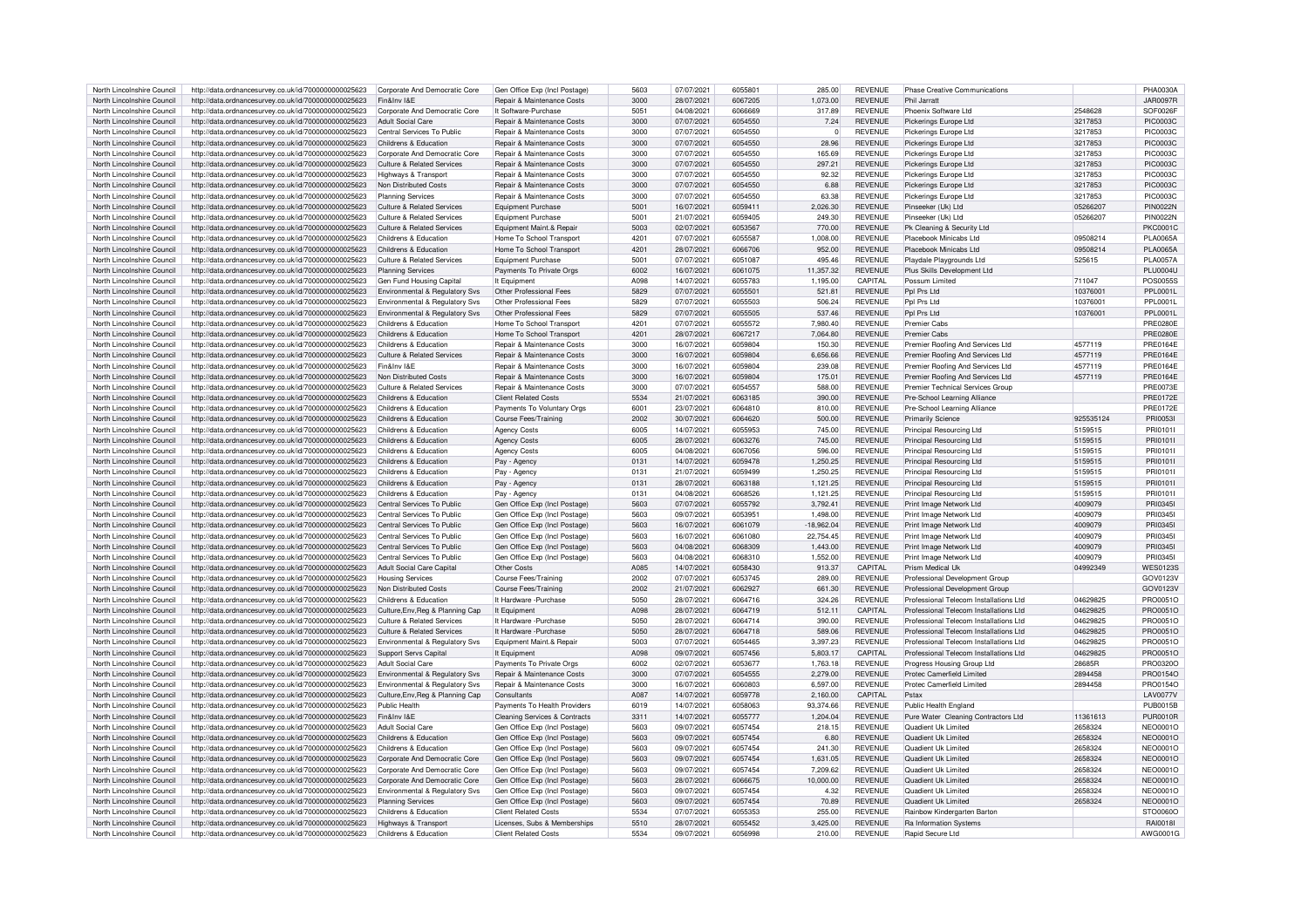| North Lincolnshire Council | http://data.ordnancesurvey.co.uk/id/7000000000025623                   | Childrens & Education         | It Software-Maintenance           | 5053 | 14/07/2021 | 6059403 | 350.00      | <b>REVENUE</b> | Ray Arber Consulting Limited |          | ARB0030B        |
|----------------------------|------------------------------------------------------------------------|-------------------------------|-----------------------------------|------|------------|---------|-------------|----------------|------------------------------|----------|-----------------|
| North Lincolnshire Council | http://data.ordnancesurvey.co.uk/id/7000000000025623                   | Adult Social Care             | Payments To Health Providers      | 6019 | 14/07/2021 | 6058061 | 210,832.30  | <b>REVENUE</b> | Rdash Ft                     |          | RDA0003A        |
| North Lincolnshire Council | http://data.ordnancesurvey.co.uk/id/7000000000025623                   | Corporate And Democratic Core | Gen Office Exp (Incl Postage)     | 5603 | 07/07/2021 | 6055799 | 830.00      | <b>REVENUE</b> | Reach Publishing Ltd         | 82548    | <b>REA0038A</b> |
| North Lincolnshire Council | http://data.ordnancesurvey.co.uk/id/7000000000025623                   | Highways & Transport          | Advertising & Publicity           | 5610 | 07/07/2021 | 6053897 | 233.60      | <b>REVENUE</b> | Reach Publishing Ltd         | 82548    | <b>REA0038A</b> |
| North Lincolnshire Council | http://data.ordnancesurvey.co.uk/id/7000000000025623                   | <b>Planning Services</b>      | Advertising & Publicity           | 5610 | 07/07/2021 | 6053918 | 233.60      | REVENUE        | Reach Publishing Ltd         | 82548    | <b>REA0038A</b> |
| North Lincolnshire Council | http://data.ordnancesurvey.co.uk/id/7000000000025623                   | <b>Planning Services</b>      | Advertising & Publicity           | 5610 | 14/07/2021 | 6059291 | 233.60      | REVENUE        | Reach Publishing Ltd         | 82548    | <b>REA0038A</b> |
| North Lincolnshire Council |                                                                        | <b>Planning Services</b>      | Advertising & Publicity           | 5610 | 21/07/2021 | 6060322 | 306.60      | <b>REVENUE</b> |                              | 82548    | <b>REA0038A</b> |
|                            | http://data.ordnancesurvey.co.uk/id/7000000000025623                   |                               |                                   |      |            |         |             |                | Reach Publishing Ltd         |          |                 |
| North Lincolnshire Council | http://data.ordnancesurvey.co.uk/id/7000000000025623                   | <b>Planning Services</b>      | Advertising & Publicity           | 5610 | 28/07/2021 | 6064878 | 350.40      | REVENUE        | Reach Publishing Ltd         | 82548    | <b>REA0038A</b> |
| North Lincolnshire Council | http://data.ordnancesurvey.co.uk/id/7000000000025623                   | Highways & Transport          | Licenses. Subs & Memberships      | 5510 | 09/07/2021 | 6057049 | 945.00      | <b>REVENUE</b> | Reactec Ltd                  | SC221428 | <b>REA0023A</b> |
| North Lincolnshire Council | http://data.ordnancesurvey.co.uk/id/7000000000025623                   | <b>Adult Social Care</b>      | Payments To Private Orgs          | 6002 | 30/07/2021 | 6068248 | 23,843.12   | REVENUE        | React Homecare Ltd           |          | <b>CLA0252A</b> |
| North Lincolnshire Council | http://data.ordnancesurvey.co.uk/id/7000000000025623                   | <b>Adult Social Care</b>      | Payments To Private Orgs          | 6002 | 30/07/2021 | 6068248 | 595.84      | <b>REVENUE</b> | React Homecare Ltd           |          | <b>CLA0252A</b> |
| North Lincolnshire Council | http://data.ordnancesurvey.co.uk/id/7000000000025623                   | Other Expenditure & Income    | Payments To Private Orgs          | 6002 | 30/07/2021 | 6068248 | 1,259.48    | <b>REVENUE</b> | React Homecare Ltd           |          | <b>CLA0252A</b> |
| North Lincolnshire Council | http://data.ordnancesurvey.co.uk/id/7000000000025623                   | Childrens & Education         | <b>Client Transport Costs</b>     | 6092 | 28/07/2021 | 6066945 | 460.00      | <b>REVENUE</b> | Ready Rent A Car             | 2177268  | <b>REA0004A</b> |
| North Lincolnshire Council | http://data.ordnancesurvey.co.uk/id/7000000000025623                   | Childrens & Education         | Vehicle Hire                      | 4101 | 28/07/2021 | 6066946 | 492.84      | <b>REVENUE</b> | Ready Rent A Car             | 2177268  | <b>REA0004A</b> |
| North Lincolnshire Council | http://data.ordnancesurvey.co.uk/id/7000000000025623                   | <b>Adult Social Care</b>      | <b>Client Transport Costs</b>     | 6092 | 21/07/2021 | 6063157 | 763.20      | <b>REVENUE</b> | <b>REDACTED</b>              |          | REDACTED        |
| North Lincolnshire Council | http://data.ordnancesurvey.co.uk/id/7000000000025623                   | <b>Adult Social Care</b>      | <b>Client Transport Costs</b>     | 6092 | 30/07/2021 | 6068307 | 318.24      | <b>REVENUE</b> | REDACTED                     |          | REDACTED        |
| North Lincolnshire Council |                                                                        | <b>Adult Social Care</b>      | Direct Payments To Clients        | 6012 | 07/07/2021 | 6054470 | 946.44      | <b>REVENUE</b> | REDACTED                     |          | REDACTED        |
|                            | http://data.ordnancesurvey.co.uk/id/7000000000025623                   |                               |                                   |      |            | 605447  |             |                | <b>REDACTED</b>              |          |                 |
| North Lincolnshire Council | http://data.ordnancesurvey.co.uk/id/7000000000025623                   | <b>Adult Social Care</b>      | Direct Payments To Clients        | 6012 | 07/07/2021 |         | 1,648.49    | <b>REVENUE</b> |                              |          | REDACTED        |
| North Lincolnshire Council | http://data.ordnancesurvey.co.uk/id/7000000000025623                   | <b>Adult Social Care</b>      | <b>Direct Payments To Clients</b> | 6012 | 07/07/2021 | 6055304 | 355.04      | <b>REVENUE</b> | <b>REDACTED</b>              |          | REDACTED        |
| North Lincolnshire Council | http://data.ordnancesurvey.co.uk/id/7000000000025623                   | <b>Adult Social Care</b>      | Direct Payments To Clients        | 6012 | 07/07/2021 | 6055310 | 750.00      | <b>REVENUE</b> | REDACTED                     |          | REDACTED        |
| North Lincolnshire Council | http://data.ordnancesurvey.co.uk/id/7000000000025623                   | <b>Adult Social Care</b>      | Direct Payments To Clients        | 6012 | 07/07/2021 | 6055311 | 500.00      | <b>REVENUE</b> | REDACTED                     |          | REDACTED        |
| North Lincolnshire Council | http://data.ordnancesurvey.co.uk/id/7000000000025623                   | <b>Adult Social Care</b>      | Direct Payments To Clients        | 6012 | 07/07/2021 | 6055312 | 750.00      | <b>REVENUE</b> | REDACTED                     |          | REDACTED        |
| North Lincolnshire Council | http://data.ordnancesurvey.co.uk/id/7000000000025623                   | Adult Social Care             | <b>Direct Payments To Clients</b> | 6012 | 07/07/2021 | 6055313 | 500.00      | <b>REVENUE</b> | REDACTED                     |          | REDACTED        |
| North Lincolnshire Council | http://data.ordnancesurvey.co.uk/id/7000000000025623                   | Adult Social Care             | Direct Payments To Clients        | 6012 | 07/07/2021 | 6055314 | 500.00      | <b>REVENUE</b> | <b>REDACTED</b>              |          | REDACTED        |
| North Lincolnshire Council | http://data.ordnancesurvey.co.uk/id/7000000000025623                   | <b>Adult Social Care</b>      | Direct Payments To Clients        | 6012 | 09/07/2021 | 605695  | 750.00      | <b>REVENUE</b> | <b>REDACTED</b>              |          | REDACTED        |
| North Lincolnshire Council | http://data.ordnancesurvey.co.uk/id/7000000000025623                   | Adult Social Care             | Direct Payments To Clients        | 6012 | 09/07/2021 | 6056953 | 750.00      | REVENUE        | <b>REDACTED</b>              |          | REDACTED        |
| North Lincolnshire Council | http://data.ordnancesurvey.co.uk/id/7000000000025623                   | <b>Adult Social Care</b>      | Direct Payments To Clients        | 6012 | 09/07/2021 | 6056954 | 750.00      | <b>REVENUE</b> | REDACTED                     |          | REDACTED        |
|                            |                                                                        |                               |                                   |      |            |         |             |                |                              |          |                 |
| North Lincolnshire Council | http://data.ordnancesurvey.co.uk/id/7000000000025623                   | <b>Adult Social Care</b>      | Direct Payments To Clients        | 6012 | 09/07/2021 | 6056955 | 750.00      | <b>REVENUE</b> | REDACTED                     |          | REDACTED        |
| North Lincolnshire Council | http://data.ordnancesurvey.co.uk/id/7000000000025623                   | Adult Social Care             | Direct Payments To Clients        | 6012 | 09/07/2021 | 6056956 | 250.00      | <b>REVENUE</b> | REDACTED                     |          | <b>REDACTED</b> |
| North Lincolnshire Council | http://data.ordnancesurvey.co.uk/id/7000000000025623                   | Adult Social Care             | Direct Payments To Clients        | 6012 | 09/07/2021 | 6056957 | 250.00      | <b>REVENUE</b> | REDACTED                     |          | REDACTED        |
| North Lincolnshire Council | http://data.ordnancesurvey.co.uk/id/7000000000025623                   | Adult Social Care             | Direct Payments To Clients        | 6012 | 09/07/2021 | 6056958 | 500.00      | <b>REVENUE</b> | <b>REDACTED</b>              |          | REDACTED        |
| North Lincolnshire Council | http://data.ordnancesurvey.co.uk/id/7000000000025623                   | Adult Social Care             | Direct Payments To Clients        | 6012 | 09/07/2021 | 6056967 | 2,723.20    | <b>REVENUE</b> | <b>REDACTED</b>              |          | REDACTED        |
| North Lincolnshire Council | http://data.ordnancesurvey.co.uk/id/7000000000025623                   | Adult Social Care             | Direct Payments To Clients        | 6012 | 09/07/2021 | 6056970 | 2,435.00    | <b>REVENUE</b> | REDACTED                     |          | REDACTED        |
| North Lincolnshire Council | http://data.ordnancesurvey.co.uk/id/7000000000025623                   | <b>Adult Social Care</b>      | Direct Payments To Clients        | 6012 | 09/07/2021 | 6056995 | 359.37      | <b>REVENUE</b> | REDACTED                     |          | REDACTED        |
| North Lincolnshire Council | http://data.ordnancesurvey.co.uk/id/7000000000025623                   | <b>Adult Social Care</b>      | Direct Payments To Clients        | 6012 | 13/07/2021 | 6062512 | $-485.12$   | <b>REVENUE</b> | <b>REDACTED</b>              |          | REDACTED        |
| North Lincolnshire Council | http://data.ordnancesurvey.co.uk/id/7000000000025623                   | <b>Adult Social Care</b>      | Direct Payments To Clients        | 6012 | 13/07/2021 | 6062513 | 485.12      | <b>REVENUE</b> | REDACTED                     |          | REDACTED        |
| North Lincolnshire Council | http://data.ordnancesurvey.co.uk/id/7000000000025623                   | <b>Adult Social Care</b>      | Direct Payments To Clients        | 6012 | 14/07/2021 | 6056750 | 1.280.48    | <b>REVENUE</b> | <b>REDACTED</b>              |          | <b>REDACTED</b> |
| North Lincolnshire Council | http://data.ordnancesurvey.co.uk/id/7000000000025623                   | <b>Adult Social Care</b>      | Direct Payments To Clients        | 6012 | 14/07/2021 | 6059358 | 661.88      | <b>REVENUE</b> | REDACTED                     |          | REDACTED        |
| North Lincolnshire Council |                                                                        | Adult Social Care             | Direct Payments To Clients        | 6012 | 21/07/2021 | 6061542 | 500.00      | <b>REVENUE</b> | <b>REDACTED</b>              |          | <b>REDACTED</b> |
|                            | http://data.ordnancesurvey.co.uk/id/7000000000025623                   |                               |                                   |      |            |         |             |                |                              |          |                 |
| North Lincolnshire Council | http://data.ordnancesurvey.co.uk/id/7000000000025623                   | <b>Adult Social Care</b>      | Direct Payments To Clients        | 6012 | 21/07/2021 | 6061543 | 750.00      | <b>REVENUE</b> | REDACTED                     |          | REDACTED        |
| North Lincolnshire Council | http://data.ordnancesurvey.co.uk/id/7000000000025623                   | <b>Adult Social Care</b>      | Direct Payments To Clients        | 6012 | 21/07/2021 | 6062265 | 1,261.48    | <b>REVENUE</b> | REDACTED                     |          | REDACTED        |
| North Lincolnshire Council | http://data.ordnancesurvey.co.uk/id/7000000000025623                   | Adult Social Care             | Direct Payments To Clients        | 6012 | 21/07/2021 | 606226  | 1,200.00    | <b>REVENUE</b> | <b>REDACTED</b>              |          | <b>REDACTED</b> |
| North Lincolnshire Council | http://data.ordnancesurvey.co.uk/id/7000000000025623                   | <b>Adult Social Care</b>      | Direct Payments To Clients        | 6012 | 21/07/2021 | 6062268 | 1,004.80    | <b>REVENUE</b> | REDACTED                     |          | REDACTED        |
| North Lincolnshire Council | http://data.ordnancesurvey.co.uk/id/7000000000025623                   | Adult Social Care             | Direct Payments To Clients        | 6012 | 21/07/2021 | 6062269 | 420.76      | <b>REVENUE</b> | REDACTED                     |          | REDACTED        |
| North Lincolnshire Council | http://data.ordnancesurvey.co.uk/id/7000000000025623                   | <b>Adult Social Care</b>      | Direct Payments To Clients        | 6012 | 21/07/2021 | 6062270 | 584.00      | <b>REVENUE</b> | <b>REDACTED</b>              |          | REDACTED        |
| North Lincolnshire Council | http://data.ordnancesurvey.co.uk/id/7000000000025623                   | <b>Adult Social Care</b>      | Direct Payments To Clients        | 6012 | 21/07/2021 | 6062271 | 4,816.32    | <b>REVENUE</b> | REDACTED                     |          | REDACTED        |
| North Lincolnshire Council | http://data.ordnancesurvey.co.uk/id/7000000000025623                   | Adult Social Care             | Direct Payments To Clients        | 6012 | 21/07/2021 | 6062272 | $-2,206.32$ | <b>REVENUE</b> | REDACTED                     |          | REDACTED        |
| North Lincolnshire Council | http://data.ordnancesurvey.co.uk/id/7000000000025623                   | Adult Social Care             | Direct Payments To Clients        | 6012 | 21/07/2021 | 6062273 | 1.182.52    | <b>REVENUE</b> | REDACTED                     |          | REDACTED        |
| North Lincolnshire Council |                                                                        | <b>Adult Social Care</b>      |                                   | 6012 | 21/07/2021 | 6062274 | 1.124.00    | <b>REVENUE</b> | <b>REDACTED</b>              |          | REDACTED        |
|                            | http://data.ordnancesurvey.co.uk/id/7000000000025623                   |                               | Direct Payments To Clients        |      |            |         |             |                |                              |          |                 |
| North Lincolnshire Council | http://data.ordnancesurvey.co.uk/id/7000000000025623                   | Adult Social Care             | Direct Payments To Clients        | 6012 | 21/07/2021 | 6062275 | 1,975.82    | <b>REVENUE</b> | REDACTED                     |          | REDACTED        |
| North Lincolnshire Council | http://data.ordnancesurvey.co.uk/id/7000000000025623                   | Adult Social Care             | Direct Payments To Clients        | 6012 | 21/07/2021 | 6062276 | 792.28      | <b>REVENUE</b> | REDACTED                     |          | REDACTED        |
| North Lincolnshire Council | http://data.ordnancesurvey.co.uk/id/7000000000025623                   | <b>Adult Social Care</b>      | Direct Payments To Clients        | 6012 | 21/07/2021 | 6062279 | 1,288.00    | <b>REVENUE</b> | REDACTED                     |          | REDACTED        |
| North Lincolnshire Council | http://data.ordnancesurvey.co.uk/id/7000000000025623                   | Adult Social Care             | Direct Payments To Clients        | 6012 | 21/07/2021 | 6062280 | 1,054.77    | <b>REVENUE</b> | <b>REDACTED</b>              |          | <b>REDACTED</b> |
| North Lincolnshire Council | http://data.ordnancesurvey.co.uk/id/7000000000025623                   | Adult Social Care             | Direct Payments To Clients        | 6012 | 21/07/2021 | 6062281 | 2,028.88    | <b>REVENUE</b> | REDACTED                     |          | REDACTED        |
| North Lincolnshire Council | http://data.ordnancesurvey.co.uk/id/7000000000025623                   | <b>Adult Social Care</b>      | Direct Payments To Clients        | 6012 | 21/07/2021 | 6062282 | 907.52      | <b>REVENUE</b> | <b>REDACTED</b>              |          | REDACTED        |
| North Lincolnshire Council | http://data.ordnancesurvey.co.uk/id/7000000000025623                   | <b>Adult Social Care</b>      | Direct Payments To Clients        | 6012 | 21/07/2021 | 6062283 | 1,451.48    | <b>REVENUE</b> | <b>REDACTED</b>              |          | REDACTED        |
| North Lincolnshire Council | http://data.ordnancesurvey.co.uk/id/7000000000025623                   | <b>Adult Social Care</b>      | Direct Payments To Clients        | 6012 | 21/07/2021 | 6062284 | 1,064.00    | <b>REVENUE</b> | <b>REDACTED</b>              |          | REDACTED        |
| North Lincolnshire Council | http://data.ordnancesurvey.co.uk/id/7000000000025623                   | Adult Social Care             | Direct Payments To Clients        | 6012 | 21/07/2021 | 6062285 | 1.166.96    | <b>REVENUE</b> | REDACTED                     |          | REDACTED        |
| North Lincolnshire Council | http://data.ordnancesurvey.co.uk/id/7000000000025623                   | <b>Adult Social Care</b>      | Direct Payments To Clients        | 6012 | 21/07/2021 | 6062286 | 2,058.72    | <b>REVENUE</b> | <b>REDACTED</b>              |          | REDACTED        |
|                            |                                                                        |                               |                                   |      |            | 6062287 |             |                | <b>REDACTED</b>              |          |                 |
| North Lincolnshire Council | http://data.ordnancesurvey.co.uk/id/7000000000025623                   | <b>Adult Social Care</b>      | Direct Payments To Clients        | 6012 | 21/07/2021 |         | 800.00      | <b>REVENUE</b> |                              |          | REDACTED        |
| North Lincolnshire Council | http://data.ordnancesurvey.co.uk/id/7000000000025623                   | <b>Adult Social Care</b>      | Direct Payments To Clients        | 6012 | 21/07/2021 | 6062288 | 1,536.00    | <b>REVENUE</b> | REDACTED                     |          | REDACTED        |
| North Lincolnshire Council | http://data.ordnancesurvey.co.uk/id/7000000000025623                   | <b>Adult Social Care</b>      | Direct Payments To Clients        | 6012 | 21/07/2021 | 6062289 | 756.00      | <b>REVENUE</b> | REDACTED                     |          | REDACTED        |
| North Lincolnshire Council | http://data.ordnancesurvey.co.uk/id/7000000000025623                   | <b>Adult Social Care</b>      | Direct Payments To Clients        | 6012 | 21/07/2021 | 6062290 | 1.023.60    | <b>REVENUE</b> | REDACTED                     |          | <b>REDACTED</b> |
| North Lincolnshire Council | http://data.ordnancesurvey.co.uk/id/7000000000025623                   | <b>Adult Social Care</b>      | Direct Payments To Clients        | 6012 | 21/07/2021 | 6062291 | 956.12      | <b>REVENUE</b> | REDACTED                     |          | REDACTED        |
| North Lincolnshire Council | http://data.ordnancesurvey.co.uk/id/7000000000025623                   | <b>Adult Social Care</b>      | Direct Payments To Clients        | 6012 | 21/07/2021 | 6062292 | 829.52      | <b>REVENUE</b> | <b>REDACTED</b>              |          | REDACTED        |
| North Lincolnshire Council | http://data.ordnancesurvey.co.uk/id/7000000000025623                   | <b>Adult Social Care</b>      | Direct Payments To Clients        | 6012 | 21/07/2021 | 6062294 | 1,372.20    | <b>REVENUE</b> | REDACTED                     |          | REDACTED        |
| North Lincolnshire Council | http://data.ordnancesurvey.co.uk/id/7000000000025623                   | <b>Adult Social Care</b>      | Direct Payments To Clients        | 6012 | 21/07/2021 | 6062295 | 841.60      | <b>REVENUE</b> | <b>REDACTED</b>              |          | REDACTED        |
| North Lincolnshire Council | http://data.ordnancesurvey.co.uk/id/7000000000025623                   | <b>Adult Social Care</b>      | Direct Payments To Clients        | 6012 | 21/07/2021 | 6062296 | 1,596.04    | <b>REVENUE</b> | REDACTED                     |          | REDACTED        |
|                            |                                                                        |                               | Direct Payments To Clients        | 6012 | 21/07/2021 | 6062297 |             | <b>REVENUE</b> | <b>REDACTED</b>              |          | <b>REDACTED</b> |
| North Lincolnshire Council | http://data.ordnancesurvey.co.uk/id/7000000000025623                   | <b>Adult Social Care</b>      |                                   |      |            |         | 1,584.08    |                |                              |          |                 |
| North Lincolnshire Council | http://data.ordnancesurvey.co.uk/id/7000000000025623                   | Adult Social Care             | Direct Payments To Clients        | 6012 | 21/07/2021 | 6062298 | 1.594.00    | REVENUE        | <b>REDACTED</b>              |          | REDACTED        |
| North Lincolnshire Council | http://data.ordnancesurvey.co.uk/id/7000000000025623 Adult Social Care |                               | Direct Payments To Clients        | 6012 | 21/07/2021 | 6062299 | 729.64      | <b>REVENUE</b> | <b>REDACTED</b>              |          | REDACTED        |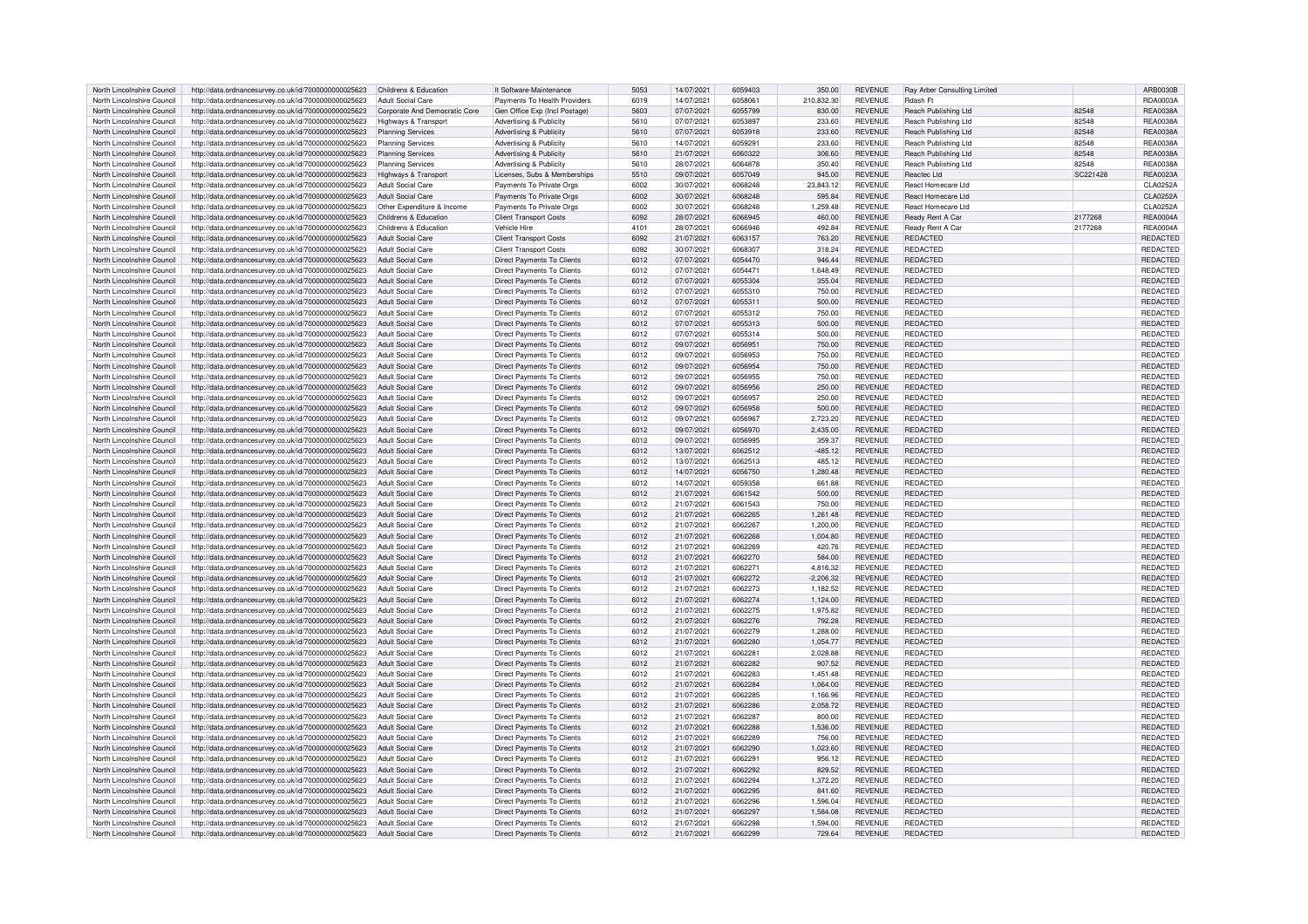| North Lincolnshire Council                               | http://data.ordnancesurvey.co.uk/id/7000000000025623                                                         | Adult Social Care                                    | Direct Payments To Clients        | 6012         | 21/07/2021               | 6062300 | 600.00             | <b>REVENUE</b>                   | REDACTED        | REDACTED                    |
|----------------------------------------------------------|--------------------------------------------------------------------------------------------------------------|------------------------------------------------------|-----------------------------------|--------------|--------------------------|---------|--------------------|----------------------------------|-----------------|-----------------------------|
| North Lincolnshire Council                               | http://data.ordnancesurvey.co.uk/id/7000000000025623                                                         | Adult Social Care                                    | <b>Direct Payments To Clients</b> | 6012         | 21/07/2021               | 6062301 | 1,180.72           | <b>REVENUE</b>                   | REDACTED        | REDACTED                    |
| North Lincolnshire Council                               | http://data.ordnancesurvey.co.uk/id/7000000000025623                                                         | Adult Social Care                                    | Direct Payments To Clients        | 6012         | 21/07/2021               | 6062302 | 1,706.00           | <b>REVENUE</b>                   | REDACTED        | REDACTED                    |
| North Lincolnshire Council                               | http://data.ordnancesurvey.co.uk/id/7000000000025623                                                         | Adult Social Care                                    | Direct Payments To Clients        | 6012         | 21/07/2021               | 6062304 | 600.00             | <b>REVENUE</b>                   | <b>REDACTED</b> | <b>REDACTED</b>             |
| North Lincolnshire Council                               | http://data.ordnancesurvey.co.uk/id/7000000000025623                                                         | Adult Social Care                                    | Direct Payments To Clients        | 6012         | 21/07/2021               | 6062305 | 1,048.00           | <b>REVENUE</b>                   | REDACTED        | <b>REDACTED</b>             |
| North Lincolnshire Council                               | http://data.ordnancesurvey.co.uk/id/7000000000025623                                                         | <b>Adult Social Care</b>                             | Direct Payments To Clients        | 6012         | 21/07/2021               | 6062306 | 1,536.56           | REVENUE                          | <b>REDACTED</b> | <b>REDACTED</b>             |
| North Lincolnshire Council                               | http://data.ordnancesurvey.co.uk/id/7000000000025623                                                         | <b>Adult Social Care</b>                             | <b>Direct Payments To Clients</b> | 6012         | 21/07/2021               | 6062307 | 807.60             | <b>REVENUE</b>                   | REDACTED        | REDACTED                    |
|                                                          |                                                                                                              | <b>Adult Social Care</b>                             | <b>Direct Payments To Clients</b> |              |                          | 6062308 |                    |                                  | <b>REDACTED</b> |                             |
| North Lincolnshire Council<br>North Lincolnshire Council | http://data.ordnancesurvey.co.uk/id/7000000000025623<br>http://data.ordnancesurvey.co.uk/id/7000000000025623 | Adult Social Care                                    | Direct Payments To Clients        | 6012<br>6012 | 21/07/2021<br>21/07/2021 | 6062309 | 600.00<br>1.603.68 | <b>REVENUE</b><br><b>REVENUE</b> | REDACTED        | REDACTED<br><b>REDACTED</b> |
|                                                          |                                                                                                              |                                                      |                                   |              |                          |         |                    |                                  |                 |                             |
| North Lincolnshire Council                               | http://data.ordnancesurvey.co.uk/id/7000000000025623                                                         | <b>Adult Social Care</b>                             | Direct Payments To Clients        | 6012         | 21/07/2021               | 6062310 | 1,671.84           | <b>REVENUE</b>                   | REDACTED        | <b>REDACTED</b>             |
| North Lincolnshire Council                               | http://data.ordnancesurvey.co.uk/id/7000000000025623                                                         | Adult Social Care                                    | Direct Payments To Clients        | 6012         | 21/07/2021               | 6062311 | 7,274.61           | <b>REVENUE</b>                   | REDACTED        | <b>REDACTED</b>             |
| North Lincolnshire Council                               | http://data.ordnancesurvey.co.uk/id/7000000000025623                                                         | Adult Social Care                                    | <b>Direct Payments To Clients</b> | 6012         | 21/07/2021               | 6062312 | 280.00             | <b>REVENUE</b>                   | REDACTED        | REDACTED                    |
| North Lincolnshire Council                               | http://data.ordnancesurvey.co.uk/id/7000000000025623                                                         | Adult Social Care                                    | Direct Payments To Clients        | 6012         | 21/07/2021               | 6062313 | 1,320.00           | <b>REVENUE</b>                   | REDACTED        | REDACTED                    |
| North Lincolnshire Council                               | http://data.ordnancesurvey.co.uk/id/7000000000025623                                                         | Adult Social Care                                    | <b>Direct Payments To Clients</b> | 6012         | 21/07/2021               | 6062314 | 1.143.68           | <b>REVENUE</b>                   | REDACTED        | REDACTED                    |
| North Lincolnshire Council                               | http://data.ordnancesurvey.co.uk/id/7000000000025623                                                         | Adult Social Care                                    | Direct Payments To Clients        | 6012         | 21/07/2021               | 6062315 | 2,370.52           | REVENUE                          | REDACTED        | REDACTED                    |
| North Lincolnshire Council                               | http://data.ordnancesurvey.co.uk/id/7000000000025623                                                         | <b>Adult Social Care</b>                             | Direct Payments To Clients        | 6012         | 21/07/2021               | 6062316 | 373.44             | <b>REVENUE</b>                   | REDACTED        | REDACTED                    |
| North Lincolnshire Council                               | http://data.ordnancesurvey.co.uk/id/7000000000025623                                                         | Adult Social Care                                    | Direct Payments To Clients        | 6012         | 21/07/2021               | 6062317 | 1,488.32           | <b>REVENUE</b>                   | REDACTED        | REDACTED                    |
| North Lincolnshire Council                               | http://data.ordnancesurvey.co.uk/id/7000000000025623                                                         | <b>Adult Social Care</b>                             | <b>Direct Payments To Clients</b> | 6012         | 21/07/2021               | 6062318 | 2,747.13           | <b>REVENUE</b>                   | <b>REDACTED</b> | REDACTED                    |
| North Lincolnshire Council                               | http://data.ordnancesurvey.co.uk/id/7000000000025623                                                         | <b>Adult Social Care</b>                             | Direct Payments To Clients        | 6012         | 21/07/2021               | 6062319 | 877.00             | <b>REVENUE</b>                   | REDACTED        | REDACTED                    |
| North Lincolnshire Council                               | http://data.ordnancesurvey.co.uk/id/7000000000025623                                                         | <b>Adult Social Care</b>                             | Direct Payments To Clients        | 6012         | 21/07/2021               | 6062320 | 594.00             | <b>REVENUE</b>                   | <b>REDACTED</b> | <b>REDACTED</b>             |
| North Lincolnshire Council                               | http://data.ordnancesurvey.co.uk/id/7000000000025623                                                         | Adult Social Care                                    | Direct Payments To Clients        | 6012         | 21/07/2021               | 6062321 | 1,356.68           | <b>REVENUE</b>                   | REDACTED        | REDACTED                    |
| North Lincolnshire Council                               | http://data.ordnancesurvey.co.uk/id/7000000000025623                                                         | Adult Social Care                                    | <b>Direct Payments To Clients</b> | 6012         | 21/07/2021               | 6062322 | 1,006.68           | <b>REVENUE</b>                   | REDACTED        | REDACTED                    |
| North Lincolnshire Council                               | http://data.ordnancesurvey.co.uk/id/7000000000025623                                                         | Adult Social Care                                    | Direct Payments To Clients        | 6012         | 21/07/2021               | 6062323 | 1,302.48           | <b>REVENUE</b>                   | <b>REDACTED</b> | REDACTED                    |
| North Lincolnshire Council                               | http://data.ordnancesurvey.co.uk/id/7000000000025623                                                         | Adult Social Care                                    | Direct Payments To Clients        | 6012         | 21/07/2021               | 6062324 |                    | <b>REVENUE</b>                   | <b>REDACTED</b> | <b>REDACTED</b>             |
| North Lincolnshire Council                               |                                                                                                              |                                                      |                                   |              |                          | 6062326 | 510.88             |                                  |                 |                             |
|                                                          | http://data.ordnancesurvey.co.uk/id/7000000000025623                                                         | <b>Adult Social Care</b>                             | Direct Payments To Clients        | 6012         | 21/07/2021               |         | 659.20             | <b>REVENUE</b>                   | REDACTED        | <b>REDACTED</b>             |
| North Lincolnshire Council                               | http://data.ordnancesurvey.co.uk/id/7000000000025623                                                         | <b>Adult Social Care</b>                             | Direct Payments To Clients        | 6012         | 21/07/2021               | 6062327 | 1,846.28           | <b>REVENUE</b>                   | <b>REDACTED</b> | REDACTED                    |
| North Lincolnshire Council                               | http://data.ordnancesurvey.co.uk/id/7000000000025623                                                         | Adult Social Care                                    | Direct Payments To Clients        | 6012         | 21/07/2021               | 6062328 | 848.96             | <b>REVENUE</b>                   | REDACTED        | REDACTED                    |
| North Lincolnshire Council                               | http://data.ordnancesurvey.co.uk/id/7000000000025623                                                         | <b>Adult Social Care</b>                             | <b>Direct Payments To Clients</b> | 6012         | 21/07/2021               | 6062329 | 600.00             | <b>REVENUE</b>                   | REDACTED        | REDACTED                    |
| North Lincolnshire Council                               | http://data.ordnancesurvey.co.uk/id/7000000000025623                                                         | <b>Adult Social Care</b>                             | Direct Payments To Clients        | 6012         | 21/07/2021               | 6062330 | 1,564.96           | <b>REVENUE</b>                   | REDACTED        | <b>REDACTED</b>             |
| North Lincolnshire Council                               | http://data.ordnancesurvey.co.uk/id/7000000000025623                                                         | Adult Social Care                                    | Direct Payments To Clients        | 6012         | 21/07/2021               | 6062331 | 892.80             | <b>REVENUE</b>                   | REDACTED        | <b>REDACTED</b>             |
| North Lincolnshire Council                               | http://data.ordnancesurvey.co.uk/id/7000000000025623                                                         | Adult Social Care                                    | Direct Payments To Clients        | 6012         | 21/07/2021               | 6062332 | 1,000.00           | <b>REVENUE</b>                   | REDACTED        | REDACTED                    |
| North Lincolnshire Council                               | http://data.ordnancesurvey.co.uk/id/7000000000025623                                                         | Adult Social Care                                    | <b>Direct Payments To Clients</b> | 6012         | 21/07/2021               | 6062333 | 4,087.84           | <b>REVENUE</b>                   | REDACTED        | REDACTED                    |
| North Lincolnshire Council                               | http://data.ordnancesurvey.co.uk/id/7000000000025623                                                         | Adult Social Care                                    | Direct Payments To Clients        | 6012         | 21/07/2021               | 6062334 | 3,360.00           | <b>REVENUE</b>                   | REDACTED        | REDACTED                    |
| North Lincolnshire Council                               | http://data.ordnancesurvey.co.uk/id/7000000000025623                                                         | Adult Social Care                                    | <b>Direct Payments To Clients</b> | 6012         | 21/07/2021               | 6062335 | 637.56             | <b>REVENUE</b>                   | REDACTED        | REDACTED                    |
| North Lincolnshire Council                               | http://data.ordnancesurvey.co.uk/id/7000000000025623                                                         | <b>Adult Social Care</b>                             | Direct Payments To Clients        | 6012         | 21/07/2021               | 6062336 | 441.60             | <b>REVENUE</b>                   | REDACTED        | REDACTED                    |
| North Lincolnshire Council                               | http://data.ordnancesurvey.co.uk/id/7000000000025623                                                         | <b>Adult Social Care</b>                             | Direct Payments To Clients        | 6012         | 21/07/2021               | 6062337 | 1,809.24           | <b>REVENUE</b>                   | REDACTED        | REDACTED                    |
| North Lincolnshire Council                               | http://data.ordnancesurvey.co.uk/id/7000000000025623                                                         | Adult Social Care                                    | Direct Payments To Clients        | 6012         | 21/07/2021               | 6062338 | 1.055.68           | <b>REVENUE</b>                   | REDACTED        | REDACTED                    |
| North Lincolnshire Council                               | http://data.ordnancesurvey.co.uk/id/7000000000025623                                                         | <b>Adult Social Care</b>                             | <b>Direct Payments To Clients</b> | 6012         | 21/07/2021               | 6062339 | 1,235.68           | <b>REVENUE</b>                   | REDACTED        | REDACTED                    |
| North Lincolnshire Council                               | http://data.ordnancesurvey.co.uk/id/7000000000025623                                                         | Adult Social Care                                    | Direct Payments To Clients        | 6012         | 21/07/2021               | 6062340 | 2,900.00           | <b>REVENUE</b>                   | REDACTED        | REDACTED                    |
|                                                          |                                                                                                              |                                                      |                                   |              |                          |         |                    |                                  |                 |                             |
| North Lincolnshire Council                               | http://data.ordnancesurvey.co.uk/id/7000000000025623                                                         | Adult Social Care                                    | Direct Payments To Clients        | 6012         | 21/07/2021               | 6062341 | 949.20             | <b>REVENUE</b>                   | REDACTED        | REDACTED                    |
| North Lincolnshire Council                               | http://data.ordnancesurvey.co.uk/id/7000000000025623                                                         | Adult Social Care                                    | Direct Payments To Clients        | 6012         | 21/07/2021               | 6062342 | 760.00             | <b>REVENUE</b>                   | REDACTED        | REDACTED                    |
| North Lincolnshire Council                               | http://data.ordnancesurvey.co.uk/id/7000000000025623                                                         | Adult Social Care                                    | Direct Payments To Clients        | 6012         | 21/07/2021               | 6062343 | 1,519.32           | <b>REVENUE</b>                   | REDACTED        | <b>REDACTED</b>             |
| North Lincolnshire Council                               | http://data.ordnancesurvey.co.uk/id/7000000000025623                                                         | Adult Social Care                                    | <b>Direct Payments To Clients</b> | 6012         | 21/07/2021               | 6062344 | 759.36             | <b>REVENUE</b>                   | REDACTED        | REDACTED                    |
| North Lincolnshire Council                               | http://data.ordnancesurvey.co.uk/id/7000000000025623                                                         | Adult Social Care                                    | Direct Payments To Clients        | 6012         | 21/07/2021               | 6062345 | 1,641.96           | <b>REVENUE</b>                   | <b>REDACTED</b> | REDACTED                    |
| North Lincolnshire Council                               | http://data.ordnancesurvey.co.uk/id/7000000000025623                                                         | <b>Adult Social Care</b>                             | Direct Payments To Clients        | 6012         | 21/07/2021               | 6062346 | 1,178.44           | <b>REVENUE</b>                   | REDACTED        | REDACTED                    |
| North Lincolnshire Council                               | http://data.ordnancesurvey.co.uk/id/7000000000025623                                                         | <b>Adult Social Care</b>                             | Direct Payments To Clients        | 6012         | 21/07/2021               | 6062347 | 809.64             | <b>REVENUE</b>                   | REDACTED        | REDACTED                    |
| North Lincolnshire Council                               | http://data.ordnancesurvey.co.uk/id/7000000000025623                                                         | <b>Adult Social Care</b>                             | Direct Payments To Clients        | 6012         | 21/07/2021               | 6062348 | 1,322.40           | <b>REVENUE</b>                   | REDACTED        | REDACTED                    |
| North Lincolnshire Council                               | http://data.ordnancesurvey.co.uk/id/7000000000025623                                                         | Adult Social Care                                    | <b>Direct Payments To Clients</b> | 6012         | 21/07/2021               | 6062349 | 1.282.92           | <b>REVENUE</b>                   | REDACTED        | <b>REDACTED</b>             |
| North Lincolnshire Council                               | http://data.ordnancesurvey.co.uk/id/7000000000025623                                                         | Adult Social Care                                    | Direct Payments To Clients        | 6012         | 21/07/2021               | 6062350 | 12.937.68          | <b>REVENUE</b>                   | <b>REDACTED</b> | <b>REDACTED</b>             |
| North Lincolnshire Council                               | http://data.ordnancesurvey.co.uk/id/7000000000025623                                                         | Adult Social Care                                    | Direct Payments To Clients        | 6012         | 21/07/2021               | 606235  | 4,153.80           | <b>REVENUE</b>                   | REDACTED        | REDACTED                    |
| North Lincolnshire Council                               | http://data.ordnancesurvey.co.uk/id/7000000000025623                                                         | Adult Social Care                                    | Direct Payments To Clients        | 6012         | 21/07/2021               | 6062352 | 1,680.00           | <b>REVENUE</b>                   | REDACTED        | REDACTED                    |
| North Lincolnshire Council                               | http://data.ordnancesurvey.co.uk/id/7000000000025623                                                         | <b>Adult Social Care</b>                             | <b>Direct Payments To Clients</b> | 6012         | 21/07/2021               | 6062353 | 1,249.60           | <b>REVENUE</b>                   | REDACTED        | REDACTED                    |
| North Lincolnshire Council                               | http://data.ordnancesurvey.co.uk/id/7000000000025623                                                         | Adult Social Care                                    | Direct Payments To Clients        | 6012         | 21/07/2021               | 6062354 | 987.68             | <b>REVENUE</b>                   | REDACTED        | <b>REDACTED</b>             |
| North Lincolnshire Council                               | http://data.ordnancesurvey.co.uk/id/7000000000025623                                                         | <b>Adult Social Care</b>                             | Direct Payments To Clients        | 6012         | 21/07/2021               | 6062355 | 921.44             | <b>REVENUE</b>                   | <b>REDACTED</b> | REDACTED                    |
| North Lincolnshire Council                               | http://data.ordnancesurvey.co.uk/id/7000000000025623                                                         | Adult Social Care                                    | Direct Payments To Clients        | 6012         | 21/07/2021               | 6062357 | 2,100.00           | <b>REVENUE</b>                   | REDACTED        | REDACTED                    |
| North Lincolnshire Council                               | http://data.ordnancesurvey.co.uk/id/7000000000025623                                                         | <b>Adult Social Care</b>                             | Direct Payments To Clients        | 6012         | 21/07/2021               | 6062358 | 1,082.36           | <b>REVENUE</b>                   | <b>REDACTED</b> | <b>REDACTED</b>             |
| North Lincolnshire Council                               | http://data.ordnancesurvey.co.uk/id/7000000000025623                                                         | <b>Adult Social Care</b>                             | Direct Payments To Clients        | 6012         | 21/07/2021               | 6062359 | 2,800.00           | <b>REVENUE</b>                   | <b>REDACTED</b> | REDACTED                    |
| North Lincolnshire Council                               | http://data.ordnancesurvey.co.uk/id/7000000000025623                                                         | Adult Social Care                                    | Direct Payments To Clients        | 6012         | 21/07/2021               | 6062360 | 2.716.56           | <b>REVENUE</b>                   | REDACTED        | <b>REDACTED</b>             |
| North Lincolnshire Council                               |                                                                                                              |                                                      | Direct Payments To Clients        |              |                          | 606236  |                    |                                  | <b>REDACTED</b> |                             |
| North Lincolnshire Council                               | http://data.ordnancesurvey.co.uk/id/7000000000025623                                                         | <b>Adult Social Care</b><br><b>Adult Social Care</b> | Direct Payments To Clients        | 6012<br>6012 | 21/07/2021               | 6062362 | 1,008.76           | <b>REVENUE</b><br><b>REVENUE</b> | REDACTED        | REDACTED<br>REDACTED        |
|                                                          | http://data.ordnancesurvey.co.uk/id/7000000000025623                                                         |                                                      |                                   |              | 21/07/2021               |         | 560.00             |                                  |                 |                             |
| North Lincolnshire Council                               | http://data.ordnancesurvey.co.uk/id/7000000000025623                                                         | Adult Social Care                                    | Direct Payments To Clients        | 6012         | 21/07/2021               | 6062363 | 715.76             | <b>REVENUE</b>                   | REDACTED        | REDACTED                    |
| North Lincolnshire Council                               | http://data.ordnancesurvey.co.uk/id/7000000000025623                                                         | Adult Social Care                                    | <b>Direct Payments To Clients</b> | 6012         | 21/07/2021               | 6062365 | 1,676.00           | <b>REVENUE</b>                   | REDACTED        | REDACTED                    |
| North Lincolnshire Council                               | http://data.ordnancesurvey.co.uk/id/7000000000025623                                                         | Adult Social Care                                    | Direct Payments To Clients        | 6012         | 21/07/2021               | 6062366 | 1,470.56           | <b>REVENUE</b>                   | REDACTED        | REDACTED                    |
| North Lincolnshire Council                               | http://data.ordnancesurvey.co.uk/id/7000000000025623                                                         | <b>Adult Social Care</b>                             | Direct Payments To Clients        | 6012         | 21/07/2021               | 6062367 | 1,945.48           | <b>REVENUE</b>                   | REDACTED        | REDACTED                    |
| North Lincolnshire Council                               | http://data.ordnancesurvey.co.uk/id/7000000000025623                                                         | <b>Adult Social Care</b>                             | Direct Payments To Clients        | 6012         | 21/07/2021               | 6062368 | 1,016.00           | <b>REVENUE</b>                   | REDACTED        | <b>REDACTED</b>             |
| North Lincolnshire Council                               | http://data.ordnancesurvey.co.uk/id/7000000000025623                                                         | <b>Adult Social Care</b>                             | <b>Direct Payments To Clients</b> | 6012         | 21/07/2021               | 6062369 | 791.72             | <b>REVENUE</b>                   | REDACTED        | REDACTED                    |
| North Lincolnshire Council                               | http://data.ordnancesurvey.co.uk/id/7000000000025623                                                         | <b>Adult Social Care</b>                             | Direct Payments To Clients        | 6012         | 21/07/2021               | 606237  | 361.44             | <b>REVENUE</b>                   | <b>REDACTED</b> | REDACTED                    |
| North Lincolnshire Council                               | http://data.ordnancesurvey.co.uk/id/7000000000025623                                                         | <b>Adult Social Care</b>                             | <b>Direct Payments To Clients</b> | 6012         | 21/07/2021               | 6062372 | 842.24             | <b>REVENUE</b>                   | REDACTED        | REDACTED                    |
| North Lincolnshire Council                               | http://data.ordnancesurvey.co.uk/id/7000000000025623                                                         | Adult Social Care                                    | Direct Payments To Clients        | 6012         | 21/07/2021               | 6062373 | 2,600.00           | <b>REVENUE</b>                   | REDACTED        | <b>REDACTED</b>             |
| North Lincolnshire Council                               | http://data.ordnancesurvey.co.uk/id/700000000025623 Adult Social Care                                        |                                                      | Direct Payments To Clients        | 6012         | 21/07/2021               | 6062374 | 833.96             | <b>REVENUE</b>                   | <b>REDACTED</b> | <b>REDACTED</b>             |
| North Lincolnshire Council                               | http://data.ordnancesurvey.co.uk/id/7000000000025623 Adult Social Care                                       |                                                      | Direct Payments To Clients        | 6012         | 21/07/2021               | 6062376 | 916.60             | <b>REVENUE</b>                   | <b>REDACTED</b> | REDACTED                    |
|                                                          |                                                                                                              |                                                      |                                   |              |                          |         |                    |                                  |                 |                             |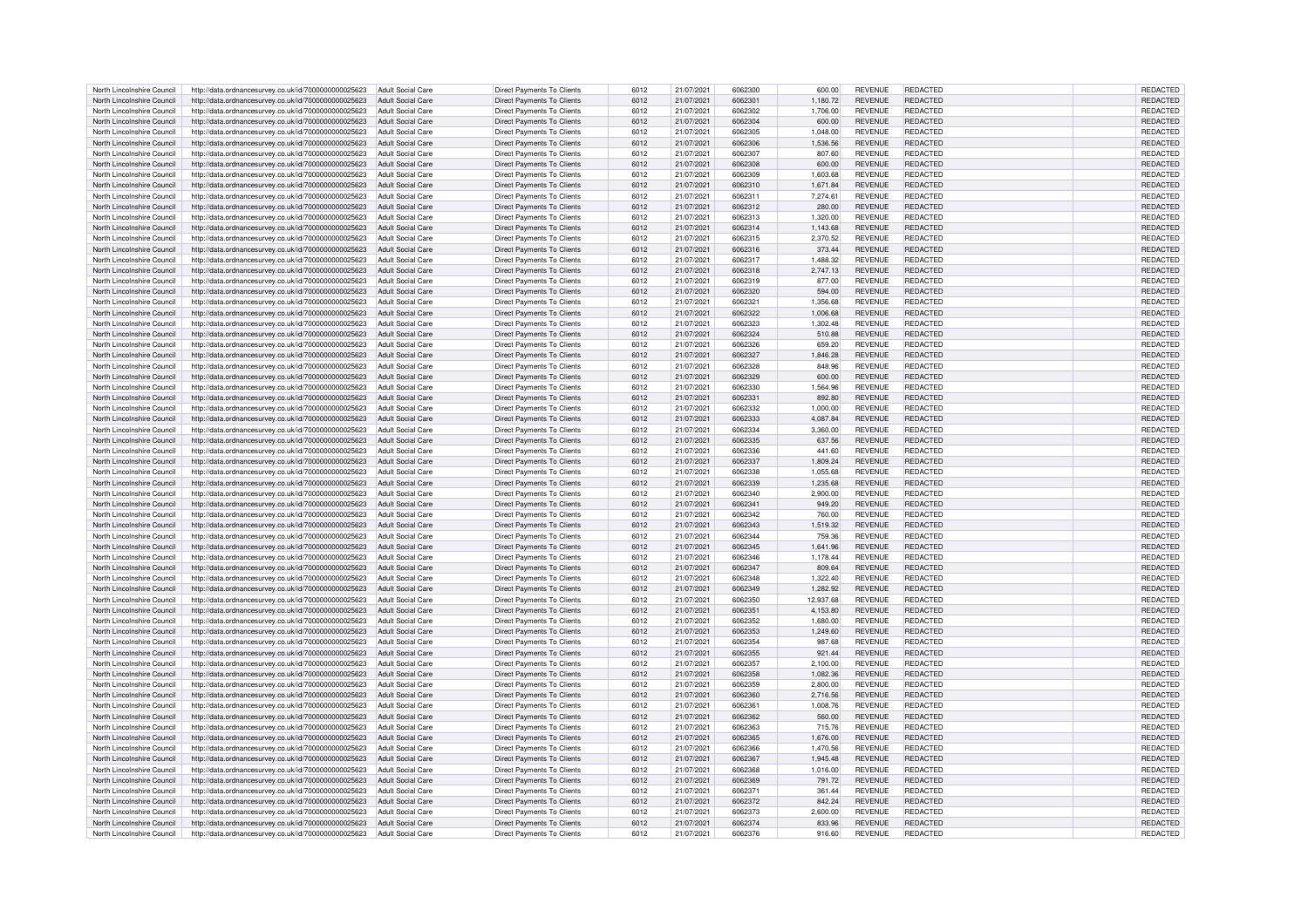| North Lincolnshire Council | http://data.ordnancesurvey.co.uk/id/7000000000025623                   | Adult Social Care        | <b>Direct Payments To Clients</b> | 6012 | 21/07/2021 | 6062377 | 864.36    | <b>REVENUE</b> | <b>REDACTED</b> | REDACTED        |
|----------------------------|------------------------------------------------------------------------|--------------------------|-----------------------------------|------|------------|---------|-----------|----------------|-----------------|-----------------|
| North Lincolnshire Council | http://data.ordnancesurvey.co.uk/id/7000000000025623                   | Adult Social Care        | Direct Payments To Clients        | 6012 | 21/07/2021 | 6062378 | 1,348.24  | <b>REVENUE</b> | REDACTED        | <b>REDACTED</b> |
| North Lincolnshire Council | http://data.ordnancesurvey.co.uk/id/7000000000025623                   | <b>Adult Social Care</b> | <b>Direct Payments To Clients</b> | 6012 | 21/07/2021 | 6062379 | 770.20    | <b>REVENUE</b> | REDACTED        | REDACTED        |
| North Lincolnshire Council | http://data.ordnancesurvey.co.uk/id/7000000000025623                   | Adult Social Care        | Direct Payments To Clients        | 6012 | 21/07/2021 | 6062380 | 460.00    | <b>REVENUE</b> | REDACTED        | <b>REDACTED</b> |
|                            |                                                                        |                          |                                   |      |            |         |           |                |                 |                 |
| North Lincolnshire Council | http://data.ordnancesurvey.co.uk/id/7000000000025623                   | <b>Adult Social Care</b> | Direct Payments To Clients        | 6012 | 21/07/2021 | 6062381 | 3,151.76  | <b>REVENUE</b> | <b>REDACTED</b> | REDACTED        |
| North Lincolnshire Council | http://data.ordnancesurvey.co.uk/id/7000000000025623                   | <b>Adult Social Care</b> | Direct Payments To Clients        | 6012 | 21/07/2021 | 6062382 | 3,080.28  | <b>REVENUE</b> | REDACTED        | <b>REDACTED</b> |
| North Lincolnshire Council | http://data.ordnancesurvey.co.uk/id/7000000000025623                   | <b>Adult Social Care</b> | Direct Payments To Clients        | 6012 | 21/07/2021 | 6062383 | 840.00    | <b>REVENUE</b> | REDACTED        | REDACTED        |
| North Lincolnshire Council | http://data.ordnancesurvey.co.uk/id/7000000000025623                   | <b>Adult Social Care</b> | Direct Payments To Clients        | 6012 | 21/07/2021 | 6062384 | 747.72    | <b>REVENUE</b> | <b>REDACTED</b> | REDACTED        |
| North Lincolnshire Council | http://data.ordnancesurvey.co.uk/id/7000000000025623                   | Adult Social Care        | Direct Payments To Clients        | 6012 | 21/07/2021 | 6062385 | 3.988.20  | <b>REVENUE</b> | REDACTED        | <b>REDACTED</b> |
| North Lincolnshire Council | http://data.ordnancesurvey.co.uk/id/7000000000025623                   | Adult Social Care        | Direct Payments To Clients        | 6012 | 21/07/2021 | 6062386 | 1,172.00  | <b>REVENUE</b> | REDACTED        | <b>REDACTED</b> |
| North Lincolnshire Council | http://data.ordnancesurvey.co.uk/id/7000000000025623                   | Adult Social Care        | Direct Payments To Clients        | 6012 | 21/07/2021 | 6062387 | 1,200.00  | <b>REVENUE</b> | REDACTED        | REDACTED        |
| North Lincolnshire Council | http://data.ordnancesurvey.co.uk/id/7000000000025623                   | Adult Social Care        | Direct Payments To Clients        | 6012 | 21/07/2021 | 6062388 | 1.618.40  | <b>REVENUE</b> | REDACTED        | REDACTED        |
| North Lincolnshire Council | http://data.ordnancesurvey.co.uk/id/7000000000025623                   | Adult Social Care        | <b>Direct Payments To Clients</b> | 6012 | 21/07/2021 | 6062389 | 2,200.80  | <b>REVENUE</b> | REDACTED        | REDACTED        |
| North Lincolnshire Council | http://data.ordnancesurvey.co.uk/id/7000000000025623                   | Adult Social Care        | Direct Payments To Clients        | 6012 | 21/07/2021 | 6062390 | 2.720.00  | <b>REVENUE</b> | REDACTED        | REDACTED        |
| North Lincolnshire Council | http://data.ordnancesurvey.co.uk/id/7000000000025623                   | Adult Social Care        | Direct Payments To Clients        | 6012 | 21/07/2021 | 6062391 | 560.00    | <b>REVENUE</b> | <b>REDACTED</b> | REDACTED        |
|                            |                                                                        |                          |                                   |      |            |         |           |                |                 |                 |
| North Lincolnshire Council | http://data.ordnancesurvey.co.uk/id/7000000000025623                   | <b>Adult Social Care</b> | Direct Payments To Clients        | 6012 | 21/07/2021 | 6062392 | 1,505.76  | <b>REVENUE</b> | REDACTED        | REDACTED        |
| North Lincolnshire Council | http://data.ordnancesurvey.co.uk/id/7000000000025623                   | <b>Adult Social Care</b> | <b>Direct Payments To Clients</b> | 6012 | 21/07/2021 | 6062393 | 411.44    | <b>REVENUE</b> | REDACTED        | REDACTED        |
| North Lincolnshire Council | http://data.ordnancesurvey.co.uk/id/7000000000025623                   | <b>Adult Social Care</b> | Direct Payments To Clients        | 6012 | 21/07/2021 | 6062394 | 11,808.00 | <b>REVENUE</b> | <b>REDACTED</b> | REDACTED        |
| North Lincolnshire Council | http://data.ordnancesurvey.co.uk/id/7000000000025623                   | <b>Adult Social Care</b> | <b>Direct Payments To Clients</b> | 6012 | 21/07/2021 | 6062395 | 1,180.00  | <b>REVENUE</b> | REDACTED        | REDACTED        |
| North Lincolnshire Council | http://data.ordnancesurvey.co.uk/id/7000000000025623                   | <b>Adult Social Care</b> | Direct Payments To Clients        | 6012 | 21/07/2021 | 6062396 | 1,678.48  | <b>REVENUE</b> | REDACTED        | REDACTED        |
| North Lincolnshire Council | http://data.ordnancesurvey.co.uk/id/7000000000025623                   | Adult Social Care        | Direct Payments To Clients        | 6012 | 21/07/2021 | 6062397 | 2,413.06  | <b>REVENUE</b> | REDACTED        | REDACTED        |
| North Lincolnshire Council | http://data.ordnancesurvey.co.uk/id/7000000000025623                   | Adult Social Care        | Direct Payments To Clients        | 6012 | 21/07/2021 | 6062398 | 856.72    | <b>REVENUE</b> | REDACTED        | REDACTED        |
| North Lincolnshire Council | http://data.ordnancesurvey.co.uk/id/7000000000025623                   | Adult Social Care        | <b>Direct Payments To Clients</b> | 6012 | 21/07/2021 | 6062399 | 828.00    | <b>REVENUE</b> | REDACTED        | REDACTED        |
| North Lincolnshire Council | http://data.ordnancesurvey.co.uk/id/7000000000025623                   | Adult Social Care        | Direct Payments To Clients        | 6012 | 21/07/2021 | 6062400 | 1,344.00  | <b>REVENUE</b> | REDACTED        | REDACTED        |
| North Lincolnshire Council | http://data.ordnancesurvey.co.uk/id/7000000000025623                   | <b>Adult Social Care</b> | Direct Payments To Clients        | 6012 | 21/07/2021 | 6062401 | 2,555.96  | <b>REVENUE</b> | <b>REDACTED</b> | REDACTED        |
| North Lincolnshire Council | http://data.ordnancesurvey.co.uk/id/7000000000025623                   | <b>Adult Social Care</b> | Direct Payments To Clients        | 6012 | 21/07/2021 | 6062402 | 2,090.00  | <b>REVENUE</b> | <b>REDACTED</b> | REDACTED        |
| North Lincolnshire Council | http://data.ordnancesurvey.co.uk/id/7000000000025623                   | <b>Adult Social Care</b> | <b>Direct Payments To Clients</b> | 6012 | 21/07/2021 | 6062403 | 2,216.80  | <b>REVENUE</b> | REDACTED        | REDACTED        |
| North Lincolnshire Council | http://data.ordnancesurvey.co.uk/id/7000000000025623                   | <b>Adult Social Care</b> | Direct Payments To Clients        | 6012 | 21/07/2021 | 6062404 | 1.878.36  | <b>REVENUE</b> | REDACTED        | REDACTED        |
| North Lincolnshire Council |                                                                        | Adult Social Care        |                                   | 6012 | 21/07/2021 | 6062405 |           | <b>REVENUE</b> | REDACTED        | <b>REDACTED</b> |
|                            | http://data.ordnancesurvey.co.uk/id/7000000000025623                   |                          | Direct Payments To Clients        |      |            |         | 760.00    |                |                 |                 |
| North Lincolnshire Council | http://data.ordnancesurvey.co.uk/id/7000000000025623                   | Adult Social Care        | Direct Payments To Clients        | 6012 | 21/07/2021 | 6062406 | 1,205.12  | <b>REVENUE</b> | REDACTED        | <b>REDACTED</b> |
| North Lincolnshire Council | http://data.ordnancesurvey.co.uk/id/7000000000025623                   | Adult Social Care        | Direct Payments To Clients        | 6012 | 21/07/2021 | 6062407 | 1,325.12  | <b>REVENUE</b> | REDACTED        | REDACTED        |
| North Lincolnshire Council | http://data.ordnancesurvey.co.uk/id/7000000000025623                   | Adult Social Care        | Direct Payments To Clients        | 6012 | 21/07/2021 | 6062408 | 2,351.20  | <b>REVENUE</b> | REDACTED        | <b>REDACTED</b> |
| North Lincolnshire Council | http://data.ordnancesurvey.co.uk/id/7000000000025623                   | Adult Social Care        | <b>Direct Payments To Clients</b> | 6012 | 21/07/2021 | 6062410 | 761.38    | <b>REVENUE</b> | REDACTED        | REDACTED        |
| North Lincolnshire Council | http://data.ordnancesurvey.co.uk/id/7000000000025623                   | Adult Social Care        | Direct Payments To Clients        | 6012 | 21/07/2021 | 6062411 | 1,040.00  | <b>REVENUE</b> | REDACTED        | <b>REDACTED</b> |
| North Lincolnshire Council | http://data.ordnancesurvey.co.uk/id/7000000000025623                   | <b>Adult Social Care</b> | Direct Payments To Clients        | 6012 | 21/07/2021 | 6062412 | 828.00    | <b>REVENUE</b> | <b>REDACTED</b> | REDACTED        |
| North Lincolnshire Council | http://data.ordnancesurvey.co.uk/id/7000000000025623                   | <b>Adult Social Care</b> | Direct Payments To Clients        | 6012 | 21/07/2021 | 6062413 | 1,557.60  | <b>REVENUE</b> | REDACTED        | REDACTED        |
| North Lincolnshire Council | http://data.ordnancesurvey.co.uk/id/7000000000025623                   | <b>Adult Social Care</b> | Direct Payments To Clients        | 6012 | 21/07/2021 | 6062414 | 384.00    | <b>REVENUE</b> | <b>REDACTED</b> | <b>REDACTED</b> |
| North Lincolnshire Council | http://data.ordnancesurvey.co.uk/id/7000000000025623                   | <b>Adult Social Care</b> | Direct Payments To Clients        | 6012 | 21/07/2021 | 6062415 | 1,410.20  | <b>REVENUE</b> | REDACTED        | REDACTED        |
| North Lincolnshire Council | http://data.ordnancesurvey.co.uk/id/7000000000025623                   | Adult Social Care        | Direct Payments To Clients        | 6012 | 21/07/2021 | 6062416 | 1,380.00  | <b>REVENUE</b> | <b>REDACTED</b> | <b>REDACTED</b> |
| North Lincolnshire Council | http://data.ordnancesurvey.co.uk/id/7000000000025623                   | Adult Social Care        | Direct Payments To Clients        | 6012 | 21/07/2021 | 6062417 | 1,248.00  | <b>REVENUE</b> | REDACTED        | REDACTED        |
| North Lincolnshire Council | http://data.ordnancesurvey.co.uk/id/7000000000025623                   | <b>Adult Social Care</b> | Direct Payments To Clients        | 6012 | 21/07/2021 | 6062418 | 1,069.20  | <b>REVENUE</b> | REDACTED        | REDACTED        |
| North Lincolnshire Council | http://data.ordnancesurvey.co.uk/id/7000000000025623                   | Adult Social Care        | Direct Payments To Clients        |      |            | 6062419 |           | <b>REVENUE</b> | REDACTED        | REDACTED        |
|                            |                                                                        |                          |                                   | 6012 | 21/07/2021 |         | 1,000.00  |                |                 |                 |
| North Lincolnshire Council | http://data.ordnancesurvey.co.uk/id/7000000000025623                   | <b>Adult Social Care</b> | <b>Direct Payments To Clients</b> | 6012 | 21/07/2021 | 6062420 | 3,399.80  | <b>REVENUE</b> | REDACTED        | REDACTED        |
| North Lincolnshire Council | http://data.ordnancesurvey.co.uk/id/7000000000025623                   | Adult Social Care        | Direct Payments To Clients        | 6012 | 21/07/2021 | 6062421 | 4,893.76  | <b>REVENUE</b> | REDACTED        | <b>REDACTED</b> |
| North Lincolnshire Council | http://data.ordnancesurvey.co.uk/id/7000000000025623                   | <b>Adult Social Care</b> | Direct Payments To Clients        | 6012 | 21/07/2021 | 6062422 | 1,394.72  | <b>REVENUE</b> | REDACTED        | REDACTED        |
| North Lincolnshire Council | http://data.ordnancesurvey.co.uk/id/7000000000025623                   | Adult Social Care        | Direct Payments To Clients        | 6012 | 21/07/2021 | 6062423 | 1,291.24  | <b>REVENUE</b> | REDACTED        | REDACTED        |
| North Lincolnshire Council | http://data.ordnancesurvey.co.uk/id/7000000000025623                   | <b>Adult Social Care</b> | Direct Payments To Clients        | 6012 | 21/07/2021 | 6062424 | 1,199.24  | <b>REVENUE</b> | REDACTED        | REDACTED        |
| North Lincolnshire Council | http://data.ordnancesurvey.co.uk/id/7000000000025623                   | Adult Social Care        | Direct Payments To Clients        | 6012 | 21/07/2021 | 6062425 | 1.080.00  | <b>REVENUE</b> | REDACTED        | <b>REDACTED</b> |
| North Lincolnshire Council | http://data.ordnancesurvey.co.uk/id/7000000000025623                   | Adult Social Care        | Direct Payments To Clients        | 6012 | 21/07/2021 | 6062426 | 280.00    | <b>REVENUE</b> | REDACTED        | <b>REDACTED</b> |
| North Lincolnshire Council | http://data.ordnancesurvey.co.uk/id/7000000000025623                   | Adult Social Care        | Direct Payments To Clients        | 6012 | 21/07/2021 | 6062427 | 2,988.72  | <b>REVENUE</b> | REDACTED        | REDACTED        |
| North Lincolnshire Council | http://data.ordnancesurvey.co.uk/id/7000000000025623                   | Adult Social Care        | Direct Payments To Clients        | 6012 | 21/07/2021 | 6062428 | 3,145.52  | <b>REVENUE</b> | REDACTED        | REDACTED        |
| North Lincolnshire Council | http://data.ordnancesurvey.co.uk/id/7000000000025623                   | Adult Social Care        | Direct Payments To Clients        | 6012 | 21/07/2021 | 6062429 | 1,251.80  | <b>REVENUE</b> | REDACTED        | REDACTED        |
| North Lincolnshire Council | http://data.ordnancesurvey.co.uk/id/7000000000025623                   | Adult Social Care        | Direct Payments To Clients        | 6012 | 21/07/2021 | 6062430 | 1.969.08  | <b>REVENUE</b> | <b>REDACTED</b> | <b>REDACTED</b> |
| North Lincolnshire Council | http://data.ordnancesurvey.co.uk/id/7000000000025623                   | Adult Social Care        | Direct Payments To Clients        | 6012 | 21/07/2021 | 6062431 | 952.80    | <b>REVENUE</b> | REDACTED        | REDACTED        |
| North Lincolnshire Council | http://data.ordnancesurvey.co.uk/id/7000000000025623                   | <b>Adult Social Care</b> | Direct Payments To Clients        | 6012 | 21/07/2021 | 6062432 | 1,240.00  | <b>REVENUE</b> | REDACTED        | REDACTED        |
| North Lincolnshire Council | http://data.ordnancesurvey.co.uk/id/7000000000025623                   | <b>Adult Social Care</b> | Direct Payments To Clients        | 6012 | 21/07/2021 | 6062433 | 951.32    | <b>REVENUE</b> | <b>REDACTED</b> | REDACTED        |
| North Lincolnshire Council | http://data.ordnancesurvey.co.uk/id/7000000000025623                   | <b>Adult Social Care</b> | Direct Payments To Clients        | 6012 | 21/07/2021 | 6062434 | 906.92    | <b>REVENUE</b> | REDACTED        | REDACTED        |
| North Lincolnshire Council |                                                                        | Adult Social Care        | Direct Payments To Clients        | 6012 | 21/07/2021 | 6062435 | 1.740.00  | <b>REVENUE</b> | REDACTED        | <b>REDACTED</b> |
|                            | http://data.ordnancesurvey.co.uk/id/7000000000025623                   |                          |                                   |      |            |         |           |                |                 |                 |
| North Lincolnshire Council | http://data.ordnancesurvey.co.uk/id/7000000000025623                   | <b>Adult Social Care</b> | Direct Payments To Clients        | 6012 | 21/07/2021 | 6062436 | 689.04    | <b>REVENUE</b> | REDACTED        | REDACTED        |
| North Lincolnshire Council | http://data.ordnancesurvey.co.uk/id/7000000000025623                   | Adult Social Care        | Direct Payments To Clients        | 6012 | 21/07/2021 | 6062437 | 860.00    | <b>REVENUE</b> | REDACTED        | REDACTED        |
| North Lincolnshire Council | http://data.ordnancesurvey.co.uk/id/7000000000025623                   | <b>Adult Social Care</b> | Direct Payments To Clients        | 6012 | 21/07/2021 | 6062438 | 3,076.44  | <b>REVENUE</b> | REDACTED        | REDACTED        |
| North Lincolnshire Council | http://data.ordnancesurvey.co.uk/id/7000000000025623                   | Adult Social Care        | <b>Direct Payments To Clients</b> | 6012 | 21/07/2021 | 6062439 | 2,548.00  | <b>REVENUE</b> | REDACTED        | REDACTED        |
| North Lincolnshire Council | http://data.ordnancesurvey.co.uk/id/7000000000025623                   | Adult Social Care        | <b>Direct Payments To Clients</b> | 6012 | 21/07/2021 | 6062440 | 928.00    | <b>REVENUE</b> | REDACTED        | <b>REDACTED</b> |
| North Lincolnshire Council | http://data.ordnancesurvey.co.uk/id/7000000000025623                   | Adult Social Care        | Direct Payments To Clients        | 6012 | 21/07/2021 | 6062441 | 1,113.60  | <b>REVENUE</b> | REDACTED        | REDACTED        |
| North Lincolnshire Council | http://data.ordnancesurvey.co.uk/id/7000000000025623                   | <b>Adult Social Care</b> | Direct Payments To Clients        | 6012 | 21/07/2021 | 6062442 | 2,262.04  | <b>REVENUE</b> | REDACTED        | REDACTED        |
| North Lincolnshire Council | http://data.ordnancesurvey.co.uk/id/7000000000025623                   | <b>Adult Social Care</b> | Direct Payments To Clients        | 6012 | 21/07/2021 | 6062443 | 560.00    | <b>REVENUE</b> | REDACTED        | REDACTED        |
| North Lincolnshire Council | http://data.ordnancesurvey.co.uk/id/7000000000025623                   | <b>Adult Social Care</b> | Direct Payments To Clients        | 6012 | 21/07/2021 | 6062444 | 1,008.00  | <b>REVENUE</b> | <b>REDACTED</b> | REDACTED        |
| North Lincolnshire Council | http://data.ordnancesurvey.co.uk/id/7000000000025623                   | <b>Adult Social Care</b> | Direct Payments To Clients        | 6012 | 21/07/2021 | 6062446 | 1,084.64  | <b>REVENUE</b> | REDACTED        | REDACTED        |
| North Lincolnshire Council | http://data.ordnancesurvey.co.uk/id/7000000000025623                   | <b>Adult Social Care</b> | Direct Payments To Clients        | 6012 | 21/07/2021 | 6062447 | 464.00    | <b>REVENUE</b> | <b>REDACTED</b> | <b>REDACTED</b> |
| North Lincolnshire Council | http://data.ordnancesurvey.co.uk/id/7000000000025623 Adult Social Care |                          | Direct Payments To Clients        | 6012 | 21/07/2021 | 6062448 | 570.24    | <b>REVENUE</b> | REDACTED        | REDACTED        |
| North Lincolnshire Council | http://data.ordnancesurvey.co.uk/id/700000000025623 Adult Social Care  |                          | <b>Direct Payments To Clients</b> | 6012 | 21/07/2021 | 6062449 | 1,785.28  | <b>REVENUE</b> | <b>REDACTED</b> | REDACTED        |
|                            |                                                                        |                          |                                   |      |            |         |           |                |                 |                 |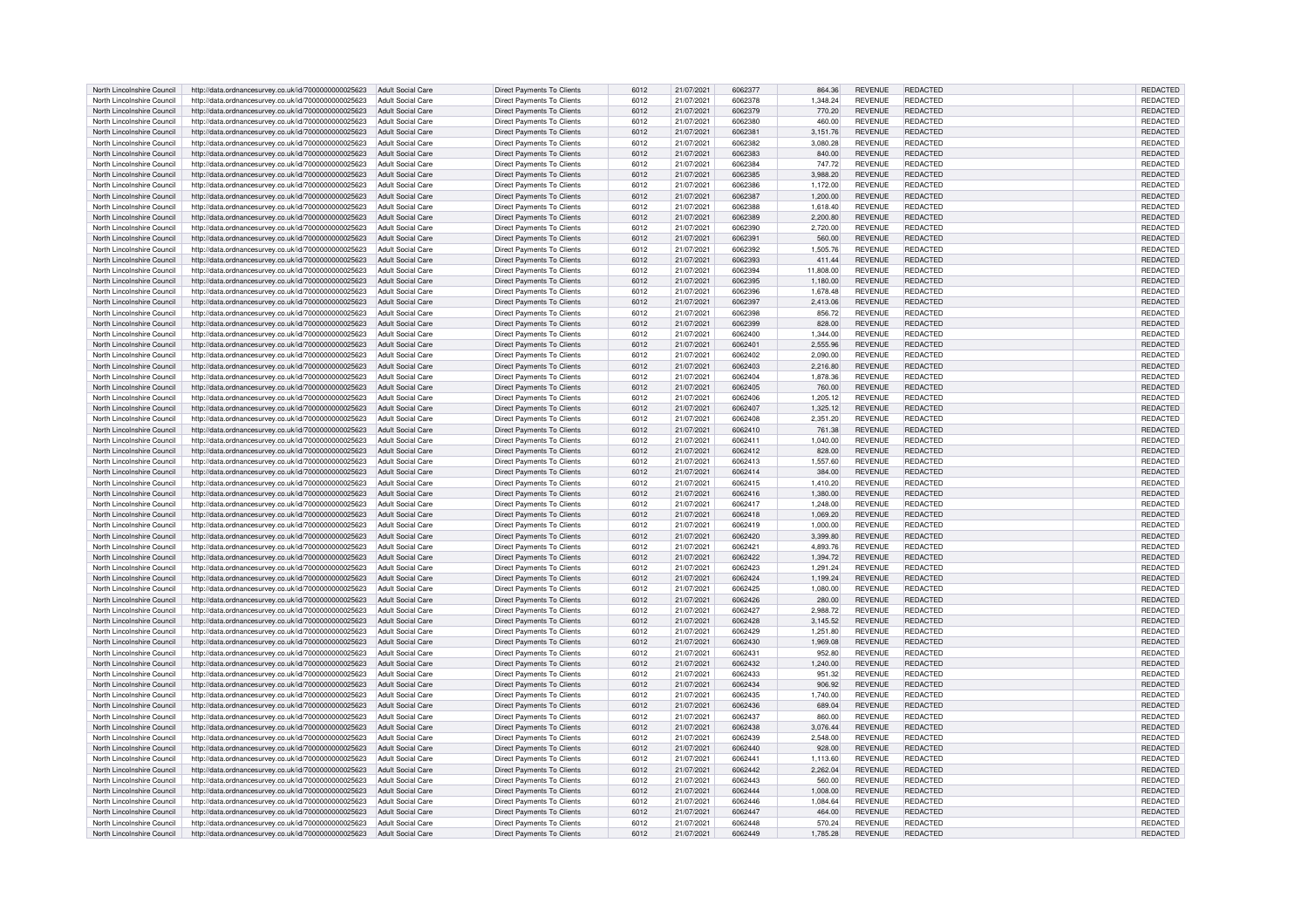| North Lincolnshire Council | http://data.ordnancesurvey.co.uk/id/7000000000025623                   | Adult Social Care        | Direct Payments To Clients        | 6012 | 21/07/2021 | 6062450 | 1.425.60 | <b>REVENUE</b> | <b>REDACTED</b> | REDACTED        |
|----------------------------|------------------------------------------------------------------------|--------------------------|-----------------------------------|------|------------|---------|----------|----------------|-----------------|-----------------|
| North Lincolnshire Council | http://data.ordnancesurvey.co.uk/id/7000000000025623                   | Adult Social Care        | <b>Direct Payments To Clients</b> | 6012 | 21/07/2021 | 6062451 | 1,889.04 | <b>REVENUE</b> | REDACTED        | REDACTED        |
| North Lincolnshire Council | http://data.ordnancesurvey.co.uk/id/7000000000025623                   | Adult Social Care        | Direct Payments To Clients        | 6012 | 21/07/2021 | 6062452 | 4,136.92 | <b>REVENUE</b> | REDACTED        | REDACTED        |
| North Lincolnshire Council | http://data.ordnancesurvey.co.uk/id/7000000000025623                   | Adult Social Care        | Direct Payments To Clients        | 6012 | 21/07/2021 | 6062453 | 2,547.16 | <b>REVENUE</b> | <b>REDACTED</b> | <b>REDACTED</b> |
| North Lincolnshire Council | http://data.ordnancesurvey.co.uk/id/7000000000025623                   | Adult Social Care        | Direct Payments To Clients        | 6012 | 21/07/2021 | 6062454 | 278.40   | <b>REVENUE</b> | REDACTED        | <b>REDACTED</b> |
| North Lincolnshire Council | http://data.ordnancesurvey.co.uk/id/7000000000025623                   | <b>Adult Social Care</b> | Direct Payments To Clients        | 6012 | 21/07/2021 | 6062455 | 1,198.00 | REVENUE        | <b>REDACTED</b> | REDACTED        |
| North Lincolnshire Council | http://data.ordnancesurvey.co.uk/id/7000000000025623                   | <b>Adult Social Care</b> | <b>Direct Payments To Clients</b> | 6012 | 21/07/2021 | 6062456 | 5,201.66 | <b>REVENUE</b> | REDACTED        | REDACTED        |
|                            |                                                                        | <b>Adult Social Care</b> | <b>Direct Payments To Clients</b> |      |            | 6062457 |          |                | <b>REDACTED</b> |                 |
| North Lincolnshire Council | http://data.ordnancesurvey.co.uk/id/7000000000025623                   |                          |                                   | 6012 | 21/07/2021 |         | 335.56   | <b>REVENUE</b> |                 | REDACTED        |
| North Lincolnshire Council | http://data.ordnancesurvey.co.uk/id/7000000000025623                   | Adult Social Care        | Direct Payments To Clients        | 6012 | 21/07/2021 | 6062458 | 871.36   | <b>REVENUE</b> | REDACTED        | REDACTED        |
| North Lincolnshire Council | http://data.ordnancesurvey.co.uk/id/7000000000025623                   | <b>Adult Social Care</b> | Direct Payments To Clients        | 6012 | 21/07/2021 | 6062459 | 1,670.52 | <b>REVENUE</b> | REDACTED        | REDACTED        |
| North Lincolnshire Council | http://data.ordnancesurvey.co.uk/id/7000000000025623                   | Adult Social Care        | Direct Payments To Clients        | 6012 | 21/07/2021 | 6062460 | 1,021.72 | <b>REVENUE</b> | REDACTED        | REDACTED        |
| North Lincolnshire Council | http://data.ordnancesurvey.co.uk/id/7000000000025623                   | Adult Social Care        | <b>Direct Payments To Clients</b> | 6012 | 21/07/2021 | 6062461 | 694.68   | <b>REVENUE</b> | REDACTED        | REDACTED        |
| North Lincolnshire Council | http://data.ordnancesurvey.co.uk/id/7000000000025623                   | Adult Social Care        | Direct Payments To Clients        | 6012 | 21/07/2021 | 6062462 | 427.68   | <b>REVENUE</b> | REDACTED        | REDACTED        |
| North Lincolnshire Council | http://data.ordnancesurvey.co.uk/id/7000000000025623                   | Adult Social Care        | Direct Payments To Clients        | 6012 | 21/07/2021 | 6062463 | 1.290.24 | <b>REVENUE</b> | <b>REDACTED</b> | <b>REDACTED</b> |
| North Lincolnshire Council | http://data.ordnancesurvey.co.uk/id/7000000000025623                   | Adult Social Care        | Direct Payments To Clients        | 6012 | 21/07/2021 | 6062464 | 1,576.96 | <b>REVENUE</b> | REDACTED        | REDACTED        |
| North Lincolnshire Council | http://data.ordnancesurvey.co.uk/id/7000000000025623                   | <b>Adult Social Care</b> | Direct Payments To Clients        | 6012 | 21/07/2021 | 6062465 | 1,059.84 | <b>REVENUE</b> | REDACTED        | REDACTED        |
| North Lincolnshire Council | http://data.ordnancesurvey.co.uk/id/7000000000025623                   | Adult Social Care        | Direct Payments To Clients        | 6012 | 21/07/2021 | 6062466 | 1,048.00 | <b>REVENUE</b> | REDACTED        | REDACTED        |
| North Lincolnshire Council | http://data.ordnancesurvey.co.uk/id/7000000000025623                   | <b>Adult Social Care</b> | <b>Direct Payments To Clients</b> | 6012 | 21/07/2021 | 6062467 | 1,669.84 | <b>REVENUE</b> | <b>REDACTED</b> | REDACTED        |
| North Lincolnshire Council | http://data.ordnancesurvey.co.uk/id/7000000000025623                   | <b>Adult Social Care</b> | Direct Payments To Clients        | 6012 | 21/07/2021 | 6062469 | 496.20   | <b>REVENUE</b> | REDACTED        | REDACTED        |
| North Lincolnshire Council | http://data.ordnancesurvey.co.uk/id/7000000000025623                   | <b>Adult Social Care</b> | Direct Payments To Clients        | 6012 | 21/07/2021 | 6062470 | 3,880.36 | <b>REVENUE</b> | <b>REDACTED</b> | REDACTED        |
| North Lincolnshire Council | http://data.ordnancesurvey.co.uk/id/7000000000025623                   | Adult Social Care        | Direct Payments To Clients        | 6012 | 21/07/2021 | 606247  | 2,320.00 | <b>REVENUE</b> | REDACTED        | REDACTED        |
| North Lincolnshire Council | http://data.ordnancesurvey.co.uk/id/7000000000025623                   | Adult Social Care        | <b>Direct Payments To Clients</b> | 6012 | 21/07/2021 | 6062472 | 2,592.00 | <b>REVENUE</b> | REDACTED        | REDACTED        |
| North Lincolnshire Council | http://data.ordnancesurvey.co.uk/id/7000000000025623                   | Adult Social Care        | Direct Payments To Clients        | 6012 | 21/07/2021 | 6062473 | 1,120.32 | <b>REVENUE</b> | <b>REDACTED</b> | REDACTED        |
| North Lincolnshire Council | http://data.ordnancesurvey.co.uk/id/7000000000025623                   | Adult Social Care        | Direct Payments To Clients        | 6012 | 21/07/2021 | 6062474 | 1,467.32 | <b>REVENUE</b> | <b>REDACTED</b> | REDACTED        |
| North Lincolnshire Council |                                                                        |                          |                                   |      |            | 6062475 |          |                |                 |                 |
|                            | http://data.ordnancesurvey.co.uk/id/7000000000025623                   | <b>Adult Social Care</b> | Direct Payments To Clients        | 6012 | 21/07/2021 |         | 870.88   | <b>REVENUE</b> | REDACTED        | REDACTED        |
| North Lincolnshire Council | http://data.ordnancesurvey.co.uk/id/7000000000025623                   | Adult Social Care        | Direct Payments To Clients        | 6012 | 21/07/2021 | 6062476 | 261.40   | <b>REVENUE</b> | <b>REDACTED</b> | REDACTED        |
| North Lincolnshire Council | http://data.ordnancesurvey.co.uk/id/7000000000025623                   | Adult Social Care        | Direct Payments To Clients        | 6012 | 21/07/2021 | 6062477 | 847.76   | <b>REVENUE</b> | REDACTED        | REDACTED        |
| North Lincolnshire Council | http://data.ordnancesurvey.co.uk/id/7000000000025623                   | <b>Adult Social Care</b> | <b>Direct Payments To Clients</b> | 6012 | 21/07/2021 | 6062478 | 672.00   | <b>REVENUE</b> | REDACTED        | <b>REDACTED</b> |
| North Lincolnshire Council | http://data.ordnancesurvey.co.uk/id/7000000000025623                   | <b>Adult Social Care</b> | Direct Payments To Clients        | 6012 | 21/07/2021 | 6062479 | 540.00   | <b>REVENUE</b> | REDACTED        | <b>REDACTED</b> |
| North Lincolnshire Council | http://data.ordnancesurvey.co.uk/id/7000000000025623                   | Adult Social Care        | Direct Payments To Clients        | 6012 | 21/07/2021 | 6062480 | 655.20   | <b>REVENUE</b> | REDACTED        | <b>REDACTED</b> |
| North Lincolnshire Council | http://data.ordnancesurvey.co.uk/id/7000000000025623                   | Adult Social Care        | Direct Payments To Clients        | 6012 | 21/07/2021 | 6062481 | 939.92   | <b>REVENUE</b> | REDACTED        | REDACTED        |
| North Lincolnshire Council | http://data.ordnancesurvey.co.uk/id/7000000000025623                   | Adult Social Care        | <b>Direct Payments To Clients</b> | 6012 | 21/07/2021 | 6062482 | 4,136.92 | <b>REVENUE</b> | REDACTED        | REDACTED        |
| North Lincolnshire Council | http://data.ordnancesurvey.co.uk/id/7000000000025623                   | Adult Social Care        | Direct Payments To Clients        | 6012 | 21/07/2021 | 6062483 | 1,307.04 | <b>REVENUE</b> | REDACTED        | REDACTED        |
| North Lincolnshire Council | http://data.ordnancesurvey.co.uk/id/7000000000025623                   | Adult Social Care        | Direct Payments To Clients        | 6012 | 21/07/2021 | 6062484 | 1,089.20 | <b>REVENUE</b> | REDACTED        | REDACTED        |
| North Lincolnshire Council | http://data.ordnancesurvey.co.uk/id/7000000000025623                   | <b>Adult Social Care</b> | Direct Payments To Clients        | 6012 | 21/07/2021 | 6062485 | 3,043.36 | <b>REVENUE</b> | REDACTED        | REDACTED        |
| North Lincolnshire Council | http://data.ordnancesurvey.co.uk/id/7000000000025623                   | <b>Adult Social Care</b> | <b>Direct Payments To Clients</b> | 6012 | 21/07/2021 | 6062486 | 827.00   | <b>REVENUE</b> | REDACTED        | REDACTED        |
| North Lincolnshire Council | http://data.ordnancesurvey.co.uk/id/7000000000025623                   | Adult Social Care        | Direct Payments To Clients        | 6012 | 21/07/2021 | 6062487 | 765.60   | <b>REVENUE</b> | REDACTED        | <b>REDACTED</b> |
| North Lincolnshire Council | http://data.ordnancesurvey.co.uk/id/7000000000025623                   | <b>Adult Social Care</b> | <b>Direct Payments To Clients</b> | 6012 | 21/07/2021 | 6062488 | 2,546.88 | <b>REVENUE</b> | REDACTED        | REDACTED        |
| North Lincolnshire Council | http://data.ordnancesurvey.co.uk/id/7000000000025623                   | Adult Social Care        | Direct Payments To Clients        | 6012 | 21/07/2021 | 6062489 | 3,274.96 | <b>REVENUE</b> | REDACTED        | <b>REDACTED</b> |
|                            |                                                                        |                          |                                   |      |            |         |          |                |                 |                 |
| North Lincolnshire Council | http://data.ordnancesurvey.co.uk/id/7000000000025623                   | Adult Social Care        | Direct Payments To Clients        | 6012 | 21/07/2021 | 6062490 | 2,789.44 | <b>REVENUE</b> | REDACTED        | REDACTED        |
| North Lincolnshire Council | http://data.ordnancesurvey.co.uk/id/7000000000025623                   | Adult Social Care        | Direct Payments To Clients        | 6012 | 21/07/2021 | 6062491 | 1,104.76 | <b>REVENUE</b> | REDACTED        | REDACTED        |
| North Lincolnshire Council | http://data.ordnancesurvey.co.uk/id/7000000000025623                   | Adult Social Care        | Direct Payments To Clients        | 6012 | 21/07/2021 | 6062492 | 1,058.56 | <b>REVENUE</b> | REDACTED        | <b>REDACTED</b> |
| North Lincolnshire Council | http://data.ordnancesurvey.co.uk/id/7000000000025623                   | Adult Social Care        | <b>Direct Payments To Clients</b> | 6012 | 21/07/2021 | 6062493 | 1,008.00 | <b>REVENUE</b> | REDACTED        | REDACTED        |
| North Lincolnshire Council | http://data.ordnancesurvey.co.uk/id/7000000000025623                   | Adult Social Care        | Direct Payments To Clients        | 6012 | 21/07/2021 | 6062494 | 1,724.80 | <b>REVENUE</b> | <b>REDACTED</b> | REDACTED        |
| North Lincolnshire Council | http://data.ordnancesurvey.co.uk/id/7000000000025623                   | <b>Adult Social Care</b> | Direct Payments To Clients        | 6012 | 21/07/2021 | 6062495 | 3,827.28 | <b>REVENUE</b> | REDACTED        | REDACTED        |
| North Lincolnshire Council | http://data.ordnancesurvey.co.uk/id/7000000000025623                   | <b>Adult Social Care</b> | <b>Direct Payments To Clients</b> | 6012 | 21/07/2021 | 6062496 | 1,139.66 | <b>REVENUE</b> | REDACTED        | REDACTED        |
| North Lincolnshire Council | http://data.ordnancesurvey.co.uk/id/7000000000025623                   | <b>Adult Social Care</b> | Direct Payments To Clients        | 6012 | 21/07/2021 | 6062497 | 3,056.64 | <b>REVENUE</b> | REDACTED        | REDACTED        |
| North Lincolnshire Council | http://data.ordnancesurvey.co.uk/id/7000000000025623                   | Adult Social Care        | <b>Direct Payments To Clients</b> | 6012 | 21/07/2021 | 6062498 | 3,010.40 | <b>REVENUE</b> | REDACTED        | <b>REDACTED</b> |
| North Lincolnshire Council | http://data.ordnancesurvey.co.uk/id/7000000000025623                   | Adult Social Care        | Direct Payments To Clients        | 6012 | 21/07/2021 | 6062499 | 2,801.80 | <b>REVENUE</b> | <b>REDACTED</b> | <b>REDACTED</b> |
| North Lincolnshire Council | http://data.ordnancesurvey.co.uk/id/7000000000025623                   | Adult Social Care        | Direct Payments To Clients        | 6012 | 21/07/2021 | 6062500 | 746.88   | <b>REVENUE</b> | REDACTED        | REDACTED        |
| North Lincolnshire Council | http://data.ordnancesurvey.co.uk/id/7000000000025623                   | Adult Social Care        | Direct Payments To Clients        | 6012 | 21/07/2021 | 6062501 | 519.20   | <b>REVENUE</b> | REDACTED        | REDACTED        |
| North Lincolnshire Council | http://data.ordnancesurvey.co.uk/id/7000000000025623                   | <b>Adult Social Care</b> | <b>Direct Payments To Clients</b> | 6012 | 21/07/2021 | 6062502 | 1,210.56 | <b>REVENUE</b> | REDACTED        | REDACTED        |
| North Lincolnshire Council | http://data.ordnancesurvey.co.uk/id/7000000000025623                   | Adult Social Care        | Direct Payments To Clients        | 6012 | 21/07/2021 | 6062503 | 3,960.00 | <b>REVENUE</b> | REDACTED        | REDACTED        |
| North Lincolnshire Council | http://data.ordnancesurvey.co.uk/id/7000000000025623                   | <b>Adult Social Care</b> | Direct Payments To Clients        | 6012 | 21/07/2021 | 6062504 | 2,550.64 | <b>REVENUE</b> | <b>REDACTED</b> | REDACTED        |
| North Lincolnshire Council | http://data.ordnancesurvey.co.uk/id/7000000000025623                   | Adult Social Care        | Direct Payments To Clients        | 6012 | 21/07/2021 | 6062505 | 4,467.32 | <b>REVENUE</b> | REDACTED        | REDACTED        |
| North Lincolnshire Council | http://data.ordnancesurvey.co.uk/id/7000000000025623                   | <b>Adult Social Care</b> | Direct Payments To Clients        | 6012 | 21/07/2021 | 6062506 | 483.24   | <b>REVENUE</b> | <b>REDACTED</b> | <b>REDACTED</b> |
| North Lincolnshire Council | http://data.ordnancesurvey.co.uk/id/7000000000025623                   | <b>Adult Social Care</b> | Direct Payments To Clients        | 6012 | 21/07/2021 | 6062507 | 2,148.64 | <b>REVENUE</b> | <b>REDACTED</b> | REDACTED        |
| North Lincolnshire Council | http://data.ordnancesurvey.co.uk/id/7000000000025623                   | Adult Social Care        | Direct Payments To Clients        | 6012 | 21/07/2021 | 6062508 | 820.68   | <b>REVENUE</b> | REDACTED        | <b>REDACTED</b> |
| North Lincolnshire Council | http://data.ordnancesurvey.co.uk/id/7000000000025623                   | <b>Adult Social Care</b> | Direct Payments To Clients        | 6012 | 21/07/2021 | 6062509 | 497.64   | <b>REVENUE</b> | <b>REDACTED</b> | REDACTED        |
|                            |                                                                        |                          |                                   |      |            |         |          |                |                 |                 |
| North Lincolnshire Council | http://data.ordnancesurvey.co.uk/id/7000000000025623                   | <b>Adult Social Care</b> | Direct Payments To Clients        | 6012 | 21/07/2021 | 6062510 | 694.68   | <b>REVENUE</b> | REDACTED        | REDACTED        |
| North Lincolnshire Council | http://data.ordnancesurvey.co.uk/id/7000000000025623                   | Adult Social Care        | Direct Payments To Clients        | 6012 | 21/07/2021 | 6062511 | 1,160.00 | <b>REVENUE</b> | REDACTED        | REDACTED        |
| North Lincolnshire Council | http://data.ordnancesurvey.co.uk/id/7000000000025623                   | Adult Social Care        | <b>Direct Payments To Clients</b> | 6012 | 21/07/2021 | 6062514 | 862.00   | <b>REVENUE</b> | REDACTED        | REDACTED        |
| North Lincolnshire Council | http://data.ordnancesurvey.co.uk/id/7000000000025623                   | Adult Social Care        | Direct Payments To Clients        | 6012 | 21/07/2021 | 6062515 | 970.04   | <b>REVENUE</b> | REDACTED        | REDACTED        |
| North Lincolnshire Council | http://data.ordnancesurvey.co.uk/id/7000000000025623                   | <b>Adult Social Care</b> | Direct Payments To Clients        | 6012 | 21/07/2021 | 6062516 | 1,336.80 | <b>REVENUE</b> | REDACTED        | REDACTED        |
| North Lincolnshire Council | http://data.ordnancesurvey.co.uk/id/7000000000025623                   | <b>Adult Social Care</b> | Direct Payments To Clients        | 6012 | 21/07/2021 | 6062517 | 1,765.28 | <b>REVENUE</b> | REDACTED        | REDACTED        |
| North Lincolnshire Council | http://data.ordnancesurvey.co.uk/id/7000000000025623                   | <b>Adult Social Care</b> | Direct Payments To Clients        | 6012 | 21/07/2021 | 6062518 | 1,200.40 | <b>REVENUE</b> | REDACTED        | REDACTED        |
| North Lincolnshire Council | http://data.ordnancesurvey.co.uk/id/7000000000025623                   | <b>Adult Social Care</b> | Direct Payments To Clients        | 6012 | 21/07/2021 | 6062519 | 476.00   | <b>REVENUE</b> | <b>REDACTED</b> | REDACTED        |
| North Lincolnshire Council | http://data.ordnancesurvey.co.uk/id/7000000000025623                   | <b>Adult Social Care</b> | <b>Direct Payments To Clients</b> | 6012 | 21/07/2021 | 6062520 | 400.00   | <b>REVENUE</b> | REDACTED        | REDACTED        |
| North Lincolnshire Council | http://data.ordnancesurvey.co.uk/id/7000000000025623                   | Adult Social Care        | Direct Payments To Clients        | 6012 | 21/07/2021 | 6062521 | 6,532.00 | <b>REVENUE</b> | REDACTED        | REDACTED        |
| North Lincolnshire Council | http://data.ordnancesurvey.co.uk/id/700000000025623 Adult Social Care  |                          | Direct Payments To Clients        | 6012 | 21/07/2021 | 6062522 | 2,457.56 | <b>REVENUE</b> | <b>REDACTED</b> | <b>REDACTED</b> |
| North Lincolnshire Council | http://data.ordnancesurvey.co.uk/id/7000000000025623 Adult Social Care |                          | Direct Payments To Clients        | 6012 | 21/07/2021 | 6062523 | 1,287.00 | <b>REVENUE</b> | <b>REDACTED</b> | REDACTED        |
|                            |                                                                        |                          |                                   |      |            |         |          |                |                 |                 |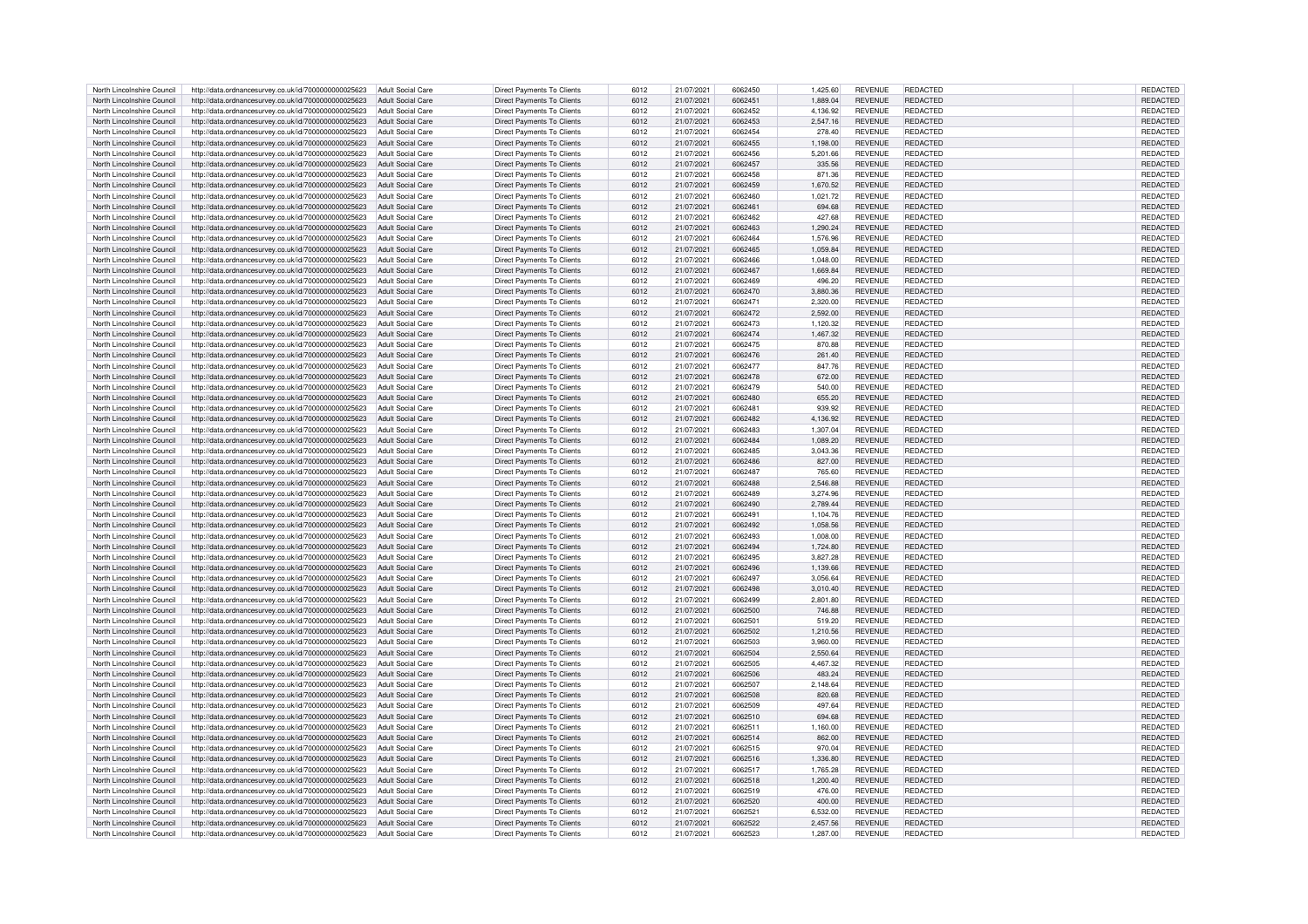| North Lincolnshire Council | http://data.ordnancesurvey.co.uk/id/7000000000025623                                                                           | Adult Social Care        | Direct Payments To Clients                               | 6012 | 21/07/2021 | 6062524 | 1.058.44 | <b>REVENUE</b> | REDACTED                    | REDACTED             |
|----------------------------|--------------------------------------------------------------------------------------------------------------------------------|--------------------------|----------------------------------------------------------|------|------------|---------|----------|----------------|-----------------------------|----------------------|
|                            |                                                                                                                                |                          |                                                          |      |            |         |          |                |                             |                      |
| North Lincolnshire Council | http://data.ordnancesurvey.co.uk/id/7000000000025623                                                                           | Adult Social Care        | Direct Payments To Clients                               | 6012 | 21/07/2021 | 6062525 | 800.00   | <b>REVENUE</b> | <b>REDACTED</b>             | REDACTED             |
| North Lincolnshire Council | http://data.ordnancesurvey.co.uk/id/7000000000025623                                                                           | <b>Adult Social Care</b> | Direct Payments To Clients                               | 6012 | 21/07/2021 | 6062526 | 1,388.96 | <b>REVENUE</b> | REDACTED                    | REDACTED             |
| North Lincolnshire Council | http://data.ordnancesurvey.co.uk/id/7000000000025623                                                                           | Adult Social Care        | Direct Payments To Clients                               | 6012 | 21/07/2021 | 6062528 | 3.077.64 | <b>REVENUE</b> | REDACTED                    | REDACTED             |
| North Lincolnshire Council | http://data.ordnancesurvey.co.uk/id/7000000000025623                                                                           | <b>Adult Social Care</b> | Direct Payments To Clients                               | 6012 | 21/07/2021 | 6062529 | 744.00   | <b>REVENUE</b> | <b>REDACTED</b>             | REDACTED             |
|                            |                                                                                                                                |                          |                                                          |      |            | 6062530 |          |                |                             |                      |
| North Lincolnshire Council | http://data.ordnancesurvey.co.uk/id/7000000000025623                                                                           | <b>Adult Social Care</b> | Direct Payments To Clients                               | 6012 | 21/07/2021 |         | 3,595.96 | <b>REVENUE</b> | REDACTED                    | REDACTED             |
| North Lincolnshire Council | http://data.ordnancesurvey.co.uk/id/7000000000025623                                                                           | <b>Adult Social Care</b> | Direct Payments To Clients                               | 6012 | 21/07/2021 | 606253  | 2.547.16 | <b>REVENUE</b> | REDACTED                    | REDACTED             |
| North Lincolnshire Council | http://data.ordnancesurvey.co.uk/id/7000000000025623                                                                           | <b>Adult Social Care</b> | Direct Payments To Clients                               | 6012 | 21/07/2021 | 6062532 | 680.00   | <b>REVENUE</b> | <b>REDACTED</b>             | REDACTED             |
| North Lincolnshire Council | http://data.ordnancesurvey.co.uk/id/7000000000025623                                                                           | Adult Social Care        | Direct Payments To Clients                               | 6012 | 21/07/2021 | 6062533 | 604.38   | <b>REVENUE</b> | <b>REDACTED</b>             | <b>REDACTED</b>      |
|                            |                                                                                                                                |                          |                                                          |      |            |         |          |                |                             |                      |
| North Lincolnshire Council | http://data.ordnancesurvey.co.uk/id/7000000000025623                                                                           | <b>Adult Social Care</b> | Direct Payments To Clients                               | 6012 | 21/07/2021 | 6062534 | 825.64   | <b>REVENUE</b> | <b>REDACTED</b>             | REDACTED             |
| North Lincolnshire Council | http://data.ordnancesurvey.co.uk/id/7000000000025623                                                                           | Adult Social Care        | Direct Payments To Clients                               | 6012 | 21/07/2021 | 6062535 | 1,000.00 | <b>REVENUE</b> | REDACTED                    | REDACTED             |
| North Lincolnshire Council | http://data.ordnancesurvey.co.uk/id/7000000000025623                                                                           | Adult Social Care        | Direct Payments To Clients                               | 6012 | 21/07/2021 | 6062536 | 820.40   | <b>REVENUE</b> | REDACTED                    | REDACTED             |
|                            |                                                                                                                                |                          |                                                          |      |            |         |          |                |                             |                      |
| North Lincolnshire Council | http://data.ordnancesurvey.co.uk/id/7000000000025623                                                                           | Adult Social Care        | <b>Direct Payments To Clients</b>                        | 6012 | 21/07/2021 | 6062537 | 789.16   | <b>REVENUE</b> | REDACTED                    | REDACTED             |
| North Lincolnshire Council | http://data.ordnancesurvey.co.uk/id/7000000000025623                                                                           | Adult Social Care        | Direct Payments To Clients                               | 6012 | 21/07/2021 | 6062538 | 535.92   | <b>REVENUE</b> | REDACTED                    | <b>REDACTED</b>      |
| North Lincolnshire Council | http://data.ordnancesurvey.co.uk/id/7000000000025623                                                                           | Adult Social Care        | Direct Payments To Clients                               | 6012 | 21/07/2021 | 6062539 | 306.24   | <b>REVENUE</b> | <b>REDACTED</b>             | REDACTED             |
| North Lincolnshire Council | http://data.ordnancesurvey.co.uk/id/7000000000025623                                                                           | <b>Adult Social Care</b> | Direct Payments To Clients                               | 6012 | 21/07/2021 | 6062540 | 617.40   | <b>REVENUE</b> | REDACTED                    | REDACTED             |
|                            |                                                                                                                                |                          |                                                          |      |            |         |          |                |                             |                      |
| North Lincolnshire Council | http://data.ordnancesurvey.co.uk/id/7000000000025623                                                                           | <b>Adult Social Care</b> | Direct Payments To Clients                               | 6012 | 21/07/2021 | 6062541 | 2.436.00 | <b>REVENUE</b> | REDACTED                    | REDACTED             |
| North Lincolnshire Council | http://data.ordnancesurvey.co.uk/id/7000000000025623                                                                           | <b>Adult Social Care</b> | Direct Payments To Clients                               | 6012 | 21/07/2021 | 6062542 | 828.00   | <b>REVENUE</b> | <b>REDACTED</b>             | REDACTED             |
| North Lincolnshire Council | http://data.ordnancesurvey.co.uk/id/7000000000025623                                                                           | <b>Adult Social Care</b> | <b>Direct Payments To Clients</b>                        | 6012 | 21/07/2021 | 6062543 | 600.00   | <b>REVENUE</b> | <b>REDACTED</b>             | REDACTED             |
| North Lincolnshire Council |                                                                                                                                |                          | Direct Payments To Clients                               |      |            | 6062544 |          |                |                             |                      |
|                            | http://data.ordnancesurvey.co.uk/id/7000000000025623                                                                           | <b>Adult Social Care</b> |                                                          | 6012 | 21/07/2021 |         | 560.00   | <b>REVENUE</b> | REDACTED                    | REDACTED             |
| North Lincolnshire Council | http://data.ordnancesurvey.co.uk/id/7000000000025623                                                                           | <b>Adult Social Care</b> | Direct Payments To Clients                               | 6012 | 21/07/2021 | 6062545 | 280.00   | <b>REVENUE</b> | REDACTED                    | REDACTED             |
| North Lincolnshire Council | http://data.ordnancesurvey.co.uk/id/7000000000025623                                                                           | <b>Adult Social Care</b> | Direct Payments To Clients                               | 6012 | 21/07/2021 | 6062546 | 1,160.80 | <b>REVENUE</b> | REDACTED                    | REDACTED             |
| North Lincolnshire Council | http://data.ordnancesurvey.co.uk/id/7000000000025623                                                                           | Adult Social Care        | <b>Direct Payments To Clients</b>                        | 6012 | 21/07/2021 | 6062547 | 2,437.12 | <b>REVENUE</b> | REDACTED                    | REDACTED             |
|                            |                                                                                                                                |                          |                                                          |      |            |         |          |                |                             |                      |
| North Lincolnshire Council | http://data.ordnancesurvey.co.uk/id/7000000000025623                                                                           | Adult Social Care        | Direct Payments To Clients                               | 6012 | 21/07/2021 | 6062549 | 1,392.00 | <b>REVENUE</b> | REDACTED                    | REDACTED             |
| North Lincolnshire Council | http://data.ordnancesurvey.co.uk/id/7000000000025623                                                                           | <b>Adult Social Care</b> | Direct Payments To Clients                               | 6012 | 21/07/2021 | 6062550 | 5,309.68 | <b>REVENUE</b> | <b>REDACTED</b>             | REDACTED             |
| North Lincolnshire Council | http://data.ordnancesurvey.co.uk/id/7000000000025623                                                                           | Adult Social Care        | Direct Payments To Clients                               | 6012 | 21/07/2021 | 6062554 | 637.60   | REVENUE        | <b>REDACTED</b>             | REDACTED             |
| North Lincolnshire Council | http://data.ordnancesurvey.co.uk/id/7000000000025623                                                                           | <b>Adult Social Care</b> | <b>Direct Payments To Clients</b>                        | 6012 | 21/07/2021 | 6062555 | 714.20   | <b>REVENUE</b> | REDACTED                    | REDACTED             |
|                            |                                                                                                                                |                          |                                                          |      |            |         |          |                |                             |                      |
| North Lincolnshire Council | http://data.ordnancesurvey.co.uk/id/7000000000025623                                                                           | Adult Social Care        | Direct Payments To Clients                               | 6012 | 21/07/2021 | 6062557 | 3.080.00 | <b>REVENUE</b> | REDACTED                    | REDACTED             |
| North Lincolnshire Council | http://data.ordnancesurvey.co.uk/id/7000000000025623                                                                           | Adult Social Care        | Direct Payments To Clients                               | 6012 | 21/07/2021 | 6062558 | 1,792.00 | <b>REVENUE</b> | REDACTED                    | <b>REDACTED</b>      |
| North Lincolnshire Council | http://data.ordnancesurvey.co.uk/id/7000000000025623                                                                           | Adult Social Care        | Direct Payments To Clients                               | 6012 | 21/07/2021 | 6062559 | 448.00   | <b>REVENUE</b> | REDACTED                    | REDACTED             |
|                            |                                                                                                                                |                          |                                                          |      |            |         |          |                |                             |                      |
| North Lincolnshire Council | http://data.ordnancesurvey.co.uk/id/7000000000025623                                                                           | Adult Social Care        | Direct Payments To Clients                               | 6012 | 21/07/2021 | 6062560 | 4,312.20 | <b>REVENUE</b> | <b>REDACTED</b>             | REDACTED             |
| North Lincolnshire Council | http://data.ordnancesurvey.co.uk/id/7000000000025623                                                                           | Adult Social Care        | Direct Payments To Clients                               | 6012 | 21/07/2021 | 606256  | 507.68   | <b>REVENUE</b> | <b>REDACTED</b>             | REDACTED             |
| North Lincolnshire Council | http://data.ordnancesurvey.co.uk/id/7000000000025623                                                                           | Adult Social Care        | <b>Direct Payments To Clients</b>                        | 6012 | 21/07/2021 | 6062562 | 1,004.40 | <b>REVENUE</b> | <b>REDACTED</b>             | REDACTED             |
| North Lincolnshire Council | http://data.ordnancesurvey.co.uk/id/7000000000025623                                                                           | <b>Adult Social Care</b> | Direct Payments To Clients                               | 6012 | 21/07/2021 | 6062563 | 464.40   | <b>REVENUE</b> | REDACTED                    | REDACTED             |
|                            |                                                                                                                                |                          |                                                          |      |            |         |          |                |                             |                      |
| North Lincolnshire Council | http://data.ordnancesurvey.co.uk/id/7000000000025623                                                                           | <b>Adult Social Care</b> | Direct Payments To Clients                               | 6012 | 21/07/2021 | 6062564 | 1,120.00 | <b>REVENUE</b> | REDACTED                    | REDACTED             |
| North Lincolnshire Council | http://data.ordnancesurvey.co.uk/id/7000000000025623                                                                           | <b>Adult Social Care</b> | Direct Payments To Clients                               | 6012 | 21/07/2021 | 6062565 | 886.68   | <b>REVENUE</b> | REDACTED                    | REDACTED             |
| North Lincolnshire Council | http://data.ordnancesurvey.co.uk/id/7000000000025623                                                                           | Adult Social Care        | Direct Payments To Clients                               | 6012 | 21/07/2021 | 6062566 | 894.92   | <b>REVENUE</b> | <b>REDACTED</b>             | <b>REDACTED</b>      |
|                            |                                                                                                                                |                          |                                                          |      |            |         |          |                |                             |                      |
| North Lincolnshire Council | http://data.ordnancesurvey.co.uk/id/7000000000025623                                                                           | <b>Adult Social Care</b> | Direct Payments To Clients                               | 6012 | 21/07/2021 | 6062567 | 956.40   | <b>REVENUE</b> | REDACTED                    | REDACTED             |
| North Lincolnshire Council | http://data.ordnancesurvey.co.uk/id/7000000000025623                                                                           | Adult Social Care        | Direct Payments To Clients                               | 6012 | 21/07/2021 | 6062568 | 1,152.00 | <b>REVENUE</b> | <b>REDACTED</b>             | <b>REDACTED</b>      |
| North Lincolnshire Council | http://data.ordnancesurvey.co.uk/id/7000000000025623                                                                           | <b>Adult Social Care</b> | Direct Payments To Clients                               | 6012 | 21/07/2021 | 6062569 | 3,400.68 | <b>REVENUE</b> | REDACTED                    | REDACTED             |
| North Lincolnshire Council | http://data.ordnancesurvey.co.uk/id/7000000000025623                                                                           | Adult Social Care        | Direct Payments To Clients                               | 6012 | 21/07/2021 | 6062570 | 1,108.20 | <b>REVENUE</b> | REDACTED                    | REDACTED             |
|                            |                                                                                                                                |                          |                                                          |      |            |         |          |                |                             |                      |
| North Lincolnshire Council | http://data.ordnancesurvey.co.uk/id/7000000000025623                                                                           | Adult Social Care        | Direct Payments To Clients                               | 6012 | 21/07/2021 | 606257  | 1,021.20 | <b>REVENUE</b> | <b>REDACTED</b>             | <b>REDACTED</b>      |
| North Lincolnshire Council | http://data.ordnancesurvey.co.uk/id/7000000000025623                                                                           | <b>Adult Social Care</b> | Direct Payments To Clients                               | 6012 | 21/07/2021 | 6062572 | 803.88   | <b>REVENUE</b> | <b>REDACTED</b>             | REDACTED             |
| North Lincolnshire Council | http://data.ordnancesurvey.co.uk/id/7000000000025623                                                                           | Adult Social Care        | Direct Payments To Clients                               | 6012 | 21/07/2021 | 6062573 | 534.60   | <b>REVENUE</b> | REDACTED                    | REDACTED             |
|                            |                                                                                                                                |                          |                                                          |      |            |         |          |                |                             |                      |
| North Lincolnshire Council | http://data.ordnancesurvey.co.uk/id/7000000000025623                                                                           | <b>Adult Social Care</b> | Direct Payments To Clients                               | 6012 | 21/07/2021 | 6062574 | 1,249.60 | <b>REVENUE</b> | <b>REDACTED</b>             | REDACTED             |
| North Lincolnshire Council | http://data.ordnancesurvey.co.uk/id/7000000000025623                                                                           | <b>Adult Social Care</b> | Direct Payments To Clients                               | 6012 | 21/07/2021 | 6062575 | 578.92   | <b>REVENUE</b> | REDACTED                    | REDACTED             |
| North Lincolnshire Council | http://data.ordnancesurvey.co.uk/id/7000000000025623                                                                           | Adult Social Care        | Direct Payments To Clients                               | 6012 | 21/07/2021 | 6062576 | 574.20   | <b>REVENUE</b> | <b>REDACTED</b>             | REDACTED             |
| North Lincolnshire Council | http://data.ordnancesurvey.co.uk/id/7000000000025623                                                                           | Adult Social Care        | Direct Payments To Clients                               | 6012 | 21/07/2021 | 6062577 | 456.48   | <b>REVENUE</b> | REDACTED                    | <b>REDACTED</b>      |
|                            |                                                                                                                                |                          |                                                          |      |            |         |          |                |                             |                      |
| North Lincolnshire Council | http://data.ordnancesurvey.co.uk/id/7000000000025623                                                                           | Adult Social Care        | Direct Payments To Clients                               | 6012 | 21/07/2021 | 6062578 | 1.926.80 | <b>REVENUE</b> | <b>REDACTED</b>             | <b>REDACTED</b>      |
| North Lincolnshire Council | http://data.ordnancesurvey.co.uk/id/7000000000025623                                                                           | Adult Social Care        | Direct Payments To Clients                               | 6012 | 21/07/2021 | 6062579 | 320.00   | <b>REVENUE</b> | REDACTED                    | REDACTED             |
| North Lincolnshire Council | http://data.ordnancesurvey.co.uk/id/7000000000025623                                                                           | Adult Social Care        | Direct Payments To Clients                               | 6012 | 21/07/2021 | 6062580 | 2,021.36 | <b>REVENUE</b> | REDACTED                    | REDACTED             |
| North Lincolnshire Council | http://data.ordnancesurvey.co.uk/id/7000000000025623                                                                           | <b>Adult Social Care</b> | Direct Payments To Clients                               | 6012 | 21/07/2021 | 6062581 | 394.08   | <b>REVENUE</b> | REDACTED                    | REDACTED             |
|                            |                                                                                                                                |                          |                                                          |      |            |         |          |                |                             |                      |
| North Lincolnshire Council | http://data.ordnancesurvey.co.uk/id/7000000000025623                                                                           | Adult Social Care        | Direct Payments To Clients                               | 6012 | 21/07/2021 | 6062582 | 328.40   | REVENUE        | <b>REDACTED</b>             | <b>REDACTED</b>      |
| North Lincolnshire Council | http://data.ordnancesurvey.co.uk/id/7000000000025623                                                                           | Adult Social Care        | Direct Payments To Clients                               | 6012 | 21/07/2021 | 6062583 | 2,520.00 | <b>REVENUE</b> | REDACTED                    | REDACTED             |
| North Lincolnshire Council | http://data.ordnancesurvey.co.uk/id/7000000000025623                                                                           | <b>Adult Social Care</b> | Direct Payments To Clients                               | 6012 | 21/07/2021 | 6062585 | 656.80   | <b>REVENUE</b> | <b>REDACTED</b>             | REDACTED             |
| North Lincolnshire Council | http://data.ordnancesurvey.co.uk/id/7000000000025623                                                                           |                          |                                                          |      | 21/07/2021 | 6062586 |          | <b>REVENUE</b> |                             |                      |
|                            |                                                                                                                                |                          |                                                          |      |            |         |          |                |                             |                      |
|                            |                                                                                                                                | <b>Adult Social Care</b> | Direct Payments To Clients                               | 6012 |            |         | 1,786.32 |                | <b>REDACTED</b>             | REDACTED             |
| North Lincolnshire Council | http://data.ordnancesurvey.co.uk/id/7000000000025623                                                                           | <b>Adult Social Care</b> | Direct Payments To Clients                               | 6012 | 21/07/2021 | 6062587 | 1,127.20 | <b>REVENUE</b> | <b>REDACTED</b>             | REDACTED             |
| North Lincolnshire Council | http://data.ordnancesurvey.co.uk/id/7000000000025623                                                                           | Adult Social Care        | Direct Payments To Clients                               | 6012 | 21/07/2021 | 6062588 | 1.044.96 | <b>REVENUE</b> | REDACTED                    | <b>REDACTED</b>      |
|                            |                                                                                                                                | <b>Adult Social Care</b> |                                                          |      |            | 6062589 |          |                |                             |                      |
| North Lincolnshire Council | http://data.ordnancesurvey.co.uk/id/7000000000025623                                                                           |                          | Direct Payments To Clients                               | 6012 | 21/07/2021 |         | 1,249.60 | <b>REVENUE</b> | <b>REDACTED</b>             | REDACTED             |
| North Lincolnshire Council | http://data.ordnancesurvey.co.uk/id/7000000000025623                                                                           | <b>Adult Social Care</b> | Direct Payments To Clients                               | 6012 | 21/07/2021 | 6062590 | 1,071.84 | <b>REVENUE</b> | REDACTED                    | REDACTED             |
| North Lincolnshire Council | http://data.ordnancesurvey.co.uk/id/7000000000025623                                                                           | <b>Adult Social Care</b> | Direct Payments To Clients                               | 6012 | 21/07/2021 | 606259  | 344.84   | <b>REVENUE</b> | REDACTED                    | REDACTED             |
| North Lincolnshire Council | http://data.ordnancesurvey.co.uk/id/7000000000025623                                                                           | Adult Social Care        | Direct Payments To Clients                               | 6012 | 21/07/2021 | 6062592 | 1,072.40 | <b>REVENUE</b> | REDACTED                    | REDACTED             |
|                            |                                                                                                                                |                          |                                                          |      |            |         |          |                |                             |                      |
| North Lincolnshire Council | http://data.ordnancesurvey.co.uk/id/7000000000025623                                                                           | Adult Social Care        | Direct Payments To Clients                               | 6012 | 21/07/2021 | 6062593 | 593.84   | <b>REVENUE</b> | <b>REDACTED</b>             | <b>REDACTED</b>      |
| North Lincolnshire Council | http://data.ordnancesurvey.co.uk/id/7000000000025623                                                                           | <b>Adult Social Care</b> | Direct Payments To Clients                               | 6012 | 21/07/2021 | 6062594 | 1,679.28 | <b>REVENUE</b> | REDACTED                    | REDACTED             |
| North Lincolnshire Council | http://data.ordnancesurvey.co.uk/id/7000000000025623                                                                           | <b>Adult Social Care</b> | Direct Payments To Clients                               | 6012 | 21/07/2021 | 6062595 | 1,620.56 | <b>REVENUE</b> | <b>REDACTED</b>             | REDACTED             |
|                            |                                                                                                                                | <b>Adult Social Care</b> |                                                          | 6012 | 21/07/2021 | 6062597 |          | <b>REVENUE</b> |                             |                      |
| North Lincolnshire Council | http://data.ordnancesurvey.co.uk/id/7000000000025623                                                                           |                          | Direct Payments To Clients                               |      |            |         | 2,110.48 |                | REDACTED                    | REDACTED             |
| North Lincolnshire Council | http://data.ordnancesurvey.co.uk/id/7000000000025623                                                                           | <b>Adult Social Care</b> | Direct Payments To Clients                               | 6012 | 21/07/2021 | 6062598 | 765.60   | <b>REVENUE</b> | <b>REDACTED</b>             | REDACTED             |
| North Lincolnshire Council | http://data.ordnancesurvey.co.uk/id/7000000000025623                                                                           | <b>Adult Social Care</b> | Direct Payments To Clients                               | 6012 | 21/07/2021 | 6062599 | 1,839.04 | <b>REVENUE</b> | REDACTED                    | REDACTED             |
| North Lincolnshire Council | http://data.ordnancesurvey.co.uk/id/7000000000025623                                                                           | <b>Adult Social Care</b> | Direct Payments To Clients                               | 6012 | 21/07/2021 | 6062600 | 742.00   | <b>REVENUE</b> | <b>REDACTED</b>             | <b>REDACTED</b>      |
| North Lincolnshire Council |                                                                                                                                | Adult Social Care        |                                                          | 6012 | 21/07/2021 | :082603 | 544.00   | REVENUE        |                             |                      |
| North Lincolnshire Council | http://data.ordnancesurvey.co.uk/id/7000000000025623<br>http://data.ordnancesurvey.co.uk/id/7000000000025623 Adult Social Care |                          | Direct Payments To Clients<br>Direct Payments To Clients | 6012 | 21/07/2021 | 6062602 | 800.00   | <b>REVENUE</b> | REDACTED<br><b>REDACTED</b> | REDACTED<br>REDACTED |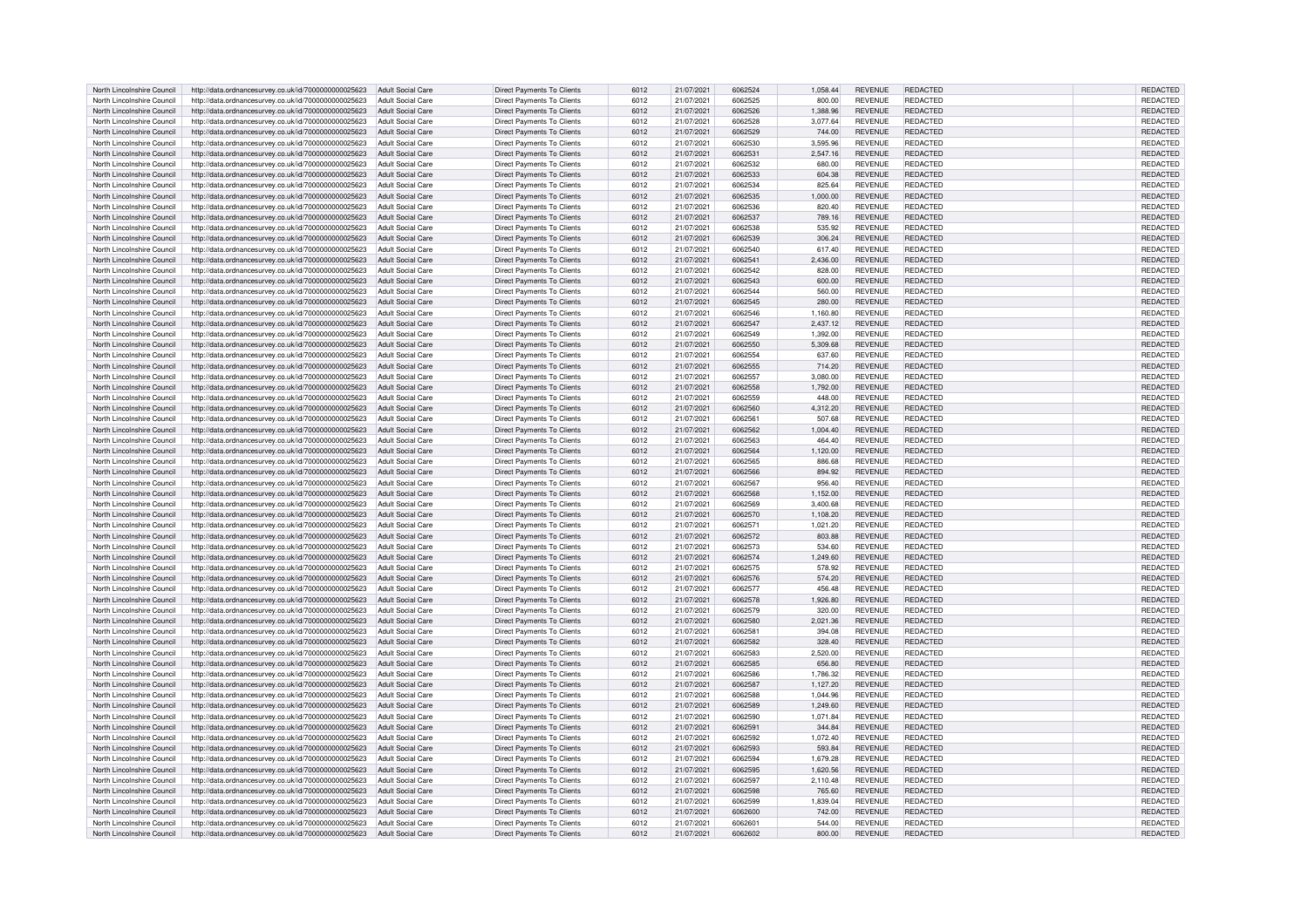| North Lincolnshire Council                               | http://data.ordnancesurvey.co.uk/id/7000000000025623                                                         | Adult Social Care        | Direct Payments To Clients        | 6012         | 21/07/2021               | 6062604 | 620.00               | <b>REVENUE</b>                   | REDACTED        | REDACTED             |
|----------------------------------------------------------|--------------------------------------------------------------------------------------------------------------|--------------------------|-----------------------------------|--------------|--------------------------|---------|----------------------|----------------------------------|-----------------|----------------------|
| North Lincolnshire Council                               | http://data.ordnancesurvey.co.uk/id/7000000000025623                                                         | Adult Social Care        | <b>Direct Payments To Clients</b> | 6012         | 21/07/2021               | 6062605 | 1,226.40             | <b>REVENUE</b>                   | REDACTED        | REDACTED             |
| North Lincolnshire Council                               | http://data.ordnancesurvey.co.uk/id/7000000000025623                                                         | Adult Social Care        | Direct Payments To Clients        | 6012         | 21/07/2021               | 6062606 | 8,358.88             | <b>REVENUE</b>                   | REDACTED        | REDACTED             |
| North Lincolnshire Council                               | http://data.ordnancesurvey.co.uk/id/7000000000025623                                                         | Adult Social Care        | Direct Payments To Clients        | 6012         | 21/07/2021               | 6062607 | 724.00               | <b>REVENUE</b>                   | <b>REDACTED</b> | <b>REDACTED</b>      |
| North Lincolnshire Council                               | http://data.ordnancesurvey.co.uk/id/7000000000025623                                                         | Adult Social Care        | Direct Payments To Clients        | 6012         | 21/07/2021               | 6062608 | 1,004.80             | <b>REVENUE</b>                   | REDACTED        | REDACTED             |
| North Lincolnshire Council                               | http://data.ordnancesurvey.co.uk/id/7000000000025623                                                         | <b>Adult Social Care</b> | Direct Payments To Clients        | 6012         | 21/07/2021               | 6062609 | 1,192.48             | <b>REVENUE</b>                   | <b>REDACTED</b> | REDACTED             |
| North Lincolnshire Council                               | http://data.ordnancesurvey.co.uk/id/7000000000025623                                                         | <b>Adult Social Care</b> | <b>Direct Payments To Clients</b> | 6012         | 21/07/2021               | 6062610 | 1,595.20             | <b>REVENUE</b>                   | REDACTED        | REDACTED             |
|                                                          |                                                                                                              | <b>Adult Social Care</b> | <b>Direct Payments To Clients</b> |              |                          | 606261  |                      |                                  | <b>REDACTED</b> |                      |
| North Lincolnshire Council<br>North Lincolnshire Council | http://data.ordnancesurvey.co.uk/id/7000000000025623<br>http://data.ordnancesurvey.co.uk/id/7000000000025623 | Adult Social Care        | Direct Payments To Clients        | 6012<br>6012 | 21/07/2021<br>21/07/2021 | 6062612 | 1,893.80<br>2.612.96 | <b>REVENUE</b><br><b>REVENUE</b> | REDACTED        | REDACTED<br>REDACTED |
|                                                          |                                                                                                              |                          |                                   |              |                          |         |                      |                                  |                 |                      |
| North Lincolnshire Council                               | http://data.ordnancesurvey.co.uk/id/7000000000025623                                                         | <b>Adult Social Care</b> | Direct Payments To Clients        | 6012         | 21/07/2021               | 6062613 | 1,017.16             | <b>REVENUE</b>                   | REDACTED        | REDACTED             |
| North Lincolnshire Council                               | http://data.ordnancesurvey.co.uk/id/7000000000025623                                                         | Adult Social Care        | Direct Payments To Clients        | 6012         | 21/07/2021               | 6062614 | 611.60               | <b>REVENUE</b>                   | REDACTED        | REDACTED             |
| North Lincolnshire Council                               | http://data.ordnancesurvey.co.uk/id/7000000000025623                                                         | Adult Social Care        | Direct Payments To Clients        | 6012         | 21/07/2021               | 6062615 | 799.76               | <b>REVENUE</b>                   | REDACTED        | REDACTED             |
| North Lincolnshire Council                               | http://data.ordnancesurvey.co.uk/id/7000000000025623                                                         | Adult Social Care        | Direct Payments To Clients        | 6012         | 21/07/2021               | 6062616 | 1,260.80             | <b>REVENUE</b>                   | REDACTED        | REDACTED             |
| North Lincolnshire Council                               | http://data.ordnancesurvey.co.uk/id/7000000000025623                                                         | Adult Social Care        | Direct Payments To Clients        | 6012         | 21/07/2021               | 6062618 | 4.153.80             | <b>REVENUE</b>                   | <b>REDACTED</b> | <b>REDACTED</b>      |
| North Lincolnshire Council                               | http://data.ordnancesurvey.co.uk/id/7000000000025623                                                         | Adult Social Care        | Direct Payments To Clients        | 6012         | 21/07/2021               | 6062619 | 4,153.80             | <b>REVENUE</b>                   | REDACTED        | REDACTED             |
| North Lincolnshire Council                               | http://data.ordnancesurvey.co.uk/id/7000000000025623                                                         | <b>Adult Social Care</b> | Direct Payments To Clients        | 6012         | 21/07/2021               | 6062620 | 4,153.80             | <b>REVENUE</b>                   | REDACTED        | REDACTED             |
| North Lincolnshire Council                               | http://data.ordnancesurvey.co.uk/id/7000000000025623                                                         | Adult Social Care        | Direct Payments To Clients        | 6012         | 21/07/2021               | 6062621 | 880.00               | <b>REVENUE</b>                   | REDACTED        | REDACTED             |
| North Lincolnshire Council                               | http://data.ordnancesurvey.co.uk/id/7000000000025623                                                         | <b>Adult Social Care</b> | <b>Direct Payments To Clients</b> | 6012         | 21/07/2021               | 6062622 | 3,955.56             | <b>REVENUE</b>                   | <b>REDACTED</b> | REDACTED             |
| North Lincolnshire Council                               | http://data.ordnancesurvey.co.uk/id/7000000000025623                                                         | <b>Adult Social Care</b> | Direct Payments To Clients        | 6012         | 21/07/2021               | 6062623 | 1,464.44             | <b>REVENUE</b>                   | REDACTED        | REDACTED             |
| North Lincolnshire Council                               | http://data.ordnancesurvey.co.uk/id/7000000000025623                                                         | <b>Adult Social Care</b> | Direct Payments To Clients        | 6012         | 21/07/2021               | 6062624 | 1,194.80             | <b>REVENUE</b>                   | <b>REDACTED</b> | REDACTED             |
| North Lincolnshire Council                               | http://data.ordnancesurvey.co.uk/id/7000000000025623                                                         | Adult Social Care        | Direct Payments To Clients        | 6012         | 21/07/2021               | 6062625 | 945.64               | <b>REVENUE</b>                   | REDACTED        | REDACTED             |
| North Lincolnshire Council                               | http://data.ordnancesurvey.co.uk/id/7000000000025623                                                         | Adult Social Care        | Direct Payments To Clients        | 6012         | 21/07/2021               | 6062626 | 1,944.88             | <b>REVENUE</b>                   | REDACTED        | REDACTED             |
| North Lincolnshire Council                               | http://data.ordnancesurvey.co.uk/id/7000000000025623                                                         | Adult Social Care        | Direct Payments To Clients        | 6012         | 21/07/2021               | 6062627 | 2,049.00             | <b>REVENUE</b>                   | <b>REDACTED</b> | REDACTED             |
| North Lincolnshire Council                               | http://data.ordnancesurvey.co.uk/id/7000000000025623                                                         |                          | Direct Payments To Clients        |              |                          | 6062628 |                      | <b>REVENUE</b>                   | <b>REDACTED</b> | REDACTED             |
| North Lincolnshire Council                               |                                                                                                              | Adult Social Care        |                                   | 6012         | 21/07/2021               |         | 1,358.28             |                                  |                 |                      |
|                                                          | http://data.ordnancesurvey.co.uk/id/7000000000025623                                                         | <b>Adult Social Care</b> | Direct Payments To Clients        | 6012         | 21/07/2021               | 6062629 | 1,961.24             | <b>REVENUE</b>                   | REDACTED        | REDACTED             |
| North Lincolnshire Council                               | http://data.ordnancesurvey.co.uk/id/7000000000025623                                                         | <b>Adult Social Care</b> | Direct Payments To Clients        | 6012         | 21/07/2021               | 6062630 | 2,028.00             | <b>REVENUE</b>                   | <b>REDACTED</b> | REDACTED             |
| North Lincolnshire Council                               | http://data.ordnancesurvey.co.uk/id/7000000000025623                                                         | Adult Social Care        | Direct Payments To Clients        | 6012         | 21/07/2021               | 6062631 | 852.00               | <b>REVENUE</b>                   | REDACTED        | REDACTED             |
| North Lincolnshire Council                               | http://data.ordnancesurvey.co.uk/id/7000000000025623                                                         | <b>Adult Social Care</b> | <b>Direct Payments To Clients</b> | 6012         | 21/07/2021               | 6062632 | 444.00               | <b>REVENUE</b>                   | REDACTED        | REDACTED             |
| North Lincolnshire Council                               | http://data.ordnancesurvey.co.uk/id/7000000000025623                                                         | <b>Adult Social Care</b> | Direct Payments To Clients        | 6012         | 21/07/2021               | 6062633 | 600.00               | <b>REVENUE</b>                   | REDACTED        | REDACTED             |
| North Lincolnshire Council                               | http://data.ordnancesurvey.co.uk/id/7000000000025623                                                         | Adult Social Care        | Direct Payments To Clients        | 6012         | 21/07/2021               | 6062634 | 975.52               | <b>REVENUE</b>                   | REDACTED        | <b>REDACTED</b>      |
| North Lincolnshire Council                               | http://data.ordnancesurvey.co.uk/id/7000000000025623                                                         | Adult Social Care        | Direct Payments To Clients        | 6012         | 21/07/2021               | 6062635 | 730.80               | REVENUE                          | REDACTED        | REDACTED             |
| North Lincolnshire Council                               | http://data.ordnancesurvey.co.uk/id/7000000000025623                                                         | Adult Social Care        | <b>Direct Payments To Clients</b> | 6012         | 21/07/2021               | 6062636 | 2,586.56             | <b>REVENUE</b>                   | REDACTED        | REDACTED             |
| North Lincolnshire Council                               | http://data.ordnancesurvey.co.uk/id/7000000000025623                                                         | Adult Social Care        | Direct Payments To Clients        | 6012         | 21/07/2021               | 6062637 | 397.60               | <b>REVENUE</b>                   | REDACTED        | REDACTED             |
| North Lincolnshire Council                               | http://data.ordnancesurvey.co.uk/id/7000000000025623                                                         | Adult Social Care        | <b>Direct Payments To Clients</b> | 6012         | 21/07/2021               | 6062638 | 1,461.60             | <b>REVENUE</b>                   | REDACTED        | REDACTED             |
| North Lincolnshire Council                               | http://data.ordnancesurvey.co.uk/id/7000000000025623                                                         | <b>Adult Social Care</b> | Direct Payments To Clients        | 6012         | 21/07/2021               | 6062639 | 640.00               | <b>REVENUE</b>                   | REDACTED        | <b>REDACTED</b>      |
| North Lincolnshire Council                               | http://data.ordnancesurvey.co.uk/id/7000000000025623                                                         | <b>Adult Social Care</b> | Direct Payments To Clients        | 6012         | 21/07/2021               | 6062641 | 1,411.56             | <b>REVENUE</b>                   | REDACTED        | REDACTED             |
| North Lincolnshire Council                               | http://data.ordnancesurvey.co.uk/id/7000000000025623                                                         | Adult Social Care        | Direct Payments To Clients        | 6012         | 21/07/2021               | 6062642 | 913.84               | <b>REVENUE</b>                   | REDACTED        | <b>REDACTED</b>      |
| North Lincolnshire Council                               | http://data.ordnancesurvey.co.uk/id/7000000000025623                                                         | <b>Adult Social Care</b> | <b>Direct Payments To Clients</b> | 6012         | 21/07/2021               | 6062643 | 5,067.68             | <b>REVENUE</b>                   | REDACTED        | REDACTED             |
| North Lincolnshire Council                               | http://data.ordnancesurvey.co.uk/id/7000000000025623                                                         | Adult Social Care        | Direct Payments To Clients        | 6012         | 21/07/2021               | 6062644 | 2.674.04             | <b>REVENUE</b>                   | REDACTED        | REDACTED             |
|                                                          |                                                                                                              |                          |                                   |              |                          |         |                      |                                  |                 |                      |
| North Lincolnshire Council                               | http://data.ordnancesurvey.co.uk/id/7000000000025623                                                         | Adult Social Care        | Direct Payments To Clients        | 6012         | 21/07/2021               | 6062645 | 737.68               | <b>REVENUE</b>                   | REDACTED        | REDACTED             |
| North Lincolnshire Council                               | http://data.ordnancesurvey.co.uk/id/7000000000025623                                                         | Adult Social Care        | Direct Payments To Clients        | 6012         | 21/07/2021               | 6062647 | 1,160.48             | <b>REVENUE</b>                   | REDACTED        | REDACTED             |
| North Lincolnshire Council                               | http://data.ordnancesurvey.co.uk/id/7000000000025623                                                         | Adult Social Care        | Direct Payments To Clients        | 6012         | 21/07/2021               | 6062648 | 1,380.00             | <b>REVENUE</b>                   | REDACTED        | <b>REDACTED</b>      |
| North Lincolnshire Council                               | http://data.ordnancesurvey.co.uk/id/7000000000025623                                                         | Adult Social Care        | <b>Direct Payments To Clients</b> | 6012         | 21/07/2021               | 6062649 | 2,161.13             | <b>REVENUE</b>                   | REDACTED        | REDACTED             |
| North Lincolnshire Council                               | http://data.ordnancesurvey.co.uk/id/7000000000025623                                                         | Adult Social Care        | Direct Payments To Clients        | 6012         | 21/07/2021               | 6062650 | 560.00               | <b>REVENUE</b>                   | <b>REDACTED</b> | REDACTED             |
| North Lincolnshire Council                               | http://data.ordnancesurvey.co.uk/id/7000000000025623                                                         | <b>Adult Social Care</b> | Direct Payments To Clients        | 6012         | 21/07/2021               | 606265  | 963.28               | <b>REVENUE</b>                   | REDACTED        | REDACTED             |
| North Lincolnshire Council                               | http://data.ordnancesurvey.co.uk/id/7000000000025623                                                         | <b>Adult Social Care</b> | <b>Direct Payments To Clients</b> | 6012         | 21/07/2021               | 6062652 | 1,440.60             | <b>REVENUE</b>                   | REDACTED        | REDACTED             |
| North Lincolnshire Council                               | http://data.ordnancesurvey.co.uk/id/7000000000025623                                                         | <b>Adult Social Care</b> | Direct Payments To Clients        | 6012         | 21/07/2021               | 6062653 | 1,358.28             | <b>REVENUE</b>                   | REDACTED        | REDACTED             |
| North Lincolnshire Council                               | http://data.ordnancesurvey.co.uk/id/7000000000025623                                                         | Adult Social Care        | <b>Direct Payments To Clients</b> | 6012         | 21/07/2021               | 6062654 | 783.60               | <b>REVENUE</b>                   | REDACTED        | <b>REDACTED</b>      |
| North Lincolnshire Council                               | http://data.ordnancesurvey.co.uk/id/7000000000025623                                                         | Adult Social Care        | Direct Payments To Clients        | 6012         | 21/07/2021               | 6062655 | 1.376.64             | <b>REVENUE</b>                   | <b>REDACTED</b> | <b>REDACTED</b>      |
| North Lincolnshire Council                               | http://data.ordnancesurvey.co.uk/id/7000000000025623                                                         | Adult Social Care        | Direct Payments To Clients        | 6012         | 21/07/2021               | 6063141 | 7,634.50             | <b>REVENUE</b>                   | REDACTED        | REDACTED             |
| North Lincolnshire Council                               | http://data.ordnancesurvey.co.uk/id/7000000000025623                                                         | Adult Social Care        | Direct Payments To Clients        | 6012         | 28/07/2021               | 6067227 | 5,181.80             | <b>REVENUE</b>                   | REDACTED        | REDACTED             |
| North Lincolnshire Council                               | http://data.ordnancesurvey.co.uk/id/7000000000025623                                                         | <b>Adult Social Care</b> | <b>Direct Payments To Clients</b> | 6012         | 28/07/2021               | 6067231 | 500.00               | <b>REVENUE</b>                   | REDACTED        | REDACTED             |
| North Lincolnshire Council                               | http://data.ordnancesurvey.co.uk/id/7000000000025623                                                         | Adult Social Care        | Direct Payments To Clients        | 6012         | 28/07/2021               | 6067232 | 250.00               | <b>REVENUE</b>                   | REDACTED        | REDACTED             |
| North Lincolnshire Council                               | http://data.ordnancesurvey.co.uk/id/7000000000025623                                                         | <b>Adult Social Care</b> | Direct Payments To Clients        | 6012         | 28/07/2021               | 6067233 | 250.00               | <b>REVENUE</b>                   | REDACTED        | REDACTED             |
| North Lincolnshire Council                               | http://data.ordnancesurvey.co.uk/id/7000000000025623                                                         | Adult Social Care        | Direct Payments To Clients        | 6012         | 28/07/2021               | 6067234 | 250.00               | <b>REVENUE</b>                   | REDACTED        | REDACTED             |
| North Lincolnshire Council                               | http://data.ordnancesurvey.co.uk/id/7000000000025623                                                         | <b>Adult Social Care</b> | Direct Payments To Clients        | 6012         | 28/07/2021               | 6067235 | 250.00               | <b>REVENUE</b>                   | <b>REDACTED</b> | <b>REDACTED</b>      |
| North Lincolnshire Council                               | http://data.ordnancesurvey.co.uk/id/7000000000025623                                                         | <b>Adult Social Care</b> | Direct Payments To Clients        | 6012         | 28/07/2021               | 6067236 | 750.00               | <b>REVENUE</b>                   | <b>REDACTED</b> | REDACTED             |
| North Lincolnshire Council                               | http://data.ordnancesurvey.co.uk/id/7000000000025623                                                         | Adult Social Care        | Direct Payments To Clients        | 6012         | 30/07/2021               | 6068327 | 250.00               | <b>REVENUE</b>                   | REDACTED        | <b>REDACTED</b>      |
| North Lincolnshire Council                               | http://data.ordnancesurvey.co.uk/id/7000000000025623                                                         | <b>Adult Social Care</b> | Direct Payments To Clients        | 6012         | 30/07/2021               | 6068328 | 750.00               | <b>REVENUE</b>                   | <b>REDACTED</b> | REDACTED             |
| North Lincolnshire Council                               |                                                                                                              | Adult Social Care        | Direct Payments To Clients        | 6012         | 30/07/2021               | 6068329 | 250.00               | <b>REVENUE</b>                   | REDACTED        | REDACTED             |
|                                                          | http://data.ordnancesurvey.co.uk/id/7000000000025623                                                         |                          |                                   |              |                          |         |                      |                                  |                 |                      |
| North Lincolnshire Council                               | http://data.ordnancesurvey.co.uk/id/7000000000025623                                                         | Adult Social Care        | Direct Payments To Clients        | 6012         | 30/07/2021               | 6068330 | 750.00               | <b>REVENUE</b>                   | REDACTED        | REDACTED             |
| North Lincolnshire Council                               | http://data.ordnancesurvey.co.uk/id/7000000000025623                                                         | Adult Social Care        | <b>Direct Payments To Clients</b> | 6012         | 30/07/2021               | 6068331 | 250.00               | <b>REVENUE</b>                   | REDACTED        | REDACTED             |
| North Lincolnshire Council                               | http://data.ordnancesurvey.co.uk/id/7000000000025623                                                         | Adult Social Care        | Direct Payments To Clients        | 6012         | 30/07/2021               | 6068332 | 750.00               | <b>REVENUE</b>                   | REDACTED        | REDACTED             |
| North Lincolnshire Council                               | http://data.ordnancesurvey.co.uk/id/7000000000025623                                                         | <b>Adult Social Care</b> | Direct Payments To Clients        | 6012         | 30/07/2021               | 6068333 | 500.00               | <b>REVENUE</b>                   | REDACTED        | REDACTED             |
| North Lincolnshire Council                               | http://data.ordnancesurvey.co.uk/id/7000000000025623                                                         | <b>Adult Social Care</b> | Direct Payments To Clients        | 6012         | 30/07/2021               | 6068334 | 250.00               | <b>REVENUE</b>                   | REDACTED        | REDACTED             |
| North Lincolnshire Council                               | http://data.ordnancesurvey.co.uk/id/7000000000025623                                                         | <b>Adult Social Care</b> | Direct Payments To Clients        | 6012         | 30/07/2021               | 6068335 | 250.00               | <b>REVENUE</b>                   | REDACTED        | REDACTED             |
| North Lincolnshire Council                               | http://data.ordnancesurvey.co.uk/id/7000000000025623                                                         | <b>Adult Social Care</b> | Direct Payments To Clients        | 6012         | 30/07/2021               | 6068336 | 250.00               | <b>REVENUE</b>                   | <b>REDACTED</b> | REDACTED             |
| North Lincolnshire Council                               | http://data.ordnancesurvey.co.uk/id/7000000000025623                                                         | <b>Adult Social Care</b> | <b>Direct Payments To Clients</b> | 6012         | 30/07/2021               | 6068337 | 750.00               | <b>REVENUE</b>                   | REDACTED        | REDACTED             |
| North Lincolnshire Council                               | http://data.ordnancesurvey.co.uk/id/7000000000025623                                                         | Adult Social Care        | Direct Payments To Clients        | 6012         | 30/07/2021               | 6068338 | 750.00               | <b>REVENUE</b>                   | REDACTED        | <b>REDACTED</b>      |
| North Lincolnshire Council                               | http://data.ordnancesurvey.co.uk/id/700000000025623 Adult Social Care                                        |                          | Direct Payments To Clients        | 6012         | 30/07/2021               | 6068386 | 1,942.40             | <b>REVENUE</b>                   | <b>REDACTED</b> | <b>REDACTED</b>      |
| North Lincolnshire Council                               | http://data.ordnancesurvey.co.uk/id/7000000000025623 Adult Social Care                                       |                          | Direct Payments To Clients        | 6012         | 04/08/2021               | 6069050 | 4,782.00             | <b>REVENUE</b>                   | REDACTED        | REDACTED             |
|                                                          |                                                                                                              |                          |                                   |              |                          |         |                      |                                  |                 |                      |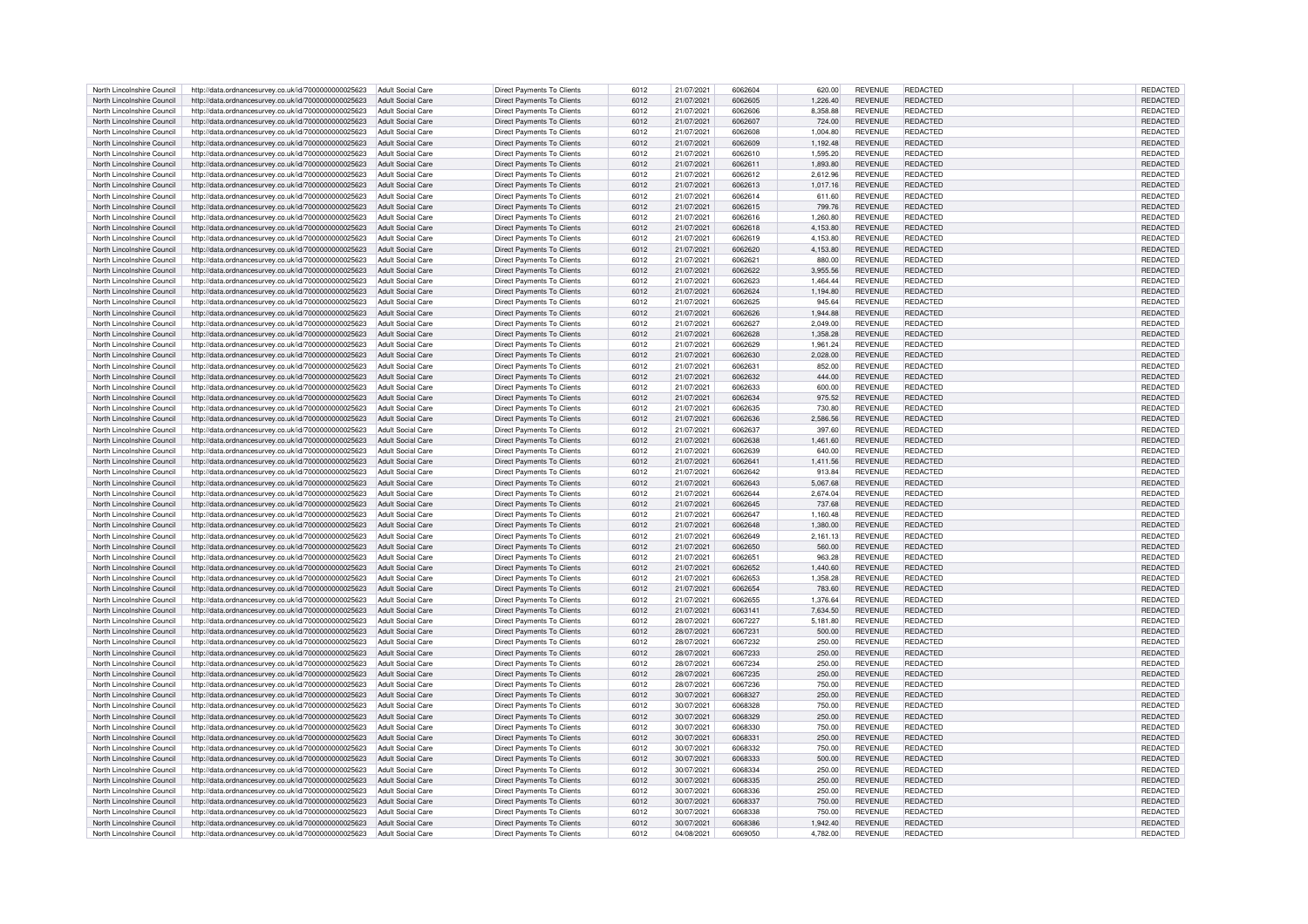| North Lincolnshire Council                               | http://data.ordnancesurvey.co.uk/id/7000000000025623                                                                           | Adult Social Care        | Fees & Charges Income                          | 9002         | 13/07/2021               | 6062512            | 218.84                 | <b>REVENUE</b>                   | <b>REDACTED</b>                    | <b>REDACTED</b>             |
|----------------------------------------------------------|--------------------------------------------------------------------------------------------------------------------------------|--------------------------|------------------------------------------------|--------------|--------------------------|--------------------|------------------------|----------------------------------|------------------------------------|-----------------------------|
| North Lincolnshire Council                               | http://data.ordnancesurvey.co.uk/id/7000000000025623                                                                           | Adult Social Care        | Fees & Charges Income                          | 9002         | 13/07/2021               | 6062513            | $-218.84$              | <b>REVENUE</b>                   | REDACTED                           | REDACTED                    |
|                                                          |                                                                                                                                |                          |                                                |              |                          | 6062265            |                        |                                  |                                    |                             |
| North Lincolnshire Council                               | http://data.ordnancesurvey.co.uk/id/7000000000025623                                                                           | <b>Adult Social Care</b> | Fees & Charges Income                          | 9002         | 21/07/2021               |                    | $-99.72$               | <b>REVENUE</b>                   | REDACTED                           | REDACTED                    |
| North Lincolnshire Council                               | http://data.ordnancesurvey.co.uk/id/7000000000025623                                                                           | Adult Social Care        | Fees & Charges Income                          | 9002         | 21/07/2021               | 6062267            | $-198.56$              | <b>REVENUE</b>                   | REDACTED                           | <b>REDACTED</b>             |
| North Lincolnshire Council                               | http://data.ordnancesurvey.co.uk/id/7000000000025623                                                                           | <b>Adult Social Care</b> | Fees & Charges Income                          | 9002         | 21/07/2021               | 6062268            | $-379.76$              | <b>REVENUE</b>                   | <b>REDACTED</b>                    | REDACTED                    |
| North Lincolnshire Council                               | http://data.ordnancesurvey.co.uk/id/7000000000025623                                                                           | <b>Adult Social Care</b> | Fees & Charges Income                          | 9002         | 21/07/2021               | 6062270            | $-119.28$              | <b>REVENUE</b>                   | REDACTED                           | REDACTED                    |
| North Lincolnshire Council                               | http://data.ordnancesurvey.co.uk/id/7000000000025623                                                                           | <b>Adult Social Care</b> | Fees & Charges Income                          | 9002         | 21/07/2021               | 6062272            | $-198.56$              | <b>REVENUE</b>                   | REDACTED                           | REDACTED                    |
| North Lincolnshire Council                               | http://data.ordnancesurvey.co.uk/id/7000000000025623                                                                           | <b>Adult Social Care</b> | Fees & Charges Income                          | 9002         | 21/07/2021               | 6062273            | $-138.96$              | <b>REVENUE</b>                   | <b>REDACTED</b>                    | REDACTED                    |
|                                                          |                                                                                                                                |                          |                                                |              |                          |                    |                        |                                  |                                    |                             |
| North Lincolnshire Council                               | http://data.ordnancesurvey.co.uk/id/7000000000025623                                                                           | <b>Adult Social Care</b> | Fees & Charges Income                          | 9002         | 21/07/2021               | 6062274            | $-122.56$              | <b>REVENUE</b>                   | REDACTED                           | <b>REDACTED</b>             |
| North Lincolnshire Council                               | http://data.ordnancesurvey.co.uk/id/7000000000025623                                                                           | <b>Adult Social Care</b> | Fees & Charges Income                          | 9002         | 21/07/2021               | 6062275            | $-274.36$              | <b>REVENUE</b>                   | REDACTED                           | REDACTED                    |
| North Lincolnshire Council                               | http://data.ordnancesurvey.co.uk/id/7000000000025623                                                                           | <b>Adult Social Care</b> | Fees & Charges Income                          | 9002         | 21/07/2021               | 6062276            | $-122.56$              | <b>REVENUE</b>                   | <b>REDACTED</b>                    | REDACTED                    |
| North Lincolnshire Council                               | http://data.ordnancesurvey.co.uk/id/7000000000025623                                                                           | Adult Social Care        | Fees & Charges Income                          | 9002         | 21/07/2021               | 6062279            | $-122.56$              | <b>REVENUE</b>                   | REDACTED                           | REDACTED                    |
| North Lincolnshire Council                               | http://data.ordnancesurvey.co.uk/id/7000000000025623                                                                           | Adult Social Care        | Fees & Charges Income                          | 9002         | 21/07/2021               | 6062280            | $-122.56$              | <b>REVENUE</b>                   | <b>REDACTED</b>                    | REDACTED                    |
|                                                          |                                                                                                                                |                          |                                                |              |                          |                    |                        |                                  |                                    |                             |
| North Lincolnshire Council                               | http://data.ordnancesurvey.co.uk/id/7000000000025623                                                                           | Adult Social Care        | Fees & Charges Income                          | 9002         | 21/07/2021               | 6062282            | $-187.68$              | <b>REVENUE</b>                   | REDACTED                           | REDACTED                    |
| North Lincolnshire Council                               | http://data.ordnancesurvey.co.uk/id/7000000000025623                                                                           | Adult Social Care        | Fees & Charges Income                          | 9002         | 21/07/2021               | 6062284            | $-122.56$              | <b>REVENUE</b>                   | <b>REDACTED</b>                    | REDACTED                    |
| North Lincolnshire Council                               | http://data.ordnancesurvey.co.uk/id/7000000000025623                                                                           | <b>Adult Social Care</b> | Fees & Charges Income                          | 9002         | 21/07/2021               | 6062285            | $-122.56$              | <b>REVENUE</b>                   | REDACTED                           | REDACTED                    |
| North Lincolnshire Council                               | http://data.ordnancesurvey.co.uk/id/7000000000025623                                                                           | <b>Adult Social Care</b> | Fees & Charges Income                          | 9002         | 21/07/2021               | 6062286            | $-122.56$              | <b>REVENUE</b>                   | REDACTED                           | REDACTED                    |
| North Lincolnshire Council                               | http://data.ordnancesurvey.co.uk/id/7000000000025623                                                                           | <b>Adult Social Care</b> | Fees & Charges Income                          | 9002         | 21/07/2021               | 6062287            | $-123.00$              | <b>REVENUE</b>                   | <b>REDACTED</b>                    | REDACTED                    |
|                                                          |                                                                                                                                |                          |                                                |              |                          |                    |                        |                                  |                                    |                             |
| North Lincolnshire Council                               | http://data.ordnancesurvey.co.uk/id/7000000000025623                                                                           | <b>Adult Social Care</b> | Fees & Charges Income                          | 9002         | 21/07/2021               | 6062288            | $-122.56$              | <b>REVENUE</b>                   | <b>REDACTED</b>                    | REDACTED                    |
| North Lincolnshire Council                               | http://data.ordnancesurvey.co.uk/id/7000000000025623                                                                           | Adult Social Care        | Fees & Charges Income                          | 9002         | 21/07/2021               | 6062289            | $-56.96$               | <b>REVENUE</b>                   | REDACTED                           | REDACTED                    |
| North Lincolnshire Council                               | http://data.ordnancesurvey.co.uk/id/7000000000025623                                                                           | <b>Adult Social Care</b> | Fees & Charges Income                          | 9002         | 21/07/2021               | 6062290            | $-363.76$              | <b>REVENUE</b>                   | REDACTED                           | REDACTED                    |
| North Lincolnshire Council                               | http://data.ordnancesurvey.co.uk/id/7000000000025623                                                                           | Adult Social Care        | Fees & Charges Income                          | 9002         | 21/07/2021               | 6062291            | $-98.56$               | <b>REVENUE</b>                   | REDACTED                           | REDACTED                    |
| North Lincolnshire Council                               | http://data.ordnancesurvey.co.uk/id/7000000000025623                                                                           | <b>Adult Social Care</b> | Fees & Charges Income                          | 9002         | 21/07/2021               | 6062292            | $-122.56$              | <b>REVENUE</b>                   | <b>REDACTED</b>                    | <b>REDACTEI</b>             |
|                                                          |                                                                                                                                |                          |                                                |              |                          |                    |                        |                                  |                                    |                             |
| North Lincolnshire Council                               | http://data.ordnancesurvey.co.uk/id/7000000000025623                                                                           | Adult Social Care        | Fees & Charges Income                          | 9002         | 21/07/2021               | 6062294            | $-21.80$               | <b>REVENUE</b>                   | <b>REDACTED</b>                    | REDACTED                    |
| North Lincolnshire Council                               | http://data.ordnancesurvey.co.uk/id/7000000000025623                                                                           | <b>Adult Social Care</b> | Fees & Charges Income                          | 9002         | 21/07/2021               | 6062298            | $-120.32$              | <b>REVENUE</b>                   | <b>REDACTED</b>                    | REDACTED                    |
| North Lincolnshire Council                               | http://data.ordnancesurvey.co.uk/id/7000000000025623                                                                           | <b>Adult Social Care</b> | Fees & Charges Income                          | 9002         | 21/07/2021               | 606230             | $-365.16$              | <b>REVENUE</b>                   | <b>REDACTED</b>                    | REDACTED                    |
| North Lincolnshire Council                               | http://data.ordnancesurvey.co.uk/id/7000000000025623                                                                           | <b>Adult Social Care</b> | Fees & Charges Income                          | 9002         | 21/07/2021               | 6062302            | $-122.56$              | <b>REVENUE</b>                   | <b>REDACTED</b>                    | REDACTED                    |
| North Lincolnshire Council                               | http://data.ordnancesurvey.co.uk/id/7000000000025623                                                                           | <b>Adult Social Care</b> | Fees & Charges Income                          | 9002         | 21/07/2021               | 6062304            | $-139.24$              | <b>REVENUE</b>                   | <b>REDACTED</b>                    | REDACTED                    |
| North Lincolnshire Council                               |                                                                                                                                | <b>Adult Social Care</b> |                                                | 9002         | 21/07/2021               | 6062305            | $-57.36$               | <b>REVENUE</b>                   | <b>REDACTED</b>                    | <b>REDACTED</b>             |
|                                                          | http://data.ordnancesurvey.co.uk/id/7000000000025623                                                                           |                          | Fees & Charges Income                          |              |                          |                    |                        |                                  |                                    |                             |
| North Lincolnshire Council                               | http://data.ordnancesurvey.co.uk/id/7000000000025623                                                                           | <b>Adult Social Care</b> | Fees & Charges Income                          | 9002         | 21/07/2021               | 6062306            | $-122.56$              | <b>REVENUE</b>                   | <b>REDACTED</b>                    | REDACTED                    |
| North Lincolnshire Council                               | http://data.ordnancesurvey.co.uk/id/7000000000025623                                                                           | Adult Social Care        | Fees & Charges Income                          | 9002         | 21/07/2021               | 6062307            | $-198.56$              | <b>REVENUE</b>                   | <b>REDACTED</b>                    | REDACTED                    |
| North Lincolnshire Council                               | http://data.ordnancesurvey.co.uk/id/7000000000025623                                                                           | Adult Social Care        | Fees & Charges Income                          | 9002         | 21/07/2021               | 6062308            | $-122.56$              | <b>REVENUE</b>                   | REDACTED                           | <b>REDACTED</b>             |
| North Lincolnshire Council                               | http://data.ordnancesurvey.co.uk/id/7000000000025623                                                                           | Adult Social Care        | Fees & Charges Income                          | 9002         | 21/07/2021               | 6062309            | $-198.56$              | <b>REVENUE</b>                   | <b>REDACTED</b>                    | REDACTED                    |
| North Lincolnshire Council                               |                                                                                                                                | Adult Social Care        |                                                | 9002         | 21/07/2021               | 6062310            |                        | <b>REVENUE</b>                   | <b>REDACTED</b>                    | REDACTED                    |
|                                                          | http://data.ordnancesurvey.co.uk/id/7000000000025623                                                                           |                          | Fees & Charges Income                          |              |                          |                    | $-109.36$              |                                  |                                    |                             |
| North Lincolnshire Council                               | http://data.ordnancesurvey.co.uk/id/7000000000025623                                                                           | <b>Adult Social Care</b> | Fees & Charges Income                          | 9002         | 21/07/2021               | 6062311            | $-56.96$               | <b>REVENUE</b>                   | <b>REDACTED</b>                    | <b>REDACTED</b>             |
| North Lincolnshire Council                               | http://data.ordnancesurvey.co.uk/id/7000000000025623                                                                           | <b>Adult Social Care</b> | Fees & Charges Income                          | 9002         | 21/07/2021               | 6062313            | $-122.56$              | <b>REVENUE</b>                   | REDACTED                           | REDACTED                    |
| North Lincolnshire Council                               | http://data.ordnancesurvey.co.uk/id/7000000000025623                                                                           | <b>Adult Social Care</b> | Fees & Charges Income                          | 9002         | 21/07/2021               | 6062314            | $-122.56$              | <b>REVENUE</b>                   | <b>REDACTED</b>                    | <b>REDACTED</b>             |
| North Lincolnshire Council                               | http://data.ordnancesurvey.co.uk/id/7000000000025623                                                                           | <b>Adult Social Care</b> | Fees & Charges Income                          | 9002         | 21/07/2021               | 6062315            | $-198.56$              | <b>REVENUE</b>                   | <b>REDACTED</b>                    | REDACTED                    |
| North Lincolnshire Council                               | http://data.ordnancesurvey.co.uk/id/7000000000025623                                                                           | <b>Adult Social Care</b> | Fees & Charges Income                          | 9002         | 21/07/2021               | 6062316            | $-122.56$              | <b>REVENUE</b>                   | <b>REDACTED</b>                    | <b>REDACTED</b>             |
|                                                          |                                                                                                                                |                          |                                                |              |                          |                    |                        |                                  |                                    |                             |
| North Lincolnshire Council                               | http://data.ordnancesurvey.co.uk/id/7000000000025623                                                                           | <b>Adult Social Care</b> | Fees & Charges Income                          | 9002         | 21/07/2021               | 6062317            | $-346.44$              | <b>REVENUE</b>                   | REDACTED                           | REDACTED                    |
| North Lincolnshire Council                               | http://data.ordnancesurvey.co.uk/id/7000000000025623                                                                           | Adult Social Care        | Fees & Charges Income                          | 9002         | 21/07/2021               | 6062318            | $-379.76$              | <b>REVENUE</b>                   | REDACTED                           | REDACTED                    |
| North Lincolnshire Council                               | http://data.ordnancesurvey.co.uk/id/7000000000025623                                                                           | <b>Adult Social Care</b> | Fees & Charges Income                          | 9002         | 21/07/2021               | 6062319            | $-127.36$              | RFVFNUF                          | <b>REDACTED</b>                    | <b>REDACTED</b>             |
| North Lincolnshire Council                               | http://data.ordnancesurvey.co.uk/id/7000000000025623                                                                           | Adult Social Care        | Fees & Charges Income                          | 9002         | 21/07/2021               | 6062320            | $-113.72$              | <b>REVENUE</b>                   | REDACTED                           | REDACTED                    |
| North Lincolnshire Council                               |                                                                                                                                | Adult Social Care        |                                                | 9002         | 21/07/2021               | 6062321            |                        | <b>REVENUE</b>                   | <b>REDACTED</b>                    | REDACTED                    |
|                                                          | http://data.ordnancesurvey.co.uk/id/7000000000025623                                                                           |                          | Fees & Charges Income                          |              |                          |                    | $-122.56$              |                                  |                                    |                             |
| North Lincolnshire Council                               | http://data.ordnancesurvey.co.uk/id/7000000000025623                                                                           | <b>Adult Social Care</b> | Fees & Charges Income                          | 9002         | 21/07/2021               | 6062323            | $-364.72$              | <b>REVENUE</b>                   | <b>REDACTED</b>                    | REDACTED                    |
| North Lincolnshire Council                               | http://data.ordnancesurvey.co.uk/id/7000000000025623                                                                           | <b>Adult Social Care</b> | Fees & Charges Income                          | 9002         | 21/07/2021               | 6062324            | $-85.04$               | <b>REVENUE</b>                   | <b>REDACTED</b>                    | REDACTED                    |
| North Lincolnshire Council                               | http://data.ordnancesurvey.co.uk/id/7000000000025623                                                                           | <b>Adult Social Care</b> | Fees & Charges Income                          | 9002         | 21/07/2021               | 6062326            | $-104.56$              | <b>REVENUE</b>                   | REDACTED                           | <b>REDACTED</b>             |
| North Lincolnshire Council                               | http://data.ordnancesurvey.co.uk/id/7000000000025623                                                                           | Adult Social Care        | Fees & Charges Income                          | 9002         | 21/07/2021               | 6062328            | $-41.12$               | <b>REVENUE</b>                   | REDACTED                           | REDACTED                    |
| North Lincolnshire Council                               |                                                                                                                                | <b>Adult Social Care</b> |                                                | 9002         | 21/07/2021               | 6062329            | $-122.56$              | <b>REVENUE</b>                   | <b>REDACTED</b>                    | REDACTED                    |
|                                                          | http://data.ordnancesurvey.co.uk/id/7000000000025623                                                                           |                          | Fees & Charges Income                          |              |                          |                    |                        |                                  |                                    |                             |
| North Lincolnshire Council                               | http://data.ordnancesurvey.co.uk/id/7000000000025623                                                                           | Adult Social Care        | Fees & Charges Income                          | 9002         | 21/07/2021               | 6062330            | $-341.76$              | <b>REVENUE</b>                   | <b>REDACTED</b>                    | REDACTED                    |
| North Lincolnshire Council                               | http://data.ordnancesurvey.co.uk/id/7000000000025623                                                                           | Adult Social Care        | Fees & Charges Income                          | 9002         | 21/07/2021               | 6062331            | $-352.76$              | <b>REVENUE</b>                   | <b>REDACTED</b>                    | REDACTED                    |
| North Lincolnshire Council                               | http://data.ordnancesurvey.co.uk/id/7000000000025623                                                                           | Adult Social Care        | Fees & Charges Income                          | 9002         | 21/07/2021               | 6062335            | $-122.56$              | <b>REVENUE</b>                   | <b>REDACTED</b>                    | REDACTED                    |
| North Lincolnshire Council                               | http://data.ordnancesurvey.co.uk/id/7000000000025623                                                                           | Adult Social Care        | Fees & Charges Income                          | 9002         | 21/07/2021               | 6062339            | $-122.56$              | <b>REVENUE</b>                   | <b>REDACTED</b>                    | <b>REDACTED</b>             |
| North Lincolnshire Council                               | http://data.ordnancesurvey.co.uk/id/7000000000025623                                                                           | Adult Social Care        | Fees & Charges Income                          | 9002         | 21/07/2021               | B062340            | $-379.76$              | <b>REVENUE</b>                   | <b>REDACTED</b>                    | REDACTED                    |
|                                                          |                                                                                                                                |                          |                                                |              |                          | 6062341            |                        |                                  |                                    |                             |
| North Lincolnshire Council                               | http://data.ordnancesurvey.co.uk/id/7000000000025623                                                                           | Adult Social Care        | Fees & Charges Income                          | 9002         | 21/07/2021               |                    | $-49.52$               | <b>REVENUE</b>                   | <b>REDACTED</b>                    | REDACTED                    |
| North Lincolnshire Council                               | http://data.ordnancesurvey.co.uk/id/7000000000025623                                                                           | Adult Social Care        | Fees & Charges Income                          | 9002         | 21/07/2021               | 6062342            | $-77.92$               | <b>REVENUE</b>                   | <b>REDACTED</b>                    | REDACTED                    |
| North Lincolnshire Council                               | http://data.ordnancesurvey.co.uk/id/7000000000025623                                                                           | <b>Adult Social Care</b> | Fees & Charges Income                          | 9002         | 21/07/2021               | 6062343            | $-318.04$              | <b>REVENUE</b>                   | <b>REDACTED</b>                    | REDACTED                    |
| North Lincolnshire Council                               | http://data.ordnancesurvey.co.uk/id/7000000000025623                                                                           | Adult Social Care        | Fees & Charges Income                          | 9002         | 21/07/2021               | 6062344            | $-198.56$              | <b>REVENUE</b>                   | <b>REDACTED</b>                    | <b>REDACTED</b>             |
| North Lincolnshire Council                               | http://data.ordnancesurvey.co.uk/id/7000000000025623                                                                           | <b>Adult Social Care</b> | Fees & Charges Income                          | 9002         | 21/07/2021               | 6062347            | $-103.88$              | <b>REVENUE</b>                   | <b>REDACTED</b>                    | REDACTED                    |
| North Lincolnshire Council                               | http://data.ordnancesurvey.co.uk/id/7000000000025623                                                                           | <b>Adult Social Care</b> |                                                | 9002         | 21/07/2021               | 6062348            | $-322.92$              | <b>REVENUE</b>                   | <b>REDACTED</b>                    | REDACTED                    |
|                                                          |                                                                                                                                |                          | Fees & Charges Income                          |              |                          |                    |                        |                                  |                                    |                             |
| North Lincolnshire Council                               | http://data.ordnancesurvey.co.uk/id/7000000000025623                                                                           | Adult Social Care        | Fees & Charges Income                          | 9002         | 21/07/2021               | 6062349            | $-57.36$               | <b>REVENUE</b>                   | REDACTED                           | REDACTED                    |
| North Lincolnshire Council                               | http://data.ordnancesurvey.co.uk/id/7000000000025623                                                                           | <b>Adult Social Care</b> | Fees & Charges Income                          | 9002         | 21/07/2021               | 6062350            | $-198.56$              | REVENUE                          | REDACTED                           | REDACTED                    |
| North Lincolnshire Council                               | http://data.ordnancesurvey.co.uk/id/7000000000025623                                                                           | Adult Social Care        | Fees & Charges Income                          | 9002         | 21/07/2021               | 6062351            | $-122.56$              | <b>REVENUE</b>                   | <b>REDACTED</b>                    | <b>REDACTED</b>             |
| North Lincolnshire Council                               | http://data.ordnancesurvey.co.uk/id/7000000000025623                                                                           | Adult Social Care        | Fees & Charges Income                          | 9002         | 21/07/2021               | 6062352            | $-122.56$              | <b>REVENUE</b>                   | <b>REDACTED</b>                    | REDACTED                    |
| North Lincolnshire Council                               | http://data.ordnancesurvey.co.uk/id/7000000000025623                                                                           | <b>Adult Social Care</b> | Fees & Charges Income                          | 9002         | 21/07/2021               | 6062353            | $-57.36$               | <b>REVENUE</b>                   | <b>REDACTED</b>                    | REDACTED                    |
|                                                          |                                                                                                                                |                          |                                                |              |                          |                    |                        |                                  |                                    |                             |
| North Lincolnshire Council                               | http://data.ordnancesurvey.co.uk/id/7000000000025623                                                                           | <b>Adult Social Care</b> | Fees & Charges Income                          | 9002         | 21/07/2021               | 6062354            | $-122.56$              | <b>REVENUE</b>                   | REDACTED                           | <b>REDACTED</b>             |
| North Lincolnshire Council                               | http://data.ordnancesurvey.co.uk/id/7000000000025623                                                                           | <b>Adult Social Care</b> | Fees & Charges Income                          | 9002         | 21/07/2021               | 6062355            | $-198.56$              | <b>REVENUE</b>                   | <b>REDACTED</b>                    | REDACTED                    |
|                                                          |                                                                                                                                |                          |                                                |              |                          |                    |                        |                                  |                                    |                             |
| North Lincolnshire Council                               | http://data.ordnancesurvey.co.uk/id/7000000000025623                                                                           | <b>Adult Social Care</b> | Fees & Charges Income                          | 9002         | 21/07/2021               | 6062358            | $-85.64$               | <b>REVENUE</b>                   | <b>REDACTED</b>                    | REDACTED                    |
|                                                          |                                                                                                                                |                          |                                                |              | 21/07/2021               | 6062359            | $-183.96$              |                                  |                                    |                             |
| North Lincolnshire Council                               | http://data.ordnancesurvey.co.uk/id/7000000000025623                                                                           | <b>Adult Social Care</b> | Fees & Charges Income                          | 9002         |                          |                    |                        | <b>REVENUE</b>                   | <b>REDACTED</b>                    | REDACTED                    |
| North Lincolnshire Council<br>North Lincolnshire Council | http://data.ordnancesurvey.co.uk/id/7000000000025623<br>http://data.ordnancesurvey.co.uk/id/7000000000025623 Adult Social Care | Adult Social Care        | Fees & Charges Income<br>Fees & Charges Income | 9002<br>9002 | 21/07/2021<br>21/07/2021 | 6062360<br>6062361 | $-130.44$<br>$-286.40$ | <b>REVENUE</b><br><b>REVENUE</b> | <b>REDACTED</b><br><b>REDACTED</b> | <b>REDACTED</b><br>REDACTED |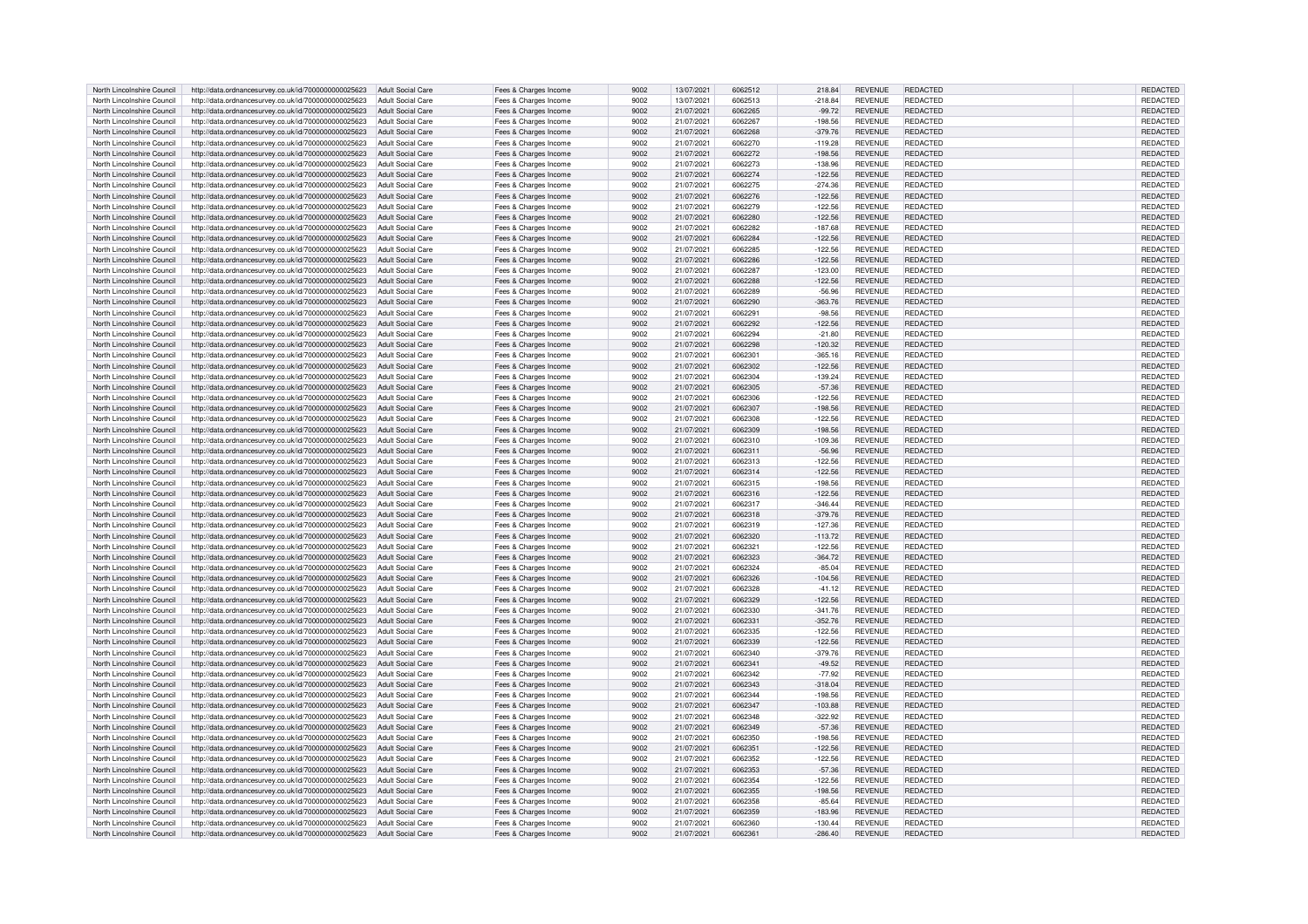| North Lincolnshire Council | http://data.ordnancesurvey.co.uk/id/7000000000025623                   | Adult Social Care        | Fees & Charges Income | 9002 | 21/07/2021 | 6062362 | $-47.56$               | <b>REVENUE</b> | REDACTED        | REDACTED        |
|----------------------------|------------------------------------------------------------------------|--------------------------|-----------------------|------|------------|---------|------------------------|----------------|-----------------|-----------------|
| North Lincolnshire Council | http://data.ordnancesurvey.co.uk/id/7000000000025623                   | Adult Social Care        | Fees & Charges Income | 9002 | 21/07/2021 | 6062363 | $-244.80$              | <b>REVENUE</b> | REDACTED        | REDACTED        |
| North Lincolnshire Council | http://data.ordnancesurvey.co.uk/id/7000000000025623                   | Adult Social Care        | Fees & Charges Income | 9002 | 21/07/2021 | 6062365 | $-105.48$              | <b>REVENUE</b> | REDACTED        | REDACTED        |
| North Lincolnshire Council | http://data.ordnancesurvey.co.uk/id/7000000000025623                   | Adult Social Care        | Fees & Charges Income | 9002 | 21/07/2021 | 6062366 | $-107.96$              | <b>REVENUE</b> | <b>REDACTED</b> | <b>REDACTED</b> |
| North Lincolnshire Council |                                                                        | <b>Adult Social Care</b> |                       | 9002 | 21/07/2021 | 382303  |                        | <b>REVENUE</b> | <b>REDACTED</b> | REDACTED        |
| North Lincolnshire Council | http://data.ordnancesurvey.co.uk/id/7000000000025623                   | <b>Adult Social Care</b> | Fees & Charges Income | 9002 | 21/07/2021 | 6062368 | $-323.40$<br>$-332.84$ | <b>REVENUE</b> | <b>REDACTED</b> | REDACTED        |
|                            | http://data.ordnancesurvey.co.uk/id/7000000000025623                   |                          | Fees & Charges Income |      |            |         |                        |                |                 |                 |
| North Lincolnshire Council | http://data.ordnancesurvey.co.uk/id/7000000000025623                   | <b>Adult Social Care</b> | Fees & Charges Income | 9002 | 21/07/2021 | 6062369 | $-136.60$              | <b>REVENUE</b> | REDACTED        | REDACTED        |
| North Lincolnshire Council | http://data.ordnancesurvey.co.uk/id/7000000000025623                   | <b>Adult Social Care</b> | Fees & Charges Income | 9002 | 21/07/2021 | 6062372 | $-25.92$               | <b>REVENUE</b> | <b>REDACTED</b> | REDACTED        |
| North Lincolnshire Council | http://data.ordnancesurvey.co.uk/id/7000000000025623                   | <b>Adult Social Care</b> | Fees & Charges Income | 9002 | 21/07/2021 | 6062373 | $-74.20$               | <b>REVENUE</b> | REDACTED        | REDACTED        |
| North Lincolnshire Council | http://data.ordnancesurvey.co.uk/id/7000000000025623                   | <b>Adult Social Care</b> | Fees & Charges Income | 9002 | 21/07/2021 | 6062374 | $-332.84$              | <b>REVENUE</b> | REDACTED        | REDACTED        |
| North Lincolnshire Council | http://data.ordnancesurvey.co.uk/id/7000000000025623                   | Adult Social Care        | Fees & Charges Income | 9002 | 21/07/2021 | 6062378 | $-312.80$              | <b>REVENUE</b> | REDACTED        | REDACTED        |
| North Lincolnshire Council | http://data.ordnancesurvey.co.uk/id/7000000000025623                   | Adult Social Care        | Fees & Charges Income | 9002 | 21/07/2021 | 6062383 | $-280.56$              | <b>REVENUE</b> | REDACTED        | REDACTED        |
| North Lincolnshire Council | http://data.ordnancesurvey.co.uk/id/7000000000025623                   | Adult Social Care        | Fees & Charges Income | 9002 | 21/07/2021 | 6062384 | $-122.56$              | <b>REVENUE</b> | <b>REDACTED</b> | REDACTED        |
| North Lincolnshire Council | http://data.ordnancesurvey.co.uk/id/7000000000025623                   | Adult Social Care        | Fees & Charges Income | 9002 | 21/07/2021 | 6062385 | $-52.20$               | <b>REVENUE</b> | <b>REDACTED</b> | <b>REDACTED</b> |
| North Lincolnshire Council | http://data.ordnancesurvey.co.uk/id/7000000000025623                   | Adult Social Care        | Fees & Charges Income | 9002 | 21/07/2021 | 6062386 | $-122.56$              | <b>REVENUE</b> | <b>REDACTED</b> | REDACTED        |
|                            |                                                                        |                          |                       |      |            | 6062387 |                        |                |                 |                 |
| North Lincolnshire Council | http://data.ordnancesurvey.co.uk/id/7000000000025623                   | <b>Adult Social Care</b> | Fees & Charges Income | 9002 | 21/07/2021 |         | $-315.52$              | <b>REVENUE</b> | REDACTED        | REDACTED        |
| North Lincolnshire Council | http://data.ordnancesurvey.co.uk/id/7000000000025623                   | <b>Adult Social Care</b> | Fees & Charges Income | 9002 | 21/07/2021 | 6062389 | $-299.20$              | <b>REVENUE</b> | REDACTED        | REDACTED        |
| North Lincolnshire Council | http://data.ordnancesurvey.co.uk/id/7000000000025623                   | <b>Adult Social Care</b> | Fees & Charges Income | 9002 | 21/07/2021 | 6062390 | $-198.56$              | <b>REVENUE</b> | <b>REDACTED</b> | REDACTED        |
| North Lincolnshire Council | http://data.ordnancesurvey.co.uk/id/7000000000025623                   | <b>Adult Social Care</b> | Fees & Charges Income | 9002 | 21/07/2021 | 6062391 | $-122.56$              | <b>REVENUE</b> | <b>REDACTED</b> | REDACTED        |
| North Lincolnshire Council | http://data.ordnancesurvey.co.uk/id/7000000000025623                   | <b>Adult Social Care</b> | Fees & Charges Income | 9002 | 21/07/2021 | 383392  | $-323.40$              | <b>REVENUE</b> | REDACTED        | REDACTED        |
| North Lincolnshire Council | http://data.ordnancesurvey.co.uk/id/7000000000025623                   | Adult Social Care        | Fees & Charges Income | 9002 | 21/07/2021 | 6062396 | $-321.00$              | <b>REVENUE</b> | <b>REDACTED</b> | REDACTED        |
| North Lincolnshire Council | http://data.ordnancesurvey.co.uk/id/7000000000025623                   | Adult Social Care        | Fees & Charges Income | 9002 | 21/07/2021 | 6062397 | $-177.48$              | <b>REVENUE</b> | REDACTED        | REDACTED        |
| North Lincolnshire Council | http://data.ordnancesurvey.co.uk/id/7000000000025623                   | Adult Social Care        | Fees & Charges Income | 9002 | 21/07/2021 | 6062398 | $-119.32$              | <b>REVENUE</b> | REDACTED        | <b>REDACTEI</b> |
| North Lincolnshire Council | http://data.ordnancesurvey.co.uk/id/7000000000025623                   | Adult Social Care        | Fees & Charges Income | 9002 | 21/07/2021 | 6062399 | $-198.56$              | <b>REVENUE</b> | <b>REDACTED</b> | REDACTED        |
| North Lincolnshire Council | http://data.ordnancesurvey.co.uk/id/7000000000025623                   | <b>Adult Social Care</b> | Fees & Charges Income | 9002 | 21/07/2021 | 606240  | $-69.16$               | <b>REVENUE</b> | <b>REDACTED</b> | REDACTED        |
|                            |                                                                        | <b>Adult Social Care</b> |                       | 9002 |            | 6062402 |                        | <b>REVENUE</b> | <b>REDACTED</b> |                 |
| North Lincolnshire Council | http://data.ordnancesurvey.co.uk/id/7000000000025623                   |                          | Fees & Charges Income |      | 21/07/2021 |         | $-198.56$              |                |                 | REDACTED        |
| North Lincolnshire Council | http://data.ordnancesurvey.co.uk/id/7000000000025623                   | Adult Social Care        | Fees & Charges Income | 9002 | 21/07/2021 | 6062403 | $-30.24$               | <b>REVENUE</b> | <b>REDACTED</b> | REDACTED        |
| North Lincolnshire Council | http://data.ordnancesurvey.co.uk/id/7000000000025623                   | <b>Adult Social Care</b> | Fees & Charges Income | 9002 | 21/07/2021 | 6062405 | $-37.84$               | <b>REVENUE</b> | REDACTED        | REDACTED        |
| North Lincolnshire Council | http://data.ordnancesurvey.co.uk/id/7000000000025623                   | Adult Social Care        | Fees & Charges Income | 9002 | 21/07/2021 | 6062406 | $-87.16$               | <b>REVENUE</b> | REDACTED        | REDACTED        |
| North Lincolnshire Council | http://data.ordnancesurvey.co.uk/id/7000000000025623                   | Adult Social Care        | Fees & Charges Income | 9002 | 21/07/2021 | 6062407 | $-271.12$              | <b>REVENUE</b> | <b>REDACTED</b> | <b>REDACTED</b> |
| North Lincolnshire Council | http://data.ordnancesurvey.co.uk/id/7000000000025623                   | Adult Social Care        | Fees & Charges Income | 9002 | 21/07/2021 | 6062413 | $-198.56$              | <b>REVENUE</b> | <b>REDACTED</b> | REDACTED        |
| North Lincolnshire Council | http://data.ordnancesurvey.co.uk/id/7000000000025623                   | Adult Social Care        | Fees & Charges Income | 9002 | 21/07/2021 | 6062415 | $-33.44$               | <b>REVENUE</b> | <b>REDACTED</b> | REDACTED        |
| North Lincolnshire Council | http://data.ordnancesurvey.co.uk/id/7000000000025623                   | <b>Adult Social Care</b> | Fees & Charges Income | 9002 | 21/07/2021 | 6062417 | $-295.92$              | <b>REVENUE</b> | REDACTED        | REDACTED        |
| North Lincolnshire Council | http://data.ordnancesurvey.co.uk/id/7000000000025623                   | Adult Social Care        | Fees & Charges Income | 9002 | 21/07/2021 | 6062420 | $-58.48$               | <b>REVENUE</b> | <b>REDACTED</b> | REDACTED        |
| North Lincolnshire Council | http://data.ordnancesurvey.co.uk/id/7000000000025623                   | Adult Social Care        | Fees & Charges Income | 9002 | 21/07/2021 | 6062425 | $-397.20$              | <b>REVENUE</b> | <b>REDACTED</b> | REDACTED        |
|                            |                                                                        |                          |                       |      |            |         |                        |                |                 |                 |
| North Lincolnshire Council | http://data.ordnancesurvey.co.uk/id/7000000000025623                   | <b>Adult Social Care</b> | Fees & Charges Income | 9002 | 21/07/2021 | 6062427 | $-123.88$              | <b>REVENUE</b> | REDACTED        | REDACTED        |
| North Lincolnshire Council | http://data.ordnancesurvey.co.uk/id/7000000000025623                   | <b>Adult Social Care</b> | Fees & Charges Income | 9002 | 21/07/2021 | 6062429 | $-161.32$              | <b>REVENUE</b> | <b>REDACTED</b> | <b>REDACTED</b> |
| North Lincolnshire Council | http://data.ordnancesurvey.co.uk/id/7000000000025623                   | <b>Adult Social Care</b> | Fees & Charges Income | 9002 | 21/07/2021 | 6062430 | $-104.80$              | <b>REVENUE</b> | <b>REDACTED</b> | REDACTED        |
| North Lincolnshire Council | http://data.ordnancesurvey.co.uk/id/7000000000025623                   | Adult Social Care        | Fees & Charges Income | 9002 | 21/07/2021 | 6062431 | $-122.56$              | <b>REVENUE</b> | <b>REDACTED</b> | <b>REDACTED</b> |
| North Lincolnshire Council | http://data.ordnancesurvey.co.uk/id/7000000000025623                   | <b>Adult Social Care</b> | Fees & Charges Income | 9002 | 21/07/2021 | 6062432 | $-232.28$              | <b>REVENUE</b> | <b>REDACTED</b> | REDACTED        |
| North Lincolnshire Council | http://data.ordnancesurvey.co.uk/id/7000000000025623                   | Adult Social Care        | Fees & Charges Income | 9002 | 21/07/2021 | 6062433 | $-192.48$              | <b>REVENUE</b> | REDACTED        | REDACTED        |
| North Lincolnshire Council | http://data.ordnancesurvey.co.uk/id/7000000000025623                   | Adult Social Care        | Fees & Charges Income | 9002 | 21/07/2021 | 6062434 | $-22.76$               | <b>REVENUE</b> | <b>REDACTED</b> | <b>REDACTEI</b> |
| North Lincolnshire Council | http://data.ordnancesurvey.co.uk/id/7000000000025623                   | <b>Adult Social Care</b> | Fees & Charges Income | 9002 | 21/07/2021 | 6062435 | 4.10                   | <b>REVENUE</b> | REDACTED        | REDACTED        |
| North Lincolnshire Council | http://data.ordnancesurvey.co.uk/id/7000000000025623                   | <b>Adult Social Care</b> | Fees & Charges Income | 9002 | 21/07/2021 | 6062436 | $-122.56$              | <b>REVENUE</b> | <b>REDACTED</b> | REDACTED        |
| North Lincolnshire Council | http://data.ordnancesurvey.co.uk/id/7000000000025623                   | <b>Adult Social Care</b> | Fees & Charges Income | 9002 | 21/07/2021 | 6062438 | $-284.44$              | <b>REVENUE</b> | <b>REDACTED</b> | REDACTED        |
| North Lincolnshire Council | http://data.ordnancesurvey.co.uk/id/7000000000025623                   | <b>Adult Social Care</b> | Fees & Charges Income | 9002 | 21/07/2021 | 6062439 | $-292.16$              | <b>REVENUE</b> | <b>REDACTED</b> | REDACTED        |
|                            |                                                                        |                          |                       |      |            |         |                        |                |                 |                 |
| North Lincolnshire Council | http://data.ordnancesurvey.co.uk/id/7000000000025623                   | <b>Adult Social Care</b> | Fees & Charges Income | 9002 | 21/07/2021 | 6062444 | $-301.28$              | <b>REVENUE</b> | REDACTED        | REDACTED        |
| North Lincolnshire Council | http://data.ordnancesurvey.co.uk/id/7000000000025623                   | <b>Adult Social Care</b> | Fees & Charges Income | 9002 | 21/07/2021 | 6062449 | $-135.00$              | <b>REVENUE</b> | REDACTED        | <b>REDACTED</b> |
| North Lincolnshire Council | http://data.ordnancesurvey.co.uk/id/7000000000025623                   | <b>Adult Social Care</b> | Fees & Charges Income | 9002 | 21/07/2021 | 6062452 | $-122.56$              | <b>REVENUE</b> | <b>REDACTED</b> | REDACTED        |
| North Lincolnshire Council | http://data.ordnancesurvey.co.uk/id/7000000000025623                   | Adult Social Care        | Fees & Charges Income | 9002 | 21/07/2021 | 6062455 | $-415.40$              | <b>REVENUE</b> | <b>REDACTED</b> | REDACTED        |
| North Lincolnshire Council | http://data.ordnancesurvey.co.uk/id/7000000000025623                   | Adult Social Care        | Fees & Charges Income | 9002 | 21/07/2021 | 6062456 | $-229.12$              | <b>REVENUE</b> | <b>REDACTED</b> | REDACTED        |
| North Lincolnshire Council | http://data.ordnancesurvey.co.uk/id/7000000000025623                   | Adult Social Care        | Fees & Charges Income | 9002 | 21/07/2021 | 6062459 | $-94.20$               | <b>REVENUE</b> | <b>REDACTED</b> | REDACTED        |
| North Lincolnshire Council | http://data.ordnancesurvey.co.uk/id/7000000000025623                   | Adult Social Care        | Fees & Charges Income | 9002 | 21/07/2021 | 6062464 | $-228.24$              | <b>REVENUE</b> | <b>REDACTED</b> | <b>REDACTED</b> |
| North Lincolnshire Council | http://data.ordnancesurvey.co.uk/id/7000000000025623                   | Adult Social Care        | Fees & Charges Income | 9002 | 21/07/2021 | 6062465 | $-191.60$              | <b>REVENUE</b> | <b>REDACTED</b> | REDACTED        |
| North Lincolnshire Council | http://data.ordnancesurvey.co.uk/id/7000000000025623                   | <b>Adult Social Care</b> | Fees & Charges Income | 9002 | 21/07/2021 | 6062466 | $-122.56$              | <b>REVENUE</b> | <b>REDACTED</b> | REDACTED        |
| North Lincolnshire Council | http://data.ordnancesurvey.co.uk/id/7000000000025623                   | <b>Adult Social Care</b> | Fees & Charges Income | 9002 | 21/07/2021 | 6062469 | $-100.20$              | <b>REVENUE</b> | <b>REDACTED</b> | <b>REDACTED</b> |
|                            |                                                                        |                          |                       |      |            |         |                        |                |                 |                 |
| North Lincolnshire Council | http://data.ordnancesurvey.co.uk/id/7000000000025623                   | <b>Adult Social Care</b> | Fees & Charges Income | 9002 | 21/07/2021 | 6062474 | $-232.28$              | <b>REVENUE</b> | <b>REDACTED</b> | REDACTED        |
| North Lincolnshire Council | http://data.ordnancesurvey.co.uk/id/7000000000025623                   | Adult Social Care        | Fees & Charges Income | 9002 | 21/07/2021 | 6062477 | $-180.20$              | <b>REVENUE</b> | <b>REDACTED</b> | <b>REDACTED</b> |
| North Lincolnshire Council | http://data.ordnancesurvey.co.uk/id/7000000000025623                   | <b>Adult Social Care</b> | Fees & Charges Income | 9002 | 21/07/2021 | 6062478 | $-122.56$              | <b>REVENUE</b> | <b>REDACTED</b> | REDACTED        |
| North Lincolnshire Council | http://data.ordnancesurvey.co.uk/id/7000000000025623                   | Adult Social Care        | Fees & Charges Income | 9002 | 21/07/2021 | 606248  | $-65.92$               | <b>REVENUE</b> | <b>REDACTED</b> | REDACTED        |
| North Lincolnshire Council | http://data.ordnancesurvey.co.uk/id/7000000000025623                   | Adult Social Care        | Fees & Charges Income | 9002 | 21/07/2021 | 6062482 | $-217.24$              | <b>REVENUE</b> | REDACTED        | REDACTED        |
| North Lincolnshire Council | http://data.ordnancesurvey.co.uk/id/7000000000025623                   | <b>Adult Social Care</b> | Fees & Charges Income | 9002 | 21/07/2021 | 6062484 | $-583.44$              | <b>REVENUE</b> | REDACTED        | REDACTED        |
| North Lincolnshire Council | http://data.ordnancesurvey.co.uk/id/7000000000025623                   | Adult Social Care        | Fees & Charges Income | 9002 | 21/07/2021 | 6062485 | $-216.52$              | <b>REVENUE</b> | REDACTED        | REDACTED        |
| North Lincolnshire Council | http://data.ordnancesurvey.co.uk/id/7000000000025623                   | Adult Social Care        | Fees & Charges Income | 9002 | 21/07/2021 | 6062486 | $-53.64$               | <b>REVENUE</b> | <b>REDACTED</b> | REDACTED        |
| North Lincolnshire Council | http://data.ordnancesurvey.co.uk/id/7000000000025623                   | <b>Adult Social Care</b> | Fees & Charges Income | 9002 | 21/07/2021 | 6062488 | $-196.00$              | <b>REVENUE</b> | <b>REDACTED</b> | REDACTED        |
|                            |                                                                        |                          |                       |      |            |         |                        |                |                 |                 |
| North Lincolnshire Council | http://data.ordnancesurvey.co.uk/id/7000000000025623                   | <b>Adult Social Care</b> | Fees & Charges Income | 9002 | 21/07/2021 | 6062491 | $-66.20$               | <b>REVENUE</b> | REDACTED        | REDACTED        |
| North Lincolnshire Council | http://data.ordnancesurvey.co.uk/id/7000000000025623                   | <b>Adult Social Care</b> | Fees & Charges Income | 9002 | 21/07/2021 | 6062492 | -330.96                | <b>REVENUE</b> | <b>REDACTED</b> | REDACTED        |
| North Lincolnshire Council | http://data.ordnancesurvey.co.uk/id/7000000000025623                   | <b>Adult Social Care</b> | Fees & Charges Income | 9002 | 21/07/2021 | 6062494 | $-442.96$              | <b>REVENUE</b> | <b>REDACTED</b> | REDACTED        |
| North Lincolnshire Council | http://data.ordnancesurvey.co.uk/id/7000000000025623                   | Adult Social Care        | Fees & Charges Income | 9002 | 21/07/2021 | 6062495 | $-124.88$              | <b>REVENUE</b> | REDACTED        | <b>REDACTED</b> |
| North Lincolnshire Council | http://data.ordnancesurvey.co.uk/id/7000000000025623                   | Adult Social Care        | Fees & Charges Income | 9002 | 21/07/2021 | 6062496 | $-58.00$               | <b>REVENUE</b> | <b>REDACTED</b> | REDACTED        |
| North Lincolnshire Council | http://data.ordnancesurvey.co.uk/id/7000000000025623 Adult Social Care |                          | Fees & Charges Income | 9002 | 21/07/2021 | 6062497 | $-73.96$               | <b>REVENUE</b> | <b>REDACTED</b> | REDACTED        |
|                            |                                                                        |                          |                       |      |            |         |                        |                |                 |                 |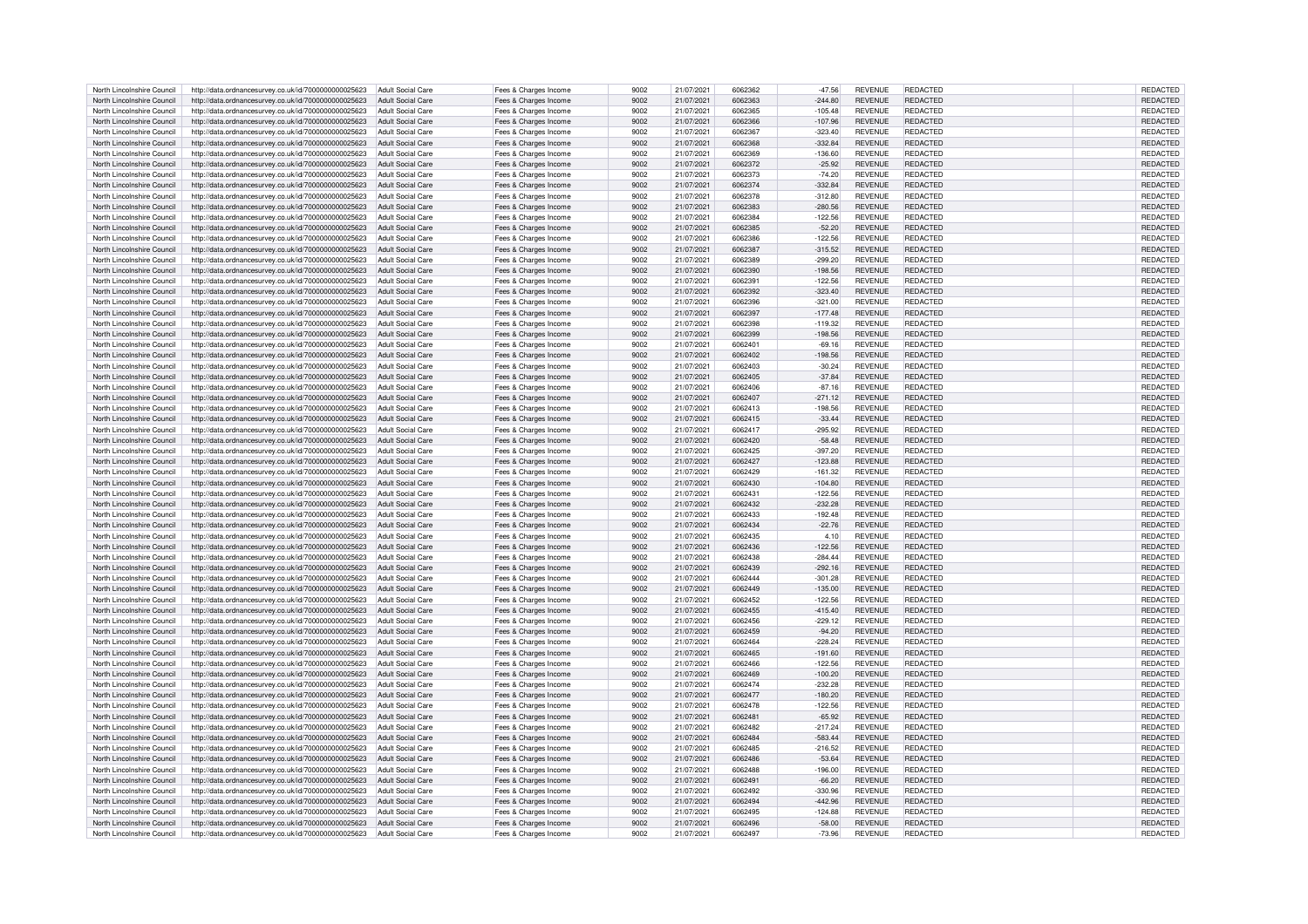| North Lincolnshire Council | http://data.ordnancesurvey.co.uk/id/7000000000025623                   | Adult Social Care        | Fees & Charges Income | 9002 | 21/07/2021 | 6062498 | $-203.36$ | <b>REVENUE</b> | REDACTED        | REDACTED        |
|----------------------------|------------------------------------------------------------------------|--------------------------|-----------------------|------|------------|---------|-----------|----------------|-----------------|-----------------|
| North Lincolnshire Council | http://data.ordnancesurvey.co.uk/id/7000000000025623                   | Adult Social Care        | Fees & Charges Income | 9002 | 21/07/2021 | 6062500 | $-56.12$  | <b>REVENUE</b> | REDACTED        | REDACTED        |
|                            |                                                                        |                          |                       |      |            | 6062501 |           |                |                 |                 |
| North Lincolnshire Council | http://data.ordnancesurvey.co.uk/id/7000000000025623                   | <b>Adult Social Care</b> | Fees & Charges Income | 9002 | 21/07/2021 |         | $-122.56$ | <b>REVENUE</b> | REDACTED        | REDACTED        |
| North Lincolnshire Council | http://data.ordnancesurvey.co.uk/id/7000000000025623                   | Adult Social Care        | Fees & Charges Income | 9002 | 21/07/2021 | 6062502 | $-104.80$ | <b>REVENUE</b> | REDACTED        | REDACTED        |
| North Lincolnshire Council | http://data.ordnancesurvey.co.uk/id/7000000000025623                   | <b>Adult Social Care</b> | Fees & Charges Income | 9002 | 21/07/2021 | 6062503 | $-262.04$ | <b>REVENUE</b> | <b>REDACTED</b> | REDACTED        |
| North Lincolnshire Council | http://data.ordnancesurvey.co.uk/id/7000000000025623                   | <b>Adult Social Care</b> | Fees & Charges Income | 9002 | 21/07/2021 | 6062505 | $-80.92$  | <b>REVENUE</b> | REDACTED        | REDACTED        |
| North Lincolnshire Council | http://data.ordnancesurvey.co.uk/id/7000000000025623                   | <b>Adult Social Care</b> | Fees & Charges Income | 9002 | 21/07/2021 | 6062508 | 362.72    | <b>REVENUE</b> | REDACTED        | REDACTED        |
| North Lincolnshire Council | http://data.ordnancesurvey.co.uk/id/7000000000025623                   | <b>Adult Social Care</b> | Fees & Charges Income | 9002 | 21/07/2021 | 6062509 | $-30.12$  | <b>REVENUE</b> | <b>REDACTED</b> | REDACTED        |
| North Lincolnshire Council | http://data.ordnancesurvey.co.uk/id/7000000000025623                   | <b>Adult Social Care</b> | Fees & Charges Income | 9002 | 21/07/2021 | 6062510 | $-262.76$ | <b>REVENUE</b> | REDACTED        | <b>REDACTED</b> |
| North Lincolnshire Council | http://data.ordnancesurvey.co.uk/id/7000000000025623                   | <b>Adult Social Care</b> | Fees & Charges Income | 9002 | 21/07/2021 | 606251  | $-129.40$ | <b>REVENUE</b> | REDACTED        | REDACTED        |
|                            |                                                                        |                          |                       |      |            |         |           |                | <b>REDACTED</b> |                 |
| North Lincolnshire Council | http://data.ordnancesurvey.co.uk/id/7000000000025623                   | <b>Adult Social Care</b> | Fees & Charges Income | 9002 | 21/07/2021 | 6062514 | $-87.16$  | <b>REVENUE</b> |                 | REDACTED        |
| North Lincolnshire Council | http://data.ordnancesurvey.co.uk/id/7000000000025623                   | Adult Social Care        | Fees & Charges Income | 9002 | 21/07/2021 | 6062515 | $-457.56$ | <b>REVENUE</b> | REDACTED        | REDACTED        |
| North Lincolnshire Council | http://data.ordnancesurvey.co.uk/id/7000000000025623                   | Adult Social Care        | Fees & Charges Income | 9002 | 21/07/2021 | 6062518 | $-304.24$ | <b>REVENUE</b> | <b>REDACTED</b> | REDACTED        |
| North Lincolnshire Council | http://data.ordnancesurvey.co.uk/id/7000000000025623                   | Adult Social Care        | Fees & Charges Income | 9002 | 21/07/2021 | 6062521 | $-338.24$ | <b>REVENUE</b> | REDACTED        | <b>REDACTED</b> |
| North Lincolnshire Council | http://data.ordnancesurvey.co.uk/id/7000000000025623                   | Adult Social Care        | Fees & Charges Income | 9002 | 21/07/2021 | 6062522 | $-392.28$ | <b>REVENUE</b> | <b>REDACTED</b> | REDACTED        |
| North Lincolnshire Council | http://data.ordnancesurvey.co.uk/id/7000000000025623                   | <b>Adult Social Care</b> | Fees & Charges Income | 9002 | 21/07/2021 | 6062523 | $-103.20$ | <b>REVENUE</b> | REDACTED        | REDACTED        |
| North Lincolnshire Council | http://data.ordnancesurvey.co.uk/id/7000000000025623                   | <b>Adult Social Care</b> | Fees & Charges Income | 9002 | 21/07/2021 | 6062528 | $-945.84$ | <b>REVENUE</b> | <b>REDACTED</b> | REDACTED        |
| North Lincolnshire Council | http://data.ordnancesurvey.co.uk/id/7000000000025623                   | <b>Adult Social Care</b> | Fees & Charges Income | 9002 | 21/07/2021 | 6062529 | $-334.96$ | <b>REVENUE</b> | <b>REDACTED</b> | REDACTED        |
|                            |                                                                        |                          |                       |      |            |         |           |                |                 |                 |
| North Lincolnshire Council | http://data.ordnancesurvey.co.uk/id/7000000000025623                   | <b>Adult Social Care</b> | Fees & Charges Income | 9002 | 21/07/2021 | 6062531 | $-841.52$ | <b>REVENUE</b> | <b>REDACTED</b> | REDACTED        |
| North Lincolnshire Council | http://data.ordnancesurvey.co.uk/id/7000000000025623                   | <b>Adult Social Care</b> | Fees & Charges Income | 9002 | 21/07/2021 | 6062532 | $-114.16$ | <b>REVENUE</b> | REDACTED        | REDACTED        |
| North Lincolnshire Council | http://data.ordnancesurvey.co.uk/id/7000000000025623                   | Adult Social Care        | Fees & Charges Income | 9002 | 21/07/2021 | 6062534 | $-190.88$ | <b>REVENUE</b> | REDACTED        | REDACTED        |
| North Lincolnshire Council | http://data.ordnancesurvey.co.uk/id/7000000000025623                   | Adult Social Care        | Fees & Charges Income | 9002 | 21/07/2021 | 6062536 | $-207.60$ | <b>REVENUE</b> | REDACTED        | REDACTED        |
| North Lincolnshire Council | http://data.ordnancesurvey.co.uk/id/7000000000025623                   | <b>Adult Social Care</b> | Fees & Charges Income | 9002 | 21/07/2021 | 6062537 | $-1.40$   | <b>REVENUE</b> | <b>REDACTED</b> | <b>REDACTEI</b> |
| North Lincolnshire Council | http://data.ordnancesurvey.co.uk/id/7000000000025623                   | Adult Social Care        | Fees & Charges Income | 9002 | 21/07/2021 | 6062538 | $-103.88$ | <b>REVENUE</b> | <b>REDACTED</b> | REDACTED        |
| North Lincolnshire Council | http://data.ordnancesurvey.co.uk/id/7000000000025623                   | <b>Adult Social Care</b> | Fees & Charges Income | 9002 | 21/07/2021 | 6062540 | $-320.84$ | <b>REVENUE</b> | <b>REDACTED</b> | REDACTED        |
|                            |                                                                        |                          |                       |      |            |         |           |                |                 |                 |
| North Lincolnshire Council | http://data.ordnancesurvey.co.uk/id/7000000000025623                   | <b>Adult Social Care</b> | Fees & Charges Income | 9002 | 21/07/2021 | 6062542 | $-130.20$ | <b>REVENUE</b> | <b>REDACTED</b> | REDACTED        |
| North Lincolnshire Council | http://data.ordnancesurvey.co.uk/id/7000000000025623                   | <b>Adult Social Care</b> | Fees & Charges Income | 9002 | 21/07/2021 | 6062547 | $-290.72$ | <b>REVENUE</b> | REDACTED        | REDACTED        |
| North Lincolnshire Council | http://data.ordnancesurvey.co.uk/id/7000000000025623                   | <b>Adult Social Care</b> | Fees & Charges Income | 9002 | 21/07/2021 | 6062549 | $-175.76$ | <b>REVENUE</b> | <b>REDACTED</b> | REDACTED        |
| North Lincolnshire Council | http://data.ordnancesurvey.co.uk/id/7000000000025623                   | <b>Adult Social Care</b> | Fees & Charges Income | 9002 | 21/07/2021 | 6062554 | $-121.28$ | <b>REVENUE</b> | <b>REDACTED</b> | <b>REDACTED</b> |
| North Lincolnshire Council | http://data.ordnancesurvey.co.uk/id/7000000000025623                   | <b>Adult Social Care</b> | Fees & Charges Income | 9002 | 21/07/2021 | 6062557 | $-104.76$ | <b>REVENUE</b> | <b>REDACTED</b> | <b>REDACTED</b> |
| North Lincolnshire Council | http://data.ordnancesurvey.co.uk/id/7000000000025623                   | Adult Social Care        | Fees & Charges Income | 9002 | 21/07/2021 | 6062560 | $-122.56$ | <b>REVENUE</b> | <b>REDACTED</b> | REDACTED        |
| North Lincolnshire Council | http://data.ordnancesurvey.co.uk/id/7000000000025623                   | Adult Social Care        | Fees & Charges Income | 9002 | 21/07/2021 | 606256  | $-61.76$  | <b>REVENUE</b> | REDACTED        | <b>REDACTED</b> |
|                            |                                                                        |                          |                       |      |            |         |           |                |                 |                 |
| North Lincolnshire Council | http://data.ordnancesurvey.co.uk/id/7000000000025623                   | Adult Social Care        | Fees & Charges Income | 9002 | 21/07/2021 | 6062565 | $-332.84$ | <b>REVENUE</b> | <b>REDACTED</b> | REDACTED        |
| North Lincolnshire Council | http://data.ordnancesurvey.co.uk/id/7000000000025623                   | Adult Social Care        | Fees & Charges Income | 9002 | 21/07/2021 | 6062567 | 423.04    | <b>REVENUE</b> | <b>REDACTED</b> | <b>REDACTED</b> |
| North Lincolnshire Council | http://data.ordnancesurvey.co.uk/id/7000000000025623                   | <b>Adult Social Care</b> | Fees & Charges Income | 9002 | 21/07/2021 | 6062569 | $-57.36$  | <b>REVENUE</b> | <b>REDACTED</b> | <b>REDACTED</b> |
| North Lincolnshire Council | http://data.ordnancesurvey.co.uk/id/7000000000025623                   | <b>Adult Social Care</b> | Fees & Charges Income | 9002 | 21/07/2021 | 6062571 | $-749.00$ | <b>REVENUE</b> | REDACTED        | REDACTED        |
| North Lincolnshire Council | http://data.ordnancesurvey.co.uk/id/7000000000025623                   | <b>Adult Social Care</b> | Fees & Charges Income | 9002 | 21/07/2021 | 6062580 | $-299.32$ | <b>REVENUE</b> | <b>REDACTED</b> | <b>REDACTED</b> |
| North Lincolnshire Council | http://data.ordnancesurvey.co.uk/id/7000000000025623                   | <b>Adult Social Care</b> | Fees & Charges Income | 9002 | 21/07/2021 | 6062586 | $-276.96$ | <b>REVENUE</b> | <b>REDACTED</b> | REDACTED        |
| North Lincolnshire Council | http://data.ordnancesurvey.co.uk/id/7000000000025623                   | <b>Adult Social Care</b> | Fees & Charges Income | 9002 | 21/07/2021 | 6062587 | $-319.16$ | <b>REVENUE</b> | <b>REDACTED</b> | <b>REDACTED</b> |
| North Lincolnshire Council |                                                                        | <b>Adult Social Care</b> |                       | 9002 |            | 6062588 | $-395.52$ | <b>REVENUE</b> | REDACTED        | REDACTED        |
|                            | http://data.ordnancesurvey.co.uk/id/7000000000025623                   |                          | Fees & Charges Income |      | 21/07/2021 |         |           |                |                 |                 |
| North Lincolnshire Council | http://data.ordnancesurvey.co.uk/id/7000000000025623                   | Adult Social Care        | Fees & Charges Income | 9002 | 21/07/2021 | 6062589 | $-225.80$ | <b>REVENUE</b> | REDACTED        | REDACTED        |
| North Lincolnshire Council | http://data.ordnancesurvey.co.uk/id/7000000000025623                   | <b>Adult Social Care</b> | Fees & Charges Income | 9002 | 21/07/2021 | 6062590 | $-267.92$ | RFVFNUF        | <b>REDACTED</b> | <b>REDACTED</b> |
| North Lincolnshire Council | http://data.ordnancesurvey.co.uk/id/7000000000025623                   | Adult Social Care        | Fees & Charges Income | 9002 | 21/07/2021 | 6062592 | $-57.64$  | <b>REVENUE</b> | REDACTED        | REDACTED        |
| North Lincolnshire Council | http://data.ordnancesurvey.co.uk/id/7000000000025623                   | <b>Adult Social Care</b> | Fees & Charges Income | 9002 | 21/07/2021 | 6062593 | $-103.52$ | <b>REVENUE</b> | <b>REDACTED</b> | REDACTED        |
| North Lincolnshire Council | http://data.ordnancesurvey.co.uk/id/7000000000025623                   | <b>Adult Social Care</b> | Fees & Charges Income | 9002 | 21/07/2021 | 6062594 | $-215.68$ | <b>REVENUE</b> | <b>REDACTED</b> | REDACTED        |
| North Lincolnshire Council | http://data.ordnancesurvey.co.uk/id/7000000000025623                   | <b>Adult Social Care</b> | Fees & Charges Income | 9002 | 21/07/2021 | 6062597 | $-679.68$ | <b>REVENUE</b> | <b>REDACTED</b> | REDACTED        |
| North Lincolnshire Council | http://data.ordnancesurvey.co.uk/id/7000000000025623                   | <b>Adult Social Care</b> | Fees & Charges Income | 9002 | 21/07/2021 | 6062598 | $-206.64$ | <b>REVENUE</b> | REDACTED        | <b>REDACTED</b> |
| North Lincolnshire Council | http://data.ordnancesurvey.co.uk/id/7000000000025623                   | <b>Adult Social Care</b> | Fees & Charges Income | 9002 | 21/07/2021 | 6062600 | $-130.80$ | <b>REVENUE</b> | REDACTED        | <b>REDACTED</b> |
|                            |                                                                        |                          |                       |      |            |         |           |                |                 |                 |
| North Lincolnshire Council | http://data.ordnancesurvey.co.uk/id/7000000000025623                   | <b>Adult Social Care</b> | Fees & Charges Income | 9002 | 21/07/2021 | 3082603 | $-335.08$ | <b>REVENUE</b> | <b>REDACTED</b> | <b>REDACTED</b> |
| North Lincolnshire Council | http://data.ordnancesurvey.co.uk/id/7000000000025623                   | Adult Social Care        | Fees & Charges Income | 9002 | 21/07/2021 | 6062604 | $-315.08$ | <b>REVENUE</b> | <b>REDACTED</b> | REDACTED        |
| North Lincolnshire Council | http://data.ordnancesurvey.co.uk/id/7000000000025623                   | Adult Social Care        | Fees & Charges Income | 9002 | 21/07/2021 | 6062605 | $-167.40$ | <b>REVENUE</b> | <b>REDACTED</b> | REDACTED        |
| North Lincolnshire Council | http://data.ordnancesurvey.co.uk/id/7000000000025623                   | Adult Social Care        | Fees & Charges Income | 9002 | 21/07/2021 | 6062606 | $-352.00$ | <b>REVENUE</b> | <b>REDACTED</b> | REDACTED        |
| North Lincolnshire Council | http://data.ordnancesurvey.co.uk/id/7000000000025623                   | Adult Social Care        | Fees & Charges Income | 9002 | 21/07/2021 | 6062607 | $-127.36$ | <b>REVENUE</b> | <b>REDACTED</b> | <b>REDACTED</b> |
| North Lincolnshire Council | http://data.ordnancesurvey.co.uk/id/7000000000025623                   | Adult Social Care        | Fees & Charges Income | 9002 | 21/07/2021 | 5062608 | $-122.56$ | <b>REVENUE</b> | <b>REDACTED</b> | REDACTED        |
| North Lincolnshire Council | http://data.ordnancesurvey.co.uk/id/7000000000025623                   | Adult Social Care        | Fees & Charges Income | 9002 | 21/07/2021 | 6062609 | $-57.04$  | <b>REVENUE</b> | <b>REDACTED</b> | REDACTED        |
| North Lincolnshire Council | http://data.ordnancesurvey.co.uk/id/7000000000025623                   | Adult Social Care        | Fees & Charges Income | 9002 | 21/07/2021 | 6062610 | $-74.60$  | <b>REVENUE</b> | <b>REDACTED</b> | REDACTED        |
| North Lincolnshire Council | http://data.ordnancesurvey.co.uk/id/7000000000025623                   | Adult Social Care        | Fees & Charges Income | 9002 | 21/07/2021 | 606261  | $-56.96$  | <b>REVENUE</b> | <b>REDACTED</b> | REDACTED        |
| North Lincolnshire Council |                                                                        | Adult Social Care        |                       | 9002 | 21/07/2021 | 6062614 | $-122.56$ | <b>REVENUE</b> | <b>REDACTED</b> | <b>REDACTED</b> |
|                            | http://data.ordnancesurvey.co.uk/id/7000000000025623                   |                          | Fees & Charges Income |      |            |         |           |                |                 |                 |
| North Lincolnshire Council | http://data.ordnancesurvey.co.uk/id/7000000000025623                   | <b>Adult Social Care</b> | Fees & Charges Income | 9002 | 21/07/2021 | 6062615 | $-122.56$ | <b>REVENUE</b> | <b>REDACTED</b> | REDACTED        |
| North Lincolnshire Council | http://data.ordnancesurvey.co.uk/id/7000000000025623                   | <b>Adult Social Care</b> | Fees & Charges Income | 9002 | 21/07/2021 | 6062616 | $-55.24$  | <b>REVENUE</b> | <b>REDACTED</b> | REDACTED        |
| North Lincolnshire Council | http://data.ordnancesurvey.co.uk/id/7000000000025623                   | Adult Social Care        | Fees & Charges Income | 9002 | 21/07/2021 | 6062619 | $-122.56$ | <b>REVENUE</b> | REDACTED        | REDACTED        |
| North Lincolnshire Council | http://data.ordnancesurvey.co.uk/id/7000000000025623                   | <b>Adult Social Care</b> | Fees & Charges Income | 9002 | 21/07/2021 | 6062620 | $-122.56$ | REVENUE        | REDACTED        | REDACTED        |
| North Lincolnshire Council | http://data.ordnancesurvey.co.uk/id/7000000000025623                   | Adult Social Care        | Fees & Charges Income | 9002 | 21/07/2021 | 6062621 | $-122.56$ | <b>REVENUE</b> | <b>REDACTED</b> | <b>REDACTED</b> |
| North Lincolnshire Council | http://data.ordnancesurvey.co.uk/id/7000000000025623                   | Adult Social Care        | Fees & Charges Income | 9002 | 21/07/2021 | 6062622 | $-284.24$ | <b>REVENUE</b> | <b>REDACTED</b> | REDACTED        |
| North Lincolnshire Council | http://data.ordnancesurvey.co.uk/id/7000000000025623                   | <b>Adult Social Care</b> | Fees & Charges Income | 9002 | 21/07/2021 | 6062623 | $-56.96$  | <b>REVENUE</b> | <b>REDACTED</b> | REDACTED        |
|                            |                                                                        |                          |                       |      |            |         |           |                |                 |                 |
| North Lincolnshire Council | http://data.ordnancesurvey.co.uk/id/7000000000025623                   | <b>Adult Social Care</b> | Fees & Charges Income | 9002 | 21/07/2021 | 6062624 | $-119.28$ | <b>REVENUE</b> | REDACTED        | <b>REDACTED</b> |
| North Lincolnshire Council | http://data.ordnancesurvey.co.uk/id/7000000000025623                   | <b>Adult Social Care</b> | Fees & Charges Income | 9002 | 21/07/2021 | 6062625 | $-122.56$ | <b>REVENUE</b> | <b>REDACTED</b> | REDACTED        |
| North Lincolnshire Council | http://data.ordnancesurvey.co.uk/id/7000000000025623                   | <b>Adult Social Care</b> | Fees & Charges Income | 9002 | 21/07/2021 | 6062626 | $-372.64$ | <b>REVENUE</b> | <b>REDACTED</b> | REDACTED        |
| North Lincolnshire Council | http://data.ordnancesurvey.co.uk/id/7000000000025623                   | <b>Adult Social Care</b> | Fees & Charges Income | 9002 | 21/07/2021 | 6062627 | $-103.88$ | <b>REVENUE</b> | <b>REDACTED</b> | REDACTED        |
| North Lincolnshire Council | http://data.ordnancesurvey.co.uk/id/7000000000025623                   | Adult Social Care        | Fees & Charges Income | 9002 | 21/07/2021 | 6062628 | $-122.56$ | <b>REVENUE</b> | <b>REDACTED</b> | <b>REDACTED</b> |
| North Lincolnshire Council | http://data.ordnancesurvey.co.uk/id/7000000000025623 Adult Social Care |                          | Fees & Charges Income | 9002 | 21/07/2021 | 6062629 | $-122.56$ | <b>REVENUE</b> | <b>REDACTED</b> | REDACTED        |
|                            |                                                                        |                          |                       |      |            |         |           |                |                 |                 |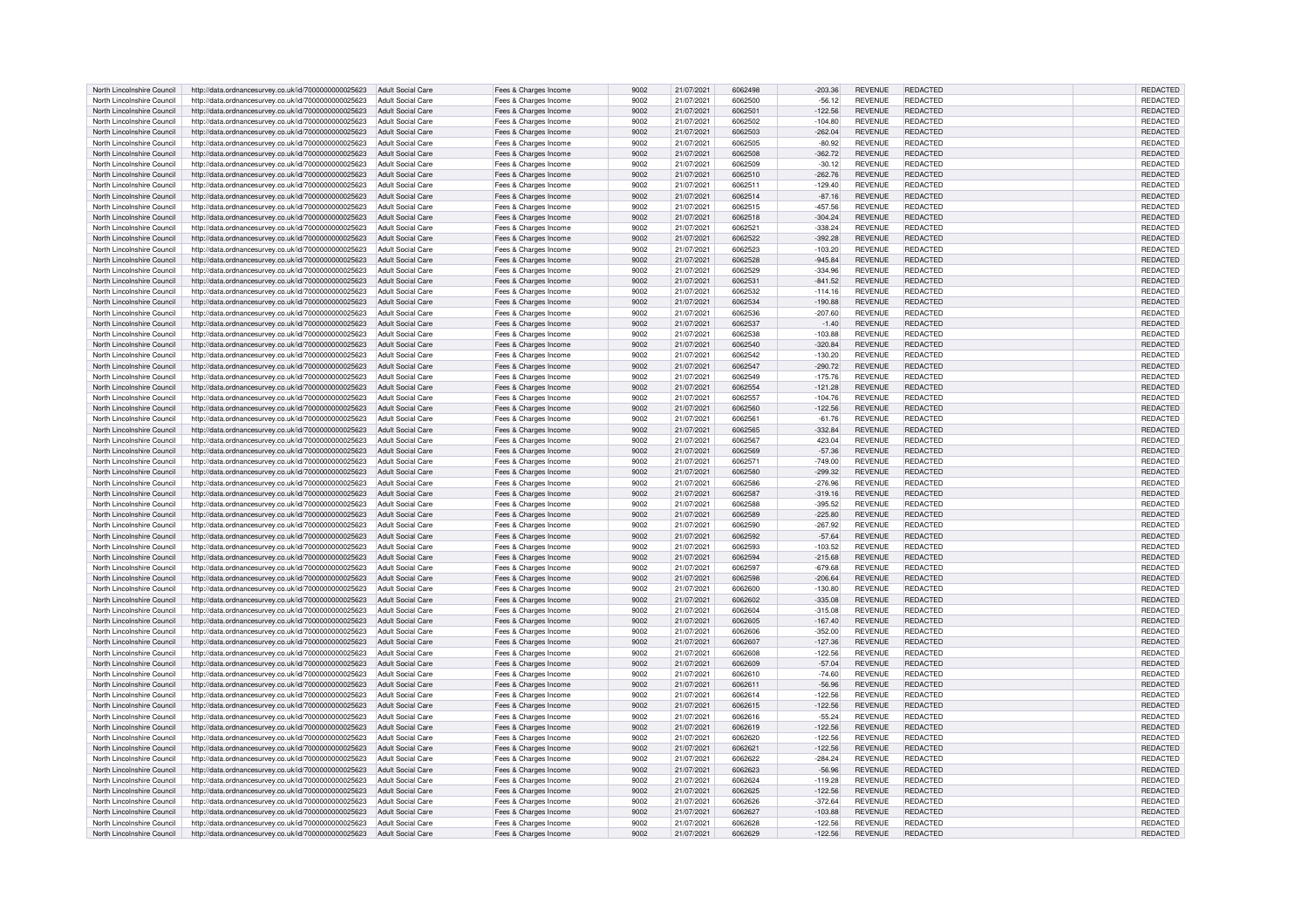| North Lincolnshire Council | http://data.ordnancesurvey.co.uk/id/7000000000025623                   | <b>Adult Social Care</b> | Fees & Charges Income    | 9002 | 21/07/2021 | 6062630 | $-12.44$  | <b>REVENUE</b> | <b>REDACTED</b> |          | <b>REDACTED</b> |
|----------------------------|------------------------------------------------------------------------|--------------------------|--------------------------|------|------------|---------|-----------|----------------|-----------------|----------|-----------------|
|                            |                                                                        |                          |                          |      |            |         |           |                |                 |          |                 |
| North Lincolnshire Council | http://data.ordnancesurvey.co.uk/id/7000000000025623                   | <b>Adult Social Care</b> | Fees & Charges Income    | 9002 | 21/07/2021 | 606263  | $-122.56$ | <b>REVENUE</b> | REDACTED        |          | REDACTED        |
| North Lincolnshire Council | http://data.ordnancesurvey.co.uk/id/7000000000025623                   | Adult Social Care        | Fees & Charges Income    | 9002 | 21/07/2021 | 6062634 | $-122.56$ | REVENUE        | <b>REDACTED</b> |          | REDACTED        |
| North Lincolnshire Council | http://data.ordnancesurvey.co.uk/id/7000000000025623                   | Adult Social Care        |                          | 9002 | 21/07/2021 | 6062635 | $-119.28$ | <b>REVENUE</b> | <b>REDACTED</b> |          | REDACTED        |
|                            |                                                                        |                          | Fees & Charges Income    |      |            |         |           |                |                 |          |                 |
| North Lincolnshire Council | http://data.ordnancesurvey.co.uk/id/7000000000025623                   | Adult Social Care        | Fees & Charges Income    | 9002 | 21/07/2021 | 6062636 | $-62.16$  | <b>REVENUE</b> | <b>REDACTED</b> |          | REDACTED        |
| North Lincolnshire Council | http://data.ordnancesurvey.co.uk/id/7000000000025623                   | <b>Adult Social Care</b> | Fees & Charges Income    | 9002 | 21/07/2021 | 6062637 | $-84.12$  | <b>REVENUE</b> | <b>REDACTED</b> |          | REDACTED        |
|                            |                                                                        |                          |                          |      |            |         |           |                |                 |          |                 |
| North Lincolnshire Council | http://data.ordnancesurvey.co.uk/id/7000000000025623                   | <b>Adult Social Care</b> | Fees & Charges Income    | 9002 | 21/07/2021 | 6062638 | $-42.24$  | <b>REVENUE</b> | REDACTED        |          | <b>REDACTED</b> |
| North Lincolnshire Council | http://data.ordnancesurvey.co.uk/id/7000000000025623                   | <b>Adult Social Care</b> | Fees & Charges Income    | 9002 | 21/07/2021 | 6062639 | $-322.76$ | REVENUE        | <b>REDACTED</b> |          | REDACTED        |
| North Lincolnshire Council | http://data.ordnancesurvey.co.uk/id/7000000000025623                   | <b>Adult Social Care</b> | Fees & Charges Income    | 9002 | 21/07/2021 | 6062641 | $-119.28$ | <b>REVENUE</b> | REDACTED        |          | REDACTED        |
|                            |                                                                        |                          |                          |      |            |         |           |                |                 |          |                 |
| North Lincolnshire Council | http://data.ordnancesurvey.co.uk/id/7000000000025623                   | <b>Adult Social Care</b> | Fees & Charges Income    | 9002 | 21/07/2021 | 6062642 | $-54.76$  | <b>REVENUE</b> | REDACTED        |          | REDACTED        |
| North Lincolnshire Council | http://data.ordnancesurvey.co.uk/id/7000000000025623                   | <b>Adult Social Care</b> | Fees & Charges Income    | 9002 | 21/07/2021 | 6062643 | $-82.00$  | <b>REVENUE</b> | <b>REDACTED</b> |          | <b>REDACTED</b> |
|                            |                                                                        |                          |                          |      |            |         |           |                |                 |          |                 |
| North Lincolnshire Council | http://data.ordnancesurvey.co.uk/id/7000000000025623                   | Adult Social Care        | Fees & Charges Income    | 9002 | 21/07/2021 | 6062644 | $-323.40$ | <b>REVENUE</b> | REDACTED        |          | REDACTED        |
| North Lincolnshire Council | http://data.ordnancesurvey.co.uk/id/7000000000025623                   | <b>Adult Social Care</b> | Fees & Charges Income    | 9002 | 21/07/2021 | 6062647 | $-122.56$ | <b>REVENUE</b> | <b>REDACTED</b> |          | REDACTED        |
| North Lincolnshire Council | http://data.ordnancesurvey.co.uk/id/7000000000025623                   | Adult Social Care        | Fees & Charges Income    | 9002 | 21/07/2021 | 6062649 | $-210.48$ | <b>REVENUE</b> | <b>REDACTED</b> |          | REDACTED        |
|                            |                                                                        |                          |                          |      |            |         |           |                |                 |          |                 |
| North Lincolnshire Council | http://data.ordnancesurvey.co.uk/id/7000000000025623                   | Adult Social Care        | Fees & Charges Income    | 9002 | 21/07/2021 | 6062650 | $-122.56$ | <b>REVENUE</b> | <b>REDACTED</b> |          | REDACTED        |
| North Lincolnshire Council | http://data.ordnancesurvey.co.uk/id/7000000000025623                   | <b>Adult Social Care</b> | Fees & Charges Income    | 9002 | 21/07/2021 | 606265  | $-122.56$ | REVENUE        | <b>REDACTED</b> |          | REDACTED        |
|                            |                                                                        |                          |                          |      |            |         |           |                |                 |          |                 |
| North Lincolnshire Council | http://data.ordnancesurvey.co.uk/id/7000000000025623                   | <b>Adult Social Care</b> | Fees & Charges Income    | 9002 | 21/07/2021 | 6062652 | $-198.56$ | <b>REVENUE</b> | REDACTED        |          | REDACTED        |
| North Lincolnshire Council | http://data.ordnancesurvey.co.uk/id/7000000000025623                   | <b>Adult Social Care</b> | Fees & Charges Income    | 9002 | 21/07/2021 | 6062653 | $-21.12$  | REVENUE        | <b>REDACTED</b> |          | <b>REDACTED</b> |
|                            |                                                                        |                          |                          | 9002 |            |         |           |                |                 |          |                 |
| North Lincolnshire Council | http://data.ordnancesurvey.co.uk/id/7000000000025623                   | <b>Adult Social Care</b> | Fees & Charges Income    |      | 21/07/2021 | 6062654 | $-237.04$ | <b>REVENUE</b> | REDACTED        |          | REDACTED        |
| North Lincolnshire Council | http://data.ordnancesurvey.co.uk/id/7000000000025623                   | <b>Adult Social Care</b> | Fees & Charges Income    | 9002 | 21/07/2021 | 6062654 | $-198.56$ | <b>REVENUE</b> | <b>REDACTED</b> |          | REDACTED        |
| North Lincolnshire Council |                                                                        | Adult Social Care        |                          | 5829 |            | 6055536 | 617.40    | <b>REVENUE</b> | REDACTED        |          | <b>REDACTED</b> |
|                            | http://data.ordnancesurvey.co.uk/id/7000000000025623                   |                          | Other Professional Fees  |      | 07/07/2021 |         |           |                |                 |          |                 |
| North Lincolnshire Council | http://data.ordnancesurvey.co.uk/id/7000000000025623                   | <b>Adult Social Care</b> | Payments To Private Orgs | 6002 | 07/07/2021 | 6056473 | 6,260.00  | <b>REVENUE</b> | REDACTED        |          | REDACTED        |
| North Lincolnshire Council | http://data.ordnancesurvey.co.uk/id/7000000000025623                   | <b>Adult Social Care</b> | Payments To Private Orgs | 6002 | 07/07/2021 | 6056474 | 12.643.44 | REVENUE        | <b>REDACTED</b> |          | <b>REDACTE</b>  |
|                            |                                                                        |                          |                          |      |            |         |           |                |                 |          |                 |
| North Lincolnshire Council | http://data.ordnancesurvey.co.uk/id/7000000000025623                   | Adult Social Care        | Payments To Private Orgs | 6002 | 07/07/2021 | 6056475 | 4.354.82  | <b>REVENUE</b> | <b>REDACTED</b> |          | REDACTED        |
| North Lincolnshire Council | http://data.ordnancesurvey.co.uk/id/7000000000025623                   | <b>Adult Social Care</b> | Payments To Private Orgs | 6002 | 07/07/2021 | 605647  | 33,841.85 | <b>REVENUE</b> | REDACTED        |          | REDACTED        |
| North Lincolnshire Council |                                                                        | <b>Adult Social Care</b> |                          |      |            | 6056476 |           |                | <b>REDACTED</b> | 11881882 |                 |
|                            | http://data.ordnancesurvey.co.uk/id/7000000000025623                   |                          | Payments To Private Orgs | 6002 | 07/07/2021 |         | 2,110.48  | <b>REVENUE</b> |                 |          | REDACTED        |
| North Lincolnshire Council | http://data.ordnancesurvey.co.uk/id/7000000000025623                   | <b>Adult Social Care</b> | Payments To Private Orgs | 6002 | 07/07/2021 | 6056477 | 80,219.50 | <b>REVENUE</b> | REDACTED        |          | REDACTED        |
| North Lincolnshire Council | http://data.ordnancesurvey.co.uk/id/7000000000025623                   | <b>Adult Social Care</b> | Payments To Private Oras | 6002 | 07/07/2021 | 6056477 | 4.470.48  | <b>REVENUE</b> | <b>REDACTED</b> |          | REDACTED        |
|                            |                                                                        |                          |                          |      |            |         |           |                |                 |          |                 |
| North Lincolnshire Council | http://data.ordnancesurvey.co.uk/id/7000000000025623                   | Adult Social Care        | Payments To Private Orgs | 6002 | 07/07/2021 | 6056479 | 4.470.48  | <b>REVENUE</b> | REDACTED        |          | REDACTED        |
| North Lincolnshire Council | http://data.ordnancesurvey.co.uk/id/7000000000025623                   | Adult Social Care        | Payments To Private Orgs | 6002 | 07/07/2021 | 6056479 | 40.985.17 | <b>REVENUE</b> | <b>REDACTED</b> |          | REDACTED        |
|                            |                                                                        |                          |                          |      |            |         |           |                |                 |          |                 |
| North Lincolnshire Council | http://data.ordnancesurvey.co.uk/id/7000000000025623                   | Adult Social Care        | Payments To Private Orgs | 6002 | 07/07/2021 | 6056480 | 18,407.73 | <b>REVENUE</b> | REDACTED        |          | REDACTED        |
| North Lincolnshire Council | http://data.ordnancesurvey.co.uk/id/7000000000025623                   | <b>Adult Social Care</b> | Payments To Private Orgs | 6002 | 07/07/2021 | 605648  | 8,131.04  | <b>REVENUE</b> | <b>REDACTED</b> |          | REDACTED        |
|                            |                                                                        |                          |                          |      |            | 6056483 |           |                |                 |          |                 |
| North Lincolnshire Council | http://data.ordnancesurvey.co.uk/id/7000000000025623                   | <b>Adult Social Care</b> | Payments To Private Orgs | 6002 | 07/07/2021 |         | 2,272.00  | <b>REVENUE</b> | REDACTED        |          | REDACTED        |
| North Lincolnshire Council | http://data.ordnancesurvey.co.uk/id/7000000000025623                   | Adult Social Care        | Payments To Private Orgs | 6002 | 07/07/2021 | 6056483 | 3.368.80  | <b>REVENUE</b> | <b>REDACTED</b> |          | REDACTED        |
| North Lincolnshire Council | http://data.ordnancesurvey.co.uk/id/7000000000025623                   | Adult Social Care        | Payments To Private Orgs | 6002 | 07/07/2021 | 6056484 | 51,171.21 | <b>REVENUE</b> | REDACTED        | 01952719 | REDACTED        |
|                            |                                                                        |                          |                          |      |            |         |           |                |                 |          |                 |
| North Lincolnshire Council | http://data.ordnancesurvey.co.uk/id/7000000000025623                   | <b>Adult Social Care</b> | Payments To Private Orgs | 6002 | 07/07/2021 | 6056485 | 2,348.00  | <b>REVENUE</b> | REDACTED        |          | REDACTED        |
| North Lincolnshire Council | http://data.ordnancesurvey.co.uk/id/7000000000025623                   | <b>Adult Social Care</b> | Payments To Private Orgs | 6002 | 07/07/2021 | 6056486 | 2.882.32  | <b>REVENUE</b> | REDACTED        |          | <b>REDACTED</b> |
|                            |                                                                        |                          |                          | 6002 |            | 6056487 |           | REVENUE        | <b>REDACTED</b> |          |                 |
| North Lincolnshire Council | http://data.ordnancesurvey.co.uk/id/7000000000025623                   | <b>Adult Social Care</b> | Payments To Private Orgs |      | 07/07/2021 |         | 2,008.00  |                |                 |          | REDACTED        |
| North Lincolnshire Council | http://data.ordnancesurvey.co.uk/id/7000000000025623                   | Adult Social Care        | Payments To Private Orgs | 6002 | 07/07/2021 | 6056488 | 2.331.43  | <b>REVENUE</b> | REDACTED        |          | REDACTED        |
| North Lincolnshire Council |                                                                        | <b>Adult Social Care</b> |                          | 6002 | 07/07/2021 | 6056489 | 2,254.80  | <b>REVENUE</b> | REDACTED        | 02111989 | REDACTED        |
|                            | http://data.ordnancesurvey.co.uk/id/7000000000025623                   |                          | Payments To Private Orgs |      |            |         |           |                |                 |          |                 |
| North Lincolnshire Council | http://data.ordnancesurvey.co.uk/id/7000000000025623                   | <b>Adult Social Care</b> | Payments To Private Orgs | 6002 | 07/07/2021 | 6056490 | 13,621.55 | <b>REVENUE</b> | REDACTED        |          | REDACTED        |
| North Lincolnshire Council | http://data.ordnancesurvey.co.uk/id/7000000000025623                   | <b>Adult Social Care</b> | Payments To Private Orgs | 6002 | 07/07/2021 | 6056492 | 28.711.22 | <b>REVENUE</b> | <b>REDACTED</b> |          | REDACTED        |
|                            |                                                                        |                          |                          |      |            |         |           |                |                 |          |                 |
| North Lincolnshire Council | http://data.ordnancesurvey.co.uk/id/7000000000025623                   | <b>Adult Social Care</b> | Payments To Private Orgs | 6002 | 07/07/2021 | 6056492 | 2,107.24  | REVENUE        | <b>REDACTED</b> |          | REDACTED        |
| North Lincolnshire Council | http://data.ordnancesurvey.co.uk/id/7000000000025623                   | Adult Social Care        | Payments To Private Orgs | 6002 | 07/07/2021 | 6056493 | 23,116.09 | <b>REVENUE</b> | <b>REDACTED</b> |          | REDACTED        |
|                            |                                                                        |                          |                          |      |            | 6056494 |           |                |                 |          |                 |
| North Lincolnshire Council | http://data.ordnancesurvey.co.uk/id/7000000000025623                   | <b>Adult Social Care</b> | Payments To Private Orgs | 6002 | 07/07/2021 |         | 2.107.24  | <b>REVENUE</b> | REDACTED        |          | REDACTED        |
| North Lincolnshire Council | http://data.ordnancesurvey.co.uk/id/7000000000025623                   | <b>Adult Social Care</b> | Payments To Private Orgs | 6002 | 07/07/2021 | 6056494 | 35,406.56 | <b>REVENUE</b> | REDACTED        |          | REDACTED        |
| North Lincolnshire Council | http://data.ordnancesurvey.co.uk/id/7000000000025623                   | <b>Adult Social Care</b> | Payments To Private Orgs | 6002 | 07/07/2021 | 605649  | 8,050.66  | <b>REVENUE</b> | REDACTED        |          | REDACTED        |
|                            |                                                                        |                          |                          |      |            |         |           |                |                 |          |                 |
| North Lincolnshire Council | http://data.ordnancesurvey.co.uk/id/7000000000025623                   | <b>Adult Social Care</b> | Payments To Private Orgs | 6002 | 07/07/2021 | 6056496 | 8.386.00  | <b>REVENUE</b> | <b>REDACTED</b> |          | REDACTED        |
| North Lincolnshire Council | http://data.ordnancesurvey.co.uk/id/7000000000025623                   | Adult Social Care        | Payments To Private Orgs | 6002 | 07/07/2021 | 6056497 | 19.954.03 | <b>REVENUE</b> | <b>REDACTED</b> |          | <b>REDACTED</b> |
|                            |                                                                        |                          |                          | 6002 |            | 6056498 |           | <b>REVENUE</b> | <b>REDACTED</b> |          | REDACTED        |
| North Lincolnshire Council | http://data.ordnancesurvey.co.uk/id/7000000000025623                   | <b>Adult Social Care</b> | Payments To Private Orgs |      | 07/07/2021 |         | 30,462.08 |                |                 |          |                 |
| North Lincolnshire Council | http://data.ordnancesurvey.co.uk/id/7000000000025623                   | Adult Social Care        | Payments To Private Orgs | 6002 | 07/07/2021 | 6056498 | 2,261.01  | <b>REVENUE</b> | REDACTED        |          | REDACTED        |
| North Lincolnshire Council | http://data.ordnancesurvey.co.uk/id/7000000000025623                   | <b>Adult Social Care</b> | Payments To Private Orgs | 6002 | 07/07/2021 | 6056499 | 2,178.40  | <b>REVENUE</b> | <b>REDACTED</b> | 03553864 | REDACTED        |
|                            |                                                                        |                          |                          |      |            |         |           |                |                 |          |                 |
| North Lincolnshire Council | http://data.ordnancesurvey.co.uk/id/7000000000025623                   | Adult Social Care        | Payments To Private Orgs | 6002 | 07/07/2021 | 6056500 | 57.305.24 | <b>REVENUE</b> | <b>REDACTED</b> |          | REDACTED        |
| North Lincolnshire Council | http://data.ordnancesurvey.co.uk/id/7000000000025623                   | <b>Adult Social Care</b> | Payments To Private Orgs | 6002 | 07/07/2021 | 6056500 | 2,435.24  | <b>REVENUE</b> | <b>REDACTED</b> |          | <b>REDACTED</b> |
| North Lincolnshire Council | http://data.ordnancesurvey.co.uk/id/7000000000025623                   | <b>Adult Social Care</b> | Payments To Private Orgs | 6002 | 07/07/2021 | 605650  | 2,234.86  | <b>REVENUE</b> | <b>REDACTED</b> |          | REDACTED        |
|                            |                                                                        |                          |                          |      |            |         |           |                |                 |          |                 |
| North Lincolnshire Council | http://data.ordnancesurvey.co.uk/id/7000000000025623                   | <b>Adult Social Care</b> | Payments To Private Orgs | 6002 | 07/07/2021 | 6056503 | 5.226.60  | <b>REVENUE</b> | <b>REDACTED</b> |          | <b>REDACTED</b> |
| North Lincolnshire Council | http://data.ordnancesurvey.co.uk/id/7000000000025623                   | <b>Adult Social Care</b> | Payments To Private Orgs | 6002 | 07/07/2021 | 6056504 | 8.018.64  | <b>REVENUE</b> | <b>REDACTED</b> |          | <b>REDACTED</b> |
|                            |                                                                        |                          |                          |      |            |         |           |                |                 |          |                 |
| North Lincolnshire Council | http://data.ordnancesurvey.co.uk/id/7000000000025623                   | <b>Adult Social Care</b> | Payments To Private Oras | 6002 | 07/07/2021 | 6056505 | 5.314.96  | <b>REVENUE</b> | <b>REDACTED</b> |          | REDACTED        |
| North Lincolnshire Council | http://data.ordnancesurvey.co.uk/id/7000000000025623                   | Adult Social Care        | Payments To Private Orgs | 6002 | 07/07/2021 | 6056506 | 23.347.41 | <b>REVENUE</b> | REDACTED        |          | <b>REDACTED</b> |
| North Lincolnshire Council | http://data.ordnancesurvey.co.uk/id/7000000000025623                   | <b>Adult Social Care</b> | Payments To Private Orgs | 6002 | 07/07/2021 | 6056507 | 24,879.02 | <b>REVENUE</b> | <b>REDACTED</b> |          | REDACTED        |
|                            |                                                                        |                          |                          |      |            |         |           |                |                 |          |                 |
| North Lincolnshire Council | http://data.ordnancesurvey.co.uk/id/7000000000025623                   | <b>Adult Social Care</b> | Payments To Private Orgs | 6002 | 07/07/2021 | 6056508 | 2,069.48  | <b>REVENUE</b> | REDACTED        |          | REDACTED        |
| North Lincolnshire Council | http://data.ordnancesurvey.co.uk/id/7000000000025623                   | <b>Adult Social Care</b> | Payments To Private Orgs | 6002 | 07/07/2021 | 6056509 | 15,773.17 | REVENUE        | <b>REDACTED</b> |          | REDACTED        |
|                            |                                                                        |                          |                          |      |            |         |           |                |                 |          |                 |
| North Lincolnshire Council | http://data.ordnancesurvey.co.uk/id/7000000000025623                   | Adult Social Care        | Payments To Private Oras | 6002 | 07/07/2021 | 6056509 | 4.855.15  | <b>REVENUE</b> | REDACTED        |          | REDACTED        |
| North Lincolnshire Council | http://data.ordnancesurvey.co.uk/id/7000000000025623                   | Adult Social Care        | Payments To Private Orgs | 6002 | 07/07/2021 | 6056510 | 4.500.00  | <b>REVENUE</b> | <b>REDACTED</b> |          | REDACTED        |
|                            |                                                                        |                          |                          |      |            |         |           |                |                 |          |                 |
| North Lincolnshire Council | http://data.ordnancesurvey.co.uk/id/7000000000025623                   | <b>Adult Social Care</b> | Payments To Private Orgs | 6002 | 07/07/2021 | 605651  | 9,923.48  | <b>REVENUE</b> | <b>REDACTED</b> |          | <b>REDACTED</b> |
| North Lincolnshire Council | http://data.ordnancesurvey.co.uk/id/7000000000025623                   | <b>Adult Social Care</b> | Payments To Private Orgs | 6002 | 07/07/2021 | 6056512 | 414.86    | <b>REVENUE</b> | REDACTED        |          | REDACTED        |
| North Lincolnshire Council | http://data.ordnancesurvey.co.uk/id/7000000000025623                   | <b>Adult Social Care</b> | Payments To Private Orgs | 6002 | 07/07/2021 | 6056513 | 521.39    | <b>REVENUE</b> | <b>REDACTED</b> | 27662    | <b>REDACTED</b> |
|                            |                                                                        |                          |                          |      |            |         |           |                |                 |          |                 |
| North Lincolnshire Council | http://data.ordnancesurvey.co.uk/id/7000000000025623                   | <b>Adult Social Care</b> | Payments To Private Orgs | 6002 | 07/07/2021 | 6056514 | 2,290.20  | <b>REVENUE</b> | REDACTED        | 27662    | REDACTED        |
| North Lincolnshire Council | http://data.ordnancesurvey.co.uk/id/7000000000025623                   | <b>Adult Social Care</b> | Payments To Private Orgs | 6002 | 07/07/2021 | 6056514 | 61.646.29 | <b>REVENUE</b> | <b>REDACTED</b> | 27662    | REDACTED        |
|                            |                                                                        |                          |                          |      |            |         |           |                |                 |          |                 |
| North Lincolnshire Council | http://data.ordnancesurvey.co.uk/id/7000000000025623                   | Adult Social Care        | Payments To Private Orgs | 6002 | 07/07/2021 | 6056515 | 1.892.64  | <b>REVENUE</b> | <b>REDACTED</b> | 27662    | REDACTED        |
| North Lincolnshire Council | http://data.ordnancesurvey.co.uk/id/7000000000025623 Adult Social Care |                          | Payments To Private Orgs | 6002 | 07/07/2021 | 6056516 | 42,627.40 | <b>REVENUE</b> | REDACTED        | 27662    | REDACTED        |
|                            |                                                                        |                          |                          |      |            |         |           |                |                 |          |                 |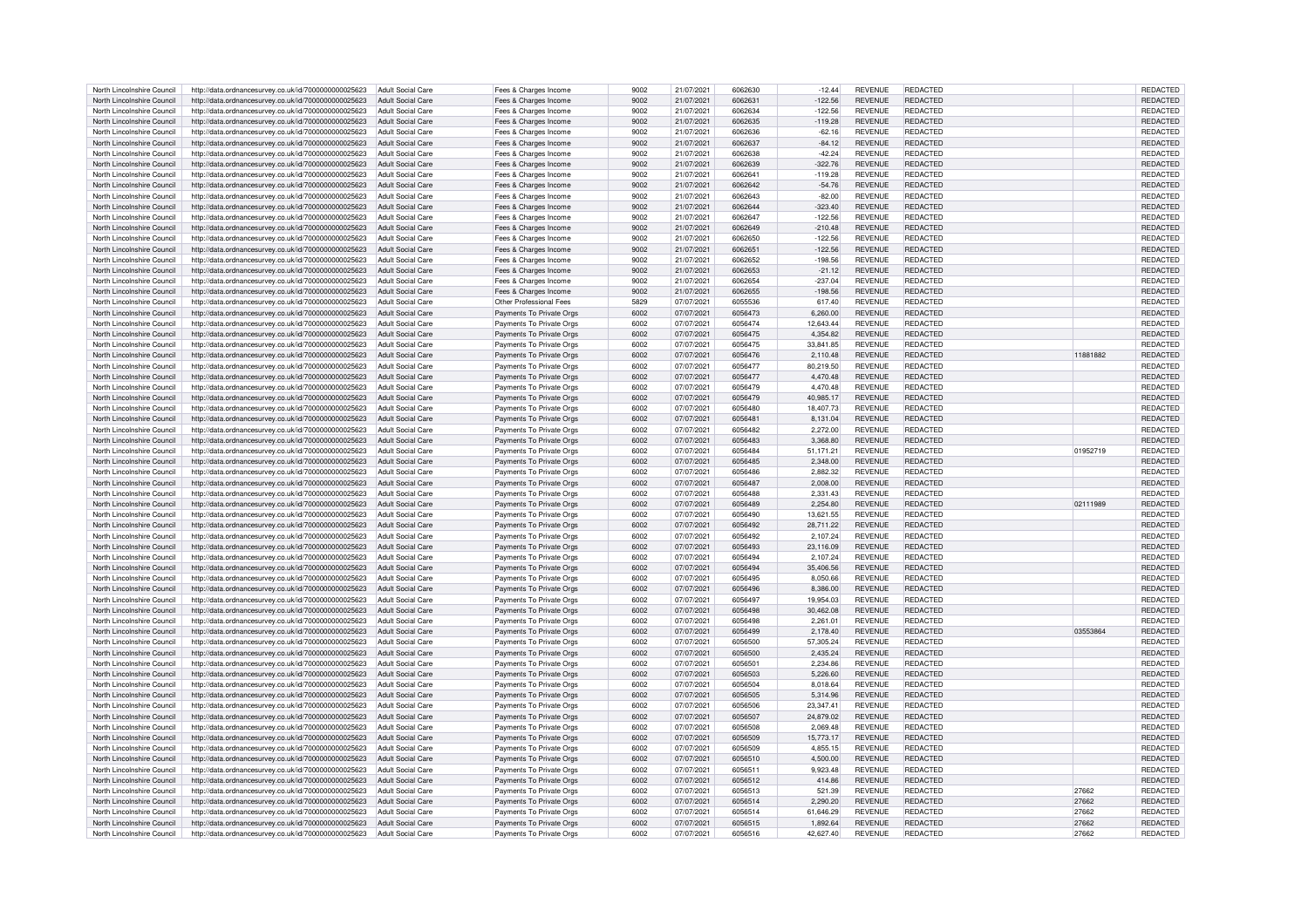| North Lincolnshire Council | http://data.ordnancesurvey.co.uk/id/7000000000025623                   | Adult Social Care        | Payments To Private Orgs | 6002 | 07/07/2021 | 6056517 | 1.329.71  | <b>REVENUE</b> | REDACTED        | 27662    | <b>REDACTED</b> |
|----------------------------|------------------------------------------------------------------------|--------------------------|--------------------------|------|------------|---------|-----------|----------------|-----------------|----------|-----------------|
| North Lincolnshire Council | http://data.ordnancesurvey.co.uk/id/7000000000025623                   | Adult Social Care        | Payments To Private Orgs | 6002 | 07/07/2021 | 6056518 | 121.32    | <b>REVENUE</b> | REDACTED        | 27662    | REDACTED        |
|                            |                                                                        |                          |                          | 6002 |            |         |           |                |                 |          |                 |
| North Lincolnshire Council | http://data.ordnancesurvey.co.uk/id/7000000000025623                   | Adult Social Care        | Payments To Private Orgs |      | 07/07/2021 | 6056518 | 2,097.17  | <b>REVENUE</b> | REDACTED        | 27662    | REDACTED        |
| North Lincolnshire Council | http://data.ordnancesurvey.co.uk/id/7000000000025623                   | Adult Social Care        | Payments To Private Oras | 6002 | 07/07/2021 | 6056519 | 2.369.36  | <b>REVENUE</b> | REDACTED        | 27662    | REDACTED        |
| North Lincolnshire Council | http://data.ordnancesurvey.co.uk/id/7000000000025623                   | Adult Social Care        | Payments To Private Orgs | 6002 | 07/07/2021 | 6056521 | 42,487.48 | <b>REVENUE</b> | <b>REDACTED</b> |          | REDACTED        |
| North Lincolnshire Council | http://data.ordnancesurvey.co.uk/id/7000000000025623                   | <b>Adult Social Care</b> | Payments To Private Orgs | 6002 | 07/07/2021 | 6056522 | 23,916.49 | <b>REVENUE</b> | REDACTED        |          | REDACTED        |
| North Lincolnshire Council | http://data.ordnancesurvey.co.uk/id/7000000000025623                   | <b>Adult Social Care</b> | Payments To Private Orgs | 6002 | 07/07/2021 | 6056524 | 18.915.57 | <b>REVENUE</b> | <b>REDACTED</b> |          | REDACTED        |
| North Lincolnshire Council | http://data.ordnancesurvey.co.uk/id/7000000000025623                   | <b>Adult Social Care</b> | Payments To Private Orgs | 6002 | 07/07/2021 | 6056525 | 12.913.14 | <b>REVENUE</b> | <b>REDACTED</b> |          | REDACTED        |
| North Lincolnshire Council | http://data.ordnancesurvey.co.uk/id/7000000000025623                   | <b>Adult Social Care</b> | Payments To Private Orgs | 6002 | 07/07/2021 | 6056525 | 2.139.32  | <b>REVENUE</b> | <b>REDACTED</b> |          | <b>REDACTED</b> |
| North Lincolnshire Council | http://data.ordnancesurvey.co.uk/id/7000000000025623                   | Adult Social Care        | Payments To Private Orgs | 6002 | 07/07/2021 | 6056528 | 4.688.34  | <b>REVENUE</b> | REDACTED        |          | <b>REDACTED</b> |
|                            |                                                                        |                          |                          | 6002 |            |         |           |                | <b>REDACTED</b> |          |                 |
| North Lincolnshire Council | http://data.ordnancesurvey.co.uk/id/7000000000025623                   | Adult Social Care        | Payments To Private Orgs |      | 07/07/2021 | 6056528 | 38,461.01 | <b>REVENUE</b> |                 |          | REDACTED        |
| North Lincolnshire Council | http://data.ordnancesurvey.co.uk/id/7000000000025623                   | Adult Social Care        | Payments To Private Orgs | 6002 | 07/07/2021 | 6056529 | 310.54    | <b>REVENUE</b> | REDACTED        |          | REDACTED        |
| North Lincolnshire Council | http://data.ordnancesurvey.co.uk/id/7000000000025623                   | Adult Social Care        | Payments To Private Orgs | 6002 | 07/07/2021 | 6056530 | 8.894.44  | <b>REVENUE</b> | <b>REDACTED</b> |          | REDACTED        |
| North Lincolnshire Council | http://data.ordnancesurvey.co.uk/id/7000000000025623                   | Adult Social Care        | Payments To Private Oras | 6002 | 07/07/2021 | 6056530 | 4.414.48  | REVENUE        | <b>REDACTED</b> |          | REDACTED        |
| North Lincolnshire Council | http://data.ordnancesurvey.co.uk/id/7000000000025623                   | Adult Social Care        | Payments To Private Orgs | 6002 | 07/07/2021 | 6056531 | 2,152.36  | <b>REVENUE</b> | <b>REDACTED</b> |          | REDACTED        |
| North Lincolnshire Council | http://data.ordnancesurvey.co.uk/id/7000000000025623                   | <b>Adult Social Care</b> | Payments To Private Orgs | 6002 | 07/07/2021 | 6056532 | 2,371.24  | <b>REVENUE</b> | REDACTED        |          | REDACTED        |
| North Lincolnshire Council | http://data.ordnancesurvey.co.uk/id/7000000000025623                   | <b>Adult Social Care</b> | Payments To Private Orgs | 6002 | 07/07/2021 | 6056532 | 27,807.28 | <b>REVENUE</b> | REDACTED        |          | REDACTED        |
| North Lincolnshire Council | http://data.ordnancesurvey.co.uk/id/7000000000025623                   | <b>Adult Social Care</b> | Payments To Private Orgs | 6002 | 07/07/2021 | 6056533 | 4.800.00  | <b>REVENUE</b> | <b>REDACTED</b> | 5049402  | REDACTED        |
|                            |                                                                        |                          |                          |      |            |         |           |                |                 |          |                 |
| North Lincolnshire Council | http://data.ordnancesurvey.co.uk/id/7000000000025623                   | <b>Adult Social Care</b> | Payments To Private Orgs | 6002 | 07/07/2021 | 6056534 | 2,937.87  | <b>REVENUE</b> | REDACTED        |          | REDACTED        |
| North Lincolnshire Council | http://data.ordnancesurvey.co.uk/id/7000000000025623                   | Adult Social Care        | Payments To Private Orgs | 6002 | 07/07/2021 | 6056535 | 3.850.00  | <b>REVENUE</b> | <b>REDACTED</b> |          | <b>REDACTED</b> |
| North Lincolnshire Council | http://data.ordnancesurvey.co.uk/id/7000000000025623                   | Adult Social Care        | Payments To Private Orgs | 6002 | 07/07/2021 | 6056536 | 7,229.44  | <b>REVENUE</b> | <b>REDACTED</b> | 04126127 | <b>REDACTED</b> |
| North Lincolnshire Council | http://data.ordnancesurvey.co.uk/id/7000000000025623                   | Adult Social Care        | Payments To Private Orgs | 6002 | 07/07/2021 | 6056537 | 3,188.00  | REVENUE        | REDACTED        |          | REDACTED        |
| North Lincolnshire Council | http://data.ordnancesurvey.co.uk/id/7000000000025623                   | Adult Social Care        | Payments To Private Orgs | 6002 | 07/07/2021 | 6056538 | 20,751.24 | <b>REVENUE</b> | <b>REDACTED</b> | 02262217 | <b>REDACTED</b> |
| North Lincolnshire Council | http://data.ordnancesurvey.co.uk/id/7000000000025623                   | Adult Social Care        | Payments To Private Orgs | 6002 | 07/07/2021 | 6056538 | 10,745.51 | <b>REVENUE</b> | <b>REDACTED</b> | 02262217 | REDACTED        |
| North Lincolnshire Council | http://data.ordnancesurvey.co.uk/id/7000000000025623                   | <b>Adult Social Care</b> | Payments To Private Orgs | 6002 | 07/07/2021 | 6056539 | 190.70    | <b>REVENUE</b> | <b>REDACTED</b> | 02262217 | <b>REDACTED</b> |
| North Lincolnshire Council |                                                                        | <b>Adult Social Care</b> |                          | 6002 |            | 6056539 | 606.60    | <b>REVENUE</b> | <b>REDACTED</b> | 02262217 |                 |
|                            | http://data.ordnancesurvey.co.uk/id/7000000000025623                   |                          | Payments To Private Orgs |      | 07/07/2021 |         |           |                |                 |          | REDACTED        |
| North Lincolnshire Council | http://data.ordnancesurvey.co.uk/id/7000000000025623                   | <b>Adult Social Care</b> | Payments To Private Orgs | 6002 | 07/07/2021 | 6056540 | 2,171.24  | <b>REVENUE</b> | REDACTED        |          | REDACTED        |
| North Lincolnshire Council | http://data.ordnancesurvey.co.uk/id/7000000000025623                   | <b>Adult Social Care</b> | Payments To Private Orgs | 6002 | 07/07/2021 | 6056540 | 19.995.01 | <b>REVENUE</b> | <b>REDACTED</b> |          | REDACTED        |
| North Lincolnshire Council | http://data.ordnancesurvey.co.uk/id/7000000000025623                   | Adult Social Care        | Payments To Private Orgs | 6002 | 07/07/2021 | 605654  | 38,728.07 | <b>REVENUE</b> | <b>REDACTED</b> |          | <b>REDACTED</b> |
| North Lincolnshire Council | http://data.ordnancesurvey.co.uk/id/7000000000025623                   | Adult Social Care        | Payments To Private Orgs | 5002 | 07/07/2021 | 6056542 | 2.543.84  | <b>REVENUE</b> | <b>REDACTED</b> |          | REDACTED        |
| North Lincolnshire Council | http://data.ordnancesurvey.co.uk/id/7000000000025623                   | Adult Social Care        | Payments To Private Orgs | 6002 | 07/07/2021 | 6056542 | 2,084.00  | <b>REVENUE</b> | REDACTED        |          | REDACTED        |
| North Lincolnshire Council | http://data.ordnancesurvey.co.uk/id/7000000000025623                   | Adult Social Care        | Payments To Private Orgs | 6002 | 07/07/2021 | 6056543 | 2,397.36  | REVENUE        | REDACTED        |          | REDACTED        |
| North Lincolnshire Council | http://data.ordnancesurvey.co.uk/id/7000000000025623                   | Adult Social Care        | Payments To Private Orgs | 6002 | 07/07/2021 | 6056544 | 2,523.00  | <b>REVENUE</b> | REDACTED        |          | REDACTED        |
| North Lincolnshire Council | http://data.ordnancesurvey.co.uk/id/7000000000025623                   | Adult Social Care        |                          | 6002 | 07/07/2021 | 6056545 | 23.616.33 | <b>REVENUE</b> | <b>REDACTED</b> | 03745258 | <b>REDACTED</b> |
|                            |                                                                        |                          | Payments To Private Orgs |      |            |         |           |                |                 |          |                 |
| North Lincolnshire Council | http://data.ordnancesurvey.co.uk/id/7000000000025623                   | Adult Social Care        | Payments To Private Orgs | 6002 | 07/07/2021 | 6056546 | 32.091.08 | <b>REVENUE</b> | <b>REDACTED</b> |          | <b>REDACTED</b> |
| North Lincolnshire Council | http://data.ordnancesurvey.co.uk/id/7000000000025623                   | <b>Adult Social Care</b> | Payments To Private Orgs | 6002 | 07/07/2021 | 6056546 | 4,439.20  | REVENUE        | REDACTED        |          | REDACTED        |
| North Lincolnshire Council | http://data.ordnancesurvey.co.uk/id/7000000000025623                   | <b>Adult Social Care</b> | Payments To Private Orgs | 6002 | 07/07/2021 | 6056547 | 10.779.72 | <b>REVENUE</b> | <b>REDACTED</b> |          | <b>REDACTED</b> |
| North Lincolnshire Council | http://data.ordnancesurvey.co.uk/id/7000000000025623                   | <b>Adult Social Care</b> | Payments To Private Orgs | 6002 | 07/07/2021 | 6056549 | 38,155.83 | <b>REVENUE</b> | <b>REDACTED</b> |          | REDACTED        |
| North Lincolnshire Council | http://data.ordnancesurvey.co.uk/id/7000000000025623                   | Adult Social Care        | Payments To Private Orgs | 6002 | 07/07/2021 | 6056552 | 46.463.23 | <b>REVENUE</b> | <b>REDACTED</b> |          | <b>REDACTED</b> |
| North Lincolnshire Council | http://data.ordnancesurvey.co.uk/id/7000000000025623                   | Adult Social Care        | Payments To Private Orgs | 6002 | 07/07/2021 | 6056553 | 22,259.29 | <b>REVENUE</b> | <b>REDACTED</b> |          | REDACTED        |
| North Lincolnshire Council | http://data.ordnancesurvey.co.uk/id/7000000000025623                   | <b>Adult Social Care</b> | Payments To Private Orgs | 6002 | 07/07/2021 | 6056554 | 415.96    | <b>REVENUE</b> | REDACTED        |          | REDACTED        |
|                            |                                                                        |                          |                          |      |            |         |           |                |                 |          |                 |
| North Lincolnshire Council | http://data.ordnancesurvey.co.uk/id/7000000000025623                   | Adult Social Care        | Payments To Private Orgs | 6002 | 07/07/2021 | 6056554 | 363.96    | RFVFNUF        | REDACTED        |          | <b>REDACTED</b> |
| North Lincolnshire Council | http://data.ordnancesurvey.co.uk/id/7000000000025623                   | <b>Adult Social Care</b> | Payments To Private Orgs | 6002 | 07/07/2021 | 6056555 | 8,779.58  | <b>REVENUE</b> | REDACTED        |          | REDACTED        |
| North Lincolnshire Council | http://data.ordnancesurvey.co.uk/id/7000000000025623                   | Adult Social Care        | Payments To Private Orgs | 6002 | 07/07/2021 | 6056555 | 7,350.60  | <b>REVENUE</b> | <b>REDACTED</b> |          | <b>REDACTED</b> |
| North Lincolnshire Council | http://data.ordnancesurvey.co.uk/id/7000000000025623                   | <b>Adult Social Care</b> | Payments To Private Orgs | 6002 | 07/07/2021 | 6056556 | 8,511.04  | <b>REVENUE</b> | <b>REDACTED</b> |          | REDACTED        |
| North Lincolnshire Council | http://data.ordnancesurvey.co.uk/id/7000000000025623                   | <b>Adult Social Care</b> | Payments To Private Orgs | 6002 | 07/07/2021 | 6056557 | 6,848.00  | <b>REVENUE</b> | REDACTED        |          | REDACTED        |
| North Lincolnshire Council | http://data.ordnancesurvey.co.uk/id/7000000000025623                   | <b>Adult Social Care</b> | Payments To Private Orgs | 6002 | 07/07/2021 | 6056558 | 606.60    | <b>REVENUE</b> | <b>REDACTED</b> | 02779611 | REDACTED        |
| North Lincolnshire Council | http://data.ordnancesurvey.co.uk/id/7000000000025623                   | Adult Social Care        | Payments To Private Orgs | 6002 | 07/07/2021 | 6056559 | 44.593.40 | <b>REVENUE</b> | REDACTED        | 0277961  | <b>REDACTED</b> |
| North Lincolnshire Council |                                                                        | <b>Adult Social Care</b> |                          | 6002 | 07/07/2021 | 6056560 | 1.278.19  | <b>REVENUE</b> | <b>REDACTED</b> | 02779611 | <b>REDACTED</b> |
|                            | http://data.ordnancesurvey.co.uk/id/7000000000025623                   |                          | Payments To Private Orgs |      |            |         |           |                |                 |          |                 |
| North Lincolnshire Council | http://data.ordnancesurvey.co.uk/id/7000000000025623                   | Adult Social Care        | Payments To Private Orgs | 6002 | 07/07/2021 | 6056561 | 37.144.12 | <b>REVENUE</b> | <b>REDACTED</b> | 02779611 | <b>REDACTED</b> |
| North Lincolnshire Council | http://data.ordnancesurvey.co.uk/id/7000000000025623                   | Adult Social Care        | Payments To Private Orgs | 6002 | 07/07/2021 | 6056561 | 2,090.20  | <b>REVENUE</b> | REDACTED        | 02779611 | REDACTED        |
| North Lincolnshire Council | http://data.ordnancesurvey.co.uk/id/7000000000025623                   | Adult Social Care        | Payments To Private Orgs | 6002 | 07/07/2021 | 6056562 | 121.32    | REVENUE        | <b>REDACTED</b> | 02779611 | <b>REDACTED</b> |
| North Lincolnshire Council | http://data.ordnancesurvey.co.uk/id/7000000000025623                   | Adult Social Care        | Payments To Private Orgs | 6002 | 07/07/2021 | 6056562 | 1,577.16  | <b>REVENUE</b> | <b>REDACTED</b> | 02779611 | <b>REDACTED</b> |
| North Lincolnshire Council | http://data.ordnancesurvey.co.uk/id/7000000000025623                   | Adult Social Care        | Payments To Private Orgs | 6002 | 07/07/2021 | 6056563 | 13 811 44 | <b>REVENUE</b> | <b>REDACTED</b> | 02779611 | <b>REDACTED</b> |
| North Lincolnshire Council | http://data.ordnancesurvey.co.uk/id/7000000000025623                   | <b>Adult Social Care</b> | Payments To Private Orgs | 6002 | 07/07/2021 | 6056563 | 66,628.54 | <b>REVENUE</b> | <b>REDACTED</b> | 02779611 | <b>REDACTED</b> |
| North Lincolnshire Council | http://data.ordnancesurvey.co.uk/id/7000000000025623                   | <b>Adult Social Care</b> | Payments To Private Orgs | 6002 | 07/07/2021 | 6056564 | 15,120.32 | <b>REVENUE</b> | <b>REDACTED</b> | 02779611 | <b>REDACTED</b> |
| North Lincolnshire Council | http://data.ordnancesurvey.co.uk/id/7000000000025623                   | Adult Social Care        | Payments To Private Orgs | 6002 | 07/07/2021 | 6056564 | 13,370.20 | <b>REVENUE</b> | <b>REDACTED</b> | 02779611 | <b>REDACTED</b> |
| North Lincolnshire Council | http://data.ordnancesurvey.co.uk/id/7000000000025623                   | Adult Social Care        | Payments To Private Oras | 6002 | 07/07/2021 | 6056565 | 60.72     | <b>REVENUE</b> | REDACTED        | 02779611 | <b>REDACTED</b> |
|                            |                                                                        |                          |                          |      |            |         |           |                |                 |          |                 |
| North Lincolnshire Council | http://data.ordnancesurvey.co.uk/id/7000000000025623                   | Adult Social Care        | Payments To Private Orgs | 6002 | 07/07/2021 | 6056565 | 255.64    | <b>REVENUE</b> | <b>REDACTED</b> | 0277961  | <b>REDACTED</b> |
| North Lincolnshire Council | http://data.ordnancesurvey.co.uk/id/7000000000025623                   | Adult Social Care        | Payments To Private Orgs | 6002 | 07/07/2021 | 6056566 | 738.64    | <b>REVENUE</b> | REDACTED        | 0277961  | <b>REDACTED</b> |
| North Lincolnshire Council | http://data.ordnancesurvey.co.uk/id/7000000000025623                   | <b>Adult Social Care</b> | Payments To Private Orgs | 6002 | 07/07/2021 | 6056567 | 16,879.38 | <b>REVENUE</b> | REDACTED        | 02779611 | REDACTED        |
| North Lincolnshire Council | http://data.ordnancesurvey.co.uk/id/7000000000025623                   | <b>Adult Social Care</b> | Payments To Private Orgs | 6002 | 07/07/2021 | 6056568 | 10,451.00 | REVENUE        | <b>REDACTED</b> | 0277961  | REDACTED        |
| North Lincolnshire Council | http://data.ordnancesurvey.co.uk/id/7000000000025623                   | <b>Adult Social Care</b> | Payments To Private Orgs | 6002 | 07/07/2021 | 6056569 | 6,270.60  | <b>REVENUE</b> | <b>REDACTED</b> | 02779611 | <b>REDACTED</b> |
| North Lincolnshire Council | http://data.ordnancesurvey.co.uk/id/7000000000025623                   | Adult Social Care        | Payments To Private Orgs | 6002 | 07/07/2021 | 6056570 | 2,211.52  | <b>REVENUE</b> | <b>REDACTED</b> | 02779611 | <b>REDACTED</b> |
| North Lincolnshire Council | http://data.ordnancesurvey.co.uk/id/7000000000025623                   | <b>Adult Social Care</b> | Payments To Private Orgs | 6002 | 07/07/2021 | 6056570 | 6,634.56  | <b>REVENUE</b> | <b>REDACTED</b> | 02779611 | REDACTED        |
| North Lincolnshire Council | http://data.ordnancesurvey.co.uk/id/7000000000025623                   | Adult Social Care        | Payments To Private Orgs | 6002 | 07/07/2021 | 6056573 | 2,234.86  | <b>REVENUE</b> | REDACTED        | 02779611 | REDACTED        |
|                            |                                                                        |                          |                          |      |            |         |           |                |                 |          |                 |
| North Lincolnshire Council | http://data.ordnancesurvey.co.uk/id/7000000000025623                   | <b>Adult Social Care</b> | Payments To Private Orgs | 6002 | 07/07/2021 | 6056576 | 1.611.92  | <b>REVENUE</b> | <b>REDACTED</b> |          | <b>REDACTED</b> |
| North Lincolnshire Council | http://data.ordnancesurvey.co.uk/id/7000000000025623                   | <b>Adult Social Care</b> | Payments To Private Orgs | 6002 | 07/07/2021 | 605657  | 47,909.57 | <b>REVENUE</b> | REDACTED        |          | REDACTED        |
| North Lincolnshire Council | http://data.ordnancesurvey.co.uk/id/7000000000025623                   | <b>Adult Social Care</b> | Payments To Private Orgs | 6002 | 07/07/2021 | 6056577 | 2.032.14  | <b>REVENUE</b> | REDACTED        |          | <b>REDACTED</b> |
| North Lincolnshire Council | http://data.ordnancesurvey.co.uk/id/7000000000025623                   | Adult Social Care        | Payments To Private Orgs | 6002 | 07/07/2021 | 6056578 | 8.669.20  | <b>REVENUE</b> | <b>REDACTED</b> |          | REDACTED        |
| North Lincolnshire Council | http://data.ordnancesurvey.co.uk/id/7000000000025623 Adult Social Care |                          | Payments To Private Orgs | 6002 | 07/07/2021 | 6056581 | 32,131.32 | <b>REVENUE</b> | <b>REDACTED</b> | 4738023  | REDACTED        |
|                            |                                                                        |                          |                          |      |            |         |           |                |                 |          |                 |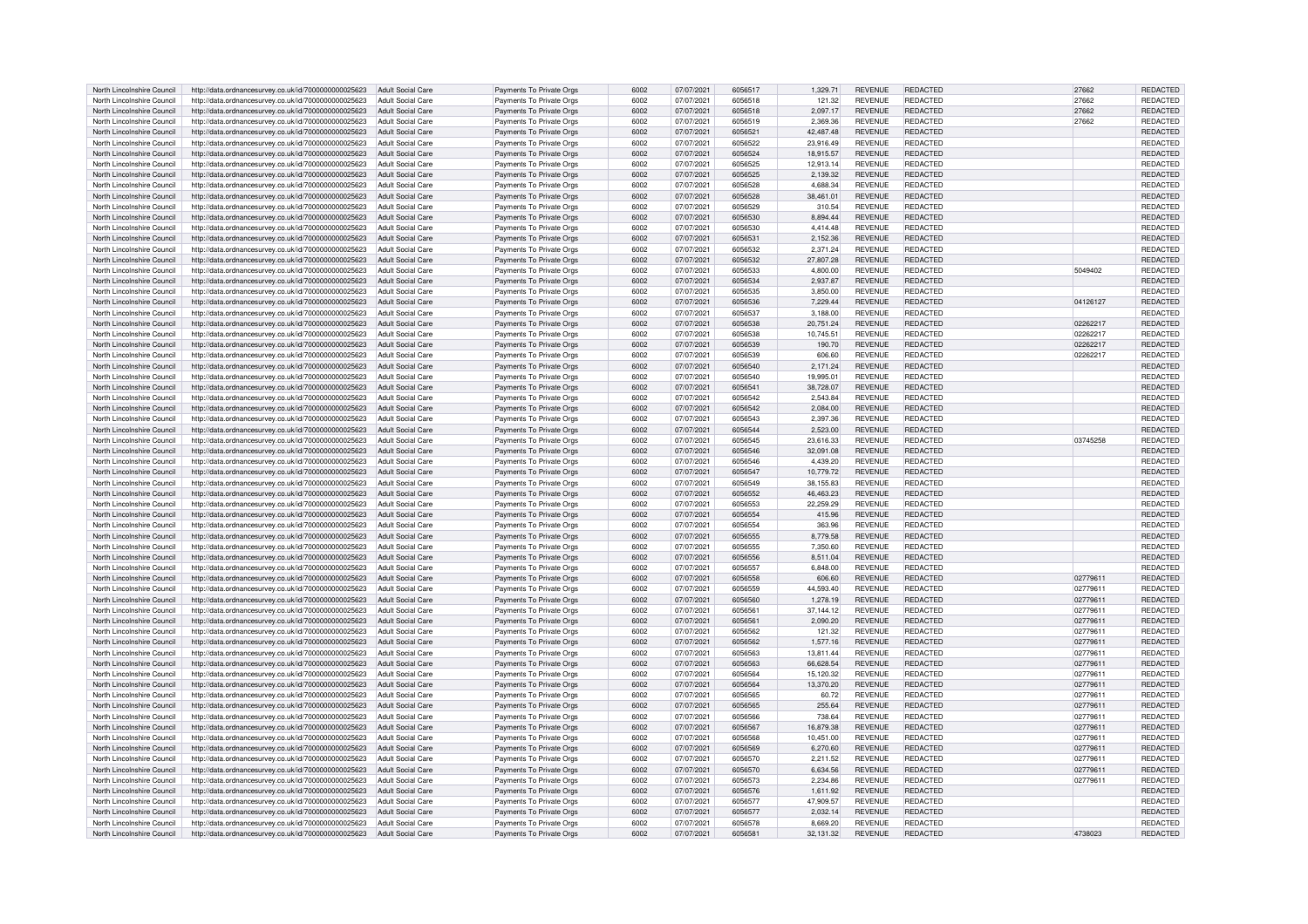| North Lincolnshire Council                               | http://data.ordnancesurvey.co.uk/id/7000000000025623                                                         | Adult Social Care                      | Payments To Private Orgs                             | 6002         | 07/07/2021               | 605658             | 2.171.24           | <b>REVENUE</b>                   | <b>REDACTED</b>             | 4738023  | REDACTED             |
|----------------------------------------------------------|--------------------------------------------------------------------------------------------------------------|----------------------------------------|------------------------------------------------------|--------------|--------------------------|--------------------|--------------------|----------------------------------|-----------------------------|----------|----------------------|
| North Lincolnshire Council                               | http://data.ordnancesurvey.co.uk/id/7000000000025623                                                         | Adult Social Care                      | Payments To Private Orgs                             | 6002         | 07/07/2021               | 6056582            | 3,400.00           | <b>REVENUE</b>                   | <b>REDACTED</b>             |          | REDACTED             |
| North Lincolnshire Council                               | http://data.ordnancesurvey.co.uk/id/7000000000025623                                                         | <b>Adult Social Care</b>               | Payments To Private Orgs                             | 6002         | 07/07/2021               | 6056583            | 14,595.64          | REVENUE                          | <b>REDACTED</b>             | 04228353 | REDACTED             |
| North Lincolnshire Council                               | http://data.ordnancesurvey.co.uk/id/7000000000025623                                                         | Adult Social Care                      | Payments To Private Oras                             | 6002         | 07/07/2021               | 6056584            | 2.364.60           | <b>REVENUE</b>                   | <b>REDACTED</b>             |          | <b>REDACTED</b>      |
| North Lincolnshire Council                               |                                                                                                              |                                        |                                                      | 6002         |                          | 6056585            |                    | <b>REVENUE</b>                   | <b>REDACTED</b>             |          |                      |
|                                                          | http://data.ordnancesurvey.co.uk/id/7000000000025623                                                         | <b>Adult Social Care</b>               | Payments To Private Orgs                             |              | 07/07/2021               |                    | 55,592.82          |                                  |                             |          | <b>REDACTED</b>      |
| North Lincolnshire Council                               | http://data.ordnancesurvey.co.uk/id/7000000000025623                                                         | <b>Adult Social Care</b>               | Payments To Private Orgs                             | 6002         | 07/07/2021               | 6056586            | 18,811.91          | <b>REVENUE</b>                   | <b>REDACTED</b>             |          | REDACTED             |
| North Lincolnshire Council                               | http://data.ordnancesurvey.co.uk/id/7000000000025623                                                         | <b>Adult Social Care</b>               | Payments To Private Orgs                             | 6002         | 07/07/2021               | 6056587            | 6.670.08           | <b>REVENUE</b>                   | <b>REDACTED</b>             |          | <b>REDACTED</b>      |
| North Lincolnshire Council                               | http://data.ordnancesurvey.co.uk/id/7000000000025623                                                         | <b>Adult Social Care</b>               | Payments To Private Orgs                             | 6002         | 07/07/2021               | 6056588            | 2,770.56           | <b>REVENUE</b>                   | <b>REDACTED</b>             |          | <b>REDACTED</b>      |
| North Lincolnshire Council                               | http://data.ordnancesurvey.co.uk/id/7000000000025623                                                         | <b>Adult Social Care</b>               | Payments To Private Orgs                             | 6002         | 07/07/2021               | 6056589            | 2.107.24           | <b>REVENUE</b>                   | REDACTED                    |          | <b>REDACTED</b>      |
| North Lincolnshire Council                               |                                                                                                              | <b>Adult Social Care</b>               |                                                      | 6002         | 07/07/2021               | 6056589            | 16.892.58          | <b>REVENUE</b>                   | <b>REDACTED</b>             |          | REDACTED             |
|                                                          | http://data.ordnancesurvey.co.uk/id/7000000000025623                                                         |                                        | Payments To Private Orgs                             |              |                          |                    |                    |                                  |                             |          |                      |
| North Lincolnshire Council                               | http://data.ordnancesurvey.co.uk/id/7000000000025623                                                         | <b>Adult Social Care</b>               | Payments To Private Orgs                             | 6002         | 07/07/2021               | 6056590            | 4,208.70           | <b>REVENUE</b>                   | <b>REDACTED</b>             |          | REDACTED             |
| North Lincolnshire Council                               | http://data.ordnancesurvey.co.uk/id/7000000000025623                                                         | <b>Adult Social Care</b>               | Payments To Private Orgs                             | 6002         | 07/07/2021               | 6056590            | 41,667.37          | <b>REVENUE</b>                   | <b>REDACTED</b>             |          | <b>REDACTED</b>      |
| North Lincolnshire Council                               | http://data.ordnancesurvey.co.uk/id/7000000000025623                                                         | <b>Adult Social Care</b>               | Payments To Private Orgs                             | 6002         | 07/07/2021               | 605659             | 2,331.43           | REVENUE                          | <b>REDACTED</b>             |          | REDACTED             |
| North Lincolnshire Council                               | http://data.ordnancesurvey.co.uk/id/7000000000025623                                                         | Adult Social Care                      | Payments To Private Orgs                             | 6002         | 07/07/2021               | 6056592            | 53,690.98          | <b>REVENUE</b>                   | <b>REDACTED</b>             |          | <b>REDACTED</b>      |
| North Lincolnshire Council                               | http://data.ordnancesurvey.co.uk/id/7000000000025623                                                         | Adult Social Care                      | Payments To Private Orgs                             | 6002         | 07/07/2021               | 6056592            | 4.470.48           | <b>REVENUE</b>                   | <b>REDACTED</b>             |          | REDACTED             |
|                                                          |                                                                                                              |                                        |                                                      |              |                          |                    |                    |                                  |                             |          |                      |
| North Lincolnshire Council                               | http://data.ordnancesurvey.co.uk/id/7000000000025623                                                         | <b>Adult Social Care</b>               | Payments To Private Orgs                             | 6002         | 07/07/2021               | 6056594            | 2,760.84           | <b>REVENUE</b>                   | <b>REDACTED</b>             |          | REDACTED             |
| North Lincolnshire Council                               | http://data.ordnancesurvey.co.uk/id/7000000000025623                                                         | <b>Adult Social Care</b>               | Payments To Private Orgs                             | 6002         | 07/07/2021               | 6056595            | 12,396.24          | <b>REVENUE</b>                   | REDACTED                    |          | REDACTED             |
| North Lincolnshire Council                               | http://data.ordnancesurvey.co.uk/id/7000000000025623                                                         | <b>Adult Social Care</b>               | Payments To Private Orgs                             | 6002         | 07/07/2021               | 6056596            | 38.354.24          | <b>REVENUE</b>                   | <b>REDACTED</b>             | 05794940 | REDACTED             |
| North Lincolnshire Council                               | http://data.ordnancesurvey.co.uk/id/7000000000025623                                                         | <b>Adult Social Care</b>               | Payments To Private Orgs                             | 6002         | 07/07/2021               | 6056597            | 2,250.70           | <b>REVENUE</b>                   | <b>REDACTED</b>             |          | REDACTED             |
| North Lincolnshire Council                               | http://data.ordnancesurvey.co.uk/id/7000000000025623                                                         | <b>Adult Social Care</b>               |                                                      | 6002         | 07/07/2021               | 6056598            | 450.86             | <b>REVENUE</b>                   | <b>REDACTED</b>             |          | REDACTED             |
|                                                          |                                                                                                              |                                        | Payments To Private Orgs                             |              |                          |                    |                    |                                  |                             |          |                      |
| North Lincolnshire Council                               | http://data.ordnancesurvey.co.uk/id/7000000000025623                                                         | <b>Adult Social Care</b>               | Payments To Private Orgs                             | 6002         | 07/07/2021               | 6056599            | 2.322.16           | <b>REVENUE</b>                   | <b>REDACTED</b>             |          | REDACTED             |
| North Lincolnshire Council                               | http://data.ordnancesurvey.co.uk/id/7000000000025623                                                         | <b>Adult Social Care</b>               | Payments To Private Orgs                             | 6002         | 07/07/2021               | 605660             | $-217.11$          | <b>REVENUE</b>                   | <b>REDACTED</b>             |          | REDACTED             |
| North Lincolnshire Council                               | http://data.ordnancesurvey.co.uk/id/7000000000025623                                                         | <b>Adult Social Care</b>               | Payments To Private Orgs                             | 6002         | 07/07/2021               | 6056602            | 9.228.96           | REVENUE                          | <b>REDACTED</b>             |          | REDACTED             |
| North Lincolnshire Council                               | http://data.ordnancesurvey.co.uk/id/7000000000025623                                                         | Adult Social Care                      | Payments To Private Orgs                             | 6002         | 07/07/2021               | 6056602            | 90,733.36          | <b>REVENUE</b>                   | <b>REDACTED</b>             |          | REDACTED             |
| North Lincolnshire Council                               | http://data.ordnancesurvey.co.uk/id/7000000000025623                                                         | <b>Adult Social Care</b>               | Payments To Private Orgs                             | 6002         | 07/07/2021               | 6056603            | 12.843.44          | <b>REVENUE</b>                   | <b>REDACTED</b>             |          | REDACTED             |
|                                                          |                                                                                                              |                                        |                                                      |              |                          |                    |                    |                                  |                             |          |                      |
| North Lincolnshire Council                               | http://data.ordnancesurvey.co.uk/id/7000000000025623                                                         | <b>Adult Social Care</b>               | Payments To Private Orgs                             | 6002         | 07/07/2021               | 6056603            | 17.923.32          | <b>REVENUE</b>                   | <b>REDACTED</b>             |          | REDACTED             |
| North Lincolnshire Council                               | http://data.ordnancesurvey.co.uk/id/7000000000025623                                                         | <b>Adult Social Care</b>               | Payments To Private Orgs                             | 6002         | 07/07/2021               | 6056604            | 7,195.04           | <b>REVENUE</b>                   | <b>REDACTED</b>             |          | REDACTED             |
| North Lincolnshire Council                               | http://data.ordnancesurvey.co.uk/id/7000000000025623                                                         | <b>Adult Social Care</b>               | Payments To Private Orgs                             | 6002         | 07/07/2021               | 6056606            | 2.205.98           | <b>REVENUE</b>                   | <b>REDACTED</b>             | 02779611 | REDACTED             |
| North Lincolnshire Council                               | http://data.ordnancesurvey.co.uk/id/7000000000025623                                                         | Adult Social Care                      | Payments To Private Orgs                             | 6002         | 07/07/2021               | 6056606            | 2.205.98           | <b>REVENUE</b>                   | <b>REDACTED</b>             | 02779611 | <b>REDACTED</b>      |
| North Lincolnshire Council                               | http://data.ordnancesurvey.co.uk/id/7000000000025623                                                         | <b>Adult Social Care</b>               | Payments To Private Orgs                             | <b>GOOS</b>  | 07/07/2021               | 6056603            | 14.522.29          | <b>REVENUE</b>                   | <b>REDACTED</b>             |          | <b>REDACTED</b>      |
| North Lincolnshire Council                               |                                                                                                              | <b>Adult Social Care</b>               |                                                      | 6002         | 07/07/2021               | 6056608            | 2.107.24           | <b>REVENUE</b>                   | <b>REDACTED</b>             |          | REDACTED             |
|                                                          | http://data.ordnancesurvey.co.uk/id/7000000000025623                                                         |                                        | Payments To Private Orgs                             |              |                          |                    |                    |                                  |                             |          |                      |
| North Lincolnshire Council                               | http://data.ordnancesurvey.co.uk/id/7000000000025623                                                         | <b>Adult Social Care</b>               | Payments To Private Orgs                             | 6002         | 07/07/2021               | 6056608            | 28.404.88          | REVENUE                          | <b>REDACTED</b>             |          | REDACTED             |
| North Lincolnshire Council                               | http://data.ordnancesurvey.co.uk/id/7000000000025623                                                         | <b>Adult Social Care</b>               | Payments To Private Orgs                             | 6002         | 07/07/2021               | 6056609            | 2,110.48           | <b>REVENUE</b>                   | REDACTED                    |          | REDACTED             |
| North Lincolnshire Council                               | http://data.ordnancesurvey.co.uk/id/7000000000025623                                                         | Adult Social Care                      | Payments To Private Orgs                             | 6002         | 07/07/2021               | 6056610            | 2.249.92           | <b>REVENUE</b>                   | <b>REDACTED</b>             |          | REDACTED             |
| North Lincolnshire Council                               | http://data.ordnancesurvey.co.uk/id/7000000000025623                                                         | <b>Adult Social Care</b>               | Payments To Private Orgs                             | 6002         | 07/07/2021               | 6056610            | 32.977.29          | <b>REVENUE</b>                   | <b>REDACTED</b>             |          | REDACTED             |
| North Lincolnshire Council                               | http://data.ordnancesurvey.co.uk/id/7000000000025623                                                         | <b>Adult Social Care</b>               | Payments To Private Orgs                             | 6002         | 07/07/2021               | 605661             | 121.32             | <b>REVENUE</b>                   | <b>REDACTED</b>             |          | <b>REDACTED</b>      |
|                                                          |                                                                                                              |                                        |                                                      |              |                          |                    |                    |                                  |                             |          |                      |
| North Lincolnshire Council                               | http://data.ordnancesurvey.co.uk/id/7000000000025623                                                         | <b>Adult Social Care</b>               | Payments To Private Orgs                             | 6002         | 07/07/2021               | 605661             | 2.059.56           | <b>REVENUE</b>                   | <b>REDACTED</b>             |          | REDACTED             |
| North Lincolnshire Council                               | http://data.ordnancesurvey.co.uk/id/7000000000025623                                                         | <b>Adult Social Care</b>               | Payments To Private Orgs                             | 6002         | 07/07/2021               | 6056612            | 5,000.00           | <b>REVENUE</b>                   | <b>REDACTED</b>             |          | REDACTED             |
| North Lincolnshire Council                               | http://data.ordnancesurvey.co.uk/id/7000000000025623                                                         | Adult Social Care                      | Payments To Private Orgs                             | 6002         | 09/07/2021               | 6055934            | 692.00             | <b>REVENUE</b>                   | <b>REDACTED</b>             | 07128156 | REDACTED             |
| North Lincolnshire Council                               | http://data.ordnancesurvey.co.uk/id/7000000000025623                                                         | <b>Adult Social Care</b>               | Payments To Private Orgs                             | 6002         | 14/07/2021               | 6059463            | 231.60             | <b>REVENUE</b>                   | <b>REDACTED</b>             |          | REDACTED             |
| North Lincolnshire Council                               | http://data.ordnancesurvey.co.uk/id/7000000000025623                                                         | <b>Adult Social Care</b>               | Payments To Private Orgs                             | 6002         | 28/07/2021               | 6067266            | 3,216.68           | <b>REVENUE</b>                   | <b>REDACTED</b>             |          | REDACTED             |
|                                                          |                                                                                                              |                                        |                                                      |              |                          |                    |                    |                                  |                             |          |                      |
| North Lincolnshire Council                               | http://data.ordnancesurvey.co.uk/id/7000000000025623                                                         | <b>Adult Social Care</b>               | Payments To Private Orgs                             | 6002         | 28/07/2021               | 606726             | 2.090.84           | <b>REVENUE</b>                   | <b>REDACTED</b>             |          | <b>REDACTED</b>      |
| North Lincolnshire Council                               | http://data.ordnancesurvey.co.uk/id/7000000000025623                                                         | <b>Adult Social Care</b>               | Payments To Private Orgs                             | 6002         | 28/07/2021               | 6067268            | 9,650.03           | REVENUE                          | <b>REDACTED</b>             |          | REDACTED             |
| North Lincolnshire Council                               | http://data.ordnancesurvey.co.uk/id/7000000000025623                                                         | <b>Adult Social Care</b>               | Payments To Private Orgs                             | 6002         | 28/07/2021               | 6067269            | 6.433.35           | <b>REVENUE</b>                   | <b>REDACTED</b>             |          | REDACTED             |
| North Lincolnshire Council                               | http://data.ordnancesurvey.co.uk/id/7000000000025623                                                         | <b>Adult Social Care</b>               | Payments To Private Orgs                             | 6002         | 28/07/2021               | 6067270            | 4,825.01           | <b>REVENUE</b>                   | <b>REDACTED</b>             |          | REDACTED             |
| North Lincolnshire Council                               | http://data.ordnancesurvey.co.uk/id/7000000000025623                                                         | <b>Adult Social Care</b>               | Payments To Private Orgs                             | 6002         | 28/07/2021               | 606727             | 482.50             | <b>REVENUE</b>                   | <b>REDACTED</b>             |          | <b>REDACTED</b>      |
|                                                          |                                                                                                              |                                        |                                                      |              |                          |                    |                    |                                  |                             |          |                      |
| North Lincolnshire Council                               | http://data.ordnancesurvey.co.uk/id/7000000000025623                                                         | <b>Adult Social Care</b>               | Payments To Private Orgs                             | 6002         | 28/07/2021               | 6067272            | 10,132.53          | <b>REVENUE</b>                   | <b>REDACTED</b>             | 01952719 | REDACTED             |
| North Lincolnshire Council                               | http://data.ordnancesurvey.co.uk/id/7000000000025623                                                         | <b>Adult Social Care</b>               | Payments To Private Orgs                             | 6002         | 28/07/2021               | 6067273            | 3.538.34           | <b>REVENUE</b>                   | <b>REDACTED</b>             |          | <b>REDACTED</b>      |
| North Lincolnshire Council                               | http://data.ordnancesurvey.co.uk/id/7000000000025623                                                         | <b>Adult Social Care</b>               | Payments To Private Orgs                             | 6002         | 28/07/2021               | 6067274            | 9 489 19           | <b>REVENUE</b>                   | <b>REDACTED</b>             |          | <b>REDACTED</b>      |
| North Lincolnshire Council                               | http://data.ordnancesurvey.co.uk/id/7000000000025623                                                         | <b>Adult Social Care</b>               | Payments To Private Orgs                             | 6002         | 28/07/2021               | 6067275            | 5,468.35           | <b>REVENUE</b>                   | <b>REDACTED</b>             |          | REDACTED             |
| North Lincolnshire Council                               | http://data.ordnancesurvey.co.uk/id/7000000000025623                                                         | Adult Social Care                      | Payments To Private Orgs                             | 6002         | 28/07/2021               | 6067276            | 5,307.51           | <b>REVENUE</b>                   | <b>REDACTED</b>             |          | REDACTED             |
|                                                          |                                                                                                              |                                        |                                                      |              |                          |                    |                    |                                  | <b>REDACTED</b>             |          |                      |
| North Lincolnshire Council                               | http://data.ordnancesurvey.co.uk/id/7000000000025623                                                         | Adult Social Care                      | Payments To Private Orgs                             | 6002         | 28/07/2021               | 6067277            | 4,825.01           | <b>REVENUE</b>                   |                             |          | REDACTED             |
| North Lincolnshire Council                               | http://data.ordnancesurvev.co.uk/id/7000000000025623                                                         | Adult Social Care                      | Payments To Private Orgs                             | 6002         | 28/07/2021               | 6067278            | 9.006.69           | <b>REVENUE</b>                   | <b>REDACTED</b>             |          | <b>REDACTED</b>      |
| North Lincolnshire Council                               | http://data.ordnancesurvey.co.uk/id/7000000000025623                                                         | Adult Social Care                      | Payments To Private Orgs                             | 6002         | 28/07/2021               | 6067279            | 1,930.01           | <b>REVENUE</b>                   | <b>REDACTED</b>             |          | REDACTED             |
| North Lincolnshire Council                               | http://data.ordnancesurvey.co.uk/id/7000000000025623                                                         | <b>Adult Social Care</b>               | Payments To Private Orgs                             | 6002         | 28/07/2021               | 6067280            | 6,272.52           | <b>REVENUE</b>                   | <b>REDACTED</b>             |          | REDACTED             |
| North Lincolnshire Council                               | http://data.ordnancesurvey.co.uk/id/7000000000025623                                                         | <b>Adult Social Care</b>               | Payments To Private Orgs                             | 6002         | 28/07/2021               | 606728             | 3,377.51           | <b>REVENUE</b>                   | <b>REDACTED</b>             |          | REDACTED             |
| North Lincolnshire Council                               | http://data.ordnancesurvey.co.uk/id/7000000000025623                                                         | Adult Social Care                      | Payments To Private Orgs                             | 6002         | 28/07/2021               | 6067282            | 3,216.68           | <b>REVENUE</b>                   | <b>REDACTED</b>             | 27662    | REDACTED             |
| North Lincolnshire Council                               | http://data.ordnancesurvey.co.uk/id/7000000000025623                                                         | <b>Adult Social Care</b>               | Payments To Private Orgs                             | 6002         | 28/07/2021               | 6067283            | 4.985.85           | <b>REVENUE</b>                   | <b>REDACTED</b>             | 27662    | REDACTED             |
|                                                          |                                                                                                              |                                        |                                                      |              |                          |                    |                    |                                  |                             |          |                      |
| North Lincolnshire Council                               | http://data.ordnancesurvey.co.uk/id/7000000000025623                                                         | Adult Social Care                      | Payments To Private Orgs                             | 6002         | 28/07/2021               | 6067284            | 5.950.85           | <b>REVENUE</b>                   | <b>REDACTED</b>             |          | <b>REDACTEI</b>      |
| North Lincolnshire Council                               | http://data.ordnancesurvey.co.uk/id/7000000000025623                                                         | <b>Adult Social Care</b>               | Payments To Private Orgs                             | 6002         | 28/07/2021               | 6067285            | 4,020.84           | <b>REVENUE</b>                   | <b>REDACTED</b>             |          | REDACTED             |
| North Lincolnshire Council                               | http://data.ordnancesurvey.co.uk/id/7000000000025623                                                         | <b>Adult Social Care</b>               | Payments To Private Orgs                             | 6002         | 28/07/2021               | 6067286            | 4,825.01           | REVENUE                          | REDACTED                    |          | REDACTED             |
| North Lincolnshire Council                               | http://data.ordnancesurvey.co.uk/id/7000000000025623                                                         | <b>Adult Social Care</b>               | Payments To Private Orgs                             | 6002         | 28/07/2021               | 6067287            | 2,895.01           | REVENUE                          | <b>REDACTED</b>             |          | <b>REDACTED</b>      |
| North Lincolnshire Council                               | http://data.ordnancesurvev.co.uk/id/7000000000025623                                                         | <b>Adult Social Care</b>               | Payments To Private Oras                             | 6002         | 28/07/2021               | 6067288            | 4.020.84           | REVENUE                          | <b>REDACTED</b>             |          | <b>REDACTED</b>      |
|                                                          | http://data.ordnancesurvey.co.uk/id/7000000000025623                                                         |                                        |                                                      | 6002         | 28/07/2021               | 6067289            |                    | <b>REVENUE</b>                   | <b>REDACTED</b>             |          |                      |
|                                                          |                                                                                                              | Adult Social Care                      | Payments To Private Orgs                             |              |                          |                    | 4,181.68           |                                  |                             |          | REDACTED             |
| North Lincolnshire Council                               |                                                                                                              |                                        |                                                      |              | 28/07/2021               | 6067290            | 5,146.68           | <b>REVENUE</b>                   | <b>REDACTED</b>             |          | REDACTED             |
| North Lincolnshire Council                               | http://data.ordnancesurvey.co.uk/id/7000000000025623                                                         | <b>Adult Social Care</b>               | Payments To Private Orgs                             | 6002         |                          |                    |                    |                                  |                             |          |                      |
| North Lincolnshire Council                               | http://data.ordnancesurvey.co.uk/id/7000000000025623                                                         | <b>Adult Social Care</b>               | Payments To Private Orgs                             | 6002         | 28/07/2021               | 606729             | 5,950.85           | <b>REVENUE</b>                   | <b>REDACTED</b>             | 02262217 | <b>REDACTED</b>      |
| North Lincolnshire Council                               | http://data.ordnancesurvey.co.uk/id/7000000000025623                                                         | <b>Adult Social Care</b>               | Payments To Private Orgs                             | 6002         | 28/07/2021               | 6067292            | 3.860.01           | <b>REVENUE</b>                   | <b>REDACTED</b>             |          | <b>REDACTEI</b>      |
|                                                          |                                                                                                              |                                        |                                                      | 6002         |                          | 6067293            |                    |                                  |                             |          |                      |
| North Lincolnshire Council                               | http://data.ordnancesurvey.co.uk/id/7000000000025623                                                         | <b>Adult Social Care</b>               | Payments To Private Orgs                             |              | 28/07/2021               |                    | 6,915.85           | <b>REVENUE</b>                   | <b>REDACTED</b>             |          | REDACTED             |
| North Lincolnshire Council                               | http://data.ordnancesurvey.co.uk/id/7000000000025623                                                         | Adult Social Care                      | Payments To Private Orgs                             | coos         | 28/07/2021               | 6067294            | 6.433.35           | <b>REVENUE</b>                   | <b>REDACTED</b>             | 03745258 | <b>REDACTED</b>      |
| North Lincolnshire Council<br>North Lincolnshire Council | http://data.ordnancesurvey.co.uk/id/7000000000025623<br>http://data.ordnancesurvey.co.uk/id/7000000000025623 | Adult Social Care<br>Adult Social Care | Payments To Private Orgs<br>Payments To Private Orgs | 6002<br>6002 | 28/07/2021<br>28/07/2021 | 6067295<br>6067296 | 4.342.51<br>965.00 | <b>REVENUE</b><br><b>REVENUE</b> | <b>REDACTED</b><br>REDACTED |          | REDACTED<br>REDACTED |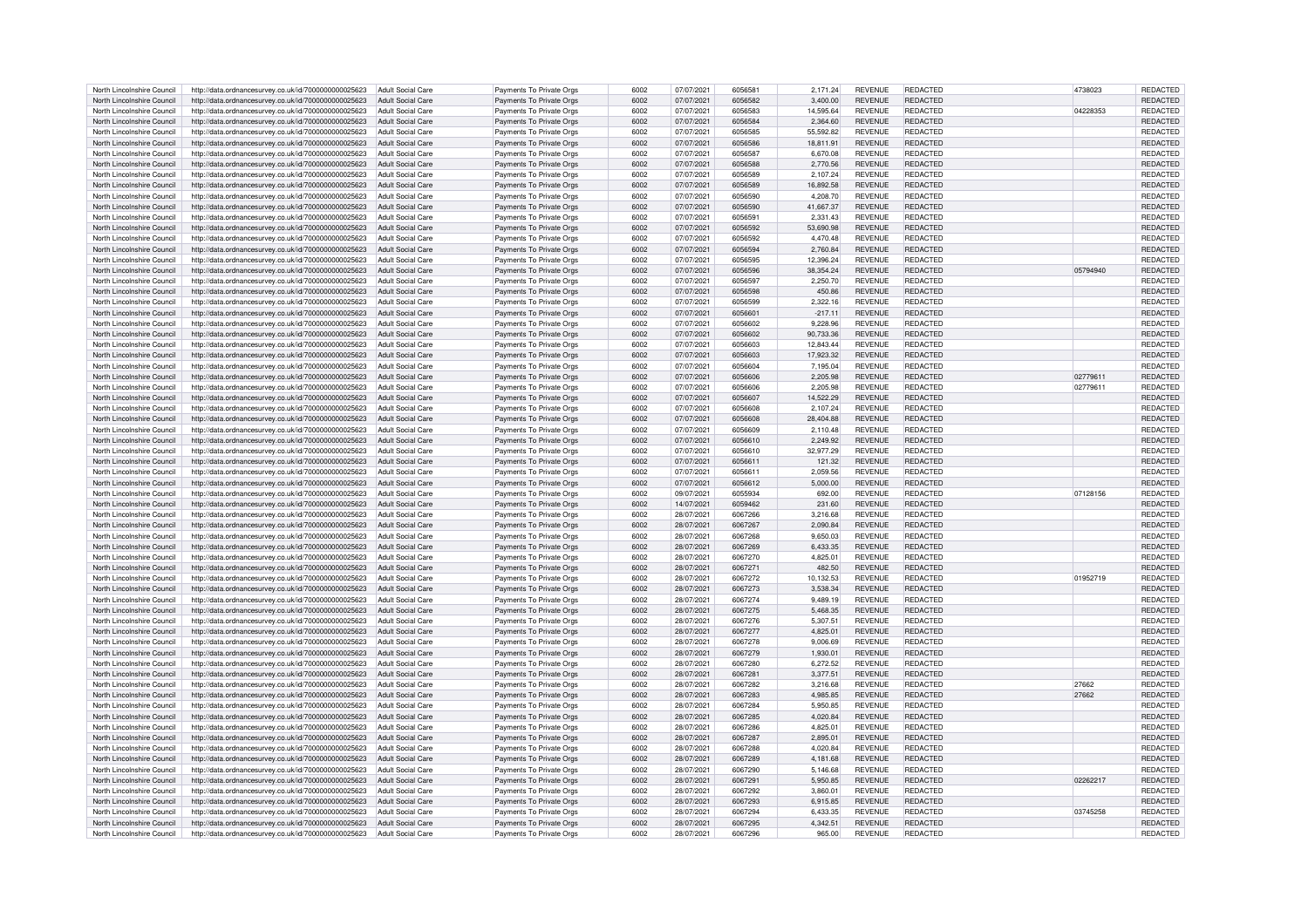| North Lincolnshire Council | http://data.ordnancesurvey.co.uk/id/7000000000025623                   | Adult Social Care        | Payments To Private Orgs | 6002 | 28/07/2021 | 6067297 | 6,272.52  | <b>REVENUE</b> | REDACTED        |          | <b>REDACTED</b> |
|----------------------------|------------------------------------------------------------------------|--------------------------|--------------------------|------|------------|---------|-----------|----------------|-----------------|----------|-----------------|
| North Lincolnshire Council | http://data.ordnancesurvey.co.uk/id/7000000000025623                   | Adult Social Care        | Payments To Private Orgs | 6002 | 28/07/2021 | 6067298 | 8,363.36  | <b>REVENUE</b> | REDACTED        |          | REDACTED        |
| North Lincolnshire Council | http://data.ordnancesurvey.co.uk/id/7000000000025623                   | <b>Adult Social Care</b> | Payments To Private Orgs | 6002 | 28/07/2021 | 6067299 | 3,538.34  | <b>REVENUE</b> | REDACTED        | 02779611 | REDACTED        |
| North Lincolnshire Council | http://data.ordnancesurvey.co.uk/id/7000000000025623                   | Adult Social Care        | Payments To Private Orgs | 6002 | 28/07/2021 | 6067300 | 3.055.84  | <b>REVENUE</b> | REDACTED        | 02779611 | <b>REDACTED</b> |
|                            |                                                                        |                          |                          |      |            |         |           |                |                 |          |                 |
| North Lincolnshire Council | http://data.ordnancesurvey.co.uk/id/7000000000025623                   | Adult Social Care        | Payments To Private Orgs | 6002 | 28/07/2021 | 6067301 | 23,481.73 | <b>REVENUE</b> | <b>REDACTED</b> | 02779611 | REDACTED        |
| North Lincolnshire Council | http://data.ordnancesurvey.co.uk/id/7000000000025623                   | <b>Adult Social Care</b> | Payments To Private Orgs | 6002 | 28/07/2021 | 6067302 | 2,895.01  | <b>REVENUE</b> | REDACTED        | 02779611 | REDACTED        |
| North Lincolnshire Council | http://data.ordnancesurvey.co.uk/id/7000000000025623                   | <b>Adult Social Care</b> | Payments To Private Orgs | 6002 | 28/07/2021 | 6067303 | 2.251.67  | <b>REVENUE</b> | <b>REDACTED</b> | 02779611 | REDACTED        |
| North Lincolnshire Council | http://data.ordnancesurvey.co.uk/id/7000000000025623                   | <b>Adult Social Care</b> | Payments To Private Orgs | 6002 | 28/07/2021 | 6067304 | 3.377.51  | <b>REVENUE</b> | <b>REDACTED</b> | 02779611 | REDACTED        |
| North Lincolnshire Council | http://data.ordnancesurvey.co.uk/id/7000000000025623                   | <b>Adult Social Care</b> | Payments To Private Orgs | 6002 | 28/07/2021 | 6067305 | 11.258.36 | <b>REVENUE</b> | <b>REDACTED</b> |          | REDACTED        |
| North Lincolnshire Council | http://data.ordnancesurvey.co.uk/id/7000000000025623                   | Adult Social Care        | Payments To Private Orgs | 6002 | 28/07/2021 | 6067306 | 2.251.67  | <b>REVENUE</b> | <b>REDACTED</b> |          | <b>REDACTED</b> |
| North Lincolnshire Council | http://data.ordnancesurvey.co.uk/id/7000000000025623                   | Adult Social Care        | Payments To Private Orgs | 6002 | 28/07/2021 | 6067307 | 5,468.35  | <b>REVENUE</b> | REDACTED        | 4738023  | <b>REDACTED</b> |
| North Lincolnshire Council | http://data.ordnancesurvey.co.uk/id/7000000000025623                   | Adult Social Care        |                          | 6002 | 28/07/2021 | 6067308 | 4.664.18  | <b>REVENUE</b> | REDACTED        | 04228353 | REDACTED        |
|                            |                                                                        |                          | Payments To Private Orgs |      |            |         |           |                |                 |          |                 |
| North Lincolnshire Council | http://data.ordnancesurvey.co.uk/id/7000000000025623                   | Adult Social Care        | Payments To Private Orgs | 6002 | 28/07/2021 | 6067309 | 1,769.17  | <b>REVENUE</b> | <b>REDACTED</b> | 04228353 | <b>REDACTED</b> |
| North Lincolnshire Council | http://data.ordnancesurvey.co.uk/id/7000000000025623                   | Adult Social Care        | Payments To Private Oras | 6002 | 28/07/2021 | 6067310 | 643.34    | <b>REVENUE</b> | <b>REDACTED</b> | 04228353 | <b>REDACTED</b> |
| North Lincolnshire Council | http://data.ordnancesurvey.co.uk/id/7000000000025623                   | Adult Social Care        | Payments To Private Orgs | 6002 | 28/07/2021 | 6067311 | 1,608.34  | <b>REVENUE</b> | <b>REDACTED</b> | 04228353 | REDACTED        |
| North Lincolnshire Council | http://data.ordnancesurvey.co.uk/id/7000000000025623                   | <b>Adult Social Care</b> | Payments To Private Orgs | 6002 | 28/07/2021 | 6067312 | 12,384.20 | REVENUE        | REDACTED        |          | REDACTED        |
| North Lincolnshire Council | http://data.ordnancesurvey.co.uk/id/7000000000025623                   | <b>Adult Social Care</b> | Payments To Private Orgs | 6002 | 28/07/2021 | 6067313 | 4,825.01  | <b>REVENUE</b> | REDACTED        |          | REDACTED        |
| North Lincolnshire Council | http://data.ordnancesurvey.co.uk/id/7000000000025623                   | <b>Adult Social Care</b> | Payments To Private Orgs | 6002 | 28/07/2021 | 6067314 | 3.699.18  | <b>REVENUE</b> | <b>REDACTED</b> |          | REDACTED        |
| North Lincolnshire Council | http://data.ordnancesurvey.co.uk/id/7000000000025623                   | <b>Adult Social Care</b> | Payments To Private Orgs | 6002 | 28/07/2021 | 6067315 | 7,559.19  | <b>REVENUE</b> | REDACTED        |          | REDACTED        |
| North Lincolnshire Council | http://data.ordnancesurvey.co.uk/id/7000000000025623                   | Adult Social Care        | Payments To Private Orgs | 6002 | 28/07/2021 | 6067316 | 7.237.52  | <b>REVENUE</b> | <b>REDACTED</b> |          | <b>REDACTED</b> |
| North Lincolnshire Council |                                                                        | Adult Social Care        |                          | 6002 |            | 6067317 |           | <b>REVENUE</b> | <b>REDACTED</b> |          |                 |
|                            | http://data.ordnancesurvey.co.uk/id/7000000000025623                   |                          | Payments To Private Orgs |      | 28/07/2021 |         | 2,251.67  |                |                 |          | REDACTED        |
| North Lincolnshire Council | http://data.ordnancesurvey.co.uk/id/7000000000025623                   | Adult Social Care        | Payments To Private Orgs | 6002 | 28/07/2021 | 6067318 | 5,468.35  | REVENUE        | REDACTED        | 05794940 | REDACTED        |
| North Lincolnshire Council | http://data.ordnancesurvey.co.uk/id/7000000000025623                   | Adult Social Care        | Payments To Private Orgs | 6002 | 28/07/2021 | 6067319 | 13.510.04 | <b>REVENUE</b> | <b>REDACTED</b> |          | <b>REDACTEI</b> |
| North Lincolnshire Council | http://data.ordnancesurvey.co.uk/id/7000000000025623                   | Adult Social Care        | Payments To Private Orgs | 6002 | 28/07/2021 | 6067320 | 6,272.52  | <b>REVENUE</b> | <b>REDACTED</b> |          | <b>REDACTED</b> |
| North Lincolnshire Council | http://data.ordnancesurvey.co.uk/id/7000000000025623                   | <b>Adult Social Care</b> | Payments To Private Orgs | 6002 | 28/07/2021 | 6067321 | 6,272.52  | <b>REVENUE</b> | <b>REDACTED</b> |          | <b>REDACTED</b> |
| North Lincolnshire Council | http://data.ordnancesurvey.co.uk/id/7000000000025623                   | <b>Adult Social Care</b> | Payments To Private Orgs | 6002 | 28/07/2021 | 6067322 | 5,468.35  | <b>REVENUE</b> | <b>REDACTED</b> |          | REDACTED        |
| North Lincolnshire Council | http://data.ordnancesurvey.co.uk/id/7000000000025623                   | <b>Adult Social Care</b> | Payments To Private Orgs | 6002 | 28/07/2021 | 6067326 | 1,419.56  | <b>REVENUE</b> | REDACTED        |          | REDACTED        |
| North Lincolnshire Council | http://data.ordnancesurvey.co.uk/id/7000000000025623                   | <b>Adult Social Care</b> | Payments To Private Orgs | 6002 | 28/07/2021 | 6067331 | 3.767.29  | <b>REVENUE</b> | <b>REDACTED</b> |          | REDACTED        |
| North Lincolnshire Council | http://data.ordnancesurvey.co.uk/id/7000000000025623                   | Adult Social Care        | Payments To Private Orgs | 6002 | 28/07/2021 | 6067333 | 2.620.72  | <b>REVENUE</b> | <b>REDACTED</b> | 07128156 | <b>REDACTED</b> |
| North Lincolnshire Council | http://data.ordnancesurvey.co.uk/id/7000000000025623                   | Adult Social Care        | Payments To Private Orgs | 5002 | 28/07/2021 | 6067335 | 818.98    | <b>REVENUE</b> | <b>REDACTED</b> | 07516089 | <b>REDACTED</b> |
|                            |                                                                        |                          |                          | 6002 |            |         |           |                |                 |          |                 |
| North Lincolnshire Council | http://data.ordnancesurvey.co.uk/id/7000000000025623                   | Adult Social Care        | Payments To Private Orgs |      | 28/07/2021 | 6067337 | 2.293.13  | <b>REVENUE</b> | <b>REDACTED</b> |          | REDACTED        |
| North Lincolnshire Council | http://data.ordnancesurvey.co.uk/id/7000000000025623                   | Adult Social Care        | Payments To Private Orgs | 6002 | 30/07/2021 | 606823  | 24.544.76 | REVENUE        | REDACTED        | 08596756 | <b>REDACTED</b> |
| North Lincolnshire Council | http://data.ordnancesurvey.co.uk/id/7000000000025623                   | Adult Social Care        | Payments To Private Orgs | 6002 | 30/07/2021 | 6068231 | 20,538.07 | <b>REVENUE</b> | REDACTED        | 08596756 | REDACTED        |
| North Lincolnshire Council | http://data.ordnancesurvey.co.uk/id/7000000000025623                   | Adult Social Care        | Payments To Private Orgs | 6002 | 30/07/2021 | 6068232 | 559.80    | <b>REVENUE</b> | <b>REDACTED</b> | 08596756 | <b>REDACTED</b> |
| North Lincolnshire Council | http://data.ordnancesurvey.co.uk/id/7000000000025623                   | Adult Social Care        | Payments To Private Orgs | 6002 | 30/07/2021 | 6068232 | 1.260.75  | <b>REVENUE</b> | <b>REDACTED</b> | 08596756 | REDACTED        |
| North Lincolnshire Council | http://data.ordnancesurvey.co.uk/id/7000000000025623                   | <b>Adult Social Care</b> | Payments To Private Orgs | 6002 | 30/07/2021 | 6068235 | 574.84    | REVENUE        | REDACTED        |          | REDACTED        |
| North Lincolnshire Council | http://data.ordnancesurvey.co.uk/id/7000000000025623                   | <b>Adult Social Care</b> | Payments To Private Orgs | 6002 | 30/07/2021 | 6068246 | 2.582.39  | REVENUE        | <b>REDACTED</b> |          | <b>REDACTED</b> |
| North Lincolnshire Council | http://data.ordnancesurvey.co.uk/id/7000000000025623                   | <b>Adult Social Care</b> | Payments To Private Orgs | 6002 | 30/07/2021 | 6068247 | 52,705.80 | REVENUE        | <b>REDACTED</b> |          | REDACTED        |
| North Lincolnshire Council | http://data.ordnancesurvey.co.uk/id/7000000000025623                   | Adult Social Care        | Payments To Private Orgs | 6002 | 30/07/2021 | 6068247 | 26.179.12 | <b>REVENUE</b> | <b>REDACTED</b> |          | <b>REDACTED</b> |
| North Lincolnshire Council | http://data.ordnancesurvey.co.uk/id/7000000000025623                   | Adult Social Care        | Payments To Private Orgs | 6002 | 30/07/2021 | 6068252 | 2,907.28  | <b>REVENUE</b> | <b>REDACTED</b> |          | REDACTED        |
| North Lincolnshire Council | http://data.ordnancesurvey.co.uk/id/7000000000025623                   | <b>Adult Social Care</b> | Payments To Private Orgs | 6002 | 30/07/2021 | 6068253 | 920.96    | <b>REVENUE</b> | REDACTED        | 07128156 | REDACTED        |
| North Lincolnshire Council | http://data.ordnancesurvey.co.uk/id/7000000000025623                   | Adult Social Care        | Payments To Private Orgs | 6002 | 30/07/2021 | 6068253 | 1.839.04  | RFVFNUF        | REDACTED        | 07128156 | REDACTED        |
| North Lincolnshire Council | http://data.ordnancesurvey.co.uk/id/7000000000025623                   | <b>Adult Social Care</b> | Payments To Private Orgs | 6002 | 30/07/2021 | 6068256 | 20,957.52 | <b>REVENUE</b> | REDACTED        | 27662    | REDACTED        |
|                            |                                                                        |                          |                          |      |            |         |           |                |                 |          |                 |
| North Lincolnshire Council | http://data.ordnancesurvey.co.uk/id/7000000000025623                   | Adult Social Care        | Payments To Private Orgs | 5002 | 30/07/2021 | 6068257 | 1.906.08  | <b>REVENUE</b> | <b>REDACTED</b> | 27662    | <b>REDACTED</b> |
| North Lincolnshire Council | http://data.ordnancesurvey.co.uk/id/7000000000025623                   | <b>Adult Social Care</b> | Payments To Private Orgs | 6002 | 30/07/2021 | 6068267 | 12,031.44 | <b>REVENUE</b> | <b>REDACTED</b> | 07516089 | REDACTED        |
| North Lincolnshire Council | http://data.ordnancesurvey.co.uk/id/7000000000025623                   | <b>Adult Social Care</b> | Payments To Private Orgs | 6002 | 30/07/2021 | 6068268 | 5,125.00  | <b>REVENUE</b> | <b>REDACTED</b> | 04126127 | REDACTED        |
| North Lincolnshire Council | http://data.ordnancesurvey.co.uk/id/7000000000025623                   | <b>Adult Social Care</b> | Payments To Private Orgs | 6002 | 30/07/2021 | 6068270 | 5,959.00  | <b>REVENUE</b> | <b>REDACTED</b> |          | REDACTED        |
| North Lincolnshire Council | http://data.ordnancesurvey.co.uk/id/7000000000025623                   | <b>Adult Social Care</b> | Payments To Private Orgs | 6002 | 30/07/2021 | 6068273 | 2.344.44  | <b>REVENUE</b> | REDACTED        |          | <b>REDACTED</b> |
| North Lincolnshire Council | http://data.ordnancesurvey.co.uk/id/7000000000025623                   | <b>Adult Social Care</b> | Payments To Private Orgs | 6002 | 30/07/2021 | 6068274 | 4.260.37  | <b>REVENUE</b> | <b>REDACTED</b> |          | <b>REDACTED</b> |
| North Lincolnshire Council | http://data.ordnancesurvey.co.uk/id/7000000000025623                   | Adult Social Care        | Payments To Private Orgs | 6002 | 30/07/2021 | 6068275 | 585.20    | <b>REVENUE</b> | <b>REDACTED</b> | 04228353 | <b>REDACTED</b> |
| North Lincolnshire Council | http://data.ordnancesurvey.co.uk/id/7000000000025623                   | Adult Social Care        | Payments To Private Orgs | 6002 | 30/07/2021 | 6068276 | 8,509.28  | <b>REVENUE</b> | REDACTED        |          | REDACTED        |
| North Lincolnshire Council | http://data.ordnancesurvey.co.uk/id/7000000000025623                   | Adult Social Care        | Payments To Private Orgs | 6002 | 30/07/2021 | 6068696 | 3,273.43  | REVENUE        | <b>REDACTED</b> |          | REDACTED        |
|                            |                                                                        |                          |                          |      |            |         |           |                |                 |          |                 |
| North Lincolnshire Council | http://data.ordnancesurvey.co.uk/id/7000000000025623                   | Adult Social Care        | Payments To Private Orgs | 6002 | 30/07/2021 | 6068697 | 2.127.73  | <b>REVENUE</b> | <b>REDACTED</b> |          | <b>REDACTED</b> |
| North Lincolnshire Council | http://data.ordnancesurvey.co.uk/id/7000000000025623                   | Adult Social Care        | Payments To Private Orgs | 6002 | 30/07/2021 | 6068698 | 9.820.30  | <b>REVENUE</b> | <b>REDACTED</b> |          | REDACTED        |
| North Lincolnshire Council | http://data.ordnancesurvey.co.uk/id/7000000000025623                   | <b>Adult Social Care</b> | Payments To Private Orgs | 6002 | 30/07/2021 | 6068699 | 6,546.86  | <b>REVENUE</b> | <b>REDACTED</b> |          | REDACTED        |
| North Lincolnshire Council | http://data.ordnancesurvey.co.uk/id/7000000000025623                   | <b>Adult Social Care</b> | Payments To Private Orgs | 6002 | 30/07/2021 | 6068700 | 4,910.15  | <b>REVENUE</b> | <b>REDACTED</b> |          | REDACTED        |
| North Lincolnshire Council | http://data.ordnancesurvey.co.uk/id/7000000000025623                   | Adult Social Care        | Payments To Private Orgs | 6002 | 30/07/2021 | 6068701 | 491.01    | <b>REVENUE</b> | <b>REDACTED</b> |          | REDACTED        |
| North Lincolnshire Council | http://data.ordnancesurvey.co.uk/id/7000000000025623                   | Adult Social Care        | Payments To Private Orgs | 6002 | 30/07/2021 | 6068702 | 10.311.31 | <b>REVENUE</b> | REDACTED        | 01952719 | <b>REDACTED</b> |
| North Lincolnshire Council | http://data.ordnancesurvey.co.uk/id/7000000000025623                   | Adult Social Care        | Payments To Private Orgs | 6002 | 30/07/2021 | 6068703 | 3,600.78  | <b>REVENUE</b> | <b>REDACTED</b> |          | <b>REDACTED</b> |
| North Lincolnshire Council | http://data.ordnancesurvey.co.uk/id/7000000000025623                   | Adult Social Care        | Payments To Private Orgs | 6002 | 30/07/2021 | 6068704 | 9.656.63  | <b>REVENUE</b> | REDACTED        |          | <b>REDACTED</b> |
| North Lincolnshire Council | http://data.ordnancesurvey.co.uk/id/7000000000025623                   | <b>Adult Social Care</b> | Payments To Private Orgs | 6002 | 30/07/2021 | 6068705 | 5,564.83  | <b>REVENUE</b> | REDACTED        |          | REDACTED        |
| North Lincolnshire Council | http://data.ordnancesurvey.co.uk/id/7000000000025623                   | <b>Adult Social Care</b> | Payments To Private Orgs | 6002 | 30/07/2021 | 6068706 | 5,401.16  | REVENUE        | <b>REDACTED</b> |          | REDACTED        |
| North Lincolnshire Council | http://data.ordnancesurvey.co.uk/id/7000000000025623                   | Adult Social Care        | Payments To Private Orgs | 6002 | 30/07/2021 | 6068707 | 4.910.15  | <b>REVENUE</b> | <b>REDACTED</b> |          | <b>REDACTED</b> |
| North Lincolnshire Council | http://data.ordnancesurvey.co.uk/id/7000000000025623                   | Adult Social Care        | Payments To Private Orgs | 6002 | 30/07/2021 | 6068708 | 9,165.61  | <b>REVENUE</b> | <b>REDACTED</b> |          | REDACTED        |
|                            |                                                                        |                          |                          | 6002 |            | 6068709 |           | <b>REVENUE</b> | <b>REDACTED</b> |          |                 |
| North Lincolnshire Council | http://data.ordnancesurvey.co.uk/id/7000000000025623                   | <b>Adult Social Care</b> | Payments To Private Orgs |      | 30/07/2021 |         | 1,964.06  |                |                 |          | REDACTED        |
| North Lincolnshire Council | http://data.ordnancesurvey.co.uk/id/7000000000025623                   | Adult Social Care        | Payments To Private Orgs | 6002 | 30/07/2021 | 6068710 | 6,383.19  | <b>REVENUE</b> | REDACTED        |          | REDACTED        |
| North Lincolnshire Council | http://data.ordnancesurvey.co.uk/id/7000000000025623                   | <b>Adult Social Care</b> | Payments To Private Orgs | 6002 | 30/07/2021 | 606871  | 3.437.10  | <b>REVENUE</b> | <b>REDACTED</b> |          | <b>REDACTED</b> |
| North Lincolnshire Council | http://data.ordnancesurvey.co.uk/id/7000000000025623                   | <b>Adult Social Care</b> | Payments To Private Orgs | 6002 | 30/07/2021 | 6068712 | 3,273.43  | <b>REVENUE</b> | REDACTED        | 27662    | REDACTED        |
| North Lincolnshire Council | http://data.ordnancesurvey.co.uk/id/7000000000025623                   | <b>Adult Social Care</b> | Payments To Private Orgs | 6002 | 30/07/2021 | 6068713 | 5,073.82  | <b>REVENUE</b> | REDACTED        | 27662    | <b>REDACTED</b> |
| North Lincolnshire Council | http://data.ordnancesurvey.co.uk/id/7000000000025623                   | Adult Social Care        | Payments To Private Orgs | 6002 | 30/07/2021 | 6068714 | 6.055.85  | <b>REVENUE</b> | <b>REDACTED</b> |          | REDACTED        |
| North Lincolnshire Council | http://data.ordnancesurvey.co.uk/id/7000000000025623 Adult Social Care |                          | Payments To Private Orgs | 6002 | 30/07/2021 | 6068715 | 4,091.79  | <b>REVENUE</b> | <b>REDACTED</b> |          | REDACTED        |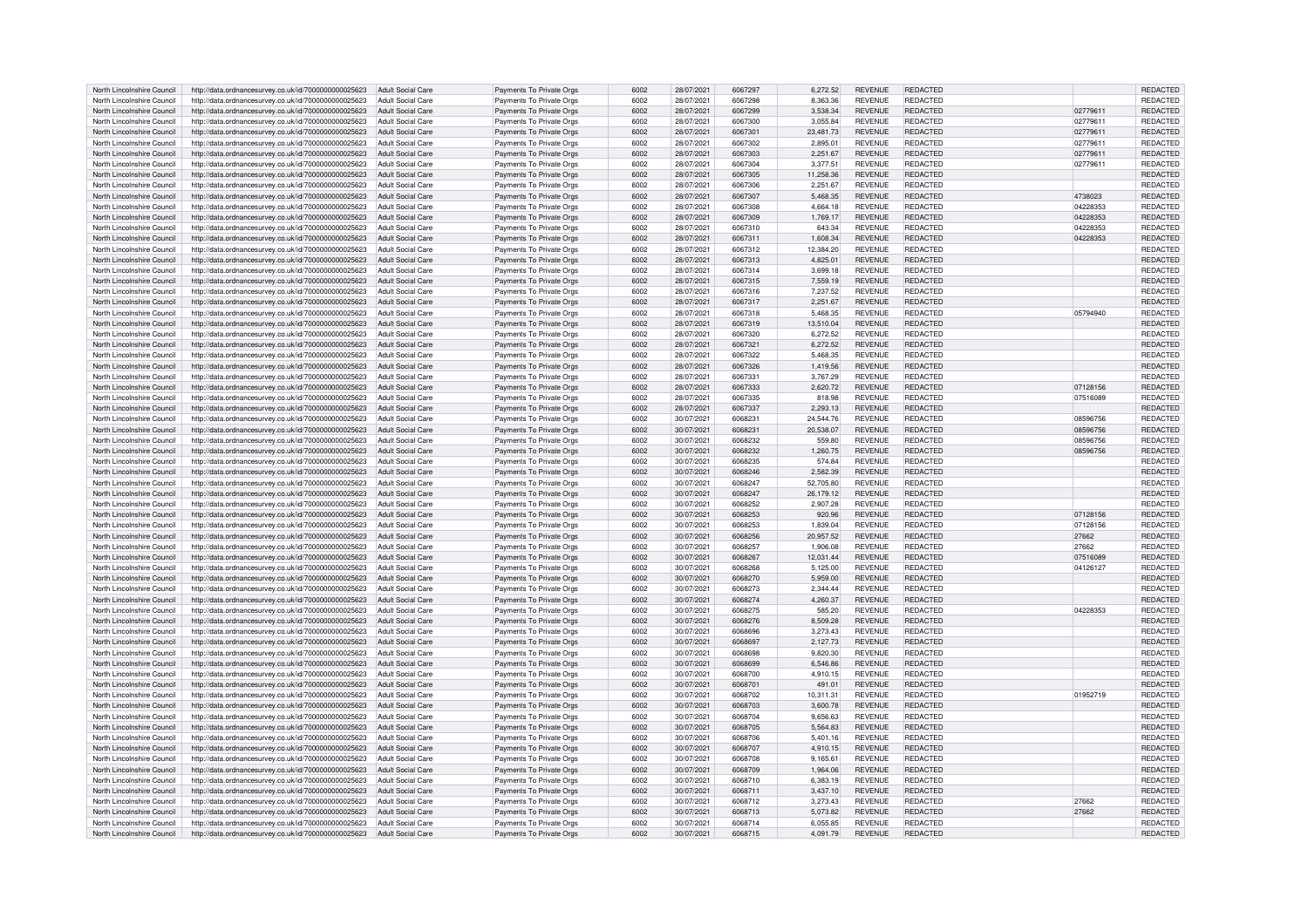| North Lincolnshire Council                               | http://data.ordnancesurvey.co.uk/id/7000000000025623                                                                           | Adult Social Care        | Payments To Private Orgs                           | 6002         | 30/07/2021               | 6068716            | 4.910.15                 | <b>REVENUE</b>                   | <b>REDACTED</b>                    |          | <b>REDACTED</b>             |
|----------------------------------------------------------|--------------------------------------------------------------------------------------------------------------------------------|--------------------------|----------------------------------------------------|--------------|--------------------------|--------------------|--------------------------|----------------------------------|------------------------------------|----------|-----------------------------|
| North Lincolnshire Council                               | http://data.ordnancesurvey.co.uk/id/7000000000025623                                                                           | Adult Social Care        | Payments To Private Orgs                           | 6002         | 30/07/2021               | 6068717            | 2,946.09                 | <b>REVENUE</b>                   | REDACTED                           |          | REDACTED                    |
| North Lincolnshire Council                               | http://data.ordnancesurvey.co.uk/id/7000000000025623                                                                           | Adult Social Care        | Payments To Private Orgs                           | 6002         | 30/07/2021               | 6068718            | 4,091.79                 | REVENUE                          | REDACTED                           |          | REDACTED                    |
|                                                          |                                                                                                                                |                          |                                                    |              |                          |                    |                          |                                  |                                    |          |                             |
| North Lincolnshire Council                               | http://data.ordnancesurvey.co.uk/id/7000000000025623                                                                           | Adult Social Care        | Payments To Private Orgs                           | 6002         | 30/07/2021               | 6068719            | 4.255.46                 | <b>REVENUE</b>                   | <b>REDACTED</b>                    |          | <b>REDACTED</b>             |
| North Lincolnshire Council                               | http://data.ordnancesurvey.co.uk/id/7000000000025623                                                                           | Adult Social Care        | Payments To Private Orgs                           | 6002         | 30/07/2021               | 6068720            | 5,237.49                 | <b>REVENUE</b>                   | <b>REDACTED</b>                    |          | REDACTED                    |
| North Lincolnshire Council                               | http://data.ordnancesurvey.co.uk/id/7000000000025623                                                                           | <b>Adult Social Care</b> | Payments To Private Orgs                           | 6002         | 30/07/2021               | 6068721            | 6,055.85                 | <b>REVENUE</b>                   | <b>REDACTED</b>                    | 02262217 | REDACTED                    |
| North Lincolnshire Council                               | http://data.ordnancesurvey.co.uk/id/7000000000025623                                                                           | <b>Adult Social Care</b> | Payments To Private Orgs                           | 6002         | 30/07/2021               | 6068722            | 3.928.12                 | <b>REVENUE</b>                   | <b>REDACTED</b>                    |          | REDACTED                    |
| North Lincolnshire Council                               | http://data.ordnancesurvey.co.uk/id/7000000000025623                                                                           | <b>Adult Social Care</b> | Payments To Private Orgs                           | 6002         | 30/07/2021               | 6068723            | 7,037.88                 | <b>REVENUE</b>                   | <b>REDACTED</b>                    |          | REDACTED                    |
| North Lincolnshire Council                               | http://data.ordnancesurvey.co.uk/id/7000000000025623                                                                           | <b>Adult Social Care</b> | Payments To Private Orgs                           | 6002         | 30/07/2021               | 6068724            | 6,546.86                 | <b>REVENUE</b>                   | REDACTED                           | 03745258 | <b>REDACTED</b>             |
| North Lincolnshire Council                               | http://data.ordnancesurvey.co.uk/id/7000000000025623                                                                           | Adult Social Care        | Payments To Private Orgs                           | 6002         | 30/07/2021               | 6068725            | 4.419.13                 | <b>REVENUE</b>                   | <b>REDACTED</b>                    |          | <b>REDACTED</b>             |
|                                                          |                                                                                                                                |                          |                                                    |              |                          |                    |                          |                                  |                                    |          |                             |
| North Lincolnshire Council                               | http://data.ordnancesurvey.co.uk/id/7000000000025623                                                                           | Adult Social Care        | Payments To Private Orgs                           | 6002         | 30/07/2021               | 6068726            | 982.03                   | <b>REVENUE</b>                   | <b>REDACTED</b>                    |          | <b>REDACTED</b>             |
| North Lincolnshire Council                               | http://data.ordnancesurvey.co.uk/id/7000000000025623                                                                           | Adult Social Care        | Payments To Private Orgs                           | 6002         | 30/07/2021               | 6068727            | 6,383.19                 | <b>REVENUE</b>                   | <b>REDACTED</b>                    |          | REDACTED                    |
| North Lincolnshire Council                               | http://data.ordnancesurvey.co.uk/id/7000000000025623                                                                           | Adult Social Care        | Payments To Private Orgs                           | 6002         | 30/07/2021               | 6068728            | 8,510.92                 | <b>REVENUE</b>                   | <b>REDACTED</b>                    |          | <b>REDACTED</b>             |
| North Lincolnshire Council                               | http://data.ordnancesurvey.co.uk/id/7000000000025623                                                                           | Adult Social Care        | Payments To Private Orgs                           | 6002         | 30/07/2021               | 6068729            | 3.600.78                 | <b>REVENUE</b>                   | <b>REDACTED</b>                    | 02779611 | <b>REDACTED</b>             |
| North Lincolnshire Council                               | http://data.ordnancesurvey.co.uk/id/7000000000025623                                                                           | Adult Social Care        | Payments To Private Orgs                           | 6002         | 30/07/2021               | 6068730            | 3,109.76                 | <b>REVENUE</b>                   | <b>REDACTED</b>                    | 02779611 | <b>REDACTED</b>             |
| North Lincolnshire Council                               | http://data.ordnancesurvey.co.uk/id/7000000000025623                                                                           | <b>Adult Social Care</b> | Payments To Private Orgs                           | 6002         | 30/07/2021               | 6068731            | 23,896.06                | <b>REVENUE</b>                   | REDACTED                           | 02779611 | <b>REDACTED</b>             |
| North Lincolnshire Council                               | http://data.ordnancesurvey.co.uk/id/7000000000025623                                                                           | Adult Social Care        | Payments To Private Orgs                           | 6002         | 30/07/2021               | 6068732            | 2,946.09                 | <b>REVENUE</b>                   | REDACTED                           | 02779611 | REDACTED                    |
| North Lincolnshire Council                               |                                                                                                                                | <b>Adult Social Care</b> |                                                    | 6002         | 30/07/2021               | 6068733            |                          | <b>REVENUE</b>                   | <b>REDACTED</b>                    |          | <b>REDACTED</b>             |
|                                                          | http://data.ordnancesurvey.co.uk/id/7000000000025623                                                                           |                          | Payments To Private Orgs                           |              |                          |                    | 2,291.40                 |                                  |                                    | 02779611 |                             |
| North Lincolnshire Council                               | http://data.ordnancesurvey.co.uk/id/7000000000025623                                                                           | <b>Adult Social Care</b> | Payments To Private Orgs                           | 6002         | 30/07/2021               | 6068734            | 3,437.10                 | <b>REVENUE</b>                   | REDACTED                           | 02779611 | REDACTED                    |
| North Lincolnshire Council                               | http://data.ordnancesurvey.co.uk/id/7000000000025623                                                                           | Adult Social Care        | Payments To Private Orgs                           | 6002         | 30/07/2021               | 6068735            | 11,457.01                | <b>REVENUE</b>                   | <b>REDACTED</b>                    |          | <b>REDACTED</b>             |
| North Lincolnshire Council                               | http://data.ordnancesurvey.co.uk/id/7000000000025623                                                                           | Adult Social Care        | Payments To Private Orgs                           | 6002         | 30/07/2021               | 6068736            | 2,291.40                 | <b>REVENUE</b>                   | <b>REDACTED</b>                    |          | <b>REDACTED</b>             |
| North Lincolnshire Council                               | http://data.ordnancesurvey.co.uk/id/7000000000025623                                                                           | Adult Social Care        | Payments To Private Orgs                           | 6002         | 30/07/2021               | 6068737            | 5,564.83                 | <b>REVENUE</b>                   | REDACTED                           | 4738023  | REDACTED                    |
| North Lincolnshire Council                               | http://data.ordnancesurvey.co.uk/id/7000000000025623                                                                           | Adult Social Care        | Payments To Private Orgs                           | 6002         | 30/07/2021               | 6068738            | 4,746.48                 | REVENUE                          | <b>REDACTED</b>                    | 04228353 | <b>REDACTED</b>             |
| North Lincolnshire Council                               | http://data.ordnancesurvey.co.uk/id/7000000000025623                                                                           | Adult Social Care        | Payments To Private Orgs                           | 6002         | 30/07/2021               | 6068739            | 1,800.39                 | <b>REVENUE</b>                   | <b>REDACTED</b>                    | 04228353 | <b>REDACTED</b>             |
| North Lincolnshire Council                               |                                                                                                                                |                          |                                                    | 6002         |                          | 6068740            |                          | <b>REVENUE</b>                   | <b>REDACTED</b>                    | 04228353 | REDACTED                    |
|                                                          | http://data.ordnancesurvey.co.uk/id/7000000000025623                                                                           | Adult Social Care        | Payments To Private Orgs                           |              | 30/07/2021               |                    | 654.69                   |                                  |                                    |          |                             |
| North Lincolnshire Council                               | http://data.ordnancesurvey.co.uk/id/7000000000025623                                                                           | <b>Adult Social Care</b> | Payments To Private Orgs                           | 6002         | 30/07/2021               | 6068741            | 1,636.72                 | <b>REVENUE</b>                   | <b>REDACTED</b>                    | 04228353 | REDACTED                    |
| North Lincolnshire Council                               | http://data.ordnancesurvey.co.uk/id/7000000000025623                                                                           | Adult Social Care        | Payments To Private Orgs                           | 6002         | 30/07/2021               | 6068742            | 12,602.71                | <b>REVENUE</b>                   | <b>REDACTED</b>                    |          | REDACTED                    |
| North Lincolnshire Council                               | http://data.ordnancesurvey.co.uk/id/7000000000025623                                                                           | <b>Adult Social Care</b> | Payments To Private Orgs                           | 6002         | 30/07/2021               | 6068743            | 4.910.15                 | <b>REVENUE</b>                   | <b>REDACTED</b>                    |          | <b>REDACTED</b>             |
| North Lincolnshire Council                               | http://data.ordnancesurvey.co.uk/id/7000000000025623                                                                           | Adult Social Care        | Payments To Private Orgs                           | 6002         | 30/07/2021               | 6068744            | 3.764.45                 | <b>REVENUE</b>                   | REDACTED                           |          | <b>REDACTED</b>             |
| North Lincolnshire Council                               | http://data.ordnancesurvey.co.uk/id/7000000000025623                                                                           | Adult Social Care        | Payments To Private Orgs                           | 6002         | 30/07/2021               | 606874             | 7.692.57                 | <b>REVENUE</b>                   | <b>REDACTED</b>                    |          | <b>REDACTED</b>             |
| North Lincolnshire Council                               | http://data.ordnancesurvey.co.uk/id/7000000000025623                                                                           | Adult Social Care        | Payments To Private Orgs                           | 6002         | 30/07/2021               | 6068746            | 7.365.22                 | <b>REVENUE</b>                   | <b>REDACTED</b>                    |          | REDACTED                    |
|                                                          |                                                                                                                                | Adult Social Care        |                                                    | 6002         |                          | 6068747            |                          | <b>REVENUE</b>                   | <b>REDACTED</b>                    |          | <b>REDACTED</b>             |
| North Lincolnshire Council                               | http://data.ordnancesurvey.co.uk/id/7000000000025623                                                                           |                          | Payments To Private Orgs                           |              | 30/07/2021               |                    | 2,291.40                 |                                  |                                    |          |                             |
| North Lincolnshire Council                               | http://data.ordnancesurvey.co.uk/id/7000000000025623                                                                           | <b>Adult Social Care</b> | Payments To Private Orgs                           | 6002         | 30/07/2021               | 6068748            | 5,564.83                 | REVENUE                          | REDACTED                           | 05794940 | REDACTED                    |
| North Lincolnshire Council                               | http://data.ordnancesurvey.co.uk/id/7000000000025623                                                                           | Adult Social Care        | Payments To Private Orgs                           | 6002         | 30/07/2021               | 6068749            | 13,748.42                | <b>REVENUE</b>                   | <b>REDACTED</b>                    |          | <b>REDACTED</b>             |
| North Lincolnshire Council                               | http://data.ordnancesurvey.co.uk/id/7000000000025623                                                                           | Adult Social Care        | Payments To Private Orgs                           | 6002         | 30/07/2021               | 6068750            | 6.383.19                 | <b>REVENUE</b>                   | <b>REDACTED</b>                    |          | <b>REDACTED</b>             |
| North Lincolnshire Council                               | http://data.ordnancesurvey.co.uk/id/7000000000025623                                                                           | <b>Adult Social Care</b> | Payments To Private Orgs                           | 6002         | 30/07/2021               | 6068751            | 6,383.19                 | REVENUE                          | REDACTED                           |          | REDACTED                    |
| North Lincolnshire Council                               | http://data.ordnancesurvey.co.uk/id/7000000000025623                                                                           | <b>Adult Social Care</b> | Payments To Private Orgs                           | 6002         | 30/07/2021               | 6068752            | 5.564.83                 | <b>REVENUE</b>                   | <b>REDACTED</b>                    |          | <b>REDACTED</b>             |
| North Lincolnshire Council                               | http://data.ordnancesurvey.co.uk/id/7000000000025623                                                                           | <b>Adult Social Care</b> | Residential Care Income                            | 9078         | 07/07/2021               | 6056474            | $-3,599.60$              | <b>REVENUE</b>                   | <b>REDACTED</b>                    |          | REDACTED                    |
| North Lincolnshire Council                               | http://data.ordnancesurvey.co.uk/id/7000000000025623                                                                           | Adult Social Care        | Residential Care Income                            | 9078         | 07/07/2021               | 6056475            | $-1.127.22$              | <b>REVENUE</b>                   | REDACTED                           |          | <b>REDACTED</b>             |
|                                                          |                                                                                                                                |                          |                                                    |              |                          |                    |                          |                                  |                                    |          |                             |
| North Lincolnshire Council                               | http://data.ordnancesurvey.co.uk/id/7000000000025623                                                                           | <b>Adult Social Care</b> | Residential Care Income                            | 9078         | 07/07/2021               | 6056477            | $-18, 174.77$            | <b>REVENUE</b>                   | <b>REDACTED</b>                    |          | REDACTED                    |
| North Lincolnshire Council                               | http://data.ordnancesurvey.co.uk/id/7000000000025623                                                                           | <b>Adult Social Care</b> | Residential Care Income                            | 9078         | 07/07/2021               | 6056477            | $-425.60$                | <b>REVENUE</b>                   | REDACTED                           |          | REDACTED                    |
| North Lincolnshire Council                               | http://data.ordnancesurvey.co.uk/id/7000000000025623                                                                           | <b>Adult Social Care</b> | Residential Care Income                            | 9078         | 07/07/2021               | 6056479            | $-12,917.60$             | REVENUE                          | <b>REDACTED</b>                    |          | <b>REDACTED</b>             |
| North Lincolnshire Council                               | http://data.ordnancesurvey.co.uk/id/7000000000025623                                                                           | Adult Social Care        | Residential Care Income                            | 9078         | 07/07/2021               | 6056479            | $-669.92$                | REVENUE                          | REDACTED                           |          | REDACTED                    |
| North Lincolnshire Council                               | http://data.ordnancesurvey.co.uk/id/7000000000025623                                                                           | Adult Social Care        | Residential Care Income                            | 9078         | 07/07/2021               | 6056480            | $-6.238.96$              | <b>REVENUE</b>                   | <b>REDACTED</b>                    |          | <b>REDACTED</b>             |
| North Lincolnshire Council                               | http://data.ordnancesurvey.co.uk/id/7000000000025623                                                                           | <b>Adult Social Care</b> | Residential Care Income                            | 9078         | 07/07/2021               | 6056484            | $-14.045.15$             | <b>REVENUE</b>                   | <b>REDACTED</b>                    | 01952719 | REDACTED                    |
| North Lincolnshire Council                               | http://data.ordnancesurvey.co.uk/id/7000000000025623                                                                           | <b>Adult Social Care</b> | Residential Care Income                            | 9078         | 07/07/2021               | 6056490            | $-7,122.16$              | <b>REVENUE</b>                   | REDACTED                           |          | REDACTED                    |
|                                                          |                                                                                                                                |                          |                                                    |              |                          |                    |                          |                                  |                                    |          |                             |
| North Lincolnshire Council                               | http://data.ordnancesurvey.co.uk/id/7000000000025623                                                                           | Adult Social Care        | Residential Care Income                            | 9078         | 07/07/2021               | 6056492            | $-10,704.43$             | <b>REVENUE</b>                   | REDACTED                           |          | REDACTED                    |
| North Lincolnshire Council                               | http://data.ordnancesurvey.co.uk/id/7000000000025623                                                                           | Adult Social Care        | Residential Care Income                            | 9078         | 07/07/2021               | 6056493            | $-3.229.24$              | <b>REVENUE</b>                   | <b>REDACTED</b>                    |          | <b>REDACTED</b>             |
| North Lincolnshire Council                               | http://data.ordnancesurvey.co.uk/id/7000000000025623                                                                           | Adult Social Care        | Residential Care Income                            | 9078         | 07/07/2021               | 6056494            | $-8.837.40$              | <b>REVENUE</b>                   | <b>REDACTED</b>                    |          | <b>REDACTED</b>             |
| North Lincolnshire Council                               | http://data.ordnancesurvey.co.uk/id/7000000000025623                                                                           | Adult Social Care        | Residential Care Income                            | 9078         | 07/07/2021               | 6056494            | $-608.80$                | <b>REVENUE</b>                   | <b>REDACTED</b>                    |          | <b>REDACTED</b>             |
| North Lincolnshire Council                               | http://data.ordnancesurvey.co.uk/id/7000000000025623                                                                           | Adult Social Care        | Residential Care Income                            | 9078         | 07/07/2021               | 6056498            | $-6,339.42$              | <b>REVENUE</b>                   | <b>REDACTED</b>                    |          | REDACTED                    |
| North Lincolnshire Council                               | http://data.ordnancesurvey.co.uk/id/7000000000025623                                                                           | <b>Adult Social Care</b> | Residential Care Income                            | 9078         | 07/07/2021               | 6056500            | $-18,317.72$             | <b>REVENUE</b>                   | <b>REDACTED</b>                    |          | REDACTED                    |
| North Lincolnshire Council                               | http://data.ordnancesurvey.co.uk/id/7000000000025623                                                                           | Adult Social Care        | Residential Care Income                            | 9078         | 07/07/2021               | 6056500            | $-723.84$                | <b>REVENUE</b>                   | <b>REDACTED</b>                    |          | REDACTED                    |
| North Lincolnshire Council                               |                                                                                                                                |                          | Residential Care Income                            | 9078         |                          | 6056501            |                          |                                  | <b>REDACTED</b>                    |          |                             |
|                                                          | http://data.ordnancesurvey.co.uk/id/7000000000025623                                                                           | Adult Social Care        |                                                    |              | 07/07/2021               |                    | $-425.60$                | <b>REVENUE</b>                   |                                    |          | REDACTED                    |
| North Lincolnshire Council                               | http://data.ordnancesurvey.co.uk/id/7000000000025623                                                                           | Adult Social Care        | Residential Care Income                            | 9078         | 07/07/2021               | 6056506            | $-5,969.44$              | <b>REVENUE</b>                   | REDACTED                           |          | REDACTED                    |
| North Lincolnshire Council                               | http://data.ordnancesurvey.co.uk/id/7000000000025623                                                                           | <b>Adult Social Care</b> | Residential Care Income                            | 9078         | 07/07/2021               | 6056507            | $-6,835.12$              | <b>REVENUE</b>                   | <b>REDACTED</b>                    |          | <b>REDACTED</b>             |
| North Lincolnshire Council                               | http://data.ordnancesurvey.co.uk/id/7000000000025623                                                                           | <b>Adult Social Care</b> | Residential Care Income                            | 9078         | 07/07/2021               | 605651             | $-8.361.62$              | <b>REVENUE</b>                   | <b>REDACTED</b>                    | 27662    | <b>REDACTED</b>             |
| North Lincolnshire Council                               | http://data.ordnancesurvey.co.uk/id/7000000000025623                                                                           | Adult Social Care        | Residential Care Income                            | 9078         | 07/07/2021               | 6056514            | $-608.80$                | <b>REVENUE</b>                   | <b>REDACTED</b>                    | 27662    | <b>REDACTED</b>             |
| North Lincolnshire Council                               | http://data.ordnancesurvey.co.uk/id/7000000000025623                                                                           | Adult Social Care        | Residential Care Income                            | 9078         | 07/07/2021               | 6056516            | $-9.455.61$              | REVENUE                          | REDACTED                           | 27662    | <b>REDACTED</b>             |
| North Lincolnshire Council                               | http://data.ordnancesurvey.co.uk/id/7000000000025623                                                                           | Adult Social Care        | Residential Care Income                            | 9078         | 07/07/2021               | 6056521            | $-2,156.16$              | <b>REVENUE</b>                   | <b>REDACTED</b>                    |          | REDACTED                    |
| North Lincolnshire Council                               | http://data.ordnancesurvey.co.uk/id/7000000000025623                                                                           | Adult Social Care        | Residential Care Income                            | 9078         | 07/07/2021               | 6056522            | $-5,786.65$              | REVENUE                          | REDACTED                           |          | REDACTED                    |
|                                                          |                                                                                                                                |                          |                                                    |              |                          |                    |                          |                                  |                                    |          |                             |
| North Lincolnshire Council                               | http://data.ordnancesurvey.co.uk/id/7000000000025623                                                                           | Adult Social Care        | Residential Care Income                            | 9078         | 07/07/2021               | 6056523            | $-325.24$                | REVENUE                          | <b>REDACTED</b>                    |          | REDACTED                    |
| North Lincolnshire Council                               | http://data.ordnancesurvey.co.uk/id/7000000000025623                                                                           | Adult Social Care        | Residential Care Income                            | 9078         | 07/07/2021               | 6056524            | $-3.765.11$              | REVENUE                          | REDACTED                           |          | <b>REDACTED</b>             |
| North Lincolnshire Council                               | http://data.ordnancesurvey.co.uk/id/7000000000025623                                                                           | <b>Adult Social Care</b> | Residential Care Income                            | 9078         | 07/07/2021               | 6056525            | $-4,607.13$              | <b>REVENUE</b>                   | <b>REDACTED</b>                    |          | REDACTED                    |
| North Lincolnshire Council                               | http://data.ordnancesurvey.co.uk/id/7000000000025623                                                                           | <b>Adult Social Care</b> | Residential Care Income                            | 9078         | 07/07/2021               | 6056528            | $-6,039.36$              | <b>REVENUE</b>                   | <b>REDACTED</b>                    |          | REDACTED                    |
| North Lincolnshire Council                               | http://data.ordnancesurvey.co.uk/id/7000000000025623                                                                           | <b>Adult Social Care</b> | Residential Care Income                            | 9078         | 07/07/2021               | 6056528            | $-480.41$                | <b>REVENUE</b>                   | REDACTED                           |          | REDACTED                    |
| North Lincolnshire Council                               | http://data.ordnancesurvey.co.uk/id/7000000000025623                                                                           | <b>Adult Social Care</b> | Residential Care Income                            | 9078         | 07/07/2021               | 6056529            | 7.833.62                 | <b>REVENUE</b>                   | <b>REDACTED</b>                    |          | <b>REDACTED</b>             |
| North Lincolnshire Council                               |                                                                                                                                | <b>Adult Social Care</b> | Residential Care Income                            | 9078         | 07/07/2021               | 6056530            | $-1,301.92$              | <b>REVENUE</b>                   | REDACTED                           |          | REDACTED                    |
|                                                          |                                                                                                                                |                          |                                                    |              |                          |                    |                          |                                  |                                    |          |                             |
|                                                          | http://data.ordnancesurvey.co.uk/id/7000000000025623                                                                           |                          |                                                    |              |                          |                    |                          |                                  |                                    |          |                             |
| North Lincolnshire Council                               | http://data.ordnancesurvey.co.uk/id/7000000000025623                                                                           | Adult Social Care        | Residential Care Income                            | 9078         | 07/07/2021               | 6056530            | $-3,420.58$              | <b>REVENUE</b>                   | REDACTED                           |          | <b>REDACTED</b>             |
| North Lincolnshire Council<br>North Lincolnshire Council | http://data.ordnancesurvey.co.uk/id/7000000000025623<br>http://data.ordnancesurvey.co.uk/id/7000000000025623 Adult Social Care | Adult Social Care        | Residential Care Income<br>Residential Care Income | 9078<br>9078 | 07/07/2021<br>07/07/2021 | 6056532<br>6056536 | $-5.572.76$<br>$-356.80$ | <b>REVENUE</b><br><b>REVENUE</b> | <b>REDACTED</b><br><b>REDACTED</b> | 04126127 | <b>REDACTED</b><br>REDACTED |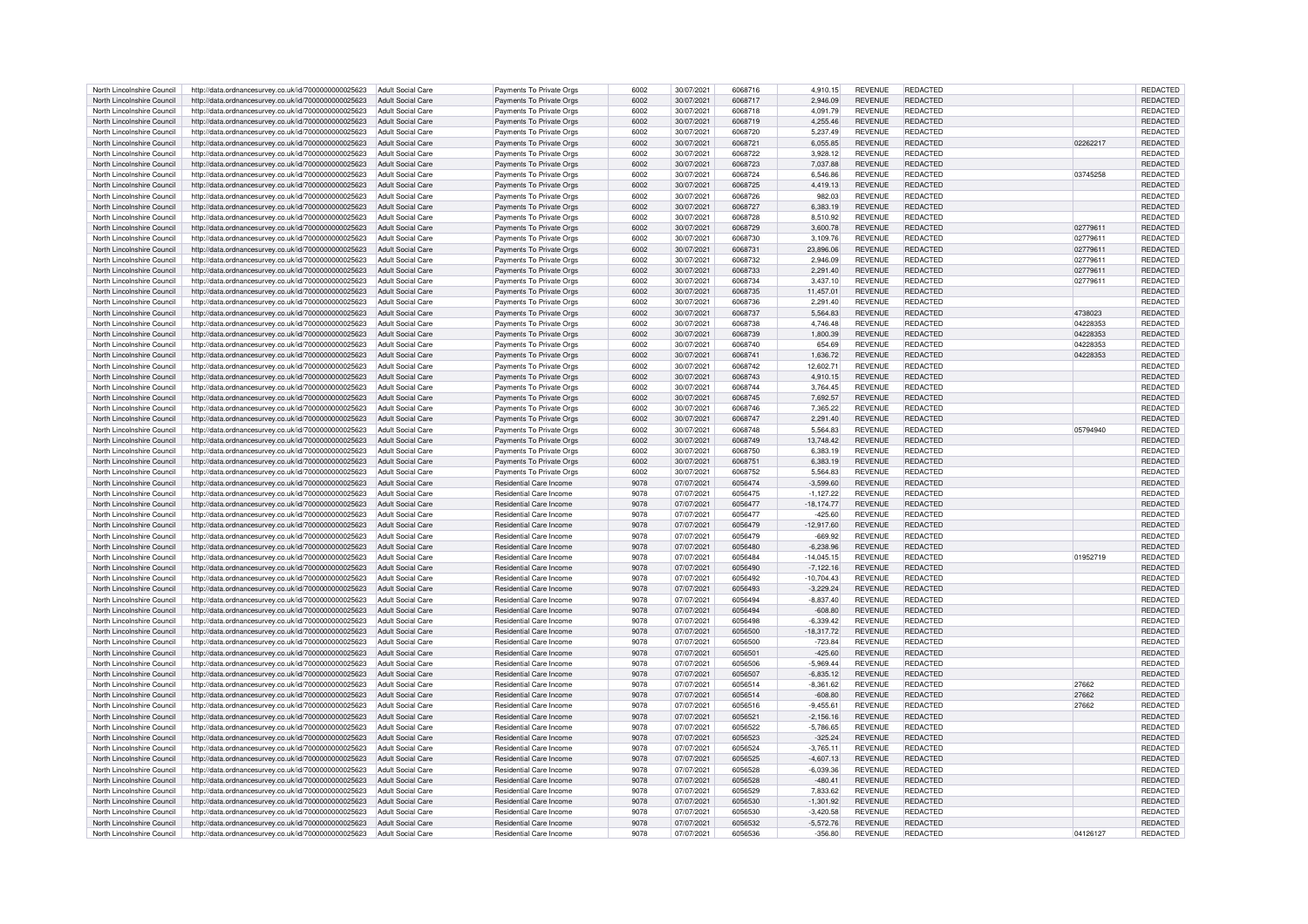| North Lincolnshire Council                               | http://data.ordnancesurvey.co.uk/id/7000000000025623                                                                               | Adult Social Care          | Residential Care Income                               | 9078         | 07/07/2021               | 6056538            | $-3.306.00$      | <b>REVENUE</b>                   | <b>REDACTED</b>                    | 02262217 | <b>REDACTED</b>             |
|----------------------------------------------------------|------------------------------------------------------------------------------------------------------------------------------------|----------------------------|-------------------------------------------------------|--------------|--------------------------|--------------------|------------------|----------------------------------|------------------------------------|----------|-----------------------------|
| North Lincolnshire Council                               | http://data.ordnancesurvey.co.uk/id/7000000000025623                                                                               | Adult Social Care          | Residential Care Income                               | 9078         | 07/07/2021               | 6056538            | $-850.40$        | <b>REVENUE</b>                   | REDACTED                           | 02262217 | REDACTED                    |
| North Lincolnshire Council                               | http://data.ordnancesurvey.co.uk/id/7000000000025623                                                                               | <b>Adult Social Care</b>   | Residential Care Income                               | 9078         | 07/07/2021               | 6056540            | $-1,095.36$      | <b>REVENUE</b>                   | REDACTED                           |          | REDACTED                    |
| North Lincolnshire Council                               | http://data.ordnancesurvey.co.uk/id/7000000000025623                                                                               | Adult Social Care          | Residential Care Income                               | 9078         | 07/07/2021               | 6056540            | $-5.565.07$      | <b>REVENUE</b>                   | <b>REDACTED</b>                    |          | <b>REDACTED</b>             |
| North Lincolnshire Council                               |                                                                                                                                    | <b>Adult Social Care</b>   | Residential Care Income                               | 9078         | 07/07/2021               | 605654             | $-11,181.24$     | <b>REVENUE</b>                   | <b>REDACTED</b>                    |          | REDACTED                    |
| North Lincolnshire Council                               | http://data.ordnancesurvey.co.uk/id/7000000000025623                                                                               | <b>Adult Social Care</b>   | Residential Care Income                               | 9078         | 07/07/2021               | 6056545            |                  | <b>REVENUE</b>                   | REDACTED                           | 03745258 | REDACTED                    |
|                                                          | http://data.ordnancesurvey.co.uk/id/7000000000025623                                                                               |                            |                                                       |              |                          |                    | $-8,066.27$      |                                  |                                    |          |                             |
| North Lincolnshire Council                               | http://data.ordnancesurvey.co.uk/id/7000000000025623                                                                               | <b>Adult Social Care</b>   | Residential Care Income                               | 9078         | 07/07/2021               | 6056546            | 12,797.06        | <b>REVENUE</b>                   | <b>REDACTED</b>                    |          | REDACTED                    |
| North Lincolnshire Council                               | http://data.ordnancesurvey.co.uk/id/7000000000025623                                                                               | <b>Adult Social Care</b>   | Residential Care Income                               | 9078         | 07/07/2021               | 6056549            | $-9,162.08$      | <b>REVENUE</b>                   | <b>REDACTED</b>                    |          | REDACTED                    |
| North Lincolnshire Council                               | http://data.ordnancesurvey.co.uk/id/7000000000025623                                                                               | <b>Adult Social Care</b>   | Residential Care Income                               | 9078         | 07/07/2021               | 6056552            | $-4.265.43$      | <b>REVENUE</b>                   | REDACTED                           |          | <b>REDACTED</b>             |
| North Lincolnshire Council                               | http://data.ordnancesurvey.co.uk/id/7000000000025623                                                                               | Adult Social Care          | Residential Care Income                               | 9078         | 07/07/2021               | 6056555            | $-620.63$        | <b>REVENUE</b>                   | <b>REDACTED</b>                    |          | <b>REDACTED</b>             |
| North Lincolnshire Council                               | http://data.ordnancesurvey.co.uk/id/7000000000025623                                                                               | Adult Social Care          | Residential Care Income                               | 9078         | 07/07/2021               | 6056555            | $-602.83$        | <b>REVENUE</b>                   | REDACTED                           |          | REDACTED                    |
| North Lincolnshire Council                               | http://data.ordnancesurvey.co.uk/id/7000000000025623                                                                               | Adult Social Care          | Residential Care Income                               | 9078         | 07/07/2021               | 6056557            | $-535.12$        | <b>REVENUE</b>                   | REDACTED                           |          | REDACTED                    |
| North Lincolnshire Council                               | http://data.ordnancesurvey.co.uk/id/7000000000025623                                                                               | Adult Social Care          | Residential Care Income                               | 9078         | 07/07/2021               | 6056559            | $-3,579.95$      | <b>REVENUE</b>                   | <b>REDACTED</b>                    | 02779611 | REDACTED                    |
| North Lincolnshire Council                               | http://data.ordnancesurvey.co.uk/id/7000000000025623                                                                               | Adult Social Care          | Residential Care Income                               | 9078         | 07/07/2021               | 6056561            | $-608.80$        | <b>REVENUE</b>                   | REDACTED                           | 02779611 | REDACTED                    |
| North Lincolnshire Council                               | http://data.ordnancesurvey.co.uk/id/7000000000025623                                                                               | Adult Social Care          | Residential Care Income                               | 9078         | 07/07/2021               | 6056561            | $-5,757.60$      | <b>REVENUE</b>                   | <b>REDACTED</b>                    | 02779611 | REDACTED                    |
| North Lincolnshire Council                               |                                                                                                                                    |                            | Residential Care Income                               | 9078         |                          | 6056563            |                  |                                  |                                    |          |                             |
|                                                          | http://data.ordnancesurvey.co.uk/id/7000000000025623                                                                               | <b>Adult Social Care</b>   |                                                       |              | 07/07/2021               |                    | $-5,772.64$      | <b>REVENUE</b>                   | REDACTED                           | 02779611 | REDACTED                    |
| North Lincolnshire Council                               | http://data.ordnancesurvey.co.uk/id/7000000000025623                                                                               | <b>Adult Social Care</b>   | Residential Care Income                               | 9078         | 07/07/2021               | 6056563            | $-11,609.88$     | <b>REVENUE</b>                   | REDACTED                           | 02779611 | REDACTED                    |
| North Lincolnshire Council                               | http://data.ordnancesurvey.co.uk/id/7000000000025623                                                                               | <b>Adult Social Care</b>   | Residential Care Income                               | 9078         | 07/07/2021               | 6056564            | $-3,711.28$      | <b>REVENUE</b>                   | <b>REDACTED</b>                    | 02779611 | REDACTED                    |
| North Lincolnshire Council                               | http://data.ordnancesurvey.co.uk/id/7000000000025623                                                                               | Adult Social Care          | Residential Care Income                               | 9078         | 07/07/2021               | 6056564            | $-2,077.11$      | <b>REVENUE</b>                   | REDACTED                           | 02779611 | REDACTED                    |
| North Lincolnshire Council                               | http://data.ordnancesurvey.co.uk/id/7000000000025623                                                                               | Adult Social Care          | Residential Care Income                               | 9078         | 07/07/2021               | 6056567            | $-1,625.60$      | <b>REVENUE</b>                   | <b>REDACTED</b>                    | 0277961  | <b>REDACTED</b>             |
| North Lincolnshire Council                               | http://data.ordnancesurvey.co.uk/id/7000000000025623                                                                               | <b>Adult Social Care</b>   | Residential Care Income                               | 9078         | 07/07/2021               | 6056568            | $-1,594.20$      | <b>REVENUE</b>                   | REDACTED                           | 02779611 | REDACTED                    |
| North Lincolnshire Council                               | http://data.ordnancesurvey.co.uk/id/7000000000025623                                                                               | Adult Social Care          | Residential Care Income                               | 9078         | 07/07/2021               | 6056569            | $-1,442.04$      | <b>REVENUE</b>                   | REDACTED                           | 02779611 | REDACTED                    |
| North Lincolnshire Council                               | http://data.ordnancesurvey.co.uk/id/7000000000025623                                                                               | <b>Adult Social Care</b>   | Residential Care Income                               | 9078         | 07/07/2021               | 6056570            | $-445.55$        | <b>REVENUE</b>                   | <b>REDACTED</b>                    | 02779611 | <b>REDACTED</b>             |
| North Lincolnshire Council                               | http://data.ordnancesurvey.co.uk/id/7000000000025623                                                                               | Adult Social Care          | Residential Care Income                               | 9078         | 07/07/2021               | 6056570            | $-851.20$        | <b>REVENUE</b>                   | <b>REDACTED</b>                    | 02779611 | REDACTED                    |
| North Lincolnshire Council                               | http://data.ordnancesurvey.co.uk/id/7000000000025623                                                                               | <b>Adult Social Care</b>   | Residential Care Income                               | 9078         | 07/07/2021               | 6056577            | $-456.60$        | <b>REVENUE</b>                   | <b>REDACTED</b>                    |          | REDACTED                    |
| North Lincolnshire Council                               | http://data.ordnancesurvey.co.uk/id/7000000000025623                                                                               | <b>Adult Social Care</b>   | Residential Care Income                               | 9078         | 07/07/2021               | 6056577            | 16,109.22        | <b>REVENUE</b>                   | REDACTED                           |          | REDACTED                    |
|                                                          |                                                                                                                                    |                            |                                                       |              |                          |                    |                  |                                  |                                    |          |                             |
| North Lincolnshire Council                               | http://data.ordnancesurvey.co.uk/id/7000000000025623                                                                               | <b>Adult Social Care</b>   | Residential Care Income                               | 9078         | 07/07/2021               | 6056581            | $-7,765.32$      | <b>REVENUE</b>                   | <b>REDACTED</b>                    | 4738023  | REDACTED                    |
| North Lincolnshire Council                               | http://data.ordnancesurvey.co.uk/id/7000000000025623                                                                               | <b>Adult Social Care</b>   | Residential Care Income                               | 9078         | 07/07/2021               | 6056583            | $-847.20$        | <b>REVENUE</b>                   | <b>REDACTED</b>                    | 04228353 | REDACTED                    |
| North Lincolnshire Council                               | http://data.ordnancesurvey.co.uk/id/7000000000025623                                                                               | Adult Social Care          | Residential Care Income                               | 9078         | 07/07/2021               | 6056585            | $-10.813.32$     | <b>REVENUE</b>                   | <b>REDACTED</b>                    |          | <b>REDACTED</b>             |
| North Lincolnshire Council                               | http://data.ordnancesurvey.co.uk/id/7000000000025623                                                                               | Adult Social Care          | Residential Care Income                               | 9078         | 07/07/2021               | 6056586            | $-4,604.32$      | <b>REVENUE</b>                   | <b>REDACTED</b>                    |          | <b>REDACTED</b>             |
| North Lincolnshire Council                               | http://data.ordnancesurvey.co.uk/id/7000000000025623                                                                               | Adult Social Care          | Residential Care Income                               | 9078         | 07/07/2021               | 6056589            | $-611.00$        | <b>REVENUE</b>                   | REDACTED                           |          | <b>REDACTED</b>             |
| North Lincolnshire Council                               | http://data.ordnancesurvey.co.uk/id/7000000000025623                                                                               | Adult Social Care          | Residential Care Income                               | 9078         | 07/07/2021               | 6056589            | $-6,886.27$      | <b>REVENUE</b>                   | <b>REDACTED</b>                    |          | <b>REDACTED</b>             |
| North Lincolnshire Council                               | http://data.ordnancesurvey.co.uk/id/7000000000025623                                                                               | Adult Social Care          | Residential Care Income                               | 9078         | 07/07/2021               | 6056590            | $-608.80$        | <b>REVENUE</b>                   | <b>REDACTED</b>                    |          | REDACTED                    |
| North Lincolnshire Council                               | http://data.ordnancesurvey.co.uk/id/7000000000025623                                                                               | Adult Social Care          | Residential Care Income                               | 9078         | 07/07/2021               | 6056590            | $-9.456.23$      | <b>REVENUE</b>                   | <b>REDACTED</b>                    |          | <b>REDACTED</b>             |
| North Lincolnshire Council                               | http://data.ordnancesurvey.co.uk/id/7000000000025623                                                                               | <b>Adult Social Care</b>   | Residential Care Income                               | 9078         | 07/07/2021               | 6056592            | $-13,455.55$     | <b>REVENUE</b>                   | <b>REDACTED</b>                    |          | REDACTED                    |
| North Lincolnshire Council                               | http://data.ordnancesurvey.co.uk/id/7000000000025623                                                                               | <b>Adult Social Care</b>   | Residential Care Income                               | 9078         | 07/07/2021               | 6056592            | $-1,038.95$      | <b>REVENUE</b>                   | REDACTED                           |          | REDACTED                    |
| North Lincolnshire Council                               |                                                                                                                                    | <b>Adult Social Care</b>   | Residential Care Income                               | 9078         | 07/07/2021               | 6056596            |                  | <b>REVENUE</b>                   | <b>REDACTED</b>                    | 05794940 | <b>REDACTED</b>             |
|                                                          | http://data.ordnancesurvey.co.uk/id/7000000000025623                                                                               |                            |                                                       |              |                          |                    | $-10,374.78$     |                                  | <b>REDACTED</b>                    |          |                             |
|                                                          |                                                                                                                                    |                            |                                                       |              |                          |                    |                  |                                  |                                    |          |                             |
| North Lincolnshire Council                               | http://data.ordnancesurvey.co.uk/id/7000000000025623                                                                               | <b>Adult Social Care</b>   | Residential Care Income                               | 9078         | 07/07/2021               | 605660             | $-805.44$        | <b>REVENUE</b>                   |                                    |          | REDACTED                    |
| North Lincolnshire Council                               | http://data.ordnancesurvey.co.uk/id/7000000000025623                                                                               | Adult Social Care          | Residential Care Income                               | 9078         | 07/07/2021               | 6056602            | $-25.634.98$     | <b>REVENUE</b>                   | <b>REDACTED</b>                    |          | <b>REDACTED</b>             |
| North Lincolnshire Council                               | http://data.ordnancesurvey.co.uk/id/7000000000025623                                                                               | Adult Social Care          | Residential Care Income                               | 9078         | 07/07/2021               | 6056602            | $-1,028.56$      | <b>REVENUE</b>                   | REDACTED                           |          | REDACTED                    |
| North Lincolnshire Council                               | http://data.ordnancesurvey.co.uk/id/7000000000025623                                                                               | Adult Social Care          | Residential Care Income                               | 9078         | 07/07/2021               | 6056603            | $-4,897.96$      | <b>REVENUE</b>                   | REDACTED                           |          | REDACTED                    |
| North Lincolnshire Council                               | http://data.ordnancesurvey.co.uk/id/7000000000025623                                                                               | Adult Social Care          | Residential Care Income                               | 9078         | 07/07/2021               | 6056603            | $-5,822.32$      | <b>REVENUE</b>                   | <b>REDACTED</b>                    |          | <b>REDACTED</b>             |
| North Lincolnshire Council                               | http://data.ordnancesurvey.co.uk/id/7000000000025623                                                                               | Adult Social Care          | Residential Care Income                               | 9078         | 07/07/2021               | 6056608            | $-4,999.72$      | <b>REVENUE</b>                   | <b>REDACTED</b>                    |          | REDACTED                    |
|                                                          |                                                                                                                                    |                            |                                                       |              |                          | 6056608            |                  |                                  |                                    |          |                             |
| North Lincolnshire Council                               | http://data.ordnancesurvey.co.uk/id/7000000000025623                                                                               | Adult Social Care          | Residential Care Income                               | 9078         | 07/07/2021               |                    | $-947.16$        | <b>REVENUE</b>                   | <b>REDACTED</b>                    |          | REDACTED                    |
| North Lincolnshire Council                               | http://data.ordnancesurvey.co.uk/id/7000000000025623                                                                               | <b>Adult Social Care</b>   | Residential Care Income                               | 9078         | 07/07/2021               | 6056610            | $-8,557.40$      | <b>REVENUE</b>                   | <b>REDACTED</b>                    |          | REDACTED                    |
| North Lincolnshire Council                               | http://data.ordnancesurvey.co.uk/id/7000000000025623                                                                               | Adult Social Care          | Residential Care Income                               | 9078         | 07/07/2021               | 6056610            | $-569.40$        | <b>REVENUE</b>                   | <b>REDACTED</b>                    |          | REDACTED                    |
| North Lincolnshire Council                               | http://data.ordnancesurvey.co.uk/id/7000000000025623                                                                               | Central Services To Public | Other Professional Fees                               | 5829         | 07/07/2021               | 6055413            | 278.40           | <b>REVENUE</b>                   | <b>REDACTED</b>                    |          | <b>REDACTED</b>             |
| North Lincolnshire Council                               | http://data.ordnancesurvey.co.uk/id/7000000000025623                                                                               | Central Services To Public | Rents                                                 | 3201         | 23/07/2021               | 6064728            | 250.00           | <b>REVENUE</b>                   | <b>REDACTED</b>                    |          | <b>REDACTED</b>             |
| North Lincolnshire Council                               | http://data.ordnancesurvey.co.uk/id/7000000000025623                                                                               | Childrens & Education      | <b>B Out Basic Allowance</b>                          | 5520         | 05/07/2021               | 6054606            | 1.652.14         | <b>REVENUE</b>                   | <b>REDACTED</b>                    |          | REDACTED                    |
| North Lincolnshire Council                               | http://data.ordnancesurvey.co.uk/id/7000000000025623                                                                               | Childrens & Education      | <b>B Out Basic Allowance</b>                          | 5520         | 05/07/2021               | 6054609            | 175.10           | <b>REVENUE</b>                   | <b>REDACTED</b>                    |          | REDACTED                    |
| North Lincolnshire Council                               | http://data.ordnancesurvey.co.uk/id/7000000000025623                                                                               | Childrens & Education      | <b>B Out Basic Allowance</b>                          | 5520         | 05/07/2021               | 6054610            | 422.48           | <b>REVENUE</b>                   | <b>REDACTED</b>                    |          | REDACTED                    |
| North Lincolnshire Council                               | http://data.ordnancesurvey.co.uk/id/7000000000025623                                                                               | Childrens & Education      | <b>B Out Basic Allowance</b>                          | 5520         | 05/07/2021               | 6054612            | 726.15           | <b>REVENUE</b>                   | <b>REDACTED</b>                    |          | REDACTED                    |
| North Lincolnshire Council                               | http://data.ordnancesurvey.co.uk/id/7000000000025623                                                                               | Childrens & Education      | <b>B Out Basic Allowance</b>                          | 5520         | 05/07/2021               | 6054615            | 311.04           | <b>REVENUE</b>                   | <b>REDACTED</b>                    |          | <b>REDACTED</b>             |
| North Lincolnshire Council                               |                                                                                                                                    | Childrens & Education      | <b>B Out Basic Allowance</b>                          | 5520         | 05/07/2021               | 6054617            | 1.811.23         | <b>REVENUE</b>                   | <b>REDACTED</b>                    |          | REDACTED                    |
|                                                          | http://data.ordnancesurvey.co.uk/id/7000000000025623                                                                               |                            |                                                       |              |                          |                    |                  |                                  |                                    |          |                             |
| North Lincolnshire Council                               | http://data.ordnancesurvey.co.uk/id/7000000000025623                                                                               | Childrens & Education      | <b>B Out Basic Allowance</b>                          | 5520         | 05/07/2021               | 6054619            | 375.95           | <b>REVENUE</b>                   | <b>REDACTED</b>                    |          | REDACTED                    |
| North Lincolnshire Council                               | http://data.ordnancesurvey.co.uk/id/7000000000025623                                                                               | Childrens & Education      | <b>B Out Basic Allowance</b>                          | 5520         | 05/07/2021               | 6054621            | 885.80           | <b>REVENUE</b>                   | <b>REDACTED</b>                    |          | REDACTED                    |
| North Lincolnshire Council                               | http://data.ordnancesurvey.co.uk/id/7000000000025623                                                                               | Childrens & Education      | <b>B Out Basic Allowance</b>                          | 5520         | 05/07/2021               | 6054624            | 941.20           | <b>REVENUE</b>                   | <b>REDACTED</b>                    |          | REDACTED                    |
| North Lincolnshire Council                               | http://data.ordnancesurvey.co.uk/id/7000000000025623                                                                               | Childrens & Education      | B Out Basic Allowance                                 | 5520         | 05/07/2021               | 6054626            | 1.801.05         | <b>REVENUE</b>                   | <b>REDACTED</b>                    |          | <b>REDACTED</b>             |
| North Lincolnshire Council                               | http://data.ordnancesurvey.co.uk/id/7000000000025623                                                                               | Childrens & Education      | B Out Basic Allowance                                 | 5520         | 05/07/2021               | 6054632            | 384.05           | <b>REVENUE</b>                   | <b>REDACTED</b>                    |          | REDACTED                    |
| North Lincolnshire Council                               | http://data.ordnancesurvey.co.uk/id/7000000000025623                                                                               | Childrens & Education      | B Out Basic Allowance                                 | 5520         | 05/07/2021               | 6054633            | 559.53           | <b>REVENUE</b>                   | <b>REDACTED</b>                    |          | REDACTED                    |
| North Lincolnshire Council                               | http://data.ordnancesurvey.co.uk/id/7000000000025623                                                                               | Childrens & Education      | <b>B Out Basic Allowance</b>                          | 5520         | 05/07/2021               | 6054635            | 312.07           | <b>REVENUE</b>                   | <b>REDACTED</b>                    |          | REDACTED                    |
| North Lincolnshire Council                               | http://data.ordnancesurvey.co.uk/id/7000000000025623                                                                               | Childrens & Education      | <b>B Out Basic Allowance</b>                          | 5520         | 05/07/2021               | 6054636            | 1,112.40         | REVENUE                          | REDACTED                           |          | REDACTED                    |
| North Lincolnshire Council                               | http://data.ordnancesurvey.co.uk/id/7000000000025623                                                                               | Childrens & Education      | <b>B Out Basic Allowance</b>                          | 5520         | 05/07/2021               | 6054645            | 448.14           | <b>REVENUE</b>                   | <b>REDACTED</b>                    |          | <b>REDACTED</b>             |
| North Lincolnshire Council                               | http://data.ordnancesurvey.co.uk/id/7000000000025623                                                                               | Childrens & Education      | <b>B Out Basic Allowance</b>                          | 5520         | 05/07/2021               | 6054646            |                  | <b>REVENUE</b>                   | <b>REDACTED</b>                    |          | REDACTED                    |
|                                                          |                                                                                                                                    |                            |                                                       |              |                          | 6054648            | 709.27           |                                  |                                    |          |                             |
| North Lincolnshire Council                               | http://data.ordnancesurvey.co.uk/id/7000000000025623                                                                               | Childrens & Education      | <b>B Out Basic Allowance</b>                          | 5520         | 05/07/2021               |                    | 318.00           | <b>REVENUE</b>                   | <b>REDACTED</b>                    |          | REDACTED                    |
| North Lincolnshire Council                               | http://data.ordnancesurvey.co.uk/id/7000000000025623                                                                               | Childrens & Education      | B Out Basic Allowance                                 | 5520         | 05/07/2021               | 6054652            | 314.00           | <b>REVENUE</b>                   | <b>REDACTED</b>                    |          | REDACTED                    |
| North Lincolnshire Council                               | http://data.ordnancesurvey.co.uk/id/7000000000025623                                                                               | Childrens & Education      | <b>B Out Basic Allowance</b>                          | 5520         | 05/07/2021               | 6054655            | 283.00           | <b>REVENUE</b>                   | <b>REDACTED</b>                    |          | REDACTED                    |
| North Lincolnshire Council                               | http://data.ordnancesurvey.co.uk/id/7000000000025623                                                                               | Childrens & Education      | <b>B Out Basic Allowance</b>                          | 5520         | 05/07/2021               | 6054657            | 483.00           | <b>REVENUE</b>                   | <b>REDACTED</b>                    |          | REDACTED                    |
| North Lincolnshire Council                               | http://data.ordnancesurvey.co.uk/id/7000000000025623                                                                               | Childrens & Education      | B Out Basic Allowance                                 | 5520         | 05/07/2021               | 6054660            | 287.00           | <b>REVENUE</b>                   | <b>REDACTED</b>                    |          | REDACTED                    |
| North Lincolnshire Council<br>North Lincolnshire Council | http://data.ordnancesurvey.co.uk/id/7000000000025623<br>http://data.ordnancesurvey.co.uk/id/7000000000025623 Childrens & Education | Childrens & Education      | B Out Basic Allowance<br><b>B Out Basic Allowance</b> | 5520<br>5520 | 05/07/2021<br>05/07/2021 | 6054661<br>6054662 | 251.56<br>341.69 | <b>REVENUE</b><br><b>REVENUE</b> | <b>REDACTED</b><br><b>REDACTED</b> |          | <b>REDACTED</b><br>REDACTED |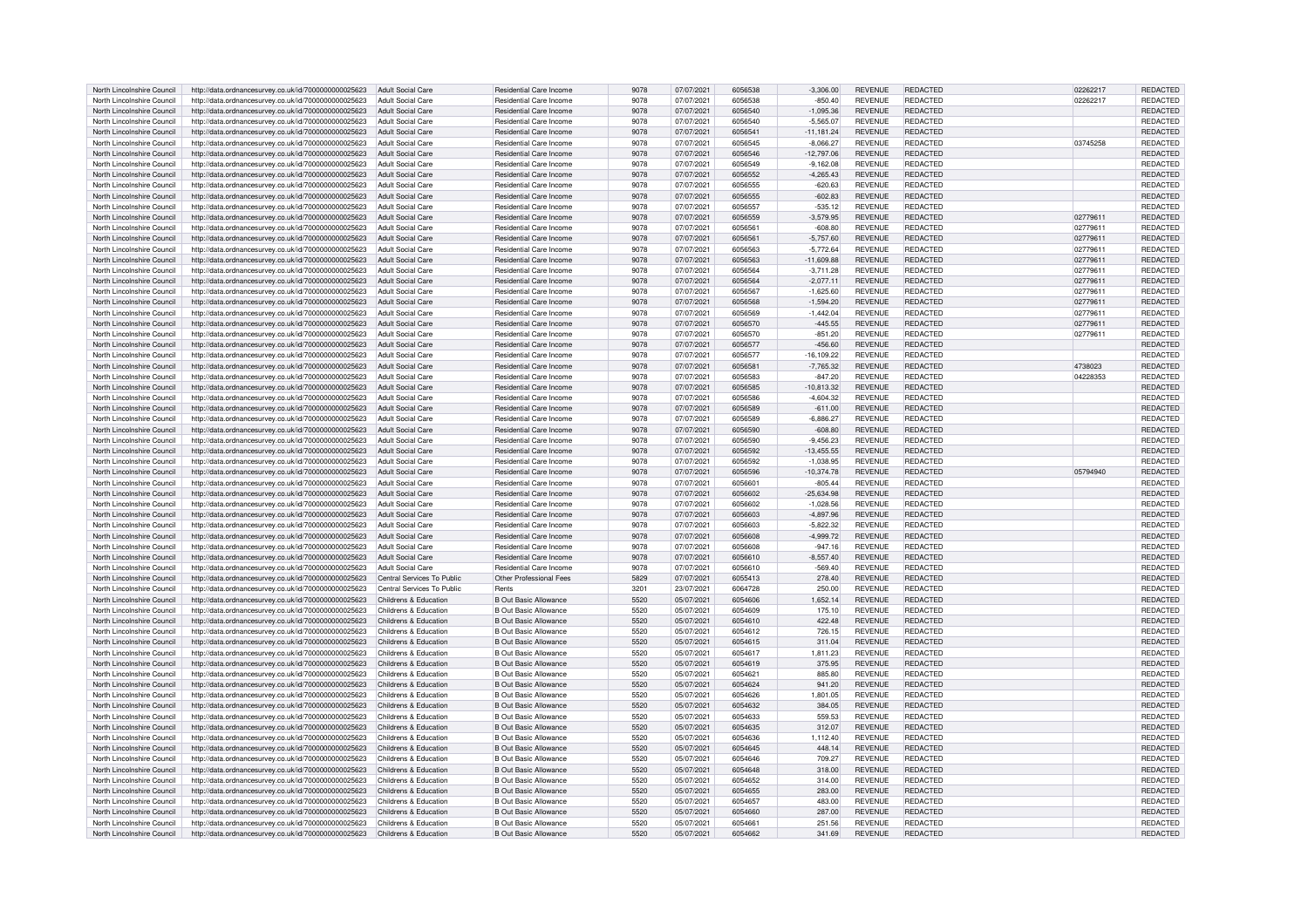| North Lincolnshire Council | http://data.ordnancesurvey.co.uk/id/7000000000025623                      | Childrens & Education | B Out Basic Allowance        | 5520 | 05/07/2021 | 6054664 | 409.26   | <b>REVENUE</b> | REDACTED        | <b>REDACTED</b> |
|----------------------------|---------------------------------------------------------------------------|-----------------------|------------------------------|------|------------|---------|----------|----------------|-----------------|-----------------|
| North Lincolnshire Council | http://data.ordnancesurvey.co.uk/id/7000000000025623                      | Childrens & Education | <b>B Out Basic Allowance</b> | 5520 | 05/07/2021 | 6054665 | 1,151.07 | <b>REVENUE</b> | REDACTED        | REDACTED        |
|                            |                                                                           |                       |                              |      |            |         |          |                |                 |                 |
| North Lincolnshire Council | http://data.ordnancesurvey.co.uk/id/7000000000025623                      | Childrens & Education | <b>B Out Basic Allowance</b> | 5520 | 05/07/2021 | 6054668 | 274.10   | REVENUE        | REDACTED        | REDACTED        |
| North Lincolnshire Council | http://data.ordnancesurvey.co.uk/id/7000000000025623                      | Childrens & Education | <b>B</b> Out Basic Allowance | 5520 | 05/07/2021 | 6054669 | 2.349.14 | <b>REVENUE</b> | <b>REDACTED</b> | <b>REDACTED</b> |
| North Lincolnshire Council | http://data.ordnancesurvey.co.uk/id/7000000000025623                      | Childrens & Education | <b>R</b> Out Basic Allowance | 5520 | 05/07/2021 | 6054672 | 265.74   | <b>REVENUE</b> | <b>REDACTED</b> | REDACTED        |
| North Lincolnshire Council | http://data.ordnancesurvey.co.uk/id/7000000000025623                      | Childrens & Education | <b>B Out Basic Allowance</b> | 5520 | 05/07/2021 | 6054674 | 1,718.04 | <b>REVENUE</b> | <b>REDACTED</b> | REDACTED        |
| North Lincolnshire Council | http://data.ordnancesurvey.co.uk/id/7000000000025623                      | Childrens & Education | <b>B Out Basic Allowance</b> | 5520 | 05/07/2021 | 6054677 | 667.44   | RFVFNUF        | REDACTED        | REDACTED        |
| North Lincolnshire Council | http://data.ordnancesurvey.co.uk/id/7000000000025623                      | Childrens & Education | <b>B Out Basic Allowance</b> | 5520 | 05/07/2021 | 6054682 | 970.26   | <b>REVENUE</b> | <b>REDACTED</b> | REDACTED        |
| North Lincolnshire Council | http://data.ordnancesurvey.co.uk/id/7000000000025623                      | Childrens & Education | B Out Basic Allowance        | 5520 | 05/07/2021 | 6054684 | 663.32   | <b>REVENUE</b> | <b>REDACTED</b> | <b>REDACTED</b> |
|                            |                                                                           |                       |                              |      |            |         |          |                |                 |                 |
| North Lincolnshire Council | http://data.ordnancesurvey.co.uk/id/7000000000025623                      | Childrens & Education | B Out Basic Allowance        | 5520 | 05/07/2021 | 6054686 | 329.31   | <b>REVENUE</b> | <b>REDACTED</b> | REDACTED        |
| North Lincolnshire Council | http://data.ordnancesurvey.co.uk/id/7000000000025623                      | Childrens & Education | <b>B Out Basic Allowance</b> | 5520 | 05/07/2021 | 6054687 | 113.60   | <b>REVENUE</b> | <b>REDACTED</b> | REDACTED        |
| North Lincolnshire Council | http://data.ordnancesurvey.co.uk/id/7000000000025623                      | Childrens & Education | <b>B Out Basic Allowance</b> | 5520 | 05/07/2021 | 6054694 | 885.80   | <b>REVENUE</b> | REDACTED        | REDACTED        |
| North Lincolnshire Council | http://data.ordnancesurvey.co.uk/id/7000000000025623                      | Childrens & Education | <b>B Out Basic Allowance</b> | 5520 | 05/07/2021 | 6054696 | 253.20   | <b>REVENUE</b> | <b>REDACTED</b> | REDACTED        |
| North Lincolnshire Council | http://data.ordnancesurvey.co.uk/id/7000000000025623                      | Childrens & Education | <b>B Out Basic Allowance</b> | 5520 | 05/07/2021 | 6054698 | 710.70   | <b>REVENUE</b> | <b>REDACTED</b> | <b>REDACTED</b> |
| North Lincolnshire Council |                                                                           | Childrens & Education | <b>B Out Basic Allowance</b> | 5520 | 05/07/2021 | 6054701 | 370.05   | <b>REVENUE</b> | <b>REDACTED</b> | REDACTED        |
|                            | http://data.ordnancesurvey.co.uk/id/7000000000025623                      |                       |                              |      |            |         |          |                |                 |                 |
| North Lincolnshire Council | http://data.ordnancesurvey.co.uk/id/7000000000025623                      | Childrens & Education | <b>B Out Basic Allowance</b> | 5520 | 05/07/2021 | 6054702 | 252.10   | <b>REVENUE</b> | REDACTED        | REDACTED        |
| North Lincolnshire Council | http://data.ordnancesurvey.co.uk/id/7000000000025623                      | Childrens & Education | <b>B Out Basic Allowance</b> | 5520 | 05/07/2021 | 6054704 | 776.17   | <b>REVENUE</b> | REDACTED        | REDACTED        |
| North Lincolnshire Council | http://data.ordnancesurvey.co.uk/id/7000000000025623                      | Childrens & Education | <b>B Out Basic Allowance</b> | 5520 | 05/07/2021 | 6054706 | 1,242.18 | <b>REVENUE</b> | <b>REDACTED</b> | REDACTED        |
| North Lincolnshire Council | http://data.ordnancesurvey.co.uk/id/7000000000025623                      | Childrens & Education | <b>B Out Basic Allowance</b> | 5520 | 05/07/2021 | 6054708 | 314.00   | <b>REVENUE</b> | REDACTED        | REDACTED        |
| North Lincolnshire Council | http://data.ordnancesurvey.co.uk/id/7000000000025623                      | Childrens & Education | B Out Basic Allowance        | 5520 | 05/07/2021 | 6054709 | 394.05   | <b>REVENUE</b> | REDACTED        | <b>REDACTED</b> |
| North Lincolnshire Council |                                                                           | Childrens & Education | B Out Basic Allowance        | 5520 |            | 6054714 |          | <b>REVENUE</b> | <b>REDACTED</b> |                 |
|                            | http://data.ordnancesurvey.co.uk/id/7000000000025623                      |                       |                              |      | 05/07/2021 |         | 296.66   |                |                 | REDACTED        |
| North Lincolnshire Council | http://data.ordnancesurvey.co.uk/id/7000000000025623                      | Childrens & Education | <b>B Out Basic Allowance</b> | 5520 | 05/07/2021 | 6054717 | 399.00   | <b>REVENUE</b> | REDACTED        | REDACTED        |
| North Lincolnshire Council | http://data.ordnancesurvey.co.uk/id/7000000000025623                      | Childrens & Education | B Out Basic Allowance        | 5520 | 05/07/2021 | 6054719 | 1,253.52 | REVENUE        | <b>REDACTED</b> | <b>REDACTEI</b> |
| North Lincolnshire Council | http://data.ordnancesurvey.co.uk/id/7000000000025623                      | Childrens & Education | B Out Basic Allowance        | 5520 | 05/07/2021 | 6054720 | 322.39   | <b>REVENUE</b> | <b>REDACTED</b> | REDACTED        |
| North Lincolnshire Council | http://data.ordnancesurvey.co.uk/id/7000000000025623                      | Childrens & Education | B Out Basic Allowance        | 5520 | 05/07/2021 | 6054722 | 595.69   | <b>REVENUE</b> | <b>REDACTED</b> | REDACTED        |
| North Lincolnshire Council | http://data.ordnancesurvey.co.uk/id/7000000000025623                      | Childrens & Education | B Out Basic Allowance        | 5520 | 05/07/2021 | 6054727 | 352.28   | REVENUE        | <b>REDACTED</b> | REDACTED        |
|                            |                                                                           |                       |                              |      |            |         |          |                |                 |                 |
| North Lincolnshire Council | http://data.ordnancesurvey.co.uk/id/7000000000025623                      | Childrens & Education | <b>B Out Basic Allowance</b> | 5520 | 05/07/2021 | 6054732 | 349.00   | <b>REVENUE</b> | <b>REDACTED</b> | REDACTED        |
| North Lincolnshire Council | http://data.ordnancesurvey.co.uk/id/7000000000025623                      | Childrens & Education | <b>B Out Basic Allowance</b> | 5520 | 05/07/2021 | 6054734 | 222.48   | <b>REVENUE</b> | <b>REDACTED</b> | REDACTED        |
| North Lincolnshire Council | http://data.ordnancesurvey.co.uk/id/7000000000025623                      | Childrens & Education | B Out Basic Allowance        | 5520 | 05/07/2021 | 6054735 | 465.74   | <b>REVENUE</b> | REDACTED        | <b>REDACTED</b> |
| North Lincolnshire Council | http://data.ordnancesurvey.co.uk/id/7000000000025623                      | Childrens & Education | <b>B Out Basic Allowance</b> | 5520 | 05/07/2021 | 6054738 | 222.48   | <b>REVENUE</b> | <b>REDACTED</b> | <b>REDACTED</b> |
| North Lincolnshire Council | http://data.ordnancesurvey.co.uk/id/7000000000025623                      | Childrens & Education | B Out Basic Allowance        | 5520 | 05/07/2021 | 6054739 | 222.48   | <b>REVENUE</b> | <b>REDACTED</b> | REDACTED        |
| North Lincolnshire Council | http://data.ordnancesurvey.co.uk/id/7000000000025623                      | Childrens & Education | <b>B Out Basic Allowance</b> | 5520 | 05/07/2021 | 6054746 | 797.22   | <b>REVENUE</b> | <b>REDACTED</b> | REDACTED        |
|                            |                                                                           |                       |                              |      |            |         |          |                |                 |                 |
| North Lincolnshire Council | http://data.ordnancesurvey.co.uk/id/7000000000025623                      | Childrens & Education | <b>B Out Basic Allowance</b> | 5520 | 05/07/2021 | 6054747 | 329.60   | <b>REVENUE</b> | <b>REDACTED</b> | REDACTED        |
| North Lincolnshire Council | http://data.ordnancesurvey.co.uk/id/7000000000025623                      | Childrens & Education | B Out Basic Allowance        | 5520 | 05/07/2021 | 6054751 | 287.00   | <b>REVENUE</b> | <b>REDACTED</b> | <b>REDACTED</b> |
| North Lincolnshire Council | http://data.ordnancesurvey.co.uk/id/7000000000025623                      | Childrens & Education | B Out Basic Allowance        | 5520 | 05/07/2021 | 6054752 | 386.88   | <b>REVENUE</b> | <b>REDACTED</b> | REDACTED        |
| North Lincolnshire Council | http://data.ordnancesurvey.co.uk/id/7000000000025623                      | Childrens & Education | <b>B Out Basic Allowance</b> | 5520 | 05/07/2021 | 6054753 | 406.95   | <b>REVENUE</b> | REDACTED        | REDACTED        |
| North Lincolnshire Council | http://data.ordnancesurvey.co.uk/id/7000000000025623                      | Childrens & Education | B Out Basic Allowance        | 5520 | 05/07/2021 | 6054755 | 362.95   | <b>REVENUE</b> | <b>REDACTED</b> | <b>REDACTED</b> |
| North Lincolnshire Council | http://data.ordnancesurvey.co.uk/id/7000000000025623                      | Childrens & Education | <b>B Out Basic Allowance</b> | 5520 | 05/07/2021 | 6054756 | 368.95   | <b>REVENUE</b> | REDACTED        | REDACTED        |
|                            |                                                                           |                       |                              |      |            |         |          |                |                 |                 |
| North Lincolnshire Council | http://data.ordnancesurvey.co.uk/id/7000000000025623                      | Childrens & Education | B Out Basic Allowance        | 5520 | 05/07/2021 | 6054757 | 620.06   | <b>REVENUE</b> | <b>REDACTED</b> | <b>REDACTED</b> |
| North Lincolnshire Council | http://data.ordnancesurvey.co.uk/id/7000000000025623                      | Childrens & Education | B Out Basic Allowance        | 5520 | 05/07/2021 | 6054758 | 334.55   | <b>REVENUE</b> | <b>REDACTED</b> | REDACTED        |
| North Lincolnshire Council | http://data.ordnancesurvey.co.uk/id/7000000000025623                      | Childrens & Education | <b>B Out Basic Allowance</b> | 5520 | 05/07/2021 | 6054761 | 265.74   | <b>REVENUE</b> | REDACTED        | REDACTED        |
| North Lincolnshire Council | http://data.ordnancesurvey.co.uk/id/7000000000025623                      | Childrens & Education | <b>B Out Basic Allowance</b> | 5520 | 05/07/2021 | 6054762 | 342.82   | <b>REVENUE</b> | <b>REDACTED</b> | <b>REDACTED</b> |
| North Lincolnshire Council | http://data.ordnancesurvey.co.uk/id/7000000000025623                      | Childrens & Education | <b>B Out Basic Allowance</b> | 5520 | 05/07/2021 | 6054764 | 222.48   | REVENUE        | REDACTED        | REDACTED        |
| North Lincolnshire Council |                                                                           | Childrens & Education | B Out Basic Allowance        | 5520 |            | 6054765 |          | <b>REVENUE</b> | <b>REDACTED</b> | <b>REDACTED</b> |
|                            | http://data.ordnancesurvey.co.uk/id/7000000000025623                      |                       |                              |      | 05/07/2021 |         | 444.96   |                |                 |                 |
| North Lincolnshire Council | http://data.ordnancesurvey.co.uk/id/7000000000025623                      | Childrens & Education | B Out Basic Allowance        | 5520 | 05/07/2021 | 6054766 | 488.22   | <b>REVENUE</b> | <b>REDACTED</b> | REDACTED        |
| North Lincolnshire Council | http://data.ordnancesurvey.co.uk/id/7000000000025623                      | Childrens & Education | <b>B Out Basic Allowance</b> | 5520 | 05/07/2021 | 6054769 | 846.00   | <b>REVENUE</b> | <b>REDACTED</b> | REDACTED        |
| North Lincolnshire Council | http://data.ordnancesurvey.co.uk/id/7000000000025623                      | Childrens & Education | B Out Basic Allowance        | 5520 | 05/07/2021 | 6054772 | 519.00   | <b>REVENUE</b> | REDACTED        | REDACTED        |
| North Lincolnshire Council | http://data.ordnancesurvey.co.uk/id/7000000000025623                      | Childrens & Education | <b>B Out Basic Allowance</b> | 5520 | 05/07/2021 | 6054774 | 355.58   | <b>REVENUE</b> | <b>REDACTED</b> | <b>REDACTED</b> |
| North Lincolnshire Council | http://data.ordnancesurvey.co.uk/id/7000000000025623                      | Childrens & Education | B Out Basic Allowance        | 5520 | 05/07/2021 | 6054775 | 403.95   | <b>REVENUE</b> | <b>REDACTED</b> | REDACTED        |
| North Lincolnshire Council | http://data.ordnancesurvey.co.uk/id/7000000000025623                      | Childrens & Education | <b>B Out Basic Allowance</b> | 5520 | 05/07/2021 | 6054779 | 286.34   | <b>REVENUE</b> | <b>REDACTED</b> | REDACTED        |
|                            |                                                                           |                       |                              |      |            |         |          |                |                 |                 |
| North Lincolnshire Council | http://data.ordnancesurvey.co.uk/id/7000000000025623                      | Childrens & Education | <b>B Out Basic Allowance</b> | 5520 | 05/07/2021 | 6054781 | 795.16   | <b>REVENUE</b> | <b>REDACTED</b> | REDACTED        |
| North Lincolnshire Council | http://data.ordnancesurvey.co.uk/id/7000000000025623                      | Childrens & Education | <b>B Out Basic Allowance</b> | 5520 | 05/07/2021 | 6054782 | 597.58   | <b>REVENUE</b> | REDACTED        | REDACTED        |
| North Lincolnshire Council | http://data.ordnancesurvey.co.uk/id/7000000000025623                      | Childrens & Education | B Out Basic Allowance        | 5520 | 05/07/2021 | 6054784 | 804.21   | <b>REVENUE</b> | <b>REDACTED</b> | REDACTED        |
| North Lincolnshire Council | http://data.ordnancesurvey.co.uk/id/7000000000025623                      | Childrens & Education | <b>B Out Basic Allowance</b> | 5520 | 05/07/2021 | 6054786 | 265.74   | <b>REVENUE</b> | <b>REDACTED</b> | REDACTED        |
| North Lincolnshire Council | http://data.ordnancesurvey.co.uk/id/7000000000025623                      | Childrens & Education | B Out Basic Allowance        | 5520 | 05/07/2021 | 6054787 | 1,115.74 | <b>REVENUE</b> | REDACTED        | REDACTED        |
| North Lincolnshire Council | http://data.ordnancesurvey.co.uk/id/7000000000025623                      | Childrens & Education | <b>B Out Basic Allowance</b> | 5520 | 05/07/2021 | 6054788 | 324.49   | <b>REVENUE</b> | <b>REDACTED</b> | <b>REDACTED</b> |
|                            |                                                                           | Childrens & Education |                              | 5520 | 05/07/2021 | 6054791 | 667.44   | <b>REVENUE</b> | <b>REDACTED</b> |                 |
| North Lincolnshire Council | http://data.ordnancesurvey.co.uk/id/7000000000025623                      |                       | <b>B Out Basic Allowance</b> |      |            |         |          |                |                 | REDACTED        |
| North Lincolnshire Council | http://data.ordnancesurvey.co.uk/id/7000000000025623                      | Childrens & Education | <b>B Out Basic Allowance</b> | 5520 | 05/07/2021 | 6054792 | 307.97   | <b>REVENUE</b> | <b>REDACTED</b> | <b>REDACTED</b> |
| North Lincolnshire Council | http://data.ordnancesurvey.co.uk/id/7000000000025623                      | Childrens & Education | B Out Basic Allowance        | 5520 | 05/07/2021 | 6054793 | 531.48   | <b>REVENUE</b> | <b>REDACTED</b> | REDACTED        |
| North Lincolnshire Council | http://data.ordnancesurvey.co.uk/id/7000000000025623                      | Childrens & Education | B Out Basic Allowance        | 5520 | 05/07/2021 | 6054796 | 888.22   | <b>REVENUE</b> | <b>REDACTED</b> | REDACTED        |
| North Lincolnshire Council | http://data.ordnancesurvey.co.uk/id/7000000000025623                      | Childrens & Education | <b>B Out Basic Allowance</b> | 5520 | 05/07/2021 | 6054797 | 608.56   | REVENUE        | REDACTED        | REDACTED        |
| North Lincolnshire Council | http://data.ordnancesurvey.co.uk/id/7000000000025623                      | Childrens & Education | <b>B Out Basic Allowance</b> | 5520 | 05/07/2021 | 6054798 | 300.76   | REVENUE        | REDACTED        | REDACTED        |
| North Lincolnshire Council | http://data.ordnancesurvey.co.uk/id/7000000000025623                      | Childrens & Education | B Out Basic Allowance        | 5520 | 05/07/2021 | 6054799 | 349.61   | REVENUE        | REDACTED        | REDACTED        |
|                            |                                                                           |                       |                              |      |            |         |          |                |                 |                 |
| North Lincolnshire Council | http://data.ordnancesurvey.co.uk/id/7000000000025623                      | Childrens & Education | <b>B Out Basic Allowance</b> | 5520 | 05/07/2021 | 6054802 | 397.58   | <b>REVENUE</b> | <b>REDACTED</b> | REDACTED        |
| North Lincolnshire Council | http://data.ordnancesurvey.co.uk/id/7000000000025623                      | Childrens & Education | <b>B Out Basic Allowance</b> | 5520 | 05/07/2021 | 6054804 | 1,575.90 | <b>REVENUE</b> | <b>REDACTED</b> | REDACTED        |
| North Lincolnshire Council | http://data.ordnancesurvey.co.uk/id/7000000000025623                      | Childrens & Education | B Out Basic Allowance        | 5520 | 05/07/2021 | 6054806 | 350.04   | <b>REVENUE</b> | REDACTED        | REDACTED        |
| North Lincolnshire Council | http://data.ordnancesurvey.co.uk/id/7000000000025623                      | Childrens & Education | B Out Basic Allowance        | 5520 | 05/07/2021 | 6054807 | 287.00   | <b>REVENUE</b> | <b>REDACTED</b> | <b>REDACTED</b> |
| North Lincolnshire Council | http://data.ordnancesurvey.co.uk/id/7000000000025623                      | Childrens & Education | <b>B Out Basic Allowance</b> | 5520 | 05/07/2021 | 6054810 | 414.05   | <b>REVENUE</b> | REDACTED        | REDACTED        |
| North Lincolnshire Council | http://data.ordnancesurvey.co.uk/id/7000000000025623                      | Childrens & Education | B Out Basic Allowance        | 5520 | 05/07/2021 | 605481  | 785.95   | <b>REVENUE</b> | REDACTED        | REDACTED        |
|                            |                                                                           |                       |                              | 5520 |            |         |          |                |                 |                 |
| North Lincolnshire Council | http://data.ordnancesurvey.co.uk/id/700000000025623 Childrens & Education |                       | <b>B Out Basic Allowance</b> |      | 05/07/2021 | 6054812 | 265.74   | <b>REVENUE</b> | <b>REDACTED</b> | <b>REDACTED</b> |
| North Lincolnshire Council | http://data.ordnancesurvey.co.uk/id/700000000025623 Childrens & Education |                       | <b>B</b> Out Basic Allowance | 5520 | 05/07/2021 | 6054814 | 913.10   | <b>REVENUE</b> | <b>REDACTED</b> | REDACTED        |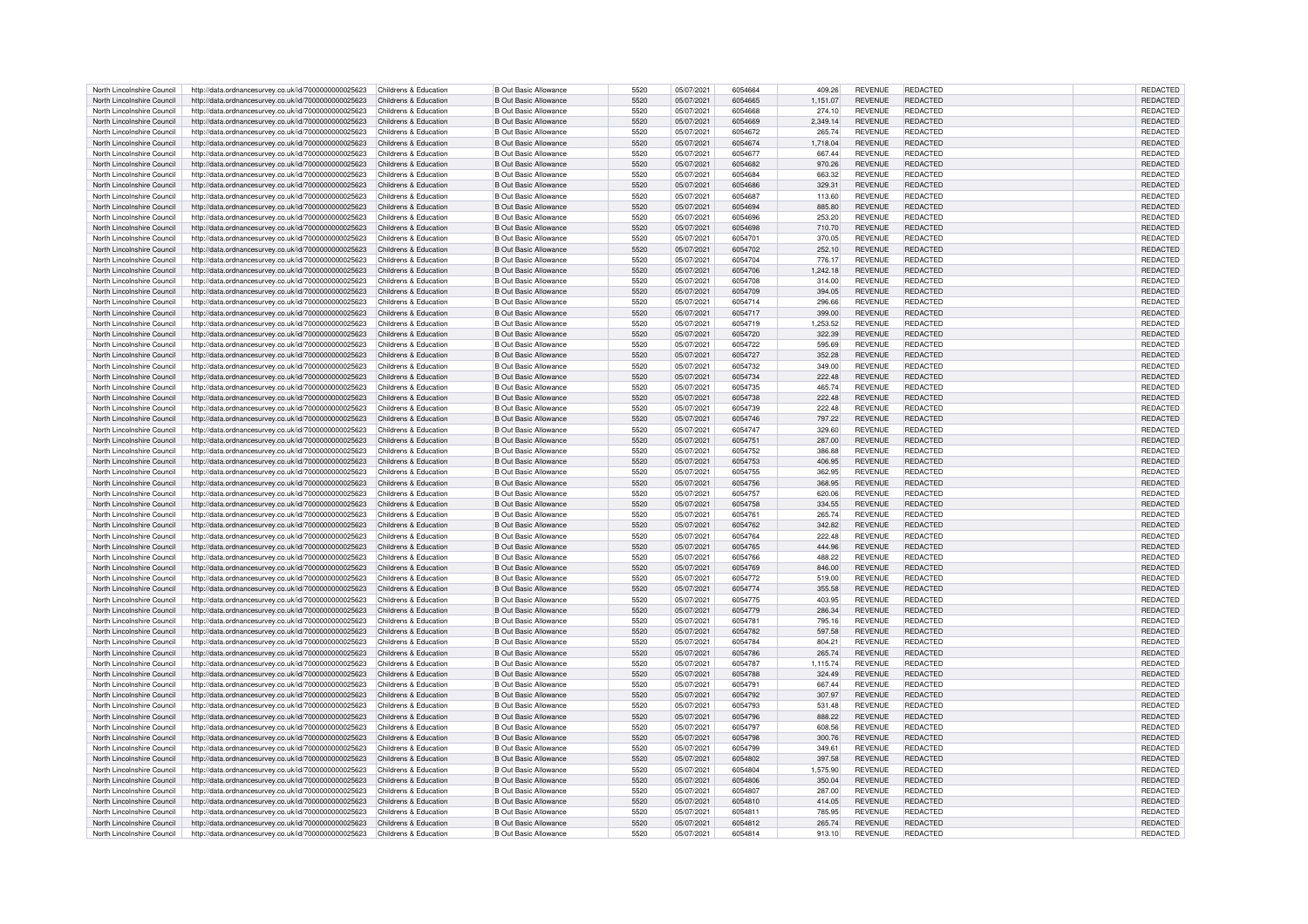| North Lincolnshire Council | http://data.ordnancesurvey.co.uk/id/7000000000025623                      | Childrens & Education | <b>B Out Basic Allowance</b>  | 5520 | 05/07/2021 | 6054819 | 749.16   | <b>REVENUE</b> | REDACTED        | REDACTED        |
|----------------------------|---------------------------------------------------------------------------|-----------------------|-------------------------------|------|------------|---------|----------|----------------|-----------------|-----------------|
|                            |                                                                           |                       |                               |      |            | 6054823 |          |                |                 |                 |
| North Lincolnshire Council | http://data.ordnancesurvey.co.uk/id/7000000000025623                      | Childrens & Education | <b>B</b> Out Basic Allowance  | 5520 | 05/07/2021 |         | 350.20   | <b>REVENUE</b> | REDACTED        | REDACTED        |
| North Lincolnshire Council | http://data.ordnancesurvey.co.uk/id/7000000000025623                      | Childrens & Education | <b>B Out Basic Allowance</b>  | 5520 | 05/07/2021 | 6054824 | 263.30   | <b>REVENUE</b> | REDACTED        | REDACTED        |
| North Lincolnshire Council | http://data.ordnancesurvey.co.uk/id/7000000000025623                      | Childrens & Education | <b>B Out Basic Allowance</b>  | 5520 | 05/07/2021 | 6054827 | 811.00   | <b>REVENUE</b> | REDACTED        | REDACTED        |
| North Lincolnshire Council | http://data.ordnancesurvey.co.uk/id/7000000000025623                      | Childrens & Education | <b>B. Out Basic Allowance</b> | 5520 | 05/07/2021 | 6054829 | 440.84   | <b>REVENUE</b> | <b>REDACTED</b> | REDACTED        |
|                            |                                                                           |                       |                               |      |            |         |          |                |                 |                 |
| North Lincolnshire Council | http://data.ordnancesurvey.co.uk/id/7000000000025623                      | Childrens & Education | B Out Basic Allowance         | 5520 | 05/07/2021 | 6054830 | 335.78   | <b>REVENUE</b> | <b>REDACTED</b> | REDACTED        |
| North Lincolnshire Council | http://data.ordnancesurvey.co.uk/id/7000000000025623                      | Childrens & Education | B Out Basic Allowance         | 5520 | 05/07/2021 | 605483  | 620.06   | <b>REVENUE</b> | <b>REDACTED</b> | <b>REDACTED</b> |
| North Lincolnshire Council | http://data.ordnancesurvey.co.uk/id/7000000000025623                      | Childrens & Education | <b>B Out Basic Allowance</b>  | 5520 | 05/07/2021 | 6054833 | 859.02   | <b>REVENUE</b> | <b>REDACTED</b> | REDACTED        |
| North Lincolnshire Council | http://data.ordnancesurvey.co.uk/id/7000000000025623                      | Childrens & Education | <b>B Out Basic Allowance</b>  | 5520 | 05/07/2021 | 6054834 | 889.92   | <b>REVENUE</b> | <b>REDACTED</b> | REDACTED        |
|                            |                                                                           |                       |                               |      |            |         |          |                |                 |                 |
| North Lincolnshire Council | http://data.ordnancesurvey.co.uk/id/7000000000025623                      | Childrens & Education | B Out Basic Allowance         | 5520 | 05/07/2021 | 6054835 | 497.95   | <b>REVENUE</b> | <b>REDACTED</b> | <b>REDACTED</b> |
| North Lincolnshire Council | http://data.ordnancesurvey.co.uk/id/7000000000025623                      | Childrens & Education | <b>B Out Basic Allowance</b>  | 5520 | 05/07/2021 | 6054837 | 488.22   | <b>REVENUE</b> | <b>REDACTED</b> | REDACTED        |
| North Lincolnshire Council | http://data.ordnancesurvey.co.uk/id/7000000000025623                      | Childrens & Education | <b>B Out Basic Allowance</b>  | 5520 | 05/07/2021 | 6054838 | 265.74   | <b>REVENUE</b> | REDACTED        | REDACTED        |
|                            |                                                                           |                       |                               |      |            |         |          |                |                 |                 |
| North Lincolnshire Council | http://data.ordnancesurvey.co.uk/id/7000000000025623                      | Childrens & Education | <b>B Out Basic Allowance</b>  | 5520 | 05/07/2021 | 6054839 | 286.34   | <b>REVENUE</b> | <b>REDACTED</b> | REDACTED        |
| North Lincolnshire Council | http://data.ordnancesurvey.co.uk/id/7000000000025623                      | Childrens & Education | <b>B Out Basic Allowance</b>  | 5520 | 05/07/2021 | 6054840 | 271.92   | <b>REVENUE</b> | <b>REDACTED</b> | REDACTED        |
| North Lincolnshire Council | http://data.ordnancesurvey.co.uk/id/7000000000025623                      | Childrens & Education | <b>B Out Basic Allowance</b>  | 5520 | 05/07/2021 | 605484  | 588.28   | <b>REVENUE</b> | <b>REDACTED</b> | REDACTED        |
| North Lincolnshire Council | http://data.ordnancesurvey.co.uk/id/7000000000025623                      | Childrens & Education | <b>B Out Basic Allowance</b>  | 5520 | 05/07/2021 | 6054843 | 384.00   | <b>REVENUE</b> | REDACTED        | REDACTED        |
|                            |                                                                           |                       |                               |      |            |         |          |                |                 |                 |
| North Lincolnshire Council | http://data.ordnancesurvey.co.uk/id/7000000000025623                      | Childrens & Education | <b>B Out Basic Allowance</b>  | 5520 | 05/07/2021 | 6054844 | 350.20   | <b>REVENUE</b> | REDACTED        | REDACTED        |
| North Lincolnshire Council | http://data.ordnancesurvey.co.uk/id/7000000000025623                      | Childrens & Education | <b>B Out Basic Allowance</b>  | 5520 | 05/07/2021 | 6054845 | 362.95   | <b>REVENUE</b> | <b>REDACTED</b> | REDACTED        |
| North Lincolnshire Council | http://data.ordnancesurvey.co.uk/id/7000000000025623                      | Childrens & Education | <b>B Out Basic Allowance</b>  | 5520 | 05/07/2021 | 6054850 | 350.20   | <b>REVENUE</b> | REDACTED        | REDACTED        |
|                            |                                                                           |                       |                               |      |            |         |          |                |                 |                 |
| North Lincolnshire Council | http://data.ordnancesurvey.co.uk/id/7000000000025623                      | Childrens & Education | <b>B Out Basic Allowance</b>  | 5520 | 05/07/2021 | 6054854 | 824.02   | <b>REVENUE</b> | REDACTED        | <b>REDACTED</b> |
| North Lincolnshire Council | http://data.ordnancesurvey.co.uk/id/7000000000025623                      | Childrens & Education | B Out Basic Allowance         | 5520 | 05/07/2021 | 6054855 | 150.38   | <b>REVENUE</b> | REDACTED        | REDACTED        |
| North Lincolnshire Council | http://data.ordnancesurvey.co.uk/id/7000000000025623                      | Childrens & Education | <b>B Out Basic Allowance</b>  | 5520 | 05/07/2021 | 6054856 | 407.88   | <b>REVENUE</b> | REDACTED        | REDACTED        |
| North Lincolnshire Council | http://data.ordnancesurvey.co.uk/id/7000000000025623                      | Childrens & Education | B Out Basic Allowance         | 5520 | 05/07/2021 | 6054857 | 407.88   | <b>REVENUE</b> | <b>REDACTED</b> | <b>REDACTED</b> |
|                            |                                                                           |                       |                               |      |            |         |          |                |                 |                 |
| North Lincolnshire Council | http://data.ordnancesurvey.co.uk/id/7000000000025623                      | Childrens & Education | B Out Basic Allowance         | 5520 | 05/07/2021 | 6054858 | 150.38   | <b>REVENUE</b> | <b>REDACTED</b> | <b>REDACTED</b> |
| North Lincolnshire Council | http://data.ordnancesurvey.co.uk/id/7000000000025623                      | Childrens & Education | B Out Basic Allowance         | 5520 | 05/07/2021 | 605486  | 461.95   | <b>REVENUE</b> | <b>REDACTED</b> | REDACTED        |
| North Lincolnshire Council | http://data.ordnancesurvey.co.uk/id/7000000000025623                      | Childrens & Education | B Out Basic Allowance         | 5520 | 05/07/2021 | 6054864 | 172.01   | <b>REVENUE</b> | <b>REDACTED</b> | REDACTED        |
|                            |                                                                           |                       |                               |      |            |         |          |                |                 |                 |
| North Lincolnshire Council | http://data.ordnancesurvey.co.uk/id/7000000000025623                      | Childrens & Education | <b>B Out Basic Allowance</b>  | 5520 | 05/07/2021 | 6054866 | 419.21   | <b>REVENUE</b> | REDACTED        | REDACTED        |
| North Lincolnshire Council | http://data.ordnancesurvey.co.uk/id/7000000000025623                      | Childrens & Education | <b>B Out Basic Allowance</b>  | 5520 | 05/07/2021 | 605486  | 294.10   | <b>REVENUE</b> | REDACTED        | REDACTED        |
| North Lincolnshire Council | http://data.ordnancesurvey.co.uk/id/7000000000025623                      | Childrens & Education | B Out Basic Allowance         | 5520 | 05/07/2021 | 6054870 | 572.68   | <b>REVENUE</b> | <b>REDACTED</b> | REDACTED        |
| North Lincolnshire Council | http://data.ordnancesurvey.co.uk/id/7000000000025623                      | Childrens & Education | <b>B Out Basic Allowance</b>  | 5520 | 05/07/2021 | 605487  | 267.76   | <b>REVENUE</b> | <b>REDACTED</b> | REDACTED        |
|                            |                                                                           |                       |                               |      |            |         |          |                |                 |                 |
| North Lincolnshire Council | http://data.ordnancesurvey.co.uk/id/7000000000025623                      | Childrens & Education | <b>B Out Basic Allowance</b>  | 5520 | 05/07/2021 | 6054880 | 383.78   | <b>REVENUE</b> | REDACTED        | REDACTED        |
| North Lincolnshire Council | http://data.ordnancesurvey.co.uk/id/7000000000025623                      | Childrens & Education | B Out Basic Allowance         | 5520 | 05/07/2021 | 605488  | 271.92   | <b>REVENUE</b> | REDACTED        | <b>REDACTED</b> |
| North Lincolnshire Council | http://data.ordnancesurvey.co.uk/id/7000000000025623                      | Childrens & Education | <b>B Out Basic Allowance</b>  | 5520 | 05/07/2021 | 6054883 | 300.76   | <b>REVENUE</b> | REDACTED        | REDACTED        |
|                            |                                                                           |                       |                               |      |            |         |          |                |                 |                 |
| North Lincolnshire Council | http://data.ordnancesurvey.co.uk/id/7000000000025623                      | Childrens & Education | B Out Basic Allowance         | 5520 | 05/07/2021 | 6054884 | 271.92   | <b>REVENUE</b> | <b>REDACTED</b> | REDACTED        |
| North Lincolnshire Council | http://data.ordnancesurvey.co.uk/id/7000000000025623                      | Childrens & Education | B Out Basic Allowance         | 5520 | 12/07/2021 | 6058530 | 675.70   | <b>REVENUE</b> | <b>REDACTED</b> | <b>REDACTED</b> |
| North Lincolnshire Council | http://data.ordnancesurvey.co.uk/id/7000000000025623                      | Childrens & Education | <b>B Out Basic Allowance</b>  | 5520 | 12/07/2021 | 6058533 | 175.10   | <b>REVENUE</b> | REDACTED        | REDACTED        |
| North Lincolnshire Council | http://data.ordnancesurvey.co.uk/id/7000000000025623                      | Childrens & Education | B Out Basic Allowance         | 5520 | 12/07/2021 | 6058534 | 422.48   | REVENUE        | <b>REDACTED</b> | <b>REDACTED</b> |
|                            |                                                                           |                       |                               |      |            |         |          |                |                 |                 |
| North Lincolnshire Council | http://data.ordnancesurvey.co.uk/id/7000000000025623                      | Childrens & Education | <b>B Out Basic Allowance</b>  | 5520 | 12/07/2021 | 6058536 | 726.15   | <b>REVENUE</b> | REDACTED        | REDACTED        |
| North Lincolnshire Council | http://data.ordnancesurvey.co.uk/id/7000000000025623                      | Childrens & Education | <b>B Out Basic Allowance</b>  | 5520 | 12/07/2021 | 6058539 | 565.30   | <b>REVENUE</b> | <b>REDACTED</b> | REDACTED        |
| North Lincolnshire Council |                                                                           | Childrens & Education | <b>B Out Basic Allowance</b>  | 5520 |            | 6058540 | 576.65   | <b>REVENUE</b> | REDACTED        | REDACTED        |
|                            | http://data.ordnancesurvey.co.uk/id/7000000000025623                      |                       |                               |      | 12/07/2021 |         |          |                |                 |                 |
| North Lincolnshire Council | http://data.ordnancesurvey.co.uk/id/7000000000025623                      | Childrens & Education | <b>B Out Basic Allowance</b>  | 5520 | 12/07/2021 | 6058541 | 571.11   | <b>REVENUE</b> | REDACTED        | REDACTED        |
| North Lincolnshire Council | http://data.ordnancesurvey.co.uk/id/7000000000025623                      | Childrens & Education | B Out Basic Allowance         | 5520 | 12/07/2021 | 6058543 | 375.95   | REVENUE        | REDACTED        | <b>REDACTE</b>  |
| North Lincolnshire Council | http://data.ordnancesurvey.co.uk/id/7000000000025623                      | Childrens & Education | <b>B Out Basic Allowance</b>  | 5520 | 12/07/2021 | 6058545 | 885.80   | <b>REVENUE</b> | REDACTED        | REDACTED        |
| North Lincolnshire Council |                                                                           | Childrens & Education | B Out Basic Allowance         | 5520 |            | 6058548 |          | <b>REVENUE</b> | <b>REDACTED</b> | REDACTED        |
|                            | http://data.ordnancesurvey.co.uk/id/7000000000025623                      |                       |                               |      | 12/07/2021 |         | 612.63   |                |                 |                 |
| North Lincolnshire Council | http://data.ordnancesurvey.co.uk/id/7000000000025623                      | Childrens & Education | <b>B Out Basic Allowance</b>  | 5520 | 12/07/2021 | 6058550 | 532.05   | <b>REVENUE</b> | REDACTED        | REDACTED        |
| North Lincolnshire Council | http://data.ordnancesurvey.co.uk/id/7000000000025623                      | Childrens & Education | <b>B Out Basic Allowance</b>  | 5520 | 12/07/2021 | 6058555 | 384.05   | <b>REVENUE</b> | REDACTED        | REDACTED        |
| North Lincolnshire Council | http://data.ordnancesurvey.co.uk/id/7000000000025623                      | Childrens & Education | B Out Basic Allowance         | 5520 | 12/07/2021 | 6058556 | 559.53   | <b>REVENUE</b> | <b>REDACTED</b> | REDACTED        |
|                            |                                                                           |                       |                               |      |            |         |          |                |                 |                 |
| North Lincolnshire Council | http://data.ordnancesurvey.co.uk/id/7000000000025623                      | Childrens & Education | <b>B Out Basic Allowance</b>  | 5520 | 12/07/2021 | 6058558 | 312.07   | <b>REVENUE</b> | <b>REDACTED</b> | REDACTED        |
| North Lincolnshire Council | http://data.ordnancesurvey.co.uk/id/7000000000025623                      | Childrens & Education | <b>B Out Basic Allowance</b>  | 5520 | 12/07/2021 | 6058559 | 889.92   | <b>REVENUE</b> | <b>REDACTED</b> | REDACTED        |
| North Lincolnshire Council | http://data.ordnancesurvey.co.uk/id/7000000000025623                      | Childrens & Education | B Out Basic Allowance         | 5520 | 12/07/2021 | 6058562 | 222.48   | <b>REVENUE</b> | <b>REDACTED</b> | REDACTED        |
| North Lincolnshire Council | http://data.ordnancesurvey.co.uk/id/7000000000025623                      | Childrens & Education | <b>B Out Basic Allowance</b>  | 5520 | 12/07/2021 | 6058568 | 448.14   | <b>REVENUE</b> | REDACTED        | REDACTED        |
|                            |                                                                           |                       |                               |      |            |         |          |                |                 |                 |
| North Lincolnshire Council | http://data.ordnancesurvey.co.uk/id/7000000000025623                      | Childrens & Education | <b>B Out Basic Allowance</b>  | 5520 | 12/07/2021 | 6058569 | 1,440.28 | <b>REVENUE</b> | <b>REDACTED</b> | REDACTED        |
| North Lincolnshire Council | http://data.ordnancesurvey.co.uk/id/7000000000025623                      | Childrens & Education | <b>B Out Basic Allowance</b>  | 5520 | 12/07/2021 | 6058571 | 318.00   | <b>REVENUE</b> | <b>REDACTED</b> | REDACTED        |
| North Lincolnshire Council | http://data.ordnancesurvey.co.uk/id/7000000000025623                      | Childrens & Education | <b>B.Out Basic Allowance</b>  | 5520 | 12/07/2021 | 605857  | 314.00   | <b>REVENUE</b> | <b>REDACTED</b> | REDACTED        |
| North Lincolnshire Council |                                                                           |                       | <b>B Out Basic Allowance</b>  | 5520 | 12/07/2021 | 6058578 | 283.00   | <b>REVENUE</b> | <b>REDACTED</b> | REDACTED        |
|                            | http://data.ordnancesurvey.co.uk/id/7000000000025623                      | Childrens & Education |                               |      |            |         |          |                |                 |                 |
| North Lincolnshire Council | http://data.ordnancesurvey.co.uk/id/7000000000025623                      | Childrens & Education | <b>B Out Basic Allowance</b>  | 5520 | 12/07/2021 | 6058580 | 483.00   | <b>REVENUE</b> | <b>REDACTED</b> | REDACTED        |
| North Lincolnshire Council | http://data.ordnancesurvey.co.uk/id/7000000000025623                      | Childrens & Education | <b>B Out Basic Allowance</b>  | 5520 | 12/07/2021 | 6058583 | 287.00   | <b>REVENUE</b> | <b>REDACTED</b> | REDACTED        |
| North Lincolnshire Council | http://data.ordnancesurvey.co.uk/id/7000000000025623                      | Childrens & Education | B Out Basic Allowance         | 5520 | 12/07/2021 | 6058584 | 251.56   | <b>REVENUE</b> | REDACTED        | REDACTED        |
| North Lincolnshire Council |                                                                           | Childrens & Education | B Out Basic Allowance         | 5520 |            | 6058585 |          | <b>REVENUE</b> | <b>REDACTED</b> |                 |
|                            | http://data.ordnancesurvey.co.uk/id/7000000000025623                      |                       |                               |      | 12/07/2021 |         | 341.69   |                |                 | REDACTED        |
| North Lincolnshire Council | http://data.ordnancesurvey.co.uk/id/7000000000025623                      | Childrens & Education | B Out Basic Allowance         | 5520 | 12/07/2021 | 6058587 | 409.26   | <b>REVENUE</b> | REDACTED        | REDACTED        |
| North Lincolnshire Council | http://data.ordnancesurvey.co.uk/id/7000000000025623                      | Childrens & Education | <b>B Out Basic Allowance</b>  | 5520 | 12/07/2021 | 605859  | 274.10   | <b>REVENUE</b> | REDACTED        | REDACTED        |
| North Lincolnshire Council | http://data.ordnancesurvey.co.uk/id/7000000000025623                      | Childrens & Education | <b>B Out Basic Allowance</b>  | 5520 | 12/07/2021 | 6058592 | 941.96   | REVENUE        | <b>REDACTED</b> | REDACTED        |
|                            |                                                                           |                       |                               |      |            |         |          |                |                 |                 |
| North Lincolnshire Council | http://data.ordnancesurvey.co.uk/id/7000000000025623                      | Childrens & Education | <b>B Out Basic Allowance</b>  | 5520 | 12/07/2021 | 6058595 | 265.74   | <b>REVENUE</b> | <b>REDACTED</b> | REDACTED        |
| North Lincolnshire Council | http://data.ordnancesurvey.co.uk/id/7000000000025623                      | Childrens & Education | B Out Basic Allowance         | 5520 | 12/07/2021 | 6058597 | 572.68   | <b>REVENUE</b> | REDACTED        | REDACTED        |
| North Lincolnshire Council | http://data.ordnancesurvey.co.uk/id/7000000000025623                      | Childrens & Education | <b>B Out Basic Allowance</b>  | 5520 | 12/07/2021 | 6058600 | 667.44   | <b>REVENUE</b> | REDACTED        | REDACTED        |
|                            |                                                                           |                       |                               |      |            |         |          |                |                 |                 |
| North Lincolnshire Council | http://data.ordnancesurvey.co.uk/id/7000000000025623                      | Childrens & Education | B Out Basic Allowance         | 5520 | 12/07/2021 | 605860  | 572.68   | <b>REVENUE</b> | REDACTED        | REDACTED        |
| North Lincolnshire Council | http://data.ordnancesurvey.co.uk/id/7000000000025623                      | Childrens & Education | B Out Basic Allowance         | 5520 | 12/07/2021 | 6058607 | 663.32   | <b>REVENUE</b> | <b>REDACTED</b> | <b>REDACTED</b> |
| North Lincolnshire Council | http://data.ordnancesurvey.co.uk/id/7000000000025623                      | Childrens & Education | <b>B</b> Out Basic Allowance  | 5520 | 12/07/2021 | 6058609 | 265.74   | <b>REVENUE</b> | REDACTED        | REDACTED        |
| North Lincolnshire Council | http://data.ordnancesurvey.co.uk/id/7000000000025623                      | Childrens & Education | <b>B Out Basic Allowance</b>  | 5520 | 12/07/2021 | 6058610 | 1,192.74 | <b>REVENUE</b> | REDACTED        | REDACTED        |
|                            |                                                                           |                       |                               |      |            |         |          |                |                 |                 |
| North Lincolnshire Council | http://data.ordnancesurvey.co.uk/id/7000000000025623                      | Childrens & Education | B Out Basic Allowance         | 5520 | 12/07/2021 | 6058617 | 885.80   | REVENUE        | <b>REDACTED</b> | <b>REDACTED</b> |
| North Lincolnshire Council | http://data.ordnancesurvey.co.uk/id/700000000025623 Childrens & Education |                       | <b>B Out Basic Allowance</b>  | 5520 | 12/07/2021 | 6058619 | 253.20   | <b>REVENUE</b> | REDACTED        | REDACTED        |
|                            |                                                                           |                       |                               |      |            |         |          |                |                 |                 |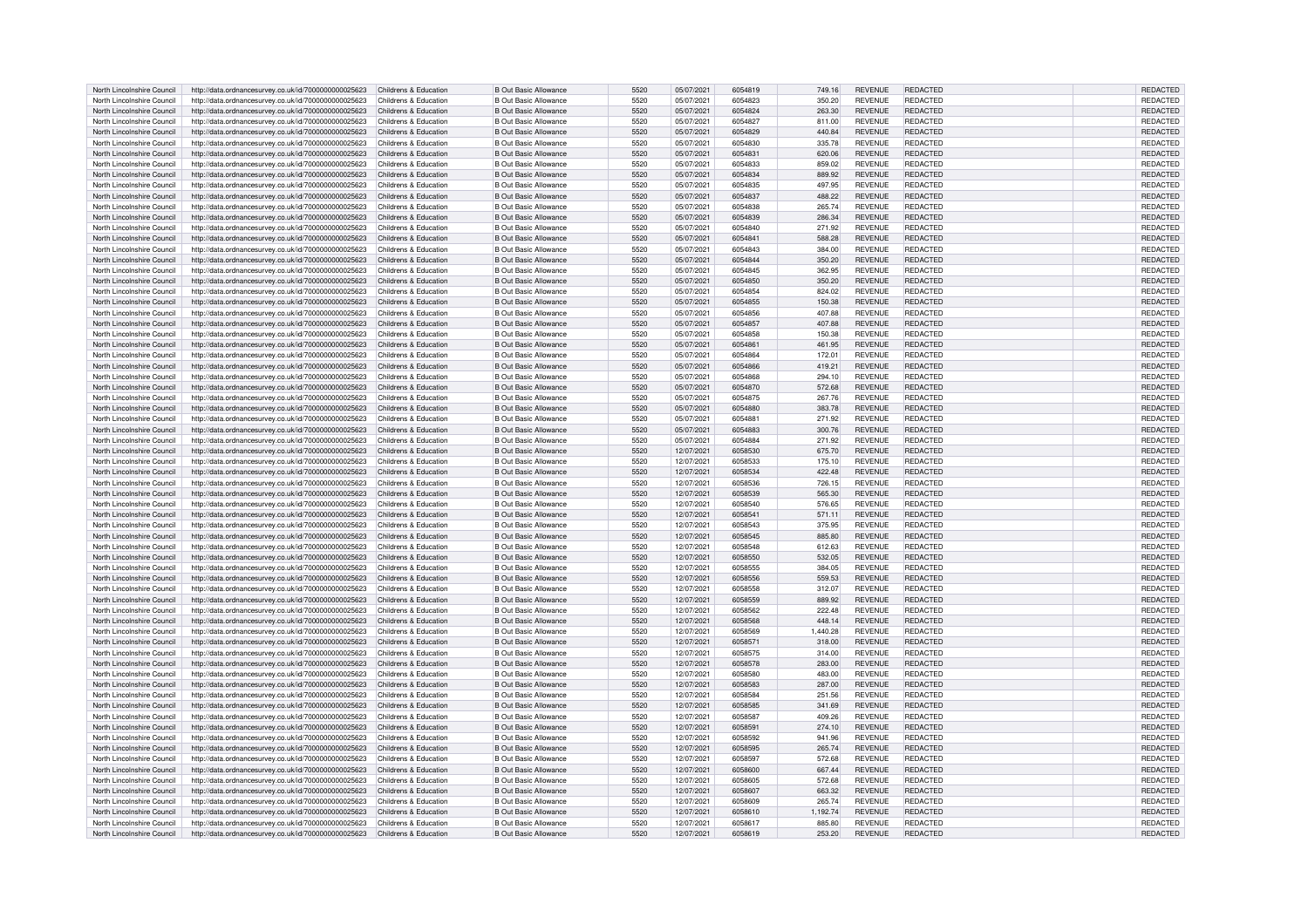| North Lincolnshire Council | http://data.ordnancesurvey.co.uk/id/7000000000025623                      | Childrens & Education | B Out Basic Allowance        | 5520 | 12/07/2021 | 6058621 | 710.70   | <b>REVENUE</b> | REDACTED        | <b>REDACTED</b> |
|----------------------------|---------------------------------------------------------------------------|-----------------------|------------------------------|------|------------|---------|----------|----------------|-----------------|-----------------|
|                            |                                                                           |                       |                              | 5520 |            | 6058625 |          |                |                 |                 |
| North Lincolnshire Council | http://data.ordnancesurvey.co.uk/id/7000000000025623                      | Childrens & Education | <b>B</b> Out Basic Allowance |      | 12/07/2021 |         | 252.10   | <b>REVENUE</b> | REDACTED        | REDACTED        |
| North Lincolnshire Council | http://data.ordnancesurvey.co.uk/id/7000000000025623                      | Childrens & Education | <b>B</b> Out Basic Allowance | 5520 | 12/07/2021 | 6058629 | 710.70   | <b>REVENUE</b> | REDACTED        | REDACTED        |
| North Lincolnshire Council | http://data.ordnancesurvey.co.uk/id/7000000000025623                      | Childrens & Education | <b>B</b> Out Basic Allowance | 5520 | 12/07/2021 | 6058631 | 314.00   | <b>REVENUE</b> | <b>REDACTED</b> | <b>REDACTED</b> |
| North Lincolnshire Council | http://data.ordnancesurvey.co.uk/id/7000000000025623                      | Childrens & Education | R Out Basic Allowance        | 5520 | 12/07/2021 | 6058632 | 394.05   | <b>REVENUE</b> | <b>REDACTED</b> | REDACTED        |
| North Lincolnshire Council | http://data.ordnancesurvey.co.uk/id/7000000000025623                      | Childrens & Education | <b>B Out Basic Allowance</b> | 5520 | 12/07/2021 | 6058637 | 296.66   | <b>REVENUE</b> | REDACTED        | REDACTED        |
|                            |                                                                           |                       |                              |      |            |         |          |                |                 |                 |
| North Lincolnshire Council | http://data.ordnancesurvey.co.uk/id/7000000000025623                      | Childrens & Education | <b>B Out Basic Allowance</b> | 5520 | 12/07/2021 | 6058640 | 399.00   | <b>REVENUE</b> | <b>REDACTED</b> | REDACTED        |
| North Lincolnshire Council | http://data.ordnancesurvey.co.uk/id/7000000000025623                      | Childrens & Education | <b>B Out Basic Allowance</b> | 5520 | 12/07/2021 | 6058642 | 1,253.52 | <b>REVENUE</b> | <b>REDACTED</b> | REDACTED        |
| North Lincolnshire Council | http://data.ordnancesurvey.co.uk/id/7000000000025623                      | Childrens & Education | B Out Basic Allowance        | 5520 | 12/07/2021 | 6058643 | 322.39   | <b>REVENUE</b> | REDACTED        | <b>REDACTED</b> |
|                            |                                                                           |                       |                              |      |            |         |          |                |                 |                 |
| North Lincolnshire Council | http://data.ordnancesurvey.co.uk/id/7000000000025623                      | Childrens & Education | B Out Basic Allowance        | 5520 | 12/07/2021 | 6058645 | 434.69   | <b>REVENUE</b> | <b>REDACTED</b> | REDACTED        |
| North Lincolnshire Council | http://data.ordnancesurvey.co.uk/id/7000000000025623                      | Childrens & Education | <b>B Out Basic Allowance</b> | 5520 | 12/07/2021 | 6058655 | 349.00   | <b>REVENUE</b> | <b>REDACTED</b> | REDACTED        |
| North Lincolnshire Council | http://data.ordnancesurvey.co.uk/id/7000000000025623                      | Childrens & Education | <b>B Out Basic Allowance</b> | 5520 | 12/07/2021 | 6058658 | 465.74   | <b>REVENUE</b> | <b>REDACTED</b> | REDACTED        |
| North Lincolnshire Council | http://data.ordnancesurvey.co.uk/id/7000000000025623                      | Childrens & Education | <b>B Out Basic Allowance</b> | 5520 | 12/07/2021 | 605866  | 222.48   | <b>REVENUE</b> | <b>REDACTED</b> | REDACTED        |
|                            |                                                                           |                       |                              |      |            |         |          |                |                 |                 |
| North Lincolnshire Council | http://data.ordnancesurvey.co.uk/id/7000000000025623                      | Childrens & Education | <b>B Out Basic Allowance</b> | 5520 | 12/07/2021 | 6058662 | 222.48   | <b>REVENUE</b> | <b>REDACTED</b> | <b>REDACTED</b> |
| North Lincolnshire Council | http://data.ordnancesurvey.co.uk/id/7000000000025623                      | Childrens & Education | <b>B Out Basic Allowance</b> | 5520 | 12/07/2021 | 6058669 | 265.74   | <b>REVENUE</b> | <b>REDACTED</b> | REDACTED        |
| North Lincolnshire Council | http://data.ordnancesurvey.co.uk/id/7000000000025623                      | Childrens & Education | <b>B Out Basic Allowance</b> | 5520 | 12/07/2021 | 6058670 | 352.74   | <b>REVENUE</b> | <b>REDACTED</b> | REDACTED        |
|                            |                                                                           |                       |                              |      |            |         |          |                |                 |                 |
| North Lincolnshire Council | http://data.ordnancesurvey.co.uk/id/7000000000025623                      | Childrens & Education | <b>B Out Basic Allowance</b> | 5520 | 12/07/2021 | 6058674 | 287.00   | <b>REVENUE</b> | REDACTED        | REDACTED        |
| North Lincolnshire Council | http://data.ordnancesurvey.co.uk/id/7000000000025623                      | Childrens & Education | <b>B Out Basic Allowance</b> | 5520 | 12/07/2021 | 6058675 | 386.88   | <b>REVENUE</b> | <b>REDACTED</b> | REDACTED        |
| North Lincolnshire Council | http://data.ordnancesurvey.co.uk/id/7000000000025623                      | Childrens & Education | <b>B Out Basic Allowance</b> | 5520 | 12/07/2021 | 6058680 | 620.06   | <b>REVENUE</b> | REDACTED        | REDACTED        |
| North Lincolnshire Council | http://data.ordnancesurvey.co.uk/id/7000000000025623                      | Childrens & Education | B Out Basic Allowance        | 5520 | 12/07/2021 | 6058684 | 265.74   | <b>REVENUE</b> | REDACTED        | <b>REDACTED</b> |
|                            |                                                                           |                       |                              |      |            |         |          |                |                 |                 |
| North Lincolnshire Council | http://data.ordnancesurvey.co.uk/id/7000000000025623                      | Childrens & Education | B Out Basic Allowance        | 5520 | 12/07/2021 | 6058685 | 342.82   | <b>REVENUE</b> | <b>REDACTED</b> | REDACTED        |
| North Lincolnshire Council | http://data.ordnancesurvey.co.uk/id/7000000000025623                      | Childrens & Education | <b>B Out Basic Allowance</b> | 5520 | 12/07/2021 | 6058687 | 222.48   | <b>REVENUE</b> | REDACTED        | REDACTED        |
| North Lincolnshire Council | http://data.ordnancesurvey.co.uk/id/7000000000025623                      | Childrens & Education | B Out Basic Allowance        | 5520 | 12/07/2021 | 6058688 | 444.96   | REVENUE        | <b>REDACTED</b> | <b>REDACTEI</b> |
| North Lincolnshire Council | http://data.ordnancesurvey.co.uk/id/7000000000025623                      | Childrens & Education | B Out Basic Allowance        | 5520 | 12/07/2021 | 6058689 | 488.22   | <b>REVENUE</b> | <b>REDACTED</b> | REDACTED        |
|                            |                                                                           |                       |                              |      |            |         |          |                |                 |                 |
| North Lincolnshire Council | http://data.ordnancesurvey.co.uk/id/7000000000025623                      | Childrens & Education | B Out Basic Allowance        | 5520 | 12/07/2021 | 6058692 | 282.00   | <b>REVENUE</b> | <b>REDACTED</b> | REDACTED        |
| North Lincolnshire Council | http://data.ordnancesurvey.co.uk/id/7000000000025623                      | Childrens & Education | B Out Basic Allowance        | 5520 | 12/07/2021 | 6058694 | 258.51   | REVENUE        | <b>REDACTED</b> | REDACTED        |
| North Lincolnshire Council | http://data.ordnancesurvey.co.uk/id/7000000000025623                      | Childrens & Education | <b>B Out Basic Allowance</b> | 5520 | 12/07/2021 | 6058697 | 355.58   | <b>REVENUE</b> | <b>REDACTED</b> | REDACTED        |
|                            |                                                                           |                       |                              | 5520 |            |         |          |                |                 |                 |
| North Lincolnshire Council | http://data.ordnancesurvey.co.uk/id/7000000000025623                      | Childrens & Education | <b>B Out Basic Allowance</b> |      | 12/07/2021 | 6058702 | 286.34   | <b>REVENUE</b> | <b>REDACTED</b> | REDACTED        |
| North Lincolnshire Council | http://data.ordnancesurvey.co.uk/id/7000000000025623                      | Childrens & Education | B Out Basic Allowance        | 5520 | 12/07/2021 | 6058704 | 795.16   | <b>REVENUE</b> | <b>REDACTED</b> | REDACTED        |
| North Lincolnshire Council | http://data.ordnancesurvey.co.uk/id/7000000000025623                      | Childrens & Education | <b>B Out Basic Allowance</b> | 5520 | 12/07/2021 | 6058705 | 597.58   | <b>REVENUE</b> | <b>REDACTED</b> | <b>REDACTED</b> |
| North Lincolnshire Council | http://data.ordnancesurvey.co.uk/id/7000000000025623                      | Childrens & Education | B Out Basic Allowance        | 5520 | 12/07/2021 | 6058709 | 265.74   | <b>REVENUE</b> | <b>REDACTED</b> | REDACTED        |
|                            |                                                                           |                       |                              |      |            |         |          |                |                 |                 |
| North Lincolnshire Council | http://data.ordnancesurvey.co.uk/id/7000000000025623                      | Childrens & Education | <b>B Out Basic Allowance</b> | 5520 | 12/07/2021 | 6058714 | 667.44   | <b>REVENUE</b> | <b>REDACTED</b> | REDACTED        |
| North Lincolnshire Council | http://data.ordnancesurvey.co.uk/id/7000000000025623                      | Childrens & Education | <b>B Out Basic Allowance</b> | 5520 | 12/07/2021 | 6058715 | 443.93   | <b>REVENUE</b> | <b>REDACTED</b> | REDACTED        |
| North Lincolnshire Council | http://data.ordnancesurvey.co.uk/id/7000000000025623                      | Childrens & Education | B Out Basic Allowance        | 5520 | 12/07/2021 | 6058716 | 531.48   | <b>REVENUE</b> | <b>REDACTED</b> | <b>REDACTED</b> |
| North Lincolnshire Council | http://data.ordnancesurvey.co.uk/id/7000000000025623                      | Childrens & Education | B Out Basic Allowance        | 5520 | 12/07/2021 | 6058719 | 888.22   | <b>REVENUE</b> | <b>REDACTED</b> | REDACTED        |
|                            |                                                                           |                       |                              |      |            |         |          |                |                 |                 |
| North Lincolnshire Council | http://data.ordnancesurvey.co.uk/id/7000000000025623                      | Childrens & Education | <b>B Out Basic Allowance</b> | 5520 | 12/07/2021 | 6058720 | 608.56   | <b>REVENUE</b> | REDACTED        | REDACTED        |
| North Lincolnshire Council | http://data.ordnancesurvey.co.uk/id/7000000000025623                      | Childrens & Education | B Out Basic Allowance        | 5520 | 12/07/2021 | 6058721 | 300.76   | <b>REVENUE</b> | <b>REDACTED</b> | <b>REDACTED</b> |
| North Lincolnshire Council | http://data.ordnancesurvey.co.uk/id/7000000000025623                      | Childrens & Education | <b>B Out Basic Allowance</b> | 5520 | 12/07/2021 | 6058725 | 397.58   | <b>REVENUE</b> | REDACTED        | REDACTED        |
| North Lincolnshire Council | http://data.ordnancesurvey.co.uk/id/7000000000025623                      | Childrens & Education | B Out Basic Allowance        | 5520 | 12/07/2021 | 6058727 | 525.30   | <b>REVENUE</b> | <b>REDACTED</b> | <b>REDACTED</b> |
|                            |                                                                           |                       |                              |      |            |         |          |                |                 |                 |
| North Lincolnshire Council | http://data.ordnancesurvey.co.uk/id/7000000000025623                      | Childrens & Education | B Out Basic Allowance        | 5520 | 12/07/2021 | 6058729 | 240.42   | <b>REVENUE</b> | <b>REDACTED</b> | REDACTED        |
| North Lincolnshire Council | http://data.ordnancesurvey.co.uk/id/7000000000025623                      | Childrens & Education | <b>B Out Basic Allowance</b> | 5520 | 12/07/2021 | 6058730 | 287.00   | <b>REVENUE</b> | REDACTED        | REDACTED        |
| North Lincolnshire Council | http://data.ordnancesurvey.co.uk/id/7000000000025623                      | Childrens & Education | <b>B Out Basic Allowance</b> | 5520 | 12/07/2021 | 6058733 | 414.05   | <b>REVENUE</b> | <b>REDACTED</b> | <b>REDACTED</b> |
|                            |                                                                           |                       |                              | 5520 |            | 6058734 |          |                |                 |                 |
| North Lincolnshire Council | http://data.ordnancesurvey.co.uk/id/7000000000025623                      | Childrens & Education | <b>B Out Basic Allowance</b> |      | 12/07/2021 |         | 541.10   | REVENUE        | REDACTED        | REDACTED        |
| North Lincolnshire Council | http://data.ordnancesurvey.co.uk/id/7000000000025623                      | Childrens & Education | B Out Basic Allowance        | 5520 | 12/07/2021 | 6058735 | 265.74   | <b>REVENUE</b> | <b>REDACTED</b> | <b>REDACTED</b> |
| North Lincolnshire Council | http://data.ordnancesurvey.co.uk/id/7000000000025623                      | Childrens & Education | B Out Basic Allowance        | 5520 | 12/07/2021 | 6058737 | 299.10   | <b>REVENUE</b> | <b>REDACTED</b> | REDACTED        |
| North Lincolnshire Council | http://data.ordnancesurvey.co.uk/id/7000000000025623                      | Childrens & Education | <b>B Out Basic Allowance</b> | 5520 | 12/07/2021 | 6058743 | 525.30   | <b>REVENUE</b> | <b>REDACTED</b> | REDACTED        |
|                            |                                                                           |                       |                              |      |            |         |          |                |                 |                 |
| North Lincolnshire Council | http://data.ordnancesurvey.co.uk/id/7000000000025623                      | Childrens & Education | B Out Basic Allowance        | 5520 | 12/07/2021 | 6058746 | 350.20   | <b>REVENUE</b> | REDACTED        | REDACTED        |
| North Lincolnshire Council | http://data.ordnancesurvey.co.uk/id/7000000000025623                      | Childrens & Education | <b>B Out Basic Allowance</b> | 5520 | 12/07/2021 | 6058747 | 263.30   | <b>REVENUE</b> | <b>REDACTED</b> | <b>REDACTED</b> |
| North Lincolnshire Council | http://data.ordnancesurvey.co.uk/id/7000000000025623                      | Childrens & Education | B Out Basic Allowance        | 5520 | 12/07/2021 | 6058752 | 440.84   | <b>REVENUE</b> | <b>REDACTED</b> | REDACTED        |
| North Lincolnshire Council | http://data.ordnancesurvey.co.uk/id/7000000000025623                      | Childrens & Education | <b>B Out Basic Allowance</b> | 5520 | 12/07/2021 | 6058753 | 335.78   | <b>REVENUE</b> | <b>REDACTED</b> | REDACTED        |
|                            |                                                                           |                       |                              | 5520 |            | 6058754 |          |                |                 |                 |
| North Lincolnshire Council | http://data.ordnancesurvey.co.uk/id/7000000000025623                      | Childrens & Education | <b>B Out Basic Allowance</b> |      | 12/07/2021 |         | 620.06   | <b>REVENUE</b> | <b>REDACTED</b> | REDACTED        |
| North Lincolnshire Council | http://data.ordnancesurvey.co.uk/id/7000000000025623                      | Childrens & Education | <b>B Out Basic Allowance</b> | 5520 | 12/07/2021 | 6058757 | 286.34   | <b>REVENUE</b> | REDACTED        | REDACTED        |
| North Lincolnshire Council | http://data.ordnancesurvey.co.uk/id/7000000000025623                      | Childrens & Education | B Out Basic Allowance        | 5520 | 12/07/2021 | 6058758 | 444.96   | <b>REVENUE</b> | <b>REDACTED</b> | <b>REDACTED</b> |
| North Lincolnshire Council | http://data.ordnancesurvey.co.uk/id/7000000000025623                      | Childrens & Education | <b>B Out Basic Allowance</b> | 5520 | 12/07/2021 | 6058760 | 488.22   | <b>REVENUE</b> | <b>REDACTED</b> | REDACTED        |
|                            |                                                                           |                       |                              |      |            |         |          |                |                 |                 |
| North Lincolnshire Council | http://data.ordnancesurvey.co.uk/id/7000000000025623                      | Childrens & Education | B Out Basic Allowance        | 5520 | 12/07/2021 | 6058761 | 265.74   | <b>REVENUE</b> | REDACTED        | REDACTED        |
| North Lincolnshire Council | http://data.ordnancesurvey.co.uk/id/7000000000025623                      | Childrens & Education | <b>B Out Basic Allowance</b> | 5520 | 12/07/2021 | 6058763 | 286.34   | <b>REVENUE</b> | <b>REDACTED</b> | <b>REDACTED</b> |
| North Lincolnshire Council | http://data.ordnancesurvey.co.uk/id/7000000000025623                      | Childrens & Education | <b>B Out Basic Allowance</b> | 5520 | 12/07/2021 | 6058764 | 271.92   | <b>REVENUE</b> | <b>REDACTED</b> | REDACTED        |
| North Lincolnshire Council | http://data.ordnancesurvey.co.uk/id/7000000000025623                      | Childrens & Education | <b>B Out Basic Allowance</b> | 5520 | 12/07/2021 | 6058765 | 620.06   | <b>REVENUE</b> | <b>REDACTED</b> | <b>REDACTED</b> |
|                            |                                                                           |                       |                              |      |            |         |          |                |                 |                 |
| North Lincolnshire Council | http://data.ordnancesurvey.co.uk/id/7000000000025623                      | Childrens & Education | B Out Basic Allowance        | 5520 | 12/07/2021 | 6058768 | 350.20   | <b>REVENUE</b> | <b>REDACTED</b> | REDACTED        |
| North Lincolnshire Council | http://data.ordnancesurvey.co.uk/id/7000000000025623                      | Childrens & Education | B Out Basic Allowance        | 5520 | 12/07/2021 | 6058774 | 350.20   | <b>REVENUE</b> | <b>REDACTED</b> | REDACTED        |
| North Lincolnshire Council | http://data.ordnancesurvey.co.uk/id/7000000000025623                      | Childrens & Education | <b>B Out Basic Allowance</b> | 5520 | 12/07/2021 | 6058778 | 251.34   | <b>REVENUE</b> | REDACTED        | REDACTED        |
| North Lincolnshire Council | http://data.ordnancesurvey.co.uk/id/7000000000025623                      | Childrens & Education | <b>B Out Basic Allowance</b> | 5520 | 12/07/2021 | 6058779 | 150.38   | REVENUE        | REDACTED        | REDACTED        |
|                            |                                                                           |                       |                              |      |            |         |          |                |                 |                 |
| North Lincolnshire Council | http://data.ordnancesurvey.co.uk/id/7000000000025623                      | Childrens & Education | <b>B Out Basic Allowance</b> | 5520 | 12/07/2021 | 6058786 | 135.96   | REVENUE        | <b>REDACTED</b> | REDACTED        |
| North Lincolnshire Council | http://data.ordnancesurvey.co.uk/id/7000000000025623                      | Childrens & Education | <b>B Out Basic Allowance</b> | 5520 | 12/07/2021 | 6058787 | 172.01   | <b>REVENUE</b> | <b>REDACTED</b> | REDACTED        |
| North Lincolnshire Council | http://data.ordnancesurvey.co.uk/id/7000000000025623                      | Childrens & Education | <b>B Out Basic Allowance</b> | 5520 | 12/07/2021 | 6058789 | 419.21   | <b>REVENUE</b> | <b>REDACTED</b> | REDACTED        |
| North Lincolnshire Council | http://data.ordnancesurvey.co.uk/id/7000000000025623                      | Childrens & Education | B Out Basic Allowance        | 5520 | 12/07/2021 | 6058791 | 294.10   | <b>REVENUE</b> | REDACTED        | REDACTED        |
|                            |                                                                           |                       |                              |      |            |         |          |                |                 |                 |
| North Lincolnshire Council | http://data.ordnancesurvey.co.uk/id/7000000000025623                      | Childrens & Education | B Out Basic Allowance        | 5520 | 12/07/2021 | 6058794 | 572.68   | <b>REVENUE</b> | <b>REDACTED</b> | <b>REDACTED</b> |
| North Lincolnshire Council | http://data.ordnancesurvey.co.uk/id/7000000000025623                      | Childrens & Education | <b>B Out Basic Allowance</b> | 5520 | 12/07/2021 | 6058797 | 135.96   | <b>REVENUE</b> | REDACTED        | REDACTED        |
| North Lincolnshire Council | http://data.ordnancesurvey.co.uk/id/7000000000025623                      | Childrens & Education | B Out Basic Allowance        | 5520 | 12/07/2021 | 6058798 | 267.76   | <b>REVENUE</b> | REDACTED        | <b>REDACTED</b> |
|                            |                                                                           |                       |                              | 5520 |            | 6058804 |          |                |                 |                 |
| North Lincolnshire Council | http://data.ordnancesurvey.co.uk/id/700000000025623 Childrens & Education |                       | <b>B Out Basic Allowance</b> |      | 12/07/2021 |         | 271.92   | <b>REVENUE</b> | <b>REDACTED</b> | <b>REDACTED</b> |
| North Lincolnshire Council | http://data.ordnancesurvey.co.uk/id/700000000025623 Childrens & Education |                       | <b>B Out Basic Allowance</b> | 5520 | 12/07/2021 | 6058806 | 300.76   | <b>REVENUE</b> | <b>REDACTED</b> | REDACTED        |
|                            |                                                                           |                       |                              |      |            |         |          |                |                 |                 |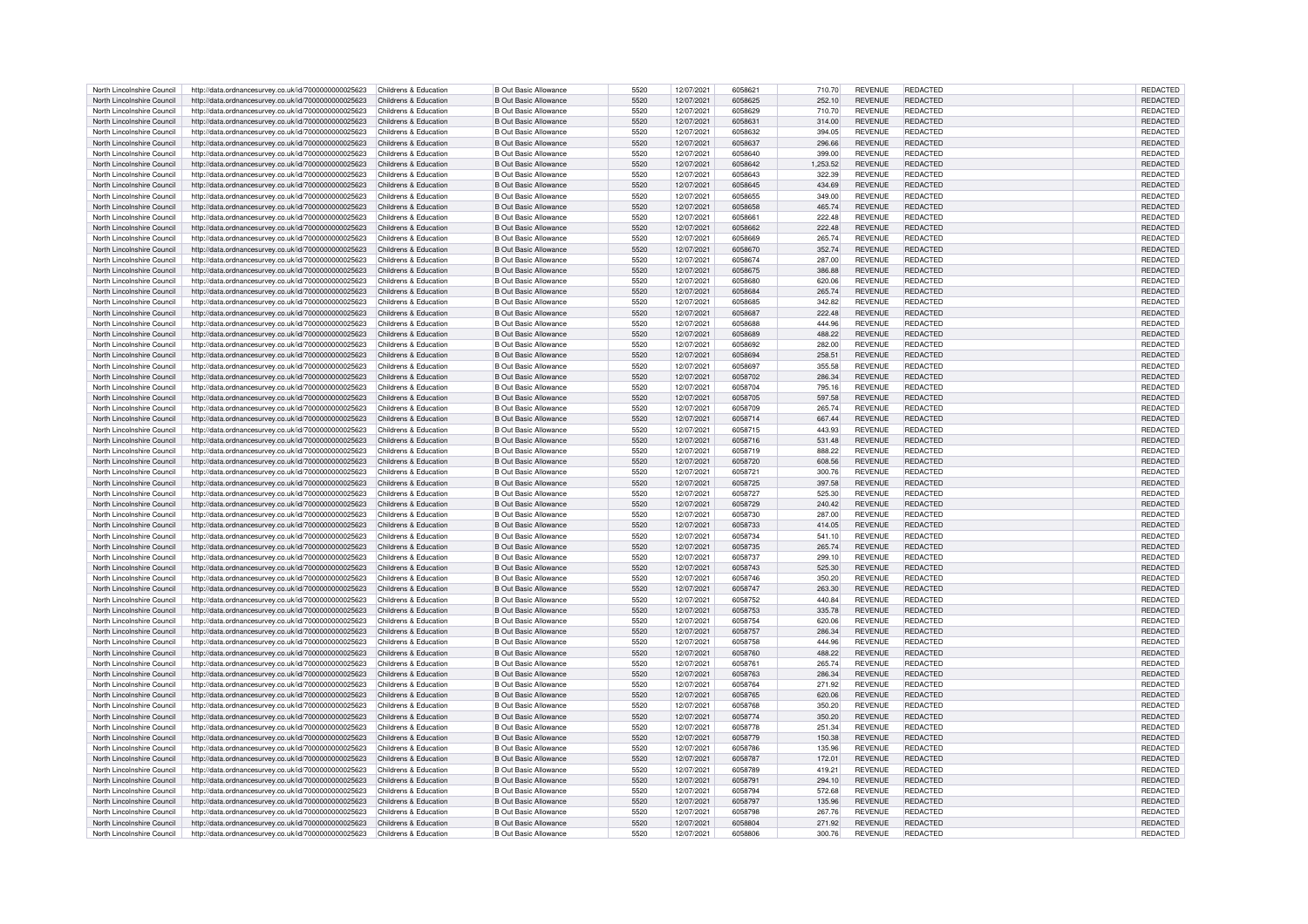| North Lincolnshire Council                               | http://data.ordnancesurvey.co.uk/id/7000000000025623                                                                              | Childrens & Education | <b>B Out Basic Allowance</b>                          | 5520         | 12/07/2021               | 6058807            | 271.92           | <b>REVENUE</b>                   | REDACTED                           | REDACTED                    |
|----------------------------------------------------------|-----------------------------------------------------------------------------------------------------------------------------------|-----------------------|-------------------------------------------------------|--------------|--------------------------|--------------------|------------------|----------------------------------|------------------------------------|-----------------------------|
| North Lincolnshire Council                               | http://data.ordnancesurvey.co.uk/id/7000000000025623                                                                              | Childrens & Education | <b>B</b> Out Basic Allowance                          | 5520         | 12/07/2021               | 6058808            | 250.87           | <b>REVENUE</b>                   | <b>REDACTED</b>                    | REDACTED                    |
| North Lincolnshire Council                               | http://data.ordnancesurvey.co.uk/id/7000000000025623                                                                              | Childrens & Education | <b>B</b> Out Basic Allowance                          | 5520         | 19/07/2021               | 6061681            | 675.70           | <b>REVENUE</b>                   | REDACTED                           | REDACTED                    |
| North Lincolnshire Council                               | http://data.ordnancesurvey.co.uk/id/7000000000025623                                                                              | Childrens & Education | B Out Basic Allowance                                 | 5520         | 19/07/2021               | 6061686            | 422.48           | <b>REVENUE</b>                   | REDACTED                           | REDACTED                    |
|                                                          |                                                                                                                                   |                       |                                                       |              |                          |                    |                  |                                  |                                    |                             |
| North Lincolnshire Council                               | http://data.ordnancesurvey.co.uk/id/7000000000025623                                                                              | Childrens & Education | B Out Basic Allowance                                 | 5520         | 19/07/2021               | <b>6061688</b>     | 726.15           | <b>REVENUE</b>                   | <b>REDACTED</b>                    | REDACTED                    |
| North Lincolnshire Council                               | http://data.ordnancesurvey.co.uk/id/7000000000025623                                                                              | Childrens & Education | <b>B Out Basic Allowance</b>                          | 5520         | 19/07/2021               | 6061691            | 342.82           | <b>REVENUE</b>                   | <b>REDACTED</b>                    | REDACTED                    |
| North Lincolnshire Council                               | http://data.ordnancesurvey.co.uk/id/7000000000025623                                                                              | Childrens & Education | <b>B Out Basic Allowance</b>                          | 5520         | 19/07/2021               | 6061693            | 1.471.11         | <b>REVENUE</b>                   | <b>REDACTED</b>                    | REDACTED                    |
| North Lincolnshire Council                               | http://data.ordnancesurvey.co.uk/id/7000000000025623                                                                              | Childrens & Education | <b>B Out Basic Allowance</b>                          | 5520         | 19/07/2021               | 6061695            | 375.95           | <b>REVENUE</b>                   | <b>REDACTED</b>                    | REDACTED                    |
| North Lincolnshire Council                               | http://data.ordnancesurvey.co.uk/id/7000000000025623                                                                              | Childrens & Education | <b>B Out Basic Allowance</b>                          | 5520         | 19/07/2021               | 6061696            | 420.52           | <b>REVENUE</b>                   | REDACTED                           | <b>REDACTED</b>             |
| North Lincolnshire Council                               | http://data.ordnancesurvey.co.uk/id/7000000000025623                                                                              | Childrens & Education | B Out Basic Allowance                                 | 5520         | 19/07/2021               | 6061697            | 885.80           | <b>REVENUE</b>                   | <b>REDACTED</b>                    | REDACTED                    |
| North Lincolnshire Council                               | http://data.ordnancesurvey.co.uk/id/7000000000025623                                                                              | Childrens & Education | <b>B Out Basic Allowance</b>                          | 5520         | 19/07/2021               | 6061700            | 459.16           | <b>REVENUE</b>                   | <b>REDACTED</b>                    | REDACTED                    |
|                                                          |                                                                                                                                   |                       |                                                       |              |                          |                    |                  |                                  |                                    |                             |
| North Lincolnshire Council                               | http://data.ordnancesurvey.co.uk/id/7000000000025623                                                                              | Childrens & Education | <b>B Out Basic Allowance</b>                          | 5520         | 19/07/2021               | 6061702            | 532.05           | <b>REVENUE</b>                   | REDACTED                           | REDACTED                    |
| North Lincolnshire Council                               | http://data.ordnancesurvey.co.uk/id/7000000000025623                                                                              | Childrens & Education | <b>B Out Basic Allowance</b>                          | 5520         | 19/07/2021               | 6061707            | 384.05           | <b>REVENUE</b>                   | <b>REDACTED</b>                    | REDACTED                    |
| North Lincolnshire Council                               | http://data.ordnancesurvey.co.uk/id/7000000000025623                                                                              | Childrens & Education | B Out Basic Allowance                                 | 5520         | 19/07/2021               | 6061708            | 957.11           | <b>REVENUE</b>                   | REDACTED                           | REDACTED                    |
| North Lincolnshire Council                               | http://data.ordnancesurvey.co.uk/id/7000000000025623                                                                              | Childrens & Education | <b>B Out Basic Allowance</b>                          | 5520         | 19/07/2021               | 6061710            | 312.07           | <b>REVENUE</b>                   | <b>REDACTED</b>                    | REDACTED                    |
| North Lincolnshire Council                               | http://data.ordnancesurvey.co.uk/id/7000000000025623                                                                              | Childrens & Education | <b>B Out Basic Allowance</b>                          | 5520         | 19/07/2021               | 6061711            | 889.92           | <b>REVENUE</b>                   | REDACTED                           | REDACTED                    |
| North Lincolnshire Council                               | http://data.ordnancesurvey.co.uk/id/7000000000025623                                                                              | Childrens & Education | <b>B Out Basic Allowance</b>                          | 5520         | 19/07/2021               | 6061714            | 222.48           | <b>REVENUE</b>                   | REDACTED                           | REDACTED                    |
| North Lincolnshire Council                               | http://data.ordnancesurvey.co.uk/id/7000000000025623                                                                              | Childrens & Education | <b>B Out Basic Allowance</b>                          | 5520         | 19/07/2021               | 6061720            | 448.14           | <b>REVENUE</b>                   | <b>REDACTED</b>                    | REDACTED                    |
| North Lincolnshire Council                               | http://data.ordnancesurvey.co.uk/id/7000000000025623                                                                              | Childrens & Education | <b>B Out Basic Allowance</b>                          | 5520         | 19/07/2021               | 6061721            | 931.75           | <b>REVENUE</b>                   | REDACTED                           | REDACTED                    |
| North Lincolnshire Council                               | http://data.ordnancesurvey.co.uk/id/7000000000025623                                                                              | Childrens & Education | B Out Basic Allowance                                 | 5520         | 19/07/2021               | 6061723            | 318.00           | <b>REVENUE</b>                   | <b>REDACTED</b>                    | REDACTED                    |
|                                                          |                                                                                                                                   |                       |                                                       |              |                          |                    |                  |                                  |                                    |                             |
| North Lincolnshire Council                               | http://data.ordnancesurvey.co.uk/id/7000000000025623                                                                              | Childrens & Education | <b>B Out Basic Allowance</b>                          | 5520         | 19/07/2021               | 6061727            | 314.00           | <b>REVENUE</b>                   | <b>REDACTED</b>                    | REDACTED                    |
| North Lincolnshire Council                               | http://data.ordnancesurvey.co.uk/id/7000000000025623                                                                              | Childrens & Education | B Out Basic Allowance                                 | 5520         | 19/07/2021               | 6061730            | 283.00           | <b>REVENUE</b>                   | <b>REDACTED</b>                    | REDACTED                    |
| North Lincolnshire Council                               | http://data.ordnancesurvey.co.uk/id/7000000000025623                                                                              | Childrens & Education | <b>B Out Basic Allowance</b>                          | 5520         | 19/07/2021               | 6061732            | 483.00           | <b>REVENUE</b>                   | <b>REDACTED</b>                    | <b>REDACTED</b>             |
| North Lincolnshire Council                               | http://data.ordnancesurvey.co.uk/id/7000000000025623                                                                              | Childrens & Education | <b>B Out Basic Allowance</b>                          | 5520         | 19/07/2021               | 6061733            | 327.95           | <b>REVENUE</b>                   | <b>REDACTED</b>                    | REDACTED                    |
| North Lincolnshire Council                               | http://data.ordnancesurvey.co.uk/id/7000000000025623                                                                              | Childrens & Education | <b>B Out Basic Allowance</b>                          | 5520         | 19/07/2021               | 6061735            | 287.00           | <b>REVENUE</b>                   | <b>REDACTED</b>                    | REDACTED                    |
| North Lincolnshire Council                               | http://data.ordnancesurvey.co.uk/id/7000000000025623                                                                              | Childrens & Education | <b>B Out Basic Allowance</b>                          | 5520         | 19/07/2021               | 6061736            | 251.56           | <b>REVENUE</b>                   | <b>REDACTED</b>                    | REDACTED                    |
| North Lincolnshire Council                               | http://data.ordnancesurvey.co.uk/id/7000000000025623                                                                              | Childrens & Education | <b>B Out Basic Allowance</b>                          | 5520         | 19/07/2021               | 6061737            | 341.69           | <b>REVENUE</b>                   | <b>REDACTED</b>                    | REDACTED                    |
| North Lincolnshire Council                               | http://data.ordnancesurvey.co.uk/id/7000000000025623                                                                              | Childrens & Education | <b>B Out Basic Allowance</b>                          | 5520         | 19/07/2021               | 6061739            | 409.26           | <b>REVENUE</b>                   | <b>REDACTED</b>                    | REDACTED                    |
| North Lincolnshire Council                               |                                                                                                                                   | Childrens & Education | B Out Basic Allowance                                 | 5520         | 19/07/2021               | 6061743            |                  | <b>REVENUE</b>                   | <b>REDACTED</b>                    | <b>REDACTED</b>             |
|                                                          | http://data.ordnancesurvey.co.uk/id/7000000000025623                                                                              |                       |                                                       |              |                          |                    | 274.10           |                                  |                                    |                             |
| North Lincolnshire Council                               | http://data.ordnancesurvey.co.uk/id/7000000000025623                                                                              | Childrens & Education | B Out Basic Allowance                                 | 5520         | 19/07/2021               | 6061744            | 941.96           | <b>REVENUE</b>                   | <b>REDACTED</b>                    | REDACTED                    |
| North Lincolnshire Council                               | http://data.ordnancesurvey.co.uk/id/7000000000025623                                                                              | Childrens & Education | <b>B Out Basic Allowance</b>                          | 5520         | 19/07/2021               | 6061747            | 797.22           | <b>REVENUE</b>                   | <b>REDACTED</b>                    | REDACTED                    |
| North Lincolnshire Council                               | http://data.ordnancesurvey.co.uk/id/7000000000025623                                                                              | Childrens & Education | <b>B Out Basic Allowance</b>                          | 5520         | 19/07/2021               | 6061749            | 572.68           | <b>REVENUE</b>                   | <b>REDACTED</b>                    | <b>REDACTED</b>             |
| North Lincolnshire Council                               | http://data.ordnancesurvey.co.uk/id/7000000000025623                                                                              | Childrens & Education | <b>B Out Basic Allowance</b>                          | 5520         | 19/07/2021               | 6061752            | 667.44           | <b>REVENUE</b>                   | <b>REDACTED</b>                    | REDACTED                    |
| North Lincolnshire Council                               | http://data.ordnancesurvey.co.uk/id/7000000000025623                                                                              | Childrens & Education | B Out Basic Allowance                                 | 5520         | 19/07/2021               | 6061757            | 397.58           | <b>REVENUE</b>                   | <b>REDACTED</b>                    | REDACTED                    |
| North Lincolnshire Council                               | http://data.ordnancesurvey.co.uk/id/7000000000025623                                                                              | Childrens & Education | <b>B Out Basic Allowance</b>                          | 5520         | 19/07/2021               | 6061759            | 663.32           | <b>REVENUE</b>                   | <b>REDACTED</b>                    | <b>REDACTED</b>             |
| North Lincolnshire Council                               | http://data.ordnancesurvey.co.uk/id/7000000000025623                                                                              | Childrens & Education | <b>B Out Basic Allowance</b>                          | 5520         | 19/07/2021               | 6061761            | 265.74           | <b>REVENUE</b>                   | REDACTED                           | REDACTED                    |
| North Lincolnshire Council                               | http://data.ordnancesurvey.co.uk/id/7000000000025623                                                                              | Childrens & Education | B Out Basic Allowance                                 | 5520         | 19/07/2021               | 6061762            | 397.58           | <b>REVENUE</b>                   | <b>REDACTED</b>                    | <b>REDACTED</b>             |
| North Lincolnshire Council                               | http://data.ordnancesurvey.co.uk/id/7000000000025623                                                                              | Childrens & Education | <b>B Out Basic Allowance</b>                          | 5520         | 19/07/2021               | 6061769            | 885.80           | <b>REVENUE</b>                   | <b>REDACTED</b>                    | REDACTED                    |
| North Lincolnshire Council                               | http://data.ordnancesurvey.co.uk/id/7000000000025623                                                                              | Childrens & Education | <b>B Out Basic Allowance</b>                          | 5520         | 19/07/2021               | 6061771            | 253.20           | <b>REVENUE</b>                   | <b>REDACTED</b>                    | <b>REDACTED</b>             |
|                                                          |                                                                                                                                   |                       |                                                       |              |                          |                    |                  |                                  |                                    |                             |
| North Lincolnshire Council                               | http://data.ordnancesurvey.co.uk/id/7000000000025623                                                                              | Childrens & Education | B Out Basic Allowance                                 | 5520         | 19/07/2021               | 6061773            | 933.18           | <b>REVENUE</b>                   | REDACTED                           | REDACTED                    |
| North Lincolnshire Council                               | http://data.ordnancesurvey.co.uk/id/7000000000025623                                                                              | Childrens & Education | <b>B Out Basic Allowance</b>                          | 5520         | 19/07/2021               | 6061777            | 248.09           | <b>REVENUE</b>                   | REDACTED                           | REDACTED                    |
| North Lincolnshire Council                               | http://data.ordnancesurvey.co.uk/id/7000000000025623                                                                              | Childrens & Education | B Out Basic Allowance                                 | 5520         | 19/07/2021               | 6061778            | 252.10           | <b>REVENUE</b>                   | <b>REDACTED</b>                    | <b>REDACTED</b>             |
| North Lincolnshire Council                               | http://data.ordnancesurvey.co.uk/id/7000000000025623                                                                              | Childrens & Education | <b>B Out Basic Allowance</b>                          | 5520         | 19/07/2021               | 6061782            | 710.70           | <b>REVENUE</b>                   | <b>REDACTED</b>                    | REDACTED                    |
| North Lincolnshire Council                               | http://data.ordnancesurvey.co.uk/id/7000000000025623                                                                              | Childrens & Education | <b>B Out Basic Allowance</b>                          | 5520         | 19/07/2021               | 6061784            | 314.00           | <b>REVENUE</b>                   | <b>REDACTED</b>                    | REDACTED                    |
| North Lincolnshire Council                               | http://data.ordnancesurvey.co.uk/id/7000000000025623                                                                              | Childrens & Education | <b>B Out Basic Allowance</b>                          | 5520         | 19/07/2021               | 6061785            | 394.05           | <b>REVENUE</b>                   | <b>REDACTED</b>                    | REDACTED                    |
| North Lincolnshire Council                               | http://data.ordnancesurvey.co.uk/id/7000000000025623                                                                              | Childrens & Education | <b>B Out Basic Allowance</b>                          | 5520         | 19/07/2021               | 6061790            | 296.66           | <b>REVENUE</b>                   | <b>REDACTED</b>                    | REDACTED                    |
| North Lincolnshire Council                               | http://data.ordnancesurvey.co.uk/id/7000000000025623                                                                              | Childrens & Education | B Out Basic Allowance                                 | 5520         | 19/07/2021               | 6061793            | 399.00           | <b>REVENUE</b>                   | <b>REDACTED</b>                    | REDACTED                    |
| North Lincolnshire Council                               | http://data.ordnancesurvey.co.uk/id/7000000000025623                                                                              | Childrens & Education | B Out Basic Allowance                                 | 5520         | 19/07/2021               | 6061795            | 1.253.52         | <b>REVENUE</b>                   | <b>REDACTED</b>                    | REDACTED                    |
|                                                          |                                                                                                                                   |                       |                                                       |              |                          |                    |                  |                                  |                                    |                             |
| North Lincolnshire Council                               | http://data.ordnancesurvey.co.uk/id/7000000000025623                                                                              | Childrens & Education | <b>B Out Basic Allowance</b>                          | 5520         | 19/07/2021               | 6061796            | 322.39           | <b>REVENUE</b>                   | <b>REDACTED</b>                    | REDACTED                    |
| North Lincolnshire Council                               | http://data.ordnancesurvey.co.uk/id/7000000000025623                                                                              | Childrens & Education | <b>B Out Basic Allowance</b>                          | 5520         | 19/07/2021               | 6061798            | 434.69           | <b>REVENUE</b>                   | <b>REDACTED</b>                    | REDACTED                    |
| North Lincolnshire Council                               | http://data.ordnancesurvey.co.uk/id/7000000000025623                                                                              | Childrens & Education | <b>B Out Basic Allowance</b>                          | 5520         | 19/07/2021               | 6061808            | 349.00           | <b>REVENUE</b>                   | <b>REDACTED</b>                    | REDACTED                    |
| North Lincolnshire Council                               | http://data.ordnancesurvey.co.uk/id/7000000000025623                                                                              | Childrens & Education | <b>B Out Basic Allowance</b>                          | 5520         | 19/07/2021               | 6061811            | 465.74           | <b>REVENUE</b>                   | <b>REDACTED</b>                    | REDACTED                    |
| North Lincolnshire Council                               | http://data.ordnancesurvey.co.uk/id/7000000000025623                                                                              | Childrens & Education | B Out Basic Allowance                                 | 5520         | 19/07/2021               | 6061814            | 222.48           | <b>REVENUE</b>                   | <b>REDACTED</b>                    | <b>REDACTED</b>             |
| North Lincolnshire Council                               | http://data.ordnancesurvey.co.uk/id/7000000000025623                                                                              | Childrens & Education | <b>B Out Basic Allowance</b>                          | 5520         | 19/07/2021               | 6061815            | 222.48           | <b>REVENUE</b>                   | <b>REDACTED</b>                    | REDACTED                    |
| North Lincolnshire Council                               | http://data.ordnancesurvey.co.uk/id/7000000000025623                                                                              | Childrens & Education | <b>B Out Basic Allowance</b>                          | 5520         | 19/07/2021               | 6061822            | 265.74           | <b>REVENUE</b>                   | <b>REDACTED</b>                    | REDACTED                    |
| North Lincolnshire Council                               | http://data.ordnancesurvey.co.uk/id/7000000000025623                                                                              | Childrens & Education | <b>B Out Basic Allowance</b>                          | 5520         | 19/07/2021               | 6061823            | 352.74           | <b>REVENUE</b>                   | <b>REDACTED</b>                    | REDACTED                    |
| North Lincolnshire Council                               | http://data.ordnancesurvey.co.uk/id/7000000000025623                                                                              | Childrens & Education | <b>B Out Basic Allowance</b>                          | 5520         | 19/07/2021               | 6061827            | 287.00           | <b>REVENUE</b>                   | <b>REDACTED</b>                    | REDACTED                    |
| North Lincolnshire Council                               | http://data.ordnancesurvey.co.uk/id/7000000000025623                                                                              | Childrens & Education | <b>B Out Basic Allowance</b>                          | 5520         | 19/07/2021               | 6061828            | 386.88           | <b>REVENUE</b>                   | <b>REDACTED</b>                    | <b>REDACTED</b>             |
| North Lincolnshire Council                               |                                                                                                                                   |                       | B Out Basic Allowance                                 |              |                          | 6061833            |                  |                                  | <b>REDACTED</b>                    |                             |
|                                                          | http://data.ordnancesurvey.co.uk/id/7000000000025623                                                                              | Childrens & Education |                                                       | 5520         | 19/07/2021               |                    | 620.06           | <b>REVENUE</b>                   |                                    | REDACTED                    |
| North Lincolnshire Council                               | http://data.ordnancesurvey.co.uk/id/7000000000025623                                                                              | Childrens & Education | B Out Basic Allowance                                 | 5520         | 19/07/2021               | 6061837            | 265.74           | <b>REVENUE</b>                   | <b>REDACTED</b>                    | REDACTED                    |
| North Lincolnshire Council                               | http://data.ordnancesurvey.co.uk/id/7000000000025623                                                                              | Childrens & Education | <b>B Out Basic Allowance</b>                          | 5520         | 19/07/2021               | 6061838            | 342.82           | <b>REVENUE</b>                   | <b>REDACTED</b>                    | REDACTED                    |
| North Lincolnshire Council                               | http://data.ordnancesurvey.co.uk/id/7000000000025623                                                                              | Childrens & Education | <b>B</b> Out Basic Allowance                          | 5520         | 19/07/2021               | 6061840            | 222.48           | REVENUE                          | REDACTED                           | REDACTED                    |
| North Lincolnshire Council                               | http://data.ordnancesurvey.co.uk/id/7000000000025623                                                                              | Childrens & Education | <b>B</b> Out Basic Allowance                          | 5520         | 19/07/2021               | 6061841            | 1.334.88         | <b>REVENUE</b>                   | <b>REDACTED</b>                    | <b>REDACTED</b>             |
| North Lincolnshire Council                               | http://data.ordnancesurvey.co.uk/id/7000000000025623                                                                              | Childrens & Education | <b>B Out Basic Allowance</b>                          | 5520         | 19/07/2021               | 6061842            | 488.22           | <b>REVENUE</b>                   | <b>REDACTED</b>                    | REDACTED                    |
| North Lincolnshire Council                               | http://data.ordnancesurvey.co.uk/id/7000000000025623                                                                              | Childrens & Education | <b>B Out Basic Allowance</b>                          | 5520         | 19/07/2021               | 6061845            | 282.00           | <b>REVENUE</b>                   | <b>REDACTED</b>                    | REDACTED                    |
| North Lincolnshire Council                               | http://data.ordnancesurvey.co.uk/id/7000000000025623                                                                              | Childrens & Education | <b>B Out Basic Allowance</b>                          | 5520         | 19/07/2021               | 6061847            | 270.08           | <b>REVENUE</b>                   | <b>REDACTED</b>                    | REDACTED                    |
| North Lincolnshire Council                               | http://data.ordnancesurvey.co.uk/id/7000000000025623                                                                              | Childrens & Education | <b>B Out Basic Allowance</b>                          | 5520         | 19/07/2021               | 6061850            | 355.58           | <b>REVENUE</b>                   | <b>REDACTED</b>                    | REDACTED                    |
| North Lincolnshire Council                               | http://data.ordnancesurvey.co.uk/id/7000000000025623                                                                              | Childrens & Education | <b>B</b> Out Basic Allowance                          | 5520         | 19/07/2021               | 6061855            | 286.34           | <b>REVENUE</b>                   | <b>REDACTED</b>                    | REDACTED                    |
|                                                          |                                                                                                                                   |                       |                                                       | 5520         |                          | 6061857            |                  |                                  | <b>REDACTED</b>                    | <b>REDACTED</b>             |
| North Lincolnshire Council                               | http://data.ordnancesurvey.co.uk/id/7000000000025623                                                                              | Childrens & Education | <b>B Out Basic Allowance</b>                          |              | 19/07/2021               |                    | 572.68           | <b>REVENUE</b>                   |                                    |                             |
|                                                          |                                                                                                                                   |                       |                                                       |              |                          |                    |                  |                                  |                                    |                             |
| North Lincolnshire Council<br>North Lincolnshire Council | http://data.ordnancesurvey.co.uk/id/7000000000025623<br>http://data.ordnancesurvey.co.uk/id/700000000025623 Childrens & Education | Childrens & Education | B Out Basic Allowance<br><b>B Out Basic Allowance</b> | 5520<br>5520 | 19/07/2021<br>19/07/2021 | 6061858<br>6061862 | 597.58<br>265.74 | <b>REVENUE</b><br><b>REVENUE</b> | <b>REDACTED</b><br><b>REDACTED</b> | <b>REDACTED</b><br>REDACTED |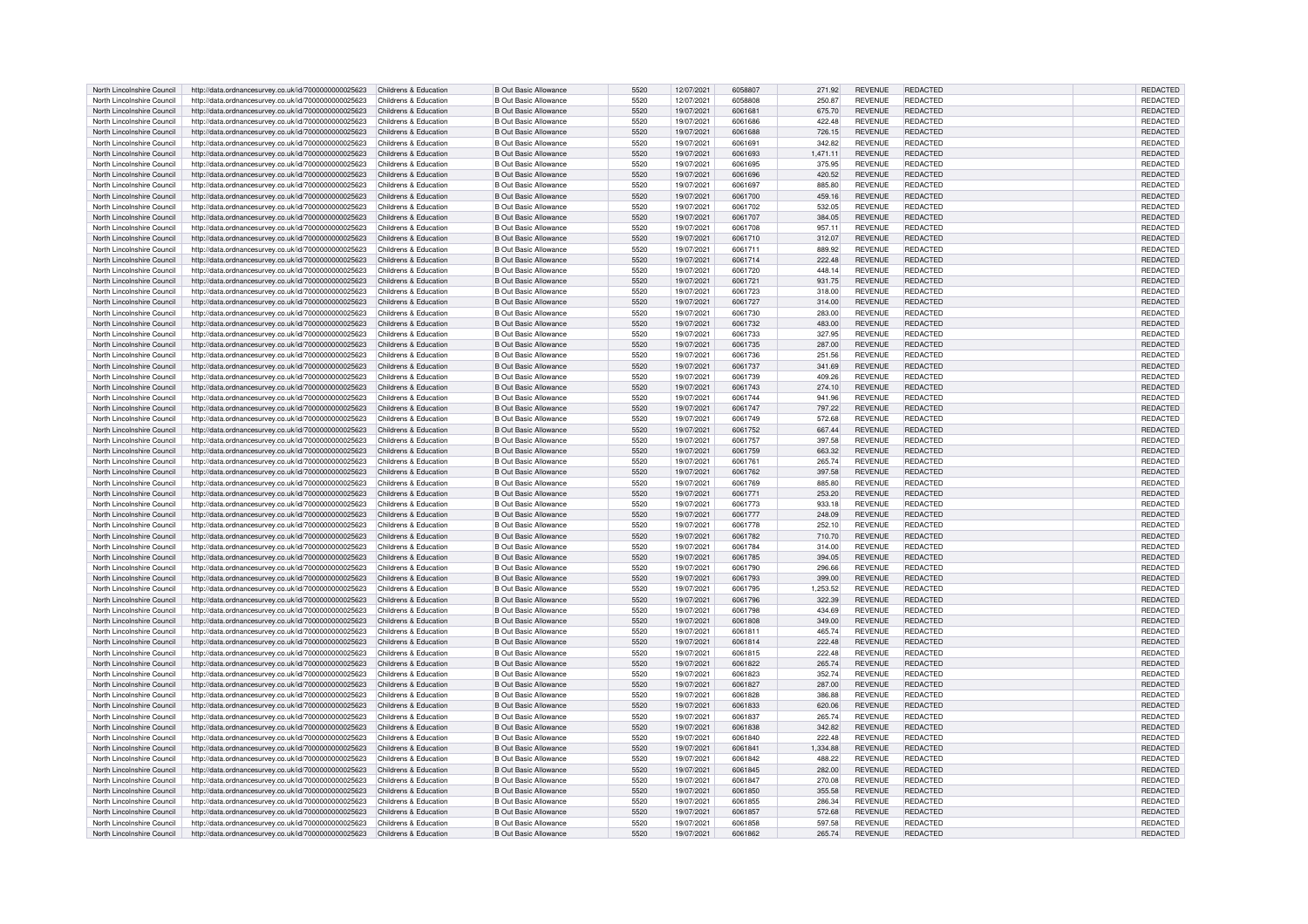| North Lincolnshire Council                               | http://data.ordnancesurvey.co.uk/id/7000000000025623                                                                                                   | Childrens & Education | B Out Basic Allowance                                        | 5520 | 19/07/2021               | 6061863            | 330.74           | <b>REVENUE</b>                   | REDACTED                           | <b>REDACTED</b>             |
|----------------------------------------------------------|--------------------------------------------------------------------------------------------------------------------------------------------------------|-----------------------|--------------------------------------------------------------|------|--------------------------|--------------------|------------------|----------------------------------|------------------------------------|-----------------------------|
|                                                          |                                                                                                                                                        |                       |                                                              | 5520 |                          | 6061867            |                  |                                  |                                    |                             |
| North Lincolnshire Council                               | http://data.ordnancesurvey.co.uk/id/7000000000025623                                                                                                   | Childrens & Education | <b>B Out Basic Allowance</b>                                 |      | 19/07/2021               |                    | 667.44           | <b>REVENUE</b>                   | REDACTED                           | REDACTED                    |
| North Lincolnshire Council                               | http://data.ordnancesurvey.co.uk/id/7000000000025623                                                                                                   | Childrens & Education | <b>B Out Basic Allowance</b>                                 | 5520 | 19/07/2021               | 6061868            | 307.97           | REVENUE                          | REDACTED                           | REDACTED                    |
| North Lincolnshire Council                               | http://data.ordnancesurvey.co.uk/id/7000000000025623                                                                                                   | Childrens & Education | <b>B</b> Out Basic Allowance                                 | 5520 | 19/07/2021               | 6061869            | 531.48           | <b>REVENUE</b>                   | <b>REDACTED</b>                    | <b>REDACTED</b>             |
| North Lincolnshire Council                               | http://data.ordnancesurvey.co.uk/id/7000000000025623                                                                                                   | Childrens & Education | <b>R</b> Out Basic Allowance                                 | 5520 | 19/07/2021               | 6061872            | 888.22           | <b>REVENUE</b>                   | <b>REDACTED</b>                    | REDACTED                    |
|                                                          |                                                                                                                                                        |                       |                                                              |      |                          |                    |                  |                                  |                                    |                             |
| North Lincolnshire Council                               | http://data.ordnancesurvey.co.uk/id/7000000000025623                                                                                                   | Childrens & Education | <b>B Out Basic Allowance</b>                                 | 5520 | 19/07/2021               | 6061873            | 608.56           | <b>REVENUE</b>                   | REDACTED                           | REDACTED                    |
| North Lincolnshire Council                               | http://data.ordnancesurvey.co.uk/id/7000000000025623                                                                                                   | Childrens & Education | <b>B Out Basic Allowance</b>                                 | 5520 | 19/07/2021               | 6061874            | 300.76           | <b>REVENUE</b>                   | <b>REDACTED</b>                    | REDACTED                    |
| North Lincolnshire Council                               | http://data.ordnancesurvey.co.uk/id/7000000000025623                                                                                                   | Childrens & Education | <b>B Out Basic Allowance</b>                                 | 5520 | 19/07/2021               | 6061878            | 397.58           | <b>REVENUE</b>                   | <b>REDACTED</b>                    | REDACTED                    |
| North Lincolnshire Council                               | http://data.ordnancesurvey.co.uk/id/7000000000025623                                                                                                   | Childrens & Education | B Out Basic Allowance                                        | 5520 | 19/07/2021               | 6061880            | 525.30           | <b>REVENUE</b>                   | REDACTED                           | <b>REDACTED</b>             |
|                                                          |                                                                                                                                                        |                       |                                                              |      |                          |                    |                  |                                  |                                    |                             |
| North Lincolnshire Council                               | http://data.ordnancesurvey.co.uk/id/7000000000025623                                                                                                   | Childrens & Education | B Out Basic Allowance                                        | 5520 | 19/07/2021               | 6061882            | 240.42           | <b>REVENUE</b>                   | <b>REDACTED</b>                    | REDACTED                    |
| North Lincolnshire Council                               | http://data.ordnancesurvey.co.uk/id/7000000000025623                                                                                                   | Childrens & Education | <b>B Out Basic Allowance</b>                                 | 5520 | 19/07/2021               | 6061883            | 287.00           | <b>REVENUE</b>                   | <b>REDACTED</b>                    | REDACTED                    |
| North Lincolnshire Council                               | http://data.ordnancesurvey.co.uk/id/7000000000025623                                                                                                   | Childrens & Education | <b>B Out Basic Allowance</b>                                 | 5520 | 19/07/2021               | 6061885            | 222.48           | <b>REVENUE</b>                   | <b>REDACTED</b>                    | REDACTED                    |
|                                                          |                                                                                                                                                        |                       |                                                              |      |                          |                    |                  |                                  |                                    |                             |
| North Lincolnshire Council                               | http://data.ordnancesurvey.co.uk/id/7000000000025623                                                                                                   | Childrens & Education | <b>B Out Basic Allowance</b>                                 | 5520 | 19/07/2021               | 6061886            | 414.05           | <b>REVENUE</b>                   | <b>REDACTED</b>                    | REDACTED                    |
| North Lincolnshire Council                               | http://data.ordnancesurvey.co.uk/id/7000000000025623                                                                                                   | Childrens & Education | <b>B Out Basic Allowance</b>                                 | 5520 | 19/07/2021               | 6061887            | 541.10           | <b>REVENUE</b>                   | <b>REDACTED</b>                    | REDACTED                    |
| North Lincolnshire Council                               | http://data.ordnancesurvey.co.uk/id/7000000000025623                                                                                                   | Childrens & Education | <b>B Out Basic Allowance</b>                                 | 5520 | 19/07/2021               | 6061888            | 265.74           | <b>REVENUE</b>                   | <b>REDACTED</b>                    | REDACTED                    |
| North Lincolnshire Council                               | http://data.ordnancesurvey.co.uk/id/7000000000025623                                                                                                   | Childrens & Education | <b>B Out Basic Allowance</b>                                 | 5520 | 19/07/2021               | 6061890            | 299.10           | <b>REVENUE</b>                   | <b>REDACTED</b>                    | REDACTED                    |
|                                                          |                                                                                                                                                        |                       |                                                              |      |                          |                    |                  |                                  |                                    |                             |
| North Lincolnshire Council                               | http://data.ordnancesurvey.co.uk/id/7000000000025623                                                                                                   | Childrens & Education | <b>B Out Basic Allowance</b>                                 | 5520 | 19/07/2021               | 6061899            | 350.20           | <b>REVENUE</b>                   | REDACTED                           | REDACTED                    |
| North Lincolnshire Council                               | http://data.ordnancesurvey.co.uk/id/7000000000025623                                                                                                   | Childrens & Education | <b>B Out Basic Allowance</b>                                 | 5520 | 19/07/2021               | 6061900            | 263.30           | <b>REVENUE</b>                   | <b>REDACTED</b>                    | REDACTED                    |
| North Lincolnshire Council                               | http://data.ordnancesurvey.co.uk/id/7000000000025623                                                                                                   | Childrens & Education | <b>B Out Basic Allowance</b>                                 | 5520 | 19/07/2021               | 6061905            | 440.84           | <b>REVENUE</b>                   | REDACTED                           | REDACTED                    |
| North Lincolnshire Council                               | http://data.ordnancesurvey.co.uk/id/7000000000025623                                                                                                   | Childrens & Education | B Out Basic Allowance                                        | 5520 | 19/07/2021               | 6061906            | 335.78           | <b>REVENUE</b>                   | <b>REDACTED</b>                    | <b>REDACTED</b>             |
|                                                          |                                                                                                                                                        |                       |                                                              |      |                          |                    |                  |                                  |                                    |                             |
| North Lincolnshire Council                               | http://data.ordnancesurvey.co.uk/id/7000000000025623                                                                                                   | Childrens & Education | B Out Basic Allowance                                        | 5520 | 19/07/2021               | 6061907            | 620.06           | <b>REVENUE</b>                   | <b>REDACTED</b>                    | REDACTED                    |
| North Lincolnshire Council                               | http://data.ordnancesurvey.co.uk/id/7000000000025623                                                                                                   | Childrens & Education | <b>B Out Basic Allowance</b>                                 | 5520 | 19/07/2021               | 6061910            | 286.34           | <b>REVENUE</b>                   | REDACTED                           | REDACTED                    |
| North Lincolnshire Council                               | http://data.ordnancesurvey.co.uk/id/7000000000025623                                                                                                   | Childrens & Education | B Out Basic Allowance                                        | 5520 | 19/07/2021               | 6061911            | 444.96           | REVENUE                          | <b>REDACTED</b>                    | <b>REDACTEI</b>             |
| North Lincolnshire Council                               |                                                                                                                                                        | Childrens & Education | B Out Basic Allowance                                        | 5520 |                          | 6061913            |                  | <b>REVENUE</b>                   | <b>REDACTED</b>                    |                             |
|                                                          | http://data.ordnancesurvey.co.uk/id/7000000000025623                                                                                                   |                       |                                                              |      | 19/07/2021               |                    | 265.74           |                                  |                                    | REDACTED                    |
| North Lincolnshire Council                               | http://data.ordnancesurvey.co.uk/id/7000000000025623                                                                                                   | Childrens & Education | B Out Basic Allowance                                        | 5520 | 19/07/2021               | 6061914            | 265.74           | <b>REVENUE</b>                   | <b>REDACTED</b>                    | REDACTED                    |
| North Lincolnshire Council                               | http://data.ordnancesurvey.co.uk/id/7000000000025623                                                                                                   | Childrens & Education | B Out Basic Allowance                                        | 5520 | 19/07/2021               | 6061916            | 286.34           | REVENUE                          | <b>REDACTED</b>                    | REDACTED                    |
| North Lincolnshire Council                               | http://data.ordnancesurvey.co.uk/id/7000000000025623                                                                                                   | Childrens & Education | <b>B Out Basic Allowance</b>                                 | 5520 | 19/07/2021               | 6061917            | 271.92           | <b>REVENUE</b>                   | <b>REDACTED</b>                    | REDACTED                    |
|                                                          |                                                                                                                                                        |                       |                                                              |      |                          |                    |                  |                                  |                                    |                             |
| North Lincolnshire Council                               | http://data.ordnancesurvey.co.uk/id/7000000000025623                                                                                                   | Childrens & Education | <b>B Out Basic Allowance</b>                                 | 5520 | 19/07/2021               | 6061918            | 461.15           | <b>REVENUE</b>                   | <b>REDACTED</b>                    | REDACTED                    |
| North Lincolnshire Council                               | http://data.ordnancesurvey.co.uk/id/7000000000025623                                                                                                   | Childrens & Education | B Out Basic Allowance                                        | 5520 | 19/07/2021               | 6061921            | 350.20           | <b>REVENUE</b>                   | <b>REDACTED</b>                    | <b>REDACTED</b>             |
| North Lincolnshire Council                               | http://data.ordnancesurvey.co.uk/id/7000000000025623                                                                                                   | Childrens & Education | <b>B Out Basic Allowance</b>                                 | 5520 | 19/07/2021               | 6061927            | 350.20           | <b>REVENUE</b>                   | <b>REDACTED</b>                    | REDACTED                    |
| North Lincolnshire Council                               | http://data.ordnancesurvey.co.uk/id/7000000000025623                                                                                                   | Childrens & Education | B Out Basic Allowance                                        | 5520 | 19/07/2021               | 6061931            | 251.34           | <b>REVENUE</b>                   | <b>REDACTED</b>                    | REDACTED                    |
|                                                          |                                                                                                                                                        |                       |                                                              |      |                          |                    |                  |                                  |                                    |                             |
| North Lincolnshire Council                               | http://data.ordnancesurvey.co.uk/id/7000000000025623                                                                                                   | Childrens & Education | <b>B Out Basic Allowance</b>                                 | 5520 | 19/07/2021               | 6061939            | 135.96           | <b>REVENUE</b>                   | <b>REDACTED</b>                    | <b>REDACTED</b>             |
| North Lincolnshire Council                               | http://data.ordnancesurvey.co.uk/id/7000000000025623                                                                                                   | Childrens & Education | <b>B Out Basic Allowance</b>                                 | 5520 | 19/07/2021               | 6061940            | 172.01           | <b>REVENUE</b>                   | REDACTED                           | REDACTED                    |
| North Lincolnshire Council                               | http://data.ordnancesurvey.co.uk/id/7000000000025623                                                                                                   | Childrens & Education | B Out Basic Allowance                                        | 5520 | 19/07/2021               | 6061942            | 419.21           | <b>REVENUE</b>                   | <b>REDACTED</b>                    | <b>REDACTED</b>             |
| North Lincolnshire Council                               | http://data.ordnancesurvey.co.uk/id/7000000000025623                                                                                                   | Childrens & Education | B Out Basic Allowance                                        | 5520 | 19/07/2021               | 6061944            | 294.10           | <b>REVENUE</b>                   | <b>REDACTED</b>                    | REDACTED                    |
|                                                          |                                                                                                                                                        |                       |                                                              |      |                          |                    |                  |                                  |                                    |                             |
| North Lincolnshire Council                               | http://data.ordnancesurvey.co.uk/id/7000000000025623                                                                                                   | Childrens & Education | <b>B Out Basic Allowance</b>                                 | 5520 | 19/07/2021               | 6061947            | 572.68           | <b>REVENUE</b>                   | REDACTED                           | REDACTED                    |
| North Lincolnshire Council                               | http://data.ordnancesurvey.co.uk/id/7000000000025623                                                                                                   | Childrens & Education | B Out Basic Allowance                                        | 5520 | 19/07/2021               | 6061950            | 658.96           | <b>REVENUE</b>                   | <b>REDACTED</b>                    | <b>REDACTED</b>             |
| North Lincolnshire Council                               | http://data.ordnancesurvey.co.uk/id/7000000000025623                                                                                                   | Childrens & Education | <b>B Out Basic Allowance</b>                                 | 5520 | 19/07/2021               | 6061952            | 267.76           | <b>REVENUE</b>                   | <b>REDACTED</b>                    | REDACTED                    |
| North Lincolnshire Council                               | http://data.ordnancesurvey.co.uk/id/7000000000025623                                                                                                   | Childrens & Education | B Out Basic Allowance                                        | 5520 | 19/07/2021               | 6061958            | 271.92           | <b>REVENUE</b>                   | <b>REDACTED</b>                    | REDACTED                    |
|                                                          |                                                                                                                                                        |                       |                                                              |      |                          |                    |                  |                                  |                                    |                             |
| North Lincolnshire Council                               | http://data.ordnancesurvey.co.uk/id/7000000000025623                                                                                                   | Childrens & Education | B Out Basic Allowance                                        | 5520 | 19/07/2021               | 6061960            | 300.76           | <b>REVENUE</b>                   | <b>REDACTED</b>                    | <b>REDACTED</b>             |
| North Lincolnshire Council                               | http://data.ordnancesurvey.co.uk/id/7000000000025623                                                                                                   | Childrens & Education | <b>B Out Basic Allowance</b>                                 | 5520 | 19/07/2021               | 6061961            | 271.92           | <b>REVENUE</b>                   | REDACTED                           | REDACTED                    |
| North Lincolnshire Council                               | http://data.ordnancesurvey.co.uk/id/7000000000025623                                                                                                   | Childrens & Education | <b>B Out Basic Allowance</b>                                 | 5520 | 21/07/2021               | 6063033            | 1,240.12         | <b>REVENUE</b>                   | <b>REDACTED</b>                    | <b>REDACTED</b>             |
| North Lincolnshire Council                               |                                                                                                                                                        |                       |                                                              |      | 26/07/2021               | 6066042            |                  | REVENUE                          | REDACTED                           |                             |
|                                                          |                                                                                                                                                        |                       |                                                              |      |                          |                    |                  |                                  |                                    |                             |
|                                                          | http://data.ordnancesurvey.co.uk/id/7000000000025623                                                                                                   | Childrens & Education | <b>B Out Basic Allowance</b>                                 | 5520 |                          |                    | 1,386.40         |                                  |                                    | REDACTED                    |
| North Lincolnshire Council                               | http://data.ordnancesurvey.co.uk/id/7000000000025623                                                                                                   | Childrens & Education | B Out Basic Allowance                                        | 5520 | 26/07/2021               | 6066045            | 525.30           | <b>REVENUE</b>                   | <b>REDACTED</b>                    | <b>REDACTED</b>             |
| North Lincolnshire Council                               | http://data.ordnancesurvey.co.uk/id/7000000000025623                                                                                                   | Childrens & Education | B Out Basic Allowance                                        | 5520 | 26/07/2021               | 6066046            | 422.48           | <b>REVENUE</b>                   | <b>REDACTED</b>                    | REDACTED                    |
|                                                          |                                                                                                                                                        |                       |                                                              |      |                          |                    |                  |                                  |                                    |                             |
| North Lincolnshire Council                               | http://data.ordnancesurvey.co.uk/id/7000000000025623                                                                                                   | Childrens & Education | <b>B Out Basic Allowance</b>                                 | 5520 | 26/07/2021               | 6066048            | 726.15           | <b>REVENUE</b>                   | <b>REDACTED</b>                    | REDACTED                    |
| North Lincolnshire Council                               | http://data.ordnancesurvey.co.uk/id/7000000000025623                                                                                                   | Childrens & Education | B Out Basic Allowance                                        | 5520 | 26/07/2021               | 606605             | 342.82           | <b>REVENUE</b>                   | REDACTED                           | REDACTED                    |
| North Lincolnshire Council                               | http://data.ordnancesurvey.co.uk/id/7000000000025623                                                                                                   | Childrens & Education | <b>B Out Basic Allowance</b>                                 | 5520 | 26/07/2021               | 6066053            | 571.11           | <b>REVENUE</b>                   | <b>REDACTED</b>                    | <b>REDACTED</b>             |
| North Lincolnshire Council                               | http://data.ordnancesurvey.co.uk/id/7000000000025623                                                                                                   | Childrens & Education | B Out Basic Allowance                                        | 5520 | 26/07/2021               | 6066055            | 375.95           | <b>REVENUE</b>                   | <b>REDACTED</b>                    | REDACTED                    |
| North Lincolnshire Council                               |                                                                                                                                                        | Childrens & Education |                                                              | 5520 | 26/07/2021               | 6066057            |                  |                                  | <b>REDACTED</b>                    |                             |
|                                                          | http://data.ordnancesurvey.co.uk/id/7000000000025623                                                                                                   |                       | <b>B Out Basic Allowance</b>                                 |      |                          |                    | 885.80           | <b>REVENUE</b>                   |                                    | REDACTED                    |
| North Lincolnshire Council                               | http://data.ordnancesurvey.co.uk/id/7000000000025623                                                                                                   | Childrens & Education | <b>B Out Basic Allowance</b>                                 | 5520 | 26/07/2021               | 6066060            | 459.16           | <b>REVENUE</b>                   | <b>REDACTED</b>                    | REDACTED                    |
| North Lincolnshire Council                               | http://data.ordnancesurvey.co.uk/id/7000000000025623                                                                                                   | Childrens & Education | <b>B Out Basic Allowance</b>                                 | 5520 | 26/07/2021               | 6066062            | 532.05           | <b>REVENUE</b>                   | REDACTED                           | REDACTED                    |
| North Lincolnshire Council                               | http://data.ordnancesurvey.co.uk/id/7000000000025623                                                                                                   | Childrens & Education | B Out Basic Allowance                                        | 5520 | 26/07/2021               | 6066067            | 384.05           | <b>REVENUE</b>                   | <b>REDACTED</b>                    | REDACTED                    |
| North Lincolnshire Council                               |                                                                                                                                                        |                       | <b>B Out Basic Allowance</b>                                 | 5520 | 26/07/2021               | <b>BOGGOGS</b>     |                  |                                  | <b>REDACTED</b>                    |                             |
|                                                          | http://data.ordnancesurvey.co.uk/id/7000000000025623                                                                                                   | Childrens & Education |                                                              |      |                          |                    | 559.53           | <b>REVENUE</b>                   |                                    | REDACTED                    |
| North Lincolnshire Council                               | http://data.ordnancesurvey.co.uk/id/7000000000025623                                                                                                   | Childrens & Education | B Out Basic Allowance                                        | 5520 | 26/07/2021               | 6066070            | 312.07           | <b>REVENUE</b>                   | REDACTED                           | REDACTED                    |
| North Lincolnshire Council                               | http://data.ordnancesurvey.co.uk/id/7000000000025623                                                                                                   | Childrens & Education | <b>B Out Basic Allowance</b>                                 | 5520 | 26/07/2021               | 6066071            | 889.92           | <b>REVENUE</b>                   | <b>REDACTED</b>                    | <b>REDACTED</b>             |
| North Lincolnshire Council                               | http://data.ordnancesurvey.co.uk/id/7000000000025623                                                                                                   | Childrens & Education | <b>B Out Basic Allowance</b>                                 | 5520 | 26/07/2021               | 6066080            | 448.14           | <b>REVENUE</b>                   | <b>REDACTED</b>                    | REDACTED                    |
| North Lincolnshire Council                               | http://data.ordnancesurvey.co.uk/id/7000000000025623                                                                                                   | Childrens & Education | <b>B Out Basic Allowance</b>                                 | 5520 | 26/07/2021               | 6066081            | 931.75           | <b>REVENUE</b>                   | <b>REDACTED</b>                    | <b>REDACTED</b>             |
|                                                          |                                                                                                                                                        |                       |                                                              |      |                          |                    |                  |                                  |                                    |                             |
| North Lincolnshire Council                               | http://data.ordnancesurvey.co.uk/id/7000000000025623                                                                                                   | Childrens & Education | B Out Basic Allowance                                        | 5520 | 26/07/2021               | 6066083            | 318.00           | <b>REVENUE</b>                   | <b>REDACTED</b>                    | REDACTED                    |
| North Lincolnshire Council                               | http://data.ordnancesurvey.co.uk/id/7000000000025623                                                                                                   | Childrens & Education | B Out Basic Allowance                                        | 5520 | 26/07/2021               | 6066088            | 314.00           | <b>REVENUE</b>                   | <b>REDACTED</b>                    | REDACTED                    |
| North Lincolnshire Council                               | http://data.ordnancesurvey.co.uk/id/7000000000025623                                                                                                   | Childrens & Education | <b>B Out Basic Allowance</b>                                 | 5520 | 26/07/2021               | 6066091            | 283.00           | REVENUE                          | REDACTED                           | REDACTED                    |
|                                                          |                                                                                                                                                        |                       |                                                              | 5520 |                          | 6066093            |                  |                                  |                                    |                             |
| North Lincolnshire Council                               | http://data.ordnancesurvey.co.uk/id/7000000000025623                                                                                                   | Childrens & Education | <b>B Out Basic Allowance</b>                                 |      | 26/07/2021               |                    | 483.00           | REVENUE                          | REDACTED                           | REDACTED                    |
| North Lincolnshire Council                               | http://data.ordnancesurvey.co.uk/id/7000000000025623                                                                                                   | Childrens & Education | <b>B Out Basic Allowance</b>                                 | 5520 | 26/07/2021               | 6066096            | 287.00           | <b>REVENUE</b>                   | <b>REDACTED</b>                    | <b>REDACTED</b>             |
| North Lincolnshire Council                               | http://data.ordnancesurvey.co.uk/id/7000000000025623                                                                                                   | Childrens & Education | <b>B Out Basic Allowance</b>                                 | 5520 | 26/07/2021               | 6066097            | 251.56           | <b>REVENUE</b>                   | <b>REDACTED</b>                    | REDACTED                    |
| North Lincolnshire Council                               | http://data.ordnancesurvey.co.uk/id/7000000000025623                                                                                                   | Childrens & Education | <b>B Out Basic Allowance</b>                                 | 5520 | 26/07/2021               | 6066098            | 341.69           | <b>REVENUE</b>                   | <b>REDACTED</b>                    | REDACTED                    |
|                                                          |                                                                                                                                                        |                       |                                                              |      |                          |                    |                  |                                  |                                    |                             |
| North Lincolnshire Council                               | http://data.ordnancesurvey.co.uk/id/7000000000025623                                                                                                   | Childrens & Education | B Out Basic Allowance                                        | 5520 | 26/07/2021               | 6066100            | 409.26           | <b>REVENUE</b>                   | REDACTED                           | REDACTED                    |
| North Lincolnshire Council                               | http://data.ordnancesurvey.co.uk/id/7000000000025623                                                                                                   | Childrens & Education | B Out Basic Allowance                                        | 5520 | 26/07/2021               | 6066104            | 274.10           | <b>REVENUE</b>                   | <b>REDACTED</b>                    | <b>REDACTED</b>             |
| North Lincolnshire Council                               | http://data.ordnancesurvey.co.uk/id/7000000000025623                                                                                                   | Childrens & Education | <b>B Out Basic Allowance</b>                                 | 5520 | 26/07/2021               | 6066105            | 941.96           | <b>REVENUE</b>                   | REDACTED                           | REDACTED                    |
| North Lincolnshire Council                               | http://data.ordnancesurvey.co.uk/id/7000000000025623                                                                                                   | Childrens & Education | B Out Basic Allowance                                        | 5520 | 26/07/2021               | 6066108            | 265.74           | <b>REVENUE</b>                   | REDACTED                           | <b>REDACTED</b>             |
|                                                          |                                                                                                                                                        |                       |                                                              | 5520 |                          |                    |                  |                                  |                                    |                             |
| North Lincolnshire Council<br>North Lincolnshire Council | http://data.ordnancesurvey.co.uk/id/700000000025623 Childrens & Education<br>http://data.ordnancesurvey.co.uk/id/700000000025623 Childrens & Education |                       | <b>B Out Basic Allowance</b><br><b>B Out Basic Allowance</b> | 5520 | 26/07/2021<br>26/07/2021 | 6066110<br>6066112 | 572.68<br>667.44 | <b>REVENUE</b><br><b>REVENUE</b> | <b>REDACTED</b><br><b>REDACTED</b> | <b>REDACTED</b><br>REDACTED |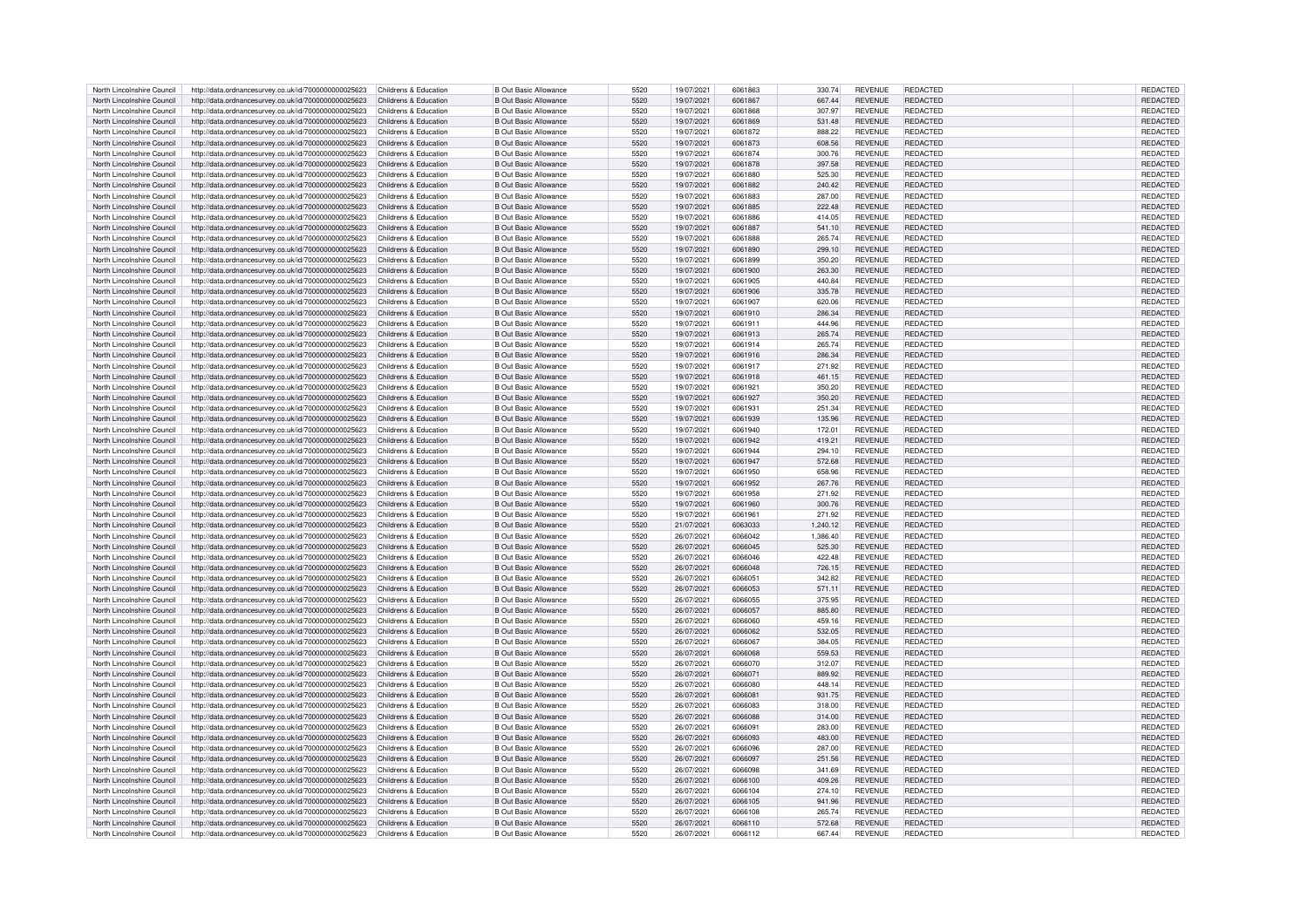| North Lincolnshire Council | http://data.ordnancesurvey.co.uk/id/7000000000025623                      | Childrens & Education | <b>B Out Basic Allowance</b> | 5520 | 26/07/2021 | 6066113 | 667.44   | <b>REVENUE</b> | <b>REDACTED</b> | <b>REDACTED</b> |
|----------------------------|---------------------------------------------------------------------------|-----------------------|------------------------------|------|------------|---------|----------|----------------|-----------------|-----------------|
| North Lincolnshire Council | http://data.ordnancesurvey.co.uk/id/7000000000025623                      | Childrens & Education | <b>B</b> Out Basic Allowance | 5520 | 26/07/2021 | 6066118 | 397.58   | <b>REVENUE</b> | REDACTED        | REDACTED        |
|                            |                                                                           |                       |                              | 5520 |            |         |          |                |                 |                 |
| North Lincolnshire Council | http://data.ordnancesurvey.co.uk/id/7000000000025623                      | Childrens & Education | <b>B</b> Out Basic Allowance |      | 26/07/2021 | 6066120 | 663.32   | <b>REVENUE</b> | REDACTED        | REDACTED        |
| North Lincolnshire Council | http://data.ordnancesurvey.co.uk/id/7000000000025623                      | Childrens & Education | B Out Basic Allowance        | 5520 | 26/07/2021 | 6066122 | 265.74   | <b>REVENUE</b> | REDACTED        | <b>REDACTED</b> |
| North Lincolnshire Council | http://data.ordnancesurvey.co.uk/id/7000000000025623                      | Childrens & Education | B Out Basic Allowance        | 5520 | 26/07/2021 | 6066123 | 397.58   | <b>REVENUE</b> | <b>REDACTED</b> | REDACTED        |
| North Lincolnshire Council | http://data.ordnancesurvey.co.uk/id/7000000000025623                      | Childrens & Education | B Out Basic Allowance        | 5520 | 26/07/2021 | 6066130 | 885.80   | <b>REVENUE</b> | REDACTED        | REDACTED        |
| North Lincolnshire Council | http://data.ordnancesurvey.co.uk/id/7000000000025623                      | Childrens & Education | <b>B Out Basic Allowance</b> | 5520 | 26/07/2021 | 6066132 | 253.20   | <b>REVENUE</b> | <b>REDACTED</b> | REDACTED        |
| North Lincolnshire Council | http://data.ordnancesurvey.co.uk/id/7000000000025623                      | Childrens & Education | <b>B Out Basic Allowance</b> | 5520 | 26/07/2021 | 6066134 | 710.70   | <b>REVENUE</b> | <b>REDACTED</b> | REDACTED        |
|                            |                                                                           |                       |                              |      |            |         |          |                |                 |                 |
| North Lincolnshire Council | http://data.ordnancesurvey.co.uk/id/7000000000025623                      | Childrens & Education | <b>B Out Basic Allowance</b> | 5520 | 26/07/2021 | 6066139 | 252.10   | <b>REVENUE</b> | <b>REDACTED</b> | <b>REDACTED</b> |
| North Lincolnshire Council | http://data.ordnancesurvey.co.uk/id/7000000000025623                      | Childrens & Education | B Out Basic Allowance        | 5520 | 26/07/2021 | 6066143 | 710.70   | <b>REVENUE</b> | <b>REDACTED</b> | <b>REDACTED</b> |
| North Lincolnshire Council | http://data.ordnancesurvey.co.uk/id/7000000000025623                      | Childrens & Education | <b>B Out Basic Allowance</b> | 5520 | 26/07/2021 | 6066145 | 314.00   | <b>REVENUE</b> | <b>REDACTED</b> | REDACTED        |
| North Lincolnshire Council | http://data.ordnancesurvey.co.uk/id/7000000000025623                      | Childrens & Education | <b>B Out Basic Allowance</b> | 5520 | 26/07/2021 | 6066146 | 394.05   | <b>REVENUE</b> | REDACTED        | REDACTED        |
| North Lincolnshire Council | http://data.ordnancesurvey.co.uk/id/7000000000025623                      | Childrens & Education | <b>B Out Basic Allowance</b> | 5520 | 26/07/2021 | 6066148 | 460.41   | <b>REVENUE</b> | <b>REDACTED</b> | REDACTED        |
|                            |                                                                           |                       |                              |      |            |         |          |                |                 |                 |
| North Lincolnshire Council | http://data.ordnancesurvey.co.uk/id/7000000000025623                      | Childrens & Education | B Out Basic Allowance        | 5520 | 26/07/2021 | 6066151 | 308.09   | <b>REVENUE</b> | <b>REDACTED</b> | <b>REDACTED</b> |
| North Lincolnshire Council | http://data.ordnancesurvey.co.uk/id/7000000000025623                      | Childrens & Education | <b>B Out Basic Allowance</b> | 5520 | 26/07/2021 | 6066154 | 399.00   | <b>REVENUE</b> | <b>REDACTED</b> | REDACTED        |
| North Lincolnshire Council | http://data.ordnancesurvey.co.uk/id/7000000000025623                      | Childrens & Education | <b>B Out Basic Allowance</b> | 5520 | 26/07/2021 | 6066156 | 1,284.42 | REVENUE        | REDACTED        | REDACTED        |
| North Lincolnshire Council | http://data.ordnancesurvey.co.uk/id/7000000000025623                      | Childrens & Education | <b>B Out Basic Allowance</b> | 5520 | 26/07/2021 | 6066157 | 322.39   | <b>REVENUE</b> | <b>REDACTED</b> | <b>REDACTED</b> |
| North Lincolnshire Council | http://data.ordnancesurvey.co.uk/id/7000000000025623                      | Childrens & Education | <b>B Out Basic Allowance</b> | 5520 | 26/07/2021 | 6066159 | 434.69   | <b>REVENUE</b> | <b>REDACTED</b> | REDACTED        |
| North Lincolnshire Council | http://data.ordnancesurvey.co.uk/id/7000000000025623                      | Childrens & Education | <b>B Out Basic Allowance</b> | 5520 | 26/07/2021 | 6066169 | 349.00   | <b>REVENUE</b> | <b>REDACTED</b> | REDACTED        |
|                            |                                                                           |                       |                              |      |            |         |          |                |                 |                 |
| North Lincolnshire Council | http://data.ordnancesurvey.co.uk/id/7000000000025623                      | Childrens & Education | B Out Basic Allowance        | 5520 | 26/07/2021 | 6066172 | 465.74   | <b>REVENUE</b> | REDACTED        | <b>REDACTED</b> |
| North Lincolnshire Council | http://data.ordnancesurvey.co.uk/id/7000000000025623                      | Childrens & Education | <b>B Out Basic Allowance</b> | 5520 | 26/07/2021 | 6066175 | 222.48   | <b>REVENUE</b> | REDACTED        | REDACTED        |
| North Lincolnshire Council | http://data.ordnancesurvey.co.uk/id/7000000000025623                      | Childrens & Education | <b>B Out Basic Allowance</b> | 5520 | 26/07/2021 | 6066176 | 222.48   | <b>REVENUE</b> | REDACTED        | REDACTED        |
| North Lincolnshire Council | http://data.ordnancesurvey.co.uk/id/7000000000025623                      | Childrens & Education | <b>B Out Basic Allowance</b> | 5520 | 26/07/2021 | 6066178 | 153.47   | <b>REVENUE</b> | <b>REDACTED</b> | <b>REDACTED</b> |
| North Lincolnshire Council |                                                                           | Childrens & Education | B Out Basic Allowance        | 5520 |            | 6066183 |          |                | <b>REDACTED</b> | <b>REDACTED</b> |
|                            | http://data.ordnancesurvey.co.uk/id/7000000000025623                      |                       |                              |      | 26/07/2021 |         | 265.74   | <b>REVENUE</b> |                 |                 |
| North Lincolnshire Council | http://data.ordnancesurvey.co.uk/id/7000000000025623                      | Childrens & Education | B Out Basic Allowance        | 5520 | 26/07/2021 | 6066184 | 352.74   | <b>REVENUE</b> | <b>REDACTED</b> | REDACTED        |
| North Lincolnshire Council | http://data.ordnancesurvey.co.uk/id/7000000000025623                      | Childrens & Education | B Out Basic Allowance        | 5520 | 26/07/2021 | 6066188 | 287.00   | REVENUE        | <b>REDACTED</b> | REDACTED        |
| North Lincolnshire Council | http://data.ordnancesurvey.co.uk/id/7000000000025623                      | Childrens & Education | <b>B Out Basic Allowance</b> | 5520 | 26/07/2021 | 6066190 | 386.88   | <b>REVENUE</b> | REDACTED        | REDACTED        |
| North Lincolnshire Council | http://data.ordnancesurvey.co.uk/id/7000000000025623                      | Childrens & Education | <b>B Out Basic Allowance</b> | 5520 | 26/07/2021 | 6066195 | 620.06   | <b>REVENUE</b> | <b>REDACTED</b> | REDACTED        |
| North Lincolnshire Council | http://data.ordnancesurvey.co.uk/id/7000000000025623                      | Childrens & Education | <b>B Out Basic Allowance</b> | 5520 | 26/07/2021 | 6066199 | 265.74   | <b>REVENUE</b> | <b>REDACTED</b> | <b>REDACTED</b> |
|                            |                                                                           |                       |                              |      |            |         |          |                |                 |                 |
| North Lincolnshire Council | http://data.ordnancesurvey.co.uk/id/7000000000025623                      | Childrens & Education | <b>B</b> Out Basic Allowance | 5520 | 26/07/2021 | 6066200 | 342.82   | <b>REVENUE</b> | <b>REDACTED</b> | REDACTED        |
| North Lincolnshire Council | http://data.ordnancesurvey.co.uk/id/7000000000025623                      | Childrens & Education | <b>B Out Basic Allowance</b> | 5520 | 26/07/2021 | 6066202 | 222.48   | <b>REVENUE</b> | <b>REDACTED</b> | REDACTED        |
| North Lincolnshire Council | http://data.ordnancesurvey.co.uk/id/7000000000025623                      | Childrens & Education | B Out Basic Allowance        | 5520 | 26/07/2021 | 6066203 | 444.96   | REVENUE        | <b>REDACTED</b> | REDACTED        |
| North Lincolnshire Council | http://data.ordnancesurvey.co.uk/id/7000000000025623                      | Childrens & Education | <b>B Out Basic Allowance</b> | 5520 | 26/07/2021 | 6066204 | 488.22   | <b>REVENUE</b> | <b>REDACTED</b> | REDACTED        |
| North Lincolnshire Council | http://data.ordnancesurvey.co.uk/id/7000000000025623                      | Childrens & Education | B Out Basic Allowance        | 5520 | 26/07/2021 | 6066207 | 282.00   | <b>REVENUE</b> | <b>REDACTED</b> | REDACTED        |
|                            |                                                                           |                       |                              |      |            |         |          |                |                 |                 |
| North Lincolnshire Council | http://data.ordnancesurvey.co.uk/id/7000000000025623                      | Childrens & Education | B Out Basic Allowance        | 5520 | 26/07/2021 | 6066209 | 270.08   | <b>REVENUE</b> | <b>REDACTED</b> | REDACTED        |
| North Lincolnshire Council | http://data.ordnancesurvey.co.uk/id/7000000000025623                      | Childrens & Education | <b>B Out Basic Allowance</b> | 5520 | 26/07/2021 | 6066212 | 355.58   | REVENUE        | REDACTED        | REDACTED        |
| North Lincolnshire Council | http://data.ordnancesurvey.co.uk/id/7000000000025623                      | Childrens & Education | B Out Basic Allowance        | 5520 | 26/07/2021 | 6066217 | 286.34   | <b>REVENUE</b> | <b>REDACTED</b> | <b>REDACTED</b> |
| North Lincolnshire Council | http://data.ordnancesurvey.co.uk/id/7000000000025623                      | Childrens & Education | <b>B Out Basic Allowance</b> | 5520 | 26/07/2021 | 6066219 | 572.68   | <b>REVENUE</b> | REDACTED        | REDACTED        |
| North Lincolnshire Council | http://data.ordnancesurvey.co.uk/id/7000000000025623                      | Childrens & Education | <b>B Out Basic Allowance</b> | 5520 | 26/07/2021 | 6066220 | 597.58   | <b>REVENUE</b> | <b>REDACTED</b> | <b>REDACTED</b> |
|                            |                                                                           |                       |                              |      |            |         |          |                |                 |                 |
| North Lincolnshire Council | http://data.ordnancesurvey.co.uk/id/7000000000025623                      | Childrens & Education | B Out Basic Allowance        | 5520 | 26/07/2021 | 6066224 | 265.74   | <b>REVENUE</b> | <b>REDACTED</b> | REDACTED        |
| North Lincolnshire Council | http://data.ordnancesurvey.co.uk/id/7000000000025623                      | Childrens & Education | <b>B Out Basic Allowance</b> | 5520 | 26/07/2021 | 6066229 | 667.44   | <b>REVENUE</b> | REDACTED        | REDACTED        |
| North Lincolnshire Council | http://data.ordnancesurvey.co.uk/id/7000000000025623                      | Childrens & Education | B Out Basic Allowance        | 5520 | 26/07/2021 | 6066230 | 307.97   | RFVFNUF        | <b>REDACTED</b> | <b>REDACTED</b> |
| North Lincolnshire Council | http://data.ordnancesurvey.co.uk/id/7000000000025623                      | Childrens & Education | <b>B Out Basic Allowance</b> | 5520 | 26/07/2021 | 6066231 | 417.59   | <b>REVENUE</b> | <b>REDACTED</b> | REDACTED        |
| North Lincolnshire Council | http://data.ordnancesurvey.co.uk/id/7000000000025623                      | Childrens & Education | B Out Basic Allowance        | 5520 | 26/07/2021 | 6066234 | 888.22   | <b>REVENUE</b> | <b>REDACTED</b> | REDACTED        |
|                            |                                                                           |                       |                              |      |            |         |          |                |                 |                 |
| North Lincolnshire Council | http://data.ordnancesurvey.co.uk/id/7000000000025623                      | Childrens & Education | <b>B Out Basic Allowance</b> | 5520 | 26/07/2021 | 6066235 | 608.56   | <b>REVENUE</b> | <b>REDACTED</b> | REDACTED        |
| North Lincolnshire Council | http://data.ordnancesurvey.co.uk/id/7000000000025623                      | Childrens & Education | <b>B Out Basic Allowance</b> | 5520 | 26/07/2021 | 6066236 | 300.76   | <b>REVENUE</b> | <b>REDACTED</b> | REDACTED        |
| North Lincolnshire Council | http://data.ordnancesurvey.co.uk/id/7000000000025623                      | Childrens & Education | <b>B Out Basic Allowance</b> | 5520 | 26/07/2021 | 6066240 | 397.58   | <b>REVENUE</b> | <b>REDACTED</b> | REDACTED        |
| North Lincolnshire Council | http://data.ordnancesurvey.co.uk/id/7000000000025623                      | Childrens & Education | <b>B Out Basic Allowance</b> | 5520 | 26/07/2021 | 6066242 | 525.30   | <b>REVENUE</b> | <b>REDACTED</b> | <b>REDACTED</b> |
| North Lincolnshire Council | http://data.ordnancesurvey.co.uk/id/7000000000025623                      | Childrens & Education | <b>B Out Basic Allowance</b> | 5520 | 26/07/2021 | 6066244 | 240.42   | <b>REVENUE</b> | <b>REDACTED</b> | <b>REDACTED</b> |
|                            |                                                                           |                       |                              |      |            |         |          |                |                 |                 |
| North Lincolnshire Council | http://data.ordnancesurvey.co.uk/id/7000000000025623                      | Childrens & Education | B Out Basic Allowance        | 5520 | 26/07/2021 | 6066245 | 287.00   | <b>REVENUE</b> | <b>REDACTED</b> | REDACTED        |
| North Lincolnshire Council | http://data.ordnancesurvey.co.uk/id/7000000000025623                      | Childrens & Education | <b>B Out Basic Allowance</b> | 5520 | 26/07/2021 | 6066248 | 414.05   | <b>REVENUE</b> | <b>REDACTED</b> | REDACTED        |
| North Lincolnshire Council | http://data.ordnancesurvey.co.uk/id/7000000000025623                      | Childrens & Education | <b>B Out Basic Allowance</b> | 5520 | 26/07/2021 | 6066249 | 541.10   | <b>REVENUE</b> | <b>REDACTED</b> | REDACTED        |
| North Lincolnshire Council | http://data.ordnancesurvey.co.uk/id/7000000000025623                      | Childrens & Education | <b>B Out Basic Allowance</b> | 5520 | 26/07/2021 | 6066250 | 265.74   | <b>REVENUE</b> | <b>REDACTED</b> | <b>REDACTED</b> |
| North Lincolnshire Council | http://data.ordnancesurvey.co.uk/id/7000000000025623                      | Childrens & Education | <b>B Out Basic Allowance</b> | 5520 | 26/07/2021 | 6066252 | 299.10   | <b>REVENUE</b> | <b>REDACTED</b> | REDACTED        |
| North Lincolnshire Council | http://data.ordnancesurvey.co.uk/id/7000000000025623                      | Childrens & Education | <b>B Out Basic Allowance</b> | 5520 | 26/07/2021 | 6066261 | 263.30   | <b>REVENUE</b> | <b>REDACTED</b> | REDACTED        |
|                            |                                                                           |                       |                              |      |            |         |          |                |                 |                 |
| North Lincolnshire Council | http://data.ordnancesurvey.co.uk/id/7000000000025623                      | Childrens & Education | <b>B Out Basic Allowance</b> | 5520 | 26/07/2021 | 6066266 | 615.94   | <b>REVENUE</b> | <b>REDACTED</b> | REDACTED        |
| North Lincolnshire Council | http://data.ordnancesurvey.co.uk/id/7000000000025623                      | Childrens & Education | <b>B Out Basic Allowance</b> | 5520 | 26/07/2021 | 6066267 | 335.78   | <b>REVENUE</b> | <b>REDACTED</b> | REDACTED        |
| North Lincolnshire Council | http://data.ordnancesurvey.co.uk/id/7000000000025623                      | Childrens & Education | B Out Basic Allowance        | 5520 | 26/07/2021 | 6066268 | 620.06   | <b>REVENUE</b> | <b>REDACTED</b> | <b>REDACTED</b> |
| North Lincolnshire Council | http://data.ordnancesurvey.co.uk/id/7000000000025623                      | Childrens & Education | B Out Basic Allowance        | 5520 | 26/07/2021 | 6066270 | 286.34   | <b>REVENUE</b> | <b>REDACTED</b> | REDACTED        |
| North Lincolnshire Council | http://data.ordnancesurvey.co.uk/id/7000000000025623                      | Childrens & Education | B Out Basic Allowance        | 5520 | 26/07/2021 | 6066271 | 444.96   | <b>REVENUE</b> | <b>REDACTED</b> | REDACTED        |
|                            |                                                                           |                       |                              |      |            |         |          |                |                 |                 |
| North Lincolnshire Council | http://data.ordnancesurvey.co.uk/id/7000000000025623                      | Childrens & Education | <b>B Out Basic Allowance</b> | 5520 | 26/07/2021 | 6066273 | 233.96   | <b>REVENUE</b> | REDACTED        | REDACTED        |
| North Lincolnshire Council | http://data.ordnancesurvey.co.uk/id/7000000000025623                      | Childrens & Education | <b>B</b> Out Basic Allowance | 5520 | 26/07/2021 | 6066274 | 265.74   | REVENUE        | REDACTED        | REDACTED        |
| North Lincolnshire Council | http://data.ordnancesurvey.co.uk/id/7000000000025623                      | Childrens & Education | <b>B</b> Out Basic Allowance | 5520 | 26/07/2021 | 6066276 | 436.72   | <b>REVENUE</b> | <b>REDACTED</b> | <b>REDACTED</b> |
| North Lincolnshire Council | http://data.ordnancesurvey.co.uk/id/7000000000025623                      | Childrens & Education | B Out Basic Allowance        | 5520 | 26/07/2021 | 6066277 | 271.92   | <b>REVENUE</b> | <b>REDACTED</b> | REDACTED        |
| North Lincolnshire Council | http://data.ordnancesurvey.co.uk/id/7000000000025623                      | Childrens & Education | <b>B Out Basic Allowance</b> | 5520 | 26/07/2021 | 6066278 | 340.79   | <b>REVENUE</b> | <b>REDACTED</b> | REDACTED        |
|                            |                                                                           |                       |                              |      |            |         |          |                |                 |                 |
| North Lincolnshire Council | http://data.ordnancesurvey.co.uk/id/7000000000025623                      | Childrens & Education | B Out Basic Allowance        | 5520 | 26/07/2021 | 606628  | 350.20   | <b>REVENUE</b> | REDACTED        | REDACTED        |
| North Lincolnshire Council | http://data.ordnancesurvey.co.uk/id/7000000000025623                      | Childrens & Education | <b>B Out Basic Allowance</b> | 5520 | 26/07/2021 | 6066285 | 175.10   | <b>REVENUE</b> | <b>REDACTED</b> | <b>REDACTED</b> |
| North Lincolnshire Council | http://data.ordnancesurvey.co.uk/id/7000000000025623                      | Childrens & Education | <b>B Out Basic Allowance</b> | 5520 | 26/07/2021 | E066287 | 350.20   | <b>REVENUE</b> | REDACTED        | REDACTED        |
| North Lincolnshire Council | http://data.ordnancesurvey.co.uk/id/7000000000025623                      | Childrens & Education | B Out Basic Allowance        | 5520 | 26/07/2021 | 6066291 | 251.34   | <b>REVENUE</b> | <b>REDACTED</b> | REDACTED        |
| North Lincolnshire Council | http://data.ordnancesurvey.co.uk/id/7000000000025623                      | Childrens & Education | B Out Basic Allowance        | 5520 | 26/07/2021 | 6066292 | 150.38   | <b>REVENUE</b> | <b>REDACTED</b> | REDACTED        |
|                            |                                                                           |                       |                              |      |            |         |          |                |                 |                 |
| North Lincolnshire Council | http://data.ordnancesurvey.co.uk/id/700000000025623 Childrens & Education |                       | <b>B Out Basic Allowance</b> | 5520 | 26/07/2021 | 6066301 | 172.01   | <b>REVENUE</b> | <b>REDACTED</b> | REDACTED        |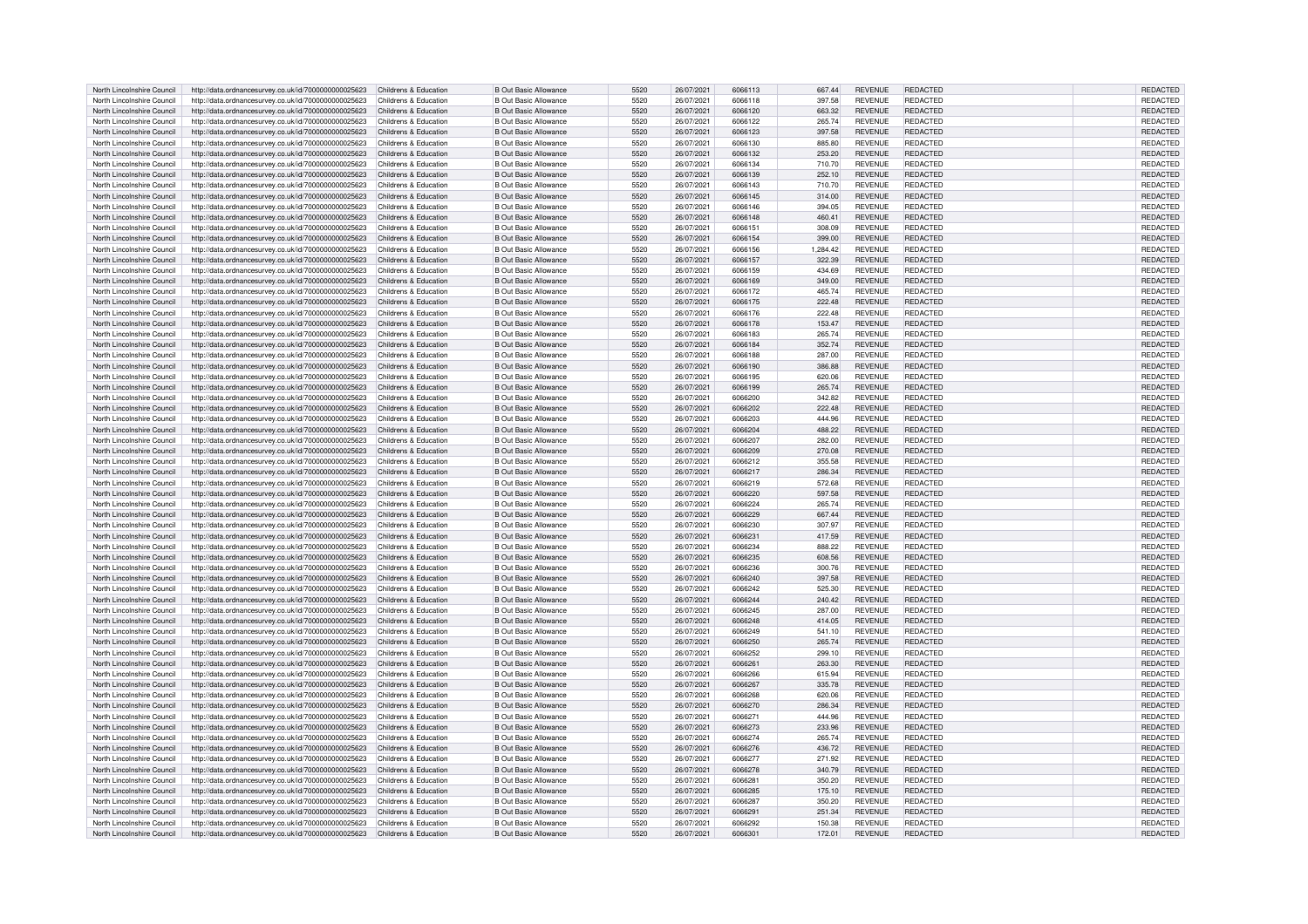| North Lincolnshire Council                               | http://data.ordnancesurvey.co.uk/id/7000000000025623                                                                                                   | Childrens & Education | B Out Basic Allowance                                      | 5520         | 26/07/2021               | 6066303            | 309.59           | <b>REVENUE</b>                   | REDACTED                           | <b>REDACTED</b>             |
|----------------------------------------------------------|--------------------------------------------------------------------------------------------------------------------------------------------------------|-----------------------|------------------------------------------------------------|--------------|--------------------------|--------------------|------------------|----------------------------------|------------------------------------|-----------------------------|
|                                                          |                                                                                                                                                        |                       |                                                            | 5520         |                          | 6066305            |                  |                                  |                                    |                             |
| North Lincolnshire Council                               | http://data.ordnancesurvey.co.uk/id/7000000000025623                                                                                                   | Childrens & Education | <b>B Out Basic Allowance</b>                               |              | 26/07/2021               |                    | 294.10           | <b>REVENUE</b>                   | REDACTED                           | REDACTED                    |
| North Lincolnshire Council                               | http://data.ordnancesurvey.co.uk/id/7000000000025623                                                                                                   | Childrens & Education | <b>B</b> Out Basic Allowance                               | 5520         | 26/07/2021               | 6066308            | 572.68           | <b>REVENUE</b>                   | REDACTED                           | REDACTED                    |
| North Lincolnshire Council                               | http://data.ordnancesurvey.co.uk/id/7000000000025623                                                                                                   | Childrens & Education | <b>B</b> Out Basic Allowance                               | 5520         | 26/07/2021               | 6066311            | 276.19           | <b>REVENUE</b>                   | <b>REDACTED</b>                    | REDACTED                    |
| North Lincolnshire Council                               | http://data.ordnancesurvey.co.uk/id/7000000000025623                                                                                                   | Childrens & Education | <b>R</b> Out Basic Allowance                               | 5520         | 26/07/2021               | 6066313            | 267.76           | <b>REVENUE</b>                   | <b>REDACTED</b>                    | REDACTED                    |
|                                                          |                                                                                                                                                        |                       |                                                            |              |                          |                    |                  |                                  |                                    |                             |
| North Lincolnshire Council                               | http://data.ordnancesurvey.co.uk/id/7000000000025623                                                                                                   | Childrens & Education | B Out Basic Allowance                                      | 5520         | 26/07/2021               | 6066319            | 271.92           | <b>REVENUE</b>                   | REDACTED                           | REDACTED                    |
| North Lincolnshire Council                               | http://data.ordnancesurvey.co.uk/id/7000000000025623                                                                                                   | Childrens & Education | <b>B Out Basic Allowance</b>                               | 5520         | 26/07/2021               | 606632             | 300.76           | <b>REVENUE</b>                   | <b>REDACTED</b>                    | <b>REDACTED</b>             |
| North Lincolnshire Council                               | http://data.ordnancesurvey.co.uk/id/7000000000025623                                                                                                   | Childrens & Education | <b>B Out Basic Allowance</b>                               | 5520         | 26/07/2021               | 6066322            | 271.92           | <b>REVENUE</b>                   | <b>REDACTED</b>                    | REDACTED                    |
| North Lincolnshire Council                               | http://data.ordnancesurvey.co.uk/id/7000000000025623                                                                                                   | Childrens & Education | <b>Client Related Costs</b>                                | 5534         | 02/07/2021               | 6053964            | 303.00           | <b>REVENUE</b>                   | REDACTED                           | <b>REDACTED</b>             |
|                                                          |                                                                                                                                                        |                       |                                                            |              |                          |                    |                  |                                  |                                    |                             |
| North Lincolnshire Council                               | http://data.ordnancesurvey.co.uk/id/7000000000025623                                                                                                   | Childrens & Education | <b>Client Related Costs</b>                                | 5534         | 05/07/2021               | 6054606            | 130.88           | <b>REVENUE</b>                   | <b>REDACTED</b>                    | <b>REDACTED</b>             |
| North Lincolnshire Council                               | http://data.ordnancesurvey.co.uk/id/7000000000025623                                                                                                   | Childrens & Education | <b>Client Related Costs</b>                                | 5534         | 05/07/2021               | 6054609            | 80.00            | <b>REVENUE</b>                   | <b>REDACTED</b>                    | <b>REDACTED</b>             |
| North Lincolnshire Council                               | http://data.ordnancesurvey.co.uk/id/7000000000025623                                                                                                   | Childrens & Education | <b>Client Related Costs</b>                                | 5534         | 05/07/2021               | 6054610            | 22.31            | <b>REVENUE</b>                   | REDACTED                           | REDACTED                    |
|                                                          |                                                                                                                                                        |                       |                                                            |              |                          |                    |                  |                                  |                                    |                             |
| North Lincolnshire Council                               | http://data.ordnancesurvey.co.uk/id/7000000000025623                                                                                                   | Childrens & Education | <b>Client Related Costs</b>                                | 5534         | 05/07/2021               | 6054612            | 102.31           | <b>REVENUE</b>                   | <b>REDACTED</b>                    | REDACTED                    |
| North Lincolnshire Council                               | http://data.ordnancesurvey.co.uk/id/7000000000025623                                                                                                   | Childrens & Education | <b>Client Related Costs</b>                                | 5534         | 05/07/2021               | 6054615            | 151.43           | <b>REVENUE</b>                   | <b>REDACTED</b>                    | REDACTED                    |
| North Lincolnshire Council                               | http://data.ordnancesurvey.co.uk/id/7000000000025623                                                                                                   | Childrens & Education | <b>Client Related Costs</b>                                | 5534         | 05/07/2021               | 6054617            | 30.00            | <b>REVENUE</b>                   | <b>REDACTED</b>                    | REDACTED                    |
|                                                          |                                                                                                                                                        |                       |                                                            | 5534         |                          | 6054619            |                  |                                  |                                    |                             |
| North Lincolnshire Council                               | http://data.ordnancesurvey.co.uk/id/7000000000025623                                                                                                   | Childrens & Education | <b>Client Related Costs</b>                                |              | 05/07/2021               |                    | 48.02            | <b>REVENUE</b>                   | REDACTED                           | REDACTED                    |
| North Lincolnshire Council                               | http://data.ordnancesurvey.co.uk/id/7000000000025623                                                                                                   | Childrens & Education | <b>Client Related Costs</b>                                | 5534         | 05/07/2021               | 6054621            | 262.31           | <b>REVENUE</b>                   | REDACTED                           | REDACTED                    |
| North Lincolnshire Council                               | http://data.ordnancesurvey.co.uk/id/7000000000025623                                                                                                   | Childrens & Education | <b>Client Related Costs</b>                                | 5534         | 05/07/2021               | 6054633            | 34.29            | <b>REVENUE</b>                   | <b>REDACTED</b>                    | REDACTED                    |
| North Lincolnshire Council                               | http://data.ordnancesurvey.co.uk/id/7000000000025623                                                                                                   | Childrens & Education | <b>Client Related Costs</b>                                | 5534         | 05/07/2021               | 6054636            | 120.00           | <b>REVENUE</b>                   | REDACTED                           | REDACTED                    |
|                                                          |                                                                                                                                                        |                       |                                                            |              |                          |                    |                  |                                  |                                    |                             |
| North Lincolnshire Council                               | http://data.ordnancesurvey.co.uk/id/7000000000025623                                                                                                   | Childrens & Education | <b>Client Related Costs</b>                                | 5534         | 05/07/2021               | 6054646            | 60.00            | <b>REVENUE</b>                   | <b>REDACTED</b>                    | <b>REDACTED</b>             |
| North Lincolnshire Council                               | http://data.ordnancesurvey.co.uk/id/7000000000025623                                                                                                   | Childrens & Education | <b>Client Related Costs</b>                                | 5534         | 05/07/2021               | 6054669            | 410.00           | <b>REVENUE</b>                   | REDACTED                           | REDACTED                    |
| North Lincolnshire Council                               | http://data.ordnancesurvey.co.uk/id/7000000000025623                                                                                                   | Childrens & Education | <b>Client Related Costs</b>                                | 5534         | 05/07/2021               | 6054677            | 50.00            | <b>REVENUE</b>                   | REDACTED                           | REDACTED                    |
| North Lincolnshire Council                               |                                                                                                                                                        | Childrens & Education | <b>Client Related Costs</b>                                | 5534         |                          | 6054684            |                  | REVENUE                          | <b>REDACTED</b>                    | <b>REDACTEI</b>             |
|                                                          | http://data.ordnancesurvey.co.uk/id/7000000000025623                                                                                                   |                       |                                                            |              | 05/07/2021               |                    | 130.00           |                                  |                                    |                             |
| North Lincolnshire Council                               | http://data.ordnancesurvey.co.uk/id/7000000000025623                                                                                                   | Childrens & Education | <b>Client Related Costs</b>                                | 5534         | 05/07/2021               | 6054686            | 11.43            | <b>REVENUE</b>                   | <b>REDACTED</b>                    | REDACTED                    |
| North Lincolnshire Council                               | http://data.ordnancesurvey.co.uk/id/7000000000025623                                                                                                   | Childrens & Education | <b>Client Related Costs</b>                                | 5534         | 05/07/2021               | 6054687            | 175.00           | <b>REVENUE</b>                   | <b>REDACTED</b>                    | REDACTED                    |
| North Lincolnshire Council                               |                                                                                                                                                        | Childrens & Education | <b>Client Related Costs</b>                                | 5534         |                          | 6054694            |                  | <b>REVENUE</b>                   | <b>REDACTED</b>                    |                             |
|                                                          | http://data.ordnancesurvey.co.uk/id/7000000000025623                                                                                                   |                       |                                                            |              | 05/07/2021               |                    | 180.00           |                                  |                                    | REDACTED                    |
| North Lincolnshire Council                               | http://data.ordnancesurvey.co.uk/id/7000000000025623                                                                                                   | Childrens & Education | <b>Client Related Costs</b>                                | 5534         | 05/07/2021               | 6054698            | 190.00           | <b>REVENUE</b>                   | REDACTED                           | REDACTED                    |
| North Lincolnshire Council                               | http://data.ordnancesurvey.co.uk/id/7000000000025623                                                                                                   | Childrens & Education | <b>Client Related Costs</b>                                | 5534         | 05/07/2021               | 6054706            | 340.00           | <b>REVENUE</b>                   | <b>REDACTED</b>                    | REDACTED                    |
| North Lincolnshire Council                               | http://data.ordnancesurvey.co.uk/id/7000000000025623                                                                                                   | Childrens & Education | <b>Client Related Costs</b>                                | 5534         | 05/07/2021               | 6054719            | 220.00           | <b>REVENUE</b>                   | REDACTED                           | <b>REDACTED</b>             |
|                                                          |                                                                                                                                                        |                       |                                                            |              |                          |                    |                  |                                  |                                    |                             |
| North Lincolnshire Council                               | http://data.ordnancesurvey.co.uk/id/7000000000025623                                                                                                   | Childrens & Education | <b>Client Related Costs</b>                                | 5534         | 05/07/2021               | 6054734            | 49.12            | <b>REVENUE</b>                   | <b>REDACTED</b>                    | REDACTED                    |
| North Lincolnshire Council                               | http://data.ordnancesurvey.co.uk/id/7000000000025623                                                                                                   | Childrens & Education | <b>Client Related Costs</b>                                | 5534         | 05/07/2021               | 6054738            | 165.71           | <b>REVENUE</b>                   | REDACTED                           | REDACTED                    |
| North Lincolnshire Council                               | http://data.ordnancesurvey.co.uk/id/7000000000025623                                                                                                   | Childrens & Education | <b>Client Related Costs</b>                                | 5534         | 05/07/2021               | 6054739            | 60.00            | <b>REVENUE</b>                   | <b>REDACTED</b>                    | <b>REDACTED</b>             |
|                                                          |                                                                                                                                                        |                       |                                                            |              |                          |                    |                  |                                  |                                    |                             |
| North Lincolnshire Council                               | http://data.ordnancesurvey.co.uk/id/7000000000025623                                                                                                   | Childrens & Education | <b>Client Related Costs</b>                                | 5534         | 05/07/2021               | 6054757            | 300.00           | <b>REVENUE</b>                   | REDACTED                           | REDACTED                    |
| North Lincolnshire Council                               | http://data.ordnancesurvey.co.uk/id/7000000000025623                                                                                                   | Childrens & Education | <b>Client Related Costs</b>                                | 5534         | 05/07/2021               | 6054761            | 82.31            | <b>REVENUE</b>                   | <b>REDACTED</b>                    | REDACTED                    |
| North Lincolnshire Council                               | http://data.ordnancesurvey.co.uk/id/7000000000025623                                                                                                   | Childrens & Education | <b>Client Related Costs</b>                                | 5534         | 05/07/2021               | 6054762            | 102.31           | <b>REVENUE</b>                   | REDACTED                           | REDACTED                    |
|                                                          |                                                                                                                                                        |                       |                                                            |              |                          |                    |                  |                                  |                                    |                             |
| North Lincolnshire Council                               | http://data.ordnancesurvey.co.uk/id/7000000000025623                                                                                                   | Childrens & Education | <b>Client Related Costs</b>                                | 5534         | 05/07/2021               | 6054764            | 122.31           | <b>REVENUE</b>                   | REDACTED                           | REDACTED                    |
| North Lincolnshire Council                               | http://data.ordnancesurvey.co.uk/id/7000000000025623                                                                                                   | Childrens & Education | <b>Client Related Costs</b>                                | 5534         | 05/07/2021               | 6054765            | 162.31           | <b>REVENUE</b>                   | <b>REDACTED</b>                    | <b>REDACTED</b>             |
| North Lincolnshire Council                               | http://data.ordnancesurvey.co.uk/id/7000000000025623                                                                                                   | Childrens & Education | <b>Client Related Costs</b>                                | 5534         | 05/07/2021               | 6054766            | 180.00           | <b>REVENUE</b>                   | <b>REDACTED</b>                    | REDACTED                    |
| North Lincolnshire Council                               | http://data.ordnancesurvey.co.uk/id/7000000000025623                                                                                                   | Childrens & Education | <b>Client Related Costs</b>                                | 5534         | 05/07/2021               | 6054774            | 40.00            | <b>REVENUE</b>                   | REDACTED                           | <b>REDACTED</b>             |
|                                                          |                                                                                                                                                        |                       |                                                            |              |                          |                    |                  |                                  |                                    |                             |
| North Lincolnshire Council                               | http://data.ordnancesurvey.co.uk/id/7000000000025623                                                                                                   | Childrens & Education | <b>Client Related Costs</b>                                | 5534         | 05/07/2021               | 6054781            | 130.00           | <b>REVENUE</b>                   | REDACTED                           | <b>REDACTED</b>             |
| North Lincolnshire Council                               | http://data.ordnancesurvey.co.uk/id/7000000000025623                                                                                                   | Childrens & Education | <b>Client Related Costs</b>                                | 5534         | 05/07/2021               | 6054786            | 100.00           | <b>REVENUE</b>                   | REDACTED                           | REDACTED                    |
| North Lincolnshire Council                               | http://data.ordnancesurvey.co.uk/id/7000000000025623                                                                                                   | Childrens & Education | <b>Client Related Costs</b>                                | 5534         | 05/07/2021               | 6054791            | 190.00           | <b>REVENUE</b>                   | <b>REDACTED</b>                    | <b>REDACTED</b>             |
|                                                          |                                                                                                                                                        | Childrens & Education |                                                            | 5534         |                          | 6054793            |                  |                                  |                                    |                             |
| North Lincolnshire Council                               | http://data.ordnancesurvey.co.uk/id/7000000000025623                                                                                                   |                       | <b>Client Related Costs</b>                                |              | 05/07/2021               |                    | 140.00           | REVENUE                          | REDACTED                           | REDACTED                    |
| North Lincolnshire Council                               | http://data.ordnancesurvey.co.uk/id/7000000000025623                                                                                                   | Childrens & Education | <b>Client Related Costs</b>                                | 5534         | 05/07/2021               | 6054797            | 120.00           | <b>REVENUE</b>                   | <b>REDACTED</b>                    | <b>REDACTED</b>             |
| North Lincolnshire Council                               | http://data.ordnancesurvey.co.uk/id/7000000000025623                                                                                                   | Childrens & Education | <b>Client Related Costs</b>                                | 5534         | 05/07/2021               | 6054798            | 20.00            | <b>REVENUE</b>                   | REDACTED                           | REDACTED                    |
| North Lincolnshire Council                               | http://data.ordnancesurvey.co.uk/id/7000000000025623                                                                                                   | Childrens & Education | <b>Client Related Costs</b>                                | 5534         | 05/07/2021               | 6054799            | 34.29            | <b>REVENUE</b>                   | REDACTED                           | REDACTED                    |
|                                                          |                                                                                                                                                        |                       |                                                            |              |                          |                    |                  |                                  |                                    |                             |
| North Lincolnshire Council                               | http://data.ordnancesurvey.co.uk/id/7000000000025623                                                                                                   | Childrens & Education | <b>Client Related Costs</b>                                | 5534         | 05/07/2021               | 6054802            | 60.00            | <b>REVENUE</b>                   | REDACTED                           | REDACTED                    |
| North Lincolnshire Council                               | http://data.ordnancesurvey.co.uk/id/7000000000025623                                                                                                   | Childrens & Education | <b>Client Related Costs</b>                                | 5534         | 05/07/2021               | 6054806            | 943.41           | <b>REVENUE</b>                   | <b>REDACTED</b>                    | <b>REDACTED</b>             |
| North Lincolnshire Council                               | http://data.ordnancesurvey.co.uk/id/7000000000025623                                                                                                   | Childrens & Education | <b>Client Related Costs</b>                                | 5534         | 05/07/2021               | 6054823            | 20.00            | <b>REVENUE</b>                   | <b>REDACTED</b>                    | REDACTED                    |
|                                                          |                                                                                                                                                        |                       |                                                            | 5534         |                          | 6054829            |                  |                                  | <b>REDACTED</b>                    |                             |
| North Lincolnshire Council                               | http://data.ordnancesurvey.co.uk/id/7000000000025623                                                                                                   | Childrens & Education | <b>Client Related Costs</b>                                |              | 05/07/2021               |                    | 60.00            | <b>REVENUE</b>                   |                                    | REDACTED                    |
| North Lincolnshire Council                               | http://data.ordnancesurvey.co.uk/id/7000000000025623                                                                                                   | Childrens & Education | <b>Client Related Costs</b>                                | 5534         | 05/07/2021               | 6054830            | 103.04           | <b>REVENUE</b>                   | REDACTED                           | REDACTED                    |
| North Lincolnshire Council                               | http://data.ordnancesurvey.co.uk/id/7000000000025623                                                                                                   | Childrens & Education | <b>Client Related Costs</b>                                | 5534         | 05/07/2021               | 6054831            | 130.00           | <b>REVENUE</b>                   | REDACTED                           | REDACTED                    |
| North Lincolnshire Council                               | http://data.ordnancesurvey.co.uk/id/7000000000025623                                                                                                   | Childrens & Education | <b>Client Related Costs</b>                                | 5534         | 05/07/2021               | 6054836            | 857.92           | <b>REVENUE</b>                   | REDACTED                           | REDACTED                    |
|                                                          |                                                                                                                                                        |                       |                                                            |              |                          |                    |                  |                                  |                                    |                             |
| North Lincolnshire Council                               | http://data.ordnancesurvey.co.uk/id/7000000000025623                                                                                                   | Childrens & Education | Client Related Costs                                       | 5534         | 05/07/2021               | 6054838            | 20.00            | <b>REVENUE</b>                   | <b>REDACTED</b>                    | REDACTED                    |
| North Lincolnshire Council                               | http://data.ordnancesurvey.co.uk/id/7000000000025623                                                                                                   | Childrens & Education | <b>Client Related Costs</b>                                | 5534         | 05/07/2021               | 6054841            | 114.29           | <b>REVENUE</b>                   | REDACTED                           | REDACTED                    |
| North Lincolnshire Council                               | http://data.ordnancesurvey.co.uk/id/7000000000025623                                                                                                   | Childrens & Education | <b>Client Related Costs</b>                                | 5534         | 05/07/2021               | 6054855            | 40.00            | <b>REVENUE</b>                   | <b>REDACTED</b>                    | <b>REDACTED</b>             |
|                                                          |                                                                                                                                                        |                       |                                                            |              |                          |                    |                  |                                  |                                    |                             |
| North Lincolnshire Council                               | http://data.ordnancesurvey.co.uk/id/7000000000025623                                                                                                   | Childrens & Education | <b>Client Related Costs</b>                                | 5534         | 05/07/2021               | 6054857            | 75.00            | <b>REVENUE</b>                   | <b>REDACTED</b>                    | REDACTED                    |
| North Lincolnshire Council                               | http://data.ordnancesurvey.co.uk/id/7000000000025623                                                                                                   | Childrens & Education | <b>Client Related Costs</b>                                | 5534         | 05/07/2021               | 6054858            | 40.00            | <b>REVENUE</b>                   | <b>REDACTED</b>                    | <b>REDACTED</b>             |
| North Lincolnshire Council                               | http://data.ordnancesurvey.co.uk/id/7000000000025623                                                                                                   | Childrens & Education | <b>Client Related Costs</b>                                | 5534         | 05/07/2021               | 6054864            | 100.00           | <b>REVENUE</b>                   | <b>REDACTED</b>                    | REDACTED                    |
| North Lincolnshire Council                               | http://data.ordnancesurvey.co.uk/id/7000000000025623                                                                                                   | Childrens & Education | <b>Client Related Costs</b>                                | 5534         | 05/07/2021               | 6054870            | 57.15            | <b>REVENUE</b>                   | <b>REDACTED</b>                    | REDACTED                    |
|                                                          |                                                                                                                                                        |                       |                                                            |              |                          |                    |                  |                                  |                                    |                             |
| North Lincolnshire Council                               | http://data.ordnancesurvey.co.uk/id/7000000000025623                                                                                                   | Childrens & Education | <b>Client Related Costs</b>                                | 5534         | 12/07/2021               | 6058530            | 62.31            | <b>REVENUE</b>                   | REDACTED                           | REDACTED                    |
| North Lincolnshire Council                               |                                                                                                                                                        |                       |                                                            |              | 12/07/2021               | 6058533            |                  | REVENUE                          | <b>REDACTED</b>                    |                             |
|                                                          | http://data.ordnancesurvey.co.uk/id/7000000000025623                                                                                                   | Childrens & Education | <b>Client Related Costs</b>                                | 5534         |                          |                    | 80.00            |                                  |                                    | REDACTED                    |
|                                                          |                                                                                                                                                        |                       |                                                            |              |                          |                    |                  |                                  |                                    |                             |
| North Lincolnshire Council                               | http://data.ordnancesurvey.co.uk/id/7000000000025623                                                                                                   | Childrens & Education | <b>Client Related Costs</b>                                | 5534         | 12/07/2021               | 6058534            | 22.31            | <b>REVENUE</b>                   | <b>REDACTED</b>                    | <b>REDACTED</b>             |
| North Lincolnshire Council                               | http://data.ordnancesurvey.co.uk/id/7000000000025623                                                                                                   | Childrens & Education | <b>Client Related Costs</b>                                | 5534         | 12/07/2021               | 6058536            | 102.31           | <b>REVENUE</b>                   | <b>REDACTED</b>                    | REDACTED                    |
| North Lincolnshire Council                               | http://data.ordnancesurvey.co.uk/id/7000000000025623                                                                                                   | Childrens & Education | <b>Client Related Costs</b>                                | 5534         | 12/07/2021               | 6058539            | 60.00            | <b>REVENUE</b>                   | REDACTED                           | REDACTED                    |
|                                                          | http://data.ordnancesurvey.co.uk/id/7000000000025623                                                                                                   | Childrens & Education | <b>Client Related Costs</b>                                |              | 12/07/2021               |                    |                  | <b>REVENUE</b>                   |                                    |                             |
| North Lincolnshire Council                               |                                                                                                                                                        |                       |                                                            | 5534         |                          | 6058540            | 294.28           |                                  | <b>REDACTED</b>                    | REDACTED                    |
| North Lincolnshire Council                               | http://data.ordnancesurvey.co.uk/id/7000000000025623                                                                                                   | Childrens & Education | <b>Client Related Costs</b>                                | 5534         | 12/07/2021               | 605854             | 70.00            | <b>REVENUE</b>                   | <b>REDACTED</b>                    | <b>REDACTED</b>             |
| North Lincolnshire Council                               | http://data.ordnancesurvey.co.uk/id/7000000000025623                                                                                                   | Childrens & Education | <b>Client Related Costs</b>                                | 5534         | 12/07/2021               | 6058543            | 22.31            | <b>REVENUE</b>                   | <b>REDACTED</b>                    | REDACTED                    |
| North Lincolnshire Council                               | http://data.ordnancesurvey.co.uk/id/7000000000025623                                                                                                   | Childrens & Education | <b>Client Related Costs</b>                                | 5534         | 12/07/2021               | 6058545            | 262.31           | <b>REVENUE</b>                   | REDACTED                           | <b>REDACTED</b>             |
|                                                          |                                                                                                                                                        |                       |                                                            |              |                          |                    |                  |                                  |                                    |                             |
| North Lincolnshire Council<br>North Lincolnshire Council | http://data.ordnancesurvey.co.uk/id/700000000025623 Childrens & Education<br>http://data.ordnancesurvey.co.uk/id/700000000025623 Childrens & Education |                       | <b>Client Related Costs</b><br><b>Client Related Costs</b> | 5534<br>5534 | 12/07/2021<br>12/07/2021 | 6058548<br>6058559 | 613.88<br>120.00 | <b>REVENUE</b><br><b>REVENUE</b> | <b>REDACTED</b><br><b>REDACTED</b> | <b>REDACTED</b><br>REDACTED |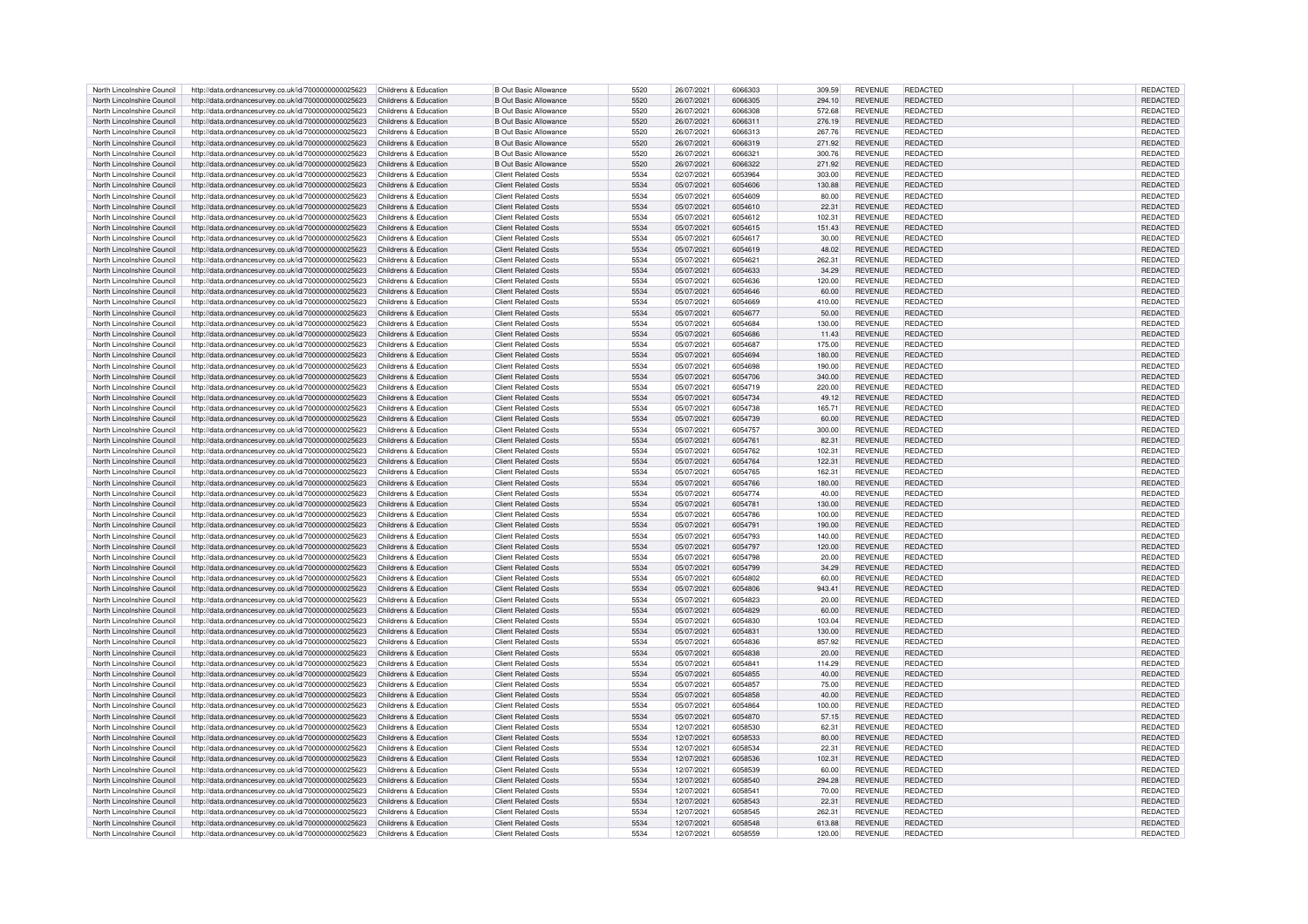| North Lincolnshire Council | http://data.ordnancesurvey.co.uk/id/7000000000025623                      | Childrens & Education | <b>Client Related Costs</b> | 5534 | 12/07/2021 | 6058562 | 60.00  | <b>REVENUE</b> | <b>REDACTED</b> | <b>REDACTED</b> |
|----------------------------|---------------------------------------------------------------------------|-----------------------|-----------------------------|------|------------|---------|--------|----------------|-----------------|-----------------|
| North Lincolnshire Council | http://data.ordnancesurvey.co.uk/id/7000000000025623                      | Childrens & Education | <b>Client Related Costs</b> | 5534 | 12/07/2021 | 6058569 | 85.71  | <b>REVENUE</b> | REDACTED        | REDACTED        |
|                            |                                                                           |                       |                             | 5534 |            |         |        |                |                 |                 |
| North Lincolnshire Council | http://data.ordnancesurvey.co.uk/id/7000000000025623                      | Childrens & Education | <b>Client Related Costs</b> |      | 12/07/2021 | 6058592 | 330.00 | <b>REVENUE</b> | REDACTED        | REDACTED        |
| North Lincolnshire Council | http://data.ordnancesurvey.co.uk/id/7000000000025623                      | Childrens & Education | <b>Client Related Costs</b> | 5534 | 12/07/2021 | 6058600 | 50.00  | <b>REVENUE</b> | REDACTED        | <b>REDACTED</b> |
| North Lincolnshire Council | http://data.ordnancesurvey.co.uk/id/7000000000025623                      | Childrens & Education | Client Related Costs        | 5534 | 12/07/2021 | 6058607 | 130.00 | <b>REVENUE</b> | <b>REDACTED</b> | REDACTED        |
| North Lincolnshire Council | http://data.ordnancesurvey.co.uk/id/7000000000025623                      | Childrens & Education | <b>Client Related Costs</b> | 5534 | 12/07/2021 | 6058617 | 180.00 | <b>REVENUE</b> | REDACTED        | REDACTED        |
| North Lincolnshire Council | http://data.ordnancesurvey.co.uk/id/7000000000025623                      | Childrens & Education | <b>Client Related Costs</b> | 5534 | 12/07/2021 | 6058621 | 190.00 | <b>REVENUE</b> | <b>REDACTED</b> | REDACTED        |
| North Lincolnshire Council | http://data.ordnancesurvey.co.uk/id/7000000000025623                      | Childrens & Education | <b>Client Related Costs</b> | 5534 | 12/07/2021 | 6058629 | 140.00 | <b>REVENUE</b> | <b>REDACTED</b> | REDACTED        |
| North Lincolnshire Council | http://data.ordnancesurvey.co.uk/id/7000000000025623                      | Childrens & Education | <b>Client Related Costs</b> | 5534 | 12/07/2021 | 6058642 | 220.00 | <b>REVENUE</b> | <b>REDACTED</b> | <b>REDACTED</b> |
|                            |                                                                           |                       |                             |      |            |         |        |                |                 |                 |
| North Lincolnshire Council | http://data.ordnancesurvey.co.uk/id/7000000000025623                      | Childrens & Education | <b>Client Related Costs</b> | 5534 | 12/07/2021 | 6058661 | 80.00  | <b>REVENUE</b> | <b>REDACTED</b> | <b>REDACTED</b> |
| North Lincolnshire Council | http://data.ordnancesurvey.co.uk/id/7000000000025623                      | Childrens & Education | <b>Client Related Costs</b> | 5534 | 12/07/2021 | 6058662 | 60.00  | <b>REVENUE</b> | REDACTED        | REDACTED        |
| North Lincolnshire Council | http://data.ordnancesurvey.co.uk/id/7000000000025623                      | Childrens & Education | <b>Client Related Costs</b> | 5534 | 12/07/2021 | 6058669 | 88.00  | <b>REVENUE</b> | REDACTED        | REDACTED        |
| North Lincolnshire Council | http://data.ordnancesurvey.co.uk/id/7000000000025623                      | Childrens & Education | <b>Client Related Costs</b> | 5534 | 12/07/2021 | 6058680 | 300.00 | <b>REVENUE</b> | <b>REDACTED</b> | REDACTED        |
| North Lincolnshire Council | http://data.ordnancesurvey.co.uk/id/7000000000025623                      | Childrens & Education | <b>Client Related Costs</b> | 5534 | 12/07/2021 | 6058684 | 82.31  | <b>REVENUE</b> | REDACTED        | <b>REDACTED</b> |
| North Lincolnshire Council | http://data.ordnancesurvey.co.uk/id/7000000000025623                      | Childrens & Education | <b>Client Related Costs</b> | 5534 | 12/07/2021 | 6058685 | 102.31 | <b>REVENUE</b> | <b>REDACTED</b> | REDACTED        |
|                            |                                                                           |                       |                             |      |            |         |        |                |                 |                 |
| North Lincolnshire Council | http://data.ordnancesurvey.co.uk/id/7000000000025623                      | Childrens & Education | <b>Client Related Costs</b> | 5534 | 12/07/2021 | 6058687 | 122.31 | <b>REVENUE</b> | REDACTED        | REDACTED        |
| North Lincolnshire Council | http://data.ordnancesurvey.co.uk/id/7000000000025623                      | Childrens & Education | <b>Client Related Costs</b> | 5534 | 12/07/2021 | 6058688 | 162.31 | <b>REVENUE</b> | <b>REDACTED</b> | <b>REDACTED</b> |
| North Lincolnshire Council | http://data.ordnancesurvey.co.uk/id/7000000000025623                      | Childrens & Education | <b>Client Related Costs</b> | 5534 | 12/07/2021 | 6058689 | 180.00 | <b>REVENUE</b> | <b>REDACTED</b> | REDACTED        |
| North Lincolnshire Council | http://data.ordnancesurvey.co.uk/id/7000000000025623                      | Childrens & Education | <b>Client Related Costs</b> | 5534 | 12/07/2021 | 6058697 | 40.00  | <b>REVENUE</b> | REDACTED        | REDACTED        |
| North Lincolnshire Council | http://data.ordnancesurvey.co.uk/id/7000000000025623                      | Childrens & Education | <b>Client Related Costs</b> | 5534 | 12/07/2021 | 6058704 | 130.00 | <b>REVENUE</b> | <b>REDACTED</b> | <b>REDACTED</b> |
| North Lincolnshire Council | http://data.ordnancesurvey.co.uk/id/7000000000025623                      | Childrens & Education | <b>Client Related Costs</b> | 5534 | 12/07/2021 | 6058709 | 100.00 | <b>REVENUE</b> | REDACTED        | REDACTED        |
|                            |                                                                           |                       |                             |      |            |         |        |                |                 |                 |
| North Lincolnshire Council | http://data.ordnancesurvey.co.uk/id/7000000000025623                      | Childrens & Education | <b>Client Related Costs</b> | 5534 | 12/07/2021 | 6058714 | 190.00 | <b>REVENUE</b> | REDACTED        | REDACTED        |
| North Lincolnshire Council | http://data.ordnancesurvey.co.uk/id/7000000000025623                      | Childrens & Education | <b>Client Related Costs</b> | 5534 | 12/07/2021 | 6058716 | 140.00 | <b>REVENUE</b> | <b>REDACTED</b> | <b>REDACTED</b> |
| North Lincolnshire Council | http://data.ordnancesurvey.co.uk/id/7000000000025623                      | Childrens & Education | <b>Client Related Costs</b> | 5534 | 12/07/2021 | 6058720 | 120.00 | <b>REVENUE</b> | <b>REDACTED</b> | <b>REDACTED</b> |
| North Lincolnshire Council | http://data.ordnancesurvey.co.uk/id/7000000000025623                      | Childrens & Education | <b>Client Related Costs</b> | 5534 | 12/07/2021 | 6058721 | 2.86   | <b>REVENUE</b> | <b>REDACTED</b> | <b>REDACTED</b> |
| North Lincolnshire Council | http://data.ordnancesurvey.co.uk/id/7000000000025623                      | Childrens & Education | <b>Client Related Costs</b> | 5534 | 12/07/2021 | 6058725 | 128.57 | REVENUE        | REDACTED        | REDACTED        |
| North Lincolnshire Council | http://data.ordnancesurvey.co.uk/id/7000000000025623                      | Childrens & Education | <b>Client Related Costs</b> | 5534 | 12/07/2021 | 6058729 | 40.00  | <b>REVENUE</b> | REDACTED        | REDACTED        |
|                            |                                                                           |                       |                             | 5534 |            | 6058735 |        |                |                 |                 |
| North Lincolnshire Council | http://data.ordnancesurvey.co.uk/id/7000000000025623                      | Childrens & Education | <b>Client Related Costs</b> |      | 12/07/2021 |         | 171.43 | <b>REVENUE</b> | <b>REDACTED</b> | REDACTED        |
| North Lincolnshire Council | http://data.ordnancesurvey.co.uk/id/7000000000025623                      | Childrens & Education | <b>Client Related Costs</b> | 5534 | 12/07/2021 | 6058743 | 100.00 | <b>REVENUE</b> | <b>REDACTED</b> | <b>REDACTED</b> |
| North Lincolnshire Council | http://data.ordnancesurvey.co.uk/id/7000000000025623                      | Childrens & Education | <b>Client Related Costs</b> | 5534 | 12/07/2021 | 6058746 | 20.00  | <b>REVENUE</b> | <b>REDACTED</b> | <b>REDACTED</b> |
| North Lincolnshire Council | http://data.ordnancesurvey.co.uk/id/7000000000025623                      | Childrens & Education | <b>Client Related Costs</b> | 5534 | 12/07/2021 | 6058752 | 51.43  | <b>REVENUE</b> | REDACTED        | <b>REDACTED</b> |
| North Lincolnshire Council | http://data.ordnancesurvey.co.uk/id/7000000000025623                      | Childrens & Education | <b>Client Related Costs</b> | 5534 | 12/07/2021 | 6058754 | 130.00 | REVENUE        | <b>REDACTED</b> | <b>REDACTED</b> |
| North Lincolnshire Council | http://data.ordnancesurvey.co.uk/id/7000000000025623                      | Childrens & Education | <b>Client Related Costs</b> | 5534 | 12/07/2021 | 6058761 | 110.00 | <b>REVENUE</b> | REDACTED        | REDACTED        |
| North Lincolnshire Council |                                                                           | Childrens & Education | <b>Client Related Costs</b> | 5534 | 12/07/2021 | 6058765 | 120.00 | <b>REVENUE</b> | REDACTED        | <b>REDACTED</b> |
|                            | http://data.ordnancesurvey.co.uk/id/7000000000025623                      |                       |                             |      |            |         |        |                |                 |                 |
| North Lincolnshire Council | http://data.ordnancesurvey.co.uk/id/7000000000025623                      | Childrens & Education | <b>Client Related Costs</b> | 5534 | 12/07/2021 | 6058779 | 40.00  | <b>REVENUE</b> | <b>REDACTED</b> | <b>REDACTED</b> |
| North Lincolnshire Council | http://data.ordnancesurvey.co.uk/id/7000000000025623                      | Childrens & Education | <b>Client Related Costs</b> | 5534 | 12/07/2021 | 6058787 | 100.00 | REVENUE        | REDACTED        | REDACTED        |
| North Lincolnshire Council | http://data.ordnancesurvey.co.uk/id/7000000000025623                      | Childrens & Education | <b>Client Related Costs</b> | 5534 | 12/07/2021 | 6058794 | 196.90 | <b>REVENUE</b> | <b>REDACTED</b> | <b>REDACTED</b> |
| North Lincolnshire Council | http://data.ordnancesurvey.co.uk/id/7000000000025623                      | Childrens & Education | <b>Client Related Costs</b> | 5534 | 19/07/2021 | 6061681 | 136.81 | <b>REVENUE</b> | REDACTED        | REDACTED        |
| North Lincolnshire Council | http://data.ordnancesurvey.co.uk/id/7000000000025623                      | Childrens & Education | <b>Client Related Costs</b> | 5534 | 19/07/2021 | 6061686 | 22.31  | <b>REVENUE</b> | <b>REDACTED</b> | <b>REDACTED</b> |
|                            |                                                                           |                       |                             |      |            | 6061688 |        |                |                 |                 |
| North Lincolnshire Council | http://data.ordnancesurvey.co.uk/id/7000000000025623                      | Childrens & Education | <b>Client Related Costs</b> | 5534 | 19/07/2021 |         | 102.31 | <b>REVENUE</b> | REDACTED        | REDACTED        |
| North Lincolnshire Council | http://data.ordnancesurvey.co.uk/id/7000000000025623                      | Childrens & Education | <b>Client Related Costs</b> | 5534 | 19/07/2021 | 6061691 | 60.00  | <b>REVENUE</b> | REDACTED        | REDACTED        |
| North Lincolnshire Council | http://data.ordnancesurvey.co.uk/id/7000000000025623                      | Childrens & Education | <b>Client Related Costs</b> | 5534 | 19/07/2021 | 6061693 | 967.14 | RFVFNUF        | <b>REDACTED</b> | <b>REDACTED</b> |
| North Lincolnshire Council | http://data.ordnancesurvey.co.uk/id/7000000000025623                      | Childrens & Education | <b>Client Related Costs</b> | 5534 | 19/07/2021 | 6061695 | 262.50 | <b>REVENUE</b> | REDACTED        | REDACTED        |
| North Lincolnshire Council | http://data.ordnancesurvey.co.uk/id/7000000000025623                      | Childrens & Education | Client Related Costs        | 5534 | 19/07/2021 | 6061696 | 171.42 | <b>REVENUE</b> | REDACTED        | REDACTED        |
| North Lincolnshire Council | http://data.ordnancesurvey.co.uk/id/7000000000025623                      | Childrens & Education | <b>Client Related Costs</b> | 5534 | 19/07/2021 | 6061697 | 262.31 | <b>REVENUE</b> | REDACTED        | REDACTED        |
| North Lincolnshire Council | http://data.ordnancesurvey.co.uk/id/7000000000025623                      | Childrens & Education | <b>Client Related Costs</b> | 5534 | 19/07/2021 | 6061708 | 145.71 | <b>REVENUE</b> | REDACTED        | REDACTED        |
|                            |                                                                           |                       |                             |      |            |         |        |                |                 |                 |
| North Lincolnshire Council | http://data.ordnancesurvey.co.uk/id/7000000000025623                      | Childrens & Education | <b>Client Related Costs</b> | 5534 | 19/07/2021 | 6061711 | 120.00 | <b>REVENUE</b> | <b>REDACTED</b> | REDACTED        |
| North Lincolnshire Council | http://data.ordnancesurvey.co.uk/id/7000000000025623                      | Childrens & Education | <b>Client Related Costs</b> | 5534 | 19/07/2021 | 6061714 | 60.00  | <b>REVENUE</b> | REDACTED        | REDACTED        |
| North Lincolnshire Council | http://data.ordnancesurvey.co.uk/id/7000000000025623                      | Childrens & Education | Client Related Costs        | 5534 | 19/07/2021 | 6061721 | 80.00  | <b>REVENUE</b> | <b>REDACTED</b> | REDACTED        |
| North Lincolnshire Council | http://data.ordnancesurvey.co.uk/id/7000000000025623                      | Childrens & Education | <b>Client Related Costs</b> | 5534 | 19/07/2021 | 6061744 | 330.00 | <b>REVENUE</b> | <b>REDACTED</b> | REDACTED        |
| North Lincolnshire Council | http://data.ordnancesurvey.co.uk/id/7000000000025623                      | Childrens & Education | <b>Client Related Costs</b> | 5534 | 19/07/2021 | 6061752 | 50.00  | <b>REVENUE</b> | REDACTED        | REDACTED        |
| North Lincolnshire Council | http://data.ordnancesurvey.co.uk/id/7000000000025623                      | Childrens & Education | <b>Client Related Costs</b> | 5534 | 19/07/2021 | 6061759 | 130.00 | <b>REVENUE</b> | <b>REDACTED</b> | REDACTED        |
|                            |                                                                           |                       |                             |      |            |         |        |                |                 |                 |
| North Lincolnshire Council | http://data.ordnancesurvey.co.uk/id/7000000000025623                      | Childrens & Education | <b>Client Related Costs</b> | 5534 | 19/07/2021 | 6061769 | 180.00 | <b>REVENUE</b> | <b>REDACTED</b> | <b>REDACTED</b> |
| North Lincolnshire Council | http://data.ordnancesurvey.co.uk/id/7000000000025623                      | Childrens & Education | Client Related Costs        | 5534 | 19/07/2021 | 6061773 | 190.00 | <b>REVENUE</b> | <b>REDACTED</b> | REDACTED        |
| North Lincolnshire Council | http://data.ordnancesurvey.co.uk/id/7000000000025623                      | Childrens & Education | <b>Client Related Costs</b> | 5534 | 19/07/2021 | 6061777 | 25.71  | <b>REVENUE</b> | REDACTED        | REDACTED        |
| North Lincolnshire Council | http://data.ordnancesurvey.co.uk/id/7000000000025623                      | Childrens & Education | <b>Client Related Costs</b> | 5534 | 19/07/2021 | 6061782 | 140.00 | <b>REVENUE</b> | <b>REDACTED</b> | REDACTED        |
| North Lincolnshire Council | http://data.ordnancesurvey.co.uk/id/7000000000025623                      | Childrens & Education | <b>Client Related Costs</b> | 5534 | 19/07/2021 | 6061795 | 220.00 | <b>REVENUE</b> | <b>REDACTED</b> | REDACTED        |
| North Lincolnshire Council | http://data.ordnancesurvey.co.uk/id/7000000000025623                      | Childrens & Education | <b>Client Related Costs</b> | 5534 | 19/07/2021 | 6061814 | 165.71 | <b>REVENUE</b> | REDACTED        | REDACTED        |
| North Lincolnshire Council | http://data.ordnancesurvey.co.uk/id/7000000000025623                      | Childrens & Education | <b>Client Related Costs</b> | 5534 | 19/07/2021 | 6061815 | 60.00  | <b>REVENUE</b> | <b>REDACTED</b> | REDACTED        |
|                            |                                                                           | Childrens & Education | <b>Client Related Costs</b> | 5534 |            | 6061833 |        | <b>REVENUE</b> | <b>REDACTED</b> |                 |
| North Lincolnshire Council | http://data.ordnancesurvey.co.uk/id/7000000000025623                      |                       |                             |      | 19/07/2021 |         | 300.00 |                |                 | REDACTED        |
| North Lincolnshire Council | http://data.ordnancesurvey.co.uk/id/7000000000025623                      | Childrens & Education | <b>Client Related Costs</b> | 5534 | 19/07/2021 | 6061837 | 82.31  | <b>REVENUE</b> | REDACTED        | REDACTED        |
| North Lincolnshire Council | http://data.ordnancesurvey.co.uk/id/7000000000025623                      | Childrens & Education | <b>Client Related Costs</b> | 5534 | 19/07/2021 | 6061838 | 102.31 | REVENUE        | REDACTED        | REDACTED        |
| North Lincolnshire Council | http://data.ordnancesurvey.co.uk/id/7000000000025623                      | Childrens & Education | <b>Client Related Costs</b> | 5534 | 19/07/2021 | 6061840 | 242.31 | <b>REVENUE</b> | <b>REDACTED</b> | REDACTED        |
| North Lincolnshire Council | http://data.ordnancesurvey.co.uk/id/7000000000025623                      | Childrens & Education | <b>Client Related Costs</b> | 5534 | 19/07/2021 | 6061841 | 162.31 | <b>REVENUE</b> | REDACTED        | REDACTED        |
| North Lincolnshire Council | http://data.ordnancesurvey.co.uk/id/7000000000025623                      | Childrens & Education | <b>Client Related Costs</b> | 5534 | 19/07/2021 | 6061842 | 180.00 | <b>REVENUE</b> | REDACTED        | REDACTED        |
|                            |                                                                           |                       |                             |      |            |         |        |                |                 |                 |
| North Lincolnshire Council | http://data.ordnancesurvey.co.uk/id/7000000000025623                      | Childrens & Education | <b>Client Related Costs</b> | 5534 | 19/07/2021 | 6061850 | 11.43  | <b>REVENUE</b> | REDACTED        | REDACTED        |
| North Lincolnshire Council | http://data.ordnancesurvey.co.uk/id/7000000000025623                      | Childrens & Education | <b>Client Related Costs</b> | 5534 | 19/07/2021 | 6061857 | 130.00 | <b>REVENUE</b> | <b>REDACTED</b> | <b>REDACTED</b> |
| North Lincolnshire Council | http://data.ordnancesurvey.co.uk/id/7000000000025623                      | Childrens & Education | <b>Client Related Costs</b> | 5534 | 19/07/2021 | 6061862 | 456.45 | <b>REVENUE</b> | REDACTED        | REDACTED        |
| North Lincolnshire Council | http://data.ordnancesurvey.co.uk/id/7000000000025623                      | Childrens & Education | <b>Client Related Costs</b> | 5534 | 19/07/2021 | 6061867 | 190.00 | <b>REVENUE</b> | <b>REDACTED</b> | REDACTED        |
| North Lincolnshire Council | http://data.ordnancesurvey.co.uk/id/7000000000025623                      | Childrens & Education | <b>Client Related Costs</b> | 5534 | 19/07/2021 | 6061869 | 117.14 | <b>REVENUE</b> | <b>REDACTED</b> | <b>REDACTED</b> |
| North Lincolnshire Council | http://data.ordnancesurvey.co.uk/id/700000000025623 Childrens & Education |                       | <b>Client Related Costs</b> | 5534 | 19/07/2021 | 6061873 | 120.00 | <b>REVENUE</b> | <b>REDACTED</b> | REDACTED        |
|                            |                                                                           |                       |                             |      |            |         |        |                |                 |                 |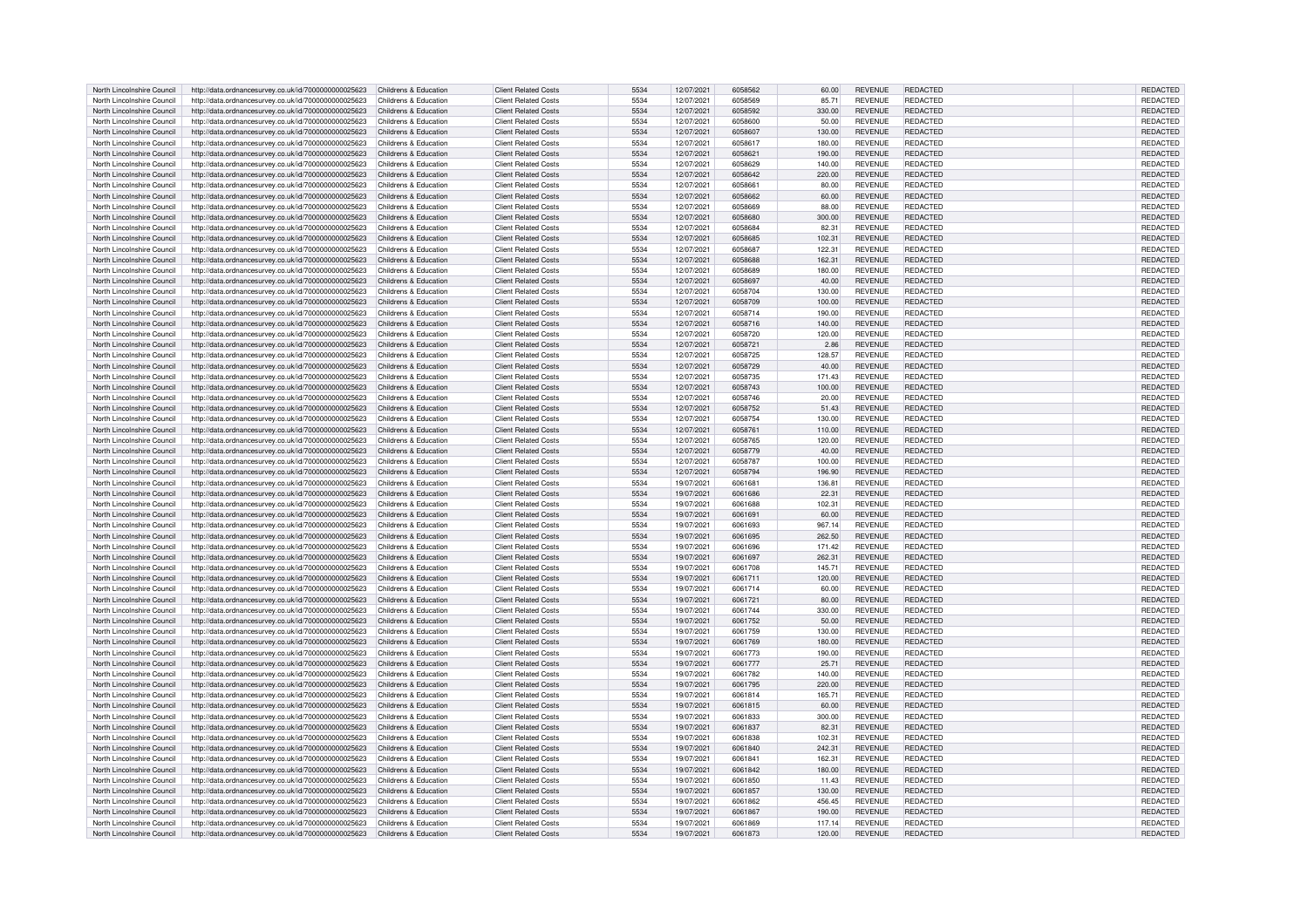| North Lincolnshire Council | http://data.ordnancesurvey.co.uk/id/7000000000025623                      | Childrens & Education | <b>Client Related Costs</b>   | 5534 | 19/07/2021 | 6061878        | 385.00   | <b>REVENUE</b> | REDACTED        | <b>REDACTED</b> |
|----------------------------|---------------------------------------------------------------------------|-----------------------|-------------------------------|------|------------|----------------|----------|----------------|-----------------|-----------------|
| North Lincolnshire Council | http://data.ordnancesurvey.co.uk/id/7000000000025623                      | Childrens & Education | <b>Client Related Costs</b>   | 5534 | 19/07/2021 | 6061882        | 40.00    | <b>REVENUE</b> | REDACTED        | REDACTED        |
|                            |                                                                           |                       |                               |      |            |                |          |                |                 |                 |
| North Lincolnshire Council | http://data.ordnancesurvey.co.uk/id/7000000000025623                      | Childrens & Education | <b>Client Related Costs</b>   | 5534 | 19/07/2021 | 6061885        | 29.61    | <b>REVENUE</b> | REDACTED        | REDACTED        |
| North Lincolnshire Council | http://data.ordnancesurvey.co.uk/id/7000000000025623                      | Childrens & Education | <b>Client Related Costs</b>   | 5534 | 19/07/2021 | 6061888        | 60.00    | <b>REVENUE</b> | <b>REDACTED</b> | REDACTED        |
| North Lincolnshire Council | http://data.ordnancesurvey.co.uk/id/7000000000025623                      | Childrens & Education | <b>Client Related Costs</b>   | 5534 | 19/07/2021 | <b>PPR1809</b> | 20.00    | <b>REVENUE</b> | REDACTED        | REDACTED        |
| North Lincolnshire Council | http://data.ordnancesurvey.co.uk/id/7000000000025623                      | Childrens & Education | <b>Client Related Costs</b>   | 5534 | 19/07/2021 | 6061907        | 95.72    | <b>REVENUE</b> | REDACTED        | REDACTED        |
| North Lincolnshire Council | http://data.ordnancesurvey.co.uk/id/7000000000025623                      | Childrens & Education | <b>Client Related Costs</b>   | 5534 | 19/07/2021 | 6061913        | 40.00    | <b>REVENUE</b> | <b>REDACTED</b> | REDACTED        |
| North Lincolnshire Council | http://data.ordnancesurvey.co.uk/id/7000000000025623                      | Childrens & Education | <b>Client Related Costs</b>   | 5534 | 19/07/2021 | 6061914        | 20.00    | <b>REVENUE</b> | <b>REDACTED</b> | REDACTED        |
|                            |                                                                           |                       |                               |      |            |                |          |                |                 |                 |
| North Lincolnshire Council | http://data.ordnancesurvey.co.uk/id/7000000000025623                      | Childrens & Education | <b>Client Related Costs</b>   | 5534 | 19/07/2021 | 6061918        | 190.39   | <b>REVENUE</b> | REDACTED        | <b>REDACTED</b> |
| North Lincolnshire Council | http://data.ordnancesurvey.co.uk/id/7000000000025623                      | Childrens & Education | <b>Client Related Costs</b>   | 5534 | 19/07/2021 | 6061939        | 245.70   | <b>REVENUE</b> | <b>REDACTED</b> | <b>REDACTED</b> |
| North Lincolnshire Council | http://data.ordnancesurvey.co.uk/id/7000000000025623                      | Childrens & Education | <b>Client Related Costs</b>   | 5534 | 19/07/2021 | 6061940        | 100.00   | <b>REVENUE</b> | REDACTED        | REDACTED        |
| North Lincolnshire Council | http://data.ordnancesurvey.co.uk/id/7000000000025623                      | Childrens & Education | <b>Client Related Costs</b>   | 5534 | 26/07/2021 | 6066042        | 62.31    | <b>REVENUE</b> | REDACTED        | REDACTED        |
| North Lincolnshire Council | http://data.ordnancesurvey.co.uk/id/7000000000025623                      | Childrens & Education | <b>Client Related Costs</b>   | 5534 | 26/07/2021 | 6066046        | 22.31    | <b>REVENUE</b> | <b>REDACTED</b> | REDACTED        |
|                            |                                                                           |                       |                               |      |            |                |          |                |                 |                 |
| North Lincolnshire Council | http://data.ordnancesurvey.co.uk/id/7000000000025623                      | Childrens & Education | <b>Client Related Costs</b>   | 5534 | 26/07/2021 | 6066048        | 102.31   | <b>REVENUE</b> | <b>REDACTED</b> | REDACTED        |
| North Lincolnshire Council | http://data.ordnancesurvey.co.uk/id/7000000000025623                      | Childrens & Education | <b>Client Related Costs</b>   | 5534 | 26/07/2021 | 6066051        | 60.00    | <b>REVENUE</b> | REDACTED        | REDACTED        |
| North Lincolnshire Council | http://data.ordnancesurvey.co.uk/id/7000000000025623                      | Childrens & Education | <b>Client Related Costs</b>   | 5534 | 26/07/2021 | 6066053        | 815.71   | <b>REVENUE</b> | REDACTED        | REDACTED        |
| North Lincolnshire Council | http://data.ordnancesurvey.co.uk/id/7000000000025623                      | Childrens & Education | <b>Client Related Costs</b>   | 5534 | 26/07/2021 | 6066055        | 96.31    | <b>REVENUE</b> | REDACTED        | REDACTED        |
| North Lincolnshire Council | http://data.ordnancesurvey.co.uk/id/7000000000025623                      | Childrens & Education | <b>Client Related Costs</b>   | 5534 | 26/07/2021 | 6066057        | 262.31   | <b>REVENUE</b> | <b>REDACTED</b> | REDACTED        |
| North Lincolnshire Council | http://data.ordnancesurvey.co.uk/id/7000000000025623                      | Childrens & Education | <b>Client Related Costs</b>   | 5534 | 26/07/2021 | 6066068        | 60.00    | <b>REVENUE</b> | REDACTED        | REDACTED        |
|                            |                                                                           |                       |                               |      |            |                |          |                |                 |                 |
| North Lincolnshire Council | http://data.ordnancesurvey.co.uk/id/7000000000025623                      | Childrens & Education | <b>Client Related Costs</b>   | 5534 | 26/07/2021 | 606607         | 240.00   | <b>REVENUE</b> | <b>REDACTED</b> | <b>REDACTED</b> |
| North Lincolnshire Council | http://data.ordnancesurvey.co.uk/id/7000000000025623                      | Childrens & Education | <b>Client Related Costs</b>   | 5534 | 26/07/2021 | 6066081        | 105.71   | <b>REVENUE</b> | REDACTED        | REDACTED        |
| North Lincolnshire Council | http://data.ordnancesurvey.co.uk/id/7000000000025623                      | Childrens & Education | <b>Client Related Costs</b>   | 5534 | 26/07/2021 | 6066105        | 490.00   | <b>REVENUE</b> | REDACTED        | REDACTED        |
| North Lincolnshire Council | http://data.ordnancesurvey.co.uk/id/7000000000025623                      | Childrens & Education | <b>Client Related Costs</b>   | 5534 | 26/07/2021 | 6066113        | 50.00    | REVENUE        | <b>REDACTED</b> | <b>REDACTEI</b> |
| North Lincolnshire Council |                                                                           |                       | <b>Client Related Costs</b>   | 5534 |            | 6066120        |          | <b>REVENUE</b> | <b>REDACTED</b> |                 |
|                            | http://data.ordnancesurvey.co.uk/id/7000000000025623                      | Childrens & Education |                               |      | 26/07/2021 |                | 130.00   |                |                 | REDACTED        |
| North Lincolnshire Council | http://data.ordnancesurvey.co.uk/id/7000000000025623                      | Childrens & Education | <b>Client Related Costs</b>   | 5534 | 26/07/2021 | 6066130        | 180.00   | <b>REVENUE</b> | <b>REDACTED</b> | REDACTED        |
| North Lincolnshire Council | http://data.ordnancesurvey.co.uk/id/7000000000025623                      | Childrens & Education | <b>Client Related Costs</b>   | 5534 | 26/07/2021 | 6066134        | 190.00   | <b>REVENUE</b> | REDACTED        | REDACTED        |
| North Lincolnshire Council | http://data.ordnancesurvey.co.uk/id/7000000000025623                      | Childrens & Education | <b>Client Related Costs</b>   | 5534 | 26/07/2021 | 6066143        | 140.00   | <b>REVENUE</b> | REDACTED        | REDACTED        |
| North Lincolnshire Council | http://data.ordnancesurvey.co.uk/id/7000000000025623                      | Childrens & Education | <b>Client Related Costs</b>   | 5534 | 26/07/2021 | 6066156        | 220.00   | <b>REVENUE</b> | <b>REDACTED</b> | REDACTED        |
| North Lincolnshire Council | http://data.ordnancesurvey.co.uk/id/7000000000025623                      | Childrens & Education | <b>Client Related Costs</b>   | 5534 | 26/07/2021 | 6066175        | 140.00   | <b>REVENUE</b> | REDACTED        | <b>REDACTED</b> |
|                            |                                                                           |                       |                               |      |            |                |          |                |                 |                 |
| North Lincolnshire Council | http://data.ordnancesurvey.co.uk/id/7000000000025623                      | Childrens & Education | <b>Client Related Costs</b>   | 5534 | 26/07/2021 | 6066176        | 60.00    | <b>REVENUE</b> | <b>REDACTED</b> | REDACTED        |
| North Lincolnshire Council | http://data.ordnancesurvey.co.uk/id/7000000000025623                      | Childrens & Education | <b>Client Related Costs</b>   | 5534 | 26/07/2021 | 6066178        | 5.71     | <b>REVENUE</b> | REDACTED        | REDACTED        |
| North Lincolnshire Council | http://data.ordnancesurvey.co.uk/id/7000000000025623                      | Childrens & Education | <b>Client Related Costs</b>   | 5534 | 26/07/2021 | 6066195        | 300.00   | <b>REVENUE</b> | <b>REDACTED</b> | <b>REDACTED</b> |
| North Lincolnshire Council | http://data.ordnancesurvey.co.uk/id/7000000000025623                      | Childrens & Education | <b>Client Related Costs</b>   | 5534 | 26/07/2021 | 6066199        | 82.31    | <b>REVENUE</b> | REDACTED        | REDACTED        |
| North Lincolnshire Council | http://data.ordnancesurvey.co.uk/id/7000000000025623                      | Childrens & Education | <b>Client Related Costs</b>   | 5534 | 26/07/2021 | 6066200        | 102.31   | <b>REVENUE</b> | <b>REDACTED</b> | <b>REDACTED</b> |
|                            |                                                                           |                       |                               |      |            |                |          |                |                 |                 |
| North Lincolnshire Council | http://data.ordnancesurvey.co.uk/id/7000000000025623                      | Childrens & Education | <b>Client Related Costs</b>   | 5534 | 26/07/2021 | 6066202        | 122.31   | <b>REVENUE</b> | REDACTED        | REDACTED        |
| North Lincolnshire Council | http://data.ordnancesurvey.co.uk/id/7000000000025623                      | Childrens & Education | <b>Client Related Costs</b>   | 5534 | 26/07/2021 | 6066203        | 162.31   | <b>REVENUE</b> | REDACTED        | REDACTED        |
| North Lincolnshire Council | http://data.ordnancesurvey.co.uk/id/7000000000025623                      | Childrens & Education | <b>Client Related Costs</b>   | 5534 | 26/07/2021 | 6066204        | 180.00   | <b>REVENUE</b> | <b>REDACTED</b> | <b>REDACTED</b> |
| North Lincolnshire Council | http://data.ordnancesurvey.co.uk/id/7000000000025623                      | Childrens & Education | <b>Client Related Costs</b>   | 5534 | 26/07/2021 | 6066219        | 130.00   | <b>REVENUE</b> | REDACTED        | REDACTED        |
| North Lincolnshire Council | http://data.ordnancesurvey.co.uk/id/7000000000025623                      | Childrens & Education | <b>Client Related Costs</b>   | 5534 | 26/07/2021 | 6066224        | 100.00   | <b>REVENUE</b> | REDACTED        | <b>REDACTED</b> |
|                            |                                                                           |                       |                               |      |            |                |          |                |                 |                 |
| North Lincolnshire Council | http://data.ordnancesurvey.co.uk/id/7000000000025623                      | Childrens & Education | <b>Client Related Costs</b>   | 5534 | 26/07/2021 | 6066229        | 190.00   | <b>REVENUE</b> | REDACTED        | <b>REDACTED</b> |
| North Lincolnshire Council | http://data.ordnancesurvey.co.uk/id/7000000000025623                      | Childrens & Education | <b>Client Related Costs</b>   | 5534 | 26/07/2021 | 6066231        | 388.58   | <b>REVENUE</b> | REDACTED        | REDACTED        |
| North Lincolnshire Council | http://data.ordnancesurvey.co.uk/id/7000000000025623                      | Childrens & Education | <b>Client Related Costs</b>   | 5534 | 26/07/2021 | 6066235        | 120.00   | <b>REVENUE</b> | <b>REDACTED</b> | <b>REDACTED</b> |
| North Lincolnshire Council | http://data.ordnancesurvey.co.uk/id/7000000000025623                      | Childrens & Education | <b>Client Related Costs</b>   | 5534 | 26/07/2021 | 6066240        | 140.00   | REVENUE        | REDACTED        | REDACTED        |
| North Lincolnshire Council | http://data.ordnancesurvey.co.uk/id/7000000000025623                      | Childrens & Education | <b>Client Related Costs</b>   | 5534 | 26/07/2021 | 6066244        | 40.00    | <b>REVENUE</b> | <b>REDACTED</b> | REDACTED        |
|                            |                                                                           |                       |                               |      |            | 6066250        |          |                |                 |                 |
| North Lincolnshire Council | http://data.ordnancesurvey.co.uk/id/7000000000025623                      | Childrens & Education | <b>Client Related Costs</b>   | 5534 | 26/07/2021 |                | 60.00    | <b>REVENUE</b> | REDACTED        | REDACTED        |
| North Lincolnshire Council | http://data.ordnancesurvey.co.uk/id/7000000000025623                      | Childrens & Education | <b>Client Related Costs</b>   | 5534 | 26/07/2021 | 6066266        | 177.14   | <b>REVENUE</b> | REDACTED        | REDACTED        |
| North Lincolnshire Council | http://data.ordnancesurvey.co.uk/id/7000000000025623                      | Childrens & Education | <b>Client Related Costs</b>   | 5534 | 26/07/2021 | 6066268        | 10.00    | <b>REVENUE</b> | REDACTED        | REDACTED        |
| North Lincolnshire Council | http://data.ordnancesurvey.co.uk/id/7000000000025623                      | Childrens & Education | <b>Client Related Costs</b>   | 5534 | 26/07/2021 | 6066273        | 60.00    | <b>REVENUE</b> | <b>REDACTED</b> | REDACTED        |
| North Lincolnshire Council | http://data.ordnancesurvey.co.uk/id/7000000000025623                      | Childrens & Education | <b>Client Related Costs</b>   | 5534 | 26/07/2021 | 6066274        | 20.00    | <b>REVENUE</b> | <b>REDACTED</b> | REDACTED        |
|                            |                                                                           |                       |                               | 5534 |            | 6066278        |          |                |                 |                 |
| North Lincolnshire Council | http://data.ordnancesurvey.co.uk/id/7000000000025623                      | Childrens & Education | <b>Client Related Costs</b>   |      | 26/07/2021 |                | 68.58    | <b>REVENUE</b> | REDACTED        | REDACTED        |
| North Lincolnshire Council | http://data.ordnancesurvey.co.uk/id/7000000000025623                      | Childrens & Education | <b>Client Related Costs</b>   | 5534 | 26/07/2021 | 6066292        | 40.00    | <b>REVENUE</b> | REDACTED        | REDACTED        |
| North Lincolnshire Council | http://data.ordnancesurvey.co.uk/id/7000000000025623                      | Childrens & Education | <b>Client Related Costs</b>   | 5534 | 26/07/2021 | 6066301        | 100.00   | <b>REVENUE</b> | REDACTED        | REDACTED        |
| North Lincolnshire Council | http://data.ordnancesurvey.co.uk/id/7000000000025623                      | Childrens & Education | <b>Client Related Costs</b>   | 5534 | 28/07/2021 | 6067253        | $\Omega$ | <b>REVENUE</b> | REDACTED        | <b>REDACTED</b> |
| North Lincolnshire Council | http://data.ordnancesurvey.co.uk/id/7000000000025623                      | Childrens & Education | <b>Client Related Costs</b>   | 5534 | 28/07/2021 | 6067254        | 500.00   | <b>REVENUE</b> | <b>REDACTED</b> | REDACTED        |
| North Lincolnshire Council | http://data.ordnancesurvey.co.uk/id/7000000000025623                      | Childrens & Education | <b>Client Transport Costs</b> | 6092 | 05/07/2021 | 6054636        | 142.25   | <b>REVENUE</b> | REDACTED        | REDACTED        |
|                            |                                                                           |                       |                               |      |            |                |          |                |                 |                 |
| North Lincolnshire Council | http://data.ordnancesurvey.co.uk/id/7000000000025623                      | Childrens & Education | <b>Client Transport Costs</b> | 6092 | 05/07/2021 | 6054698        | 949.50   | <b>REVENUE</b> | <b>REDACTED</b> | <b>REDACTED</b> |
| North Lincolnshire Council | http://data.ordnancesurvey.co.uk/id/7000000000025623                      | Childrens & Education | <b>Client Transport Costs</b> | 6092 | 05/07/2021 | 6054734        | 25.20    | <b>REVENUE</b> | <b>REDACTED</b> | REDACTED        |
| North Lincolnshire Council | http://data.ordnancesurvey.co.uk/id/7000000000025623                      | Childrens & Education | <b>Client Transport Costs</b> | 6092 | 05/07/2021 | 6054830        | 520.20   | <b>REVENUE</b> | <b>REDACTED</b> | REDACTED        |
| North Lincolnshire Council | http://data.ordnancesurvey.co.uk/id/7000000000025623                      | Childrens & Education | <b>Client Transport Costs</b> | 6092 | 05/07/2021 | 6054836        | 1,162.80 | <b>REVENUE</b> | <b>REDACTED</b> | REDACTED        |
| North Lincolnshire Council | http://data.ordnancesurvey.co.uk/id/7000000000025623                      | Childrens & Education | <b>Client Transport Costs</b> | 6092 | 05/07/2021 | 6054855        | 210.60   | <b>REVENUE</b> | REDACTED        | REDACTED        |
| North Lincolnshire Council | http://data.ordnancesurvey.co.uk/id/7000000000025623                      | Childrens & Education |                               | 6092 | 05/07/2021 | 6054858        | 525.60   | <b>REVENUE</b> | REDACTED        | REDACTED        |
|                            |                                                                           |                       | Client Transport Costs        |      |            |                |          |                |                 |                 |
| North Lincolnshire Council | http://data.ordnancesurvey.co.uk/id/7000000000025623                      | Childrens & Education | <b>Client Transport Costs</b> | 6092 | 12/07/2021 | 6058704        | 124.65   | REVENUE        | REDACTED        | REDACTED        |
| North Lincolnshire Council | http://data.ordnancesurvey.co.uk/id/7000000000025623                      | Childrens & Education | <b>Client Transport Costs</b> | 6092 | 12/07/2021 | 6058720        | 858.60   | REVENUE        | REDACTED        | <b>REDACTED</b> |
| North Lincolnshire Council | http://data.ordnancesurvey.co.uk/id/7000000000025623                      | Childrens & Education | <b>Client Transport Costs</b> | 6092 | 12/07/2021 | 6058735        | 379.44   | <b>REVENUE</b> | <b>REDACTED</b> | REDACTED        |
| North Lincolnshire Council | http://data.ordnancesurvey.co.uk/id/7000000000025623                      | Childrens & Education | <b>Client Transport Costs</b> | 6092 | 12/07/2021 | 6058774        | 137.25   | <b>REVENUE</b> | REDACTED        | REDACTED        |
| North Lincolnshire Council | http://data.ordnancesurvey.co.uk/id/7000000000025623                      | Childrens & Education | <b>Client Transport Costs</b> | 6092 | 12/07/2021 | 6058779        | 117.00   | <b>REVENUE</b> | REDACTED        | REDACTED        |
|                            |                                                                           |                       |                               |      |            |                |          |                |                 |                 |
| North Lincolnshire Council | http://data.ordnancesurvey.co.uk/id/7000000000025623                      | Childrens & Education | <b>Client Transport Costs</b> | 6092 | 12/07/2021 | 6058786        | 235.80   | <b>REVENUE</b> | <b>REDACTED</b> | <b>REDACTED</b> |
| North Lincolnshire Council | http://data.ordnancesurvey.co.uk/id/7000000000025623                      | Childrens & Education | <b>Client Transport Costs</b> | 6092 | 12/07/2021 | 6058797        | 227.70   | <b>REVENUE</b> | REDACTED        | REDACTED        |
| North Lincolnshire Council | http://data.ordnancesurvey.co.uk/id/7000000000025623                      | Childrens & Education | <b>Client Transport Costs</b> | 6092 | 14/07/2021 | 6059593        | 336.60   | <b>REVENUE</b> | REDACTED        | <b>REDACTED</b> |
| North Lincolnshire Council | http://data.ordnancesurvey.co.uk/id/700000000025623 Childrens & Education |                       | <b>Client Transport Costs</b> | 6092 | 14/07/2021 | 6059597        | 338.90   | <b>REVENUE</b> | <b>REDACTED</b> | <b>REDACTED</b> |
| North Lincolnshire Council | http://data.ordnancesurvey.co.uk/id/700000000025623 Childrens & Education |                       | <b>Client Transport Costs</b> | 6092 | 16/07/2021 | 6060693        | 619.20   | <b>REVENUE</b> | <b>REDACTED</b> | REDACTED        |
|                            |                                                                           |                       |                               |      |            |                |          |                |                 |                 |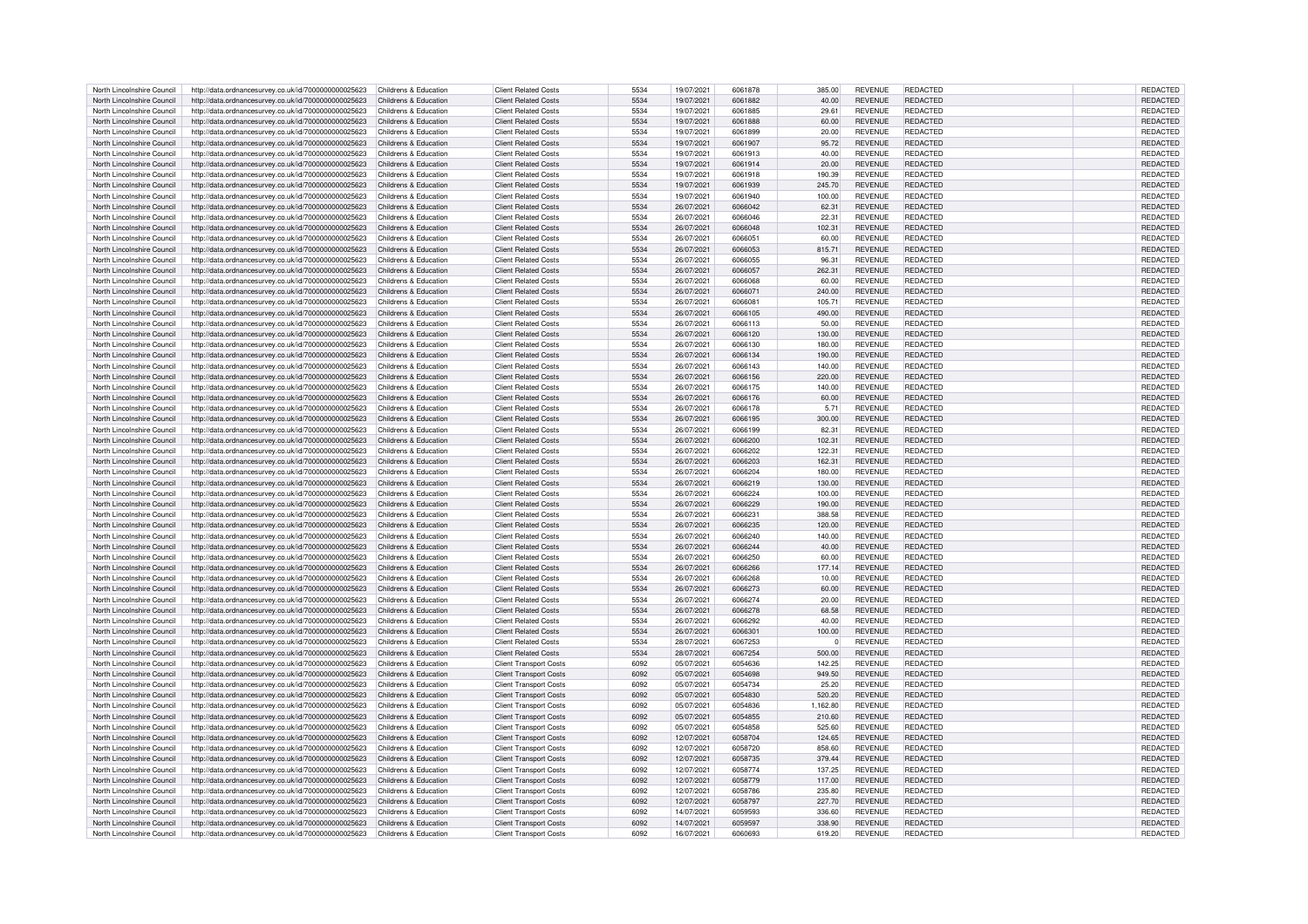| North Lincolnshire Council<br>North Lincolnshire Council | http://data.ordnancesurvey.co.uk/id/7000000000025623                                                         | Childrens & Education                                    | <b>Client Transport Costs</b>     | 6092                            | 19/07/2021               | 6061721            | 1,320.74         | <b>REVENUE</b> | REDACTED                    |         |          | REDACTED             |
|----------------------------------------------------------|--------------------------------------------------------------------------------------------------------------|----------------------------------------------------------|-----------------------------------|---------------------------------|--------------------------|--------------------|------------------|----------------|-----------------------------|---------|----------|----------------------|
|                                                          |                                                                                                              |                                                          |                                   |                                 |                          |                    |                  |                |                             |         |          |                      |
|                                                          | http://data.ordnancesurvey.co.uk/id/7000000000025623                                                         | Childrens & Education                                    | <b>Client Transport Costs</b>     | 6092                            | 19/07/2021               | 6061752            | 24.23            | <b>REVENUE</b> | REDACTED                    |         |          | REDACTED             |
| North Lincolnshire Council                               | http://data.ordnancesurvey.co.uk/id/7000000000025623                                                         | Childrens & Education                                    | <b>Client Transport Costs</b>     | 6092                            | 19/07/2021               | 6061795            | 2,880.32         | <b>REVENUE</b> | <b>REDACTED</b>             |         |          | REDACTED             |
| North Lincolnshire Council                               | http://data.ordnancesurvey.co.uk/id/7000000000025623                                                         | Childrens & Education                                    | <b>Client Transport Costs</b>     | 6092                            | 19/07/2021               | 6061862            | 32.82            | REVENUE        | REDACTED                    |         |          | REDACTED             |
| North Lincolnshire Council                               | http://data.ordnancesurvey.co.uk/id/7000000000025623                                                         | Childrens & Education                                    | <b>Client Transport Costs</b>     | 6092                            | 19/07/2021               | 6061913            | 173.70           | <b>REVENUE</b> | REDACTED                    |         |          | REDACTED             |
|                                                          |                                                                                                              |                                                          |                                   |                                 |                          |                    |                  |                |                             |         |          |                      |
| North Lincolnshire Council                               | http://data.ordnancesurvey.co.uk/id/7000000000025623                                                         | Childrens & Education                                    | <b>Client Transport Costs</b>     | 6092                            | 19/07/2021               | 6061950            | 300.60           | <b>REVENUE</b> | REDACTED                    |         |          | REDACTED             |
| North Lincolnshire Council                               | http://data.ordnancesurvey.co.uk/id/7000000000025623                                                         | Childrens & Education                                    | <b>Client Transport Costs</b>     | 6092                            | 26/07/2021               | 6066178            | 582.90           | <b>REVENUE</b> | REDACTED                    |         |          | REDACTED             |
| North Lincolnshire Council                               | http://data.ordnancesurvey.co.uk/id/7000000000025623                                                         | Childrens & Education                                    | <b>Client Transport Costs</b>     | 6092                            | 26/07/2021               | 6066285            | 491.40           | <b>REVENUE</b> | <b>REDACTED</b>             |         |          | REDACTED             |
| North Lincolnshire Council                               | http://data.ordnancesurvey.co.uk/id/7000000000025623                                                         | Childrens & Education                                    | <b>Client Transport Costs</b>     | 6092                            | 26/07/2021               | SPS6292            | 93.60            | <b>REVENUE</b> | <b>REDACTED</b>             |         |          | REDACTED             |
|                                                          |                                                                                                              |                                                          |                                   |                                 |                          |                    |                  |                |                             |         |          |                      |
| North Lincolnshire Council                               | http://data.ordnancesurvey.co.uk/id/7000000000025623                                                         | Childrens & Education                                    | Direct Payments To Clients        | 6012                            | 21/07/2021               | 6061617            | 324.00           | <b>REVENUE</b> | REDACTED                    |         |          | REDACTED             |
| North Lincolnshire Council                               | http://data.ordnancesurvey.co.uk/id/7000000000025623                                                         | Childrens & Education                                    | Direct Payments To Clients        | 6012                            | 21/07/2021               | 6061619            | 252.00           | <b>REVENUE</b> | REDACTED                    |         |          | REDACTED             |
| North Lincolnshire Council                               | http://data.ordnancesurvey.co.uk/id/7000000000025623                                                         | Childrens & Education                                    | Direct Payments To Clients        | 6012                            | 21/07/2021               | 6061621            | 1,260.00         | <b>REVENUE</b> | <b>REDACTED</b>             |         |          | REDACTED             |
| North Lincolnshire Council                               | http://data.ordnancesurvey.co.uk/id/7000000000025623                                                         |                                                          | Direct Payments To Clients        | 6012                            | 21/07/2021               | 6061628            | 324.00           | <b>REVENUE</b> | <b>REDACTED</b>             |         |          | REDACTED             |
|                                                          |                                                                                                              | Childrens & Education                                    |                                   |                                 |                          |                    |                  |                |                             |         |          |                      |
| North Lincolnshire Council                               | http://data.ordnancesurvey.co.uk/id/7000000000025623                                                         | Childrens & Education                                    | Direct Payments To Clients        | 6012                            | 21/07/2021               | 606315             | 774.00           | <b>REVENUE</b> | <b>REDACTED</b>             | 7605054 |          | REDACTED             |
| North Lincolnshire Council                               | http://data.ordnancesurvey.co.uk/id/7000000000025623                                                         | Childrens & Education                                    | <b>Direct Payments To Clients</b> | 6012                            | 21/07/2021               | 6063152            | 252.00           | <b>REVENUE</b> | <b>REDACTED</b>             | 7605054 |          | REDACTED             |
| North Lincolnshire Council                               | http://data.ordnancesurvey.co.uk/id/7000000000025623                                                         | Childrens & Education                                    | Direct Payments To Clients        | 6012                            | 21/07/2021               | 6063153            | 720.00           | <b>REVENUE</b> | REDACTED                    |         |          | REDACTED             |
|                                                          |                                                                                                              |                                                          |                                   |                                 |                          |                    |                  |                |                             |         |          |                      |
| North Lincolnshire Council                               | http://data.ordnancesurvey.co.uk/id/7000000000025623                                                         | Childrens & Education                                    | Other Professional Fees           | 5829                            | 27/09/2021               | 6067256            | 3,178.44         | <b>REVENUE</b> | <b>REDACTED</b>             |         |          | REDACTED             |
| North Lincolnshire Council                               | http://data.ordnancesurvey.co.uk/id/7000000000025623                                                         | Childrens & Education                                    | Payments To Private Orgs          | 6002                            | 02/07/2021               | 6053879            | 480.00           | <b>REVENUE</b> | REDACTED                    |         |          | REDACTED             |
| North Lincolnshire Council                               | http://data.ordnancesurvey.co.uk/id/7000000000025623                                                         | Childrens & Education                                    | Payments To Private Orgs          | 6002                            | 23/07/2021               | 6064587            | 275.00           | <b>REVENUE</b> | <b>REDACTED</b>             |         |          | REDACTED             |
|                                                          |                                                                                                              |                                                          |                                   |                                 |                          | 6064588            |                  |                |                             |         |          |                      |
| North Lincolnshire Council                               | http://data.ordnancesurvey.co.uk/id/7000000000025623                                                         | Childrens & Education                                    | Payments To Private Orgs          | 6002                            | 23/07/2021               |                    | 630.00           | <b>REVENUE</b> | <b>REDACTED</b>             |         |          | REDACTED             |
| North Lincolnshire Council                               | http://data.ordnancesurvey.co.uk/id/7000000000025623                                                         | Childrens & Education                                    | Payments To Private Orgs          | 6002                            | 23/07/2021               | 6064589            | 1,240.00         | <b>REVENUE</b> | REDACTED                    |         |          | REDACTED             |
| North Lincolnshire Council                               | http://data.ordnancesurvey.co.uk/id/7000000000025623                                                         | Childrens & Education                                    | Payments To Private Orgs          | 6002                            | 23/07/2021               | 6064615            | 1,300.00         | <b>REVENUE</b> | <b>REDACTED</b>             |         |          | REDACTED             |
| North Lincolnshire Council                               | http://data.ordnancesurvey.co.uk/id/7000000000025623                                                         | Childrens & Education                                    | Payments To Private Orgs          | 6002                            | 23/07/2021               | 6064795            | 1,696.80         | <b>REVENUE</b> | REDACTED                    |         | 10865826 | REDACTED             |
|                                                          |                                                                                                              |                                                          |                                   |                                 |                          |                    |                  |                |                             |         |          |                      |
| North Lincolnshire Council                               | http://data.ordnancesurvey.co.uk/id/7000000000025623                                                         | Childrens & Education                                    | Payments To Private Orgs          | 6002                            | 23/07/2021               | 6064813            | 1,194.90         | <b>REVENUE</b> | <b>REDACTED</b>             |         |          | <b>REDACTED</b>      |
| North Lincolnshire Council                               | http://data.ordnancesurvey.co.uk/id/7000000000025623                                                         | Childrens & Education                                    | Payments To Private Orgs          | 6002                            | 23/07/2021               | 6064953            | 887.00           | <b>REVENUE</b> | <b>REDACTED</b>             |         |          | REDACTED             |
| North Lincolnshire Council                               | http://data.ordnancesurvey.co.uk/id/7000000000025623                                                         | Childrens & Education                                    | Payments To Private Orgs          | 6002                            | 26/07/2021               | 6066086            | 817.14           | <b>REVENUE</b> | <b>REDACTED</b>             |         |          | REDACTED             |
|                                                          |                                                                                                              |                                                          |                                   |                                 |                          |                    |                  |                |                             |         |          |                      |
| North Lincolnshire Council                               | http://data.ordnancesurvey.co.uk/id/7000000000025623                                                         | Childrens & Education                                    | Payments To Private Orgs          | 6002                            | 30/07/2021               | 6067789            | 1,657.50         | <b>REVENUE</b> | <b>REDACTED</b>             |         |          | REDACTED             |
| North Lincolnshire Council                               | http://data.ordnancesurvey.co.uk/id/7000000000025623                                                         | Corporate And Democratic Core                            | Gen Office Exp (Incl Postage)     | 5603                            | 09/07/2021               | 6056890            | 512.96           | <b>REVENUE</b> | <b>REDACTED</b>             |         |          | REDACTED             |
| North Lincolnshire Council                               | http://data.ordnancesurvey.co.uk/id/7000000000025623                                                         | Corporate And Democratic Core                            | Other Supplies & Services         | 5799                            | 04/08/2021               | 6069040            | $\mathbf{0}$     | <b>REVENUE</b> | <b>REDACTED</b>             |         |          | <b>REDACTED</b>      |
|                                                          |                                                                                                              |                                                          |                                   | 2004                            |                          | 6054539            |                  | <b>REVENUE</b> |                             |         |          |                      |
| North Lincolnshire Council                               | http://data.ordnancesurvey.co.uk/id/7000000000025623                                                         | Corporate And Democratic Core                            | Recruitment Costs And Dbs         |                                 | 07/07/2021               |                    | 495.00           |                | REDACTED                    |         |          | REDACTED             |
| North Lincolnshire Council                               | http://data.ordnancesurvey.co.uk/id/7000000000025623                                                         | Council Tax Payers Account                               | Refunds                           | <b>REFUND</b>                   | 01/07/2021               | 6053584            | 295.59           |                | REDACTED                    |         |          | REDACTED             |
| North Lincolnshire Council                               | http://data.ordnancesurvey.co.uk/id/7000000000025623                                                         | Council Tax Payers Account                               | Refunds                           | <b>REFUND</b>                   | 01/07/2021               | 605358             | 289.45           |                | <b>REDACTED</b>             |         |          | REDACTED             |
| North Lincolnshire Council                               | http://data.ordnancesurvey.co.uk/id/7000000000025623                                                         | Council Tax Payers Account                               | Refunds                           | <b>REFUND</b>                   | 01/07/2021               | 6053586            | 339.73           |                | REDACTED                    |         |          | REDACTED             |
|                                                          |                                                                                                              |                                                          |                                   |                                 |                          |                    |                  |                |                             |         |          |                      |
| North Lincolnshire Council                               | http://data.ordnancesurvey.co.uk/id/7000000000025623                                                         | Council Tax Payers Account                               | Refunds                           | <b>REFUND</b>                   | 01/07/2021               | 6053587            | 2.250.88         |                | REDACTED                    |         |          | REDACTED             |
| North Lincolnshire Council                               | http://data.ordnancesurvey.co.uk/id/7000000000025623                                                         | Council Tax Payers Account                               | Refunds                           | REFUND                          | 01/07/2021               | 6053596            | 517.98           |                | <b>REDACTED</b>             |         |          | REDACTED             |
| North Lincolnshire Council                               | http://data.ordnancesurvey.co.uk/id/7000000000025623                                                         | <b>Council Tax Payers Account</b>                        | Refunds                           | <b>REFUND</b>                   | 01/07/2021               | 6053599            | 865.25           |                | REDACTED                    |         |          | REDACTED             |
|                                                          |                                                                                                              |                                                          | Refunds                           | <b>REFUND</b>                   | 01/07/2021               | 6053608            | 396.71           |                | <b>REDACTED</b>             |         |          | <b>REDACTED</b>      |
| North Lincolnshire Council                               | http://data.ordnancesurvey.co.uk/id/7000000000025623                                                         | <b>Council Tax Payers Account</b>                        |                                   |                                 |                          |                    |                  |                |                             |         |          |                      |
| North Lincolnshire Council                               | http://data.ordnancesurvey.co.uk/id/7000000000025623                                                         | Council Tax Payers Account                               | Refunds                           | <b>REFUND</b>                   | 01/07/2021               | 6053609            | 368.14           |                | REDACTED                    |         |          | REDACTED             |
| North Lincolnshire Council                               | http://data.ordnancesurvey.co.uk/id/7000000000025623                                                         | Council Tax Payers Account                               | Refunds                           | <b>REFUND</b>                   | 01/07/2021               | 6053611            | 268.23           |                | <b>REDACTED</b>             |         |          | REDACTED             |
| North Lincolnshire Council                               | http://data.ordnancesurvey.co.uk/id/7000000000025623                                                         | Council Tax Payers Account                               | Refunds                           | <b>REFUND</b>                   | 01/07/2021               | 6053613            | 282.14           |                | REDACTED                    |         |          | REDACTED             |
|                                                          |                                                                                                              |                                                          |                                   |                                 |                          |                    |                  |                |                             |         |          |                      |
| North Lincolnshire Council                               | http://data.ordnancesurvey.co.uk/id/7000000000025623                                                         | Council Tax Payers Account                               | Refunds                           | <b>REFUND</b>                   | 01/07/2021               | 6053615            | 1,176.47         |                | REDACTED                    |         |          | REDACTED             |
| North Lincolnshire Council                               | http://data.ordnancesurvey.co.uk/id/7000000000025623                                                         | Council Tax Payers Account                               | Refunds                           | <b>REFUND</b>                   | 01/07/2021               | 6053616            | 1,641.55         |                | REDACTED                    |         |          | REDACTED             |
| North Lincolnshire Council                               | http://data.ordnancesurvey.co.uk/id/7000000000025623                                                         | Council Tax Payers Account                               | Refunds                           | <b>REFUND</b>                   | 01/07/2021               | 6053618            | 971.01           |                | REDACTED                    |         |          | REDACTED             |
|                                                          |                                                                                                              |                                                          |                                   |                                 |                          |                    |                  |                |                             |         |          |                      |
| North Lincolnshire Council                               | http://data.ordnancesurvey.co.uk/id/7000000000025623                                                         | Council Tax Payers Account                               | Refunds                           | <b>REFUND</b>                   | 01/07/2021               | 6053619            | 374.42           |                | REDACTED                    |         |          | REDACTED             |
| North Lincolnshire Council                               | http://data.ordnancesurvey.co.uk/id/7000000000025623                                                         | Council Tax Payers Account                               | Refunds                           | <b>REFUND</b>                   | 01/07/2021               | 6053620            |                  |                | <b>REDACTED</b>             |         |          | REDACTED             |
| North Lincolnshire Council                               | http://data.ordnancesurvey.co.uk/id/7000000000025623                                                         | Council Tax Payers Account                               |                                   |                                 |                          |                    | 867.90           |                |                             |         |          |                      |
| North Lincolnshire Council                               |                                                                                                              |                                                          | Refunds                           | <b>REFUND</b>                   | 01/07/2021               | 6053625            | 1,217.41         |                | <b>REDACTED</b>             |         |          | REDACTED             |
|                                                          |                                                                                                              |                                                          |                                   |                                 |                          |                    |                  |                |                             |         |          |                      |
|                                                          | http://data.ordnancesurvey.co.uk/id/7000000000025623                                                         | <b>Council Tax Payers Account</b>                        | Refunds                           | <b>REFUND</b>                   | 01/07/2021               | 6053627            | 452.23           |                | REDACTED                    |         |          | REDACTED             |
| North Lincolnshire Council                               | http://data.ordnancesurvey.co.uk/id/7000000000025623                                                         | Council Tax Pavers Account                               | Refunds                           | <b>REFUND</b>                   | 05/07/2021               | 6055187            | 343.61           |                | <b>REDACTED</b>             |         |          | REDACTED             |
| North Lincolnshire Council                               | http://data.ordnancesurvey.co.uk/id/7000000000025623                                                         | Council Tax Payers Account                               | Refunds                           | <b>REFUND</b>                   | 05/07/2021               | 605519             | 393.73           |                | <b>REDACTED</b>             |         |          | <b>REDACTED</b>      |
|                                                          |                                                                                                              |                                                          | Refunds                           | <b>REFUND</b>                   | 05/07/2021               | 6055192            | 454.50           |                | REDACTED                    |         |          | <b>REDACTED</b>      |
| North Lincolnshire Council                               | http://data.ordnancesurvey.co.uk/id/7000000000025623                                                         | Council Tax Payers Account                               |                                   |                                 |                          |                    |                  |                |                             |         |          |                      |
| North Lincolnshire Council                               | http://data.ordnancesurvey.co.uk/id/7000000000025623                                                         | Council Tax Payers Account                               | Refunds                           | <b>REFUND</b>                   | 05/07/2021               | 6055193            | 265.80           |                | <b>REDACTED</b>             |         |          | REDACTED             |
| North Lincolnshire Council                               | http://data.ordnancesurvey.co.uk/id/7000000000025623                                                         | Council Tax Payers Account                               | Refunds                           | <b>REFUND</b>                   | 05/07/2021               | 6055195            | 250.25           |                | <b>REDACTED</b>             |         |          | REDACTED             |
| North Lincolnshire Council                               | http://data.ordnancesurvey.co.uk/id/7000000000025623                                                         | Council Tax Payers Account                               | Refunds                           | <b>REFUND</b>                   | 05/07/2021               | 6055202            | 291.38           |                | REDACTED                    |         |          | REDACTED             |
| North Lincolnshire Council                               |                                                                                                              |                                                          | Refunds                           |                                 | 05/07/2021               | 6055207            | 652.12           |                | <b>REDACTED</b>             |         |          |                      |
|                                                          | http://data.ordnancesurvey.co.uk/id/7000000000025623                                                         | Council Tax Payers Account                               |                                   | <b>REFUND</b>                   |                          |                    |                  |                |                             |         |          | REDACTED             |
| North Lincolnshire Council                               | http://data.ordnancesurvey.co.uk/id/7000000000025623                                                         | Council Tax Payers Account                               | Refunds                           | <b>REFUND</b>                   | 08/07/2021               | 6056764            | 1,129.85         |                | <b>REDACTED</b>             |         |          | REDACTED             |
| North Lincolnshire Council                               | http://data.ordnancesurvey.co.uk/id/7000000000025623                                                         | Council Tax Payers Account                               | Refunds                           | <b>REFUND</b>                   | 08/07/2021               | 6056779            | 396.86           |                | REDACTED                    |         |          | REDACTED             |
| North Lincolnshire Council                               | http://data.ordnancesurvey.co.uk/id/7000000000025623                                                         | Council Tax Payers Account                               | Refunds                           | <b>REFUND</b>                   | 08/07/2021               | 6056785            | 591.70           |                | <b>REDACTED</b>             |         |          | <b>REDACTED</b>      |
|                                                          |                                                                                                              |                                                          | Refunds                           |                                 |                          | 6056786            |                  |                |                             |         |          |                      |
| North Lincolnshire Council                               | http://data.ordnancesurvey.co.uk/id/7000000000025623                                                         | Council Tax Payers Account                               |                                   | <b>REFUND</b>                   | 08/07/2021               |                    | 1,374.04         |                | REDACTED                    |         |          | REDACTED             |
| North Lincolnshire Council                               | http://data.ordnancesurvey.co.uk/id/7000000000025623                                                         | Council Tax Payers Account                               | Refunds                           | <b>REFUND</b>                   | 08/07/2021               | 6056787            | 333.73           |                | <b>REDACTED</b>             |         |          | REDACTED             |
| North Lincolnshire Council                               | http://data.ordnancesurvey.co.uk/id/7000000000025623                                                         | Council Tax Payers Account                               | Refunds                           | <b>REFUND</b>                   | 08/07/2021               | 6056792            | 308.75           |                | REDACTED                    |         |          | REDACTED             |
| North Lincolnshire Council                               | http://data.ordnancesurvey.co.uk/id/7000000000025623                                                         | Council Tax Payers Account                               | Refunds                           | <b>REFUND</b>                   | 08/07/2021               | 6056794            | 396.74           |                | <b>REDACTED</b>             |         |          | REDACTED             |
|                                                          |                                                                                                              |                                                          |                                   |                                 |                          |                    |                  |                |                             |         |          |                      |
| North Lincolnshire Council                               | http://data.ordnancesurvey.co.uk/id/7000000000025623                                                         | Council Tax Pavers Account                               | Refunds                           | <b>REFUND</b>                   | 08/07/2021               | 605680             | 375.53           |                | REDACTED                    |         |          | REDACTED             |
| North Lincolnshire Council                               | http://data.ordnancesurvey.co.uk/id/7000000000025623                                                         | Council Tax Payers Account                               | Refunds                           | <b>REFUND</b>                   | 08/07/2021               | 6056806            | 305.20           |                | REDACTED                    |         |          | REDACTED             |
| North Lincolnshire Council                               | http://data.ordnancesurvey.co.uk/id/7000000000025623                                                         | Council Tax Payers Account                               | Refunds                           | <b>REFUND</b>                   | 08/07/2021               | 6056808            | 275.41           |                | REDACTED                    |         |          | REDACTED             |
| North Lincolnshire Council                               |                                                                                                              |                                                          | Refunds                           |                                 |                          | 605681             | 269.63           |                | <b>REDACTED</b>             |         |          | REDACTED             |
|                                                          | http://data.ordnancesurvey.co.uk/id/7000000000025623                                                         | Council Tax Payers Account                               |                                   | REFUND                          | 08/07/2021               |                    |                  |                |                             |         |          |                      |
| North Lincolnshire Council                               | http://data.ordnancesurvey.co.uk/id/7000000000025623                                                         | Council Tax Payers Account                               | Refunds                           | <b>REFUND</b>                   | 08/07/2021               | 6056817            | 346.91           |                | <b>REDACTED</b>             |         |          | REDACTED             |
| North Lincolnshire Council                               | http://data.ordnancesurvey.co.uk/id/7000000000025623                                                         | <b>Council Tax Payers Account</b>                        | Refunds                           | <b>REFUND</b>                   | 12/07/2021               | 6058443            | 1,176.01         |                | REDACTED                    |         |          | REDACTED             |
| North Lincolnshire Council                               | http://data.ordnancesurvey.co.uk/id/7000000000025623                                                         | Council Tax Payers Account                               | Refunds                           | <b>REFUND</b>                   | 12/07/2021               | 6058446            | 1.182.00         |                | <b>REDACTED</b>             |         |          | <b>REDACTED</b>      |
| North Lincolnshire Council                               |                                                                                                              |                                                          | Refunds                           | <b>REFUND</b>                   | 12/07/2021               | 6058449            | 530.64           |                | <b>REDACTED</b>             |         |          | REDACTED             |
|                                                          | http://data.ordnancesurvey.co.uk/id/7000000000025623                                                         | Council Tax Payers Account                               |                                   |                                 |                          |                    |                  |                |                             |         |          |                      |
| North Lincolnshire Council<br>North Lincolnshire Council | http://data.ordnancesurvey.co.uk/id/7000000000025623<br>http://data.ordnancesurvey.co.uk/id/7000000000025623 | Council Tax Payers Account<br>Council Tax Payers Account | Refunds<br>Refunds                | <b>REELIND</b><br><b>REFUND</b> | 12/07/2021<br>12/07/2021 | 6058450<br>6058453 | 674.62<br>592.71 |                | REDACTED<br><b>REDACTED</b> |         |          | REDACTED<br>REDACTED |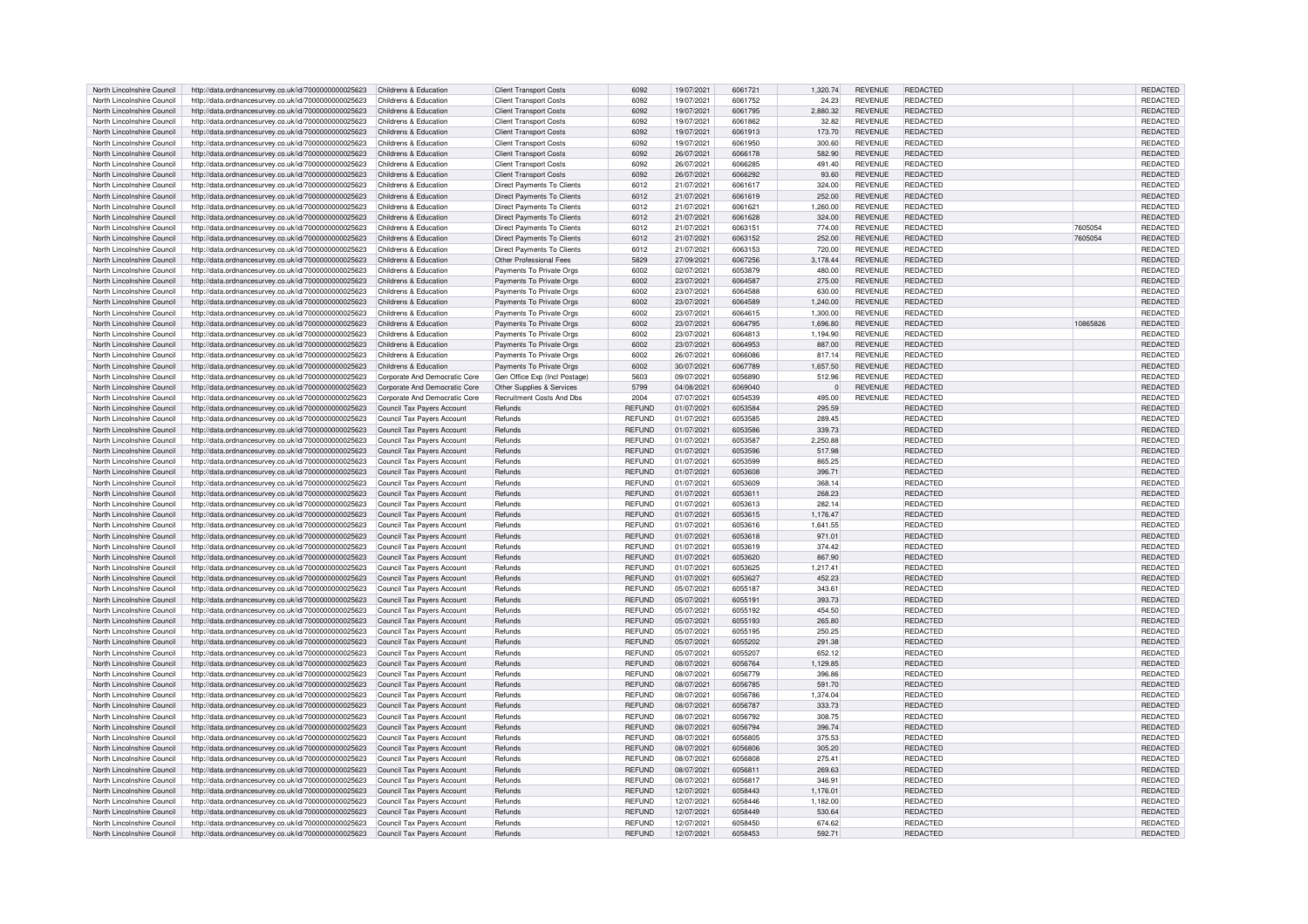| North Lincolnshire Council                               | http://data.ordnancesurvey.co.uk/id/7000000000025623                                                                             | Council Tax Pavers Account            | Refunds                        | <b>REFUND</b> | 12/07/2021               | 6058454 | 252.85               |                | REDACTED                    | REDACTED        |
|----------------------------------------------------------|----------------------------------------------------------------------------------------------------------------------------------|---------------------------------------|--------------------------------|---------------|--------------------------|---------|----------------------|----------------|-----------------------------|-----------------|
|                                                          |                                                                                                                                  |                                       |                                |               |                          |         |                      |                |                             |                 |
| North Lincolnshire Council                               | http://data.ordnancesurvey.co.uk/id/7000000000025623                                                                             | Council Tax Payers Account            | Refunds                        | <b>REFUND</b> | 12/07/2021               | 6058456 | 275.22               |                | REDACTED                    | REDACTED        |
| North Lincolnshire Council                               | http://data.ordnancesurvey.co.uk/id/7000000000025623                                                                             | Council Tax Pavers Account            | Refunds                        | <b>REFUND</b> | 12/07/2021               | 6058457 | 662.49               |                | REDACTED                    | REDACTED        |
|                                                          |                                                                                                                                  |                                       |                                |               |                          |         |                      |                |                             |                 |
| North Lincolnshire Council                               | http://data.ordnancesurvey.co.uk/id/7000000000025623                                                                             | <b>Council Tax Pavers Account</b>     | Refunds                        | <b>REFUND</b> | 12/07/2021               | 6058458 | 521.04               |                | REDACTED                    | REDACTED        |
| North Lincolnshire Council                               | http://data.ordnancesurvey.co.uk/id/7000000000025623                                                                             | Council Tax Payers Account            | Refunds                        | <b>REFUND</b> | 12/07/2021               | 6058459 | 262.37               |                | REDACTED                    | REDACTED        |
| North Lincolnshire Council                               | http://data.ordnancesurvey.co.uk/id/7000000000025623                                                                             | <b>Council Tax Payers Account</b>     | Refunds                        | <b>REFUND</b> | 12/07/2021               | 6058460 | 266.09               |                | REDACTED                    | REDACTED        |
|                                                          |                                                                                                                                  |                                       |                                |               |                          |         |                      |                |                             |                 |
| North Lincolnshire Council                               | http://data.ordnancesurvey.co.uk/id/7000000000025623                                                                             | Council Tax Payers Account            | Refunds                        | <b>REFUND</b> | 12/07/2021               | 6058461 | 821.46               |                | REDACTED                    | REDACTED        |
| North Lincolnshire Council                               | http://data.ordnancesurvey.co.uk/id/7000000000025623                                                                             | Council Tax Payers Account            | Refunds                        | <b>REFUND</b> | 12/07/2021               | 6058462 | 314.54               |                | <b>REDACTED</b>             | REDACTED        |
|                                                          |                                                                                                                                  |                                       |                                |               |                          |         |                      |                |                             |                 |
| North Lincolnshire Council                               | http://data.ordnancesurvey.co.uk/id/7000000000025623                                                                             | Council Tax Payers Account            | Refunds                        | REFUND        | 12/07/2021               | 6058463 | 6.409.07             |                | REDACTED                    | REDACTED        |
| North Lincolnshire Council                               | http://data.ordnancesurvey.co.uk/id/7000000000025623                                                                             | Council Tax Payers Account            | Refunds                        | <b>REFUND</b> | 12/07/2021               | 6058471 | 283.57               |                | REDACTED                    | REDACTED        |
|                                                          |                                                                                                                                  |                                       |                                |               |                          |         |                      |                |                             |                 |
| North Lincolnshire Council                               | http://data.ordnancesurvey.co.uk/id/7000000000025623                                                                             | Council Tax Payers Account            | Refunds                        | <b>REFUND</b> | 12/07/2021               | 6058473 | 315.62               |                | <b>REDACTED</b>             | <b>REDACTED</b> |
| North Lincolnshire Council                               | http://data.ordnancesurvey.co.uk/id/7000000000025623                                                                             | Council Tax Payers Account            | Refunds                        | <b>REFUND</b> | 12/07/2021               | 6058474 | 300.00               |                | <b>REDACTED</b>             | REDACTED        |
| North Lincolnshire Council                               | http://data.ordnancesurvey.co.uk/id/7000000000025623                                                                             | Council Tax Payers Account            | Refunds                        | <b>REFUND</b> | 12/07/2021               | 6058475 | 402.76               |                | <b>REDACTED</b>             | REDACTED        |
|                                                          |                                                                                                                                  |                                       |                                |               |                          |         |                      |                |                             |                 |
| North Lincolnshire Council                               | http://data.ordnancesurvey.co.uk/id/7000000000025623                                                                             | Council Tax Payers Account            | Refunds                        | <b>REFUND</b> | 15/07/2021               | 606059  | 1,276.67             |                | <b>REDACTED</b>             | REDACTED        |
| North Lincolnshire Council                               | http://data.ordnancesurvey.co.uk/id/7000000000025623                                                                             | Council Tax Payers Account            | Refunds                        | <b>REFUND</b> | 15/07/2021               | 6060592 | 879.23               |                | <b>REDACTED</b>             | REDACTED        |
|                                                          |                                                                                                                                  |                                       |                                |               |                          |         |                      |                |                             |                 |
| North Lincolnshire Council                               | http://data.ordnancesurvey.co.uk/id/7000000000025623                                                                             | Council Tax Payers Account            | Refunds                        | <b>REFUND</b> | 15/07/2021               | 6060598 | 438.59               |                | <b>REDACTED</b>             | REDACTED        |
| North Lincolnshire Council                               | http://data.ordnancesurvey.co.uk/id/7000000000025623                                                                             | Council Tax Payers Account            | Refunds                        | <b>REFUND</b> | 15/07/2021               | 6060603 | 255.27               |                | <b>REDACTED</b>             | REDACTED        |
|                                                          |                                                                                                                                  |                                       |                                |               |                          |         |                      |                |                             |                 |
| North Lincolnshire Council                               | http://data.ordnancesurvey.co.uk/id/7000000000025623                                                                             | Council Tax Payers Account            | Refunds                        | <b>REFUND</b> | 15/07/2021               | 6060604 | 501.53               |                | <b>REDACTED</b>             | REDACTED        |
| North Lincolnshire Council                               | http://data.ordnancesurvey.co.uk/id/7000000000025623                                                                             | Council Tax Payers Account            | Refunds                        | <b>REFUND</b> | 15/07/2021               | 6060606 | 282.69               |                | REDACTED                    | REDACTED        |
|                                                          |                                                                                                                                  |                                       |                                | <b>REFUND</b> |                          |         |                      |                |                             |                 |
| North Lincolnshire Council                               | http://data.ordnancesurvey.co.uk/id/7000000000025623                                                                             | Council Tax Payers Account            | Refunds                        |               | 15/07/2021               | 606061  | 1,030.74             |                | <b>REDACTED</b>             | REDACTED        |
| North Lincolnshire Council                               | http://data.ordnancesurvey.co.uk/id/7000000000025623                                                                             | Council Tax Pavers Account            | Refunds                        | <b>REFUND</b> | 15/07/2021               | 6060618 | 1,728.04             |                | REDACTED                    | REDACTED        |
| North Lincolnshire Council                               | http://data.ordnancesurvey.co.uk/id/7000000000025623                                                                             | Council Tax Payers Account            | Refunds                        | <b>REFUND</b> | 15/07/2021               | 6060623 | 1,162.27             |                | <b>REDACTED</b>             | REDACTED        |
|                                                          |                                                                                                                                  |                                       |                                |               |                          |         |                      |                |                             |                 |
| North Lincolnshire Council                               | http://data.ordnancesurvey.co.uk/id/7000000000025623                                                                             | Council Tax Payers Account            | Refunds                        | <b>REFUND</b> | 15/07/2021               | 6060624 | 638.50               |                | REDACTED                    | REDACTED        |
| North Lincolnshire Council                               | http://data.ordnancesurvey.co.uk/id/7000000000025623                                                                             | Council Tax Payers Account            | Refunds                        | <b>REFUND</b> | 15/07/2021               | 6060629 | 475.28               |                | <b>REDACTED</b>             | REDACTED        |
|                                                          |                                                                                                                                  |                                       |                                |               |                          |         |                      |                |                             |                 |
| North Lincolnshire Council                               | http://data.ordnancesurvey.co.uk/id/7000000000025623                                                                             | Council Tax Payers Account            | Refunds                        | <b>REFUND</b> | 15/07/2021               | 606063  | 301.82               |                | REDACTED                    | REDACTED        |
| North Lincolnshire Council                               | http://data.ordnancesurvey.co.uk/id/7000000000025623                                                                             | <b>Council Tax Payers Account</b>     | Refunds                        | <b>REFUND</b> | 15/07/2021               | 6060632 | 414.74               |                | REDACTED                    | REDACTED        |
|                                                          |                                                                                                                                  |                                       | Refunds                        | <b>REFUND</b> | 15/07/2021               | 6060633 | 662.80               |                |                             | <b>REDACTED</b> |
| North Lincolnshire Council                               | http://data.ordnancesurvey.co.uk/id/7000000000025623                                                                             | Council Tax Payers Account            |                                |               |                          |         |                      |                | <b>REDACTED</b>             |                 |
| North Lincolnshire Council                               | http://data.ordnancesurvey.co.uk/id/7000000000025623                                                                             | Council Tax Payers Account            | Refunds                        | <b>REFUND</b> | 15/07/2021               | 6060636 | 653.38               |                | <b>REDACTED</b>             | <b>REDACTED</b> |
| North Lincolnshire Council                               | http://data.ordnancesurvey.co.uk/id/7000000000025623                                                                             | Council Tax Payers Account            | Refunds                        | <b>REFUND</b> | 19/07/2021               | 6061630 | 522.74               |                | REDACTED                    | <b>REDACTED</b> |
|                                                          |                                                                                                                                  |                                       |                                |               |                          |         |                      |                |                             |                 |
| North Lincolnshire Council                               | http://data.ordnancesurvey.co.uk/id/7000000000025623                                                                             | Council Tax Payers Account            | Refunds                        | <b>REFUND</b> | 19/07/2021               | 6061633 | 665.33               |                | <b>REDACTED</b>             | REDACTED        |
| North Lincolnshire Council                               | http://data.ordnancesurvey.co.uk/id/7000000000025623                                                                             | Council Tax Payers Account            | Refunds                        | <b>REFUND</b> | 19/07/2021               | 6061635 | 1,334.95             |                | REDACTED                    | REDACTED        |
|                                                          |                                                                                                                                  |                                       |                                |               |                          |         |                      |                |                             |                 |
| North Lincolnshire Council                               | http://data.ordnancesurvey.co.uk/id/7000000000025623                                                                             | Council Tax Payers Account            | Refunds                        | <b>REFUND</b> | 19/07/2021               | 6061638 | 274.20               |                | REDACTED                    | REDACTED        |
| North Lincolnshire Council                               | http://data.ordnancesurvey.co.uk/id/7000000000025623                                                                             | Council Tax Payers Account            | Refunds                        | <b>REFUND</b> | 19/07/2021               | 6061642 | 348.70               |                | <b>REDACTED</b>             | REDACTED        |
| North Lincolnshire Council                               |                                                                                                                                  |                                       |                                |               |                          |         |                      |                | <b>REDACTED</b>             | REDACTED        |
|                                                          | http://data.ordnancesurvey.co.uk/id/7000000000025623                                                                             | Council Tax Payers Account            | Refunds                        | <b>REFUND</b> | 19/07/2021               | 6061647 | 1,225.81             |                |                             |                 |
| North Lincolnshire Council                               | http://data.ordnancesurvey.co.uk/id/7000000000025623                                                                             | Council Tax Payers Account            | Refunds                        | REFUND        | 19/07/2021               | 6061649 | 342.57               |                | REDACTED                    | REDACTED        |
|                                                          |                                                                                                                                  |                                       | Refunds                        | <b>REFUND</b> | 22/07/2021               | 6064833 |                      |                | <b>REDACTED</b>             |                 |
| North Lincolnshire Council                               | http://data.ordnancesurvey.co.uk/id/7000000000025623                                                                             | Council Tax Payers Account            |                                |               |                          |         | 380.80               |                |                             | REDACTED        |
| North Lincolnshire Council                               | http://data.ordnancesurvey.co.uk/id/7000000000025623                                                                             | Council Tax Payers Account            | Refunds                        | <b>REFUND</b> | 22/07/2021               | 6064842 | 502.04               |                | REDACTED                    | REDACTED        |
| North Lincolnshire Council                               | http://data.ordnancesurvey.co.uk/id/7000000000025623                                                                             | Council Tax Payers Account            | Refunds                        | <b>REFUND</b> | 22/07/2021               | 6064845 | 470.51               |                | <b>REDACTED</b>             | REDACTED        |
|                                                          |                                                                                                                                  |                                       |                                |               |                          |         |                      |                |                             |                 |
| North Lincolnshire Council                               | http://data.ordnancesurvey.co.uk/id/7000000000025623                                                                             | Council Tax Payers Account            | Refunds                        | <b>REFUND</b> | 22/07/2021               | 6064847 | 1,029.48             |                | REDACTED                    | REDACTED        |
| North Lincolnshire Council                               | http://data.ordnancesurvey.co.uk/id/7000000000025623                                                                             | Council Tax Payers Accoun             | Refunds                        | <b>REFUND</b> | 22/07/2021               | 6064854 | 344.89               |                | REDACTED                    | REDACTED        |
|                                                          |                                                                                                                                  |                                       |                                |               |                          |         |                      |                |                             |                 |
| North Lincolnshire Council                               | http://data.ordnancesurvey.co.uk/id/7000000000025623                                                                             | Council Tax Payers Account            | Refunds                        | <b>REFUND</b> | 22/07/2021               | 606486  | 253.78               |                | REDACTED                    | REDACTED        |
| North Lincolnshire Council                               | http://data.ordnancesurvey.co.uk/id/7000000000025623                                                                             | Council Tax Payers Account            | Refunds                        | <b>REFUND</b> | 22/07/2021               | 6064868 | 916.04               |                | REDACTED                    | REDACTED        |
| North Lincolnshire Council                               | http://data.ordnancesurvey.co.uk/id/7000000000025623                                                                             | Council Tax Pavers Account            | Refunds                        | <b>REFUND</b> | 26/07/2021               | 6065766 | 536.61               |                | <b>REDACTED</b>             | REDACTED        |
|                                                          |                                                                                                                                  |                                       |                                |               |                          |         |                      |                |                             |                 |
| North Lincolnshire Council                               | http://data.ordnancesurvey.co.uk/id/7000000000025623                                                                             | Council Tax Payers Account            | Refunds                        | <b>REFUND</b> | 26/07/2021               | 6065768 | 294.68               |                | <b>REDACTED</b>             | REDACTED        |
| North Lincolnshire Council                               | http://data.ordnancesurvey.co.uk/id/7000000000025623                                                                             | Council Tax Payers Account            | Refunds                        | <b>REFUND</b> | 26/07/2021               | 6065780 | 253.01               |                | <b>REDACTED</b>             | REDACTED        |
|                                                          |                                                                                                                                  |                                       |                                |               |                          |         |                      |                |                             |                 |
| North Lincolnshire Council                               | http://data.ordnancesurvey.co.uk/id/7000000000025623                                                                             | Council Tax Payers Account            | Refunds                        | <b>REFUND</b> | 26/07/2021               | 6065785 | 271.50               |                | REDACTED                    | REDACTED        |
| North Lincolnshire Council                               | http://data.ordnancesurvey.co.uk/id/7000000000025623                                                                             | Council Tax Payers Account            | Refunds                        | <b>REFUND</b> | 29/07/2021               | 6068435 | 255.90               |                | REDACTED                    | REDACTED        |
|                                                          |                                                                                                                                  |                                       |                                |               |                          |         |                      |                |                             |                 |
| North Lincolnshire Council                               | http://data.ordnancesurvey.co.uk/id/7000000000025623                                                                             | Council Tax Payers Account            | Refunds                        | <b>REFUND</b> | 29/07/2021               | 6068437 | 1,008.28             |                | <b>REDACTED</b>             | <b>REDACTED</b> |
| North Lincolnshire Council                               | http://data.ordnancesurvey.co.uk/id/7000000000025623                                                                             | Council Tax Payers Account            | Refunds                        | <b>REFUND</b> | 29/07/2021               | 6068439 | 580.00               |                | <b>REDACTED</b>             | REDACTED        |
|                                                          |                                                                                                                                  |                                       | Refunds                        | <b>REFUND</b> |                          | 606844  | 582.00               |                |                             |                 |
| North Lincolnshire Council                               | http://data.ordnancesurvey.co.uk/id/7000000000025623                                                                             | Council Tax Payers Account            |                                |               | 29/07/2021               |         |                      |                | REDACTED                    | REDACTED        |
| North Lincolnshire Council                               | http://data.ordnancesurvey.co.uk/id/7000000000025623                                                                             | Culture, Env, Reg & Planning Cap      | Improvement Grants             | A088          | 09/07/2021               | 6057426 | 1,709.57             | CAPITAL        | REDACTED                    | REDACTED        |
| North Lincolnshire Council                               | http://data.ordnancesurvey.co.uk/id/7000000000025623                                                                             | Culture Env. Reg & Planning Cap       | Improvement Grants             | A088          | 09/07/2021               | 6057436 | 15,000.00            | CAPITAL        | REDACTED                    | REDACTED        |
|                                                          |                                                                                                                                  |                                       |                                |               |                          |         |                      |                |                             |                 |
| North Lincolnshire Council                               | http://data.ordnancesurvey.co.uk/id/7000000000025623                                                                             | Culture & Related Services            | <b>Exhibitions/Events</b>      | 5709          | 14/07/2021               | 6058419 | 6.600.00             | <b>REVENUE</b> | <b>REDACTED</b>             | REDACTED        |
| North Lincolnshire Council                               | http://data.ordnancesurvey.co.uk/id/7000000000025623                                                                             | Culture & Related Services            | <b>Exhibitions/Events</b>      | 5709          | 16/07/2021               | 6058420 | 6.600.00             | <b>REVENUE</b> | <b>REDACTED</b>             | REDACTED        |
| North Lincolnshire Council                               |                                                                                                                                  | <b>Culture &amp; Related Services</b> | Materials                      | 5004          |                          | 6065063 |                      | <b>REVENUE</b> | REDACTED                    |                 |
|                                                          | http://data.ordnancesurvey.co.uk/id/7000000000025623                                                                             |                                       |                                |               | 23/07/2021               |         | 370.00               |                |                             | REDACTED        |
| North Lincolnshire Council                               | http://data.ordnancesurvey.co.uk/id/7000000000025623                                                                             | Environmental & Regulatory Svs        | <b>Client Related Costs</b>    | 5534          | 28/07/2021               | 6067253 | 983.40               | <b>REVENUE</b> | REDACTED                    | REDACTED        |
| North Lincolnshire Council                               | http://data.ordnancesurvey.co.uk/id/7000000000025623                                                                             | Environmental & Regulatory Svs        | Other Supplies & Services      | 5799          | 09/07/2021               | 6057581 | 24,407.00            | <b>REVENUE</b> | REDACTED                    | REDACTED        |
|                                                          |                                                                                                                                  |                                       |                                |               |                          |         |                      |                |                             |                 |
| North Lincolnshire Council                               | http://data.ordnancesurvey.co.uk/id/7000000000025623                                                                             | <b>Housing Services</b>               | <b>Client Related Costs</b>    | 5534          | 09/07/2021               | 6057465 | 705.00               | <b>REVENUE</b> | <b>REDACTED</b>             | REDACTED        |
| North Lincolnshire Council                               | http://data.ordnancesurvey.co.uk/id/7000000000025623                                                                             | <b>Housing Services</b>               | Gen Office Exp (Incl Postage)  | 5603          | 07/07/2021               | 6055628 | 400.00               | <b>REVENUE</b> | <b>REDACTED</b>             | <b>REDACTED</b> |
|                                                          |                                                                                                                                  |                                       |                                |               |                          |         |                      |                |                             |                 |
| North Lincolnshire Council                               | http://data.ordnancesurvey.co.uk/id/7000000000025623                                                                             | <b>Housing Services</b>               | Gen Office Exp (Incl Postage)  | 5603          | 09/07/2021               | 6057272 | 500.00               | <b>REVENUE</b> | REDACTED                    | REDACTED        |
| North Lincolnshire Council                               | http://data.ordnancesurvey.co.uk/id/7000000000025623                                                                             | <b>Housing Services</b>               | Other Supplies & Services      | 5799          | 14/07/2021               | 6059535 | 300.00               | <b>REVENUE</b> | REDACTED                    | REDACTED        |
|                                                          |                                                                                                                                  |                                       |                                |               |                          |         |                      | CAPITAL        |                             |                 |
| North Lincolnshire Council                               | http://data.ordnancesurvey.co.uk/id/7000000000025623                                                                             | N Lincs Gf Balance Sheet              | <b>Hsg Bens Debtors System</b> | A57D          | 09/07/2021               | 6057318 | 315.42               |                | REDACTED                    | REDACTED        |
| North Lincolnshire Council                               | http://data.ordnancesurvey.co.uk/id/7000000000025623                                                                             | Nndr Payers Account                   | Refunds                        | <b>REFUND</b> | 02/07/2021               | 6054029 | 2.227.33             |                | REDACTED                    | REDACTED        |
| North Lincolnshire Council                               | http://data.ordnancesurvey.co.uk/id/7000000000025623                                                                             | Nndr Payers Account                   | Refunds                        | <b>REFUND</b> | 02/07/2021               | 605403  | 7,201.91             |                | REDACTED                    | REDACTED        |
|                                                          |                                                                                                                                  |                                       |                                |               |                          |         |                      |                |                             |                 |
| North Lincolnshire Council                               | http://data.ordnancesurvey.co.uk/id/7000000000025623                                                                             | Nndr Payers Account                   | Refunds                        | <b>REFUND</b> | 02/07/2021               | 6054032 | 6,181.11             |                | REDACTED                    | REDACTED        |
|                                                          |                                                                                                                                  | <b>Nndr Pavers Account</b>            | Refunds                        | <b>REFUND</b> | 02/07/2021               | 6054034 | 823.35               |                | <b>REDACTED</b>             | REDACTED        |
|                                                          |                                                                                                                                  |                                       |                                |               |                          |         |                      |                |                             |                 |
| North Lincolnshire Council                               | http://data.ordnancesurvey.co.uk/id/7000000000025623                                                                             |                                       |                                |               |                          |         |                      |                |                             |                 |
| North Lincolnshire Council                               | http://data.ordnancesurvey.co.uk/id/7000000000025623                                                                             | Nndr Payers Account                   | Refunds                        | <b>REFUND</b> | 02/07/2021               | 6054035 | 1,198.62             |                | REDACTED                    | REDACTED        |
| North Lincolnshire Council                               | http://data.ordnancesurvey.co.uk/id/7000000000025623                                                                             | Nndr Pavers Account                   | Refunds                        | <b>REFUND</b> | 02/07/2021               | 6054036 | 1,029.00             |                | REDACTED                    | REDACTED        |
|                                                          |                                                                                                                                  |                                       |                                |               |                          |         |                      |                |                             |                 |
| North Lincolnshire Council                               | http://data.ordnancesurvey.co.uk/id/7000000000025623                                                                             | Nndr Pavers Account                   | Refunds                        | <b>REFUND</b> | 02/07/2021               | 6054037 | 515.15               |                | REDACTED                    | <b>REDACTED</b> |
|                                                          |                                                                                                                                  |                                       | Refunds                        | <b>REFUND</b> |                          | 6054038 |                      |                |                             | REDACTED        |
| North Lincolnshire Council<br>North Lincolnshire Council | http://data.ordnancesurvey.co.uk/id/7000000000025623<br>http://data.ordnancesurvey.co.uk/id/7000000000025623 Nndr Payers Account | Nndr Payers Account                   | Refunds                        | <b>REFUND</b> | 02/07/2021<br>02/07/2021 | 6054039 | 1,422.85<br>4.566.00 |                | <b>REDACTED</b><br>REDACTED | REDACTED        |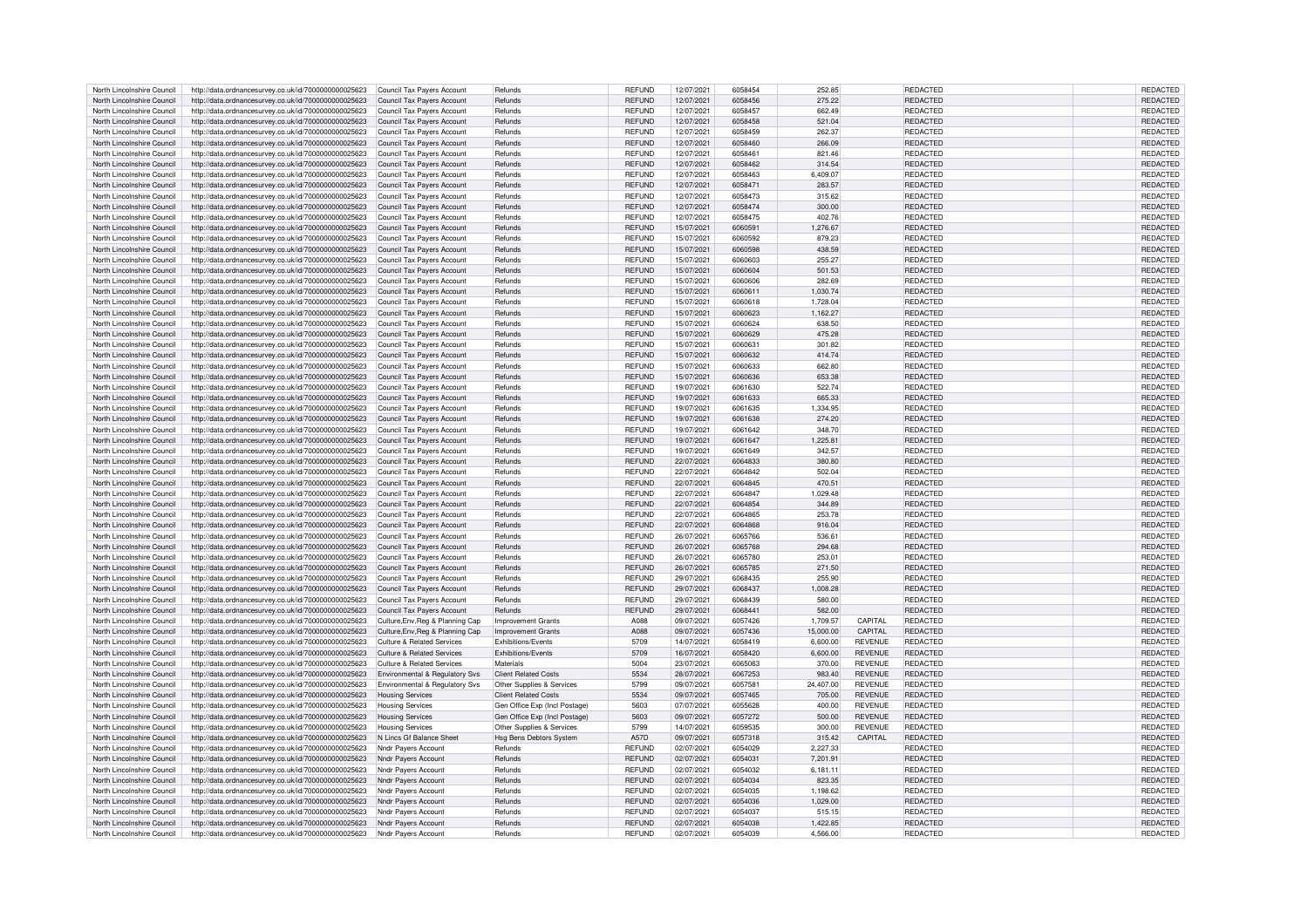| North Lincolnshire Council | http://data.ordnancesurvey.co.uk/id/7000000000025623              | Nndr Pavers Account        | Refunds                             | <b>REFUND</b> | 02/07/2021 | 6054040 | 35,639.82  |                | <b>REDACTED</b> |          | REDACTED        |
|----------------------------|-------------------------------------------------------------------|----------------------------|-------------------------------------|---------------|------------|---------|------------|----------------|-----------------|----------|-----------------|
| North Lincolnshire Council | http://data.ordnancesurvey.co.uk/id/7000000000025623              | Nndr Pavers Account        | Refunds                             | <b>REFUND</b> | 09/07/2021 | 6057563 | 1,640.35   |                | <b>REDACTED</b> |          | <b>REDACTED</b> |
| North Lincolnshire Council | http://data.ordnancesurvey.co.uk/id/7000000000025623              | Nndr Pavers Account        | Refunds                             | <b>REFUND</b> | 09/07/2021 | 6057565 | 23,718.89  |                | <b>REDACTED</b> |          | REDACTED        |
| North Lincolnshire Council | http://data.ordnancesurvey.co.uk/id/7000000000025623              | Nndr Payers Account        | Refunds                             | <b>REFUND</b> | 09/07/2021 | 6057566 | 1,127.97   |                | <b>REDACTED</b> |          | REDACTED        |
| North Lincolnshire Council | http://data.ordnancesurvey.co.uk/id/7000000000025623              | Nndr Pavers Account        | Refunds                             | <b>REFUND</b> | 09/07/2021 | 6057567 | 3.836.38   |                | <b>REDACTED</b> |          | <b>REDACTED</b> |
| North Lincolnshire Council | http://data.ordnancesurvey.co.uk/id/7000000000025623              | Nndr Payers Account        | Refunds                             | REFUND        | 09/07/2021 | 6057568 | 17,783.41  |                | <b>REDACTED</b> |          | REDACTED        |
| North Lincolnshire Council | http://data.ordnancesurvey.co.uk/id/7000000000025623              | <b>Nndr Pavers Account</b> | Refunds                             | <b>REFUND</b> | 09/07/2021 | 6057569 | 5,836.19   |                | <b>REDACTED</b> |          | REDACTED        |
| North Lincolnshire Council | http://data.ordnancesurvey.co.uk/id/7000000000025623              | <b>Nndr Pavers Account</b> | Refunds                             | <b>REFUND</b> | 16/07/2021 | 6061122 | 312.00     |                | <b>REDACTED</b> |          | REDACTED        |
|                            |                                                                   |                            | Refunds                             | <b>REFUND</b> | 16/07/2021 | 6061123 | 20,248.00  |                | <b>REDACTED</b> |          |                 |
| North Lincolnshire Council | http://data.ordnancesurvey.co.uk/id/7000000000025623              | Nndr Payers Account        |                                     |               |            |         |            |                |                 |          | REDACTED        |
| North Lincolnshire Council | http://data.ordnancesurvey.co.uk/id/7000000000025623              | Nndr Pavers Account        | Refunds                             | <b>REFUND</b> | 16/07/2021 | 6061125 | 3.344.75   |                | <b>REDACTED</b> |          | REDACTED        |
| North Lincolnshire Council | http://data.ordnancesurvey.co.uk/id/7000000000025623              | Nndr Payers Account        | Refunds                             | <b>REFUND</b> | 16/07/2021 | 6061127 | 269.63     |                | <b>REDACTED</b> |          | REDACTED        |
| North Lincolnshire Council | http://data.ordnancesurvey.co.uk/id/7000000000025623              | Nndr Payers Account        | Refunds                             | <b>REFUND</b> | 16/07/2021 | 6061129 | 1,822.00   |                | <b>REDACTED</b> |          | REDACTED        |
| North Lincolnshire Council | http://data.ordnancesurvey.co.uk/id/7000000000025623              | Nndr Pavers Account        | Refunds                             | <b>REFUND</b> | 16/07/2021 | 6061132 | 337.01     |                | <b>REDACTED</b> |          | REDACTED        |
| North Lincolnshire Council | http://data.ordnancesurvey.co.uk/id/7000000000025623              | Nndr Payers Account        | Refunds                             | <b>REFUND</b> | 16/07/2021 | 6061133 | 1,061.93   |                | <b>REDACTED</b> |          | REDACTED        |
| North Lincolnshire Council | http://data.ordnancesurvey.co.uk/id/7000000000025623              | Nndr Payers Account        | Refunds                             | <b>REFUND</b> | 16/07/2021 | 6061135 | 791.24     |                | <b>REDACTED</b> |          | REDACTED        |
| North Lincolnshire Council | http://data.ordnancesurvey.co.uk/id/7000000000025623              | Nndr Payers Account        | Refunds                             | <b>REFUND</b> | 16/07/2021 | 6061136 | 1,189.25   |                | <b>REDACTED</b> |          | REDACTED        |
| North Lincolnshire Council | http://data.ordnancesurvey.co.uk/id/7000000000025623              | Nndr Payers Account        | Refunds                             | <b>REFUND</b> | 16/07/2021 | 6061137 | 303.94     |                | <b>REDACTED</b> |          | <b>REDACTED</b> |
| North Lincolnshire Council | http://data.ordnancesurvey.co.uk/id/7000000000025623              | Nndr Payers Account        | Refunds                             | <b>REFUND</b> | 16/07/2021 | 6061140 | 359.52     |                | <b>REDACTED</b> |          | REDACTED        |
| North Lincolnshire Council | http://data.ordnancesurvey.co.uk/id/7000000000025623              | Nndr Payers Account        | Refunds                             | <b>REFUND</b> | 16/07/2021 | 6061141 | 304.00     |                | <b>REDACTED</b> |          | REDACTED        |
| North Lincolnshire Council | http://data.ordnancesurvey.co.uk/id/7000000000025623              | Nndr Payers Account        | Refunds                             | <b>REFUND</b> | 16/07/2021 | 6061142 | 2.944.10   |                | <b>REDACTED</b> |          | <b>REDACTED</b> |
| North Lincolnshire Council | http://data.ordnancesurvey.co.uk/id/7000000000025623              | Nndr Payers Account        | Refunds                             | <b>REFUND</b> | 16/07/2021 | 6061143 | 2,400.23   |                | REDACTED        |          | REDACTED        |
|                            |                                                                   |                            |                                     | <b>REFUND</b> |            | 6061144 |            |                |                 |          |                 |
| North Lincolnshire Council | http://data.ordnancesurvey.co.uk/id/7000000000025623              | Nndr Payers Account        | Refunds                             |               | 16/07/2021 |         | 861.48     |                | <b>REDACTED</b> |          | REDACTED        |
| North Lincolnshire Council | http://data.ordnancesurvey.co.uk/id/7000000000025623              | Nndr Pavers Account        | Refunds                             | <b>REFUND</b> | 16/07/2021 | 6061145 | 388.95     |                | REDACTED        |          | REDACTED        |
| North Lincolnshire Council | http://data.ordnancesurvey.co.uk/id/7000000000025623              | Nndr Pavers Account        | Refunds                             | <b>REFUND</b> | 16/07/2021 | 6061146 | 320.49     |                | REDACTED        |          | REDACTED        |
| North Lincolnshire Council | http://data.ordnancesurvey.co.uk/id/7000000000025623              | Nndr Payers Account        | Refunds                             | <b>REFUND</b> | 16/07/2021 | 6061148 | 5,347.05   |                | REDACTED        |          | REDACTED        |
| North Lincolnshire Council | http://data.ordnancesurvey.co.uk/id/7000000000025623              | Nndr Payers Account        | Refunds                             | <b>REFUND</b> | 16/07/2021 | 6061149 | 1,317.93   |                | <b>REDACTED</b> |          | REDACTED        |
| North Lincolnshire Council | http://data.ordnancesurvey.co.uk/id/7000000000025623              | Nndr Payers Account        | Refunds                             | <b>REFUND</b> | 16/07/2021 | 6061152 | 1,313.94   |                | <b>REDACTED</b> |          | REDACTED        |
| North Lincolnshire Council | http://data.ordnancesurvey.co.uk/id/7000000000025623              | Nndr Payers Account        | Refunds                             | <b>REFUND</b> | 16/07/2021 | 6061154 | 1,173.25   |                | <b>REDACTED</b> |          | REDACTED        |
| North Lincolnshire Council | http://data.ordnancesurvey.co.uk/id/7000000000025623              | Nndr Pavers Account        | Refunds                             | <b>REFUND</b> | 16/07/2021 | 6061156 | 314.43     |                | <b>REDACTED</b> |          | <b>REDACTED</b> |
| North Lincolnshire Council | http://data.ordnancesurvey.co.uk/id/7000000000025623              | Nndr Payers Account        | Refunds                             | <b>REFUND</b> | 16/07/2021 | 6061157 | 2.901.96   |                | <b>REDACTED</b> |          | <b>REDACTED</b> |
| North Lincolnshire Council | http://data.ordnancesurvey.co.uk/id/7000000000025623              | Nndr Pavers Account        | Refunds                             | <b>REFUND</b> | 16/07/2021 | 6061158 | 355.60     |                | REDACTED        |          | REDACTED        |
| North Lincolnshire Council | http://data.ordnancesurvey.co.uk/id/7000000000025623              | <b>Nndr Pavers Account</b> | Refunds                             | <b>REFUND</b> | 16/07/2021 | 6061160 | 1,580.84   |                | <b>REDACTED</b> |          | REDACTED        |
| North Lincolnshire Council | http://data.ordnancesurvey.co.uk/id/7000000000025623              | Nndr Payers Account        | Refunds                             | <b>REFUND</b> | 16/07/2021 | 6061162 | 6,132.04   |                | <b>REDACTED</b> |          | REDACTED        |
| North Lincolnshire Council | http://data.ordnancesurvey.co.uk/id/7000000000025623              | Nndr Pavers Account        | Refunds                             | <b>REFUND</b> | 21/07/2021 | 6057564 | 890.44     |                | <b>REDACTED</b> |          | REDACTED        |
|                            |                                                                   |                            | Refunds                             |               |            |         | 220,913.11 |                |                 |          |                 |
| North Lincolnshire Council | http://data.ordnancesurvey.co.uk/id/7000000000025623              | Nndr Payers Account        |                                     | <b>REFUND</b> | 23/07/2021 | 6065224 |            |                | REDACTED        |          | REDACTED        |
| North Lincolnshire Council | http://data.ordnancesurvey.co.uk/id/7000000000025623              | Nndr Payers Account        | Refunds                             | <b>REFUND</b> | 23/07/2021 | 6065225 | 6,896.81   |                | <b>REDACTED</b> |          | REDACTED        |
| North Lincolnshire Council | http://data.ordnancesurvey.co.uk/id/7000000000025623              | Nndr Payers Account        | Refunds                             | <b>REFUND</b> | 23/07/2021 | 6065226 | 1,780.22   |                | <b>REDACTED</b> |          | REDACTED        |
| North Lincolnshire Council | http://data.ordnancesurvey.co.uk/id/7000000000025623              | Nndr Payers Account        | Refunds                             | <b>REFUND</b> | 23/07/2021 | 6065227 | 819.25     |                | <b>REDACTED</b> |          | REDACTED        |
| North Lincolnshire Council | http://data.ordnancesurvey.co.uk/id/7000000000025623              | Nndr Pavers Account        | Refunds                             | <b>REFUND</b> | 23/07/2021 | 6065228 | 72,341.63  |                | <b>REDACTED</b> |          | REDACTED        |
| North Lincolnshire Council | http://data.ordnancesurvey.co.uk/id/7000000000025623              | Nndr Payers Account        | Refunds                             | <b>REFUND</b> | 30/07/2021 | 6061150 | 1,858.19   |                | <b>REDACTED</b> |          | <b>REDACTED</b> |
| North Lincolnshire Council | http://data.ordnancesurvey.co.uk/id/7000000000025623              | Nndr Payers Account        | Refunds                             | REFUND        | 30/07/2021 | 6061153 | 3,642.06   |                | <b>REDACTED</b> |          | <b>REDACTED</b> |
| North Lincolnshire Council | http://data.ordnancesurvey.co.uk/id/7000000000025623              | Other Expenditure & Income | Payments To Private Orgs            | 6002          | 02/07/2021 | 6053683 | 560.00     | <b>REVENUE</b> | <b>REDACTED</b> |          | REDACTED        |
| North Lincolnshire Council | http://data.ordnancesurvey.co.uk/id/7000000000025623              | Other Expenditure & Income | Payments To Private Orgs            | 6002          | 02/07/2021 | 6053772 | 590.00     | <b>REVENUE</b> | <b>REDACTED</b> |          | REDACTED        |
| North Lincolnshire Council | http://data.ordnancesurvey.co.uk/id/7000000000025623              | Other Expenditure & Income | Payments To Private Orgs            | 6002          | 07/07/2021 | 6054339 | 590.00     | <b>REVENUE</b> | <b>REDACTED</b> |          | <b>REDACTED</b> |
| North Lincolnshire Council | http://data.ordnancesurvey.co.uk/id/7000000000025623              | Other Expenditure & Income | Payments To Private Orgs            | 6002          | 07/07/2021 | 6055235 | 2,369.92   | <b>REVENUE</b> | <b>REDACTED</b> |          | REDACTED        |
| North Lincolnshire Council | http://data.ordnancesurvey.co.uk/id/7000000000025623              | Other Expenditure & Income | Payments To Private Orgs            | 6002          | 07/07/2021 | 6055810 | 500.00     | <b>REVENUE</b> | <b>REDACTED</b> |          | REDACTED        |
| North Lincolnshire Council | http://data.ordnancesurvey.co.uk/id/7000000000025623              | Other Expenditure & Income | Payments To Private Orgs            | 6002          | 07/07/2021 | 6056520 | 1,095.60   | <b>REVENUE</b> | REDACTED        |          | REDACTED        |
| North Lincolnshire Council | http://data.ordnancesurvey.co.uk/id/7000000000025623              | Other Expenditure & Income | Payments To Private Oras            | 6002          | 07/07/2021 | 6056572 | 339.60     | <b>REVENUE</b> | REDACTED        | 02779611 | <b>REDACTED</b> |
| North Lincolnshire Council |                                                                   |                            | Payments To Private Orgs            | 6002          | 14/07/2021 | 6059282 | 460.00     | <b>REVENUE</b> | <b>REDACTED</b> |          | REDACTED        |
|                            | http://data.ordnancesurvey.co.uk/id/7000000000025623              | Other Expenditure & Income |                                     | 6002          |            | 6062664 |            |                | <b>REDACTED</b> |          | <b>REDACTED</b> |
| North Lincolnshire Council | http://data.ordnancesurvey.co.uk/id/7000000000025623              | Other Expenditure & Income | Payments To Private Orgs            |               | 21/07/2021 |         | 480.00     | <b>REVENUE</b> |                 |          |                 |
| North Lincolnshire Council | http://data.ordnancesurvey.co.uk/id/7000000000025623              | Other Expenditure & Income | Payments To Private Orgs            | 6002          | 28/07/2021 | 6066678 | 400.00     | <b>REVENUE</b> | <b>REDACTED</b> |          | <b>REDACTED</b> |
| North Lincolnshire Council | http://data.ordnancesurvey.co.uk/id/7000000000025623              | Other Expenditure & Income | Payments To Private Orgs            | 6002          | 30/07/2021 | 606823  | 17,971.09  | <b>REVENUE</b> | <b>REDACTED</b> | 08596756 | REDACTED        |
| North Lincolnshire Council | http://data.ordnancesurvey.co.uk/id/7000000000025623              | Other Expenditure & Income | Payments To Private Orgs            | 6002          | 30/07/2021 | 6068247 | 29.167.75  | <b>REVENUE</b> | <b>REDACTED</b> |          | REDACTED        |
| North Lincolnshire Council | http://data.ordnancesurvey.co.uk/id/7000000000025623              | Other Expenditure & Income | Payments To Private Orgs            | 6002          | 30/07/2021 | 6068611 | 560.00     | <b>REVENUE</b> | <b>REDACTED</b> |          | REDACTED        |
| North Lincolnshire Council | http://data.ordnancesurvey.co.uk/id/7000000000025623              | Other Expenditure & Income | Payments To Private Orgs            | 6002          | 04/08/2021 | 6069043 | 500.00     | <b>REVENUE</b> | <b>REDACTED</b> |          | REDACTED        |
| North Lincolnshire Council | http://data.ordnancesurvey.co.uk/id/7000000000025623              | <b>Planning Services</b>   | Payments To Voluntary Orgs          | 6001          | 16/07/2021 | 6061073 | 10,507.07  | <b>REVENUE</b> | <b>REDACTED</b> |          | REDACTED        |
| North Lincolnshire Council | http://data.ordnancesurvey.co.uk/id/7000000000025623              | <b>Planning Services</b>   | Payments To Voluntary Orgs          | 6001          | 21/07/2021 | 6062250 | 500.00     | <b>REVENUE</b> | <b>REDACTED</b> |          | REDACTED        |
| North Lincolnshire Council | http://data.ordnancesurvey.co.uk/id/7000000000025623              | <b>Planning Services</b>   | Payments To Voluntary Orgs          | 6001          | 28/07/2021 | 6065617 | 500.00     | <b>REVENUE</b> | <b>REDACTED</b> |          | REDACTED        |
| North Lincolnshire Council | http://data.ordnancesurvey.co.uk/id/7000000000025623              | Planning Services          | Payments To Voluntary Orgs          | 6001          | 28/07/2021 | 6065618 | 500.00     | <b>REVENUE</b> | <b>REDACTED</b> |          | <b>REDACTED</b> |
| North Lincolnshire Council | http://data.ordnancesurvey.co.uk/id/7000000000025623              | Public Health              | <b>Agency Costs</b>                 | 6005          | 16/07/2021 | 605588  | 540.35     | <b>REVENUE</b> | <b>REDACTED</b> |          | REDACTED        |
| North Lincolnshire Council | http://data.ordnancesurvey.co.uk/id/7000000000025623              | Public Health              | <b>Direct Payments To Clients</b>   | 6012          | 21/07/2021 | 6061678 | 56,863.45  | <b>REVENUE</b> | REDACTED        |          | REDACTED        |
| North Lincolnshire Council | http://data.ordnancesurvey.co.uk/id/7000000000025623              | Public Health              | <b>Direct Payments To Clients</b>   | 6012          | 21/07/2021 | 6063145 | 116,592.00 | <b>REVENUE</b> | REDACTED        |          | REDACTED        |
| North Lincolnshire Council | http://data.ordnancesurvey.co.uk/id/7000000000025623              | Public Health              | <b>Direct Payments To Clients</b>   | 6012          | 23/07/2021 | 6064777 | 29,540.00  | <b>REVENUE</b> | <b>REDACTED</b> |          | REDACTED        |
| North Lincolnshire Council | http://data.ordnancesurvey.co.uk/id/7000000000025623              | Public Health              | Direct Payments To Clients          | 6012          | 23/07/2021 | 6064779 | 12,050.00  | REVENUE        | <b>REDACTED</b> |          | REDACTED        |
|                            |                                                                   |                            |                                     |               |            |         |            |                |                 |          |                 |
| North Lincolnshire Council | http://data.ordnancesurvey.co.uk/id/7000000000025623              | Public Health              | <b>Direct Payments To Clients</b>   | 6012          | 23/07/2021 | 6064879 | 173,010.00 | <b>REVENUE</b> | <b>REDACTED</b> | 5761195  | <b>REDACTED</b> |
| North Lincolnshire Council | http://data.ordnancesurvey.co.uk/id/7000000000025623              | Public Health              | Payments To Private Orgs            | 6002          | 14/07/2021 | 6059445 | 13,500.00  | <b>REVENUE</b> | REDACTED        |          | REDACTED        |
| North Lincolnshire Council | http://data.ordnancesurvey.co.uk/id/7000000000025623              | Public Health              | <b>Test And Trace Discretionary</b> | 6093          | 01/07/2021 | 6053849 | 500.00     | <b>REVENUE</b> | <b>REDACTED</b> |          | REDACTED        |
| North Lincolnshire Council | http://data.ordnancesurvey.co.uk/id/7000000000025623              | Public Health              | <b>Test And Trace Discretionary</b> | 6093          | 01/07/2021 | 6053854 | 500.00     | <b>REVENUE</b> | <b>REDACTED</b> |          | REDACTED        |
| North Lincolnshire Council | http://data.ordnancesurvey.co.uk/id/7000000000025623              | Public Health              | <b>Test And Trace Discretionary</b> | 6093          | 05/07/202  | 6055318 | 500.00     | <b>REVENUE</b> | <b>REDACTED</b> |          | REDACTED        |
| North Lincolnshire Council | http://data.ordnancesurvey.co.uk/id/7000000000025623              | Public Health              | Test And Trace Discretionary        | <b>6093</b>   | 06/07/2021 | 6055677 | 500.00     | <b>REVENUE</b> | <b>REDACTED</b> |          | <b>REDACTED</b> |
| North Lincolnshire Council | http://data.ordnancesurvey.co.uk/id/700000000025623 Public Health |                            | <b>Test And Trace Discretionary</b> | 6093          | 06/07/2021 | 6055678 | 500.00     | <b>REVENUE</b> | <b>REDACTED</b> |          | REDACTED        |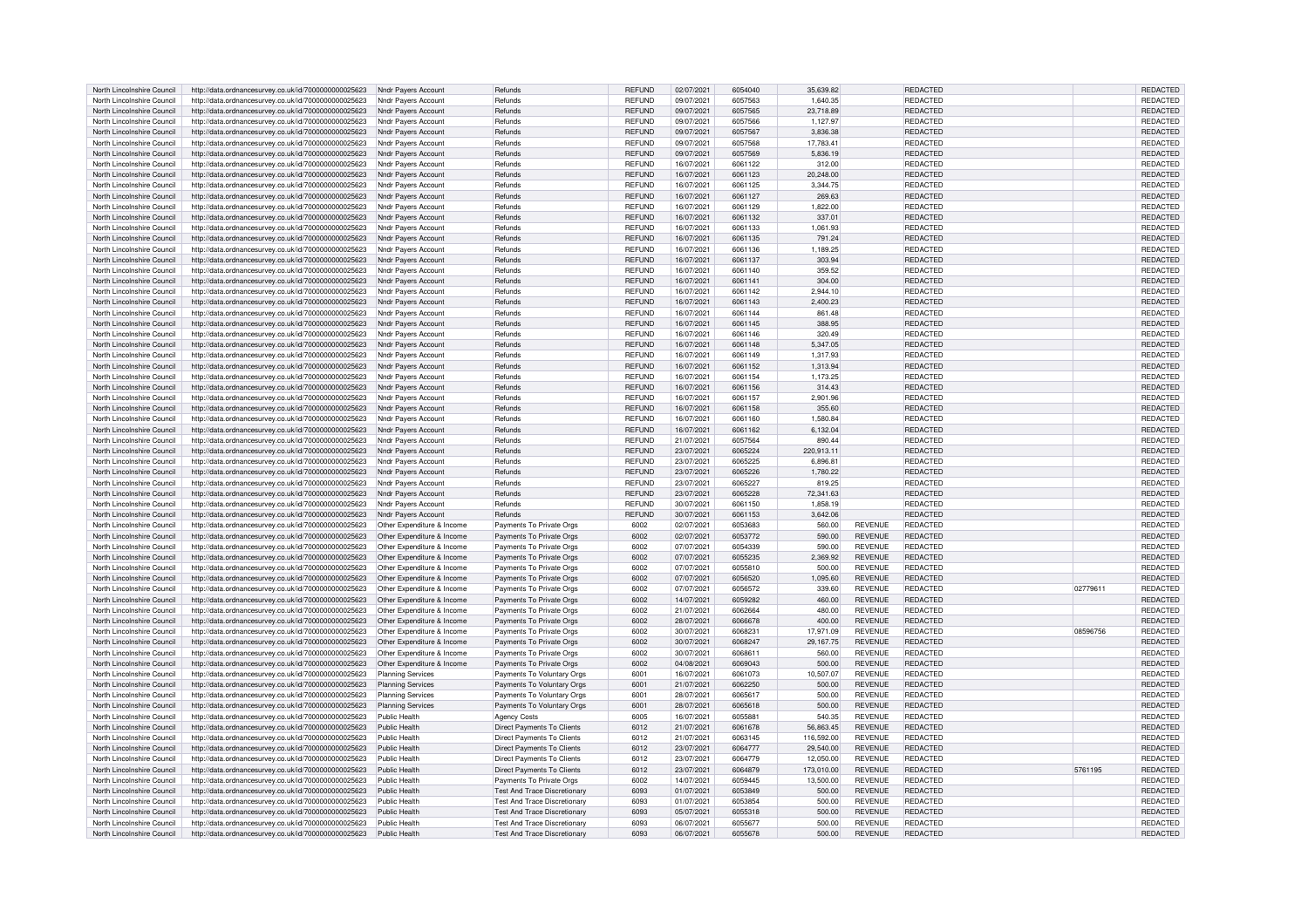| North Lincolnshire Council                               | http://data.ordnancesurvey.co.uk/id/7000000000025623                                                         | Public Health                                            | Test And Trace Discretionary               | 6093         | 09/07/2021               | 6053851            | 500.00             | <b>REVENUE</b>                   | REDACTED                                        |                  | REDACTED                           |
|----------------------------------------------------------|--------------------------------------------------------------------------------------------------------------|----------------------------------------------------------|--------------------------------------------|--------------|--------------------------|--------------------|--------------------|----------------------------------|-------------------------------------------------|------------------|------------------------------------|
| North Lincolnshire Council                               | http://data.ordnancesurvey.co.uk/id/7000000000025623                                                         | Public Health                                            | <b>Test And Trace Discretionary</b>        | 6093         | 20/07/2021               | 6063136            | 500.00             | <b>REVENUE</b>                   | <b>REDACTED</b>                                 |                  | REDACTED                           |
| North Lincolnshire Council                               | http://data.ordnancesurvey.co.uk/id/7000000000025623                                                         | Public Health                                            | Test And Trace Discretionary               | 6093         | 21/07/2021               | 6064689            | 500.00             | <b>REVENUE</b>                   | REDACTED                                        |                  | <b>REDACTED</b>                    |
|                                                          |                                                                                                              |                                                          |                                            |              |                          |                    |                    |                                  |                                                 |                  |                                    |
| North Lincolnshire Council                               | http://data.ordnancesurvey.co.uk/id/7000000000025623                                                         | Public Health                                            | <b>Test And Trace Discretionary</b>        | 6093         | 27/07/2021               | 6067222            | 500.00             | <b>REVENUE</b>                   | <b>REDACTED</b>                                 |                  | REDACTED                           |
| North Lincolnshire Council                               | http://data.ordnancesurvey.co.uk/id/7000000000025623                                                         | Public Health                                            | <b>Test And Trace Discretionary</b>        | 6093         | 28/07/2021               | 6068289            | 500.00             | <b>REVENUE</b>                   | <b>REDACTED</b>                                 |                  | REDACTED                           |
| North Lincolnshire Council                               | http://data.ordnancesurvey.co.uk/id/7000000000025623                                                         | <b>Public Health</b>                                     | <b>Test And Trace Discretionary</b>        | 6093         | 29/07/2021               | 6068577            | 500.00             | <b>REVENUE</b>                   | REDACTED                                        |                  | REDACTED                           |
| North Lincolnshire Council                               | http://data.ordnancesurvey.co.uk/id/7000000000025623                                                         | Public Health                                            | <b>Test And Trace Discretionary</b>        | 6093         | 29/07/2021               | 6068578            | 500.00             | <b>REVENUE</b>                   | REDACTED                                        |                  | REDACTED                           |
| North Lincolnshire Council                               | http://data.ordnancesurvey.co.uk/id/7000000000025623                                                         | Public Health                                            | <b>Test And Trace Discretionary</b>        | 6093         | 30/07/2021               | 6069051            | 500.00             | <b>REVENUE</b>                   | REDACTED                                        |                  | <b>REDACTED</b>                    |
| North Lincolnshire Council                               | http://data.ordnancesurvey.co.uk/id/7000000000025623                                                         | Public Health                                            | Test And Trace Discretionary               | 6093         | 30/07/2021               | 6069055            | 500.00             | <b>REVENUE</b>                   | REDACTED                                        |                  | <b>REDACTED</b>                    |
| North Lincolnshire Council                               | http://data.ordnancesurvey.co.uk/id/7000000000025623                                                         | Public Health                                            | <b>Test And Trace Discretionary</b>        | 6093         | 30/07/2021               | 6069056            | 500.00             | <b>REVENUE</b>                   | REDACTED                                        |                  | REDACTED                           |
| North Lincolnshire Council                               | http://data.ordnancesurvey.co.uk/id/7000000000025623                                                         | Public Health                                            | <b>Test And Trace Discretionary</b>        | 6093         | 30/07/2021               | 6069057            | 500.00             | <b>REVENUE</b>                   | <b>REDACTED</b>                                 |                  | <b>REDACTED</b>                    |
|                                                          |                                                                                                              |                                                          |                                            |              |                          |                    |                    |                                  |                                                 |                  |                                    |
| North Lincolnshire Council                               | http://data.ordnancesurvey.co.uk/id/7000000000025623                                                         | Public Health                                            | <b>Test And Trace Mandatory</b>            | 6091         | 02/07/2021               | 6054441            | 500.00             | <b>REVENUE</b>                   | REDACTED                                        |                  | REDACTED                           |
| North Lincolnshire Council                               | http://data.ordnancesurvey.co.uk/id/7000000000025623                                                         | Public Health                                            | <b>Test And Trace Mandatory</b>            | 6091         | 05/07/2021               | 6055317            | 500.00             | <b>REVENUE</b>                   | REDACTED                                        |                  | REDACTED                           |
| North Lincolnshire Council                               | http://data.ordnancesurvey.co.uk/id/7000000000025623                                                         | Public Health                                            | <b>Test And Trace Mandatory</b>            | 6091         | 13/07/2021               | 6059572            | 500.00             | <b>REVENUE</b>                   | <b>REDACTED</b>                                 |                  | REDACTED                           |
| North Lincolnshire Council                               | http://data.ordnancesurvey.co.uk/id/7000000000025623                                                         | Public Health                                            | <b>Test And Trace Mandatory</b>            | 6091         | 14/07/2021               | 606033             | 500.00             | <b>REVENUE</b>                   | REDACTED                                        |                  | REDACTED                           |
| North Lincolnshire Council                               | http://data.ordnancesurvey.co.uk/id/7000000000025623                                                         | Public Health                                            | Test And Trace Mandatory                   | 609          | 15/07/2021               | 6061009            | 500.00             | <b>REVENUE</b>                   | <b>REDACTED</b>                                 |                  | <b>REDACTED</b>                    |
| North Lincolnshire Council                               | http://data.ordnancesurvey.co.uk/id/7000000000025623                                                         | Public Health                                            | <b>Test And Trace Mandatory</b>            | 6091         | 16/07/2021               | 6061534            | 500.00             | <b>REVENUE</b>                   | REDACTED                                        |                  | REDACTED                           |
| North Lincolnshire Council                               | http://data.ordnancesurvey.co.uk/id/7000000000025623                                                         | Public Health                                            | <b>Test And Trace Mandatory</b>            | 609          | 16/07/2021               | 6061535            | 500.00             | <b>REVENUE</b>                   | REDACTED                                        |                  | <b>REDACTED</b>                    |
| North Lincolnshire Council                               | http://data.ordnancesurvey.co.uk/id/7000000000025623                                                         | Public Health                                            | <b>Test And Trace Mandatory</b>            | 6091         | 19/07/2021               | 6062684            | 500.00             | <b>REVENUE</b>                   | <b>REDACTED</b>                                 |                  | REDACTED                           |
|                                                          |                                                                                                              |                                                          |                                            |              |                          |                    |                    |                                  |                                                 |                  |                                    |
| North Lincolnshire Council                               | http://data.ordnancesurvey.co.uk/id/7000000000025623                                                         | Public Health                                            | <b>Test And Trace Mandatory</b>            | 6091         | 20/07/2021               | 6063134            | 500.00             | <b>REVENUE</b>                   | REDACTED                                        |                  | REDACTED                           |
| North Lincolnshire Council                               | http://data.ordnancesurvey.co.uk/id/7000000000025623                                                         | Public Health                                            | <b>Test And Trace Mandatory</b>            | 609          | 20/07/2021               | 6063135            | 500.00             | REVENUE                          | <b>REDACTED</b>                                 |                  | <b>REDACTEI</b>                    |
| North Lincolnshire Council                               | http://data.ordnancesurvey.co.uk/id/7000000000025623                                                         | Public Health                                            | <b>Test And Trace Mandatory</b>            | 6091         | 22/07/2021               | 6065016            | 500.00             | <b>REVENUE</b>                   | REDACTED                                        |                  | REDACTED                           |
| North Lincolnshire Council                               | http://data.ordnancesurvey.co.uk/id/7000000000025623                                                         | Public Health                                            | <b>Test And Trace Mandatory</b>            | 6091         | 22/07/2021               | 6065018            | 500.00             | <b>REVENUE</b>                   | REDACTED                                        |                  | REDACTED                           |
| North Lincolnshire Council                               | http://data.ordnancesurvey.co.uk/id/7000000000025623                                                         | Public Health                                            | <b>Test And Trace Mandatory</b>            | 6091         | 23/07/2021               | 6065624            | 500.00             | <b>REVENUE</b>                   | <b>REDACTED</b>                                 |                  | REDACTED                           |
| North Lincolnshire Council                               | http://data.ordnancesurvey.co.uk/id/7000000000025623                                                         | Public Health                                            | Test And Trace Mandatory                   | 609          | 23/07/2021               | 6065625            | 500.00             | <b>REVENUE</b>                   | REDACTED                                        |                  | REDACTED                           |
| North Lincolnshire Council                               | http://data.ordnancesurvey.co.uk/id/7000000000025623                                                         | Public Health                                            | <b>Test And Trace Mandatory</b>            | 609          | 23/07/2021               | 6065626            | 500.00             | <b>REVENUE</b>                   | <b>REDACTED</b>                                 |                  | <b>REDACTED</b>                    |
| North Lincolnshire Council                               | http://data.ordnancesurvey.co.uk/id/7000000000025623                                                         | Public Health                                            | <b>Test And Trace Mandatory</b>            | 6091         | 23/07/2021               | 6065628            | 500.00             | <b>REVENUE</b>                   | REDACTED                                        |                  | REDACTED                           |
|                                                          |                                                                                                              | Public Health                                            |                                            | 6091         |                          | 6066739            |                    |                                  | <b>REDACTED</b>                                 |                  | <b>REDACTED</b>                    |
| North Lincolnshire Council                               | http://data.ordnancesurvey.co.uk/id/7000000000025623                                                         |                                                          | <b>Test And Trace Mandatory</b>            |              | 26/07/2021               |                    | 500.00             | <b>REVENUE</b>                   |                                                 |                  |                                    |
| North Lincolnshire Council                               | http://data.ordnancesurvey.co.uk/id/7000000000025623                                                         | Public Health                                            | <b>Test And Trace Mandatory</b>            | 6091         | 27/07/2021               | 6067223            | 500.00             | <b>REVENUE</b>                   | <b>REDACTED</b>                                 |                  | <b>REDACTED</b>                    |
| North Lincolnshire Council                               | http://data.ordnancesurvey.co.uk/id/7000000000025623                                                         | Public Health                                            | <b>Test And Trace Mandatory</b>            | 6091         | 27/07/2021               | 6067224            | 500.00             | <b>REVENUE</b>                   | REDACTED                                        |                  | REDACTED                           |
| North Lincolnshire Council                               | http://data.ordnancesurvey.co.uk/id/7000000000025623                                                         | Public Health                                            | <b>Test And Trace Mandatory</b>            | 6091         | 27/07/2021               | 6067225            | 500.00             | <b>REVENUE</b>                   | <b>REDACTED</b>                                 |                  | <b>REDACTED</b>                    |
| North Lincolnshire Council                               | http://data.ordnancesurvey.co.uk/id/7000000000025623                                                         | Public Health                                            | <b>Test And Trace Mandatory</b>            | 6091         | 28/07/2021               | 6068288            | 500.00             | <b>REVENUE</b>                   | <b>REDACTED</b>                                 |                  | <b>REDACTED</b>                    |
| North Lincolnshire Council                               | http://data.ordnancesurvey.co.uk/id/7000000000025623                                                         | Public Health                                            | <b>Test And Trace Mandatory</b>            | 6091         | 28/07/2021               | 6068290            | 500.00             | <b>REVENUE</b>                   | <b>REDACTED</b>                                 |                  | REDACTED                           |
| North Lincolnshire Council                               | http://data.ordnancesurvey.co.uk/id/7000000000025623                                                         | Public Health                                            | <b>Test And Trace Mandatory</b>            | 6091         | 29/07/2021               | 6068576            | 500.00             | <b>REVENUE</b>                   | <b>REDACTED</b>                                 |                  | REDACTED                           |
| North Lincolnshire Council                               | http://data.ordnancesurvey.co.uk/id/7000000000025623                                                         | Public Health                                            | Test And Trace Mandatory                   | 6091         | 30/07/2021               | 6069052            | 500.00             | <b>REVENUE</b>                   | <b>REDACTED</b>                                 |                  | REDACTED                           |
|                                                          |                                                                                                              |                                                          |                                            |              |                          |                    |                    |                                  |                                                 |                  |                                    |
|                                                          |                                                                                                              |                                                          |                                            |              |                          |                    |                    |                                  |                                                 |                  |                                    |
| North Lincolnshire Council                               | http://data.ordnancesurvey.co.uk/id/7000000000025623                                                         | Public Health                                            | <b>Test And Trace Mandatory</b>            | 6091         | 30/07/2021               | 6069053            | 500.00             | <b>REVENUE</b>                   | <b>REDACTED</b>                                 |                  | REDACTED                           |
| North Lincolnshire Council                               | http://data.ordnancesurvey.co.uk/id/7000000000025623                                                         | Public Health                                            | <b>Test And Trace Mandatory</b>            | 6091         | 30/07/2021               | 6069054            | 500.00             | <b>REVENUE</b>                   | <b>REDACTED</b>                                 |                  | <b>REDACTED</b>                    |
| North Lincolnshire Council                               | http://data.ordnancesurvey.co.uk/id/7000000000025623                                                         | Public Health                                            | <b>Test And Trace Mandatory</b>            | 6091         | 30/07/2021               | 6069058            | 500.00             | <b>REVENUE</b>                   | <b>REDACTED</b>                                 |                  | <b>REDACTED</b>                    |
| North Lincolnshire Council                               | http://data.ordnancesurvey.co.uk/id/7000000000025623                                                         | Corporate And Democratic Core                            | Equipment Hire/Rent                        | 5002         | 14/07/2021               | 6059320            | 1,463.86           | <b>REVENUE</b>                   | <b>Redcentric Solutions Ltd</b>                 | 08322856         | <b>RED0136D</b>                    |
| North Lincolnshire Council                               | http://data.ordnancesurvey.co.uk/id/7000000000025623                                                         | Corporate And Democratic Core                            | Equipment Hire/Rent                        | 5002         | 14/07/2021               | 6059323            | 757.29             | <b>REVENUE</b>                   | <b>Redcentric Solutions Ltd</b>                 | 08322856         | <b>RED0136D</b>                    |
| North Lincolnshire Council                               | http://data.ordnancesurvey.co.uk/id/7000000000025623                                                         | Corporate And Democratic Core                            | Equipment Hire/Rent                        | 5002         | 16/07/2021               | 6059776            | 7,175.43           | <b>REVENUE</b>                   | <b>Redcentric Solutions Ltd</b>                 | 08322856         | <b>RED0136D</b>                    |
| North Lincolnshire Council                               | http://data.ordnancesurvey.co.uk/id/7000000000025623                                                         | Corporate And Democratic Core                            | It Hardware-Maintenance                    | 5052         | 14/07/2021               | 6059472            | $-963.93$          | <b>REVENUE</b>                   | Redcentric Solutions Ltd                        | 08322856         | <b>RED0136D</b>                    |
| North Lincolnshire Council                               |                                                                                                              | Corporate And Democratic Core                            | It Software-Maintenance                    | 5053         |                          | 6068196            | 3,720.00           | <b>REVENUE</b>                   | Redstor Limited                                 |                  | <b>RED0035D</b>                    |
|                                                          | http://data.ordnancesurvey.co.uk/id/7000000000025623                                                         |                                                          |                                            |              | 30/07/2021               |                    |                    |                                  |                                                 |                  |                                    |
| North Lincolnshire Council                               | http://data.ordnancesurvey.co.uk/id/7000000000025623                                                         | Environmental & Regulatory Svs                           | Payments To Private Orgs                   | 6002         | 23/07/2021               | 6064963            | 1,320.00           | <b>REVENUE</b>                   | Refood Uk Ltd                                   | 06561170         | <b>REF0100F</b>                    |
| North Lincolnshire Council                               | http://data.ordnancesurvey.co.uk/id/7000000000025623                                                         | Childrens & Education                                    | Payments To Private Orgs                   | 6002         | 14/07/2021               | 6058049            | 3,233.70           | <b>REVENUE</b>                   | <b>Regional Foster Families</b>                 | 4217642          | <b>REG0076G</b>                    |
| North Lincolnshire Council                               | http://data.ordnancesurvey.co.uk/id/7000000000025623                                                         | Childrens & Education                                    | Payments To Private Orgs                   | 6002         | 16/07/2021               | 6058048            | 538.95             | <b>REVENUE</b>                   | <b>Regional Foster Families</b>                 | 4217642          | <b>REG0076G</b>                    |
| North Lincolnshire Council                               | http://data.ordnancesurvey.co.uk/id/7000000000025623                                                         | Corporate And Democratic Core                            | It Hardware - Purchase                     | 5050         | 07/07/2021               | 6054560            | 468.45             | <b>REVENUE</b>                   | <b>Rex Group Services Ltd</b>                   | 1534914          | <b>REX0004X</b>                    |
| North Lincolnshire Council                               | http://data.ordnancesurvey.co.uk/id/7000000000025623                                                         | Culture, Env, Reg & Planning Cap                         | <b>Building/Construction</b>               | A082         | 07/07/2021               | 6054562            | 864.00             | CAPITAL                          | Rex Group Services Ltd                          | 1534914          | <b>REX0004X</b>                    |
| North Lincolnshire Council                               | http://data.ordnancesurvey.co.uk/id/7000000000025623                                                         | Environmental & Regulatory Svs                           | Other Supplies & Services                  | 5799         | 28/07/2021               | 6063154            | 245.20             | <b>REVENUE</b>                   | Richard Jardine Ltd                             |                  | <b>JAR0010R</b>                    |
| North Lincolnshire Council                               | http://data.ordnancesurvey.co.uk/id/7000000000025623                                                         | Culture & Related Services                               | Other Supplies & Services                  | 5799         | 23/07/2021               | 6064687            | 740.00             | <b>REVENUE</b>                   | <b>Rick'S Grass &amp; Tree Care</b>             |                  | <b>RIC0090C</b>                    |
| North Lincolnshire Council                               | http://data.ordnancesurvey.co.uk/id/7000000000025623                                                         | <b>Culture &amp; Related Services</b>                    | Materials                                  | 5004         | 23/07/2021               | 6052655            | 5,650.00           | <b>REVENUE</b>                   | Rigby Taylor Ltd                                | 00157345         | RIG0001G                           |
| North Lincolnshire Council                               | http://data.ordnancesurvey.co.uk/id/7000000000025623                                                         | Non Distributed Costs                                    | Other Supplies & Services                  | 5799         | 02/07/2021               | 6053709            | 955.00             | <b>REVENUE</b>                   | <b>Rightmove Group Limited</b>                  | 03997679         | RIG0015G                           |
| North Lincolnshire Council                               | http://data.ordnancesurvey.co.uk/id/7000000000025623                                                         | Culture & Related Services                               | Provisions                                 | 5201         | 30/07/2021               | 6067057            | 485.58             | <b>REVENUE</b>                   | Rijo Ingredients Ltd                            |                  | RIJ0032J                           |
|                                                          |                                                                                                              |                                                          | Materials                                  |              | 28/07/2021               |                    | 228.90             | <b>REVENUE</b>                   | <b>Ripon Farm Services</b>                      |                  |                                    |
| North Lincolnshire Council                               | http://data.ordnancesurvey.co.uk/id/7000000000025623                                                         | <b>Culture &amp; Related Services</b>                    |                                            | 5004         |                          | 6061026            |                    |                                  |                                                 | 3973430          | <b>PAR0006R</b>                    |
| North Lincolnshire Council                               | http://data.ordnancesurvey.co.uk/id/7000000000025623                                                         | Disbursements To Businesser                              | <b>Business Support Grants</b>             | 6090         | 28/07/2021               | 6068345            | 8.000.00           | <b>REVENUE</b>                   | <b>Riverheights Property Ltd</b>                |                  | CD069610                           |
| North Lincolnshire Council                               | http://data.ordnancesurvey.co.uk/id/7000000000025623                                                         | Environmental & Regulatory Svs                           | Vehicle Hire                               | 4101         | 14/07/2021               | 6057050            | 3,586.00           | <b>REVENUE</b>                   | Riverside Truck Rental Ltd                      | 3190863          | <b>RIV0019V</b>                    |
| North Lincolnshire Council                               | http://data.ordnancesurvey.co.uk/id/7000000000025623                                                         | Highways & Transport                                     | Vehicle Hire                               | 4101         | 21/07/2021               | 6063180            | 1,400.00           | <b>REVENUE</b>                   | <b>Riverside Truck Rental Ltd</b>               | 3190863          | RIV0019V                           |
| North Lincolnshire Council                               | http://data.ordnancesurvey.co.uk/id/7000000000025623                                                         | Highways & Transport                                     | Vehicle Hire                               | 4101         | 21/07/2021               | 6063181            | 3,080.00           | <b>REVENUE</b>                   | Riverside Truck Rental Ltd                      | 3190863          | <b>RIV0019V</b>                    |
| North Lincolnshire Council                               | http://data.ordnancesurvey.co.uk/id/7000000000025623                                                         | Highways & Transport                                     | Other Supplies & Services                  | 5799         | 02/07/2021               | 6039937            | 7,135.00           | <b>REVENUE</b>                   | Roadcone Ltd                                    | 12607435         | <b>TRA0299A</b>                    |
| North Lincolnshire Council                               | http://data.ordnancesurvey.co.uk/id/7000000000025623                                                         | Highways & Transport                                     | Other Supplies & Services                  | 5799         | 02/07/2021               | 6042858            | 7,135.00           | <b>REVENUE</b>                   | Roadcone I td                                   | 12607435         | <b>TRA0299A</b>                    |
| North Lincolnshire Council                               | http://data.ordnancesurvey.co.uk/id/7000000000025623                                                         | Highways & Transport                                     | Other Supplies & Services                  | 5799         | 02/07/2021               | 6052657            | 7,885.00           | <b>REVENUE</b>                   | Roadcone Ltd                                    | 12607435         | <b>TRA0299A</b>                    |
| North Lincolnshire Council                               | http://data.ordnancesurvey.co.uk/id/7000000000025623                                                         | Highways & Transport                                     | Other Supplies & Services                  | 5799         | 07/07/2021               | 6053908            | 7,135.00           | <b>REVENUE</b>                   | Roadcone Ltd                                    | 12607435         | <b>TRA0299A</b>                    |
| North Lincolnshire Council                               |                                                                                                              |                                                          |                                            | 5799         |                          | 605391             |                    | <b>REVENUE</b>                   | Roadcone Ltd                                    | 12607435         | <b>TRA0299A</b>                    |
|                                                          | http://data.ordnancesurvey.co.uk/id/7000000000025623                                                         | Highways & Transport                                     | Other Supplies & Services                  |              | 09/07/2021               |                    | 6,685.00           |                                  |                                                 |                  |                                    |
| North Lincolnshire Council                               | http://data.ordnancesurvey.co.uk/id/7000000000025623                                                         | Highways & Transport                                     | Other Supplies & Services                  | 5799         | 30/07/2021               | 6057310            | 7,135.00           | <b>REVENUE</b>                   | Roadcone Ltd                                    | 12607435         | <b>TRA0299A</b>                    |
| North Lincolnshire Council                               | http://data.ordnancesurvey.co.uk/id/7000000000025623                                                         | Highways & Transport                                     | Other Supplies & Services                  | 5799         | 04/08/2021               | 6053904            | 240.00             | <b>REVENUE</b>                   | Roadcone Ltd                                    | 12607435         | <b>TRA0299A</b>                    |
| North Lincolnshire Council                               | http://data.ordnancesurvey.co.uk/id/7000000000025623                                                         | Central Services To Public                               | Gen Office Exp (Incl Postage)              | 5603         | 02/07/2021               | 6053737            | 1.352.39           | <b>REVENUE</b>                   | Royal Mail Group Plc                            | 4138203          | ROY0021Y                           |
| North Lincolnshire Council                               | http://data.ordnancesurvey.co.uk/id/7000000000025623                                                         | Highways & Transport                                     | Equipment Purchase                         | 5001         | 07/07/2021               | 6055797            | 223.40             | <b>REVENUE</b>                   | R S Components Limited                          |                  | <b>RSC0004C</b>                    |
| North Lincolnshire Council                               | http://data.ordnancesurvey.co.uk/id/7000000000025623                                                         | Culture & Related Services                               | Equipment Hire/Rent                        | 5002         | 21/07/2021               | 6027602            | 551.00             | <b>REVENUE</b>                   | <b>Russell Groundcare</b>                       | 178738           | <b>RUS0130S</b>                    |
| North Lincolnshire Council                               | http://data.ordnancesurvey.co.uk/id/7000000000025623                                                         | Culture & Related Services                               | Equipment Hire/Rent                        | 5002         | 23/07/2021               | 6039938            | 399.00             | <b>REVENUE</b>                   | <b>Russell Groundcare</b>                       | 178738           | <b>RUS0130S</b>                    |
| North Lincolnshire Council<br>North Lincolnshire Council | http://data.ordnancesurvey.co.uk/id/7000000000025623<br>http://data.ordnancesurvey.co.uk/id/7000000000025623 | Culture & Related Services<br>Culture & Related Services | Equipment Hire/Rent<br>Equipment Hire/Rent | 5002<br>5002 | 23/07/2021<br>23/07/2021 | 6057583<br>6061033 | 1,800.00<br>948.00 | <b>REVENUE</b><br><b>REVENUE</b> | Russell Groundcare<br><b>Russell Groundcare</b> | 178738<br>178738 | <b>RUS0130S</b><br><b>RUS0130S</b> |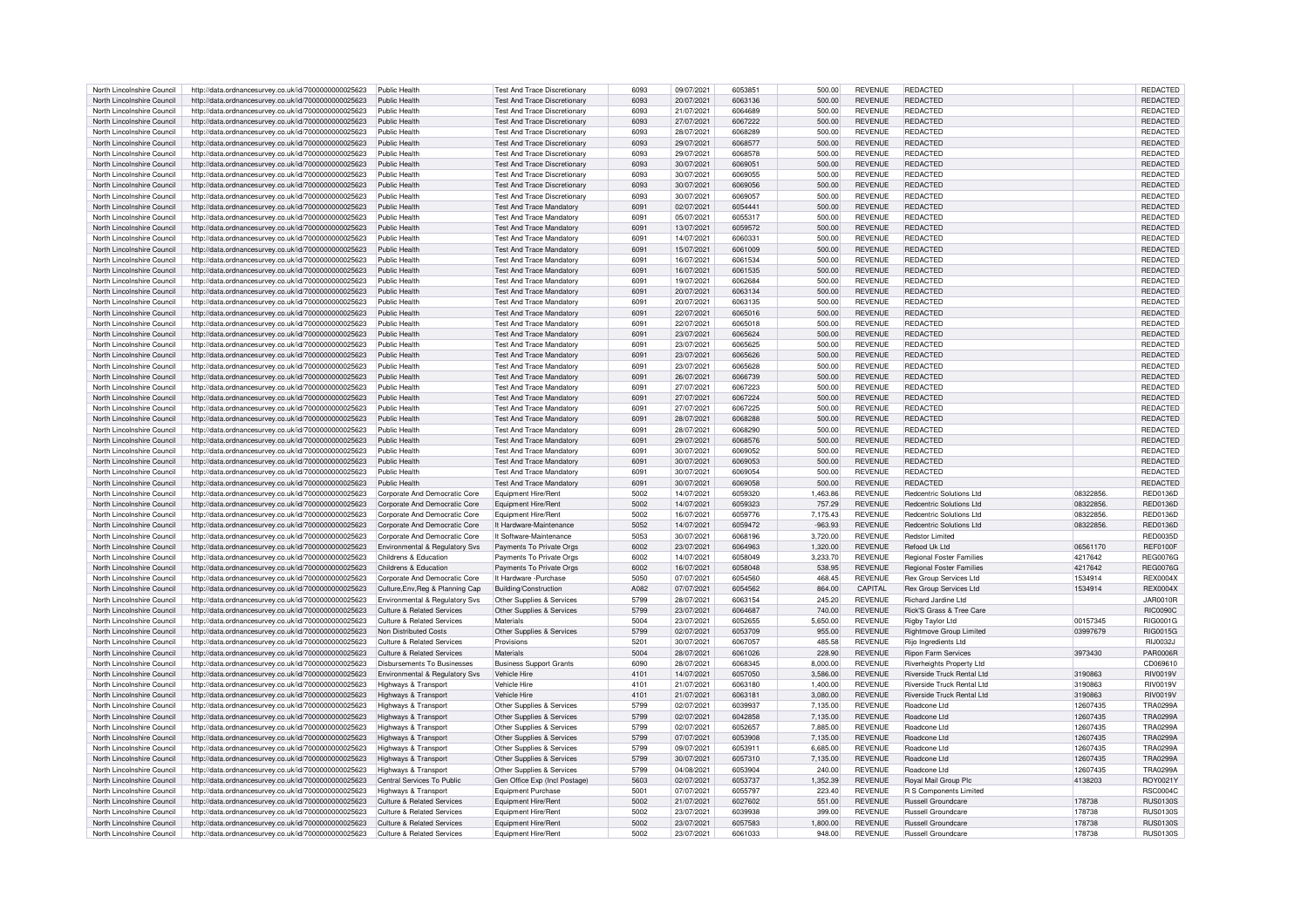| North Lincolnshire Council | http://data.ordnancesurvey.co.uk/id/7000000000025623 | Culture & Related Services            | Materials                      | 5004 | 09/07/2021 | 6057053 | 269.96       | <b>REVENUE</b> | <b>Russell Groundcare</b>                    | 178738   | <b>RUS0130S</b>  |
|----------------------------|------------------------------------------------------|---------------------------------------|--------------------------------|------|------------|---------|--------------|----------------|----------------------------------------------|----------|------------------|
| North Lincolnshire Council |                                                      | Culture & Related Services            | Materials                      | 5004 | 09/07/2021 | 6057054 | 265.01       | <b>REVENUE</b> | <b>Russell Groundcare</b>                    |          | <b>RUS0130S</b>  |
|                            | http://data.ordnancesurvey.co.uk/id/7000000000025623 |                                       |                                |      |            |         |              |                |                                              | 178738   |                  |
| North Lincolnshire Council | http://data.ordnancesurvey.co.uk/id/7000000000025623 | <b>Highways &amp; Transport</b>       | Other Vehicle Costs            | 4005 | 09/07/2021 | 6057051 | 335.56       | <b>REVENUE</b> | Russell Groundcare                           | 178738   | <b>RUS0130S</b>  |
| North Lincolnshire Council | http://data.ordnancesurvey.co.uk/id/7000000000025623 | Environmental & Regulatory Svs        | Public Health Funerals         | 5740 | 28/07/2021 | 6060320 | 784.00       | <b>REVENUE</b> | R Wallace & Son Ltd                          |          | WAI 0210         |
| North Lincolnshire Council | http://data.ordnancesurvey.co.uk/id/7000000000025623 | Environmental & Regulatory Svs        | Payments To Private Orgs       | 6002 | 07/07/2021 | 6055619 | 2,551.83     | REVENUE        | S A Greenfield                               |          | GRA0228A         |
| North Lincolnshire Council | http://data.ordnancesurvey.co.uk/id/7000000000025623 | Central Services To Public            | Rents                          | 3201 | 09/07/2021 | 6057461 | 300.00       | <b>REVENUE</b> | Salvation Army Comm Church Donation          |          | SAL0061L         |
|                            |                                                      |                                       |                                |      |            |         |              |                |                                              |          |                  |
| North Lincolnshire Council | http://data.ordnancesurvey.co.uk/id/7000000000025623 | <b>Culture &amp; Related Services</b> | Provisions                     | 5201 | 07/07/2021 | 6055732 | 289.15       | <b>REVENUE</b> | Samba Catering                               |          | <b>SAM0099M</b>  |
| North Lincolnshire Council | http://data.ordnancesurvey.co.uk/id/7000000000025623 | <b>Culture &amp; Related Services</b> | Provisions                     | 5201 | 09/07/2021 | 6055731 | 289.15       | <b>REVENUE</b> | Samba Catering                               |          | SAM0099M         |
| North Lincolnshire Council | http://data.ordnancesurvey.co.uk/id/7000000000025623 | <b>Culture &amp; Related Services</b> | Provisions                     | 5201 | 28/07/2021 | 6065180 | 289.15       | <b>REVENUE</b> | Samba Catering                               |          | <b>SAM0099N</b>  |
| North Lincolnshire Council | http://data.ordnancesurvey.co.uk/id/7000000000025623 | Culture & Related Services            | Provisions                     | 5201 | 28/07/2021 | 6065184 | 289.15       | <b>REVENUE</b> | Samba Catering                               |          | <b>SAM0099N</b>  |
|                            |                                                      |                                       |                                |      |            | 6065185 |              |                |                                              |          | SAM0099M         |
| North Lincolnshire Council | http://data.ordnancesurvey.co.uk/id/7000000000025623 | Culture & Related Services            | Provisions                     | 5201 | 28/07/2021 |         | 289.15       | <b>REVENUE</b> | Samba Caterino                               |          |                  |
| North Lincolnshire Council | http://data.ordnancesurvey.co.uk/id/7000000000025623 | Culture & Related Services            | Provisions                     | 5201 | 28/07/2021 | 6065187 | 289.15       | <b>REVENUE</b> | Samba Caterino                               |          | <b>SAM0099M</b>  |
| North Lincolnshire Council | http://data.ordnancesurvey.co.uk/id/7000000000025623 | Culture & Related Services            | Provisions                     | 5201 | 28/07/2021 | 6065188 | 289.15       | <b>REVENUE</b> | Samba Catering                               |          | SAM0099M         |
| North Lincolnshire Council | http://data.ordnancesurvey.co.uk/id/7000000000025623 | <b>Culture &amp; Related Services</b> | Provisions                     | 5201 | 04/08/2021 | 6067262 | 289.15       | <b>REVENUE</b> | Samba Caterino                               |          | <b>SAM0099N</b>  |
| North Lincolnshire Council | http://data.ordnancesurvey.co.uk/id/7000000000025623 | Culture & Related Services            | Provisions                     | 5201 | 25/08/2021 | 6067265 | 289.15       | <b>REVENUE</b> | Samba Catering                               |          | <b>SAM0099M</b>  |
| North Lincolnshire Council |                                                      | Disbursements To Businesses           |                                | 6090 | 09/07/2021 | 6057542 |              | <b>REVENUE</b> | Sandwood Kennals                             |          | CD067330         |
|                            | http://data.ordnancesurvey.co.uk/id/7000000000025623 |                                       | <b>Business Support Grants</b> |      |            |         | 1,000.00     |                |                                              |          |                  |
| North Lincolnshire Council | http://data.ordnancesurvey.co.uk/id/7000000000025623 | Disbursements To Businesses           | <b>Business Support Grants</b> | 6090 | 16/07/2021 | 6061118 | 2,667.00     | <b>REVENUE</b> | Scope                                        |          | CD069470         |
| North Lincolnshire Council | http://data.ordnancesurvey.co.uk/id/7000000000025623 | Fin&Inv I&F                           | Electricity                    | 3102 | 14/07/2021 | 6059563 | 1,829.03     | <b>REVENUE</b> | Scottish Hydro Electric                      |          | SCO0197C         |
| North Lincolnshire Council | http://data.ordnancesurvey.co.uk/id/7000000000025623 | <b>Culture &amp; Related Services</b> | Exhibitions/Events             | 5709 | 28/07/2021 | 6065765 | 400.00       | <b>REVENUE</b> | <b>Scrapyard Dogs</b>                        |          | SCR0046F         |
| North Lincolnshire Council | http://data.ordnancesurvey.co.uk/id/7000000000025623 | Childrens & Education                 | Home To School Transport       | 4201 | 07/07/2021 | 6055597 | 2,250.00     | <b>REVENUE</b> | Scunthorpe & Brigg Private Hire              |          | SCU0465U         |
|                            |                                                      |                                       |                                |      |            |         |              |                |                                              |          |                  |
| North Lincolnshire Council | http://data.ordnancesurvey.co.uk/id/7000000000025623 | Childrens & Education                 | Home To School Transport       | 4201 | 23/07/2021 | 6065198 | 1,455.00     | <b>REVENUE</b> | Scunthorpe & Brigg Private Hire              |          | SCU0465U         |
| North Lincolnshire Council | http://data.ordnancesurvey.co.uk/id/7000000000025623 | Childrens & Education                 | Payments To Private Orgs       | 6002 | 04/08/2021 | 6064812 | 588.60       | <b>REVENUE</b> | Scunthorpe C Of E Primary School"Main A/C"   |          | SCU0232L         |
| North Lincolnshire Council | http://data.ordnancesurvey.co.uk/id/7000000000025623 | Environmental & Regulatory Sys        | Other Supplies & Services      | 5799 | 14/07/2021 | 6059684 | 467.91       | <b>REVENUE</b> | Scunthorpe & District Citizens Advice Bureau |          | SCU0018U         |
| North Lincolnshire Council | http://data.ordnancesurvey.co.uk/id/7000000000025623 | <b>Adult Social Care</b>              | <b>Foujoment Purchase</b>      | 5001 | 21/07/2021 | 6062983 | 405.00       | <b>REVENUE</b> | Scunthorne Mobility                          |          | <b>SCLI0261L</b> |
|                            |                                                      |                                       |                                | 5799 |            | 6055804 |              |                |                                              |          |                  |
| North Lincolnshire Council | http://data.ordnancesurvey.co.uk/id/7000000000025623 | <b>Planning Services</b>              | Other Supplies & Services      |      | 07/07/2021 |         | 461.40       | <b>REVENUE</b> | Scunthorpe Sheet Metal (2010) Ltd            |          | SCU0333U         |
| North Lincolnshire Council | http://data.ordnancesurvey.co.uk/id/7000000000025623 | Planning Services                     | Other Supplies & Services      | 5799 | 07/07/2021 | 6055805 | 1.500.00     | <b>REVENUE</b> | Scunthorpe Sheet Metal (2010) Ltd            |          | SCU0333U         |
| North Lincolnshire Council | http://data.ordnancesurvey.co.uk/id/7000000000025623 | Corporate And Democratic Core         | Other Professional Fees        | 5829 | 14/07/2021 | 6057662 | 690.30       | <b>REVENUE</b> | Security Plus Limited                        | 1325489  | <b>SEC0017C</b>  |
| North Lincolnshire Council | http://data.ordnancesurvey.co.uk/id/7000000000025623 | Corporate And Democratic Core         | Other Professional Fees        | 5829 | 21/07/2021 | 6062931 | 247.20       | <b>REVENUE</b> | Security Plus Limited                        | 1325489  | <b>SEC0017C</b>  |
| North Lincolnshire Council | http://data.ordnancesurvey.co.uk/id/7000000000025623 | Culture & Related Services            | Stock Purchases & Adjustments  | 5030 | 07/07/2021 | 6055367 | 1.800.00     | <b>REVENUE</b> | Security Plus Ltd                            |          | <b>PLU0165U</b>  |
|                            |                                                      |                                       |                                |      |            |         |              |                |                                              |          |                  |
| North Lincolnshire Council | http://data.ordnancesurvey.co.uk/id/7000000000025623 | <b>Culture &amp; Related Services</b> | Stock Purchases & Adjustments  | 5030 | 28/07/2021 | 6066775 | 920.00       | <b>REVENUE</b> | Security Plus Ltd                            |          | <b>PLU0165U</b>  |
| North Lincolnshire Council | http://data.ordnancesurvey.co.uk/id/7000000000025623 | <b>Planning Services</b>              | Other Supplies & Services      | 5799 | 21/07/2021 | 6062999 | 1.500.00     | <b>REVENUE</b> | S & E Mechanical & Fab Serv Ltd              |          | S&E0002E         |
| North Lincolnshire Council | http://data.ordnancesurvey.co.uk/id/7000000000025623 | <b>Planning Services</b>              | Other Supplies & Services      | 5799 | 23/07/2021 | 6064887 | 1,500.00     | <b>REVENUE</b> | S & E Mechanical & Fab Serv Ltd              |          | S&F0002F         |
| North Lincolnshire Council | http://data.ordnancesurvey.co.uk/id/7000000000025623 | <b>Planning Services</b>              | Other Supplies & Services      | 5799 | 23/07/2021 | 6064932 | 466.14       | <b>REVENUE</b> | S & E Mechanical & Fab Serv Ltd              |          | S&F0002E         |
|                            |                                                      |                                       |                                |      |            |         |              |                |                                              |          |                  |
| North Lincolnshire Council | http://data.ordnancesurvey.co.uk/id/7000000000025623 | <b>Planning Services</b>              | Other Supplies & Services      | 5799 | 23/07/2021 | 6064933 | 492.00       | <b>REVENUE</b> | S & E Mechanical & Fab Serv Ltd              |          | S&E0002E         |
| North Lincolnshire Council | http://data.ordnancesurvey.co.uk/id/7000000000025623 | Highways & Transport                  | Equipment Maint.& Repair       | 5003 | 23/07/2021 | 6053527 | 879.77       | <b>REVENUE</b> | Sentex Trading Ltd                           | 4572423  | FRI0004          |
| North Lincolnshire Council | http://data.ordnancesurvey.co.uk/id/7000000000025623 | Childrens & Education                 | It Software-Maintenance        | 5053 | 21/07/2021 | 6059407 | 1,700.00     | <b>REVENUE</b> | Sentinel Partners Limited                    | 07710092 | SEN0043N         |
| North Lincolnshire Council | http://data.ordnancesurvey.co.uk/id/7000000000025623 | <b>Disbursements To Businesses</b>    | <b>Business Support Grants</b> | 6090 | 28/07/2021 | 606832  | 8,000.00     | <b>REVENUE</b> | Serenity                                     |          | CD069590         |
| North Lincolnshire Council | http://data.ordnancesurvey.co.uk/id/7000000000025623 | Culture & Related Services            | Licenses, Subs & Memberships   | 5510 | 21/07/2021 | 6063049 | 250.00       | <b>REVENUE</b> | Share The Vision (Libraries Ltd)             |          | SHA0107/         |
|                            |                                                      |                                       |                                |      |            |         |              |                |                                              |          |                  |
| North Lincolnshire Council | http://data.ordnancesurvey.co.uk/id/7000000000025623 | Childrens & Education                 | Home To School Transport       | 4201 | 23/07/2021 | 6065196 | 13,440.00    | REVENUE        | Sherwood Travel                              |          | <b>SHE0170E</b>  |
| North Lincolnshire Council | http://data.ordnancesurvey.co.uk/id/7000000000025623 | Public Health                         | Other Supplies & Services      | 5799 | 14/07/2021 | 6056749 | 1.012.50     | <b>REVENUE</b> | Shield Security Services (Yorkshire) I to    | 4464684  | <b>SHI0015I</b>  |
| North Lincolnshire Council | http://data.ordnancesurvey.co.uk/id/7000000000025623 | Public Health                         | Other Supplies & Services      | 5799 | 14/07/2021 | 6057648 | 1,332.00     | <b>REVENUE</b> | Shield Security Services(Yorkshire)Ltd       | 4464684  | <b>SHI0015I</b>  |
| North Lincolnshire Council | http://data.ordnancesurvey.co.uk/id/7000000000025623 | Environmental & Regulatory Sys        | Other Supplies & Services      | 5799 | 14/07/2021 | 6055853 | 1,100.00     | <b>REVENUE</b> | Shield Security (Yorkshire) Ltd              | 4464684  | SHI0151I         |
| North Lincolnshire Council |                                                      |                                       |                                | 5799 |            | 6066646 |              | <b>REVENUE</b> |                                              | 4464684  | SHI0151I         |
|                            | http://data.ordnancesurvey.co.uk/id/7000000000025623 | Environmental & Regulatory Svs        | Other Supplies & Services      |      | 28/07/2021 |         | 1,386.00     |                | Shield Security (Yorkshire) Ltd              |          |                  |
| North Lincolnshire Council | http://data.ordnancesurvey.co.uk/id/7000000000025623 | Highways & Transport                  | Faujoment Hire/Ren             | 5002 | 28/07/2021 | 6061027 | 3,300.00     | REVENUE        | Shift Traffic Events Ltd                     | 9157684  | SHI0165          |
| North Lincolnshire Council | http://data.ordnancesurvey.co.uk/id/7000000000025623 | Childrens & Education                 | <b>Client Related Costs</b>    | 5534 | 30/07/2021 | 6068528 | 935.00       | <b>REVENUE</b> | Shining Little Stars T/A                     |          | <b>LIT0060T</b>  |
| North Lincolnshire Council | http://data.ordnancesurvey.co.uk/id/7000000000025623 | Childrens & Education                 | <b>Client Related Costs</b>    | 5534 | 30/07/2021 | 6068545 | 507.50       | <b>REVENUE</b> | Shining Little Stars T/A                     |          | LIT0060T         |
| North Lincolnshire Council | http://data.ordnancesurvey.co.uk/id/7000000000025623 | Childrens & Education                 | Payments To Private Orgs       | 6002 | 30/07/2021 | 6068545 | 124.50       | <b>REVENUE</b> | Shining Little Stars T/A                     |          | LIT0060T         |
| North Lincolnshire Council | http://data.ordnancesurvey.co.uk/id/7000000000025623 | <b>Adult Social Care Capital</b>      | Other Costs                    | A085 | 14/07/2021 | 6058438 | 1,425.00     | CAPITAL        | Simply Med                                   |          | <b>SIM0082M</b>  |
|                            |                                                      |                                       |                                |      |            |         |              |                |                                              |          |                  |
| North Lincolnshire Council | http://data.ordnancesurvey.co.uk/id/7000000000025623 | Culture & Related Services            | Materials                      | 5004 | 16/07/2021 | 6059798 | 218.77       | <b>REVENUE</b> | Skuma Timba Limited                          | 6176953  | SKU0001U         |
| North Lincolnshire Council | http://data.ordnancesurvey.co.uk/id/7000000000025623 | Highways & Transport                  | Stock Purchases & Adjustments  | 5030 | 23/07/2021 | 6051228 | 584.64       | <b>REVENUE</b> | Skuma Timba Limited                          | 6176953  | <b>SKU0001U</b>  |
| North Lincolnshire Council | http://data.ordnancesurvey.co.uk/id/7000000000025623 | Corporate And Democratic Core         | Clothing, Uniforms & Laundry   | 5301 | 07/07/2021 | 6054410 | 2.990.00     | <b>REVENUE</b> | Smi Group                                    | 07644080 | <b>SMI0960I</b>  |
| North Lincolnshire Council | http://data.ordnancesurvey.co.uk/id/7000000000025623 | Corporate And Democratic Core         | Clothing, Uniforms & Laundry   | 5301 | 07/07/2021 | 6054431 | 1,324.83     | <b>REVENUE</b> | Smi Group                                    | 07644080 | SMI0960          |
|                            |                                                      |                                       |                                |      |            | 6054439 |              |                |                                              |          | SMI0960          |
| North Lincolnshire Council | http://data.ordnancesurvey.co.uk/id/7000000000025623 | Corporate And Democratic Core         | Clothing, Uniforms & Laundry   | 5301 | 07/07/2021 |         | 322.20       | <b>REVENUE</b> | Smi Group                                    | 07644080 |                  |
| North Lincolnshire Council | http://data.ordnancesurvey.co.uk/id/7000000000025623 | Corporate And Democratic Core         | Clothing, Uniforms & Laundry   | 5301 | 09/07/2021 | 6056969 | 284.98       | <b>REVENUE</b> | Smi Group                                    | 07644080 | <b>SMI09601</b>  |
| North Lincolnshire Council | http://data.ordnancesurvey.co.uk/id/7000000000025623 | Environmental & Regulatory Svs        | Clothing, Uniforms & Laundry   | 5301 | 09/07/2021 | 6056938 | 424.70       | <b>REVENUE</b> | Smi Group                                    | 07644080 | SMI0960          |
| North Lincolnshire Council | http://data.ordnancesurvey.co.uk/id/7000000000025623 | Environmental & Regulatory Svs        | Clothing, Uniforms & Laundry   | 5301 | 09/07/2021 | 6057314 | 370.45       | <b>REVENUE</b> | Smi Group                                    | 07644080 | <b>SMI0960I</b>  |
| North Lincolnshire Council | http://data.ordnancesurvey.co.uk/id/7000000000025623 | Environmental & Regulatory Svs        | Clothing, Uniforms & Laundry   | 5301 | 14/07/2021 | 6054436 | 362.97       | <b>REVENUE</b> | Smi Group                                    | 07644080 | <b>SMI0960I</b>  |
|                            |                                                      |                                       |                                | 5301 |            |         | 474.71       | <b>REVENUE</b> | Smi Groun                                    |          | <b>SMI0960I</b>  |
| North Lincolnshire Council | http://data.ordnancesurvey.co.uk/id/7000000000025623 | Environmental & Regulatory Svs        | Clothing, Uniforms & Laundry   |      | 14/07/2021 | 6057337 |              |                |                                              | 07644080 |                  |
| North Lincolnshire Council | http://data.ordnancesurvey.co.uk/id/7000000000025623 | Environmental & Regulatory Sys        | Clothing, Uniforms & Laundr    | 5301 | 21/07/2021 | 605959  | 245.66       | <b>REVENUE</b> | Smi Group                                    | 07644080 | <b>SMI0960I</b>  |
| North Lincolnshire Council | http://data.ordnancesurvey.co.uk/id/7000000000025623 | Childrens & Education                 | Home To School Transport       | 4201 | 07/07/2021 | 6055584 | 1,440.00     | REVENUE        | Smt (Lincs) Enterprises Ltd Traidng As Wat   | 11266145 | <b>SMT0003T</b>  |
| North Lincolnshire Council | http://data.ordnancesurvey.co.uk/id/7000000000025623 | Childrens & Education                 | Home To School Transport       | 4201 | 07/07/2021 | 6055588 | 1,152.00     | <b>REVENUE</b> | Smt (Lincs) Enterprises Ltd Traidng As Wat   | 11266145 | <b>SMT0003T</b>  |
| North Lincolnshire Council | http://data.ordnancesurvey.co.uk/id/7000000000025623 | Childrens & Education                 | Home To School Transport       | 4201 | 16/07/2021 | 6061098 | 2,973.80     | <b>REVENUE</b> | Sm Travel Yorkshire I to                     |          | <b>TRA1010A</b>  |
|                            |                                                      |                                       |                                |      |            |         |              |                |                                              | 2680629  |                  |
| North Lincolnshire Council | http://data.ordnancesurvey.co.uk/id/7000000000025623 | Corporate And Democratic Core         | Fees & Charges Income          | 9002 | 16/07/2021 | 6060997 | $\mathbf{0}$ | <b>REVENUE</b> | Sodexo Motivation Solutions Ltd              |          | P&M0002M         |
| North Lincolnshire Council | http://data.ordnancesurvey.co.uk/id/7000000000025623 | Corporate And Democratic Core         | Other Supplies & Services      | 5799 | 16/07/2021 | 6060997 | 281.58       | <b>REVENUE</b> | Sodexo Motivation Solutions Ltd              | 2680629  | P&M0002M         |
| North Lincolnshire Council | http://data.ordnancesurvey.co.uk/id/7000000000025623 | Childrens & Education                 | Rents                          | 3201 | 07/07/2021 | 6054566 | 9.250.00     | <b>REVENUE</b> | Solid Structures Ltd                         |          | SOL0072L         |
| North Lincolnshire Council | http://data.ordnancesurvey.co.uk/id/7000000000025623 | <b>Adult Social Care</b>              | Payments To Private Orgs       | 6002 | 21/07/2021 | 6063174 | 614.90       | <b>REVENUE</b> | Solo Support Services                        |          | SOL0199L         |
| North Lincolnshire Council | http://data.ordnancesurvey.co.uk/id/7000000000025623 | Childrens & Education                 | Payments To Private Orgs       | 6002 | 09/07/2021 | 6057634 | 2.925.00     | <b>REVENUE</b> | Solutions Pledge2learn                       | 12454511 | <b>PLE0041E</b>  |
|                            |                                                      |                                       |                                |      |            |         |              |                |                                              |          |                  |
| North Lincolnshire Council | http://data.ordnancesurvey.co.uk/id/7000000000025623 | <b>Culture &amp; Related Services</b> | <b>Exhibitions/Events</b>      | 5709 | 16/07/2021 | 6060340 | 6,000.00     | <b>REVENUE</b> | Soundarray Events                            |          | SOU0137L         |
| North Lincolnshire Council | http://data.ordnancesurvey.co.uk/id/7000000000025623 | Culture & Related Services            | <b>Exhibitions/Events</b>      | 5709 | 16/07/2021 | 6060833 | 300.00       | <b>REVENUE</b> | Soundarray Events                            |          | <b>SOU0137L</b>  |
| North Lincolnshire Council | http://data.ordnancesurvey.co.uk/id/7000000000025623 | Childrens & Education                 | Payments To Private Orgs       | 6002 | 09/07/2021 | 6056753 | 400.00       | <b>REVENUE</b> | South Axholme Academy                        | 07814150 | SOU0071L         |
| North Lincolnshire Council | http://data.ordnancesurvey.co.uk/id/7000000000025623 | Childrens & Education                 | Payments To Private Orgs       | 6002 | 30/07/2021 | 6068535 | 8.189.00     | <b>REVENUE</b> | South Axholme Academy                        | 07814150 | SOU0071U         |
|                            |                                                      |                                       |                                |      |            |         |              |                |                                              |          |                  |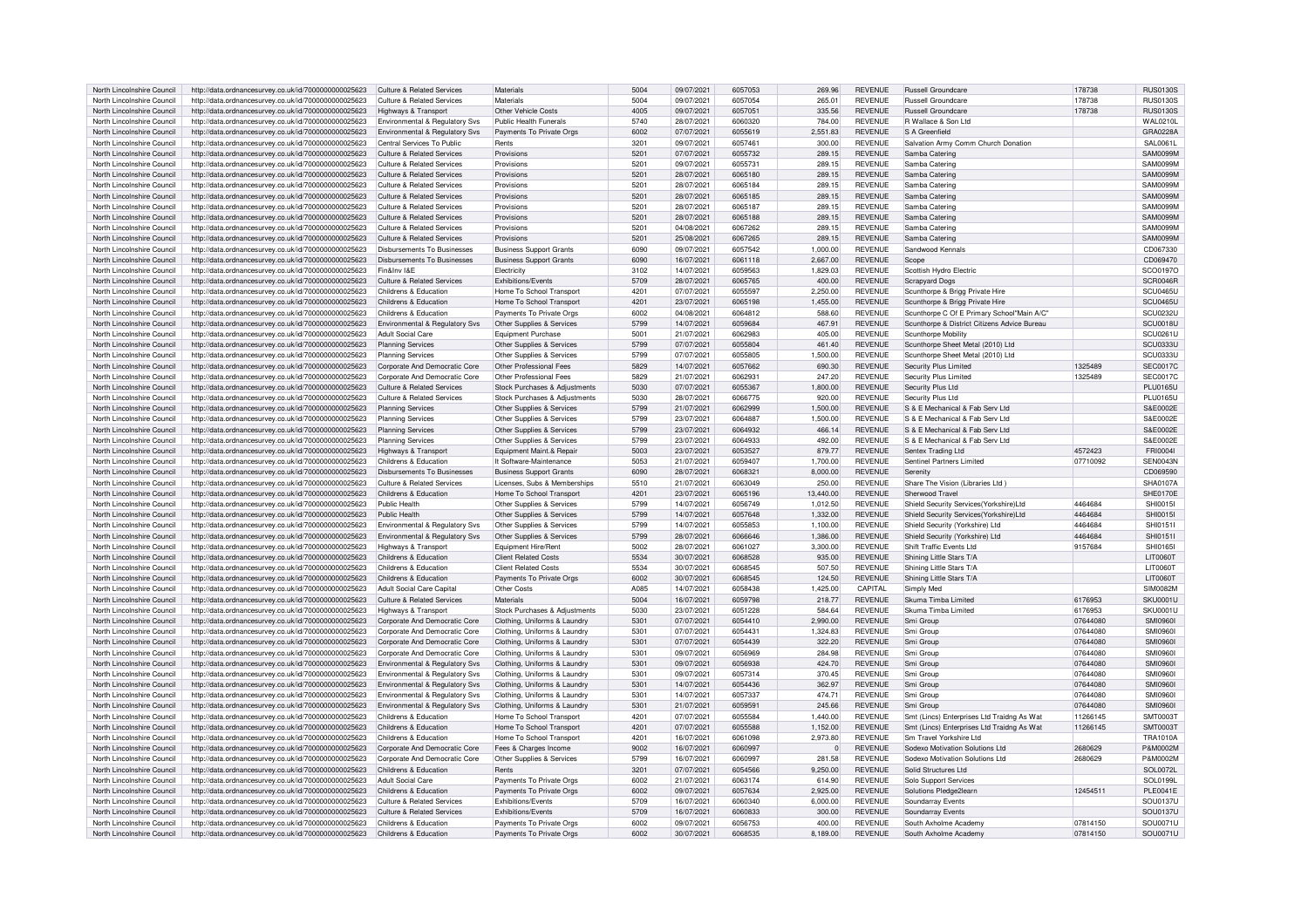| North Lincolnshire Council | http://data.ordnancesurvey.co.uk/id/7000000000025623 | <b>Adult Social Care</b>                  | Payments To Health Providers          | 6019 | 28/07/2021 | 6067186 | 605.63    | <b>REVENUE</b> | South Axholme Practice                       |          | SOU0151L        |
|----------------------------|------------------------------------------------------|-------------------------------------------|---------------------------------------|------|------------|---------|-----------|----------------|----------------------------------------------|----------|-----------------|
| North Lincolnshire Council | http://data.ordnancesurvey.co.uk/id/7000000000025623 | Fin&Inv I&F                               | Catering Equipment & Materials        | 5210 | 09/07/2021 | 6053684 | 334.30    | <b>REVENUE</b> | Spa Vending Ltd                              | 6883273  | SPA0027A        |
|                            |                                                      |                                           |                                       |      |            |         |           |                |                                              |          |                 |
| North Lincolnshire Council | http://data.ordnancesurvey.co.uk/id/7000000000025623 | Adult Social Care                         | Payments To Health Providers          | 6019 | 23/07/2021 | 6065632 | 485.00    | REVENUE        | Spectrum Community Health Cic                | 07300133 | SPE0263E        |
| North Lincolnshire Council | http://data.ordnancesurvey.co.uk/id/7000000000025623 | Disbursements To Businesses               | <b>Business Support Grants</b>        | 6090 | 09/07/2021 | 6057543 | 1,000.00  | <b>REVENUE</b> | Springtime Eggs                              |          | CD069410        |
| North Lincolnshire Council | http://data.ordnancesurvey.co.uk/id/7000000000025623 | Environmental & Regulatory Svs            | Other Professional Fees               | 5829 | 09/07/2021 | 6057319 | 2,132.46  | REVENUE        | Srcl Ltd (Mediaburst)                        | 03226910 | <b>WHI0238I</b> |
| North Lincolnshire Council | http://data.ordnancesurvey.co.uk/id/7000000000025623 | Highways & Transport                      | Concessionary Fares                   | 6010 | 30/07/2021 | 6067772 | 79,450.00 | <b>REVENUE</b> | Stagecoach Services Limited                  | 2818654  | <b>LIN0118N</b> |
| North Lincolnshire Council | http://data.ordnancesurvey.co.uk/id/7000000000025623 | Highways & Transport                      | Passenger Transport                   | 6011 | 21/07/2021 | 6056731 | 5,957.00  | <b>REVENUE</b> | Stagecoach Services Ltd                      | 2818654  | <b>STA0274A</b> |
|                            |                                                      |                                           |                                       |      |            | 6056732 |           | <b>REVENUE</b> |                                              | 2818654  | STA0274A        |
| North Lincolnshire Council | http://data.ordnancesurvey.co.uk/id/7000000000025623 | Highways & Transport                      | Passenger Transport                   | 6011 | 21/07/2021 |         | 529.00    |                | Stagecoach Services Ltd                      |          |                 |
| North Lincolnshire Council | http://data.ordnancesurvey.co.uk/id/7000000000025623 | Highways & Transport                      | Passenger Transport                   | 6011 | 21/07/2021 | 6056733 | 460.69    | REVENUE        | <b>Stagecoach Services Ltd</b>               | 2818654  | <b>STA0274A</b> |
| North Lincolnshire Council | http://data.ordnancesurvey.co.uk/id/7000000000025623 | Highways & Transport                      | Passenger Transport                   | 6011 | 21/07/2021 | 6056734 | 7,912.00  | <b>REVENUE</b> | Stagecoach Services Ltd                      | 2818654  | <b>STA0274A</b> |
| North Lincolnshire Council | http://data.ordnancesurvey.co.uk/id/7000000000025623 | Highways & Transport                      | Passenger Transport                   | 6011 | 21/07/2021 | 6056735 | 1.886.00  | <b>REVENUE</b> | Stagecoach Services Ltd                      | 2818654  | <b>STA0274A</b> |
| North Lincolnshire Council | http://data.ordnancesurvey.co.uk/id/7000000000025623 | Highways & Transport                      | Passenger Transport                   | 6011 | 21/07/2021 | 6056737 | 560.00    | <b>REVENUE</b> | Stagecoach Services Ltd                      | 2818654  | <b>STA0274A</b> |
| North Lincolnshire Council |                                                      |                                           |                                       | 6011 | 21/07/2021 | 6056739 | 3.895.00  | <b>REVENUE</b> |                                              | 2818654  | STA0274A        |
|                            | http://data.ordnancesurvey.co.uk/id/7000000000025623 | Highways & Transport                      | Passenger Transpor                    |      |            |         |           |                | Stagecoach Services Ltd                      |          |                 |
| North Lincolnshire Council | http://data.ordnancesurvey.co.uk/id/7000000000025623 | Highways & Transport                      | Passenger Transport                   | 6011 | 21/07/2021 | 6056743 | 372.00    | <b>REVENUE</b> | <b>Stagecoach Services Ltd</b>               | 2818654  | STA0274A        |
| North Lincolnshire Council | http://data.ordnancesurvey.co.uk/id/7000000000025623 | Highways & Transpor                       | Passenger Transport                   | 6011 | 21/07/2021 | 6056747 | 523.20    | <b>REVENUE</b> | Stagecoach Services Ltd                      | 2818654  | STA0274A        |
| North Lincolnshire Council | http://data.ordnancesurvey.co.uk/id/7000000000025623 | Highways & Transport                      | Passenger Transport                   | 6011 | 21/07/2021 | 6063010 | 839.25    | <b>REVENUE</b> | Stagecoach Services Ltd                      | 2818654  | STA0274A        |
| North Lincolnshire Council | http://data.ordnancesurvey.co.uk/id/7000000000025623 | Highways & Transpor                       | Passenger Transport                   | 6011 | 21/07/2021 | 6063011 | 1.203.59  | <b>REVENUE</b> | Stagecoach Services Ltd                      | 2818654  | <b>STA0274A</b> |
| North Lincolnshire Council | http://data.ordnancesurvey.co.uk/id/7000000000025623 | Highways & Transpor                       | Passenger Transpor                    | 6011 | 21/07/2021 | 6063012 | 1,178.29  | <b>REVENUE</b> | Stagecoach Services Ltd                      | 2818654  | STA0274A        |
|                            |                                                      |                                           |                                       |      |            |         |           |                |                                              |          |                 |
| North Lincolnshire Council | http://data.ordnancesurvey.co.uk/id/7000000000025623 | Highways & Transport                      | Passenger Transport                   | 6011 | 21/07/2021 | 6063013 | 2,395.00  | <b>REVENUE</b> | Stagecoach Services Ltd                      | 2818654  | STA0274A        |
| North Lincolnshire Council | http://data.ordnancesurvey.co.uk/id/7000000000025623 | Highways & Transport                      | Passenger Transport                   | 6011 | 21/07/2021 | 6063014 | 5,175.46  | <b>REVENUE</b> | <b>Stagecoach Services Ltd</b>               | 2818654  | <b>STA0274A</b> |
| North Lincolnshire Council | http://data.ordnancesurvey.co.uk/id/7000000000025623 | Childrens & Education                     | Home To School Transport              | 4201 | 07/07/2021 | 6055598 | 274.36    | REVENUE        | St Bede'S Catholic Voluntary Academy         | 07973953 | <b>STB0020B</b> |
| North Lincolnshire Council | http://data.ordnancesurvey.co.uk/id/7000000000025623 | Childrens & Education                     | Payments To Private Orgs              | 6002 | 28/07/2021 | 6066650 | 520.00    | <b>REVENUE</b> | St Bede'S Catholic Voluntary Academy         | 07973953 | <b>STB0020B</b> |
| North Lincolnshire Council | http://data.ordnancesurvey.co.uk/id/7000000000025623 | Childrens & Education                     | Payments To Private Orgs              | 6002 | 23/07/2021 | 6064814 | 3,628.80  | <b>REVENUE</b> | St. Bernadette'S Catholic Prim. Vol. Academy |          | <b>STB0030B</b> |
|                            |                                                      |                                           |                                       |      |            |         |           |                |                                              |          |                 |
| North Lincolnshire Council | http://data.ordnancesurvey.co.uk/id/7000000000025623 | Childrens & Education                     | Payments To Private Orgs              | 6002 | 23/07/2021 | 6064947 | 850.00    | <b>REVENUE</b> | St. Bernadette'S Catholic Prim. Vol. Academy |          | STB0030B        |
| North Lincolnshire Council | http://data.ordnancesurvey.co.uk/id/7000000000025623 | <b>Adult Social Care</b>                  | Equipment Purchase                    | 5001 | 16/07/2021 | 6054568 | $-813.02$ | <b>REVENUE</b> | Steve Ball Joinery Ltd                       | 3682402  | <b>BAL0025L</b> |
| North Lincolnshire Council | http://data.ordnancesurvey.co.uk/id/7000000000025623 | Childrens & Education                     | <b>Benair &amp; Maintenance Costs</b> | 3000 | 16/07/2021 | 6059630 | 238.76    | <b>REVENUE</b> | Steve Ball Joinery Ltd                       | 3682402  | <b>BAL0025L</b> |
| North Lincolnshire Council | http://data.ordnancesurvey.co.uk/id/7000000000025623 | <b>Culture &amp; Related Services</b>     | Repair & Maintenance Costs            | 3000 | 16/07/2021 | 6059630 | 511.01    | <b>REVENUE</b> | Steve Ball Joinery Ltd                       | 3682402  | <b>BAL0025L</b> |
| North Lincolnshire Council | http://data.ordnancesurvey.co.uk/id/7000000000025623 | Highways & Transport                      | Repair & Maintenance Costs            | 3000 | 16/07/2021 | 6059630 | 941.61    | <b>REVENUE</b> | Steve Ball Joinery Ltd                       | 3682402  | <b>BAL0025L</b> |
|                            |                                                      |                                           |                                       |      |            |         |           |                |                                              |          | <b>BAL0025L</b> |
| North Lincolnshire Council | http://data.ordnancesurvey.co.uk/id/7000000000025623 | Highways & Transport                      | Repair & Maintenance Costs            | 3000 | 16/07/2021 | 6059630 | 200.10    | <b>REVENUE</b> | Steve Ball Joinery Ltd                       | 3682402  |                 |
| North Lincolnshire Council | http://data.ordnancesurvey.co.uk/id/7000000000025623 | Disbursements To Businesses               | <b>Business Support Grants</b>        | 6090 | 09/07/2021 | 6057545 | 1,000.00  | <b>REVENUE</b> | St.John'S Chippy                             |          | CD069430        |
| North Lincolnshire Council | http://data.ordnancesurvey.co.uk/id/7000000000025623 | Childrens & Education                     | Payments To Private Orgs              | 6002 | 23/07/2021 | 6064593 | 630.00    | <b>REVENUE</b> | St Lawrence Academy                          |          | STI 0003L       |
| North Lincolnshire Council | http://data.ordnancesurvey.co.uk/id/7000000000025623 | Childrens & Education                     | Payments To Private Orgs              | 6002 | 23/07/2021 | 6064595 | 510.00    | <b>REVENUE</b> | St. Mary'S Catholic Primary Vol. Academy     |          | STM0020M        |
| North Lincolnshire Council | http://data.ordnancesurvey.co.uk/id/7000000000025623 | Culture & Related Services                | Materials                             | 5004 | 28/07/2021 | 6051092 | 1,560.00  | <b>REVENUE</b> | Stoneledge (South Bank) Ltd                  | 01693926 | STO0010O        |
|                            |                                                      |                                           |                                       |      |            | 6062989 |           |                |                                              |          |                 |
| North Lincolnshire Council | http://data.ordnancesurvey.co.uk/id/7000000000025623 | Culture & Related Services                | Materials                             | 5004 | 28/07/2021 |         | 936.00    | <b>REVENUE</b> | Stoneledge (South Bank) Ltd                  | 01693926 | STO0010O        |
| North Lincolnshire Council | http://data.ordnancesurvey.co.uk/id/7000000000025623 | <b>Culture &amp; Related Services</b>     | Materials                             | 5004 | 28/07/2021 | 6065131 | 1,404.00  | <b>REVENUE</b> | Stoneledge (South Bank) Ltd                  | 01693926 | STO0010O        |
| North Lincolnshire Council | http://data.ordnancesurvey.co.uk/id/7000000000025623 | <b>Culture &amp; Related Services</b>     | Materials                             | 5004 | 30/08/2021 | 6060795 | 936.00    | <b>REVENUE</b> | Stoneledge (South Bank) Ltd                  | 01693926 | STO0010O        |
| North Lincolnshire Council | http://data.ordnancesurvey.co.uk/id/7000000000025623 | Culture & Related Services                | Materials                             | 5004 | 30/08/2021 | 6060800 | 936.00    | <b>REVENUE</b> | Stoneledge (South Bank) Ltd                  | 01693926 | STO0010O        |
| North Lincolnshire Council | http://data.ordnancesurvey.co.uk/id/7000000000025623 | Culture & Related Services                | Materials                             | 5004 | 30/08/2021 | 6061025 | 624.00    | <b>REVENUE</b> | Stoneledge (South Bank) Ltd                  | 01693926 | STO0010O        |
| North Lincolnshire Council |                                                      | Culture & Related Services                | Materials                             | 5004 | 30/08/2021 | 6062991 |           | <b>REVENUE</b> |                                              |          | STO0010O        |
|                            | http://data.ordnancesurvey.co.uk/id/7000000000025623 |                                           |                                       |      |            |         | 2,028.00  |                | Stoneledge (South Bank) Ltd                  | 01693926 |                 |
| North Lincolnshire Council | http://data.ordnancesurvey.co.uk/id/7000000000025623 | Childrens & Education                     | Payments To Voluntary Orgs            | 6001 | 23/07/2021 | 6064816 | 357.18    | <b>REVENUE</b> | St Pauls Pre-School                          |          | STP0001P        |
| North Lincolnshire Council | http://data.ordnancesurvey.co.uk/id/7000000000025623 | Highways & Transport                      | Materials                             | 5004 | 28/07/2021 | 6060341 | 224.00    | <b>REVENUE</b> | <b>Stuart Brumby Covermakers</b>             |          | <b>BRU0034U</b> |
| North Lincolnshire Council | http://data.ordnancesurvey.co.uk/id/7000000000025623 | Environmental & Regulatory Svs            | Other Vehicle Costs                   | 4005 | 09/07/2021 | 6057071 | 220.00    | <b>REVENUE</b> | Super Glass                                  | 8818950  | SUP0059P        |
| North Lincolnshire Council | http://data.ordnancesurvey.co.uk/id/7000000000025623 | Highways & Transport                      | Other Vehicle Costs                   | 4005 | 09/07/2021 | 6057071 | 35.00     | <b>REVENUE</b> | <b>Super Glass</b>                           | 8818950  | SUP0059P        |
|                            |                                                      |                                           |                                       |      |            |         |           |                |                                              |          |                 |
| North Lincolnshire Council | http://data.ordnancesurvey.co.uk/id/7000000000025623 | <b>Adult Social Care</b>                  | Payments To Private Orgs              | 6002 | 30/07/2021 | 6068277 | 8,070.00  | <b>REVENUE</b> | Sure Group                                   |          | SUR0099F        |
| North Lincolnshire Council | http://data.ordnancesurvey.co.uk/id/7000000000025623 | Other Expenditure & Income                | Payments To Private Orgs              | 6002 | 30/07/2021 | 6068277 | 14.260.00 | REVENUE        | Sure Group                                   |          | SUR0099F        |
| North Lincolnshire Council | http://data.ordnancesurvey.co.uk/id/7000000000025623 | Corporate And Democratic Core             | Gen Office Exp (Incl Postage          | 5603 | 07/07/2021 | 6053769 | 339.00    | <b>REVENUE</b> | Systematic Print Management Ltd              | 3890167  | SYS0015S        |
| North Lincolnshire Council | http://data.ordnancesurvey.co.uk/id/7000000000025623 | Corporate And Democratic Core             | Gen Office Exp (Incl Postage)         | 5603 | 28/07/2021 | 6066656 | 990.00    | <b>REVENUE</b> | Systematic Print Management Ltd              | 3890167  | SYS0015S        |
| North Lincolnshire Council | http://data.ordnancesurvey.co.uk/id/7000000000025623 | Corporate And Democratic Core             | Gen Office Exp (Incl Postage)         | 5603 | 28/07/2021 | 6066658 | 984.00    | <b>REVENUE</b> | Systematic Print Management Ltd              | 3890167  | <b>SYS0015S</b> |
| North Lincolnshire Council | http://data.ordnancesurvey.co.uk/id/7000000000025623 | Corporate And Democratic Core             | Gen Office Exp (Incl Postage)         | 5603 | 04/08/2021 | 6066660 | 236.00    | <b>REVENUE</b> | Systematic Print Management Ltd              | 3890167  | SYS0015S        |
|                            |                                                      |                                           |                                       |      |            |         |           |                |                                              |          |                 |
| North Lincolnshire Council | http://data.ordnancesurvey.co.uk/id/7000000000025623 | Corporate And Democratic Core             | Gen Office Exp (Incl Postage)         | 5603 | 04/08/2021 | 6066663 | 1.220.00  | <b>REVENUE</b> | Systematic Print Management Ltd              | 3890167  | SYS0015S        |
| North Lincolnshire Council | http://data.ordnancesurvey.co.uk/id/7000000000025623 | Culture & Related Services                | <b>Equipment Purchase</b>             | 5001 | 28/07/2021 | 6065525 | 243.20    | <b>REVENUE</b> | Tacit                                        |          | <b>TAC0001C</b> |
| North Lincolnshire Council | http://data.ordnancesurvey.co.uk/id/7000000000025623 | Childrens & Education                     | <b>Agency Costs</b>                   | 6005 | 09/07/2021 | 6055957 | 500.00    | <b>REVENUE</b> | <b>Teaching Personnel Ltd</b>                | 3225158  | <b>BAR0135R</b> |
| North Lincolnshire Council | http://data.ordnancesurvey.co.uk/id/7000000000025623 | Childrens & Education                     | Payments To Private Orgs              | 6002 | 14/07/2021 | 6058366 | 1,316.00  | <b>REVENUE</b> | Teach Lincs Ltd                              | 11073615 | <b>TEA0048A</b> |
| North Lincolnshire Council | http://data.ordnancesurvey.co.uk/id/7000000000025623 | Childrens & Education                     | Payments To Private Orgs              | 6002 | 14/07/2021 | 6058368 | 1,645.26  | <b>REVENUE</b> | Teach Lincs Ltd                              | 11073615 | <b>TEA0048A</b> |
|                            |                                                      |                                           |                                       |      |            |         |           |                |                                              |          |                 |
| North Lincolnshire Council | http://data.ordnancesurvey.co.uk/id/7000000000025623 | Childrens & Education                     | Payments To Private Orgs              | 6002 | 30/07/2021 | 6068537 | 1,128.00  | <b>REVENUE</b> | <b>Teach Lincs Ltd</b>                       | 11073615 | <b>TEA0048A</b> |
| North Lincolnshire Council | http://data.ordnancesurvey.co.uk/id/7000000000025623 | Childrens & Education                     | Payments To Private Orgs              | 6002 | 30/07/2021 | 6068540 | 1,420.43  | <b>REVENUE</b> | Teach Lincs Ltd                              | 11073615 | <b>TEA0048A</b> |
| North Lincolnshire Council | http://data.ordnancesurvey.co.uk/id/7000000000025623 | Childrens & Education                     | Payments To Private Orgs              | 6002 | 30/07/2021 | 6068542 | 1,735.26  | <b>REVENUE</b> | <b>Teach Lincs Ltd</b>                       | 11073615 | <b>TEA0048A</b> |
| North Lincolnshire Council | http://data.ordnancesurvey.co.uk/id/7000000000025623 | Childrens & Education                     | Payments To Private Orgs              | 6002 | 30/07/2021 | 6068544 | 1,363.00  | <b>REVENUE</b> | Teach Lincs Ltd                              | 11073615 | <b>TEA0048A</b> |
| North Lincolnshire Council | http://data.ordnancesurvey.co.uk/id/7000000000025623 | Childrens & Education                     | <b>Client Related Costs</b>           | 5534 | 09/07/2021 | 6056435 | 1,216.00  | <b>REVENUE</b> | Team Teach I td                              | 03770582 | <b>TEA0015A</b> |
|                            |                                                      |                                           |                                       |      |            |         |           |                |                                              |          |                 |
| North Lincolnshire Council | http://data.ordnancesurvey.co.uk/id/7000000000025623 | Childrens & Education                     | <b>Client Related Costs</b>           | 5534 | 16/07/2021 | 6060501 | 3,298.00  | <b>REVENUE</b> | Team Teach Ltd                               | 03770582 | <b>TEA0015A</b> |
| North Lincolnshire Council | http://data.ordnancesurvey.co.uk/id/7000000000025623 | Environmental & Regulatory Svs            | Course Fees/Training                  | 2002 | 16/07/2021 | 6060789 | 1,290.00  | <b>REVENUE</b> | <b>Telecare Services Association</b>         |          | <b>TEL0048L</b> |
| North Lincolnshire Council | http://data.ordnancesurvey.co.uk/id/7000000000025623 | <b>Environmental &amp; Regulatory Sys</b> | Materials                             | 5004 | 09/07/2021 | 6057076 | 329.16    | <b>REVENUE</b> | Terberg Matec Uk Ltd                         | 3404297  | <b>TER0017R</b> |
| North Lincolnshire Council | http://data.ordnancesurvey.co.uk/id/7000000000025623 | Childrens & Education                     | <b>Client Related Costs</b>           | 5534 | 14/07/2021 | 6059561 | 581.67    | <b>REVENUE</b> | T Gibala & Son                               |          | GIB0037B        |
| North Lincolnshire Council | http://data.ordnancesurvey.co.uk/id/7000000000025623 | Childrens & Education                     | Payments To Private Orgs              | 6002 | 09/07/2021 | 6056923 | 1,122.66  | <b>REVENUE</b> | The Ark Family Centre                        |          | <b>ARK0120K</b> |
| North Lincolnshire Council |                                                      | Childrens & Education                     | Payments To Private Orgs              | 6002 | 23/07/2021 | 6064785 | 640.08    | <b>REVENUE</b> |                                              |          | <b>ARK0120K</b> |
|                            | http://data.ordnancesurvey.co.uk/id/7000000000025623 |                                           |                                       |      |            |         |           |                | The Ark Family Centre                        |          |                 |
| North Lincolnshire Council | http://data.ordnancesurvey.co.uk/id/7000000000025623 | Other Expenditure & Income                | Licenses, Subs & Memberships          | 5510 | 09/07/2021 | 6055896 | 829.00    | <b>REVENUE</b> | The Association Of Sageguarding Partners     | 1186634  | ASS0034S        |
| North Lincolnshire Council | http://data.ordnancesurvey.co.uk/id/7000000000025623 | Childrens & Education                     | Payments To Private Orgs              | 6002 | 04/08/2021 | 6064938 | 1.120.00  | <b>REVENUE</b> | The Axholme Academy                          |          | AXH0012H        |
| North Lincolnshire Council | http://data.ordnancesurvey.co.uk/id/7000000000025623 | <b>Housing Services</b>                   | Other Supplies & Services             | 5799 | 09/07/2021 | 6057571 | 2,510.00  | <b>REVENUE</b> | The Cocked Hat Hotel                         |          | COC0002C        |
| North Lincolnshire Council | http://data.ordnancesurvey.co.uk/id/7000000000025623 | <b>Housing Services</b>                   | Other Supplies & Services             | 5799 | 09/07/2021 | 6057580 | 2,860.00  | <b>REVENUE</b> | The Cocked Hat Hotel                         |          | COC0002C        |
| North Lincolnshire Council |                                                      | Disbursements To Businesses               |                                       | 6090 | 09/07/2021 | 6057539 | 1.000.00  | <b>REVENUE</b> | The Collectors Emporium                      |          | CD056670        |
|                            | http://data.ordnancesurvey.co.uk/id/7000000000025623 |                                           | <b>Business Support Grants</b>        |      |            |         |           |                |                                              |          |                 |
| North Lincolnshire Council | http://data.ordnancesurvey.co.uk/id/7000000000025623 | Adult Social Care                         | Payments To Private Orgs              | 6002 | 30/07/2021 | 6068251 | 2,160.00  | <b>REVENUE</b> | The Croft Community (Camphill Village Trust) |          | CVT0001T        |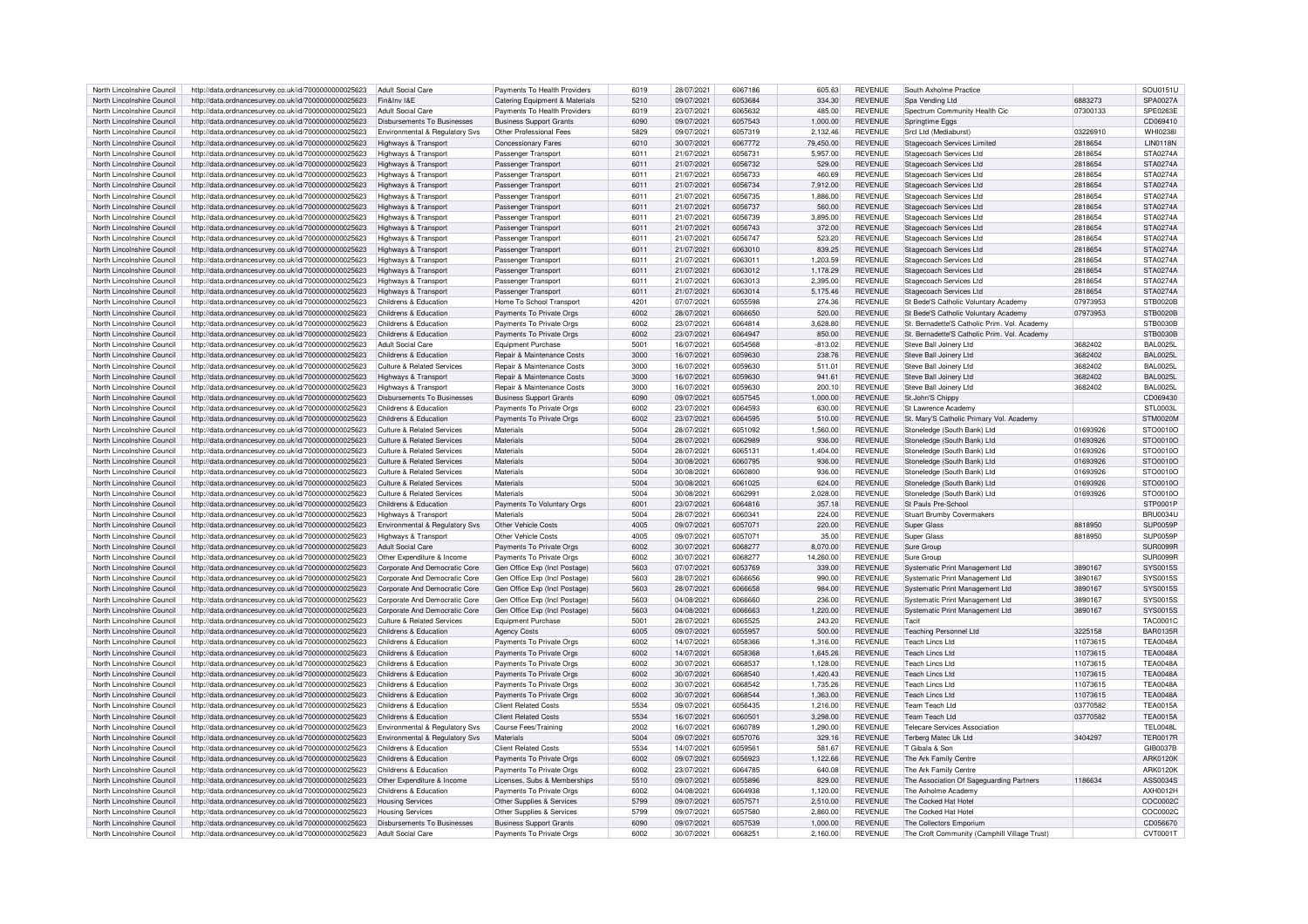| North Lincolnshire Council | http://data.ordnancesurvey.co.uk/id/7000000000025623 | Public Health                              | Materials                             | 5004             | 23/07/2021 | 6055379 | 15,779.79   | <b>REVENUE</b> | The Dollywood Foundation Of The Uk      |          | DOI 0032L        |
|----------------------------|------------------------------------------------------|--------------------------------------------|---------------------------------------|------------------|------------|---------|-------------|----------------|-----------------------------------------|----------|------------------|
| North Lincolnshire Council | http://data.ordnancesurvey.co.uk/id/7000000000025623 | Childrens & Education                      | Payments To Private Oras              | 6002             | 23/07/2021 | 6063897 | 865.00      | <b>REVENUE</b> | The Elizabethan Academy                 | 7964360  | ELI00251         |
|                            |                                                      |                                            |                                       |                  |            | 6055879 |             |                |                                         |          | <b>FOR0448R</b>  |
| North Lincolnshire Council | http://data.ordnancesurvey.co.uk/id/7000000000025623 | <b>Planning Services</b>                   | Other Supplies & Services             | 5799             | 09/07/2021 |         | 1,200.00    | <b>REVENUE</b> | The Forge Project Ltd                   | 05549681 |                  |
| North Lincolnshire Council | http://data.ordnancesurvey.co.uk/id/7000000000025623 | <b>Planning Services</b>                   | Other Supplies & Services             | 5799             | 28/07/2021 | 606568  | 328.00      | <b>REVENUE</b> | The Forge Project Ltd                   | 05549681 | <b>FOR0448R</b>  |
| North Lincolnshire Council | http://data.ordnancesurvey.co.uk/id/7000000000025623 | Other Expenditure & Income                 | Payments To Private Orgs              | 6002             | 07/07/2021 | 6055469 | 3,116.00    | <b>REVENUE</b> | The Golden Charter Trust                |          | GOL0132L         |
| North Lincolnshire Council | http://data.ordnancesurvey.co.uk/id/7000000000025623 | Adult Social Care Capita                   | Other Costs                           | A085             | 14/07/2021 | 605844  | 807.00      | CAPITAL        | The Helping Hand Co Ledbury Ltd         | 2172956  | <b>HFI 0001I</b> |
| North Lincolnshire Council | http://data.ordnancesurvey.co.uk/id/7000000000025623 | Environmental & Regulatory Svs             | Equipment Purchase                    | 5001             | 16/07/2021 | 6035409 | 2,125.00    | <b>REVENUE</b> | The Helping Hand Co Ledbury Ltd         | 2172956  | <b>HEL0001L</b>  |
| North Lincolnshire Council | http://data.ordnancesurvey.co.uk/id/7000000000025623 | Environmental & Regulatory Svs             | Materials                             | 5004             | 16/07/2021 | 603541  | 2.096.80    | <b>REVENUE</b> | The Helping Hand Co Ledbury Ltd         | 2172956  | HEL0001L         |
| North Lincolnshire Council | http://data.ordnancesurvey.co.uk/id/7000000000025623 | Childrens & Education                      | <b>Course Fees/Training</b>           | 2002             | 04/08/2021 | 6068563 | 3,100.96    | <b>REVENUE</b> | The Human Hive Global Cic               | 10640177 | HI IM0095M       |
| North Lincolnshire Council | http://data.ordnancesurvey.co.uk/id/7000000000025623 | Disbursements To Businesses                | <b>Business Support Grants</b>        | 6090             | 09/07/2021 | 6057530 | 1,000.00    | <b>REVENUE</b> | The Lash Addict                         |          | CD044980         |
|                            |                                                      |                                            |                                       |                  |            |         |             |                |                                         |          |                  |
| North Lincolnshire Council | http://data.ordnancesurvey.co.uk/id/7000000000025623 | Childrens & Education                      | Payments To Private Orgs              | 6002             | 23/07/2021 | 6064586 | 625.00      | <b>REVENUE</b> | The Market Weighton School              |          | MAR0961R         |
| North Lincolnshire Council | http://data.ordnancesurvey.co.uk/id/7000000000025623 | Culture & Related Services                 | Licenses, Subs & Memberships          | 5510             | 02/07/2021 | 6053779 | 638.12      | <b>REVENUE</b> | The Museums Association                 |          | <b>MUS0001S</b>  |
| North Lincolnshire Council | http://data.ordnancesurvey.co.uk/id/7000000000025623 | Disbursements To Businesses                | <b>Business Support Grants</b>        | 6090             | 28/07/2021 | 6068343 | 8.000.00    | <b>REVENUE</b> | The Old School Hal                      |          | CD069600         |
| North Lincolnshire Council | http://data.ordnancesurvey.co.uk/id/7000000000025623 | Culture & Related Services                 | Gen Office Exp (Incl Postage)         | 5603             | 04/08/2021 | 6067247 | 1.648.30    | <b>REVENUE</b> | The Reading Agency Ltd                  | 03904882 | <b>REA0040A</b>  |
| North Lincolnshire Council | http://data.ordnancesurvey.co.uk/id/7000000000025623 | Childrens & Education                      | Payments To Private Orgs              | 6002             | 21/07/2021 | 6062913 | 1,336.00    | <b>REVENUE</b> | The Rose Learning Trust                 |          | CRO0346O         |
| North Lincolnshire Council | http://data.ordnancesurvey.co.uk/id/7000000000025623 | Childrens & Education                      | Payments To Private Orgs              | 6002             | 23/07/2021 | 6064790 | 1,146.60    | <b>REVENUE</b> | The Rose Learning Trust                 |          | CRO0346O         |
| North Lincolnshire Council | http://data.ordnancesurvey.co.uk/id/7000000000025623 | <b>Disbursements To Businesses</b>         | <b>Business Support Grants</b>        | 6090             | 09/07/2021 | 6057547 | 1.000.00    | <b>REVENUE</b> | The Rug Stall                           |          | CD069450         |
| North Lincolnshire Council | http://data.ordnancesurvey.co.uk/id/7000000000025623 | Childrens & Education                      | Other Supplies & Services             | 5799             | 07/07/2021 | 6055375 | 11,900.00   | <b>REVENUE</b> | The Skills Network                      | 06445363 | SKI0021I         |
| North Lincolnshire Council | http://data.ordnancesurvey.co.uk/id/7000000000025623 | Childrens & Education                      | Other Supplies & Services             | 5799             | 14/07/2021 | 6059678 | 5,430.00    | <b>REVENUE</b> | The Skills Network                      | 06445363 | SKI0021I         |
| North Lincolnshire Council |                                                      | Childrens & Education                      |                                       | 6002             | 23/07/2021 | 6064597 |             | REVENUE        | The Vale Academ                         |          | <b>VAL0003L</b>  |
|                            | http://data.ordnancesurvey.co.uk/id/7000000000025623 |                                            | Payments To Private Orgs              |                  |            |         | 630.00      |                |                                         |          |                  |
| North Lincolnshire Council | http://data.ordnancesurvey.co.uk/id/7000000000025623 | Childrens & Education                      | Payments To Private Orgs              | 6002             | 23/07/2021 | 6064598 | 1,400.00    | REVENUE        | The Vale Academy                        |          | <b>VAL0003L</b>  |
| North Lincolnshire Council | http://data.ordnancesurvey.co.uk/id/7000000000025623 | Childrens & Education                      | Payments To Private Orgs              | 6002             | 23/07/2021 | 6064946 | 1.040.00    | <b>REVENUE</b> | The Vale Academy                        |          | <b>VAL0003L</b>  |
| North Lincolnshire Council | http://data.ordnancesurvey.co.uk/id/7000000000025623 | Corporate And Democratic Core              | Other Professional Fees               | 5829             | 09/07/2021 | 6056917 | 219.00      | <b>REVENUE</b> | The White Paper Conference Company      |          | <b>WHI0338I</b>  |
| North Lincolnshire Council | http://data.ordnancesurvey.co.uk/id/7000000000025623 | Environmental & Regulatory Svs             | Other Professional Fees               | 5829             | 16/07/2021 | 6059788 | 360.00      | <b>REVENUE</b> | The Yahoo Company                       | 3569494  | <b>WES0387S</b>  |
| North Lincolnshire Council | http://data.ordnancesurvey.co.uk/id/7000000000025623 | Environmental & Regulatory Sys             | Other Professional Fees               | 5829             | 16/07/2021 | 6059793 | 840.00      | <b>REVENUE</b> | The Yahoo Company                       | 3569494  | <b>WES0387S</b>  |
| North Lincolnshire Council | http://data.ordnancesurvey.co.uk/id/7000000000025623 | Corporate And Democratic Core              | Other Supplies & Services             | 5799             | 09/07/2021 | 6057642 | 2,977.20    | <b>REVENUE</b> | Tiaa Ltd                                | 04546319 | TIA0002A         |
| North Lincolnshire Council | http://data.ordnancesurvey.co.uk/id/7000000000025623 | Childrens & Education                      | Home To School Transport              | 4201             | 07/07/2021 | 6055364 | 18,800.00   | <b>REVENUE</b> | <b>Time Taxis</b>                       |          | <b>TIM0130M</b>  |
|                            |                                                      | <b>Adult Social Care</b>                   | Vehicle Hire                          | 4101             | 28/07/2021 | 6066950 |             | <b>REVENUE</b> |                                         | 1364047  | <b>TJS0001S</b>  |
| North Lincolnshire Council | http://data.ordnancesurvey.co.uk/id/7000000000025623 |                                            |                                       |                  |            |         | 855.00      |                | Tjs Hire Co (Humberside) Ltd            |          |                  |
| North Lincolnshire Council | http://data.ordnancesurvey.co.uk/id/7000000000025623 | Childrens & Education                      | Vehicle Hire                          | 4101             | 28/07/2021 | 6066957 | 685.71      | <b>REVENUE</b> | Tjs Hire Co (Humberside) Ltd            | 1364047  | <b>TJS0001S</b>  |
| North Lincolnshire Council | http://data.ordnancesurvey.co.uk/id/7000000000025623 | <b>Culture &amp; Related Services</b>      | Other Vehicle Costs                   | 4005             | 09/07/2021 | 6057077 | 797.14      | <b>REVENUE</b> | Tjs Hire Co (Humberside) Ltd            | 1364047  | <b>TJS0001S</b>  |
| North Lincolnshire Council | http://data.ordnancesurvey.co.uk/id/7000000000025623 | Culture & Related Services                 | Other Vehicle Costs                   | 4005             | 28/07/2021 | 6066963 | 900.00      | REVENUE        | Tis Hire Co (Humberside) Ltd            | 1364047  | T.IS0001S        |
| North Lincolnshire Council | http://data.ordnancesurvey.co.uk/id/7000000000025623 | Culture & Related Services                 | Other Vehicle Costs                   | 4005             | 28/07/2021 | 6066964 | 771.43      | <b>REVENUE</b> | Tis Hire Co (Humberside) I td           | 1364047  | <b>TJS0001S</b>  |
| North Lincolnshire Council | http://data.ordnancesurvey.co.uk/id/7000000000025623 | Culture & Related Services                 | Vehicle Hire                          | 4101             | 28/07/2021 | 6066955 | 771.43      | <b>REVENUE</b> | Tjs Hire Co (Humberside) Ltd            | 1364047  | <b>TJS0001S</b>  |
| North Lincolnshire Council | http://data.ordnancesurvey.co.uk/id/7000000000025623 | Environmental & Regulatory Svs             | Vehicle Hire                          | 4101             | 28/07/2021 | 6066949 | 428.57      | <b>REVENUE</b> | Tjs Hire Co (Humberside) Ltd            | 1364047  | <b>TJS0001S</b>  |
| North Lincolnshire Council | http://data.ordnancesurvey.co.uk/id/7000000000025623 | Environmental & Regulatory Svs             | Vehicle Hire                          | 4101             | 28/07/2021 | 6066953 | 792.86      | <b>REVENUE</b> | Tjs Hire Co (Humberside) Ltd            | 1364047  | <b>TJS0001S</b>  |
| North Lincolnshire Council | http://data.ordnancesurvey.co.uk/id/7000000000025623 | Fin&Inv I&F                                | Other Vehicle Costs                   | 4005             | 28/07/2021 | 6066956 | 514.28      | <b>REVENUE</b> | Tjs Hire Co (Humberside) Ltd            | 1364047  | <b>TJS0001S</b>  |
| North Lincolnshire Council | http://data.ordnancesurvey.co.uk/id/7000000000025623 | Highways & Transport                       | Vehicle Hire                          | 4101             | 28/07/2021 | 6066951 | 810.00      | <b>REVENUE</b> | Tis Hire Co (Humberside) I to           | 1364047  | <b>TJS0001S</b>  |
| North Lincolnshire Council |                                                      |                                            | Vehicle Hire                          | 4101             |            | 6066953 | 754.43      | <b>REVENUE</b> | Tis Hire Co (Humberside) I to           | 1364047  | <b>TJS0001S</b>  |
|                            | http://data.ordnancesurvey.co.uk/id/7000000000025623 | Highways & Transport                       |                                       |                  | 28/07/2021 |         |             |                |                                         |          |                  |
| North Lincolnshire Council | http://data.ordnancesurvey.co.uk/id/7000000000025623 | Highways & Transport                       | Vehicle Hire                          | 4101             | 28/07/2021 | 6066954 | 514.28      | <b>REVENUE</b> | Tjs Hire Co (Humberside) Ltd            | 1364047  | <b>TJS0001S</b>  |
| North Lincolnshire Council | http://data.ordnancesurvey.co.uk/id/7000000000025623 | Highways & Transport                       | Vehicle Hire                          | 4101             | 28/07/2021 | 6066958 | 810.00      | <b>REVENUE</b> | Tjs Hire Co (Humberside) Ltd            | 1364047  | <b>TJS0001S</b>  |
| North Lincolnshire Council | http://data.ordnancesurvey.co.uk/id/7000000000025623 | Highways & Transport                       | Vehicle Hire                          | 4101             | 28/07/2021 | 6066961 | 385.71      | <b>REVENUE</b> | Tjs Hire Co (Humberside) Ltd            | 1364047  | <b>TJS0001S</b>  |
| North Lincolnshire Council | http://data.ordnancesurvev.co.uk/id/7000000000025623 | Highways & Transport                       | Vehicle Hire                          | 4101             | 28/07/2021 | 6066962 | 617.14      | <b>REVENUE</b> | Tjs Hire Co (Humberside) Ltd            | 1364047  | <b>TJS0001S</b>  |
| North Lincolnshire Council | http://data.ordnancesurvey.co.uk/id/7000000000025623 | Disbursements To Businesses                | <b>Business Support Grants</b>        | 6090             | 09/07/2021 | 6057533 | 1,000.00    | <b>REVENUE</b> | <b>Tops For Tots</b>                    |          | CD050400         |
| North Lincolnshire Council | http://data.ordnancesurvey.co.uk/id/7000000000025623 | <b>Culture &amp; Related Services</b>      | Equipment Purchase                    | 5001             | 16/07/2021 | 6033283 | 231.70      | REVENUE        | <b>Torne Valley</b>                     |          | <b>THO01560</b>  |
| North Lincolnshire Council | http://data.ordnancesurvey.co.uk/id/7000000000025623 | <b>Adult Social Care</b>                   | It Hardware - Purchase                | 5050             | 16/07/2021 | 6061097 | 4.575.00    | <b>REVENUE</b> | <b>Total Computer Networks Ltd</b>      | 04858126 | <b>TOT0031T</b>  |
| North Lincolnshire Council | http://data.ordnancesurvey.co.uk/id/7000000000025623 | Corporate And Democratic Core              | It Hardware - Purchase                | 5050             | 14/07/2021 | 6053916 | 260.00      | REVENUE        | <b>Total Computer Networks Ltd</b>      | 04858126 | TOT00311         |
|                            |                                                      |                                            |                                       |                  |            |         |             |                |                                         |          |                  |
| North Lincolnshire Council | http://data.ordnancesurvey.co.uk/id/7000000000025623 | <b>Support Servs Capital</b>               | It Fauinment                          | A098             | 07/07/2021 | 6053943 | 6.900.00    | CAPITAL        | <b>Total Computer Networks Ltd</b>      | 04858126 | <b>TOT0031T</b>  |
| North Lincolnshire Council | http://data.ordnancesurvey.co.uk/id/7000000000025623 | <b>Support Servs Capital</b>               | It Equipment                          | A098             | 09/07/2021 | 6053945 | 2,250.00    | CAPITAL        | <b>Total Computer Networks Ltd</b>      | 04858126 | <b>TOT0031T</b>  |
| North Lincolnshire Council | http://data.ordnancesurvey.co.uk/id/7000000000025623 | Support Servs Capital                      | It Equipment                          | A098             | 16/07/2021 | 6061081 | 240.00      | CAPITAL        | <b>Total Computer Networks Ltd</b>      | 04858126 | <b>TOT0031T</b>  |
| North Lincolnshire Council | http://data.ordnancesurvey.co.uk/id/7000000000025623 | Support Servs Capital                      | It Equipment                          | A098             | 16/07/2021 | 6061082 | 9,305.40    | CAPITAL        | <b>Total Computer Networks Ltd</b>      | 04858126 | TOT0031T         |
| North Lincolnshire Council | http://data.ordnancesurvey.co.uk/id/7000000000025623 | Support Servs Capital                      | It Equipment                          | A098             | 21/07/2021 | 606109  | 2,700.00    | CAPITAL        | <b>Total Computer Networks Ltd</b>      | 04858126 | <b>TOT0031T</b>  |
| North Lincolnshire Council | http://data.ordnancesurvey.co.uk/id/7000000000025623 | Support Servs Capital                      | It Equipment                          | AN <sub>98</sub> | 30/07/2021 | 6066680 | 1,312.00    | CAPITAL        | Total Computer Networks Ltd             | 04858126 | TOT0031T         |
| North Lincolnshire Council | http://data.ordnancesurvey.co.uk/id/7000000000025623 | Support Servs Capital                      | It Fauinment                          | A098             | 26/08/2021 | 6068174 | 2,280.00    | CAPITAL        | <b>Total Computer Networks I td</b>     | 04858126 | <b>TOT0031T</b>  |
| North Lincolnshire Council | http://data.ordnancesurvey.co.uk/id/7000000000025623 | <b>Adult Social Care</b>                   | Repair & Maintenance Costs            | 3000             | 16/07/2021 | 6059709 | 82.10       | <b>REVENUE</b> | Townsend Flec. Serv. - Mechanical       |          | <b>TOW0600W</b>  |
| North Lincolnshire Council | http://data.ordnancesurvey.co.uk/id/7000000000025623 | Corporate And Democratic Core              | Repair & Maintenance Costs            | 3000             | 16/07/2021 | 6059709 | 57.56       | <b>REVENUE</b> | Townsend Elec. Serv. - Mechanical       |          | <b>TOW0600W</b>  |
| North Lincolnshire Council |                                                      | Culture & Related Services                 |                                       | 3000             | 16/07/2021 | 6059709 | 227.08      | <b>REVENUE</b> | Townsend Flec. Serv. - Mechanical       |          | <b>N0030WOT</b>  |
|                            | http://data.ordnancesurvey.co.uk/id/7000000000025623 |                                            | Repair & Maintenance Costs            |                  |            |         |             |                |                                         |          |                  |
| North Lincolnshire Council | http://data.ordnancesurvey.co.uk/id/7000000000025623 | Environmental & Regulatory Svs             | Repair & Maintenance Costs            | 3000             | 16/07/2021 | 6059709 | 265.82      | <b>REVENUE</b> | Townsend Elec. Serv. - Mechanical       |          | <b>TOW0600W</b>  |
| North Lincolnshire Council | http://data.ordnancesurvey.co.uk/id/7000000000025623 | Fin&Inv I&F                                | Repair & Maintenance Costs            | 3000             | 16/07/2021 | 6059709 | 57.57       | <b>REVENUE</b> | Townsend Flec. Serv. - Mechanical       |          | <b>TOW0600W</b>  |
| North Lincolnshire Council | http://data.ordnancesurvey.co.uk/id/7000000000025623 | Highways & Transport                       | Repair & Maintenance Costs            | 3000             | 16/07/2021 | 6059709 | 57.57       | <b>REVENUE</b> | Townsend Elec. Serv. - Mechanical       |          | <b>TOW0600W</b>  |
| North Lincolnshire Council | http://data.ordnancesurvey.co.uk/id/7000000000025623 | <b>Planning Services</b>                   | Repair & Maintenance Costs            | 3000             | 16/07/2021 | 6059709 | 158.58      | <b>REVENUE</b> | Townsend Elec. Serv. - Mechanical       |          | <b>TOW0600W</b>  |
| North Lincolnshire Council | http://data.ordnancesurvey.co.uk/id/7000000000025623 | Corporate And Democratic Core              | Repair & Maintenance Costs            | 3000             | 16/07/2021 | 6059653 | 55.43       | <b>REVENUE</b> | <b>Townsend Electrical Services</b>     |          | <b>TOW0097W</b>  |
| North Lincolnshire Council | http://data.ordnancesurvey.co.uk/id/7000000000025623 | <b>Culture &amp; Related Services</b>      | <b>Repair &amp; Maintenance Costs</b> | 3000             | 16/07/2021 | 6059653 | 623.80      | <b>REVENUE</b> | <b>Townsend Electrical Services</b>     |          | <b>TOW0097W</b>  |
| North Lincolnshire Council | http://data.ordnancesurvey.co.uk/id/7000000000025623 | Environmental & Regulatory Svs             | Repair & Maintenance Costs            | 3000             | 16/07/2021 | 6059653 | 70.89       | <b>REVENUE</b> | <b>Townsend Electrical Services</b>     |          | <b>TOW0097W</b>  |
| North Lincolnshire Council | http://data.ordnancesurvey.co.uk/id/7000000000025623 | Highways & Transport                       | Repair & Maintenance Costs            | 3000             | 16/07/2021 | 6059653 | 39.98       | <b>REVENUE</b> | <b>Townsend Electrical Services</b>     |          | <b>TOW0097W</b>  |
| North Lincolnshire Council |                                                      | Childrens & Education                      |                                       | 6002             | 23/07/2021 | 6064817 | 616.13      | <b>REVENUE</b> |                                         |          | <b>TOY0009Y</b>  |
|                            | http://data.ordnancesurvey.co.uk/id/7000000000025623 |                                            | Payments To Private Orgs              |                  |            |         |             |                | <b>Toy Box Nursery</b>                  |          |                  |
| North Lincolnshire Council | http://data.ordnancesurvey.co.uk/id/7000000000025623 | <b>Disbursements To Businesses</b>         | <b>Business Support Grants</b>        | 6090             | 09/07/2021 | 6057536 | 1,000.00    | <b>REVENUE</b> | Toy Man                                 |          | CD055660         |
| North Lincolnshire Council | http://data.ordnancesurvey.co.uk/id/7000000000025623 | <b>Environmental &amp; Regulatory Sys.</b> | Payments To Private Orgs              | 6002             | 23/07/2021 | 6064965 | 13.734.72   | <b>REVENUE</b> | Transwaste Recycling And Aggregates Ltd | 3863280  | <b>TRA0252A</b>  |
| North Lincolnshire Council | http://data.ordnancesurvey.co.uk/id/7000000000025623 | Central Services To Public                 | Repair & Maintenance Costs            | 3000             | 07/07/2021 | 605457  | $\mathbf 0$ | <b>REVENUE</b> | Trent Valley Refrigeration Ltd          | 04394681 | <b>TRE0071E</b>  |
| North Lincolnshire Council | http://data.ordnancesurvey.co.uk/id/7000000000025623 | Corporate And Democratic Core              | Repair & Maintenance Costs            | 3000             | 07/07/2021 | 6054576 | $\mathbf 0$ | <b>REVENUE</b> | Trent Valley Refrigeration Ltd          | 04394681 | <b>TRE0071E</b>  |
| North Lincolnshire Council | http://data.ordnancesurvey.co.uk/id/7000000000025623 | Corporate And Democratic Core              | Repair & Maintenance Costs            | 3000             | 07/07/2021 | 605457  | 67.80       | <b>REVENUE</b> | Trent Valley Refrigeration Ltd          | 04394681 | TRE0071E         |
| North Lincolnshire Council | http://data.ordnancesurvey.co.uk/id/7000000000025623 | Culture & Related Services                 | Repair & Maintenance Costs            | 3000             | 07/07/2021 | 6054577 | 284.86      | REVENUE        | Trent Valley Refrigeration Ltd          | 04394681 | TRE0071E         |
|                            |                                                      |                                            |                                       |                  |            |         |             |                |                                         |          |                  |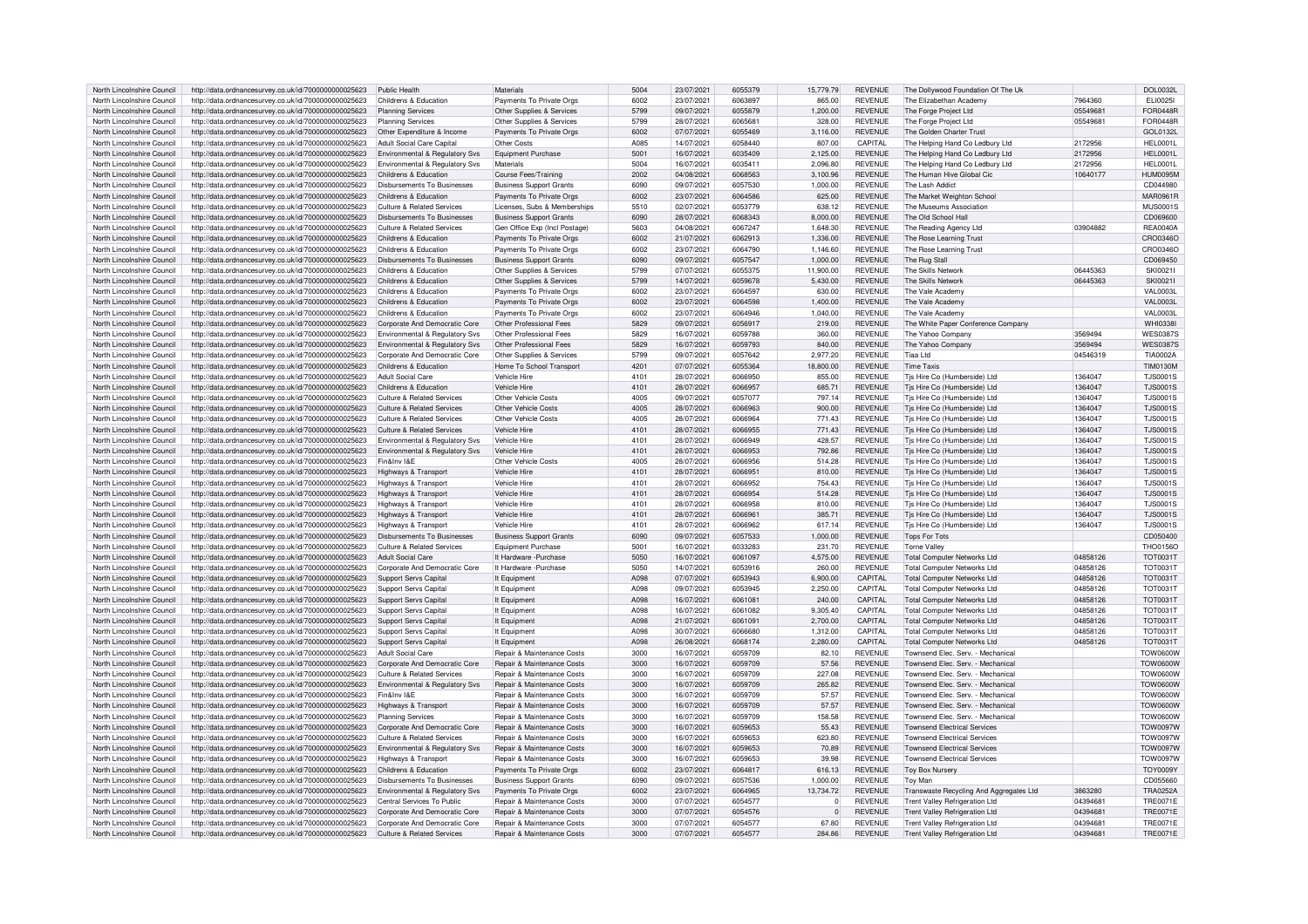| North Lincolnshire Council | http://data.ordnancesurvey.co.uk/id/7000000000025623 | Culture & Related Services            | Repair & Maintenance Costs   | 3000          | 07/07/2021 | 6054584 | 1.268.56  | <b>REVENUE</b> | Trent Valley Refrigeration Ltd        | 04394681 | <b>TRE0071E</b> |
|----------------------------|------------------------------------------------------|---------------------------------------|------------------------------|---------------|------------|---------|-----------|----------------|---------------------------------------|----------|-----------------|
| North Lincolnshire Council | http://data.ordnancesurvey.co.uk/id/7000000000025623 | Environmental & Regulatory Svs        | Repair & Maintenance Costs   | 3000          | 07/07/2021 | 6054577 | 114.48    | <b>REVENUE</b> | <b>Trent Valley Refrigeration Ltd</b> | 04394681 | <b>TRE0071E</b> |
|                            |                                                      |                                       |                              |               |            |         |           |                |                                       |          |                 |
| North Lincolnshire Council | http://data.ordnancesurvey.co.uk/id/7000000000025623 | Non Distributed Costs                 | Repair & Maintenance Costs   | 3000          | 07/07/2021 | 6054577 | 73.36     | <b>REVENUE</b> | <b>Trent Valley Refrigeration Ltd</b> | 0439468  | <b>TRE0071E</b> |
| North Lincolnshire Council | http://data.ordnancesurvey.co.uk/id/7000000000025623 | Adult Social Care                     | Payments To Health Providers | 6019          | 28/07/2021 | 6067194 | 842.87    | <b>REVENUE</b> | <b>Trent View Medical Practice</b>    |          | <b>TRE0056E</b> |
| North Lincolnshire Council | http://data.ordnancesurvey.co.uk/id/7000000000025623 | Culture & Related Services            | Exhibitions/Events           | 5709          | 23/07/2021 | 6065110 | 850.00    | <b>REVENUE</b> | Tribute Act Entertainmen              |          | <b>TRI0087I</b> |
| North Lincolnshire Council | http://data.ordnancesurvey.co.uk/id/7000000000025623 | Childrens & Education                 | It Software-Maintenance      | 5053          | 16/07/2021 | 6059401 | 2,830.00  | REVENUE        | <b>Trics Consortium Limited</b>       | 09262594 | <b>TRI0077I</b> |
| North Lincolnshire Council | http://data.ordnancesurvey.co.uk/id/7000000000025623 | Central Services To Public            | Rents                        | 3201          | 09/07/2021 | 6057460 | 320.00    | <b>REVENUE</b> | <b>Trinity Methodist Church</b>       |          | TRI0031I        |
| North Lincolnshire Council | http://data.ordnancesurvey.co.uk/id/7000000000025623 | Highways & Transport                  | Other Supplies & Services    | 5799          | 23/07/2021 | 6062994 | 586.82    | <b>REVENUE</b> | <b>Truck Loaders Limited</b>          | 5168548  | <b>TRU0048U</b> |
|                            |                                                      |                                       |                              |               |            |         |           |                |                                       |          |                 |
| North Lincolnshire Council | http://data.ordnancesurvey.co.uk/id/7000000000025623 | Environmental & Regulatory Svs        | <b>Foujoment Purchase</b>    | 5001          | 09/07/2021 | 6055848 | 750.00    | <b>REVENUE</b> | Tunstall Healthcare (Uk) Ltd          | 1332249  | <b>TUN0021N</b> |
| North Lincolnshire Council | http://data.ordnancesurvey.co.uk/id/7000000000025623 | Environmental & Regulatory Svs        | <b>Equipment Purchase</b>    | 5001          | 09/07/2021 | 6055851 | 1,538.25  | <b>REVENUE</b> | Tunstall Healthcare (Uk) Ltd          | 1332249  | <b>TUN0021N</b> |
| North Lincolnshire Council | http://data.ordnancesurvey.co.uk/id/7000000000025623 | Environmental & Regulatory Svs        | Telephone Rent/Calls         | 5403          | 09/07/2021 | 6055849 | 9,367.50  | <b>REVENUE</b> | Tunstall Healthcare (Uk) Ltd          | 1332249  | <b>TUN0021N</b> |
| North Lincolnshire Council | http://data.ordnancesurvey.co.uk/id/7000000000025623 | Adult Social Care                     | Provisions                   | 5201          | 07/07/2021 | 6054333 | 390.34    | <b>REVENUE</b> | Turner Price I td                     | 02732141 | <b>TUR0245R</b> |
| North Lincolnshire Council | http://data.ordnancesurvey.co.uk/id/7000000000025623 | <b>Adult Social Care</b>              | Provisions                   | 5201          | 07/07/2021 | 6054336 | 381.15    | <b>REVENUE</b> | Turner Price Ltd                      | 02732141 | <b>TUR0245R</b> |
|                            |                                                      |                                       |                              |               |            |         |           |                |                                       |          |                 |
| North Lincolnshire Council | http://data.ordnancesurvey.co.uk/id/7000000000025623 | Adult Social Care                     | Provisions                   | 5201          | 28/07/2021 | 6055486 | 566.75    | <b>REVENUE</b> | Turner Price Ltd                      | 02732141 | <b>TUR0245R</b> |
| North Lincolnshire Council | http://data.ordnancesurvey.co.uk/id/7000000000025623 | Adult Social Care                     | Provisions                   | 5201          | 28/07/2021 | 6060536 | 420.55    | <b>REVENUE</b> | <b>Turner Price Ltd</b>               | 02732141 | <b>TUR0245R</b> |
| North Lincolnshire Council | http://data.ordnancesurvey.co.uk/id/7000000000025623 | <b>Adult Social Care</b>              | Provisions                   | 5201          | 28/07/2021 | 6065106 | 493.55    | <b>REVENUE</b> | Turner Price Ltd                      | 02732141 | <b>TUR0245R</b> |
| North Lincolnshire Council | http://data.ordnancesurvey.co.uk/id/7000000000025623 | <b>Adult Social Care</b>              | Provisions                   | 5201          | 30/07/2021 | 6067791 | 354.69    | <b>REVENUE</b> | Turner Price I td                     | 0273214  | TUR0245F        |
| North Lincolnshire Council | http://data.ordnancesurvey.co.uk/id/7000000000025623 | <b>Culture &amp; Related Services</b> | Provisions                   | 5201          | 07/07/2021 | 6055742 | 280.38    | <b>REVENUE</b> | Turner Price I td                     | 02732141 | <b>TUR0245R</b> |
|                            |                                                      |                                       |                              |               |            |         |           |                |                                       |          |                 |
| North Lincolnshire Council | http://data.ordnancesurvey.co.uk/id/7000000000025623 | Culture & Related Services            | Provisions                   | 5201          | 28/07/2021 | 6065176 | 320.63    | <b>REVENUE</b> | <b>Turner Price Ltd</b>               | 02732141 | <b>TUR0245R</b> |
| North Lincolnshire Council | http://data.ordnancesurvey.co.uk/id/7000000000025623 | Culture & Related Services            | Provisions                   | 5201          | 28/07/2021 | 6065178 | 337.27    | <b>REVENUE</b> | <b>Turner Price Ltd</b>               | 02732141 | <b>TUR0245R</b> |
| North Lincolnshire Council | http://data.ordnancesurvey.co.uk/id/7000000000025623 | Culture & Related Services            | Provisions                   | 5201          | 28/07/2021 | 6065531 | 484.55    | <b>REVENUE</b> | Turner Price Ltd                      | 02732141 | <b>TUR0245R</b> |
| North Lincolnshire Council | http://data.ordnancesurvey.co.uk/id/7000000000025623 | Culture & Related Services            | Provisions                   | 5201          | 30/07/2021 | 6067261 | 398.00    | <b>REVENUE</b> | Turner Price I td                     | 02732141 | <b>TUR0245R</b> |
| North Lincolnshire Council | http://data.ordnancesurvey.co.uk/id/7000000000025623 | Fin&Inv I&F                           | Provisions                   | 520           | 09/07/2021 | 6057166 | 320.09    | <b>REVENUE</b> | Turner Price Ltd                      | 02732141 | <b>TUR0245R</b> |
|                            |                                                      |                                       |                              |               |            |         |           |                |                                       |          |                 |
| North Lincolnshire Council | http://data.ordnancesurvey.co.uk/id/7000000000025623 | Fin&Inv I&F                           | Provisions                   | 5201          | 09/07/2021 | 6057168 | 631.16    | <b>REVENUE</b> | Turner Price I td                     | 02732141 | <b>TUR0245R</b> |
| North Lincolnshire Council | http://data.ordnancesurvey.co.uk/id/7000000000025623 | Fin&Inv I&E                           | Provisions                   | 5201          | 09/07/2021 | 6057175 | 426.95    | <b>REVENUE</b> | <b>Turner Price Ltd</b>               | 02732141 | <b>TUR0245R</b> |
| North Lincolnshire Council | http://data.ordnancesurvey.co.uk/id/7000000000025623 | Fin&Inv I&F                           | Provisions                   | 5201          | 09/07/2021 | 6057178 | 366.82    | <b>REVENUE</b> | <b>Turner Price Ltd</b>               | 02732141 | <b>TUR0245R</b> |
| North Lincolnshire Council | http://data.ordnancesurvey.co.uk/id/7000000000025623 | Fin&Inv I&E                           | Provisions                   | 5201          | 09/07/2021 | 6057202 | $-384.99$ | <b>REVENUE</b> | <b>Turner Price Ltd</b>               | 02732141 | <b>TUR0245F</b> |
| North Lincolnshire Council | http://data.ordnancesurvey.co.uk/id/7000000000025623 | Fin&Inv I&F                           | Provisions                   | 5201          | 09/07/2021 | 6057203 | 286.62    | <b>REVENUE</b> | Turner Price I td                     | 02732141 | <b>TUR0245R</b> |
|                            |                                                      | Fin&Inv I&F                           |                              |               |            | 6058236 |           | <b>REVENUE</b> |                                       |          |                 |
| North Lincolnshire Council | http://data.ordnancesurvey.co.uk/id/7000000000025623 |                                       | Provisions                   | 5201          | 14/07/2021 |         | 326.49    |                | Turner Price Ltd                      | 02732141 | <b>TUR0245R</b> |
| North Lincolnshire Council | http://data.ordnancesurvey.co.uk/id/7000000000025623 | Fin&Inv I&E                           | Provisions                   | 5201          | 14/07/2021 | 6058245 | 260.88    | REVENUE        | Turner Price Ltd                      | 02732141 | <b>TUR0245R</b> |
| North Lincolnshire Council | http://data.ordnancesurvey.co.uk/id/7000000000025623 | Fin&Inv I&F                           | Provisions                   | 5201          | 14/07/2021 | 6058249 | 257.15    | <b>REVENUE</b> | Turner Price Ltd                      | 02732141 | <b>TUR0245R</b> |
| North Lincolnshire Council | http://data.ordnancesurvey.co.uk/id/7000000000025623 | Fin&Inv I&F                           | Provisions                   | 5201          | 14/07/2021 | 6058254 | 283.71    | <b>REVENUE</b> | Turner Price Ltd                      | 02732141 | <b>TUR0245R</b> |
| North Lincolnshire Council | http://data.ordnancesurvey.co.uk/id/7000000000025623 | Fin&Inv I&F                           | Provisions                   | 5201          | 14/07/2021 | 6058259 | 244.10    | <b>REVENUE</b> | Turner Price I td                     | 02732141 | <b>TUR0245R</b> |
|                            |                                                      |                                       |                              |               |            | 6058261 |           |                |                                       |          |                 |
| North Lincolnshire Council | http://data.ordnancesurvey.co.uk/id/7000000000025623 | Fin&Inv I&F                           | Provisions                   | 5201          | 14/07/2021 |         | 292.84    | <b>REVENUE</b> | Turner Price I td                     | 02732141 | <b>TUR0245R</b> |
| North Lincolnshire Council | http://data.ordnancesurvey.co.uk/id/7000000000025623 | Fin&Inv I&E                           | Provisions                   | 5201          | 14/07/2021 | 6058284 | 249.23    | <b>REVENUE</b> | <b>Turner Price Ltd</b>               | 02732141 | <b>TUR0245R</b> |
| North Lincolnshire Council | http://data.ordnancesurvey.co.uk/id/7000000000025623 | Fin&Inv I&F                           | Provisions                   | 5201          | 14/07/2021 | 6058285 | 259.66    | <b>REVENUE</b> | Turner Price I td                     | 02732141 | <b>TUR0245R</b> |
| North Lincolnshire Council | http://data.ordnancesurvey.co.uk/id/7000000000025623 | Fin&Inv I&F                           | Provisions                   | 5201          | 14/07/2021 | 6058288 | 405.51    | <b>REVENUE</b> | Turner Price Ltd                      | 02732141 | <b>TUR0245R</b> |
| North Lincolnshire Council | http://data.ordnancesurvey.co.uk/id/7000000000025623 | Fin&Inv I&E                           | Provisions                   | 5201          | 14/07/2021 | 6058289 | 376.61    | <b>REVENUE</b> | <b>Turner Price Ltd</b>               | 02732141 | <b>TUR0245R</b> |
|                            |                                                      | Fin&Inv I&F                           |                              |               |            |         |           |                | <b>Turner Price Ltd</b>               |          |                 |
| North Lincolnshire Council | http://data.ordnancesurvey.co.uk/id/7000000000025623 |                                       | Provisions                   | 5201          | 14/07/2021 | 6058313 | 320.90    | <b>REVENUE</b> |                                       | 02732141 | <b>TUR0245R</b> |
| North Lincolnshire Council | http://data.ordnancesurvey.co.uk/id/7000000000025623 | Fin&Inv I&E                           | Provisions                   | 5201          | 14/07/2021 | 6058315 | 286.61    | <b>REVENUE</b> | Turner Price Ltd                      | 02732141 | <b>TUR0245R</b> |
| North Lincolnshire Council | http://data.ordnancesurvey.co.uk/id/7000000000025623 | Fin&Inv I&F                           | Provisions                   | 520           | 14/07/2021 | 6058317 | 242.79    | <b>REVENUE</b> | Turner Price I to                     | 02732141 | TUR0245F        |
| North Lincolnshire Council | http://data.ordnancesurvey.co.uk/id/7000000000025623 | Fin&Inv I&F                           | Provisions                   | 5201          | 14/07/2021 | 6058322 | 262.32    | <b>REVENUE</b> | Turner Price Ltd                      | 02732141 | <b>TUR0245R</b> |
| North Lincolnshire Council | http://data.ordnancesurvey.co.uk/id/7000000000025623 | Fin&Inv I&F                           | Provisions                   | 5201          | 14/07/2021 | 6058325 | 265.01    | <b>REVENUE</b> | Turner Price I td                     | 02732141 | <b>TUR0245R</b> |
|                            |                                                      |                                       |                              |               |            |         |           |                |                                       |          |                 |
| North Lincolnshire Council | http://data.ordnancesurvey.co.uk/id/7000000000025623 | Fin&Inv I&E                           | Provisions                   | 5201          | 14/07/2021 | 6058327 | 228.80    | <b>REVENUE</b> | <b>Turner Price Ltd</b>               | 02732141 | <b>TUR0245F</b> |
| North Lincolnshire Council | http://data.ordnancesurvey.co.uk/id/7000000000025623 | Fin&Inv I&E                           | Provisions                   | 5201          | 14/07/2021 | 6058330 | 271.37    | <b>REVENUE</b> | Turner Price Ltd                      | 02732141 | <b>TUR0245R</b> |
| North Lincolnshire Council | http://data.ordnancesurvey.co.uk/id/7000000000025623 | Fin&Inv I&F                           | Provisions                   | 5201          | 14/07/2021 | 6058333 | 368.34    | <b>REVENUE</b> | Turner Price I td                     | 02732141 | TUR0245F        |
| North Lincolnshire Council | http://data.ordnancesurvey.co.uk/id/7000000000025623 | Fin&Inv I&F                           | Provisions                   | 520           | 14/07/2021 | 6058337 | 390.90    | <b>REVENUE</b> | Turner Price I td                     | 02732141 | <b>TUR0245R</b> |
| North Lincolnshire Council | http://data.ordnancesurvey.co.uk/id/7000000000025623 | Fin&Inv I&E                           | Provisions                   | 5201          | 14/07/2021 | 6058358 | 224.72    | <b>REVENUE</b> | <b>Turner Price Ltd</b>               | 02732141 | <b>TUR0245R</b> |
|                            |                                                      |                                       |                              |               |            |         |           |                |                                       |          |                 |
| North Lincolnshire Council | http://data.ordnancesurvey.co.uk/id/7000000000025623 | Fin&Inv I&E                           | Provisions                   | 5201          | 16/07/2021 | 6060282 | 485.42    | <b>REVENUE</b> | <b>Turner Price Ltd</b>               | 02732141 | <b>TUR0245R</b> |
| North Lincolnshire Council | http://data.ordnancesurvey.co.uk/id/7000000000025623 | Fin&Inv I&F                           | Provisions                   | 5201          | 16/07/2021 | 6060283 | 511.13    | <b>REVENUE</b> | Turner Price Ltd                      | 02732141 | <b>TUR0245R</b> |
| North Lincolnshire Council | http://data.ordnancesurvey.co.uk/id/7000000000025623 | Fin&Inv I&E                           | Provisions                   | 5201          | 16/07/2021 | 6060286 | 402.34    | <b>REVENUE</b> | <b>Turner Price Ltd</b>               | 02732141 | <b>TUR0245R</b> |
| North Lincolnshire Council | http://data.ordnancesurvey.co.uk/id/7000000000025623 | Fin&Inv I&F                           | Provisions                   | 5201          | 16/07/2021 | 6060289 | 250.69    | <b>REVENUE</b> | Turner Price I td                     | 02732141 | TUR0245R        |
| North Lincolnshire Council | http://data.ordnancesurvey.co.uk/id/7000000000025623 | Fin&Inv I&F                           | Provisions                   | 5201          | 16/07/2021 | 6060290 | 333.36    | <b>REVENUE</b> | <b>Turner Price Ltd</b>               | 02732141 | TUR0245F        |
| North Lincolnshire Council | http://data.ordnancesurvey.co.uk/id/7000000000025623 | Fin&Inv I&E                           | Provisions                   | 5201          | 16/07/2021 | 6060292 | 280.03    | <b>REVENUE</b> | <b>Turner Price Ltd</b>               | 02732141 | <b>TUR0245R</b> |
|                            |                                                      |                                       |                              |               |            |         |           |                |                                       |          |                 |
| North Lincolnshire Council | http://data.ordnancesurvey.co.uk/id/7000000000025623 | Fin&Inv I&E                           | Provisions                   | 5201          | 16/07/2021 | 6060293 | 366.34    | <b>REVENUE</b> | Turner Price Ltd                      | 02732141 | <b>TUR0245R</b> |
| North Lincolnshire Council | http://data.ordnancesurvey.co.uk/id/7000000000025623 | Fin&Inv I&E                           | Provisions                   | 5201          | 16/07/2021 | 6060298 | 352.48    | <b>REVENUE</b> | <b>Turner Price Ltd</b>               | 02732141 | <b>TUR0245F</b> |
| North Lincolnshire Council | http://data.ordnancesurvey.co.uk/id/7000000000025623 | Fin&Inv I&E                           | Provisions                   | 5201          | 16/07/2021 | 6060300 | 479.81    | <b>REVENUE</b> | <b>Turner Price Ltd</b>               | 02732141 | TUR0245R        |
| North Lincolnshire Council | http://data.ordnancesurvey.co.uk/id/7000000000025623 | Fin&Inv I&F                           | Provisions                   | 5201          | 16/07/2021 | 6060942 | 271.15    | <b>REVENUE</b> | Turner Price I to                     | 02732141 | <b>TUR0245R</b> |
| North Lincolnshire Council | http://data.ordnancesurvey.co.uk/id/7000000000025623 | Fin&Inv I&E                           | Provisions                   | 5201          | 16/07/2021 | 6060945 | 509.38    | <b>REVENUE</b> | <b>Turner Price Ltd</b>               | 02732141 | <b>TUR0245R</b> |
|                            |                                                      |                                       |                              |               |            |         |           |                |                                       |          |                 |
| North Lincolnshire Council | http://data.ordnancesurvey.co.uk/id/7000000000025623 | Fin&Inv I&E                           | Provisions                   | 5201          | 16/07/2021 | 6060946 | 403.94    | <b>REVENUE</b> | <b>Turner Price Ltd</b>               | 02732141 | <b>TUR0245R</b> |
| North Lincolnshire Council | http://data.ordnancesurvey.co.uk/id/7000000000025623 | Fin&Inv I&F                           | Provisions                   | 5201          | 16/07/2021 | 6060951 | 292.47    | <b>REVENUE</b> | <b>Turner Price Ltd</b>               | 02732141 | <b>TUR0245R</b> |
| North Lincolnshire Council | http://data.ordnancesurvey.co.uk/id/7000000000025623 | Fin&Inv I&F                           | Provisions                   | 5201          | 16/07/2021 | 6060965 | 313.05    | <b>REVENUE</b> | Turner Price I td                     | 02732141 | <b>TUR0245R</b> |
| North Lincolnshire Council | http://data.ordnancesurvey.co.uk/id/7000000000025623 | Fin&Inv I&F                           | Provisions                   | 5201          | 16/07/2021 | 6060977 | 255.29    | <b>REVENUE</b> | <b>Turner Price Ltd</b>               | 02732141 | <b>TUR0245R</b> |
| North Lincolnshire Council | http://data.ordnancesurvey.co.uk/id/7000000000025623 | Fin&Inv I&E                           | Provisions                   | 5201          | 21/07/2021 | 6063410 | 294.16    | <b>REVENUE</b> | <b>Turner Price Ltd</b>               | 02732141 | <b>TUR0245R</b> |
|                            |                                                      |                                       |                              |               |            |         |           |                |                                       |          |                 |
| North Lincolnshire Council | http://data.ordnancesurvey.co.uk/id/7000000000025623 | Fin&Inv I&F                           | Provisions                   | 5201          | 21/07/2021 | 6063414 | 285.33    | <b>REVENUE</b> | Turner Price I td                     | 02732141 | TUR0245F        |
| North Lincolnshire Council | http://data.ordnancesurvey.co.uk/id/7000000000025623 | Fin&Inv I&F                           | Provisions                   | 5201          | 21/07/2021 | 6063418 | 288.61    | <b>REVENUE</b> | Turner Price I td                     | 02732141 | <b>TUR0245R</b> |
| North Lincolnshire Council | http://data.ordnancesurvey.co.uk/id/7000000000025623 | Fin&Inv I&E                           | Provisions                   | 5201          | 21/07/2021 | 6063421 | 314.84    | <b>REVENUE</b> | Turner Price Ltd                      | 02732141 | <b>TUR0245R</b> |
| North Lincolnshire Council | http://data.ordnancesurvey.co.uk/id/7000000000025623 | Fin&Inv I&F                           | Provisions                   | 5201          | 21/07/2021 | 6063430 | 379.63    | <b>REVENUE</b> | Turner Price Ltd                      | 02732141 | <b>TUR0245R</b> |
| North Lincolnshire Council | http://data.ordnancesurvey.co.uk/id/7000000000025623 | Fin&Inv I&F                           | Provisions                   | $520^{\circ}$ | 21/07/2021 | 6063453 | 269.10    | <b>REVENUE</b> | Turner Price Ltd                      | 02732141 | <b>TUR0245R</b> |
|                            |                                                      |                                       |                              |               |            |         |           |                |                                       |          |                 |
| North Lincolnshire Council | http://data.ordnancesurvey.co.uk/id/7000000000025623 | Fin&Inv I&F                           | Provisions                   | 5201          | 21/07/2021 | 6063483 | 271.32    | <b>REVENUE</b> | Turner Price I td                     | 02732141 | <b>TUR0245R</b> |
| North Lincolnshire Council | http://data.ordnancesurvey.co.uk/id/7000000000025623 | Fin&Inv I&F                           | Provisions                   | 5201          | 21/07/2021 | 6063498 | 275.93    | <b>REVENUE</b> | <b>Turner Price Ltd</b>               | 02732141 | <b>TUR0245R</b> |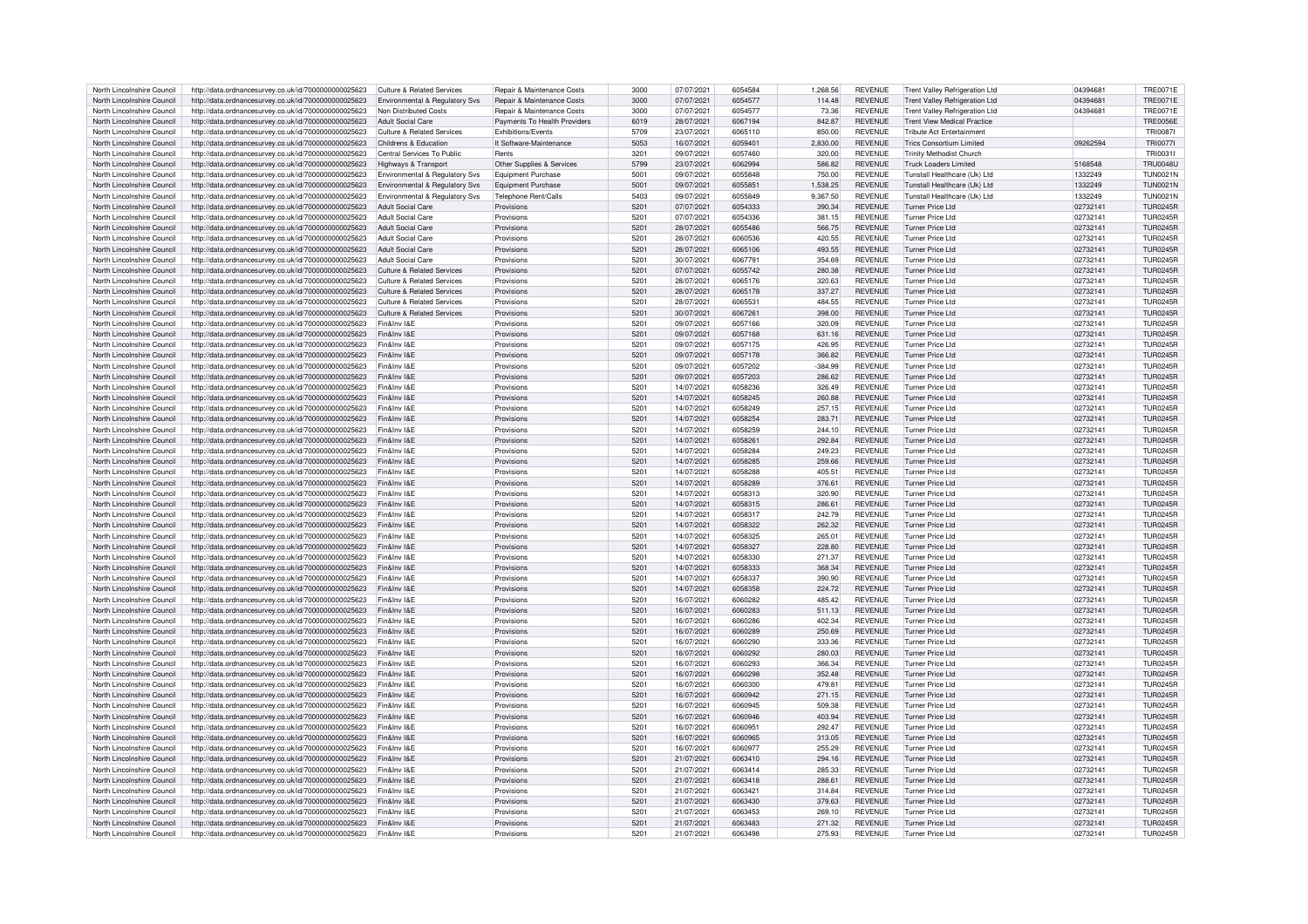| North Lincolnshire Council                               | http://data.ordnancesurvey.co.uk/id/7000000000025623                                                         | Fin&Inv I&F                                   | Provisions                                 | 520 <sup>1</sup> | 21/07/2021               | 6063504            | 271.85           | <b>REVENUE</b>                   | Turner Price Ltd                   | 02732141             | <b>TUR0245R</b>      |
|----------------------------------------------------------|--------------------------------------------------------------------------------------------------------------|-----------------------------------------------|--------------------------------------------|------------------|--------------------------|--------------------|------------------|----------------------------------|------------------------------------|----------------------|----------------------|
| North Lincolnshire Council                               | http://data.ordnancesurvey.co.uk/id/7000000000025623                                                         | Fin&Inv I&E                                   | Provisions                                 | 5201             | 28/07/2021               | 6067118            | 259.08           | REVENUE                          | Turner Price Ltd                   | 02732141             | <b>TUR0245R</b>      |
|                                                          |                                                                                                              |                                               |                                            |                  |                          |                    |                  |                                  |                                    |                      |                      |
| North Lincolnshire Council                               | http://data.ordnancesurvey.co.uk/id/7000000000025623                                                         | Fin&Inv I&F                                   | Provisions                                 | 5201             | 28/07/2021               | 6067120            | 300.97           | <b>REVENUE</b>                   | Turner Price Ltd                   | 02732141             | <b>TUR0245R</b>      |
| North Lincolnshire Council                               | http://data.ordnancesurvey.co.uk/id/7000000000025623                                                         | Fin&Inv I&F                                   | Provisions                                 | 5201             | 28/07/2021               | 6067128            | 339.36           | <b>REVENUE</b>                   | Turner Price I td                  | 02732141             | <b>TUR0245R</b>      |
| North Lincolnshire Council                               | http://data.ordnancesurvey.co.uk/id/7000000000025623                                                         | Fin&Inv I&E                                   | Provisions                                 | 5201             | 28/07/2021               | 6067139            | 563.20           | <b>REVENUE</b>                   | <b>Turner Price Ltd</b>            | 02732141             | <b>TUR0245R</b>      |
| North Lincolnshire Council                               | http://data.ordnancesurvey.co.uk/id/7000000000025623                                                         | Fin&Inv I&F                                   | Provisions                                 | 5201             | 28/07/2021               | 6067140            | 833.84           | <b>REVENUE</b>                   | Turner Price I td                  | 02732141             | <b>TUR0245R</b>      |
| North Lincolnshire Council                               | http://data.ordnancesurvey.co.uk/id/7000000000025623                                                         | Fin&Inv I&E                                   | Provisions                                 | 5201             | 28/07/2021               | 6067155            | $-339.36$        | <b>REVENUE</b>                   | Turner Price I td                  | 02732141             | <b>TUR0245R</b>      |
|                                                          |                                                                                                              |                                               |                                            |                  |                          |                    |                  |                                  |                                    |                      |                      |
| North Lincolnshire Council                               | http://data.ordnancesurvey.co.uk/id/7000000000025623                                                         | Fin&Inv I&F                                   | Provisions                                 | 5201             | 28/07/2021               | 6067167            | 407.52           | <b>REVENUE</b>                   | Turner Price Ltd                   | 02732141             | <b>TUR0245R</b>      |
| North Lincolnshire Council                               | http://data.ordnancesurvey.co.uk/id/7000000000025623                                                         | Fin&Inv I&E                                   | Provisions                                 | 5201             | 30/07/2021               | 6068417            | 1,667.30         | <b>REVENUE</b>                   | Turner Price Ltd                   | 02732141             | <b>TUR0245R</b>      |
| North Lincolnshire Council                               | http://data.ordnancesurvey.co.uk/id/7000000000025623                                                         | Fin&Inv I&F                                   | Provisions                                 | 5201             | 30/07/2021               | 6068422            | 353.35           | <b>REVENUE</b>                   | Turner Price Ltd                   | 02732141             | <b>TUR0245R</b>      |
| North Lincolnshire Council                               | http://data.ordnancesurvey.co.uk/id/7000000000025623                                                         | <b>Planning Services</b>                      | Provisions                                 | 5201             | 16/07/2021               | 6060318            | 244.72           | <b>REVENUE</b>                   | <b>Turner Price Ltd</b>            | 02732141             | <b>TUR0245R</b>      |
|                                                          |                                                                                                              |                                               |                                            |                  |                          |                    |                  |                                  |                                    |                      |                      |
| North Lincolnshire Council                               | http://data.ordnancesurvey.co.uk/id/7000000000025623                                                         | Adult Social Care                             | Other Professional Fees                    | 5829             | 14/07/2021               | 6059573            | 1,509.00         | <b>REVENUE</b>                   | Tv Licensing                       |                      | TVI 0002L            |
| North Lincolnshire Council                               | http://data.ordnancesurvey.co.uk/id/7000000000025623                                                         | Childrens & Education                         | <b>Client Related Costs</b>                | 5534             | 02/07/2021               | 6053711            | 569.20           | <b>REVENUE</b>                   | Tyt Investments I imited           |                      | <b>LAN0021N</b>      |
| North Lincolnshire Council                               | http://data.ordnancesurvey.co.uk/id/7000000000025623                                                         | <b>Housing Services</b>                       | Other Supplies & Services                  | 5799             | 07/07/2021               | 6055344            | 622.75           | <b>REVENUE</b>                   | Tyt Investments I imited           |                      | <b>LAN0021N</b>      |
| North Lincolnshire Council                               | http://data.ordnancesurvey.co.uk/id/7000000000025623                                                         | <b>Housing Services</b>                       | Other Supplies & Services                  | 5799             | 07/07/2021               | 6055346            | 4,400.60         | <b>REVENUE</b>                   | Tyt Investments I imited           |                      | <b>LAN0021N</b>      |
|                                                          |                                                                                                              |                                               |                                            |                  |                          |                    |                  |                                  |                                    |                      |                      |
| North Lincolnshire Council                               | http://data.ordnancesurvey.co.uk/id/7000000000025623                                                         | <b>Culture &amp; Related Services</b>         | Fuel                                       | 4001             | 16/07/2021               | 6057317            | 607.30           | <b>REVENUE</b>                   | Uk Fuels I td                      | 2212080              | <b>UKF0001F</b>      |
| North Lincolnshire Council                               | http://data.ordnancesurvey.co.uk/id/7000000000025623                                                         | Childrens & Education                         | Payments To Private Orgs                   | 6002             | 28/07/2021               | 6065750            | 1.792.00         | <b>REVENUE</b>                   | Ulceby Out Of School Club          |                      | <b>ULC0008C</b>      |
| North Lincolnshire Council                               | http://data.ordnancesurvey.co.uk/id/7000000000025623                                                         | <b>Planning Services</b>                      | Other Supplies & Services                  | 5799             | 09/07/2021               | 6057110            | 13,915.28        | <b>REVENUE</b>                   | <b>Ulceby Parish Council</b>       |                      | <b>ULC0001C</b>      |
| North Lincolnshire Council                               | http://data.ordnancesurvey.co.uk/id/7000000000025623                                                         | Culture & Related Services                    | Books (Libraries+Schools Only)             | 5005             | 09/07/2021               | 6056439            | 449.50           | <b>REVENUE</b>                   | Ulverscroft Large Print Books Ltd  | 1068776              | <b>ULV0001V</b>      |
|                                                          |                                                                                                              |                                               |                                            |                  |                          |                    |                  |                                  |                                    |                      |                      |
| North Lincolnshire Council                               | http://data.ordnancesurvey.co.uk/id/7000000000025623                                                         | Culture & Related Services                    | Books (Libraries+Schools Only              | 5005             | 16/07/2021               | 6060213            | 388.80           | REVENUE                          | Ulverscroft Large Print Books Ltd  | 1068776              | ULV0001V             |
| North Lincolnshire Council                               | http://data.ordnancesurvey.co.uk/id/7000000000025623                                                         | Culture & Related Services                    | Books (Libraries+Schools Only)             | 5005             | 16/07/2021               | 6060763            | 481.16           | REVENUE                          | Ulverscroft Large Print Books Ltd  | 1068776              | <b>ULV0001V</b>      |
| North Lincolnshire Council                               | http://data.ordnancesurvey.co.uk/id/7000000000025623                                                         | Culture & Related Services                    | Books (Libraries+Schools Only)             | 5005             | 21/07/2021               | 6063050            | 388.80           | REVENUE                          | Ulverscroft Large Print Books Ltd  | 1068776              | <b>ULV0001V</b>      |
| North Lincolnshire Council                               | http://data.ordnancesurvey.co.uk/id/7000000000025623                                                         | Culture & Related Services                    | Books (Libraries+Schools Only)             | 5005             | 21/07/2021               | 6063051            | 500.36           | <b>REVENUE</b>                   | Ulverscroft Large Print Books Ltd  | 1068776              | <b>ULV0001V</b>      |
|                                                          |                                                                                                              |                                               |                                            |                  |                          |                    |                  |                                  |                                    |                      |                      |
| North Lincolnshire Council                               | http://data.ordnancesurvey.co.uk/id/7000000000025623                                                         | <b>Culture &amp; Related Services</b>         | Books (Libraries+Schools Only)             | 5005             | 21/07/2021               | 6063053            | 510.76           | <b>REVENUE</b>                   | Ulverscroft Large Print Books Ltd  | 1068776              | <b>ULV0001V</b>      |
| North Lincolnshire Council                               | http://data.ordnancesurvey.co.uk/id/7000000000025623                                                         | <b>Culture &amp; Related Services</b>         | Materials                                  | 5004             | 14/07/2021               | 6059446            | 795.61           | <b>REVENUE</b>                   | <b>Univar Limited</b>              | 24134696             | UNI02911             |
| North Lincolnshire Council                               | http://data.ordnancesurvey.co.uk/id/7000000000025623                                                         | Culture & Related Services                    | Materials                                  | 5004             | 21/07/2021               | 6063101            | 387.70           | <b>REVENUE</b>                   | Univar Limited                     | 24134696             | UNI0291              |
| North Lincolnshire Council                               | http://data.ordnancesurvey.co.uk/id/7000000000025623                                                         | <b>Culture &amp; Related Services</b>         | Materials                                  | 5004             | 28/07/2021               | 6065535            | 679.88           | <b>REVENUE</b>                   | <b>Univar Limited</b>              | 24134696             | <b>UNI0291</b>       |
|                                                          |                                                                                                              |                                               |                                            |                  |                          |                    |                  |                                  |                                    |                      |                      |
| North Lincolnshire Council                               | http://data.ordnancesurvey.co.uk/id/7000000000025623                                                         | <b>Culture &amp; Related Services</b>         | Materials                                  | 5004             | 28/07/2021               | 6065538            | 648.46           | <b>REVENUE</b>                   | Univar Limited                     | 24134696             | <b>UNI0291</b>       |
| North Lincolnshire Council                               | http://data.ordnancesurvey.co.uk/id/7000000000025623                                                         | Culture & Related Services                    | Materials                                  | 5004             | 28/07/2021               | 6065553            | 625.50           | <b>REVENUE</b>                   | Univar Limited                     | 24134696             | UNI02911             |
| North Lincolnshire Council                               | http://data.ordnancesurvey.co.uk/id/7000000000025623                                                         | Culture & Related Services                    | Materials                                  | 5004             | 28/07/2021               | 6066966            | 246.72           | <b>REVENUE</b>                   | Universal Hose Ltd T/A Hydraquip   | 4937556              | <b>UNI0098I</b>      |
| North Lincolnshire Council                               | http://data.ordnancesurvey.co.uk/id/7000000000025623                                                         | Environmental & Regulatory Svs                | Materials                                  | 5004             | 09/07/2021               | 6057079            | 279.45           | <b>REVENUE</b>                   | Universal Hose Ltd T/A Hydraguip   | 4937556              | <b>UNI0098</b>       |
|                                                          |                                                                                                              |                                               |                                            |                  |                          |                    |                  |                                  |                                    |                      |                      |
| North Lincolnshire Council                               | http://data.ordnancesurvey.co.uk/id/7000000000025623                                                         | Environmental & Regulatory Svs                | Materials                                  | 5004             | 09/07/2021               | 6057088            | 242.21           | <b>REVENUE</b>                   | Universal Hose Ltd T/A Hydraquip   | 4937556              | <b>UNI0098</b>       |
| North Lincolnshire Council                               | http://data.ordnancesurvey.co.uk/id/7000000000025623                                                         | Highways & Transport                          | Materials                                  | 5004             | 09/07/2021               | 6057080            | 418.76           | <b>REVENUE</b>                   | Universal Hose Ltd T/A Hydraguip   | 4937556              | <b>UNI0098</b>       |
| North Lincolnshire Council                               | http://data.ordnancesurvey.co.uk/id/7000000000025623                                                         | Highways & Transport                          | Other Vehicle Costs                        | 4005             | 09/07/2021               | 6057086            | 279.59           | REVENUE                          | Universal Hose Ltd T/A Hydraquip   | 4937556              | <b>UNI0098</b>       |
| North Lincolnshire Council                               | http://data.ordnancesurvey.co.uk/id/7000000000025623                                                         | <b>Adult Social Care</b>                      | Gen Office Exp (Incl Postage)              | 5603             | 09/07/2021               | 6053917            | 398.75           | <b>REVENUE</b>                   | Valtech I td                       | 3127414              | <b>VAL0046L</b>      |
|                                                          |                                                                                                              |                                               |                                            |                  |                          |                    |                  |                                  |                                    |                      |                      |
| North Lincolnshire Council                               | http://data.ordnancesurvey.co.uk/id/7000000000025623                                                         | Disbursements To Businesses                   | <b>Business Support Grants</b>             | 6090             | 09/07/2021               | 6057532            | 1,000.00         | <b>REVENUE</b>                   | Veer Beauty                        |                      | CD045880             |
| North Lincolnshire Council                               | http://data.ordnancesurvey.co.uk/id/7000000000025623                                                         | <b>Culture &amp; Related Services</b>         | Provisions                                 | 5201             | 02/07/2021               | 6053564            | 456.05           | <b>REVENUE</b>                   | <b>Vending Enterprises</b>         | 00978024             | <b>VEN0002N</b>      |
| North Lincolnshire Council                               | http://data.ordnancesurvey.co.uk/id/7000000000025623                                                         | Culture & Related Services                    | Provisions                                 | 5201             | 21/07/2021               | 6059433            | 477 70           | <b>REVENUE</b>                   | <b>Vending Enterprises</b>         | 00978024             | VEN0002N             |
| North Lincolnshire Council                               | http://data.ordnancesurvey.co.uk/id/7000000000025623                                                         | Culture & Related Services                    | Provisions                                 | 5201             | 30/07/2021               | 6067264            | 407.95           | <b>REVENUE</b>                   | <b>Vending Enterprises</b>         | 00978024             | <b>VEN0002N</b>      |
|                                                          |                                                                                                              |                                               |                                            |                  |                          |                    |                  |                                  |                                    |                      |                      |
| North Lincolnshire Council                               | http://data.ordnancesurvey.co.uk/id/7000000000025623                                                         | Adult Social Care                             | <b>Heating Fuels</b>                       | 3104             | 07/07/2021               | 6054589            | 775.26           | REVENUE                          | Verdenergy (Yorkshire) Ltd         | 09563853             | <b>VER0165R</b>      |
| North Lincolnshire Council                               | http://data.ordnancesurvey.co.uk/id/7000000000025623                                                         | <b>Culture &amp; Related Services</b>         | <b>Heating Fuels</b>                       | 3104             | 07/07/2021               | 6054590            | 3,105.42         | <b>REVENUE</b>                   | Verdenergy (Yorkshire) Ltd         | 09563853             | <b>VER0165R</b>      |
| North Lincolnshire Council                               | http://data.ordnancesurvey.co.uk/id/7000000000025623                                                         | Culture & Related Services                    | <b>Heating Fuels</b>                       | 3104             | 07/07/2021               | 6054591            | 3.013.44         | REVENUE                          | Verdenergy (Yorkshire) Ltd         | 09563853             | <b>VER0165R</b>      |
| North Lincolnshire Council                               | http://data.ordnancesurvey.co.uk/id/7000000000025623                                                         | Culture & Related Services                    | <b>Heating Fuels</b>                       | 3104             | 16/07/2021               | 6060806            | 3,074.76         | <b>REVENUE</b>                   | Verdenergy (Yorkshire) Ltd         | 09563853             | <b>VER0165R</b>      |
|                                                          |                                                                                                              |                                               |                                            |                  |                          |                    |                  |                                  |                                    |                      |                      |
| North Lincolnshire Council                               | http://data.ordnancesurvey.co.uk/id/7000000000025623                                                         | <b>Culture &amp; Related Services</b>         | <b>Heating Fuels</b>                       | 3104             | 16/07/2021               | 6060807            | 2,470.32         | REVENUE                          | Verdenergy (Yorkshire) Ltd         | 09563853             | <b>VER0165R</b>      |
| North Lincolnshire Council                               | http://data.ordnancesurvey.co.uk/id/7000000000025623                                                         | Culture & Related Services                    | Equipment Hire/Rent                        | 5002             | 28/07/2021               | 6063122            | 458.50           | REVENUE                          | Verifone Services Uk & Ireland Ltd | 2747866              | VER0006R             |
| North Lincolnshire Council                               | http://data.ordnancesurvey.co.uk/id/7000000000025623                                                         | Culture, Env, Reg & Planning Cap              | Building/Construction                      | A082             | 09/07/2021               | 6055833            | 32,376.01        | CAPITAI                          | Videcom Security Ltd               | 427189924            | VID0021D             |
| North Lincolnshire Council                               | http://data.ordnancesurvey.co.uk/id/7000000000025623                                                         | Culture, Env, Reg & Planning Cap              | Building/Construction                      | A082             | 28/07/2021               | 6066632            | 1.434.20         | CAPITAL                          | Videcom Security Ltd               | 427189924            | <b>VID0021D</b>      |
|                                                          |                                                                                                              |                                               |                                            | A082             | 28/07/2021               | 6066642            | 393.00           | CAPITAL                          |                                    | 427189924            | VID0021D             |
| North Lincolnshire Council                               | http://data.ordnancesurvey.co.uk/id/7000000000025623                                                         | Culture, Env, Reg & Planning Cap              | Building/Construction                      |                  |                          |                    |                  |                                  | Videcom Security Ltd               |                      |                      |
| North Lincolnshire Council                               | http://data.ordnancesurvey.co.uk/id/7000000000025623                                                         | Environmental & Regulatory Svs                | Other Premises Costs                       | 3390             | 07/07/2021               | 6054593            | 707.45           | <b>REVENUE</b>                   | <b>Videcom Security Ltd</b>        | 427189924            | <b>VID0021D</b>      |
| North Lincolnshire Council                               | http://data.ordnancesurvey.co.uk/id/7000000000025623                                                         | Environmental & Regulatory Svs                | Other Premises Costs                       | 3390             | 16/07/2021               | 6060808            | 697.00           | <b>REVENUE</b>                   | Videcom Security Ltd               | 427189924            | VID0021D             |
| North Lincolnshire Council                               | http://data.ordnancesurvey.co.uk/id/7000000000025623                                                         | Environmental & Regulatory Svs                | Repair & Maintenance Costs                 | 3000             | 07/07/2021               | 6054594            | 1,375.50         | <b>REVENUE</b>                   | Videcom Security Ltd               | 427189924            | VID0021D             |
| North Lincolnshire Council                               | http://data.ordnancesurvey.co.uk/id/7000000000025623                                                         | Childrens & Education                         | Client Related Costs                       | 5534             | 09/07/2021               | 6055749            | 472 19           | <b>REVENUE</b>                   | Viking Hardware Ltd                | 03016279             | <b>VIK0007K</b>      |
|                                                          |                                                                                                              |                                               |                                            |                  |                          |                    |                  |                                  |                                    |                      |                      |
| North Lincolnshire Council                               | http://data.ordnancesurvey.co.uk/id/7000000000025623                                                         | Childrens & Education                         | <b>Client Related Costs</b>                | 5534             | 09/07/2021               | 6055750            | 339.84           | <b>REVENUE</b>                   | Viking Hardware Ltd                | 03016279             | VIK0007K             |
| North Lincolnshire Council                               | http://data.ordnancesurvey.co.uk/id/7000000000025623                                                         | Childrens & Education                         | <b>Client Related Costs</b>                | 5534             | 28/07/2021               | 6065710            | 332.16           | <b>REVENUE</b>                   | Viking Hardware Ltd                | 03016279             | VIK0007K             |
| North Lincolnshire Council                               | http://data.ordnancesurvey.co.uk/id/7000000000025623                                                         | Childrens & Education                         | <b>Client Related Costs</b>                | 5534             | 28/07/2021               | 6065712            | 554.66           | <b>REVENUE</b>                   | Viking Hardware Ltd                | 03016279             | <b>VIK0007K</b>      |
| North Lincolnshire Council                               | http://data.ordnancesurvey.co.uk/id/7000000000025623                                                         | Fin&Inv I&F                                   | Provisions                                 | 5201             | 30/07/2021               | 6068425            | 1.050.24         | <b>REVENUE</b>                   | Vimto Out Of Home                  | 08795779             | <b>VIM0002M</b>      |
|                                                          |                                                                                                              |                                               |                                            |                  |                          |                    |                  |                                  |                                    |                      |                      |
| North Lincolnshire Council                               | http://data.ordnancesurvey.co.uk/id/7000000000025623                                                         | Fin&Inv I&F                                   | Provisions                                 | 5201             | 30/07/2021               | 6068426            | 318.56           | <b>REVENUE</b>                   | Vimto Out Of Home                  | 08795779             | <b>VIM0002M</b>      |
| North Lincolnshire Council                               | http://data.ordnancesurvey.co.uk/id/7000000000025623                                                         | Fin&Inv I&F                                   | Provisions                                 | 5201             | 30/07/2021               | 6068427            | 661.84           | <b>REVENUE</b>                   | Vimto Out Of Home                  | 08795779             | VIM0002M             |
| North Lincolnshire Council                               | http://data.ordnancesurvey.co.uk/id/7000000000025623                                                         | Environmental & Regulatory Svs                | Other Supplies & Services                  | 5799             | 09/07/2021               | 6055806            | 1,695.00         | <b>REVENUE</b>                   | Vipa Uk Ltd                        | 7321757              | <b>VIP0120P</b>      |
| North Lincolnshire Council                               |                                                                                                              |                                               | Home To School Transport                   | 4201             | 02/07/2021               | 6053955            | 1,026.00         | <b>REVENUE</b>                   | V.I.P. Taxis                       |                      | VIP0004F             |
|                                                          |                                                                                                              |                                               |                                            |                  |                          |                    |                  |                                  |                                    |                      |                      |
|                                                          | http://data.ordnancesurvey.co.uk/id/7000000000025623                                                         | Childrens & Education                         |                                            |                  |                          |                    |                  |                                  |                                    |                      |                      |
| North Lincolnshire Council                               | http://data.ordnancesurvey.co.uk/id/7000000000025623                                                         | Childrens & Education                         | Home To School Transport                   | 4201             | 09/07/2021               | 6057379            | 972.00           | <b>REVENUE</b>                   | <b>VIP Taxis</b>                   |                      | <b>VIP0004P</b>      |
| North Lincolnshire Council                               | http://data.ordnancesurvey.co.uk/id/7000000000025623                                                         | Adult Social Care                             | Pay - Agency                               | 0131             | 14/07/2021               | 6055952            | 1.078.82         | <b>REVENUE</b>                   | Vision Rehabilitation              | 9144893              | <b>VIS0163S</b>      |
| North Lincolnshire Council                               | http://data.ordnancesurvey.co.uk/id/7000000000025623                                                         | <b>Adult Social Care</b>                      |                                            | 0131             | 21/07/2021               | 6059452            | 1.050.08         | <b>REVENUE</b>                   | Vision Rehabilitation              | 9144893              | <b>VIS0163S</b>      |
| North Lincolnshire Council                               | http://data.ordnancesurvey.co.uk/id/7000000000025623                                                         | Public Health                                 | Pay - Agency                               |                  | 14/07/2021               | 6058067            |                  |                                  | <b>Vivid Resourcing</b>            |                      |                      |
|                                                          |                                                                                                              |                                               | Pay - Agenc                                | 0131             |                          |                    | 585.00           | <b>REVENUE</b>                   |                                    | 08067630             | VIV006V              |
| North Lincolnshire Council                               | http://data.ordnancesurvey.co.uk/id/7000000000025623                                                         | Public Health                                 | Pay - Agency                               | 0131             | 14/07/2021               | 6058068            | 450.00           | <b>REVENUE</b>                   | <b>Vivid Resourcing</b>            | 08067630             | VIV006V              |
| North Lincolnshire Council                               | http://data.ordnancesurvey.co.uk/id/7000000000025623                                                         | Public Health                                 | Pay - Agency                               | 0131             | 14/07/2021               | 6058069            | 540.00           | <b>REVENUE</b>                   | Vivid Resourcing                   | 08067630             | VIV006V              |
| North Lincolnshire Council                               | http://data.ordnancesurvey.co.uk/id/7000000000025623                                                         | Public Health                                 | Pay - Agency                               | 0131             | 14/07/2021               | 6058070            | 652.50           | <b>REVENUE</b>                   | <b>Vivid Resourcing</b>            | 08067630             | VIV006V              |
| North Lincolnshire Council                               | http://data.ordnancesurvey.co.uk/id/7000000000025623                                                         | Public Health                                 |                                            | 0131             | 28/07/2021               | 6067058            | 495.00           | <b>REVENUE</b>                   | <b>Vivid Resourcing</b>            | 08067630             | VIV006V              |
|                                                          |                                                                                                              |                                               | Pay - Agency                               |                  |                          |                    |                  |                                  |                                    |                      |                      |
| North Lincolnshire Council                               | http://data.ordnancesurvey.co.uk/id/7000000000025623                                                         | <b>Planning Services</b>                      | Other Vehicle Costs                        | 4005             | 09/07/2021               | 6057091            | 212.49           | <b>REVENUE</b>                   | Vmoto Uk                           | 09524709             | <b>VMO0001C</b>      |
| North Lincolnshire Council<br>North Lincolnshire Council | http://data.ordnancesurvey.co.uk/id/7000000000025623<br>http://data.ordnancesurvey.co.uk/id/7000000000025623 | Planning Services<br><b>Planning Services</b> | Other Vehicle Costs<br>Other Vehicle Costs | 4005<br>4005     | 09/07/2021<br>09/07/2021 | 6057092<br>6057093 | 221.78<br>211.84 | <b>REVENUE</b><br><b>REVENUE</b> | Vmoto Uk<br>Vmoto Uk               | 09524709<br>09524709 | VMO0001C<br>VMO0001O |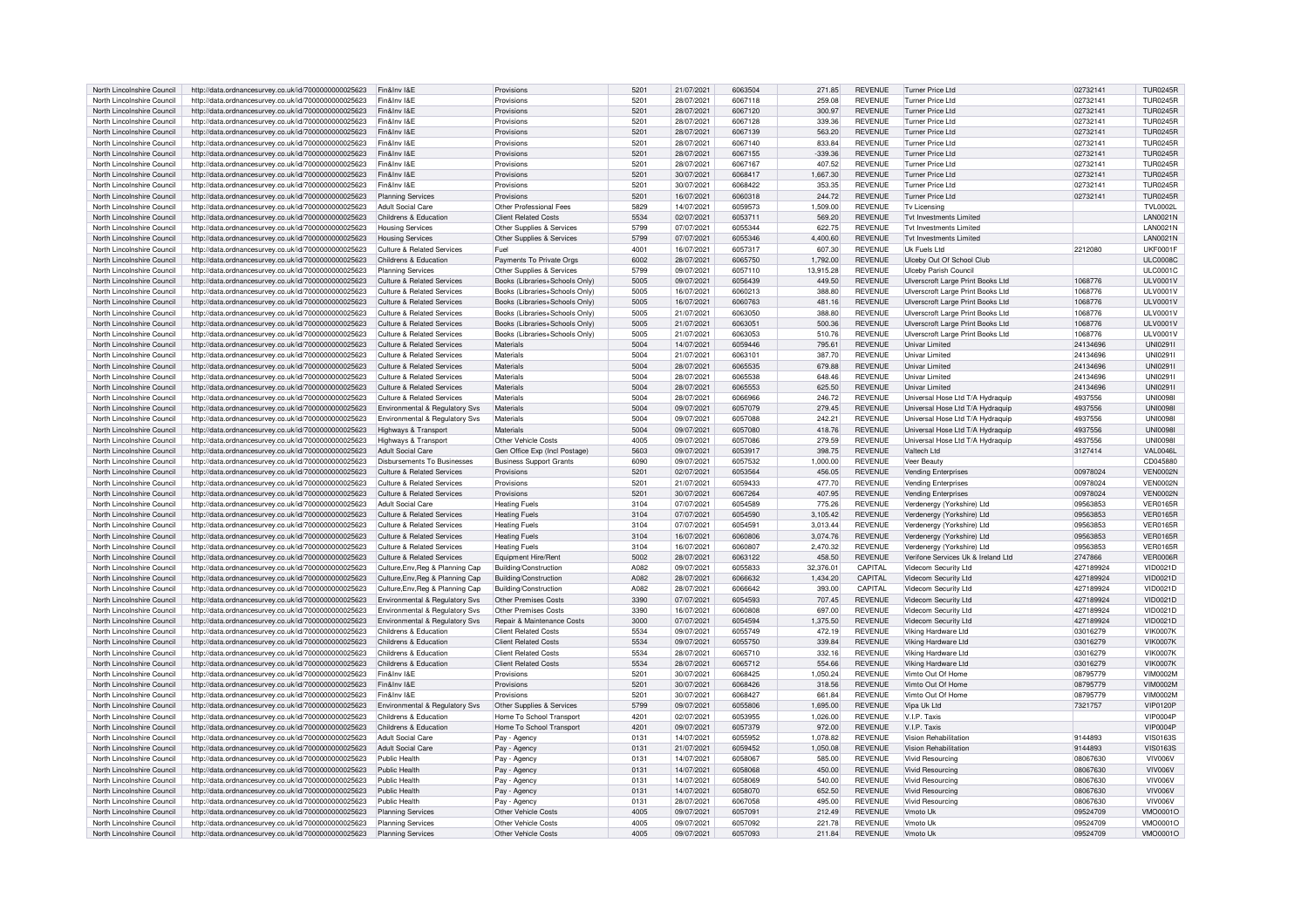| North Lincolnshire Council | http://data.ordnancesurvey.co.uk/id/7000000000025623 | Planning Services                     | Other Vehicle Costs            | 4005 | 09/07/2021 | 6057097 | 258.51      | <b>REVENUE</b> | Vmoto Uk                                   | 09524709  | VMO0001O        |
|----------------------------|------------------------------------------------------|---------------------------------------|--------------------------------|------|------------|---------|-------------|----------------|--------------------------------------------|-----------|-----------------|
| North Lincolnshire Council | http://data.ordnancesurvey.co.uk/id/7000000000025623 | <b>Planning Services</b>              | Other Vehicle Costs            | 4005 | 09/07/2021 | 6057101 | 211.25      | <b>REVENUE</b> | Vmoto U <sub>r</sub>                       | 09524709  | VMO0001C        |
| North Lincolnshire Council | http://data.ordnancesurvey.co.uk/id/7000000000025623 | Childrens & Education                 | <b>Client Related Costs</b>    | 5534 | 28/07/2021 | 6067032 | 716.28      | <b>REVENUE</b> | Vodafone Ltd                               | 1471587   | VOD0060D        |
| North Lincolnshire Council | http://data.ordnancesurvey.co.uk/id/7000000000025623 | Childrens & Education                 | <b>Client Related Costs</b>    | 5534 | 28/07/2021 | 6067033 | 716.28      | <b>REVENUE</b> | Vodafone I td                              | 1471587   | VOD0060D        |
| North Lincolnshire Council |                                                      | Public Health                         | It Hardware - Purchase         | 5050 | 07/07/2021 | 6055807 | 534.50      | <b>REVENUE</b> | Vodafone Ltd                               | 1471587   | VOD0060D        |
|                            | http://data.ordnancesurvey.co.uk/id/7000000000025623 | Public Health                         |                                | 5050 | 07/07/2021 | 6055808 | 534.50      | <b>REVENUE</b> | Vodafone I td                              |           |                 |
| North Lincolnshire Council | http://data.ordnancesurvey.co.uk/id/7000000000025623 |                                       | It Hardware - Purchase         |      |            |         |             |                |                                            | 1471587   | <b>VOD0060D</b> |
| North Lincolnshire Council | http://data.ordnancesurvey.co.uk/id/7000000000025623 | Corporate And Democratic Core         | Telephone Rent/Calls           | 5403 | 28/07/2021 | 6067252 | 6,466.00    | <b>REVENUE</b> | Vodafone Uk                                | 1471587   | VOD0016D        |
| North Lincolnshire Council | http://data.ordnancesurvey.co.uk/id/7000000000025623 | Childrens & Education                 | Other Supplies & Services      | 5799 | 21/07/2021 | 6062955 | 1.643.29    | <b>REVENUE</b> | <b>Voluntary Action North Lincolnshire</b> | 3346067   | <b>VOL0001L</b> |
| North Lincolnshire Council | http://data.ordnancesurvey.co.uk/id/7000000000025623 | Disbursements To Businesses           | <b>Business Support Grants</b> | 6090 | 09/07/2021 | 6057529 | 1,000.00    | REVENUE        | Wa Betts Jewellers                         |           | CD043970        |
| North Lincolnshire Council | http://data.ordnancesurvey.co.uk/id/7000000000025623 | <b>Housing Services</b>               | Other Supplies & Services      | 5799 | 14/07/2021 | 6057570 | 6,499.80    | <b>REVENUE</b> | Walshe'S Property Ltd                      |           | <b>WAL0473L</b> |
| North Lincolnshire Council | http://data.ordnancesurvey.co.uk/id/7000000000025623 | <b>Disbursements To Businesses</b>    | <b>Business Support Grants</b> | 6090 | 16/07/2021 | 6061119 | 1,512.00    | <b>REVENUE</b> | Wanda'S Books                              |           | CD055550        |
| North Lincolnshire Council | http://data.ordnancesurvey.co.uk/id/7000000000025623 | Childrens & Education                 | Payments To Voluntary Orgs     | 6001 | 21/07/2021 | 6061580 | 9.750.00    | <b>REVENUE</b> | Warwickshire County Council                |           | CEN0110N        |
| North Lincolnshire Council | http://data.ordnancesurvey.co.uk/id/7000000000025623 | Environmental & Regulatory Svs        | Other Vehicle Costs            | 4005 | 09/07/2021 | 6057102 | 1,844.00    | <b>REVENUE</b> | Warwick Ward (Machinery Ltd)               | 00988708  | <b>WAR0038F</b> |
| North Lincolnshire Council | http://data.ordnancesurvey.co.uk/id/7000000000025623 | Highways & Transport                  | Other Vehicle Costs            | 4005 | 16/07/2021 | 6061003 | 5.470.30    | <b>REVENUE</b> | Warwick Ward (Machinery Ltd)               | 00988708  | <b>WAR0038R</b> |
| North Lincolnshire Council | http://data.ordnancesurvey.co.uk/id/7000000000025623 | Central Services To Public            | <b>Other Premises Costs</b>    | 3390 | 07/07/2021 | 6054448 | $\Omega$    | <b>REVENUE</b> | Waterlogic Gb Limited                      | 2418453   | ANG0018G        |
| North Lincolnshire Council | http://data.ordnancesurvey.co.uk/id/7000000000025623 | Central Services To Public            | Other Premises Costs           | 3390 | 07/07/2021 | 6054450 | $\Omega$    | <b>REVENUE</b> | Waterlogic Gb Limited                      | 2418453   | ANG0018G        |
| North Lincolnshire Council | http://data.ordnancesurvey.co.uk/id/7000000000025623 | Childrens & Education                 | Other Premises Costs           | 3390 | 07/07/2021 | 6054448 | 216.00      | <b>REVENUE</b> | Waterlogic Gb Limited                      | 2418453   | ANG0018G        |
| North Lincolnshire Council | http://data.ordnancesurvey.co.uk/id/7000000000025623 | Corporate And Democratic Core         | Other Premises Costs           | 3390 | 07/07/2021 | 6054450 | 738.14      | <b>REVENUE</b> | Waterlogic Gb Limited                      | 2418453   | ANG0018G        |
| North Lincolnshire Council | http://data.ordnancesurvey.co.uk/id/7000000000025623 | Highways & Transport Capital          | Other Costs                    | A085 | 09/07/2021 | 6055759 | 4,051.80    | CAPITAL        | Waterman Infrastucture & Env. Ltd          | 3269195   | <b>WAT0630T</b> |
| North Lincolnshire Council | http://data.ordnancesurvey.co.uk/id/7000000000025623 | Highways & Transport Capital          | Other Costs                    | A085 | 09/07/2021 | 6055897 | 3.241.44    | CAPITAL        | Waterman Infrastucture & Env. Ltd          | 3269195   | <b>WAT0630T</b> |
| North Lincolnshire Council | http://data.ordnancesurvey.co.uk/id/7000000000025623 | Fin&Inv I&F                           | Water (Meter/Rate) & Sewerage  | 3221 | 30/07/2021 | 6067343 | 567.64      | REVENUE        | Wave - Anglian Water Business              | 2366656   | ANG0001G        |
|                            |                                                      |                                       |                                |      |            | 6058062 |             |                |                                            |           |                 |
| North Lincolnshire Council | http://data.ordnancesurvey.co.uk/id/7000000000025623 | <b>Adult Social Care</b>              | Payments To Health Providers   | 6019 | 14/07/2021 |         | 396.996.68  | <b>REVENUE</b> | We Are With You                            | 2580377   | ADD0031D        |
| North Lincolnshire Council | http://data.ordnancesurvey.co.uk/id/7000000000025623 | <b>Adult Social Care</b>              | Payments To Health Providers   | 6019 | 14/07/2021 | 6058064 | 7.500.00    | <b>REVENUE</b> | We Are With You                            | 2580377   | ADD0031D        |
| North Lincolnshire Council | http://data.ordnancesurvey.co.uk/id/7000000000025623 | <b>Adult Social Care</b>              | Payments To Health Providers   | 6019 | 14/07/2021 | 6058065 | 13.935.00   | REVENUE        | We Are With You                            | 2580377   | ADD0031D        |
| North Lincolnshire Council | http://data.ordnancesurvey.co.uk/id/7000000000025623 | <b>Adult Social Care</b>              | Payments To Health Providers   | 6019 | 30/07/2021 | 6068566 | 12,278.49   | <b>REVENUE</b> | We Are With You                            | 2580377   | ADD0031D        |
| North Lincolnshire Council | http://data.ordnancesurvey.co.uk/id/7000000000025623 | Public Health                         | Payments To Private Orgs       | 6002 | 23/07/2021 | 6064640 | 7.250.00    | <b>REVENUE</b> | We Are With You                            | 2580377   | ADD0031D        |
| North Lincolnshire Council | http://data.ordnancesurvey.co.uk/id/7000000000025623 | Public Health                         | Payments To Private Orgs       | 6002 | 23/07/2021 | 606464  | 21,750.00   | <b>REVENUE</b> | We Are With You                            | 2580377   | ADD0031D        |
| North Lincolnshire Council | http://data.ordnancesurvey.co.uk/id/7000000000025623 | Culture, Env, Reg & Planning Cap      | Consultants                    | A087 | 07/07/2021 | 6055645 | 1,200.00    | CAPITAL        | Weightmans Llp                             |           | <b>WEI0003I</b> |
| North Lincolnshire Council | http://data.ordnancesurvey.co.uk/id/7000000000025623 | Culture, Env. Reg & Planning Cap      | Consultants                    | A087 | 30/07/2021 | 6068610 | 465.00      | CAPITAL        | Weightmans Lip                             |           | <b>WEI0003I</b> |
| North Lincolnshire Council | http://data.ordnancesurvey.co.uk/id/7000000000025623 | Public Health                         | Payments To Health Providers   | 6019 | 14/07/2021 | 6058066 | 280.00      | REVENUE        | West Common Lane Teaching Practice         |           | <b>WES0101S</b> |
| North Lincolnshire Council | http://data.ordnancesurvey.co.uk/id/7000000000025623 | Culture & Related Services            | Fuel                           | 4001 | 07/07/2021 | 6051066 | 275.68      | <b>REVENUE</b> | Wex Europe Services Limited                | 082824241 | <b>WEX0001X</b> |
| North Lincolnshire Council | http://data.ordnancesurvey.co.uk/id/7000000000025623 | Culture & Related Services            | Books (Libraries+Schools Only) | 5005 | 16/07/2021 | 6060723 | 414.84      | <b>REVENUE</b> | W F Howes I to                             | 366219    | <b>WFH0001H</b> |
| North Lincolnshire Council | http://data.ordnancesurvey.co.uk/id/7000000000025623 | <b>Culture &amp; Related Services</b> | Books (Libraries+Schools Only) | 5005 | 28/07/2021 | 6067251 | 360.44      | <b>REVENUE</b> | W F Howes Ltd                              | 366219    | <b>WFH0001H</b> |
| North Lincolnshire Council | http://data.ordnancesurvey.co.uk/id/7000000000025623 | Environmental & Regulatory Svs        | Repair & Maintenance Costs     | 3000 | 16/07/2021 | 6060810 | 1,938.96    | <b>REVENUE</b> | White'S Recycling Ltd                      | 3765361   | <b>WHI0525I</b> |
| North Lincolnshire Council | http://data.ordnancesurvey.co.uk/id/7000000000025623 | Fin&Inv I&F                           | Equipment Purchase             | 5001 | 09/07/2021 | 6057204 | 366.30      | <b>REVENUE</b> | Wilkes Catering Supplies Ltd               | 03538699  | WII 09841       |
| North Lincolnshire Council | http://data.ordnancesurvey.co.uk/id/7000000000025623 | Fin&Inv I&F                           | <b>Equipment Purchase</b>      | 5001 | 09/07/2021 | 6057211 | 536.93      | <b>REVENUE</b> | Wilkes Catering Supplies Ltd               | 03538699  | <b>WIL0984L</b> |
| North Lincolnshire Council |                                                      | Fin&Inv I&F                           | Foujoment Purchase             | 5001 | 09/07/2021 | 6057212 | 325.19      | <b>REVENUE</b> |                                            | 03538699  | WII 0984I       |
| North Lincolnshire Council | http://data.ordnancesurvey.co.uk/id/7000000000025623 | Fin&Inv I&F                           |                                | 5001 | 09/07/2021 | 6057214 | 623.97      | <b>REVENUE</b> | Wilkes Catering Supplies Ltd               | 03538699  | <b>WIL0984L</b> |
|                            | http://data.ordnancesurvey.co.uk/id/7000000000025623 |                                       | <b>Equipment Purchase</b>      |      |            |         |             |                | Wilkes Catering Supplies Ltd               |           |                 |
| North Lincolnshire Council | http://data.ordnancesurvey.co.uk/id/7000000000025623 | Fin&Inv I&F                           | Equipment Purchase             | 5001 | 09/07/2021 | 6057245 | 1,373.62    | <b>REVENUE</b> | Wilkes Catering Supplies Ltd               | 0353869   | WII 09841       |
| North Lincolnshire Council | http://data.ordnancesurvey.co.uk/id/7000000000025623 | Fin&Inv I&F                           | Equipment Purchase             | 5001 | 09/07/2021 | 6057247 | 907.02      | REVENUE        | <b>Wilkes Catering Supplies Ltd</b>        | 03538699  | WII 09841       |
| North Lincolnshire Council | http://data.ordnancesurvey.co.uk/id/7000000000025623 | Fin&Inv I&F                           | Foujoment Purchase             | 5001 | 09/07/2021 | 6057248 | 238.56      | REVENUE        | Wilkes Catering Supplies Ltd               | 03538699  | <b>WIL0984L</b> |
| North Lincolnshire Council | http://data.ordnancesurvey.co.uk/id/7000000000025623 | Fin&Inv I&F                           | <b>Equipment Purchase</b>      | 5001 | 09/07/2021 | 6057250 | 351.15      | <b>REVENUE</b> | Wilkes Catering Supplies Ltd               | 03538699  | WIL0984L        |
| North Lincolnshire Council | http://data.ordnancesurvey.co.uk/id/7000000000025623 | Fin&Inv I&F                           | Equipment Purchase             | 5001 | 09/07/2021 | 605725  | 230.50      | <b>REVENUE</b> | Wilkes Catering Supplies Ltd               | 03538699  | <b>WIL0984L</b> |
| North Lincolnshire Council | http://data.ordnancesurvey.co.uk/id/7000000000025623 | Fin&Inv I&E                           | <b>Equipment Purchase</b>      | 5001 | 09/07/2021 | 6057252 | 346.45      | <b>REVENUE</b> | <b>Wilkes Catering Supplies Ltd</b>        | 03538699  | <b>WIL0984L</b> |
| North Lincolnshire Council | http://data.ordnancesurvey.co.uk/id/7000000000025623 | Fin&Inv I&F                           | <b>Equipment Purchase</b>      | 5001 | 09/07/2021 | 6057269 | 256.36      | REVENUE        | Wilkes Catering Supplies Ltd               | 03538699  | <b>WIL0984L</b> |
| North Lincolnshire Council | http://data.ordnancesurvey.co.uk/id/7000000000025623 | Fin&Inv I&F                           | <b>Equipment Purchase</b>      | 5001 | 30/07/2021 | 6068432 | 862.33      | <b>REVENUE</b> | Wilkes Catering Supplies Ltd               | 03538699  | WII 09841       |
| North Lincolnshire Council | http://data.ordnancesurvey.co.uk/id/7000000000025623 | Fin&Inv I&E                           | Foujoment Purchase             | 5001 | 30/07/2021 | 6068433 | 7.874.69    | <b>REVENUE</b> | Wilkes Catering Supplies Ltd               | 03538699  | <b>WIL0984L</b> |
| North Lincolnshire Council | http://data.ordnancesurvey.co.uk/id/7000000000025623 | Fin&Inv I&F                           | <b>Equipment Purchase</b>      | 5001 | 30/07/2021 | 6068434 | 253.93      | <b>REVENUE</b> | Wilkes Catering Supplies Ltd               | 03538699  | WII 09841       |
| North Lincolnshire Council | http://data.ordnancesurvey.co.uk/id/7000000000025623 | Corporate And Democratic Core         | Other Professional Fees        | 5829 | 09/07/2021 | 605635  | 472.80      | <b>REVENUE</b> | Wilkin Chapman Llp (Solicitors)            | OC343261  | <b>WIL0688L</b> |
| North Lincolnshire Council | http://data.ordnancesurvey.co.uk/id/7000000000025623 | Childrens & Education                 | Payments To Private Orgs       | 6002 | 09/07/2021 | 6057458 | $-630.00$   | <b>REVENUE</b> | Willoughton Primary School                 |           | WIL0171L        |
| North Lincolnshire Council | http://data.ordnancesurvey.co.uk/id/7000000000025623 | <b>Adult Social Care</b>              | Payments To Private Orgs       | 6002 | 30/07/2021 | 6068278 | 3.513.98    | REVENUE        | Willow Homecare & Support Services Ltd     | 4779959   | WII 0855I       |
| North Lincolnshire Council | http://data.ordnancesurvey.co.uk/id/7000000000025623 | <b>Adult Social Care</b>              | Payments To Private Orgs       | 6002 | 30/07/2021 | 6068278 | 45,117.98   | <b>REVENUE</b> | Willow Homecare & Support Services Ltd     | 4779959   | <b>WIL0855L</b> |
| North Lincolnshire Council | http://data.ordnancesurvey.co.uk/id/7000000000025623 | <b>Adult Social Care</b>              | Payments To Private Orgs       | 6002 | 30/07/2021 | 6068279 | $-1.666.62$ | <b>REVENUE</b> | Willow Homecare & Support Services Ltd     | 4779959   | WII 08551       |
| North Lincolnshire Council | http://data.ordnancesurvey.co.uk/id/7000000000025623 | Other Expenditure & Income            | Payments To Private Orgs       | 6002 | 30/07/2021 | 6068278 | 2,068.92    | <b>REVENUE</b> | Willow Homecare & Support Services Ltd     | 4779959   | <b>WIL0855L</b> |
| North Lincolnshire Council | http://data.ordnancesurvey.co.uk/id/7000000000025623 | Other Expenditure & Income            | Payments To Private Orgs       | 6002 | 30/07/2021 | 6068279 | $-911.31$   | <b>REVENUE</b> | Willow Homecare & Support Services Ltd     | 4779959   | <b>WIL0855L</b> |
| North Lincolnshire Council | http://data.ordnancesurvey.co.uk/id/7000000000025623 | Childrens & Education                 | Payments To Private Orgs       | 6002 | 21/07/2021 | 6063073 | 610.00      | <b>REVENUE</b> | Winterton Community Academy                |           | <b>WIN0014N</b> |
| North Lincolnshire Council | http://data.ordnancesurvey.co.uk/id/7000000000025623 | Childrens & Education                 | Payments To Private Orgs       | 6002 | 23/07/2021 | 6064600 | 330.00      | <b>REVENUE</b> | Winterton Community Academy                |           | <b>WIN0014N</b> |
|                            |                                                      | Childrens & Education                 |                                | 6002 | 23/07/2021 | 6064936 | 630.00      | <b>REVENUE</b> |                                            |           | WIN0014N        |
| North Lincolnshire Council | http://data.ordnancesurvey.co.uk/id/7000000000025623 | Adult Social Care                     | Payments To Private Orgs       |      |            |         |             |                | Winterton Community Academ                 |           |                 |
| North Lincolnshire Council | http://data.ordnancesurvey.co.uk/id/7000000000025623 |                                       | Payments To Health Providers   | 6019 | 28/07/2021 | 6067193 | 783.92      | <b>REVENUE</b> | Winterton Medical Practice                 |           | WIN0022N        |
| North Lincolnshire Council | http://data.ordnancesurvey.co.uk/id/7000000000025623 | Culture & Related Services            | Electricity                    | 3102 | 07/07/2021 | 6054595 | 1,046.70    | <b>REVENUE</b> | Winterton Rangers F C                      |           | RAN0011N        |
| North Lincolnshire Council | http://data.ordnancesurvey.co.uk/id/7000000000025623 | Culture & Related Services            | Rents                          | 3201 | 07/07/2021 | 6054596 | 1,250.00    | REVENUE        | Winterton Rangers F C                      |           | RAN0011N        |
| North Lincolnshire Council | http://data.ordnancesurvey.co.uk/id/7000000000025623 | <b>Adult Social Care</b>              | Course Fees/Training           | 2002 | 02/07/2021 | 6053771 | 1,500.00    | <b>REVENUE</b> | Winers                                     |           | <b>WIP0137P</b> |
| North Lincolnshire Council | http://data.ordnancesurvey.co.uk/id/7000000000025623 | Childrens & Education                 | Payments To Private Orgs       | 6002 | 23/07/2021 | 6064820 | 1.314.00    | <b>REVENUE</b> | Wise Owl Private Day Nurseries Ltd         | 05356339  | <b>WIS0028S</b> |
| North Lincolnshire Council | http://data.ordnancesurvey.co.uk/id/7000000000025623 | Childrens & Education                 | Rents                          | 3201 | 07/07/2021 | 6054597 | 5.586.06    | <b>REVENUE</b> | Workman                                    |           | <b>WOR0151F</b> |
| North Lincolnshire Council | http://data.ordnancesurvey.co.uk/id/7000000000025623 | Childrens & Education                 | Payments To Voluntary Orgs     | 6001 | 23/07/2021 | 6064822 | 971.04      | REVENUE        | Wrawby Under Fives Association             |           | WRA0037A        |
| North Lincolnshire Council | http://data.ordnancesurvey.co.uk/id/7000000000025623 | lighways & Transport                  | Other Supplies & Services      | 5799 | 09/07/2021 | 6053893 | 6.000.00    | REVENUE        | Xais Asset Management I to                 | 09537184  | XAI0130         |
| North Lincolnshire Council | http://data.ordnancesurvey.co.uk/id/7000000000025623 | Childrens & Education                 | <b>Equipment Purchase</b>      | 5001 | 04/08/2021 | 6067778 | 4,309.68    | REVENUE        | X M A I imited                             | 02051703  | XMA0001A        |
| North Lincolnshire Council | http://data.ordnancesurvey.co.uk/id/7000000000025623 | Culture, Env, Reg & Planning Cap      | It Fauinment                   | Ange | 25/08/2021 | 6067779 | 1.334.26    | CAPITAL        | X M A Limited                              | 02051703  | <b>XMA0001A</b> |
| North Lincolnshire Council | http://data.ordnancesurvey.co.uk/id/7000000000025623 | Culture, Env, Reg & Planning Cap      | It Equipment                   | A098 | 25/08/2021 | 6067784 | 22.885.00   | CAPITAL        | X M A I imited                             | 02051703  | XMA0001A        |
| North Lincolnshire Council | http://data.ordnancesurvey.co.uk/id/7000000000025623 | Support Servs Capital                 | It Equipment                   | Ange | 14/07/2021 | 6056996 | 18,900.00   | CAPITAL        | X M A I imited                             | 02051703  | <b>XMA0001A</b> |
| North Lincolnshire Council | http://data.ordnancesurvey.co.uk/id/7000000000025623 | Support Servs Capital                 | It Equipment                   | A098 | 14/07/2021 | 6056999 | 1.120.00    | CAPITAL        | X M A Limited                              | 02051703  | XMA0001A        |
|                            |                                                      |                                       |                                |      |            |         |             |                |                                            |           |                 |